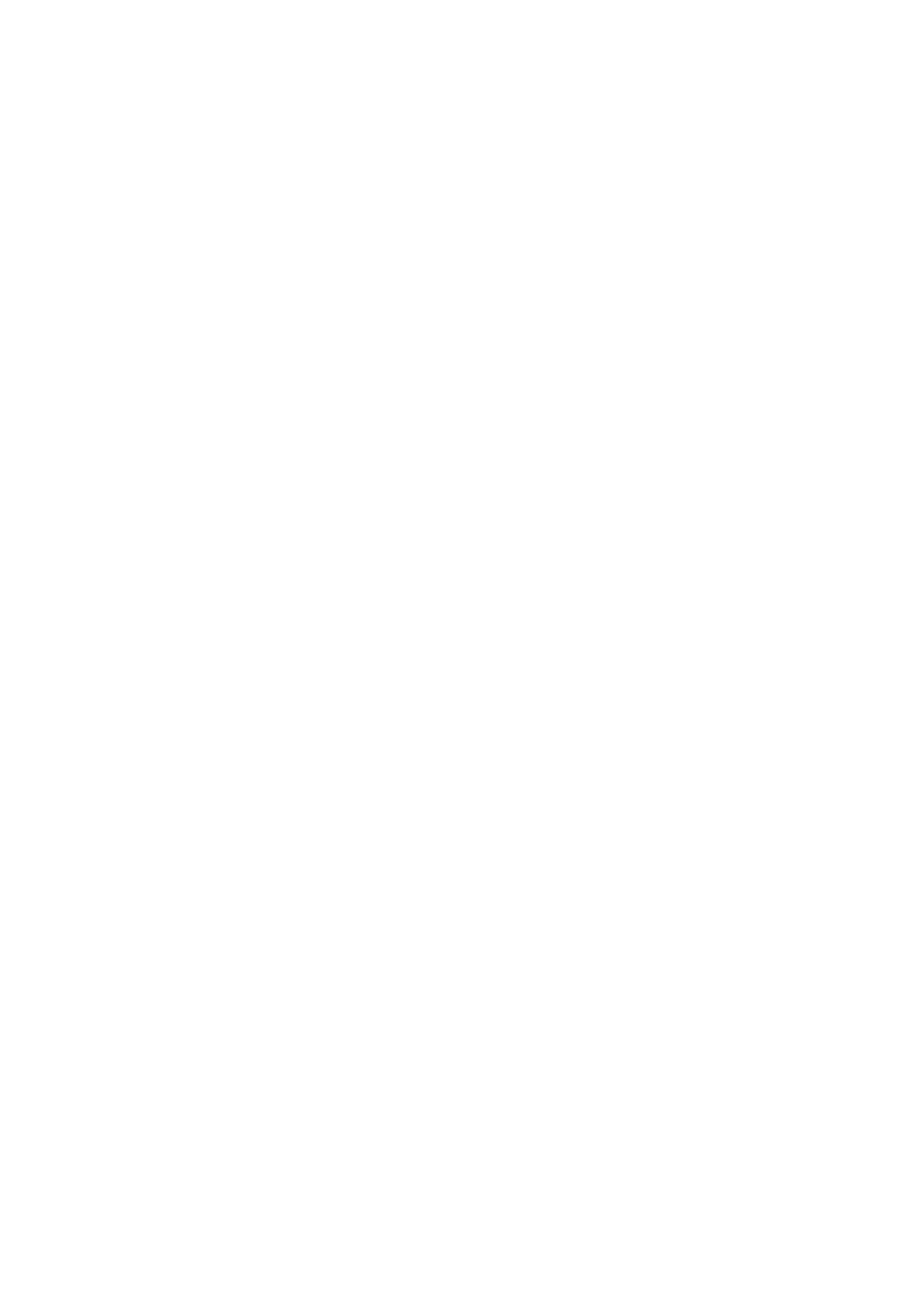# **CONTENTS**

# **PART 1**

# PROCEEDS OF CRIME

# **CHAPTER 1**

## INVESTIGATIONS

# *Unexplained wealth orders: England and Wales and Northern Ireland*

- 1 Unexplained wealth orders: England and Wales and Northern Ireland
- 2 Interim freezing orders
- 3 External assistance

## *Unexplained wealth orders: Scotland*

- 4 Unexplained wealth orders: Scotland
- 5 Interim freezing orders
- 6 External assistance

## *Disclosure orders*

- 7 Disclosure orders: England and Wales and Northern Ireland
- 8 Disclosure orders: Scotland

# **CHAPTER 2**

#### MONEY LAUNDERING

- 9 Power to extend moratorium period
- 10 Sharing of information within the regulated sector
- 11 Further information notices and orders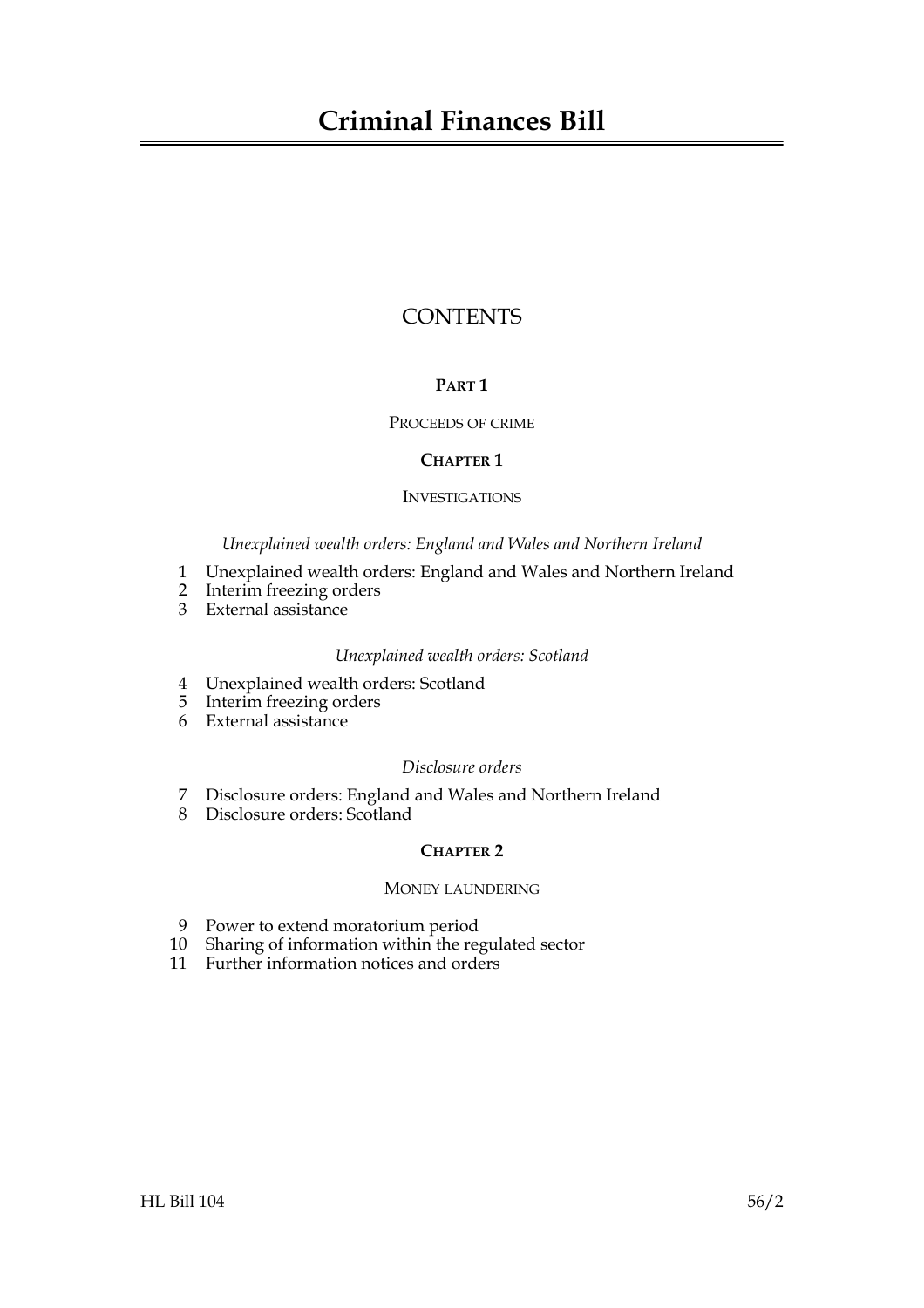## **CHAPTER 3**

## CIVIL RECOVERY

*Meaning of "unlawful conduct": gross human rights abuses or violations*

12 Unlawful conduct: gross human rights abuses or violations

#### *Forfeiture*

- 13 Forfeiture of cash
- 14 Forfeiture of certain personal (or moveable) property
- 15 Forfeiture of money held in bank and building society accounts

#### **CHAPTER 4**

#### ENFORCEMENT POWERS AND RELATED OFFENCES

#### *Extension of powers*

- 16 Serious Fraud Office
- 17 Her Majesty's Revenue and Customs: removal of restrictions
- 18 Her Majesty's Revenue and Customs: new powers
- 19 Financial Conduct Authority
- 20 Immigration officers

#### *Assault and obstruction offences*

- 21 Search and seizure warrants: assault and obstruction offences
- 22 Assault and obstruction offence in relation to SFO officers
- 23 External requests, orders and investigations
- 24 Obstruction offence in relation to immigration officers

## **CHAPTER 5**

#### **MISCELLANEOUS**

#### *Seized money: England and Wales and Northern Ireland*

- 25 Seized money: England and Wales
- 26 Seized money: Northern Ireland

#### *Miscellaneous provisions relating to Scotland*

- 27 Seized money
- 28 Recovery orders relating to heritable property
- 29 Money received by administrators

#### *Other miscellaneous provisions*

- 30 Accredited financial investigators
- 31 Confiscation investigations: determination of the available amount
- 32 Confiscation orders and civil recovery: minor amendments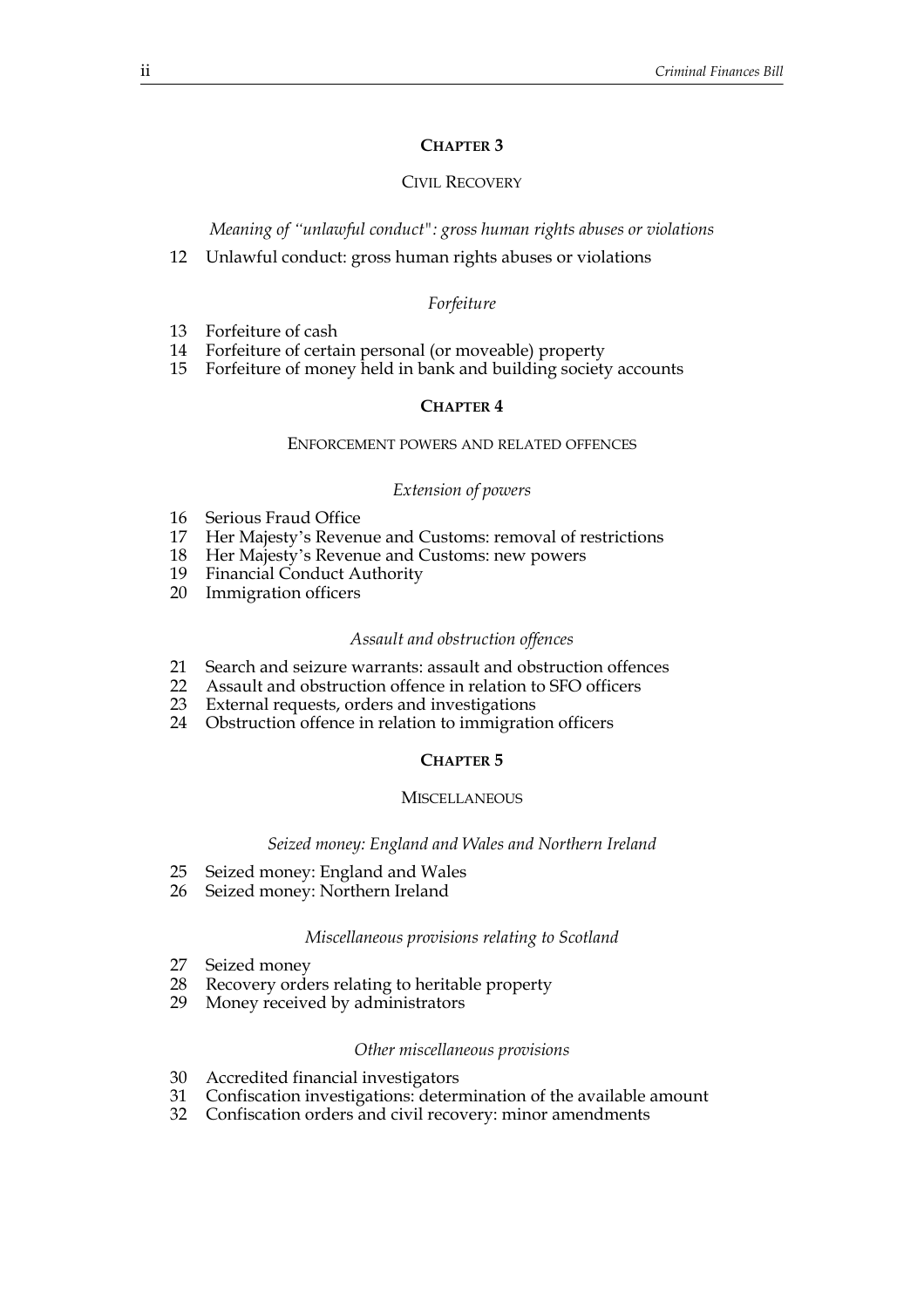# **PART 2**

## TERRORIST PROPERTY

## *Disclosures of information*

- 33 Disclosure orders
- 34 Sharing of information within the regulated sector
- 35 Further information notices and orders

# *Civil recovery*

- 36 Forfeiture of terrorist cash
- 37 Forfeiture of certain personal (or moveable) property
- 38 Forfeiture of money held in bank and building society accounts

## *Counter-terrorism financial investigators*

- 39 Extension of powers to financial investigators
- 40 Offences in relation to counter-terrorism financial investigators

# **PART 3**

CORPORATE OFFENCES OF FAILURE TO PREVENT FACILITATION OF TAX EVASION

# *Preliminary*

41 Meaning of relevant body and acting in the capacity of an associated person

*Failure of relevant bodies to prevent tax evasion facilitation offences by associated persons*

- 42 Failure to prevent facilitation of UK tax evasion offences
- 43 Failure to prevent facilitation of foreign tax evasion offences

## *Guidance about prevention procedures*

44 Guidance about preventing facilitation of tax evasion offences

## *Offences: general and supplementary provision*

- 45 Offences: extra-territorial application and jurisdiction
- 46 Consent to prosecution under section 43
- 47 Offences by partnerships: supplementary

## *Consequential amendments and interpretation*

- 48 Consequential amendments
- 49 Interpretation of Part 3

## **PART 4**

#### **GENERAL**

50 Minor and consequential amendments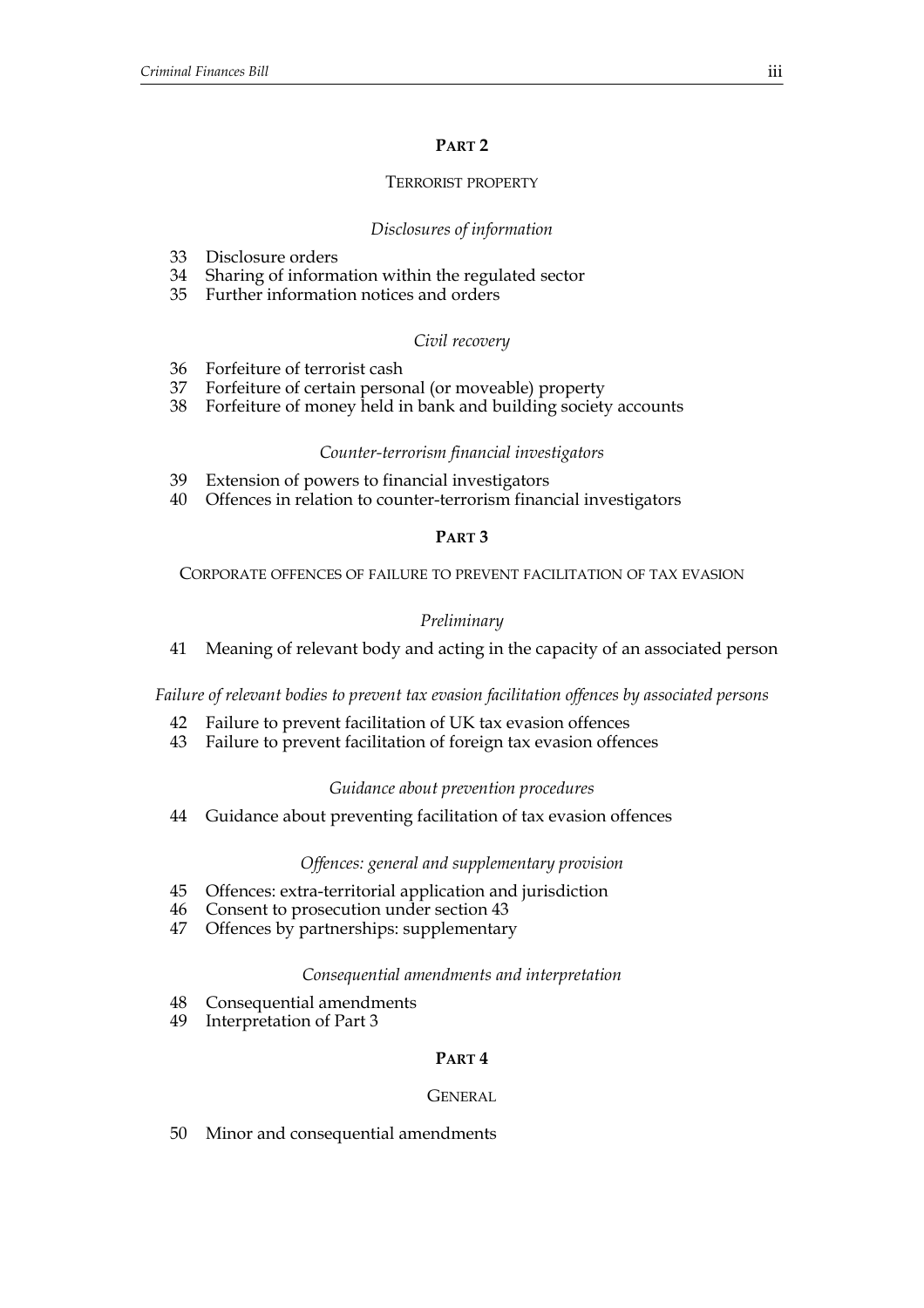- 51 Power to make consequential provision
- 52 Section 51: procedural requirements<br>53 Financial provision
- Financial provision
- 54 Extent
- 55 Commencement
- 56 Short title
	- Schedule 1 Powers of members of staff of Serious Fraud Office
	- Schedule 2 Disclosure orders
	- Schedule 3 Forfeiture of certain personal (or moveable) property
	- Schedule 4 Forfeiture of money held in bank and building society accounts
	- Schedule 5 Minor and consequential amendments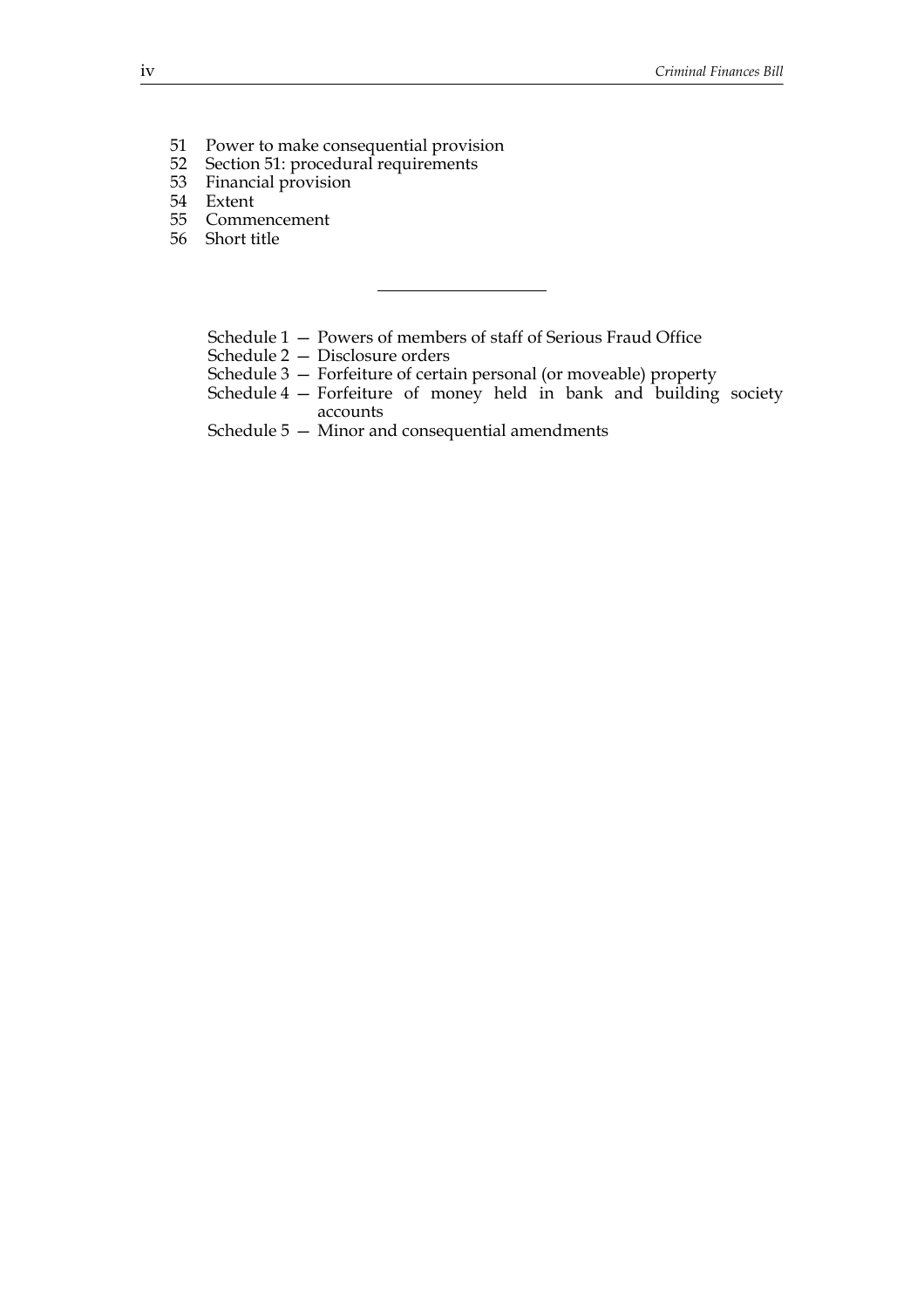# A **BILL**

#### TO

Amend the Proceeds of Crime Act 2002; make provision in connection with terrorist property; create corporate offences for cases where a person associated with a body corporate or partnership facilitates the commission by another person of a tax evasion offence; and for connected purposes.

E IT ENACTED by the Queen's most Excellent Majesty, by and with the advice and consent of the Lords Spiritual and Temporal, and Commons, in this present Parliament assembled, and by the authority of the same, as follows: - $B_{\text{p}}$ 

#### **PART 1**

#### PROCEEDS OF CRIME

#### **CHAPTER 1**

#### INVESTIGATIONS

*Unexplained wealth orders: England and Wales and Northern Ireland*

## **1 Unexplained wealth orders: England and Wales and Northern Ireland**

In Chapter 2 of Part 8 of the Proceeds of Crime Act 2002 (investigations: England and Wales and Northern Ireland), after section 362 insert—

#### *"Unexplained wealth orders*

#### **362A Unexplained wealth orders**

- (1) The High Court may, on an application made by an enforcement authority, make an unexplained wealth order in respect of any property if the court is satisfied that each of the requirements for the making of the order is fulfilled.
- (2) An application for an order must—
	- (a) specify or describe the property in respect of which the order is sought, and

*10*

*15*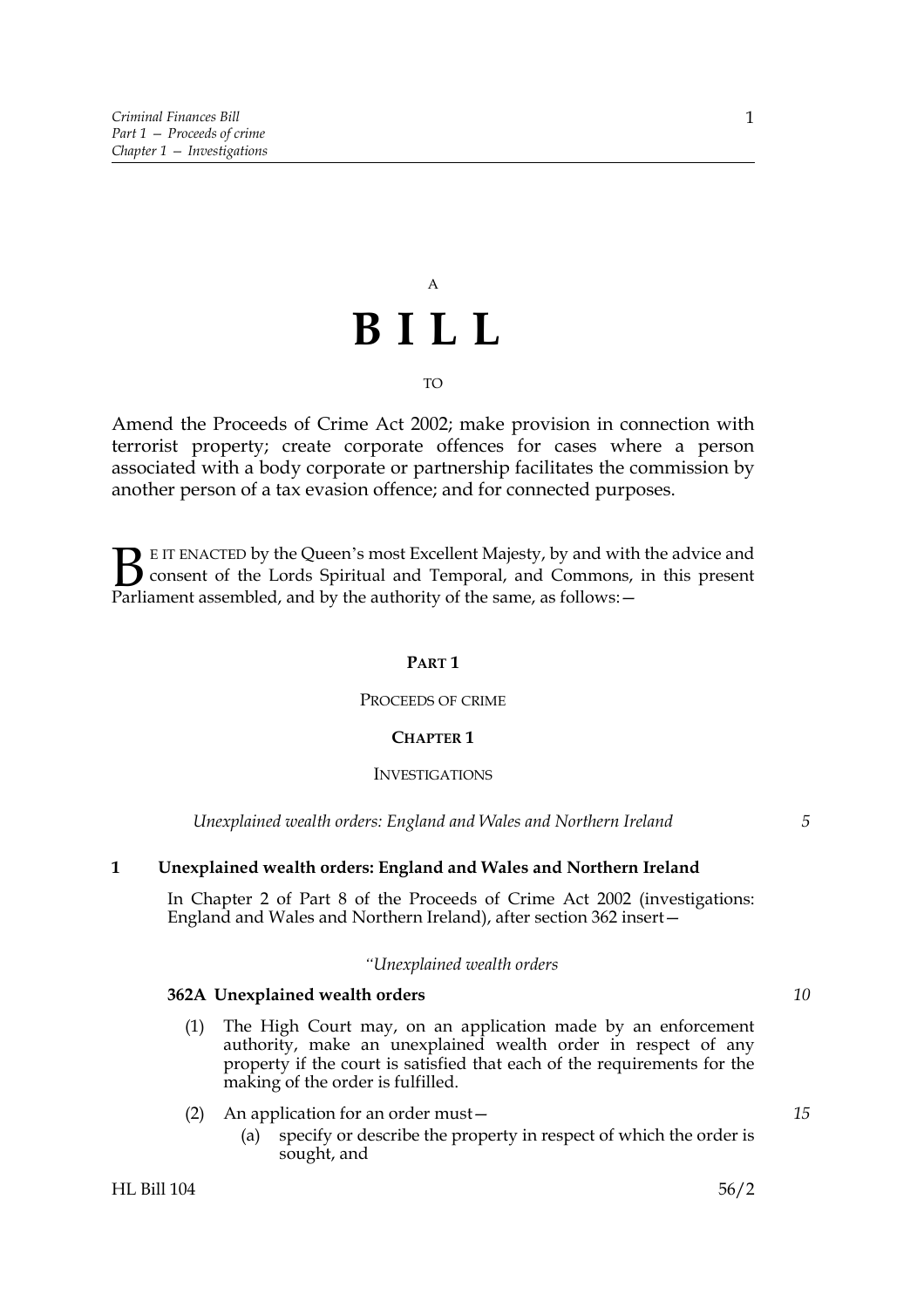- (b) specify the person whom the enforcement authority thinks holds the property ("the respondent") (and the person specified may include a person outside the United Kingdom).
- (3) An unexplained wealth order is an order requiring the respondent to provide a statement—
	- (a) setting out the nature and extent of the respondent's interest in the property in respect of which the order is made, and
	- (b) explaining how the respondent obtained the property (including, in particular, how any costs incurred in obtaining it were met).
- (4) The order must specify—
	- (a) the form and manner in which the statement is to be given,
	- (b) the person to whom it is to be given, and
	- (c) the place at which it is to be given or, if it is to be given in writing, the address to which it is to be sent.
- (5) The order may, in connection with requiring the respondent to provide the statement mentioned in subsection (3), also require the respondent to provide information, or to produce documents, of a kind specified or described in the order.
- (6) The respondent must comply with the requirements imposed by an unexplained wealth order within whatever period the court may specify (and different periods may be specified in relation to different requirements). *20*

## (7) In this Chapter "enforcement authority" means—

- (a) the National Crime Agency,
- (b) Her Majesty's Revenue and Customs,
- (c) the Financial Conduct Authority,
- (d) the Director of the Serious Fraud Office, or
- (e) the Director of Public Prosecutions (in relation to England and Wales) or the Director of Public Prosecutions for Northern Ireland (in relation to Northern Ireland). *30*

#### **362B Requirements for making of unexplained wealth order**

- (1) These are the requirements for the making of an unexplained wealth order in respect of any property.
- (2) The High Court must be satisfied that—
	- (a) the respondent holds the property, and
	- (b) the value of the property is greater than £100,000.
- (3) The High Court must be satisfied that there are reasonable grounds for suspecting that the known sources of the respondent's lawfully obtained income would have been insufficient for the purposes of enabling the respondent to obtain the property.
- (4) The High Court must be satisfied that—
	- (a) the respondent is a politically exposed person, or
	- (b) there are reasonable grounds for suspecting that—

*15*

*5*

*10*

*35*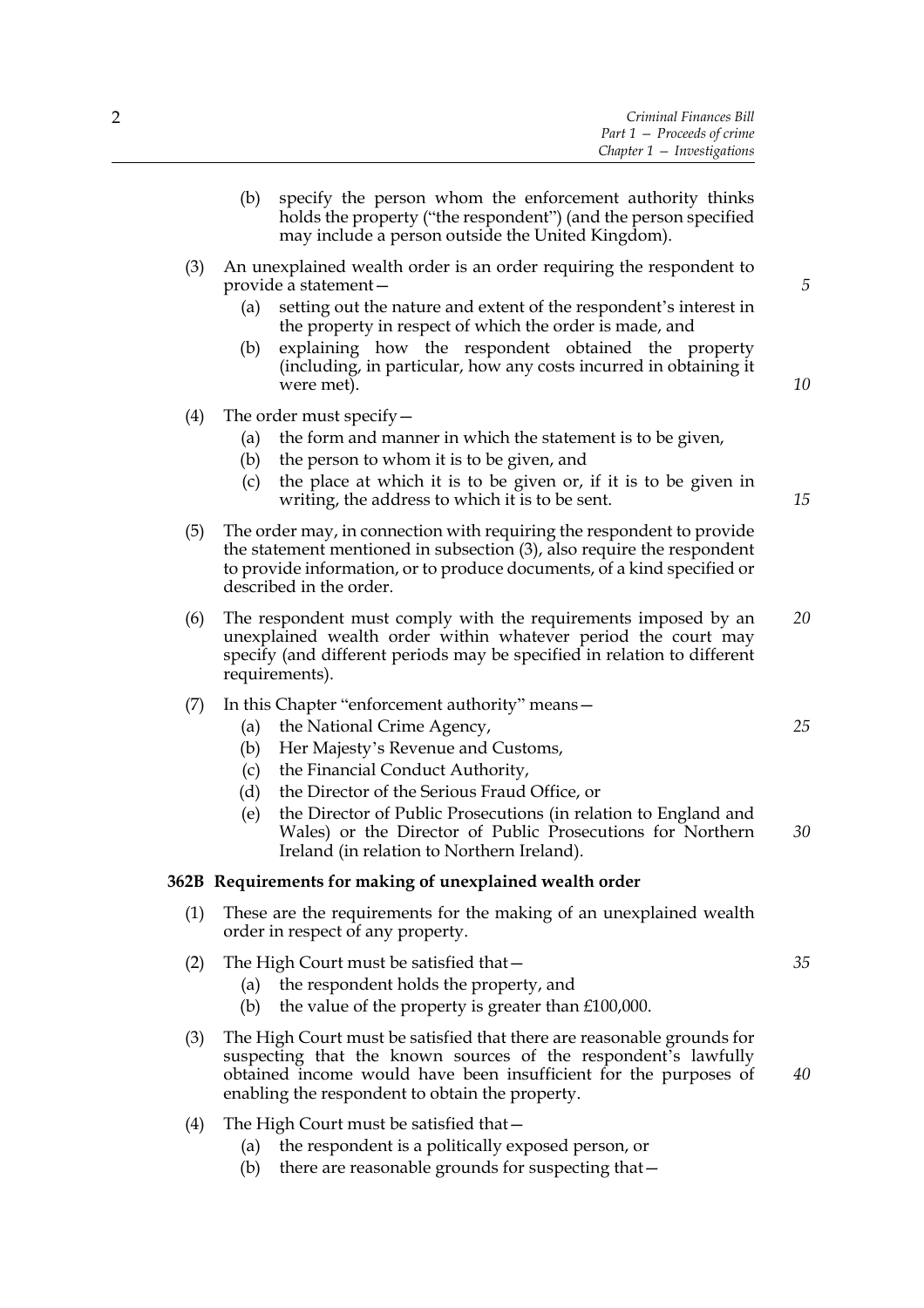|      |            | (i)       | the respondent is, or has been, involved in serious crime<br>(whether in a part of the United Kingdom or elsewhere),<br>or                                                                                                                                    |    |  |
|------|------------|-----------|---------------------------------------------------------------------------------------------------------------------------------------------------------------------------------------------------------------------------------------------------------------|----|--|
|      |            | (ii)      | a person connected with the respondent is, or has been,<br>so involved.                                                                                                                                                                                       | 5  |  |
| (5)  | (a)        | property; | It does not matter for the purposes of subsection $(2)(a)$ –<br>whether or not there are other persons who also hold the                                                                                                                                      |    |  |
|      | (b)        |           | whether the property was obtained by the respondent before or<br>after the coming into force of this section.                                                                                                                                                 | 10 |  |
| (6)  | (a)        | property; | For the purposes of subsection $(3)$ –<br>regard is to be had to any mortgage, charge or other kind of<br>security that it is reasonable to assume was or may have been<br>available to the respondent for the purposes of obtaining the                      | 15 |  |
|      | (b)        |           | it is to be assumed that the respondent obtained the property for<br>a price equivalent to its market value;                                                                                                                                                  |    |  |
|      | (c)        |           | income is "lawfully obtained" if it is obtained lawfully under<br>the laws of the country from where the income arises;                                                                                                                                       |    |  |
|      | (d)        |           | "known" sources of the respondent's income are the sources of<br>income (whether arising from employment, assets or otherwise)<br>that are reasonably ascertainable from available information at<br>the time of the making of the application for the order. | 20 |  |
| (7)  | $is -$     |           | In subsection $(4)(a)$ , "politically exposed person" means a person who                                                                                                                                                                                      | 25 |  |
|      | (a)        |           | an individual who is, or has been, entrusted with prominent<br>public functions by an international organisation or by a State<br>other than the United Kingdom or another EEA State,                                                                         |    |  |
|      | (b)<br>(c) |           | a family member of a person within paragraph (a), or<br>known to be a close associate of a person within that paragraph.                                                                                                                                      | 30 |  |
| (8)  |            |           | Article 3 of Directive 2015/849/EU of the European Parliament and of<br>the Council of 20 May 2015 applies for the purposes of determining –                                                                                                                  |    |  |
|      |            |           | (a) whether a person has been entrusted with prominent public<br>functions (see point (9) of that Article),                                                                                                                                                   |    |  |
|      | (b)        |           | whether a person is a family member (see point $(10)$ of that<br>Article), and                                                                                                                                                                                | 35 |  |
|      | (c)        |           | whether a person is known to be a close associate of another (see<br>point (11) of that Article).                                                                                                                                                             |    |  |
| (9)  |            |           | For the purposes of subsection $(4)(b)$ –                                                                                                                                                                                                                     |    |  |
|      | (a)        |           | a person is involved in serious crime in a part of the United<br>Kingdom or elsewhere if the person would be so involved for<br>the purposes of Part 1 of the Serious Crime Act 2007 (see in<br>particular sections 2, 2A and 3 of that Act);                 | 40 |  |
|      | (b)        |           | section 1122 of the Corporation Tax Act 2010 ("connected"<br>persons) applies in determining whether a person is connected<br>with another.                                                                                                                   | 45 |  |
| (10) |            |           | Where the property in respect of which the order is sought comprises<br>more than one item of property, the reference in subsection $(2)(b)$ to the<br>value of the property is to the total value of those items.                                            |    |  |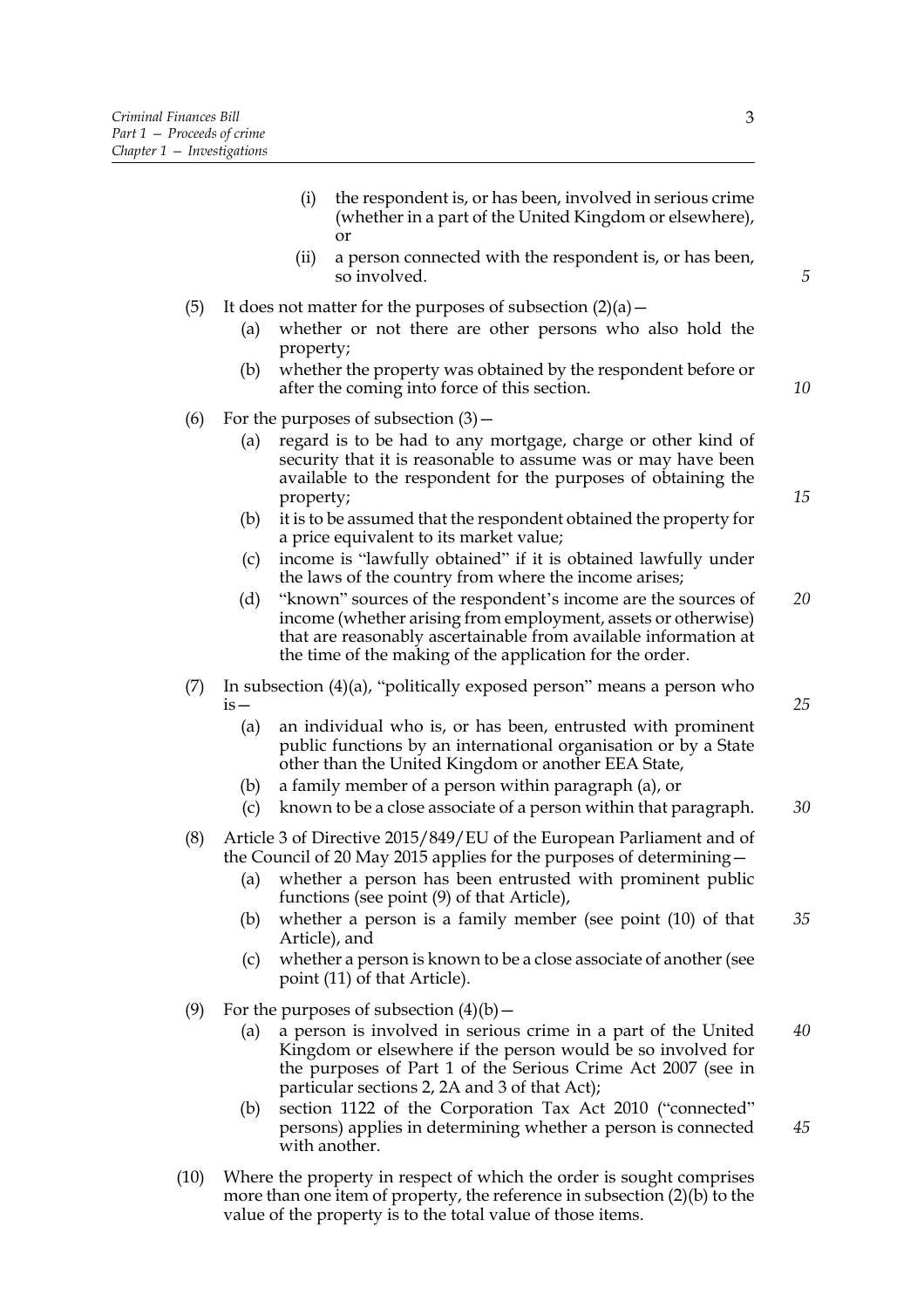#### **362C Effect of order: cases of non-compliance**

- (1) This section applies in a case where the respondent fails, without reasonable excuse, to comply with the requirements imposed by an unexplained wealth order in respect of any property before the end of the response period.
- (2) The property is to be presumed to be recoverable property for the purposes of any proceedings taken in respect of the property under Part 5, unless the contrary is shown.
- (3) The presumption in subsection (2) applies in relation to property—
	- (a) only so far as relating to the respondent's interest in the property, and *10*
	- (b) only if the value of that interest is greater than the sum specified in section 362B(2)(b).

It is for the court hearing the proceedings under Part 5 in relation to which reliance is placed on the presumption to determine the matters in this subsection. *15*

- (4) The "response period" is whatever period the court specifies under section 362A(6) as the period within which the requirements imposed by the order are to be complied with (or the period ending the latest, if more than one is specified in respect of different requirements).
- (5) For the purposes of subsection  $(1)$ 
	- (a) a respondent who purports to comply with the requirements imposed by an unexplained wealth order is not to be taken to have failed to comply with the order (see instead section 362D);
	- (b) where an unexplained wealth order imposes more than one requirement on the respondent, the respondent is to be taken to have failed to comply with the requirements imposed by the order unless each of the requirements is complied with or is purported to be complied with. *25*
- (6) Where an unexplained wealth order is made in respect of property comprising more than one item of property, the reference in subsection (3)(b) to the value of the respondent's interest in the property is to the total value of the respondent's interest in those items. *30*

#### **362D Effect of order: cases of compliance or purported compliance**

- (1) This section applies in a case where, before the end of the response period (as defined by section 362C(4)), the respondent complies, or purports to comply, with the requirements imposed by an unexplained wealth order in respect of any property in relation to which the order is made. *35*
- (2) If an interim freezing order has effect in relation to the property (see section 362I), the enforcement authority must determine what enforcement or investigatory proceedings, if any, it considers ought to be taken in relation to the property. *40*
- (3) A determination under subsection (2) must be made within the period of 60 days starting with the day of compliance.
- (4) If the determination under subsection (2) is that no further enforcement or investigatory proceedings ought to be taken in relation to the

*20*

*45*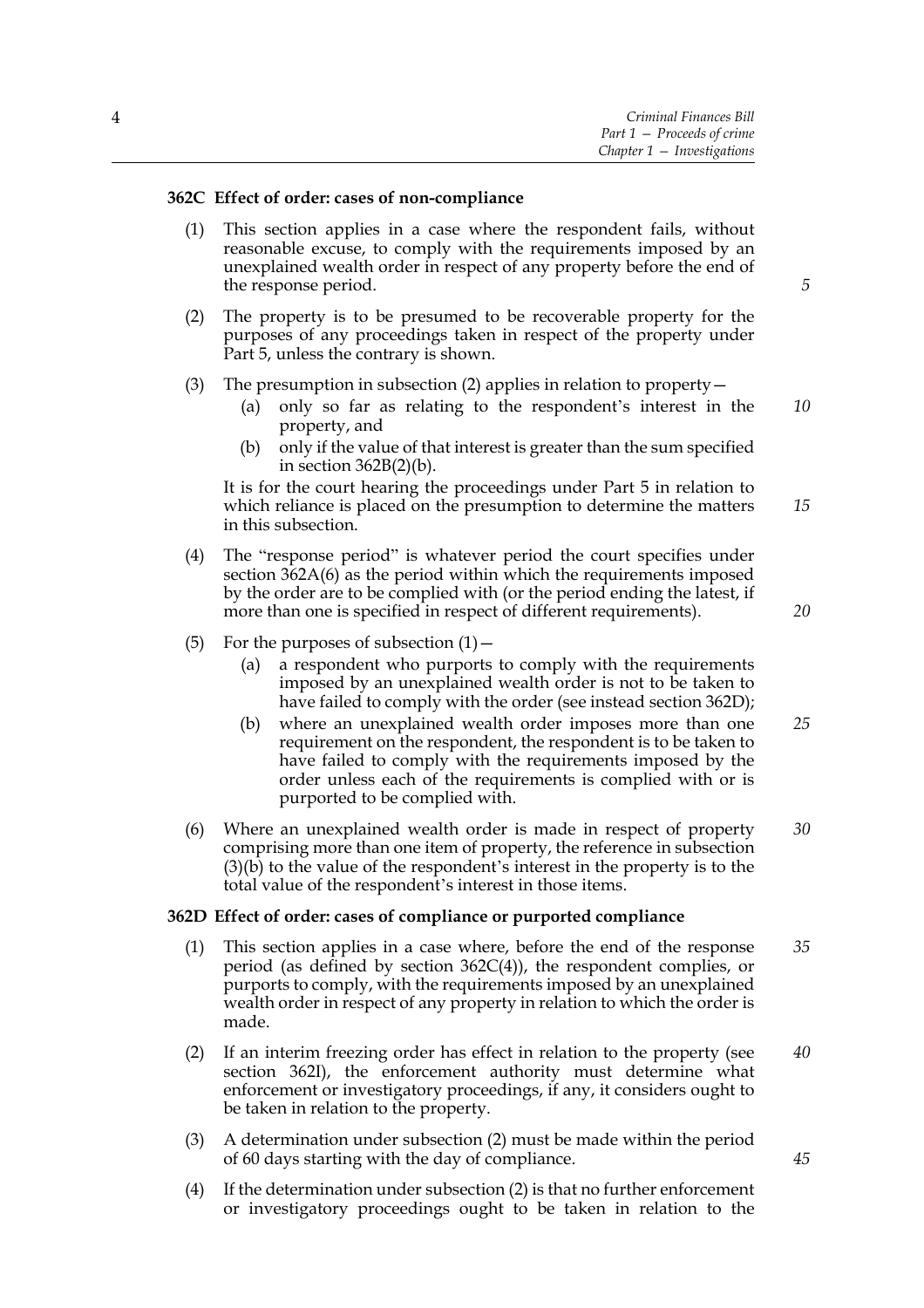property, the enforcement authority must notify the High Court of that fact as soon as reasonably practicable (and in any event before the end of the 60 day period mentioned in subsection (3)).

- (5) If there is no interim freezing order in effect in relation to the property, the enforcement authority may (at any time) determine what, if any, enforcement or investigatory proceedings it considers ought to be taken in relation to the property.
- (6) A determination under this section to take no further enforcement or investigatory proceedings in relation to any property does not prevent such proceedings being taken subsequently (whether as a result of new information or otherwise, and whether or not by the same enforcement authority) in relation to the property.
- (7) For the purposes of this section—
	- (a) the respondent complies with the requirements imposed by an unexplained wealth order only if all of the requirements are complied with,
	- (b) references to the day of compliance are to the day on which the requirements imposed by the order are complied with (or, if the requirements are complied with over more than one day, the last of those days), and
	- (c) where an order requires the sending of information in writing to, or the production of documents at, an address specified in the order, compliance with the order (so far as relating to that requirement) occurs when the written information is received, or the documents are produced, at that address,

and in paragraphs (a) to (c) references to compliance include purported compliance.

- (8) In this section "enforcement or investigatory proceedings" means any proceedings in relation to property taken under—
	- (a) Part 2 or 4 (confiscation proceedings in England and Wales or Northern Ireland) (in relation to cases where the enforcement authority is also a prosecuting authority for the purposes of that Part), *30*
	- (b) Part 5 (civil recovery of the proceeds of unlawful conduct), or
	- (c) other provisions of this Chapter.

#### **362E Offence**

- (1) A person commits an offence if, in purported compliance with a requirement imposed by an unexplained wealth order, the person—
	- (a) makes a statement that the person knows to be false or misleading in a material particular, or
	- (b) recklessly makes a statement that is false or misleading in a material particular.
- (2) A person guilty of an offence under this section is liable—
	- (a) on conviction on indictment, to imprisonment for a term not exceeding 2 years, or to a fine, or to both;
	- (b) on summary conviction in England and Wales, to imprisonment for a term not exceeding 12 months, or to a fine, or to both;

*5*

*10*

*15*

*20*

*25*

*35*

*40*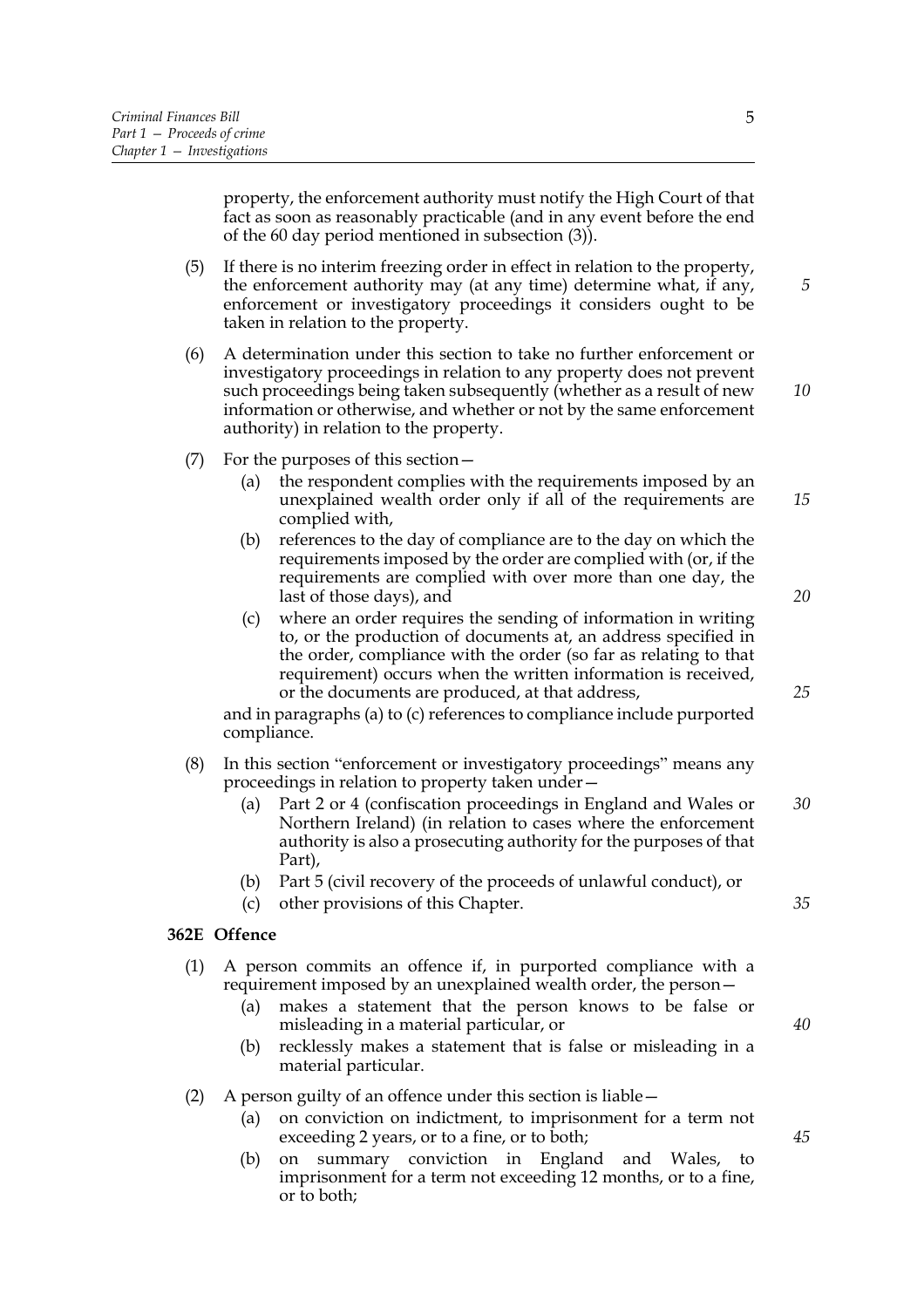- (c) on summary conviction in Northern Ireland, to imprisonment for a term not exceeding 6 months, or to a fine not exceeding the statutory maximum, or to both.
- (3) In relation to an offence committed before the coming into force of section 282 of the Criminal Justice Act 2003 (increase in maximum sentence on summary conviction of offence triable either way), the reference in subsection (2)(b) to 12 months is to be read as a reference to 6 months. *5*

## **362F Statements**

- (1) A statement made by a person in response to a requirement imposed by an unexplained wealth order may not be used in evidence against that person in criminal proceedings. *10*
- (2) Subsection (1) does not apply  $-$ 
	- (a) in the case of proceedings under Part 2 or 4,
	- (b) on a prosecution for an offence under section 362E,
	- (c) on a prosecution for an offence under section 5 of the Perjury Act 1911 or Article 10 of the Perjury (Northern Ireland) Order 1979 (S.I. 1979/1714 (N.I. 19)) (false statements), or
	- (d) on a prosecution for some other offence where, in giving evidence, the person makes a statement inconsistent with the statement mentioned in subsection (1). *20*
- (3) A statement may not be used by virtue of subsection (2)(d) against a person unless—
	- (a) evidence relating to it is adduced, or
	- (b) a question relating to it is asked,

by the person or on the person's behalf in proceedings arising out of the prosecution.

## **362G Disclosure of information, copying of documents, etc**

- (1) An unexplained wealth order has effect in spite of any restriction on the disclosure of information (however imposed).
- (2) But subsections (1) to (5) of section 361 (rights in connection with privileged information, questions and material) apply in relation to requirements imposed by an unexplained wealth order as they apply in relation to requirements imposed under a disclosure order.
- (3) The enforcement authority may take copies of any documents produced by the respondent in connection with complying with the requirements imposed by an unexplained wealth order. *35*
- (4) Documents so produced may also be retained for so long as it is necessary to retain them (as opposed to a copy of them) in connection with an investigation of a kind mentioned in section 341 in relation to the property in respect of which the unexplained wealth order is made.
- (5) But if the enforcement authority has reasonable grounds to believe that the documents—
	- (a) may need to be produced for the purposes of any legal proceedings, and
	- (b) might otherwise be unavailable for those purposes,

*30*

*25*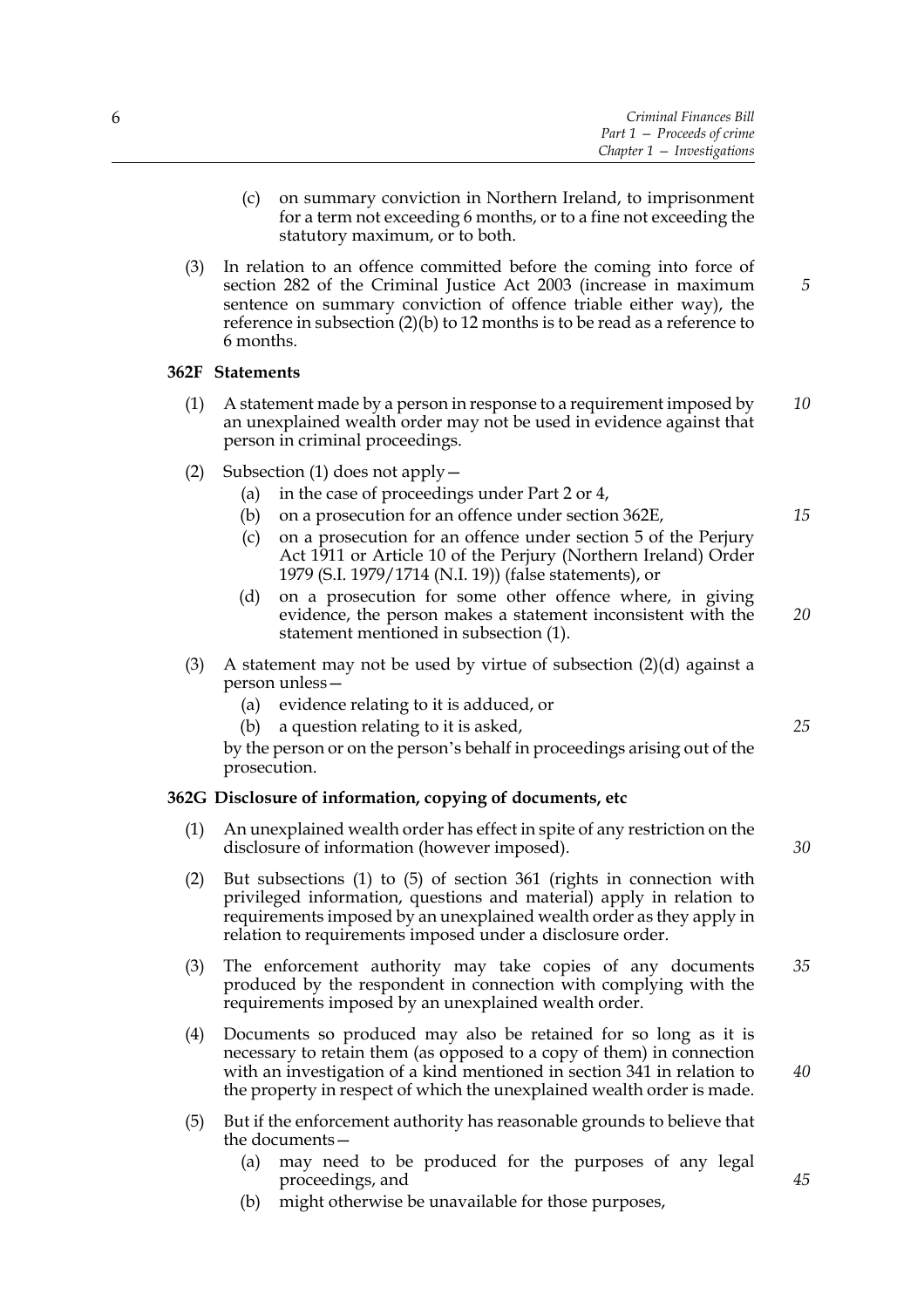they may be retained until the proceedings are concluded.

## **362H Supplementary**

- (1) An application for an unexplained wealth order may be made without notice.
- (2) Rules of court may make provision as to the practice and procedure to be followed in connection with proceedings relating to unexplained wealth orders before the High Court in Northern Ireland. *5*
- (3) An application to the High Court in Northern Ireland to discharge or vary an unexplained wealth order may be made by—
	- (a) the enforcement authority, or
	- (b) the respondent.
- (4) The High Court in Northern Ireland—
	- (a) may discharge the order;
	- (b) may vary the order."

#### **2 Interim freezing orders**

After section 362H of the Proceeds of Crime Act 2002 (inserted by section 1 above) insert—

#### *"Unexplained wealth orders: interim freezing of property*

#### **362I Application for interim freezing order**

- (1) This section applies where the High Court makes an unexplained wealth order in respect of any property. *20*
- (2) The court may make an interim freezing order in respect of the property if the court considers it necessary to do so for the purposes of avoiding the risk of any recovery order that might subsequently be obtained being frustrated.
- (3) An interim freezing order is an order that prohibits the respondent to the unexplained wealth order, and any other person with an interest in the property, from in any way dealing with the property (subject to any exclusions under section 362K).

## (4) An interim freezing order—

- (a) may be made only on the application of the enforcement authority that applied for the unexplained wealth order to which the interim freezing order relates,
- (b) must be made in the same proceedings as those in which the unexplained wealth order is made, and
- (c) may be combined in one document with the unexplained wealth order.
- (5) If an application for an unexplained wealth order in respect of any property is made without notice, an application for an interim freezing order in respect of the property must also be made without notice.

*30*

*25*

*10*

*15*

*35*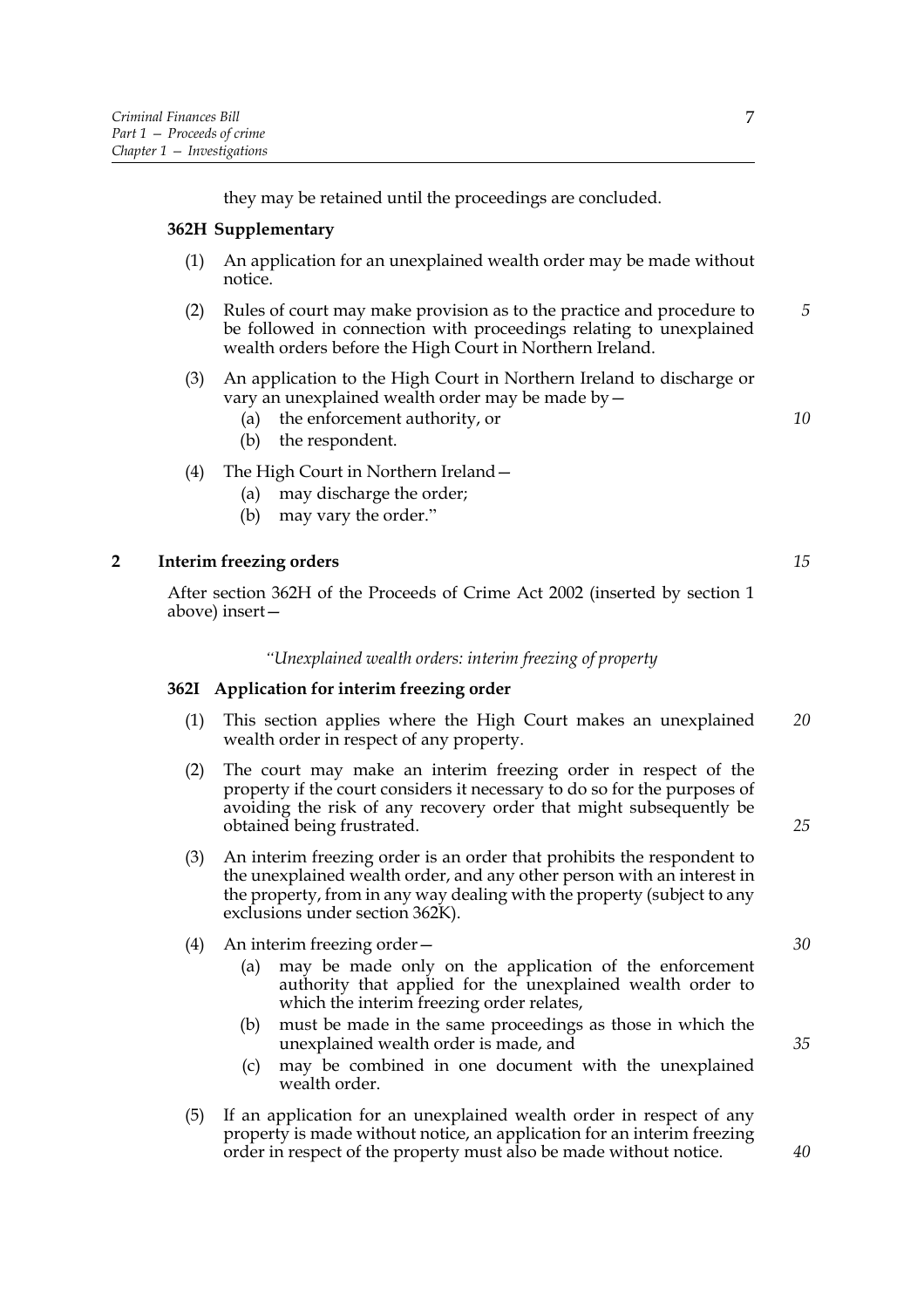# **362J Variation and discharge of interim freezing order**

- (1) The High Court may at any time vary or discharge an interim freezing order.
- (2) The High Court must discharge an interim freezing order, so far as it has effect in relation to any property, in each of the following three cases.
- (3) The first case is where—
	- (a) the applicable 48 hour period has ended, and
	- (b) a relevant application has not been made before the end of that period in relation to the property concerned.
- (4) The second case is where—
	- (a) a relevant application has been made before the end of the applicable 48 hour period in relation to the property concerned, and
	- (b) proceedings on the application (including any on appeal) have been determined or otherwise disposed of. *15*
- (5) The third case is where the court has received a notification in relation to the property concerned under section 362D(4) (notification from enforcement authority of no further proceedings).

#### (6) The "applicable 48 hour period" is to be read as follows—

- (a) in a case where the respondent complies, or purports to comply, with the requirements imposed by an unexplained wealth order before the end of the response period, it is the period of 48 hours beginning with the day after the day with which the 60 day period mentioned in section 362D(3) ends;
- (b) in any other case, it is the period of 48 hours beginning with the day after the day with which the response period ends.
- (7) In calculating a period of 48 hours for the purposes of subsection (6), no account is to be taken of—
	- (a) any Saturday or Sunday,
	- (b) Christmas Day,
	- (c) Good Friday, or
	- (d) any day that is a bank holiday under the Banking and Financial Dealings Act 1971 in the part of the United Kingdom in which the interim freezing order concerned is made.
- (8) Section 362D(7) applies for the purposes of subsection (6) in determining whether a person complies, or purports to comply, with the requirements imposed by an unexplained wealth order and when such compliance, or purported compliance, takes place.
- (9) Before exercising power under this section to vary or discharge an interim freezing order, the court must (as well as giving the parties to the proceedings an opportunity to be heard) give such an opportunity to any person who may be affected by its decision. *40*
- (10) Subsection (9) does not apply where the court is acting as required by subsection (2).
- (11) In this section—

*20*

*5*

*10*

*25*

*35*

*30*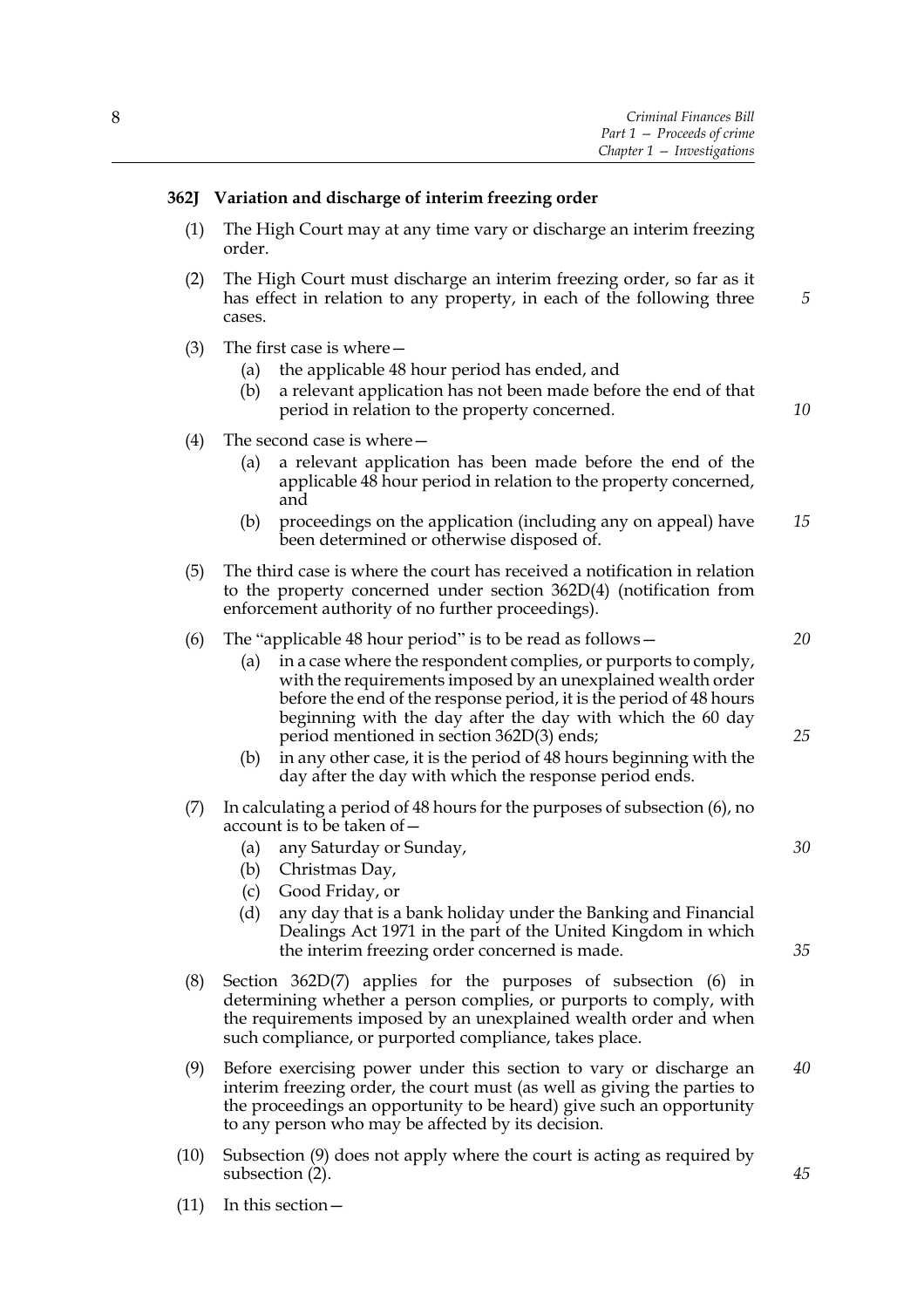"relevant application" means an application for— (a) a restraint order under section 41 or 190, (b) a property freezing order, or (c) an interim receiving order; "response period" has the meaning given by section 362C(4). **362K Exclusions** (1) The power to vary an interim freezing order includes (amongst other things) power to make exclusions as follows— (a) power to exclude property from the order, and (b) power, otherwise than by excluding property from the order, to make exclusions from the prohibition on dealing with the property to which the order applies. (2) Exclusions from the prohibition on dealing with the property to which the order applies (other than exclusions of property from the order) may also be made when the order is made. (3) An exclusion may (amongst other things) make provision for the purpose of enabling any person— (a) to meet the person's reasonable living expenses, or (b) to carry on any trade, business, profession or occupation. (4) An exclusion may be made subject to conditions. (5) Where the court exercises the power to make an exclusion for the purpose of enabling a person to meet legal expenses that the person has incurred, or may incur, in respect of proceedings under this Chapter, it must ensure that the exclusion— (a) is limited to reasonable legal expenses that the person has reasonably incurred or reasonably incurs, (b) specifies the total amount that may be released for legal expenses in pursuance of the exclusion, and (c) is made subject to the same conditions as would be the required conditions (see section 286A) if the order had been made under section 245A (in addition to any conditions under subsection  $(4)$ ). (6) The court, in deciding whether to make an exclusion for the purpose of enabling a person to meet legal expenses in respect of proceedings under this Chapter— (a) must have regard to the desirability of the person being represented in any proceedings under this Chapter in which the person is a participant, and (b) must disregard the possibility that legal representation of the person in any such proceedings might, were an exclusion not made, be made available under arrangements made for the purposes of Part 1 of the Legal Aid, Sentencing and Punishment of Offenders Act 2012 or funded by the Northern Ireland Legal *5 10 15 20 25 30 35 40*

(7) If excluded property is not specified in the order it must be described in the order in general terms. *45*

Services Commission.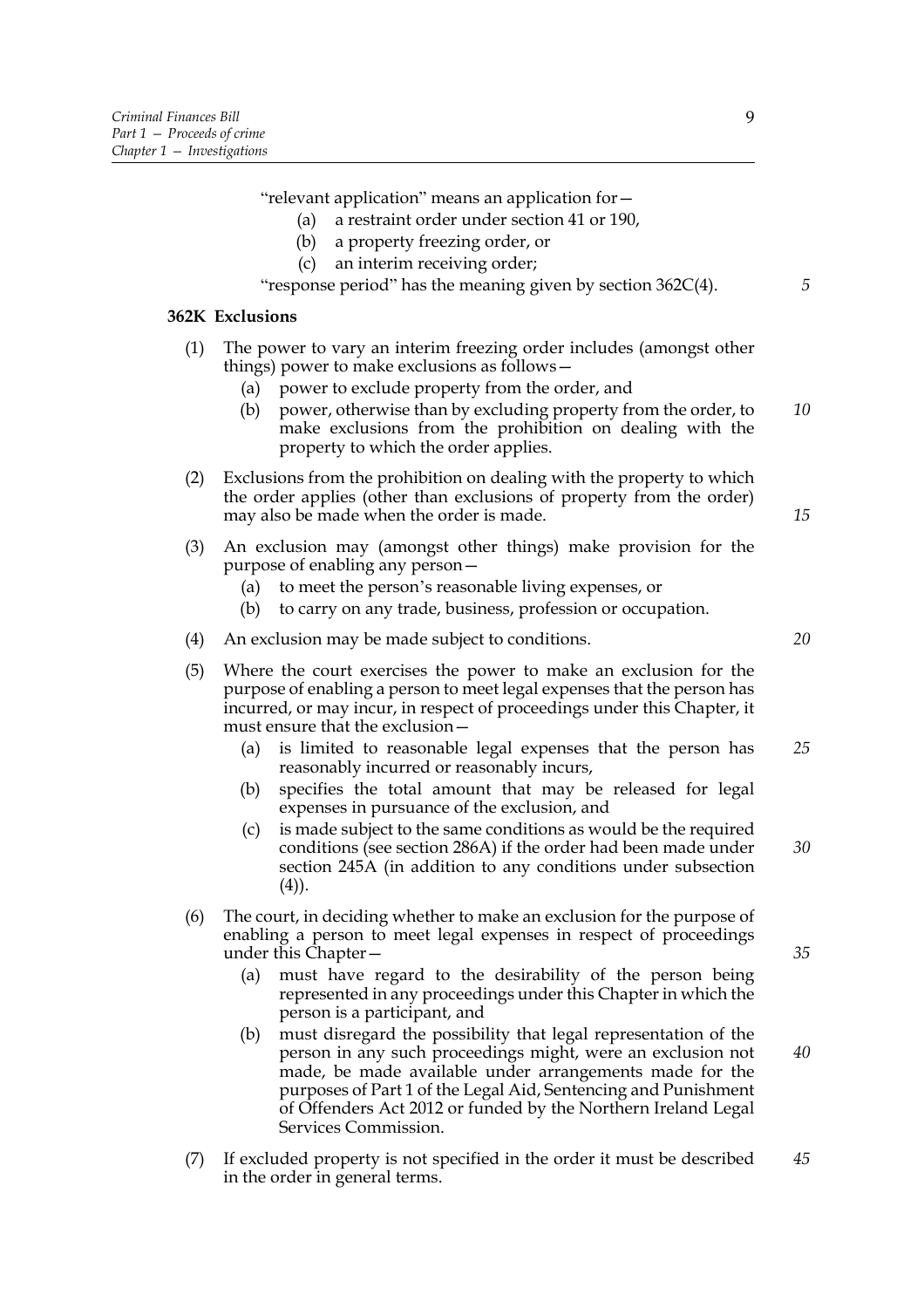## **362L Restrictions on proceedings and remedies**

- (1) While an interim freezing order has effect—
	- (a) the High Court may stay any action, execution or other legal process in respect of the property to which the order applies, and
	- (b) no distress may be levied, and no power to use the procedure in Schedule 12 to the Tribunals, Courts and Enforcement Act 2007 (taking control of goods) may be exercised, against the property to which the order applies except with the leave of the High Court and subject to any terms the court may impose.
- (2) If a court (whether the High Court or any other court) in which proceedings are pending in respect of any property is satisfied that an interim freezing order has been applied for or made in respect of the property, it may—
	- (a) stay the proceedings, or
	- (b) allow them to continue on any terms it thinks fit.
- (3) If an interim freezing order applies to a tenancy of any premises, a right of forfeiture in relation to the premises is exercisable—
	- (a) only with the leave of the High Court, and
	- (b) subject to any terms that the court may impose.
- (4) The reference in subsection (3) to a "right of forfeiture" in relation to premises is to the right of a landlord or other person to whom rent is payable to exercise a right of forfeiture by peaceable re-entry to the premises in respect of any failure by the tenant to comply with a term or condition of the tenancy.
- (5) Before exercising a power conferred by this section, the court must (as well as giving the parties to any proceedings concerned an opportunity to be heard) give such an opportunity to any person who may be affected by the court's decision.

#### **362M Receivers in connection with interim freezing orders**

- (1) This section applies where the High Court makes an interim freezing order on an application by an enforcement authority.
- (2) The court may, on an application by the enforcement authority, by order appoint a receiver in respect of any property to which the interim freezing order applies.
- (3) An application under subsection (2) may be made at the same time as the application for the interim freezing order or at any time afterwards.
- (4) The application may be made without notice if the circumstances of the case are such that notice of the application would prejudice the right of the enforcement authority to obtain a recovery order in respect of any property.
- (5) In its application the enforcement authority must nominate a suitably qualified person for appointment as a receiver.
- (6) The person nominated may be a member of staff of the enforcement authority.

*5*

*10*

*15*

*20*

*25*

*30*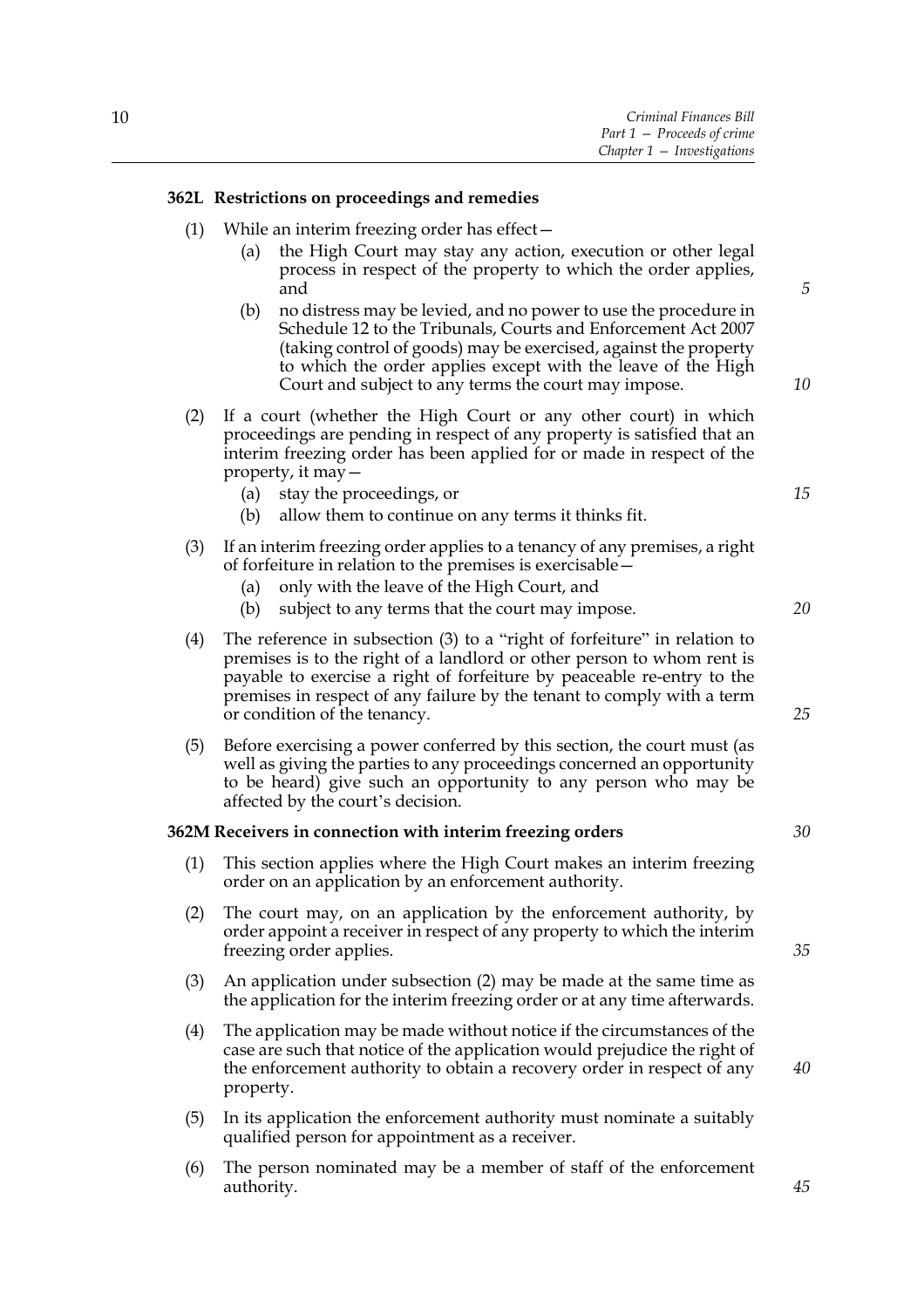- (7) The enforcement authority may apply a sum received by it under section 280(2) in making payment of the remuneration and expenses of a receiver appointed under this section.
- (8) Subsection (7) does not apply in relation to the remuneration of the receiver if that person is a member of staff of the enforcement authority (but it does apply in relation to such remuneration if the receiver is a person providing services under arrangements made by the enforcement authority).

## **362N Powers of receivers appointed under section 362M**

- (1) If the High Court appoints a receiver under section 362M on an application by an enforcement authority, the court may act under this section on the application of the authority. *10*
- (2) The court may by order authorise or require the receiver—
	- (a) to exercise any of the powers mentioned in paragraph 5 of Schedule 6 (management powers) in relation to any property in respect of which the receiver is appointed;
	- (b) to take any other steps the court thinks appropriate in connection with the management of any such property (including securing the detention, custody or preservation of the property in order to manage it).
- (3) The court may by order require any person in respect of whose property the receiver is appointed—
	- (a) to bring the property to a place (in England and Wales or, as the case may be, Northern Ireland) specified by the receiver or to place it in the custody of the receiver (if in either case the person is able to do so);
	- (b) to do anything the person is reasonably required to do by the receiver for the preservation of the property.
- (4) The court may by order require any person in respect of whose property the receiver is appointed to bring any documents relating to the property which are in that person's possession or control to a place (in England and Wales or, as the case may be, Northern Ireland) specified by the receiver or to place them in the custody of the receiver. *30*
- (5) Any prohibition on dealing with property imposed by an interim freezing order does not prevent a person from complying with any requirements imposed by virtue of this section.
- (6) Subsection (7) applies in a case where  $-$ 
	- (a) the receiver deals with property that is not property in respect of which the receiver was appointed under section 362M, but
	- (b) at the time of dealing with the property the receiver believed on reasonable grounds that he or she was entitled to do so by virtue of the appointment. *40*
- (7) The receiver is not liable to any person in respect of any loss or damage resulting from the receiver's dealing with the property.
- (8) But subsection (7) does not apply to the extent that the loss or damage is caused by the receiver's negligence. *45*

*20*

*25*

*15*

*5*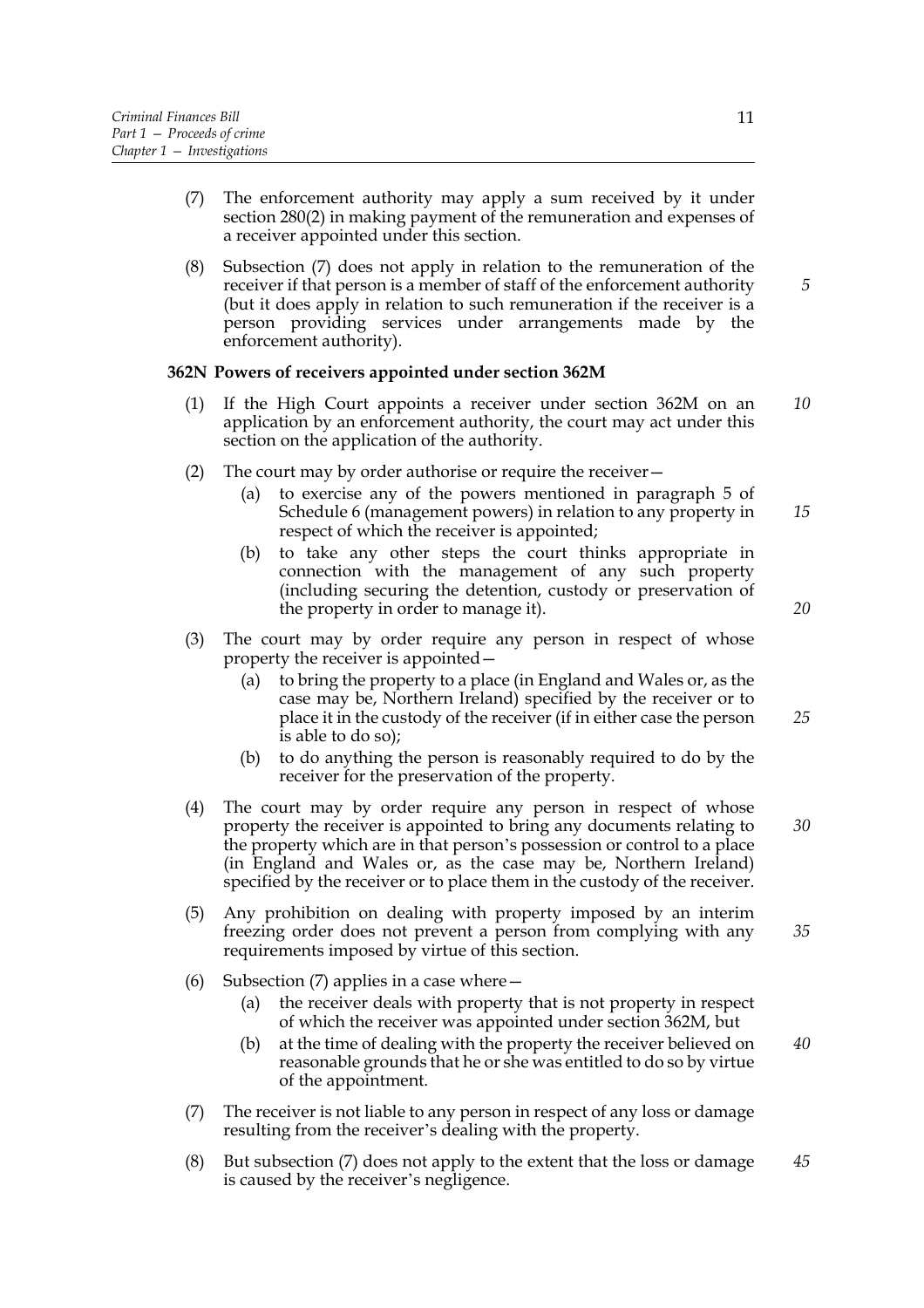# **362O Supervision of section 362M receiver and variations**

|   | (1) | Any of the following persons may at any time apply to the High Court<br>for directions as to the exercise of the functions of a receiver appointed<br>under section 362M-<br>(a)<br>the receiver;                     | 5  |  |
|---|-----|-----------------------------------------------------------------------------------------------------------------------------------------------------------------------------------------------------------------------|----|--|
|   |     | a party to the proceedings for the appointment of the receiver or<br>(b)<br>the interim freezing order concerned;<br>a person affected by an action taken by the receiver;<br>(c)                                     |    |  |
|   |     | a person who may be affected by an action proposed to be taken<br>(d)<br>by the receiver.                                                                                                                             | 10 |  |
|   | (2) | Before it gives directions under subsection (1) the court must give an<br>opportunity to be heard to $-$<br>(a)<br>the receiver;                                                                                      |    |  |
|   |     | (b)<br>the parties to the proceedings for the appointment of the<br>receiver and for the interim freezing order concerned;<br>a person who may be interested in the application under<br>(c)<br>subsection (1).       | 15 |  |
|   | (3) | The court may at any time vary or discharge –<br>the appointment of a receiver under section 362M,<br>(a)<br>(b)<br>an order under section 362N, or<br>directions under this section.<br>(c)                          | 20 |  |
|   | (4) | Before exercising a power under subsection (3) the court must give an<br>opportunity to be heard to -<br>(a)<br>the receiver;                                                                                         |    |  |
|   |     | (b)<br>the parties to the proceedings for the appointment of the<br>receiver, for the order under section 362N or (as the case may<br>be) for the directions under this section;                                      | 25 |  |
|   |     | the parties to the proceedings for the interim freezing order<br>(c)<br>concerned:                                                                                                                                    |    |  |
|   |     | any person who may be affected by the court's decision.<br>(d)                                                                                                                                                        | 30 |  |
|   |     | 362P Registration                                                                                                                                                                                                     |    |  |
|   |     | Sections 248 (registration: England and Wales) and 249 (registration:<br>Northern Ireland) apply in relation to interim freezing orders as they<br>apply in relation to property freezing orders under section 245A." |    |  |
| 3 |     | <b>External assistance</b>                                                                                                                                                                                            | 35 |  |

After section 362P of the Proceeds of Crime Act 2002 (inserted by section 2 above) insert—

# *"Unexplained wealth orders: enforcement abroad*

# **362Q Enforcement abroad: enforcement authority**

- (1) This section applies if—
	- (a) the High Court makes an unexplained wealth order in respect of any property,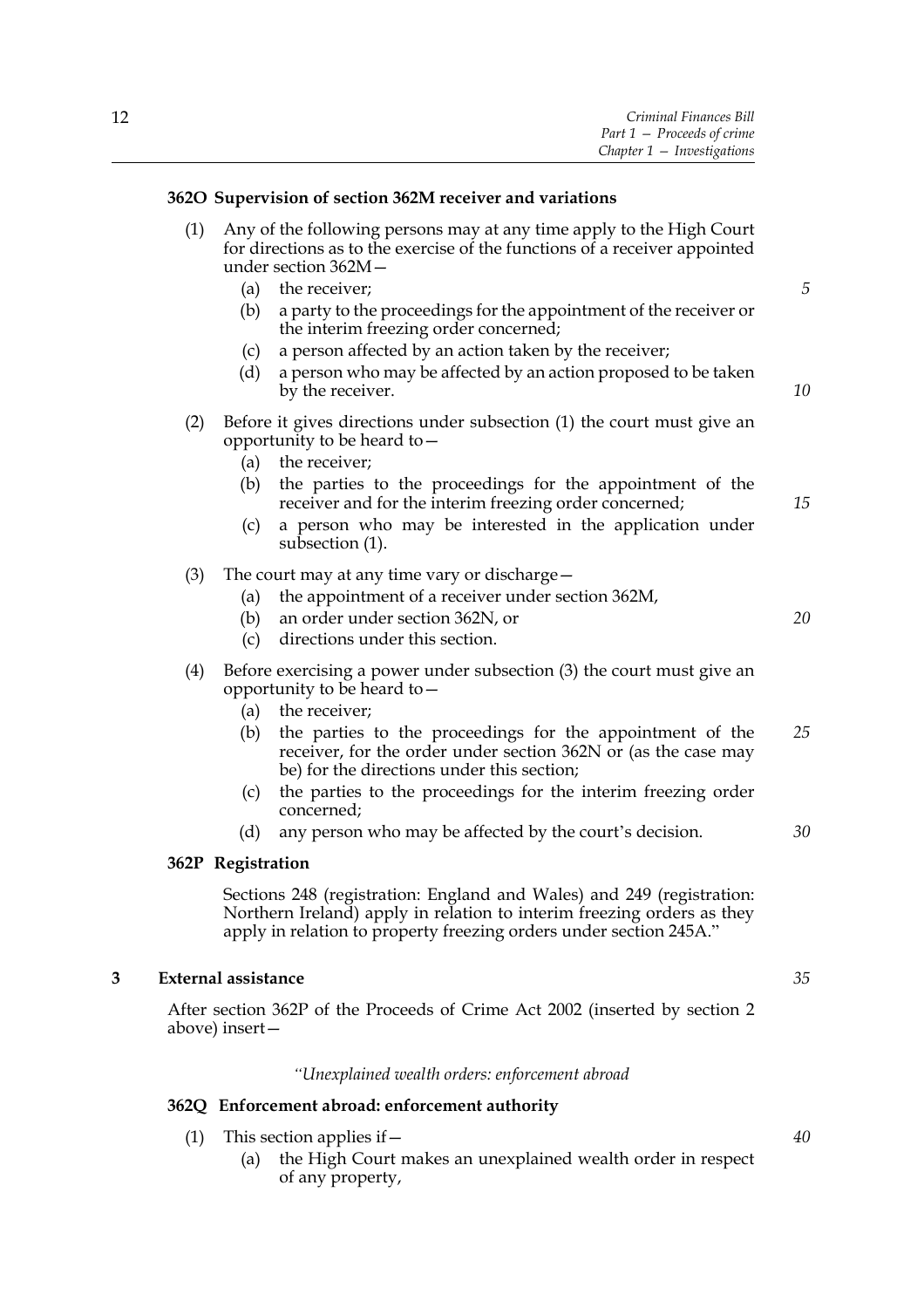- (b) it appears to the enforcement authority that the risk mentioned in section 362I(2) applies in relation to the property, and
- (c) the enforcement authority believes that the property is in a country outside the United Kingdom (the receiving country).
- (2) The enforcement authority may send a request for assistance in relation to the property to the Secretary of State with a view to it being forwarded under this section. *5*
- (3) The Secretary of State may forward the request for assistance to the government of the receiving country.
- (4) A request for assistance under this section is a request to the government of the receiving country— *10*
	- (a) to secure that any person is prohibited from dealing with the property;
	- (b) for assistance in connection with the management of the property, including with securing its detention, custody or preservation. *15*

## **362R Enforcement abroad: receiver**

- (1) This section applies if  $-$ 
	- (a) an interim freezing order has effect in relation to property, and
	- (b) the receiver appointed under section 362M in respect of the property believes that it is in a country outside the United Kingdom (the receiving country).
- (2) The receiver may send a request for assistance in relation to the property to the Secretary of State with a view to it being forwarded under this section.
- (3) The Secretary of State must forward the request for assistance to the government of the receiving country.
- (4) A request for assistance under this section is a request to the government of the receiving country—
	- (a) to secure that any person is prohibited from dealing with the property; *30*
	- (b) for assistance in connection with the management of the property, including with securing its detention, custody or preservation."

*Unexplained wealth orders: Scotland*

## **4 Unexplained wealth orders: Scotland**

In Chapter 3 of Part 8 of the Proceeds of Crime Act 2002 (investigations: Scotland), after section 396 insert—

#### *"Unexplained wealth orders*

## **396A Unexplained wealth orders**

(1) The Court of Session may, on an application made by the Scottish Ministers, make an unexplained wealth order in respect of any

*20*

*25*

*35*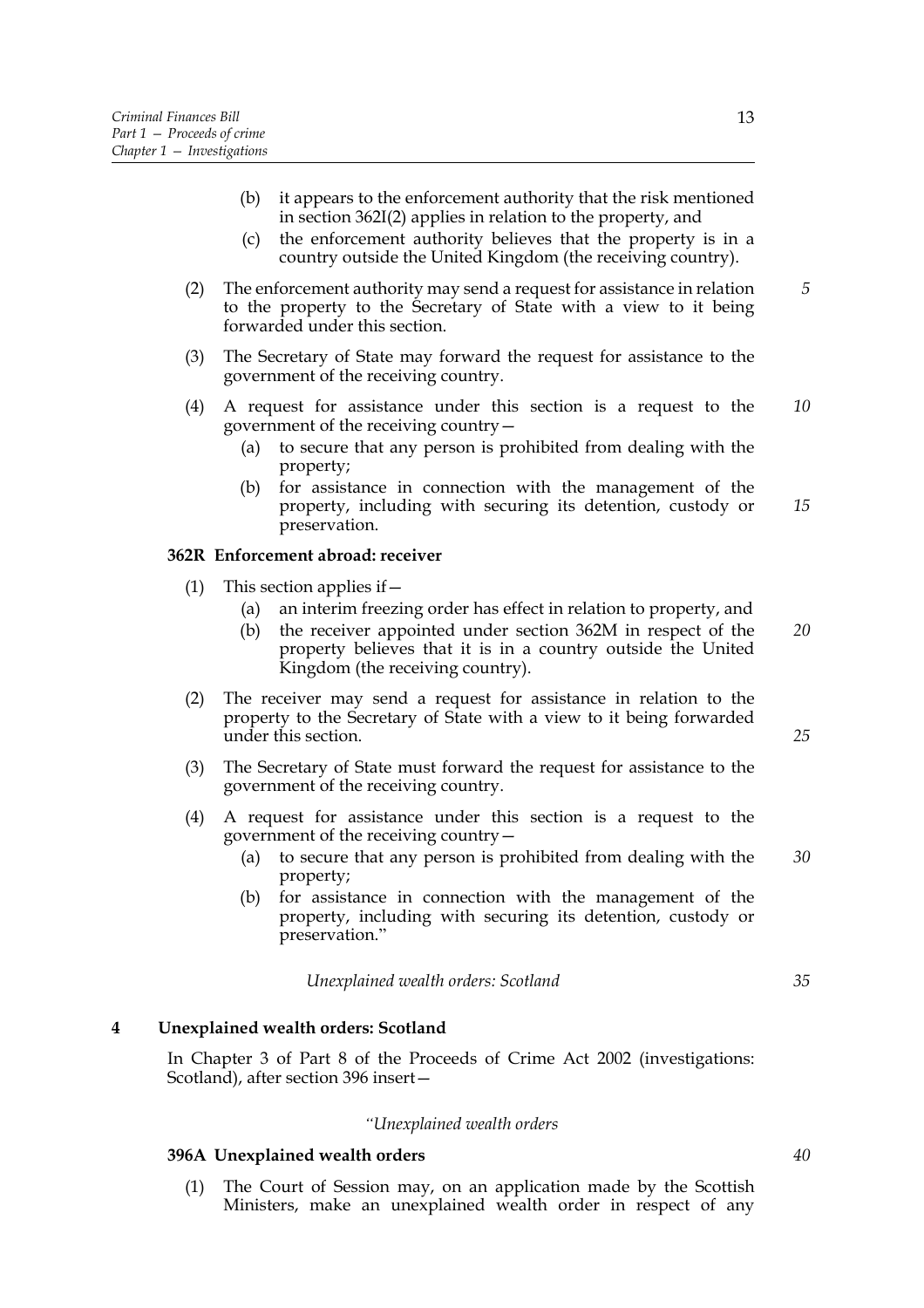property if the court is satisfied that each of the requirements for the making of the order is fulfilled.

- (2) An application for an order must—
	- (a) specify or describe the property in respect of which the order is sought, and
	- (b) specify the person whom the Scottish Ministers think holds the property ("the respondent") (and the person specified may include a person outside the United Kingdom).
- (3) An unexplained wealth order is an order requiring the respondent to provide a statement—
	- (a) setting out the nature and extent of the respondent's interest in the property in respect of which the order is made, and
	- (b) explaining how the respondent obtained the property (including, in particular, how any costs incurred in obtaining it were met).
- (4) The order must specify—
	- (a) the form and manner in which the statement is to be given,
	- (b) the person to whom it is to be given, and
	- (c) the place at which it is to be given or, if it is to be given in writing, the address to which it is to be sent.
- (5) The order may, in connection with requiring the respondent to provide the statement mentioned in subsection (3), also require the respondent to provide information, or to produce documents, of a kind specified or described in the order.
- (6) The respondent must comply with the requirements imposed by an unexplained wealth order within whatever period the court may specify (and different periods may be specified in relation to different requirements). *25*

#### **396B Requirements for making of unexplained wealth order**

- (1) These are the requirements for the making of an unexplained wealth order in respect of any property. *30*
- (2) The Court of Session must be satisfied that—
	- (a) the respondent holds the property (whether or not there are other persons who also hold the property), and
	- (b) the value of the property is greater than £100,000. *35*
- (3) The Court of Session must be satisfied that there are reasonable grounds for suspecting that the known sources of the respondent's lawfully obtained income would have been insufficient for the purposes of enabling the respondent to obtain the property.

#### (4) The Court of Session must be satisfied that—

- (a) the respondent is a politically exposed person, or
- (b) there are reasonable grounds for suspecting that—
	- (i) the respondent is, or has been, involved in serious crime (whether in a part of the United Kingdom or elsewhere), or

*10*

*5*

*20*

*15*

*40*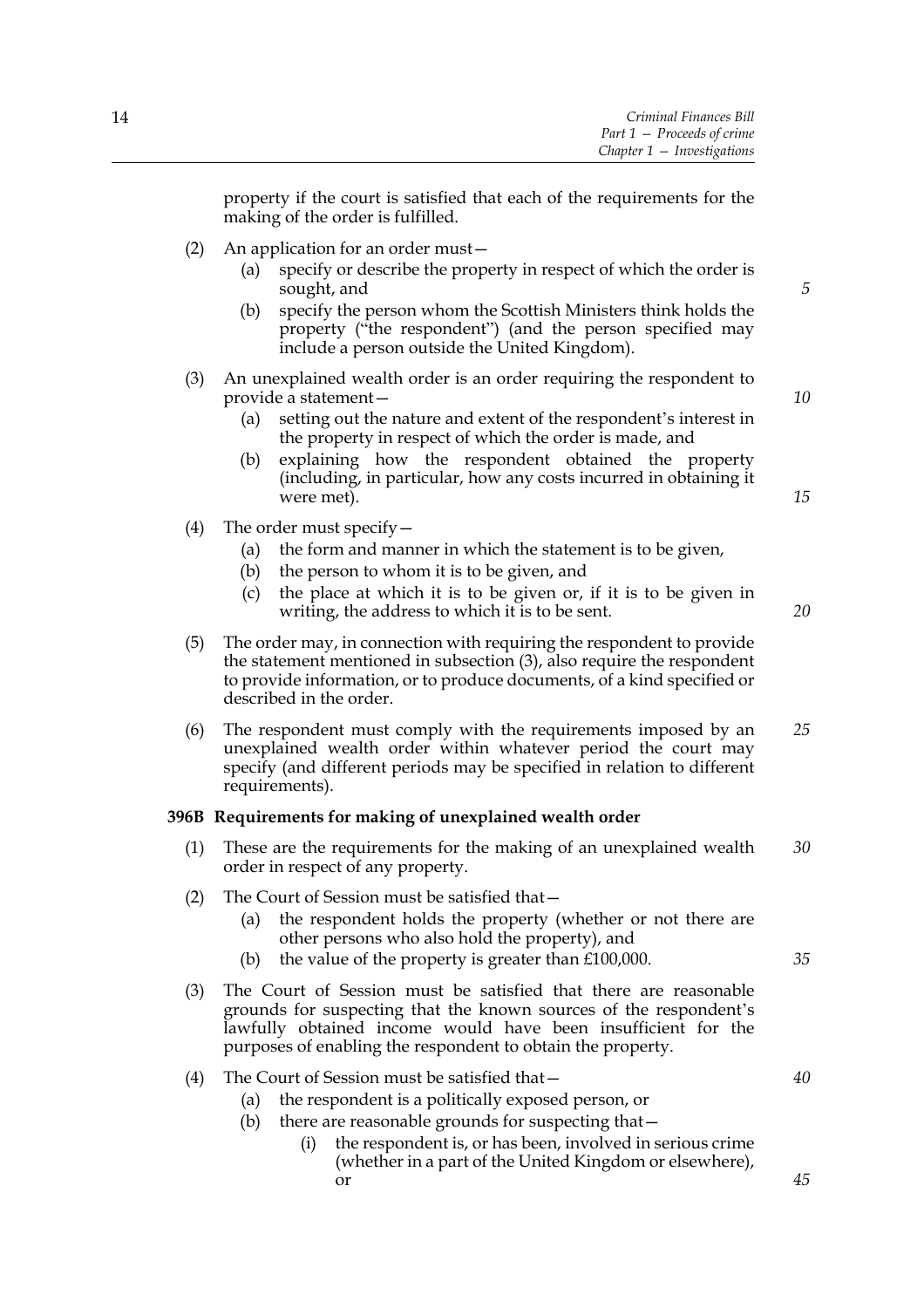- (ii) a person connected with the respondent is, or has been, so involved.
- (5) It does not matter for the purposes of subsection  $(2)(a)$ 
	- (a) whether or not there are other persons who also hold the property;
	- (b) whether the property was obtained by the respondent before or after the coming into force of this section.
- (6) For the purposes of subsection  $(3)$ 
	- (a) regard is to be had to any heritable security, charge or other kind of security that it is reasonable to assume was or may have been available to the respondent for the purposes of obtaining the property;
	- (b) it is to be assumed that the respondent obtained the property for a price equivalent to its market value;
	- (c) income is "lawfully obtained" if it is obtained lawfully under the laws of the country from where the income arises; *15*
	- (d) "known" sources of the respondent's income are the sources of income (whether arising from employment, assets or otherwise) that are reasonably ascertainable from available information at the time of the making of the application for the order.
- (7) In subsection (4)(a), "politically exposed person" means a person who is—
	- (a) an individual who is, or has been, entrusted with prominent public functions by an international organisation or by a State other than the United Kingdom or another EEA State,
	- (b) a family member of a person within paragraph (a), or
	- (c) known to be a close associate of a person within that paragraph.
- (8) Article 3 of Directive 2015/849/EU of the European Parliament and of the Council of 20 May 2015 applies for the purposes of determining—
	- (a) whether a person has been entrusted with prominent public functions (see point (9) of that Article), *30*
	- (b) whether a person is a family member (see point (10) of that Article), and
	- (c) whether a person is known to be a close associate of another (see point (11) of that Article).
- (9) For the purposes of subsection  $(4)(b)$ 
	- (a) a person is involved in serious crime in a part of the United Kingdom or elsewhere if the person would be so involved for the purposes of Part 1 of the Serious Crime Act 2007 (see in particular sections 2, 2A and 3 of that Act);
	- (b) section 1122 of the Corporation Tax Act 2010 ("connected" persons) applies in determining whether a person is connected with another.
- (10) Where the property in respect of which the order is sought comprises more than one item of property, the reference in subsection (2)(b) to the value of the property is to the total value of those items.

*5*

*10*

*20*

*25*

*35*

*40*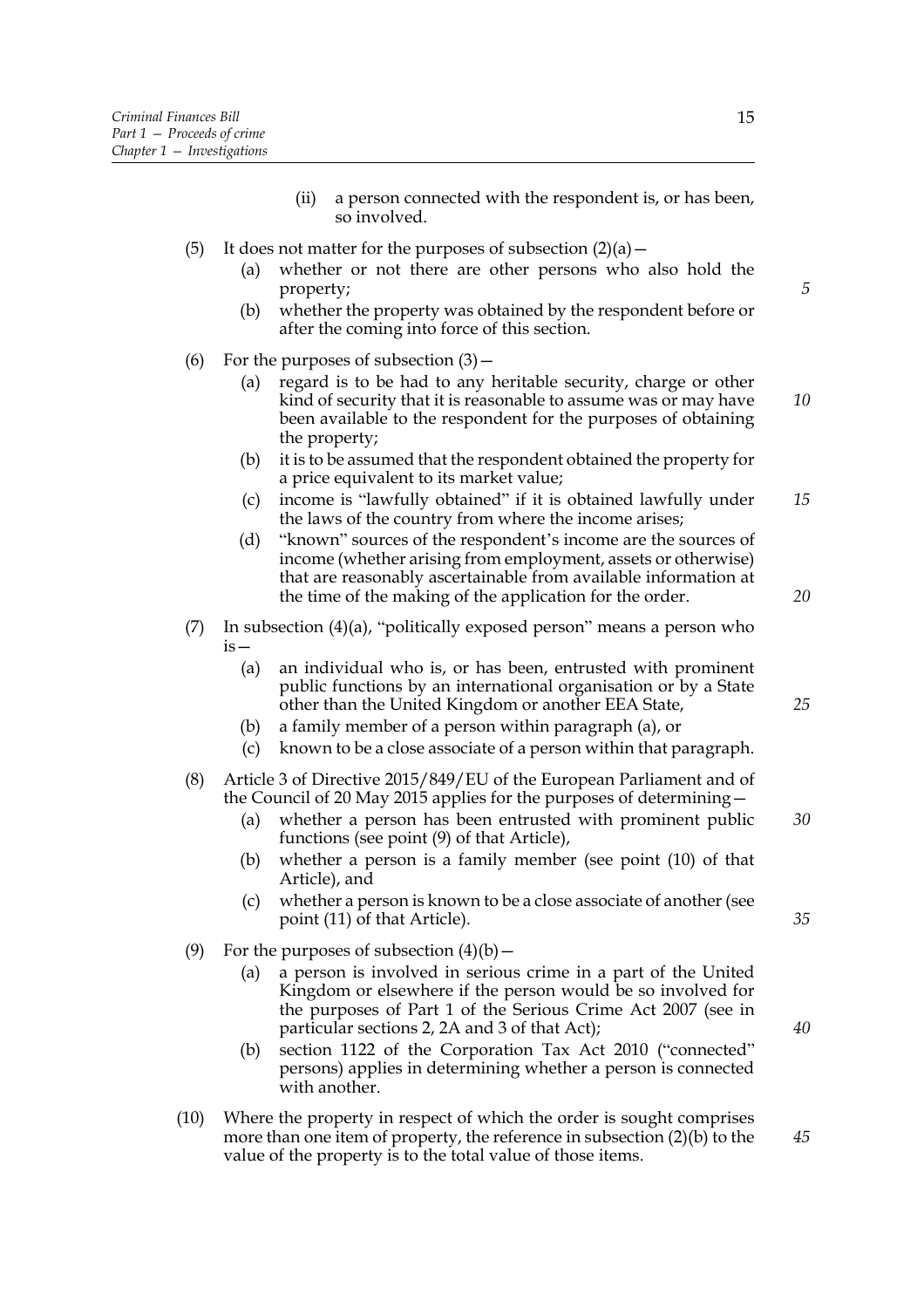## **396C Effect of order: cases of non-compliance**

- (1) This section applies in a case where the respondent fails, without reasonable excuse, to comply with the requirements imposed by an unexplained wealth order in respect of any property before the end of the response period.
- (2) The property is to be presumed to be recoverable property for the purposes of any proceedings taken in respect of the property under Part 5, unless the contrary is shown.
- (3) The presumption in subsection (2) applies in relation to property—
	- (a) only so far as relating to the respondent's interest in the property, and *10*
	- (b) only if the value of that interest is greater than the sum specified in section 396B(2)(b).

It is for the court hearing the proceedings under Part 5 in relation to which reliance is placed on the presumption to determine the matters in this subsection. *15*

- (4) The "response period" is whatever period the court specifies under section 396A(6) as the period within which the requirements imposed by the order are to be complied with (or the period ending the latest, if more than one is specified in respect of different requirements).
- (5) For the purposes of subsection  $(1)$ 
	- (a) a respondent who purports to comply with the requirements imposed by an unexplained wealth order is not to be taken to have failed to comply with the order (see instead section 396D);
	- (b) where an unexplained wealth order imposes more than one requirement on the respondent, the respondent is to be taken to have failed to comply with the requirements imposed by the order unless each of the requirements is complied with or is purported to be complied with. *25*
- (6) Where an unexplained wealth order is made in respect of property comprising more than one item of property, the reference in subsection (3)(b) to the value of the respondent's interest in the property is to the total value of the respondent's interest in those items. *30*

#### **396D Effect of order: cases of compliance or purported compliance**

- (1) This section applies in a case where the respondent complies, or purports to comply, with the requirements imposed by an unexplained wealth order in respect of any property in relation to which the order is made before the end of the response period (as defined by section  $396C(4)$ ). *35*
- (2) If an interim freezing order has effect in relation to the property (see section 396I), the Scottish Ministers must determine what enforcement or investigatory proceedings, if any, they consider ought to be taken in relation to the property. *40*
- (3) A determination under subsection (2) must be made within the period of 60 days starting with the day of compliance.
- (4) If the determination under subsection (2) is that no further enforcement or investigatory proceedings ought to be taken in relation to the

*20*

*45*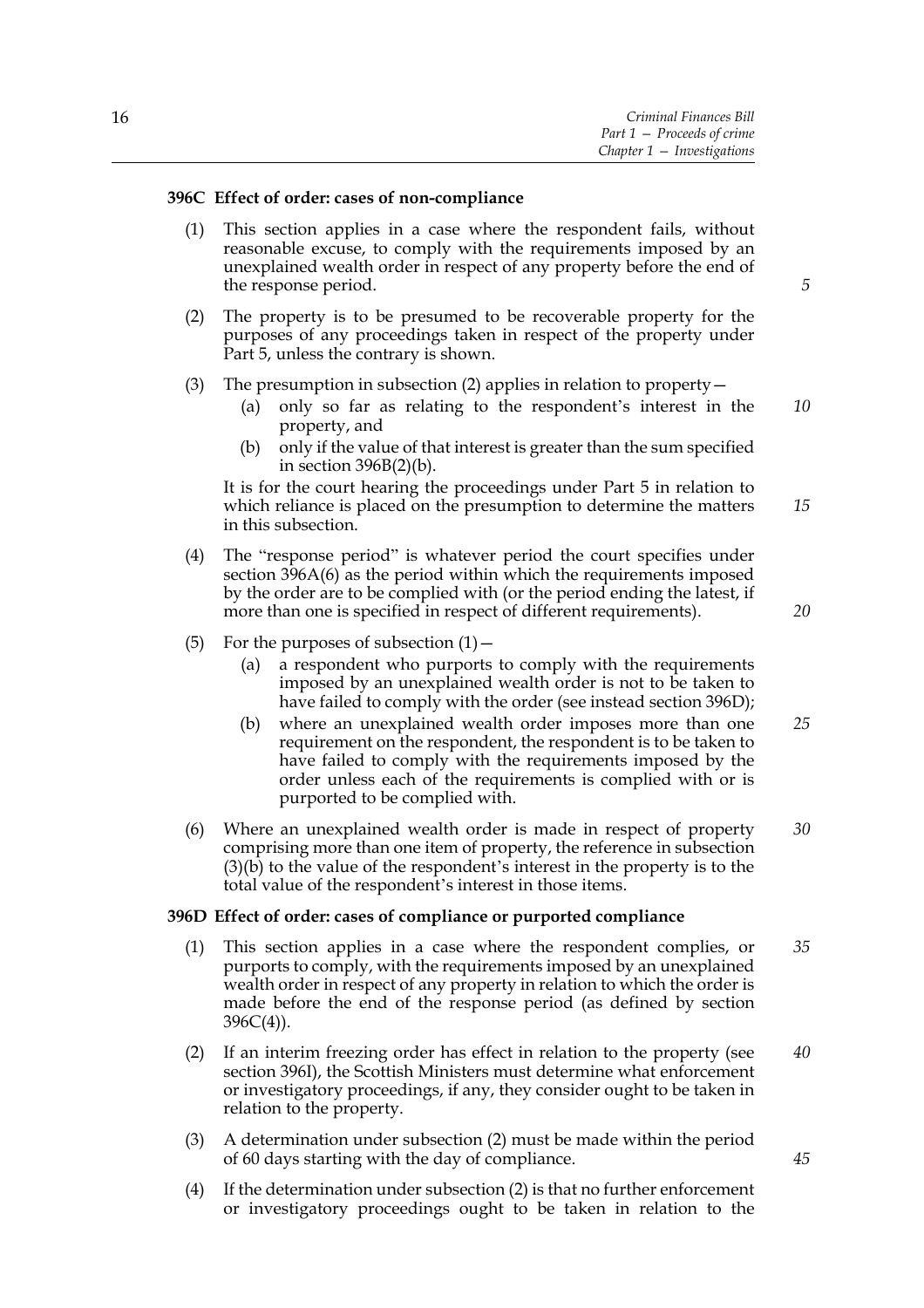property, the Scottish Ministers must notify the Court of Session of that fact as soon as reasonably practicable (and in any event before the end of the 60 day period mentioned in subsection (3)).

- (5) If there is no interim freezing order in effect in relation to the property, the Scottish Ministers may (at any time) determine what, if any, enforcement or investigatory proceedings they consider ought to be taken in relation to the property.
- (6) A determination under this section to take no further enforcement or investigatory proceedings in relation to any property does not prevent such proceedings being taken subsequently (whether as a result of new information or otherwise) in relation to the property.
- (7) For the purposes of this section—
	- (a) the respondent complies with the requirements imposed by an unexplained wealth order only if all of the requirements are complied with,
	- (b) references to the day of compliance are to the day on which the requirements imposed by the order are complied with (or, if the requirements are complied with over more than one day, the last of those days), and
	- (c) where an order requires the sending of information in writing to, or the production of documents at, an address specified in the order, compliance with the order (so far as relating to that requirement) occurs when the written information is received, or the documents are produced, at that address, *20*

and in paragraphs (a) to (c) references to compliance include purported compliance. *25*

## (8) In this section "enforcement or investigatory proceedings" means any proceedings in relation to property taken under—

- (a) Part 3 (confiscation proceedings in Scotland),
- (b) Part 5 (civil recovery of the proceeds of unlawful conduct), or *30*
- (c) other provisions of this Chapter.

## **396E Offence**

- (1) A person commits an offence if, in purported compliance with a requirement imposed by an unexplained wealth order, the person—
	- (a) makes a statement that the person knows to be false or misleading in a material particular, or *35*
	- (b) recklessly makes a statement that is false or misleading in a material particular.
- (2) A person guilty of an offence under this section is liable—
	- (a) on summary conviction, to imprisonment for a term not exceeding 12 months, or to a fine not exceeding the statutory maximum, or to both, or *40*
	- (b) on conviction on indictment, to imprisonment for a term not exceeding 2 years, or to a fine, or to both.

*15*

*10*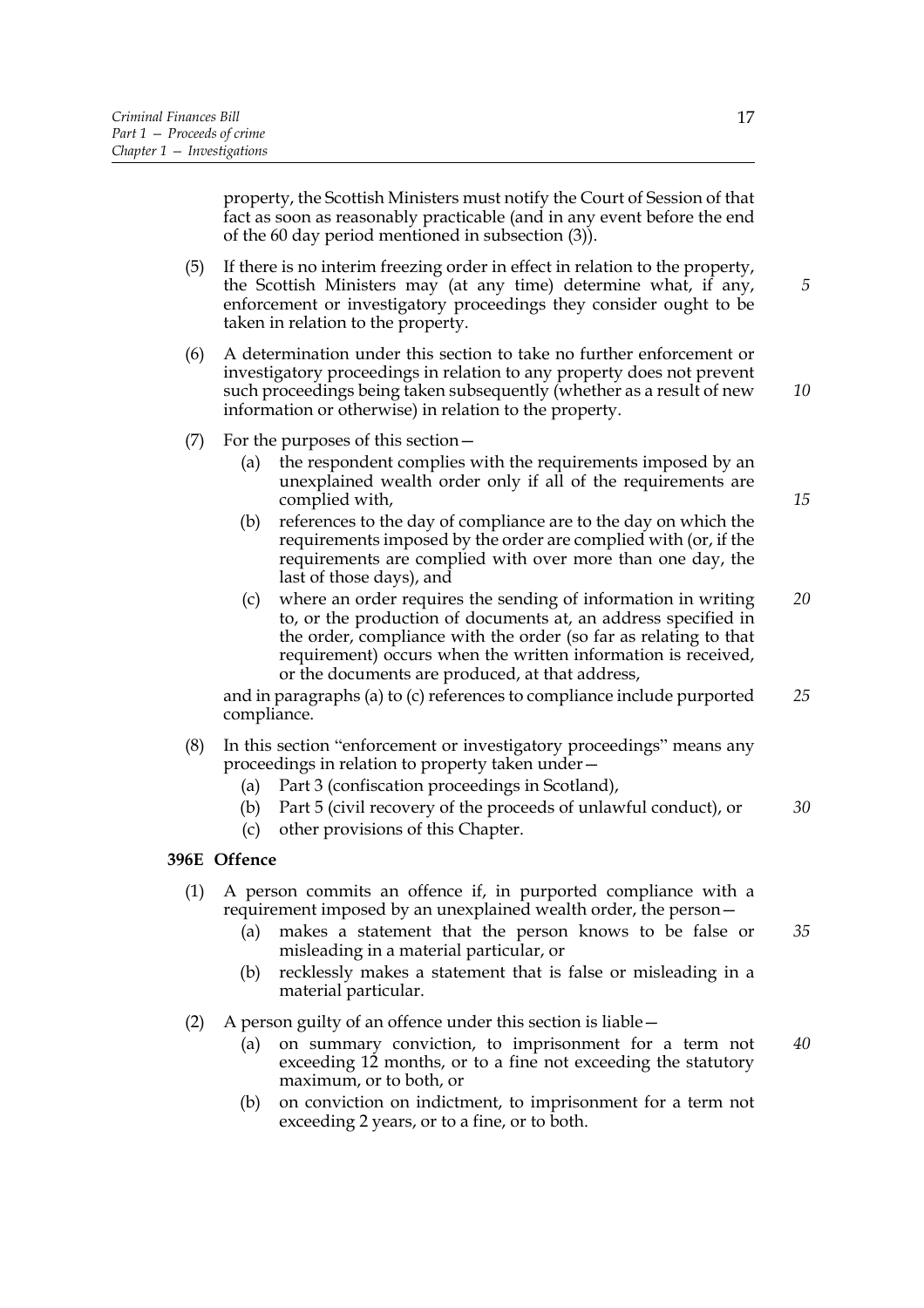# **396F Statements**

- (1) A statement made by a person in response to a requirement imposed by an unexplained wealth order may not be used in evidence against that person in criminal proceedings.
- (2) Subsection (1) does not apply—
	- (a) in the case of proceedings under Part 3,
	- (b) on a prosecution for an offence under section 396E,
	- (c) on a prosecution for perjury, or
	- (d) on a prosecution for some other offence where, in giving evidence, the person makes a statement inconsistent with the statement mentioned in subsection (1). *10*
- (3) A statement may not be used by virtue of subsection  $(2)(d)$  against a person unless—
	- (a) evidence relating to it is adduced, or
	- (b) a question relating to it is asked,

by the person or on the person's behalf in proceedings arising out of the prosecution.

## **396G Disclosure of information, copying of documents, etc**

- (1) An unexplained wealth order does not confer the right to require a person to answer any question, provide any information or produce any document which the person would be entitled to refuse to answer, provide or produce on grounds of legal privilege. *20*
- (2) An unexplained wealth order has effect in spite of any restriction on the disclosure of information (however imposed).
- (3) The Scottish Ministers may take copies of any documents produced by the respondent in connection with complying with the requirements imposed by an unexplained wealth order. *25*
- (4) Documents so produced may also be retained for so long as it is necessary to retain them (as opposed to a copy of them) in connection with an investigation of a kind mentioned in section 341 in relation to the property in respect of which the unexplained wealth order is made.
- (5) But if the Scottish Ministers have reasonable grounds to believe that the documents—
	- (a) may need to be produced for the purposes of any legal proceedings, and
	- (b) might otherwise be unavailable for those purposes,

they may be retained until the proceedings are concluded.

# **396H Supplementary**

- (1) An application for an unexplained wealth order may be made without notice.
- (2) Provision may be made by rules of court as to the discharge and variation of unexplained wealth orders.
- (3) An application to discharge or vary an unexplained wealth order may be made to the Court of Session by—
	- (a) the Scottish Ministers, or

*5*

*15*

*30*

*35*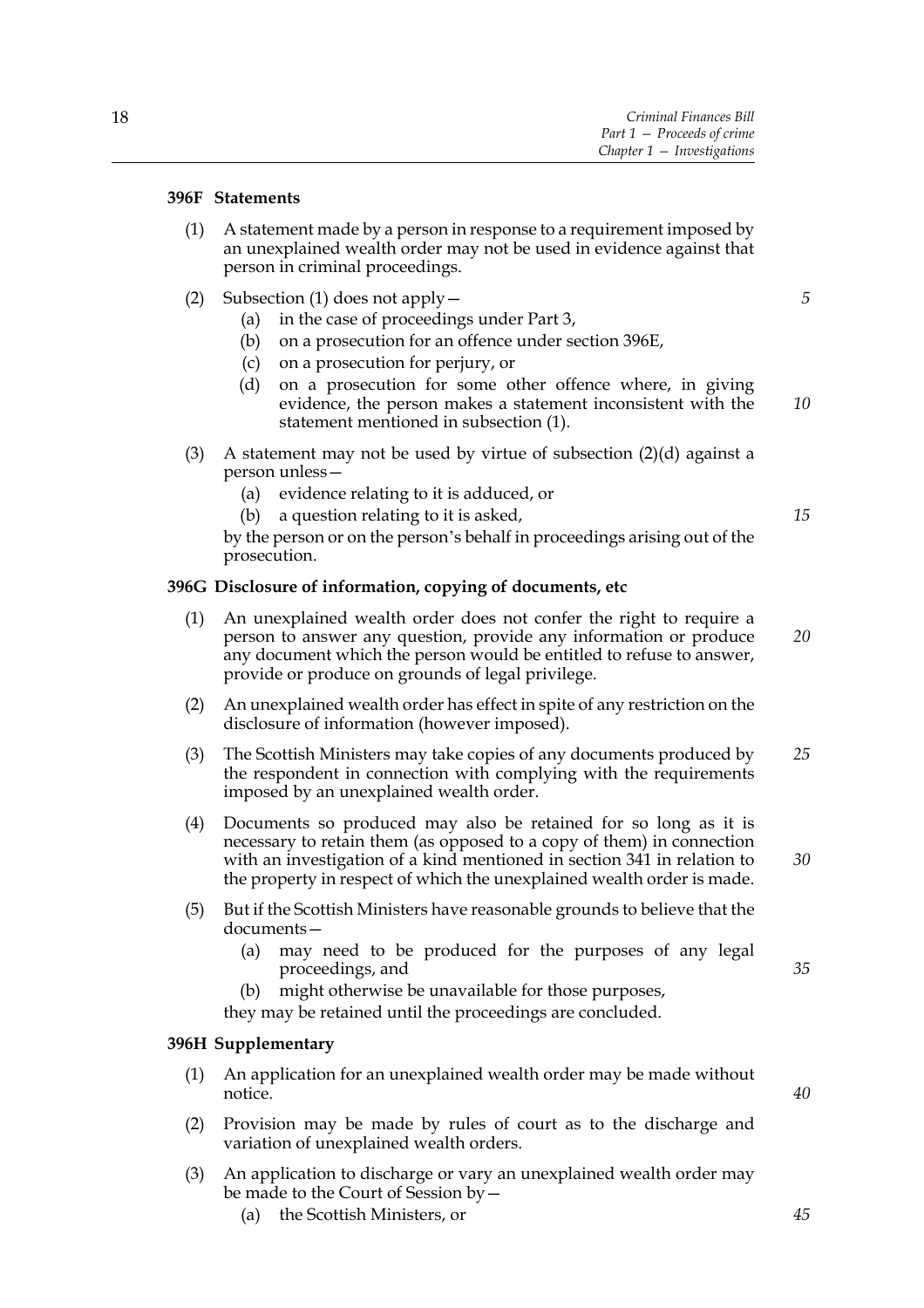- (b) any person affected by the order.
- (4) The Court of Session may—
	- (a) discharge the order;
	- (b) vary the order."

## **5 Interim freezing orders**

After section 396H of the Proceeds of Crime Act 2002 (inserted by section 4 above) insert—

## *"Unexplained wealth orders: interim freezing of property*

## **396I Application for interim freezing order**

- (1) This section applies where the Court of Session makes an unexplained wealth order in respect of any property. *10*
- (2) The court may make an interim freezing order in respect of the property if the court considers it necessary to do so for the purposes of avoiding the risk of any recovery order that might subsequently be obtained being frustrated.
- (3) An interim freezing order is an order that prohibits the respondent to the unexplained wealth order, and any other person with an interest in the property, from in any way dealing with the property (subject to any exclusions under section 396K).
- (4) An interim freezing order—
	- (a) may be made only on the application of the Scottish Ministers,
	- (b) must be made in the same proceedings as those in which the unexplained wealth order is made, and
	- (c) may be combined in one document with the unexplained wealth order.
- (5) If an application for an unexplained wealth order in respect of any property is made without notice, an application for an interim freezing order in respect of the property must also be made without notice.

#### **396J Variation and recall of interim freezing order**

- (1) The Court of Session may at any time vary or recall an interim freezing order. *30*
- (2) The Court of Session must recall an interim freezing order, so far as it has effect in relation to any property, in each of the following three cases.
- (3) The first case is where—
	- (a) the applicable 48 hour period has ended, and
	- (b) a relevant application has not been made before the end of that period in relation to the property concerned.
- (4) The second case is where—
	- (a) a relevant application has been made before the end of the applicable 48 hour period in relation to the property concerned, and *40*

*20*

*15*

*5*

*25*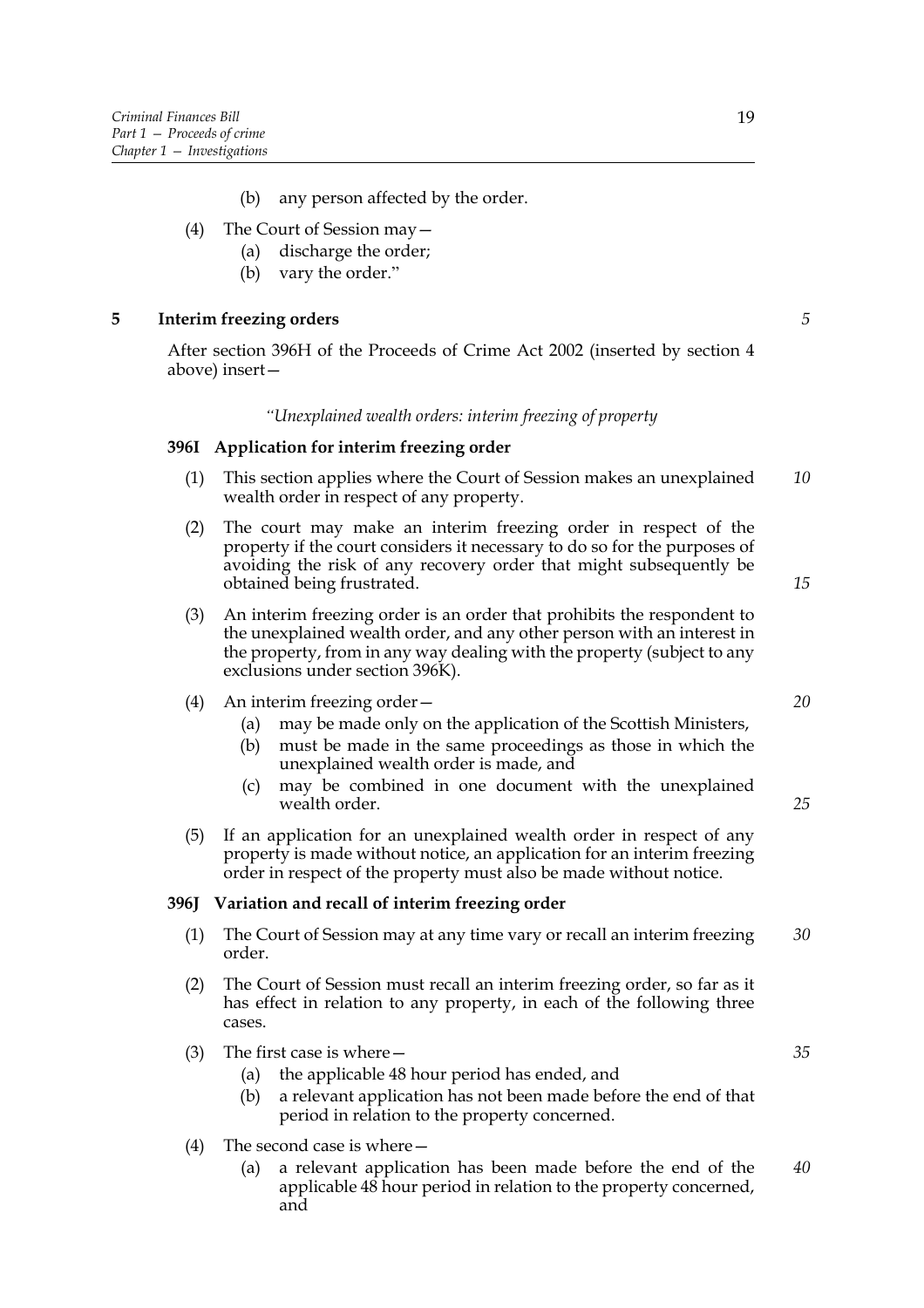- (b) proceedings on the application (including any on appeal) have been determined or otherwise disposed of.
- (5) The third case is where the court has received a notification in relation to the property concerned under section 396D(4) (notification of no further proceedings).
- (6) References in this section to the "applicable 48 hour period" are to be read as follows—
	- (a) in a case where the respondent complies, or purports to comply, with the requirements imposed by the unexplained wealth order before the end of the response period, it is the period of 48 hours beginning with the day after the day with which the 60 day period mentioned in section 396D(3) ends;
	- (b) in any other case, it is the period of 48 hours beginning with the day after the day on which the response period ends.
- (7) In calculating a period of 48 hours for the purposes of subsection (6), no account is to be taken of— *15*
	- (a) any Saturday or Sunday,
	- (b) Christmas Day,
	- (c) Good Friday, or
	- (d) any other day that is a bank holiday under the Banking and Financial Dealings Act 1971 in Scotland. *20*
- (8) Section 396D(7) applies for the purposes of subsection (6) in determining whether a person complies, or purports to comply, with the requirements imposed by an unexplained wealth order and when such compliance, or purported compliance, takes place.
- (9) Before exercising power under this section to vary or recall an interim freezing order, the court must (as well as giving the parties to the proceedings an opportunity to be heard) give such an opportunity to any person who may be affected by its decision.
- (10) Subsection (9) does not apply where the court is acting as required by subsection (2). *30*
- (11) In this section—

"relevant application" means an application for—

- (a) a restraint order under section 120,
- (b) a prohibitory property order under section 255A, or
- (c) an interim administration order under section 256;

"response period" has the meaning given by section 396C(4).

## **396K Exclusions**

- (1) The power to vary an interim freezing order includes (amongst other things) power to make exclusions as follows—
	- (a) power to exclude property from the order, and
	- (b) power, otherwise than by excluding property from the order, to make exclusions from the prohibition on dealing with the property to which the order applies.

*25*

*5*

*10*

*35*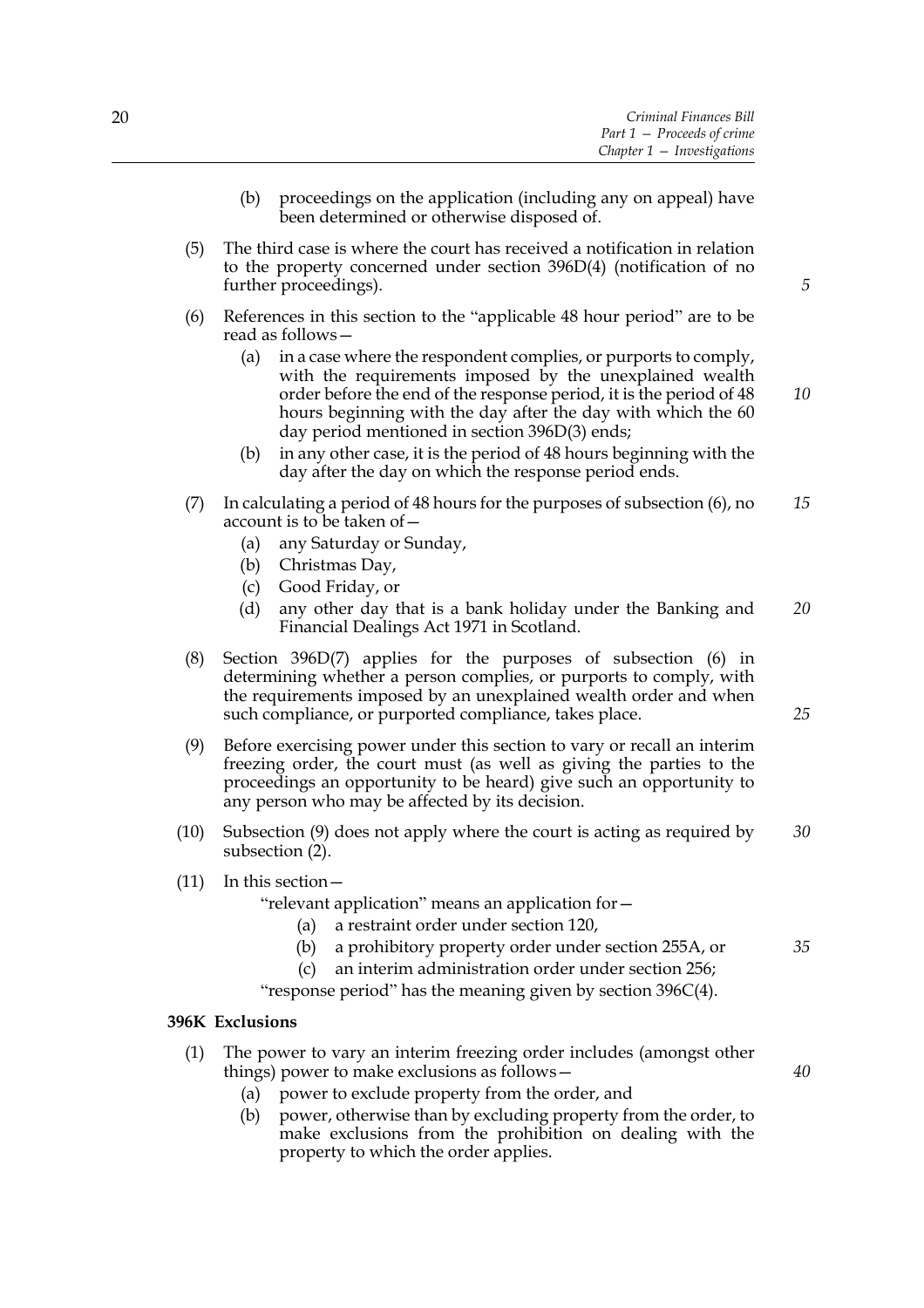- (2) Exclusions from the prohibition on dealing with the property to which the order applies (other than exclusions of property from the order) may also be made when the order is made.
- (3) An exclusion may (amongst other things) make provision for the purpose of enabling any person—
	- (a) to meet the person's reasonable living expenses, or
	- (b) to carry on any trade, business, profession or occupation.
- (4) An exclusion may be made subject to conditions.
- (5) An exclusion may not be made for the purpose of enabling any person to meet any legal expenses in respect of proceedings under this Chapter. *10*
- (6) If excluded property is not specified in the order it must be described in the order in general terms.

## **396L Restrictions on proceedings and remedies**

- (1) While an interim freezing order has effect the Court of Session may sist any action, execution or other legal process in respect of the property to which the order applies. *15*
- (2) If a court (whether the Court of Session or any other court) in which proceedings are pending in respect of any property is satisfied that an interim freezing order has been applied for or made in respect of the property, it may—
	- (a) sist the proceedings, or
	- (b) allow them to continue on any terms it thinks fit.
- (3) Before exercising a power conferred by this section, the court must (as well as giving the parties to any proceedings concerned an opportunity to be heard) give such an opportunity to any person who may be affected by the court's decision. *25*

#### **396M Arrestment of property affected by interim freezing order**

- (1) On the application of the Scottish Ministers the Court of Session may, in relation to moveable property to which an interim freezing order applies (whether generally or to such of it as is specified in the application), grant warrant for arrestment. *30*
- (2) An application under subsection (1) may be made at the same time as the application for the interim freezing order or at any time afterwards.
- (3) A warrant for arrestment may be granted only if the property would be arrestable if the person entitled to it were a debtor. *35*
- (4) A warrant under subsection (1) has effect as if granted on the dependence of an action for debt at the instance of the Scottish Ministers against the person and may be executed, recalled, loosed or restricted accordingly.
- (5) An arrestment executed under this section ceases to have effect when, or in so far as, the interim freezing order ceases to apply in respect of the property in relation to which the warrant for arrestment was granted.

21

*5*

*20*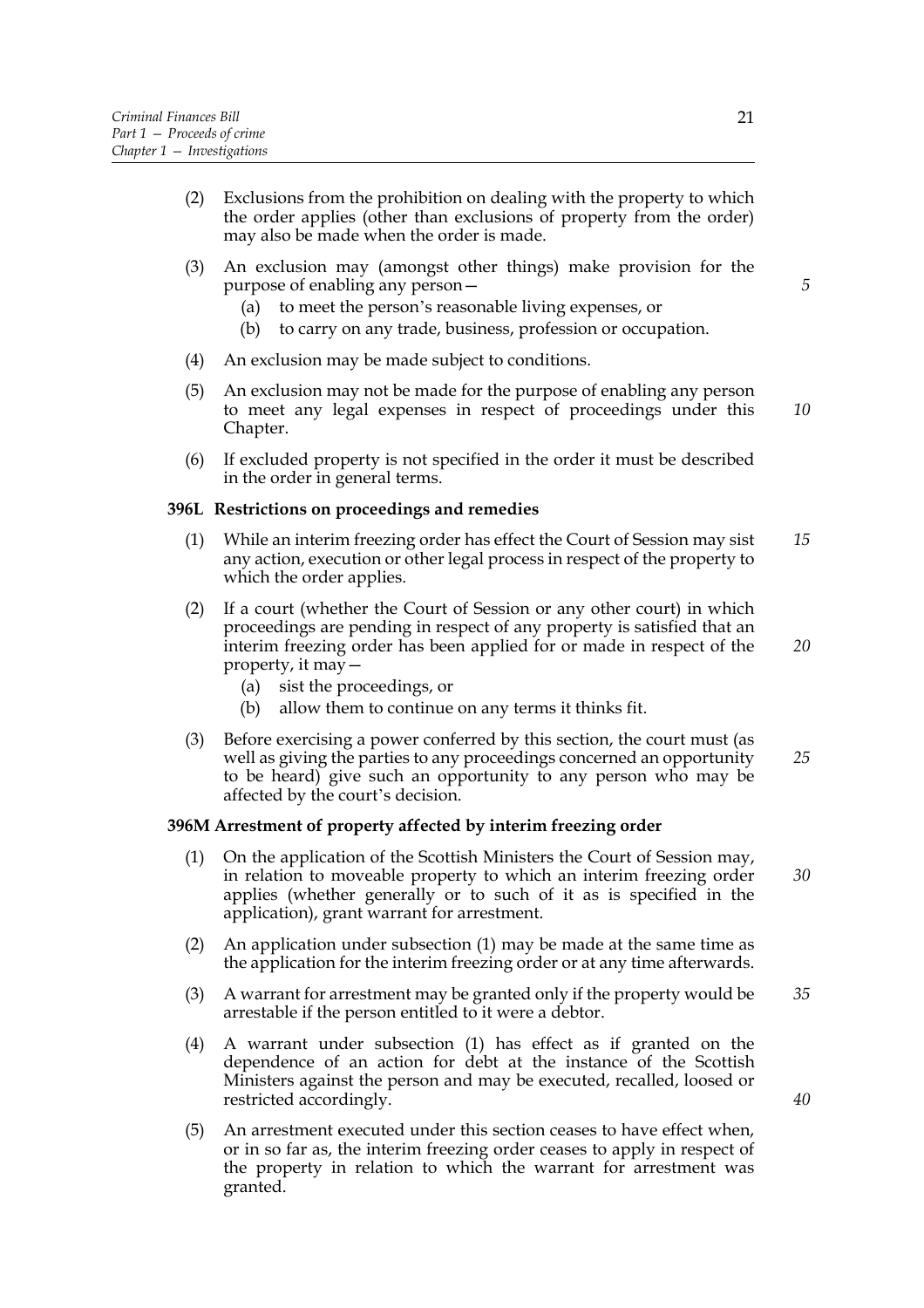(6) If an arrestment ceases to have effect to any extent by virtue of subsection (5), the Scottish Ministers must apply to the Court of Session for an order recalling or, as the case may be, restricting the arrestment.

## **396N Inhibition of property affected by interim freezing order**

- (1) On the application of the Scottish Ministers, the Court of Session may, in relation to the property mentioned in subsection (2), grant warrant for inhibition against any person specified in an interim freezing order.
- (2) The property is heritable property situated in Scotland to which the interim freezing order applies (whether generally or to such of it as is specified in the application).
- (3) The warrant for inhibition—
	- (a) has effect as if granted on the dependence of an action for debt by the Scottish Ministers against the person and may be executed, recalled, loosed or restricted accordingly, and
	- (b) has the effect of letters of inhibition and must forthwith be registered by the Scottish Ministers in the register of inhibitions and adjudications. *15*
- (4) Section 155 of the Titles to Land Consolidation (Scotland) Act 1868 (effective date of inhibition) applies in relation to an inhibition for which warrant is granted under subsection (1) as it applies to an inhibition by separate letters or contained in a summons.
- (5) An inhibition executed under this section ceases to have effect when, or in so far as, the interim freezing order ceases to apply in respect of the property in relation to which the warrant for inhibition was granted.
- (6) If an inhibition ceases to have effect to any extent by virtue of subsection (5), the Scottish Ministers must— *25*
	- (a) apply for the recall or, as the case may be, the restriction of the inhibition, and
	- (b) ensure that the recall or restriction is reflected in the register of inhibitions and adjudications.

#### **396O Receivers in connection with interim freezing orders**

- (1) This section applies where the Court of Session makes an interim freezing order on an application by the Scottish Ministers.
- (2) The Court of Session may, on an application by the Scottish Ministers, by order appoint a receiver in respect of any property to which the interim freezing order applies. *35*
- (3) An application under subsection (2) may be made at the same time as the application for the interim freezing order or at any time afterwards.
- (4) The application may be made without notice if the circumstances of the case are such that notice of the application would prejudice the right of the Scottish Ministers to obtain a recovery order in respect of the property.
- (5) In their application the Scottish Ministers must nominate a suitably qualified person for appointment as a receiver.

*10*

*20*

*30*

*40*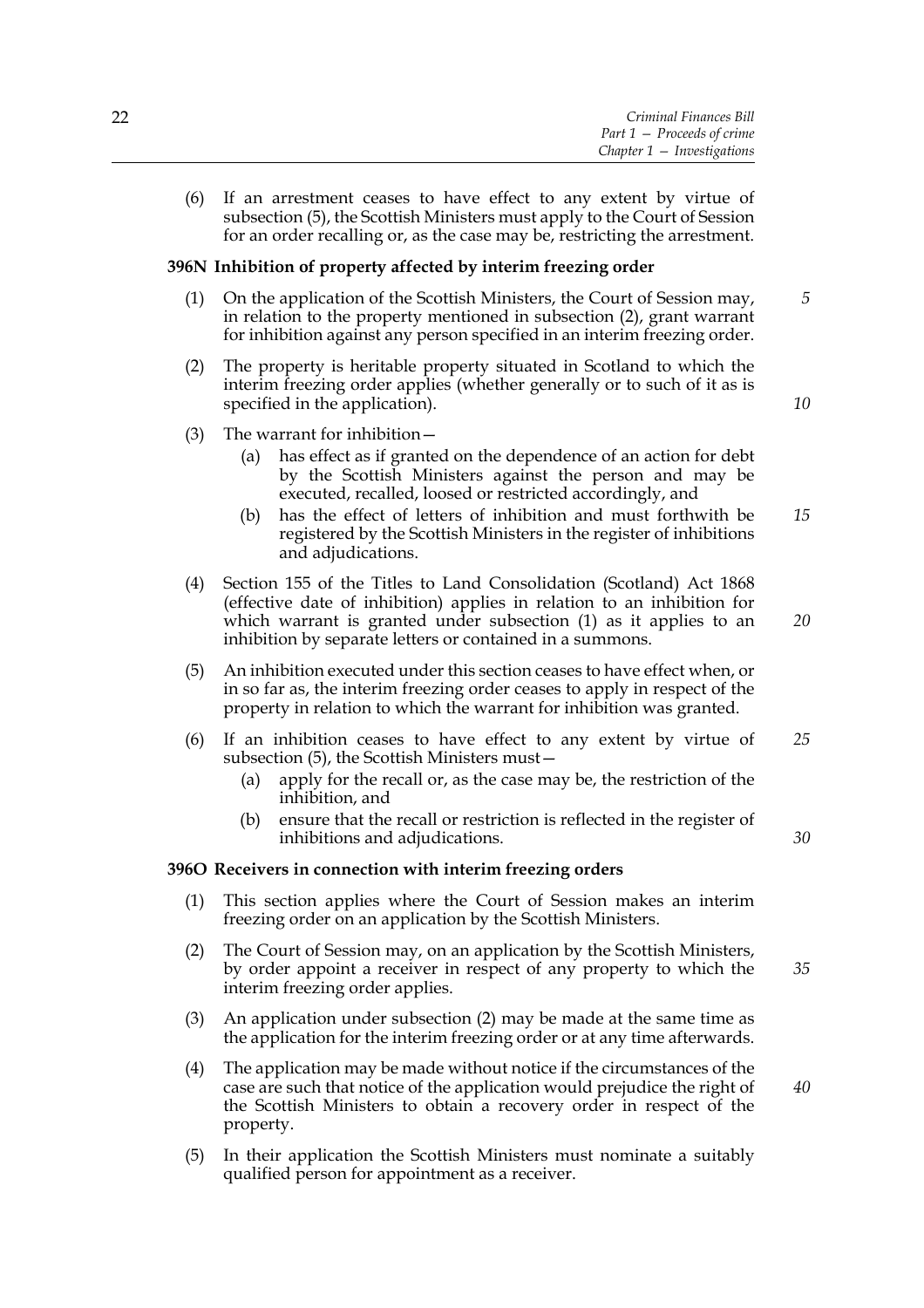- (6) The person nominated may be a member of staff of the Scottish Ministers.
- (7) The Scottish Ministers may apply a sum received by them under section 280(2) in making payment of the remuneration and expenses of a receiver appointed under this section.
- (8) Subsection (7) does not apply in relation to the remuneration of the receiver if that person is a member of staff of the Scottish Ministers (but it does apply in relation to such remuneration if the receiver is a person providing services under arrangements made by the Scottish Ministers).

## **396P Powers of receivers appointed under section 396O**

- (1) If the Court of Session appoints a receiver under section 396O, the court may act under this section on the application of the Scottish Ministers.
- (2) The court may by order authorise or require the receiver—
	- (a) to exercise any of the powers mentioned in paragraph 5 of Schedule 6 (management powers) in relation to any property in respect of which the receiver is appointed; *15*
	- (b) to take any other steps the court thinks appropriate in connection with the management of any such property (including securing the detention, custody or preservation of the property in order to manage it).
- (3) The court may by order require any person in respect of whose property the receiver is appointed—
	- (a) to bring the property to a place in Scotland specified by the receiver or to place it in the custody of the receiver (if in either case the person is able to do so);
	- (b) to do anything the person is reasonably required to do by the receiver for the preservation of the property.
- (4) The court may by order require any person in respect of whose property the receiver is appointed to bring any documents relating to the property which are in that person's possession or control to a place in Scotland specified by the receiver or to place them in the custody of the receiver.
- (5) In subsection (4) "document" means anything in which information of any description is recorded.
- (6) Any prohibition on dealing with property imposed by an interim freezing order does not prevent a person from complying with any requirements imposed by virtue of this section.
- (7) Subsection (8) applies in a case where—
	- (a) the receiver deals with property that is not property in respect of which the receiver was appointed under section 396O, but *40*
	- (b) at the time of dealing with the property the receiver believed on reasonable grounds that he or she was entitled to do so by virtue of his or her appointment.
- (8) The receiver is not liable to any person in respect of any loss or damage resulting from the receiver's dealing with the property. *45*

*5*

*10*

*20*

*25*

*35*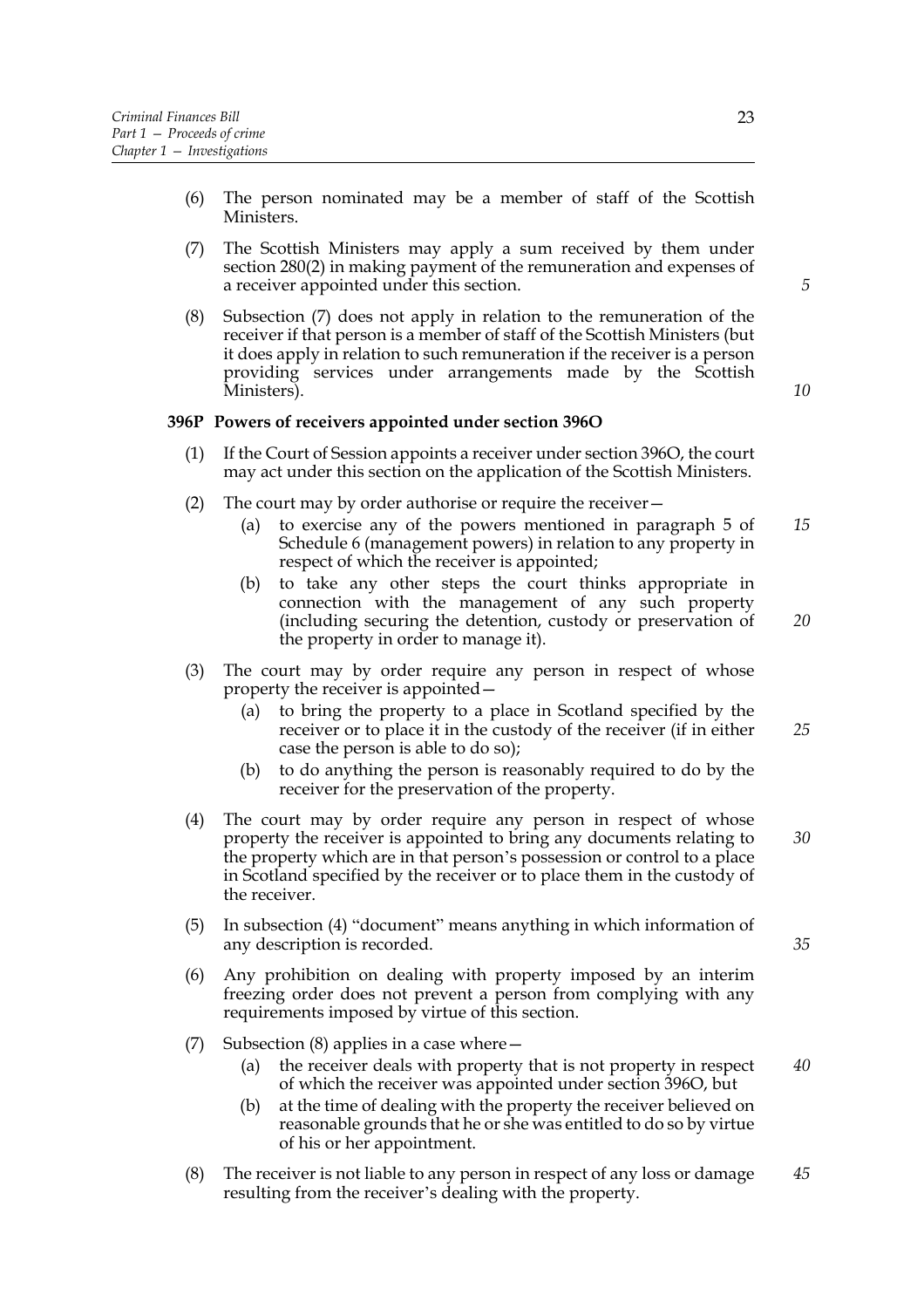- (9) But subsection (8) does not apply to the extent that the loss or damage is caused by the receiver's negligence. **396Q Supervision of section 396O receiver and variations** (1) Any of the following persons may at any time apply to the Court of Session for directions as to the exercise of the functions of a receiver appointed under section 396O— (a) the receiver; (b) a party to the proceedings for the appointment of the receiver or the interim freezing order concerned; (c) a person affected by an action taken by the receiver; (d) a person who may be affected by an action proposed to be taken by the receiver. (2) Before it gives directions under subsection (1), the court must give an opportunity to be heard to— (a) the receiver; (b) the parties to the proceedings for the appointment of the receiver and for the interim freezing order concerned; (c) any person who may be interested in the application under subsection (1). (3) The court may at any time vary or recall— (a) the appointment of a receiver under section 396O, (b) an order under section 396P, or (c) directions under this section. *5 10 20*
	- (4) Before exercising a power under subsection (3) the court must give an opportunity to be heard to—
		- (a) the receiver;
		- (b) the parties to the proceedings for the appointment of the receiver, for the order under section 396P or (as the case may be) for the directions under this section;
		- (c) the parties to the proceedings for the interim freezing order concerned; *30*
		- (d) any person who may be affected by the court's decision."

## **6 External assistance**

After section 396Q of the Proceeds of Crime Act 2002 (inserted by section 5 above) insert—

#### *"Unexplained wealth orders: enforcement abroad*

## **396R Enforcement abroad: enforcement authority**

- (1) This section applies if  $-$ 
	- (a) the Court of Session makes an unexplained wealth order in respect of any property,
	- (b) it appears to the Scottish Ministers that the risk mentioned in section 396I(2) applies in relation to the property, and
	- (c) the Scottish Ministers believe that the property is in a country outside the United Kingdom (the receiving country).

*15*

*25*

*35*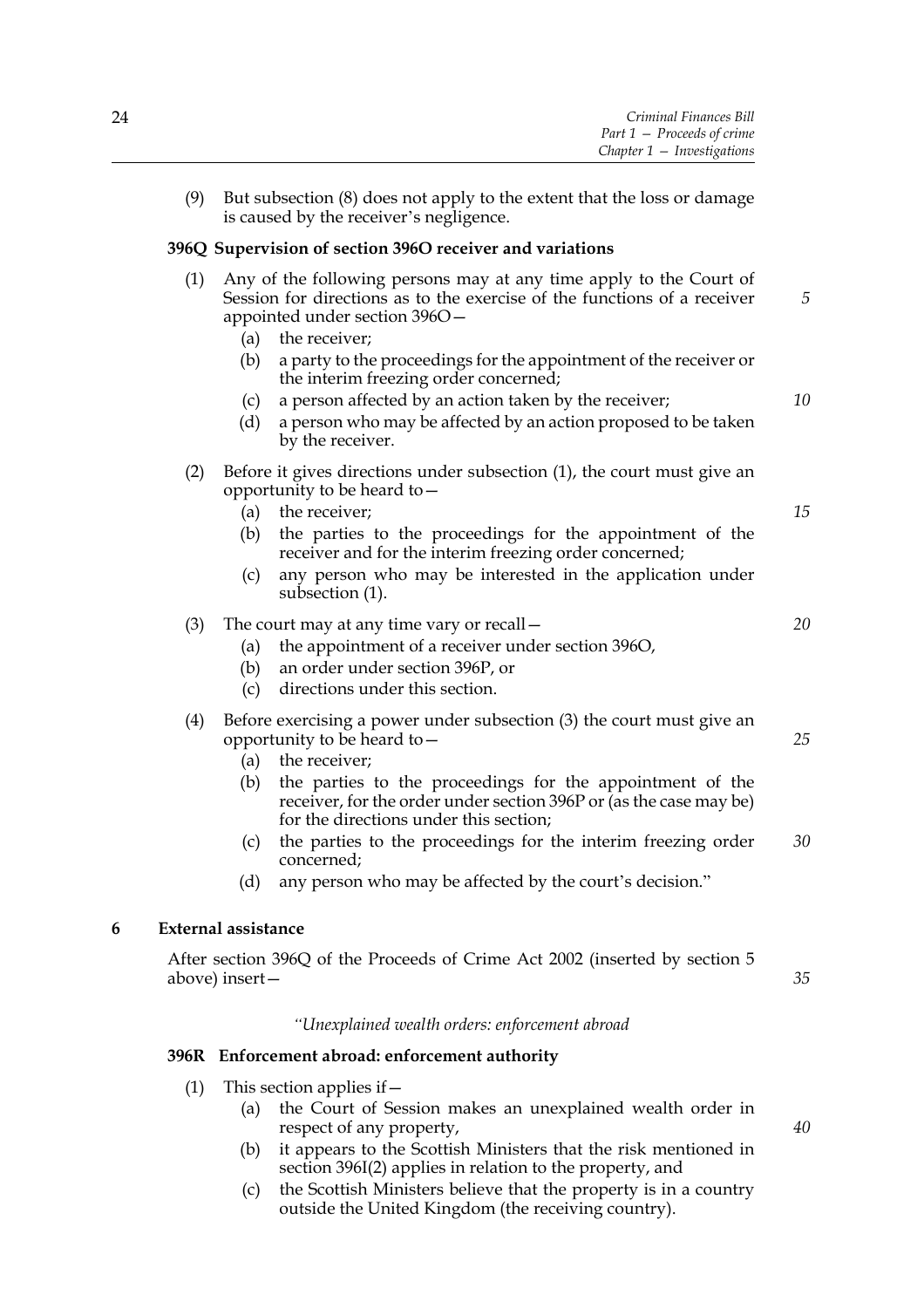- (2) The Scottish Ministers may send a request for assistance in relation to the property to the Secretary of State with a view to it being forwarded under this section.
- (3) The Secretary of State may forward the request for assistance to the government of the receiving country.
- (4) A request for assistance under this section is a request to the government of the receiving country—
	- (a) to secure that any person is prohibited from dealing with the property;
	- (b) for assistance in connection with the management of the property, including with securing its detention, custody or preservation. *10*

## **396S Enforcement abroad: receiver**

- (1) This section applies if  $-$ 
	- (a) an interim freezing order has effect in relation to property, and *15*
	- (b) the receiver appointed under section 396O in respect of the property believes that it is in a country outside the United Kingdom (the receiving country).
- (2) The receiver may send a request for assistance in relation to the property to the Secretary of State with a view to it being forwarded under this section.
- (3) The Secretary of State must forward the request for assistance to the government of the receiving country.
- (4) A request for assistance under this section is a request to the government of the receiving country—
	- (a) to secure that any person is prohibited from dealing with the property;
	- (b) for assistance in connection with the management of the property, including with securing its detention, custody or preservation."

## *Disclosure orders*

## **7 Disclosure orders: England and Wales and Northern Ireland**

- (1) Chapter 2 of Part 8 of the Proceeds of Crime Act 2002 (investigations: England and Wales and Northern Ireland) is amended as follows.
- (2) In section 357 (disclosure orders)—
	- (a) in subsection (2) omit "or a money laundering investigation";
	- (b) omit subsection (2A);
	- (c) in subsection (3), after paragraph (b) insert  $-$ 
		- "(ba) a person specified in the application is subject to a money laundering investigation which is being carried out by an appropriate officer and the order is sought for the purposes of the investigation, or"; *40*
	- (d) in subsection  $(7)$  –

*5*

*25*

*30*

*20*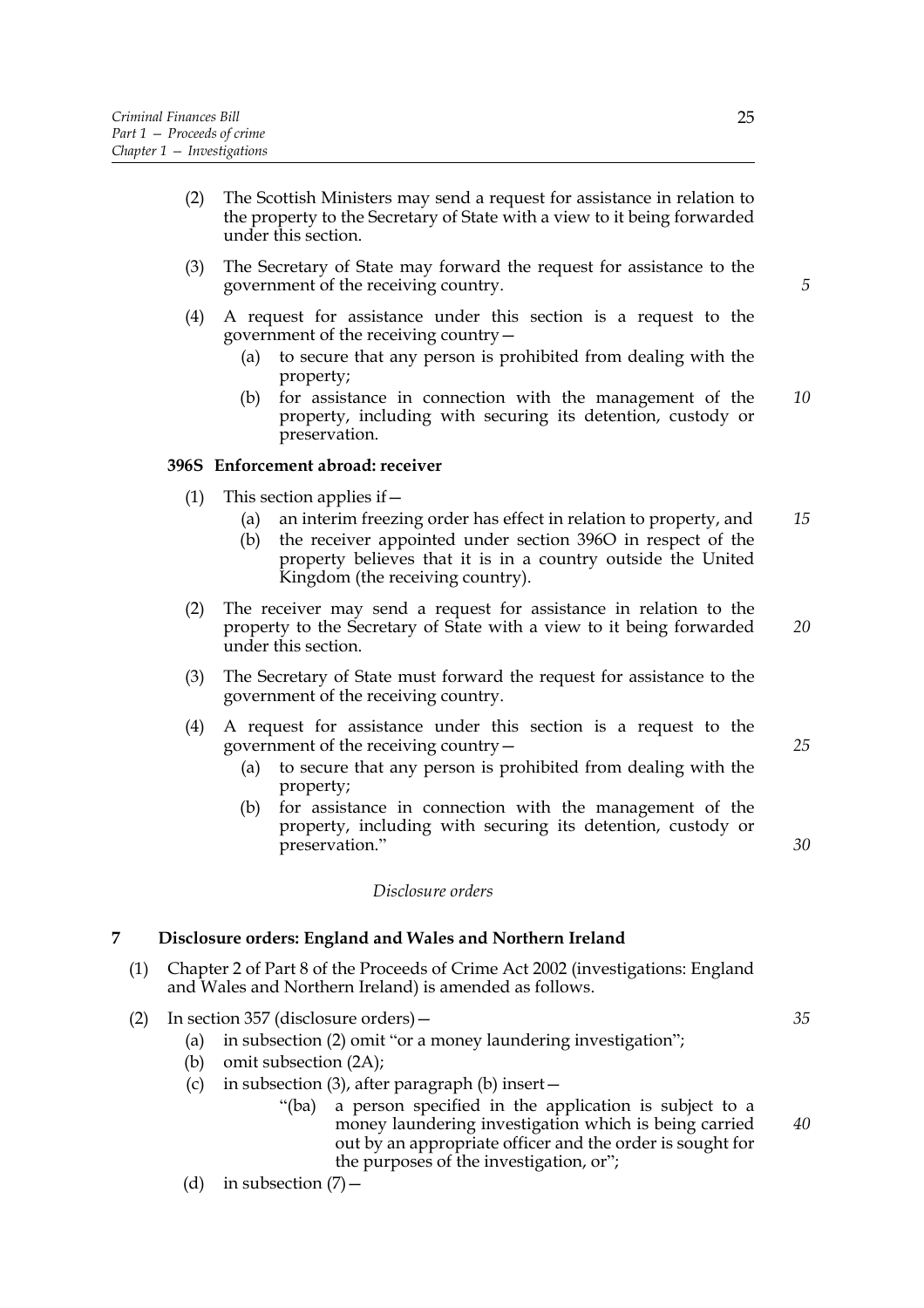- (i) in paragraph (a) for "a prosecutor" substitute "an appropriate officer";
- (ii) after paragraph (b) insert—
	- "(ba) in relation to a money laundering investigation, an appropriate officer, and;";
- (e) omit subsections (8) and (9).
- (3) In section 358 (requirements for making a disclosure order), in subsection (2) after paragraph (b) insert—
	- "(ba) in the case of a money laundering investigation, the person specified in the application for the order has committed a money laundering offence;".
- (4) In section 362 (supplementary)—
	- (a) for subsection  $(4A)$  substitute  $-$ 
		- "(4A) An application to discharge or vary a disclosure order need not be made by the same appropriate officer or (as the case may be) the same National Crime Agency officer that applied for the order (but must be made by an appropriate officer of the same description or (as the case may be) by another National Crime Agency officer). *15*
		- (4AA) If the application for the order was, by virtue of an order under section 453, made by an accredited financial investigator of a particular description, the reference in subsection  $(\tilde{4}A)$  to an appropriate officer of the same description is to another accredited financial investigator of that description."; *20*
	- (b) after subsection (5) insert—
		- "(6) An appropriate officer may not make an application for a disclosure order, or an application for the discharge or variation of such an order, unless the officer is a senior appropriate officer or is authorised to do so by a senior appropriate officer."

## **8 Disclosure orders: Scotland**

- (1) Chapter 3 of Part 8 of the Proceeds of Crime Act 2002 (investigations: Scotland) is amended as follows.
- (2) In section 391(disclosure orders)—
	- (a) in subsection (1) after "confiscation investigations" insert "or money laundering investigations";
	- (b) in subsection (2) omit "or a money laundering investigation";
	- (c) in subsection (3) after paragraph (a) insert—
		- "(aa) a person specified in the application is subject to a money laundering investigation and the order is sought for the purposes of the investigation, or".
- (3) In section 392 (requirements for making a disclosure order), in subsection (2) after paragraph (a) insert—
	- "(aa) in the case of a money laundering investigation, the person specified in the application for the order has committed a money laundering offence;".
- (4) In section 396 (supplementary)—

*25*

*5*

*10*

*35*

*30*

*40*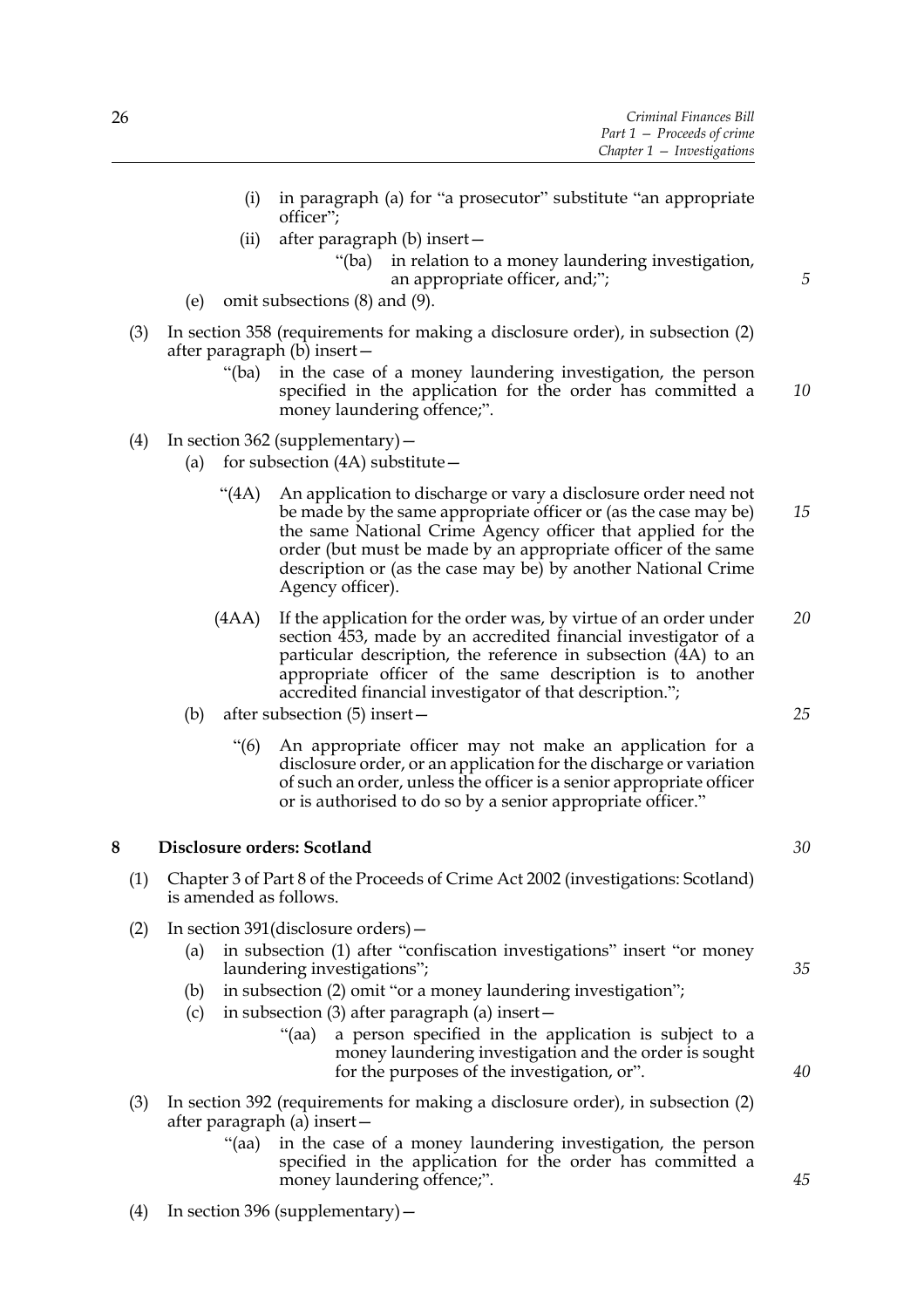- (a) in subsection (1) in paragraph (a) after "confiscation investigation" insert "or a money laundering investigation";
- (b) in subsection (3) in paragraph (a) after "confiscation investigation" insert "or a money laundering investigation".

#### **CHAPTER 2**

#### MONEY LAUNDERING

#### **9 Power to extend moratorium period**

- (1) Part 7 of the Proceeds of Crime Act 2002 (money laundering) is amended as follows.
- (2) In section 335 (appropriate consent), after subsection (6) insert—
	- "(6A) Subsection (6) is subject to  $-$ 
		- (a) section 336A, which enables the moratorium period to be extended by court order in accordance with that section, and
		- (b) section 336C, which provides for an automatic extension of the moratorium period in certain cases (period extended if it would otherwise end before determination of application or appeal proceedings etc)." *15*
- (3) In section 336 (nominated officer: consent), after subsection (8) insert—
	- "(8A) Subsection (8) is subject to  $-$ 
		- (a) section 336A, which enables the moratorium period to be extended by court order in accordance with that section, and *20*
		- (b) section 336C, which provides for an automatic extension of the moratorium period in certain cases (period extended if it would otherwise end before determination of application or appeal proceedings etc)."
- (4) After section 336 insert—

#### **"336A Power of court to extend the moratorium period**

- (1) The court may, on an application under this section, grant an extension of a moratorium period if satisfied that—
	- (a) an investigation is being carried out in relation to a relevant disclosure (but has not been completed), *30*
	- (b) the investigation is being conducted diligently and expeditiously,
	- (c) further time is needed for conducting the investigation, and
	- (d) it is reasonable in all the circumstances for the moratorium period to be extended. *35*
- (2) An application under this section may be made only by a senior officer.
- (3) The application must be made before the moratorium period would otherwise end.
- (4) An extension of a moratorium period must end no later than 31 days beginning with the day after the day on which the period would otherwise end. *40*

*10*

*25*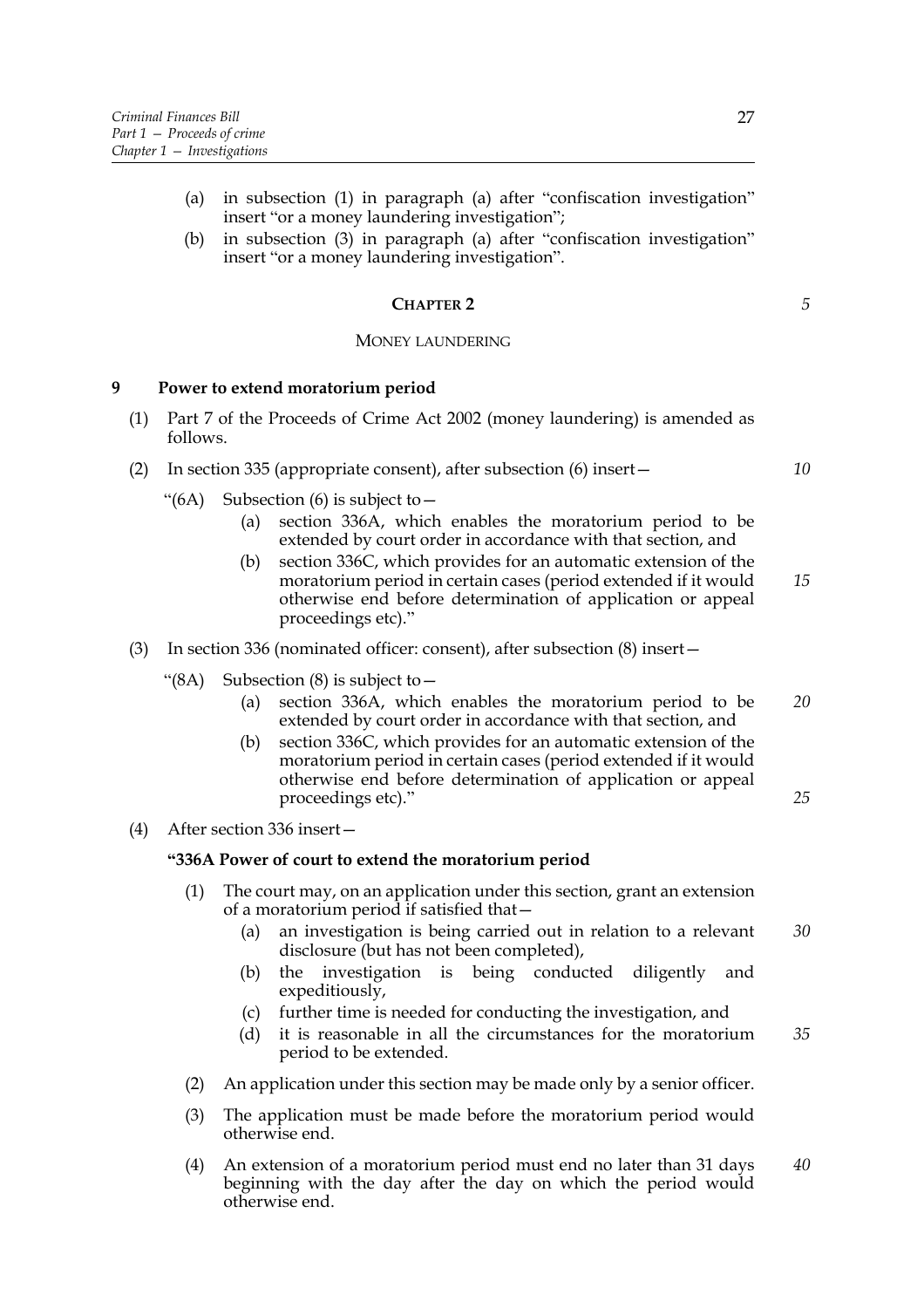- (5) Where a moratorium period is extended by the court under this section, it may be further extended by the court (on one or more occasions) on the making of another application.
- (6) A moratorium period extended in accordance with subsection (2) or (4) of section 336C may also be further extended by the court on the making of an application under this section.
- (7) But the court may not grant a further extension of a moratorium period if the effect would be to extend the period by more than 186 days (in total) beginning with the day after the end of the 31 day period mentioned in section 335(6) or (as the case may be) section 336(8).
- (8) Subsections (1) to (4) apply to any further extension of a moratorium period as they apply to the first extension of the period under this section.
- (9) An application under this section may be made by an immigration officer only if the officer has reasonable grounds for suspecting that conduct constituting the prohibited act in relation to which the moratorium period in question applies— *15*
	- (a) relates to the entitlement of one or more persons who are not nationals of the United Kingdom to enter, transit across, or be in, the United Kingdom (including conduct which relates to conditions or other controls on any such entitlement), or
	- (b) is undertaken for the purposes of, or otherwise in relation to, a relevant nationality enactment.

## $(10)$  In subsection  $(9)$  –

"prohibited act" has the meaning given by section 335(8) or (as the case may be) section 336(10); *25*

"relevant nationality enactment" means any enactment in—

- (a) the British Nationality Act 1981,
- (b) the Hong Kong Act 1985,
- (c) the Hong Kong (War Wives and Widows) Act 1996, *30*
- (d) the British Nationality (Hong Kong) Act 1997,
- (e) the British Overseas Territories Act 2002, or
- (f) an instrument made under any of those Acts.

## **336B Proceedings under section 336A: supplementary**

- (1) This section applies to proceedings on an application under section 336A. *35*
- (2) The court must determine the proceedings as soon as reasonably practicable.
- (3) The court may exclude from any part of the hearing—
	- (a) an interested person;
	- (b) anyone representing that person.
- (4) The person who made the application may apply to the court for an order that specified information upon which he or she intends to rely be withheld from—
	- (a) an interested person;
	- (b) anyone representing that person.

*10*

*5*

*20*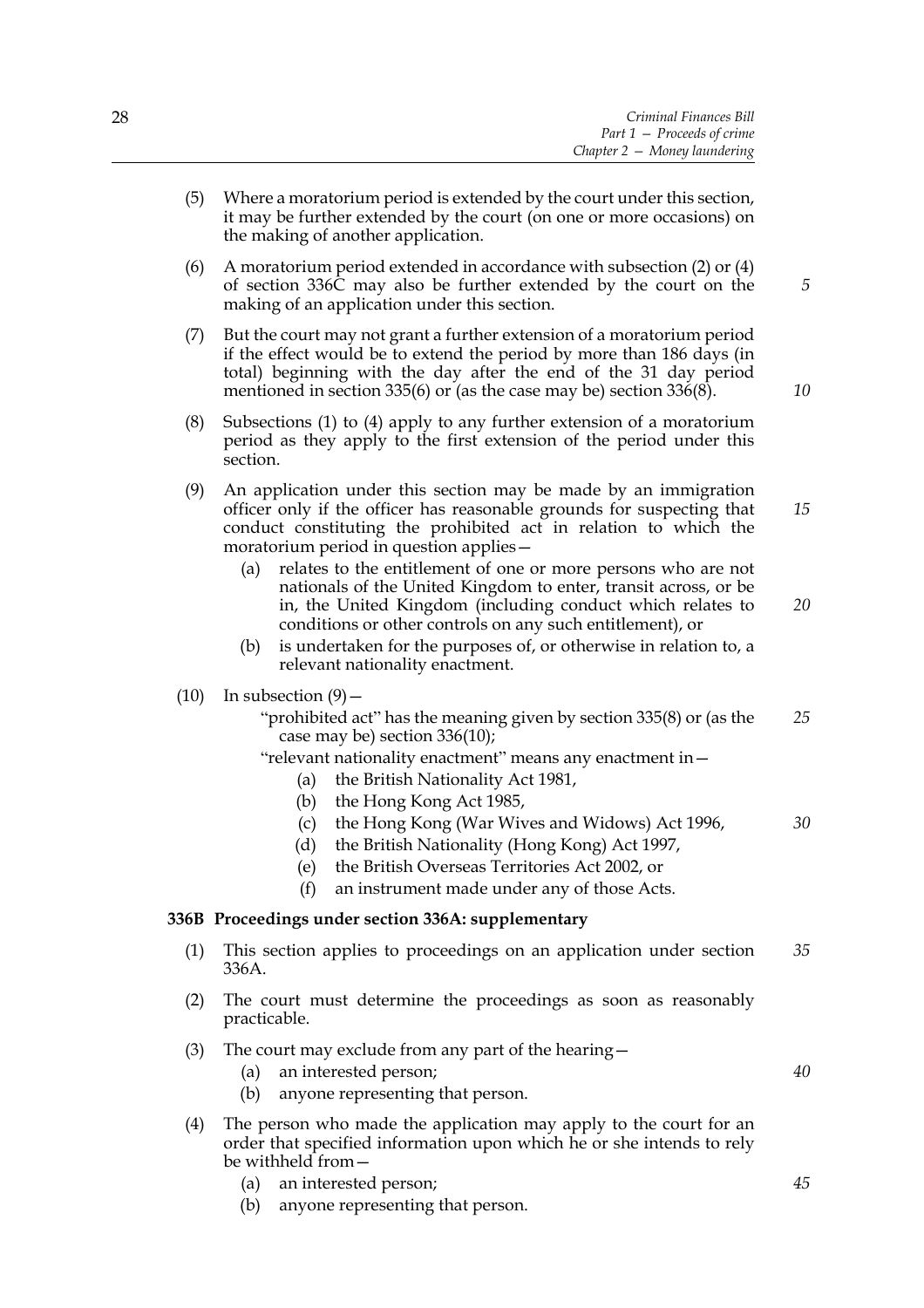- (5) The court may make such an order only if satisfied that there are reasonable grounds to believe that if the specified information were disclosed—
	- (a) evidence of an offence would be interfered with or harmed,
	- (b) the gathering of information about the possible commission of an offence would be interfered with,
	- (c) a person would be interfered with or physically injured,
	- (d) the recovery of property under this Act would be hindered, or
	- (e) national security would be put at risk.
- (6) The court must direct that the following be excluded from the hearing of an application under subsection  $(4)$  – *10*
	- (a) the interested person to whom that application relates;
	- (b) anyone representing that person.
- (7) Subject to this section, rules of court may make provision as to the practice and procedure to be followed in connection with proceedings in relation to applications under section 336A. *15*
- (8) An appeal lies to the appropriate appeal court on a point of law arising from a decision made by the Crown Court in Northern Ireland or by the sheriff.
- (9) The appropriate appeal court may on such an appeal make any order that it considers appropriate (subject to the restriction mentioned in section 336A(7)). *20*
- (10) The appropriate appeal court is  $-$ 
	- (a) in the case of a decision of the Crown Court in Northern Ireland, the Court of Appeal in Northern Ireland;
	- (b) in the case of a decision of the sheriff, the Sheriff Appeal Court.
- (11) For rights of appeal in the case of decisions made by the Crown Court in England and Wales, see section 28 of the Senior Courts Act 1981 (appeals from Crown Court and inferior courts).

#### **336C Extension of moratorium period pending determination of proceedings etc**

- (1) A moratorium period is extended in accordance with subsection (2) where—
	- (a) an application is made to the court under section 336A for the extension (or further extension) of the moratorium period, and
	- (b) the period would (apart from that subsection) end before the court determines the application or it is otherwise disposed of.
- (2) The moratorium period is extended from the time when it would otherwise end until the court determines the application or it is otherwise disposed of.
- (3) A moratorium period is extended in accordance with subsection (4) where—
	- (a) proceedings on an appeal in respect of a decision on an application under section 336A have been brought, and
	- (b) the period would (apart from that subsection) end before the proceedings are finally determined or otherwise disposed of. *45*

*5*

*40*

*35*

*25*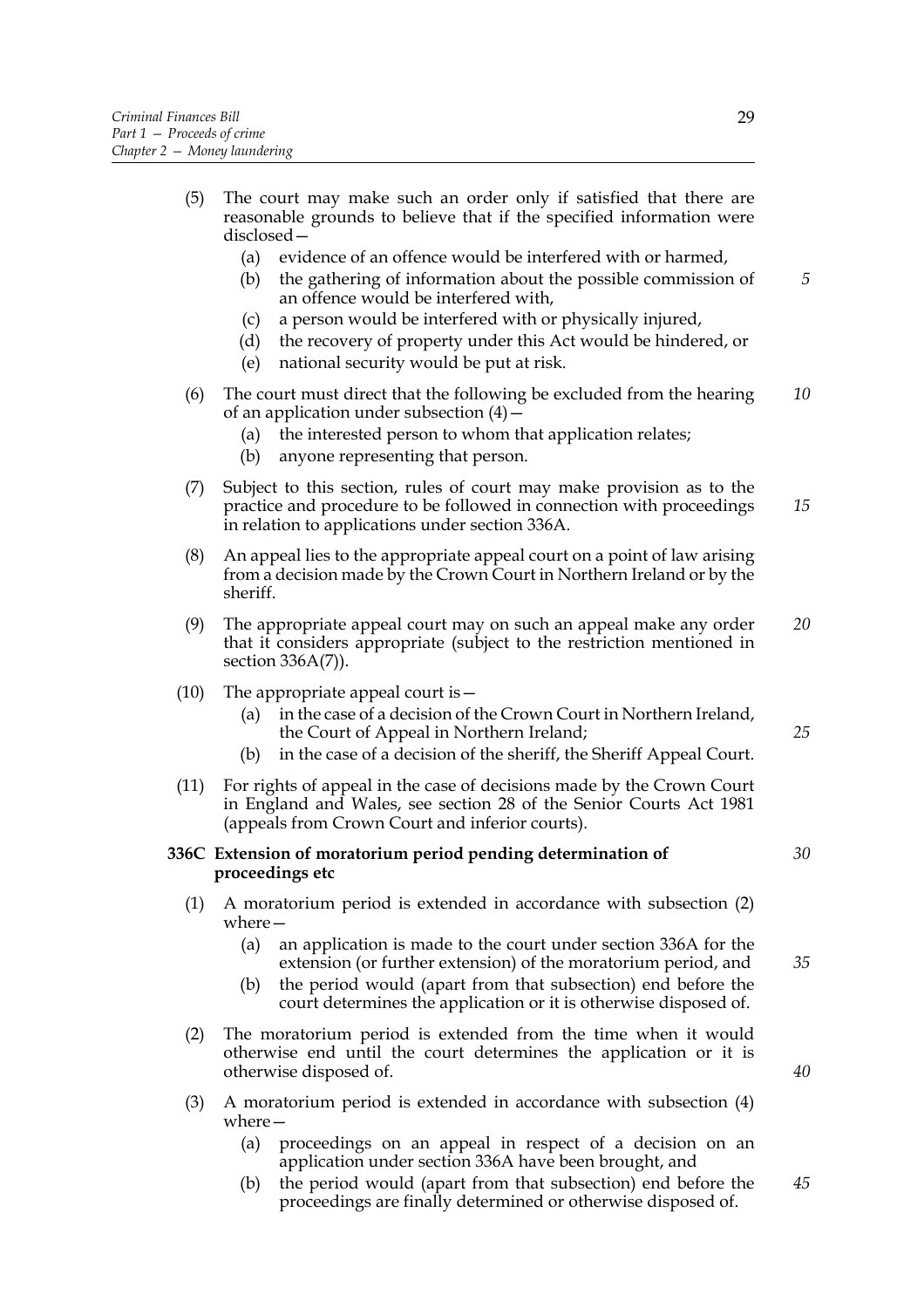|    | The moratorium period is extended from the time when it would<br>otherwise end until the proceedings are finally determined or<br>otherwise disposed of.                                                                                                                                                                      | (4) |  |  |
|----|-------------------------------------------------------------------------------------------------------------------------------------------------------------------------------------------------------------------------------------------------------------------------------------------------------------------------------|-----|--|--|
| 5  | But the maximum period by which the moratorium period is extended<br>by virtue of subsection $(2)$ or $(4)$ is 31 days beginning with the day after<br>the day on which the period would otherwise have ended.                                                                                                                |     |  |  |
|    | A moratorium period is extended in accordance with subsection (7)<br>where $-$                                                                                                                                                                                                                                                | (6) |  |  |
| 10 | (a)<br>an application is made to the court under section 336A for an<br>extension of the period,<br>the court refuses to grant the application, and<br>(b)                                                                                                                                                                    |     |  |  |
|    | the period would (apart from that subsection) end before the<br>(c)<br>end of the 5 day period.                                                                                                                                                                                                                               |     |  |  |
| 15 | The moratorium period is extended from the time when it would<br>otherwise end until -<br>the end of the 5 day period, or<br>(a)<br>if proceedings on an appeal against the decision are brought<br>(b)<br>before the end of the 5 day period, the time when those<br>proceedings are brought.                                | (7) |  |  |
| 20 | The "5 day period" is the period of 5 working days beginning with the                                                                                                                                                                                                                                                         | (8) |  |  |
| 25 | day on which the court refuses to grant the application.<br>This restriction on the overall extension of a moratorium period<br>mentioned in section 336A(7) applies to an extension of a moratorium<br>period in accordance with any provision of this section as it applies to<br>an extension under an order of the court. | (9) |  |  |
|    | 336D Sections 336A to 336C: interpretation                                                                                                                                                                                                                                                                                    |     |  |  |
|    | This section provides for the meaning of terms used in sections 336A to<br>336C (and in this section).                                                                                                                                                                                                                        | (1) |  |  |
| 30 | "The court" means-<br>in relation to England and Wales or Northern Ireland, the<br>(a)<br>Crown Court;                                                                                                                                                                                                                        | (2) |  |  |
|    | in relation to Scotland, the sheriff.<br>(b)<br>"Interested person" means-                                                                                                                                                                                                                                                    | (3) |  |  |
| 35 | the person who made the relevant disclosure, and<br>(a)<br>any other person who appears to the person making the<br>(b)<br>application under section 336A to have an interest in the<br>relevant property.                                                                                                                    |     |  |  |
| 40 | "Moratorium period" means the period of 31 days mentioned in section<br>$335(6)$ or (as the case may be) section $336(8)$ , or any such period as<br>extended or further extended by virtue of an order under section 336A                                                                                                    | (4) |  |  |

- (5) "Relevant disclosure" means—
	- (a) where the application under section 336A relates to the moratorium period mentioned in section 335(6), the authorised disclosure mentioned in section 335(2)(a);

or in accordance with any provision of section 336C.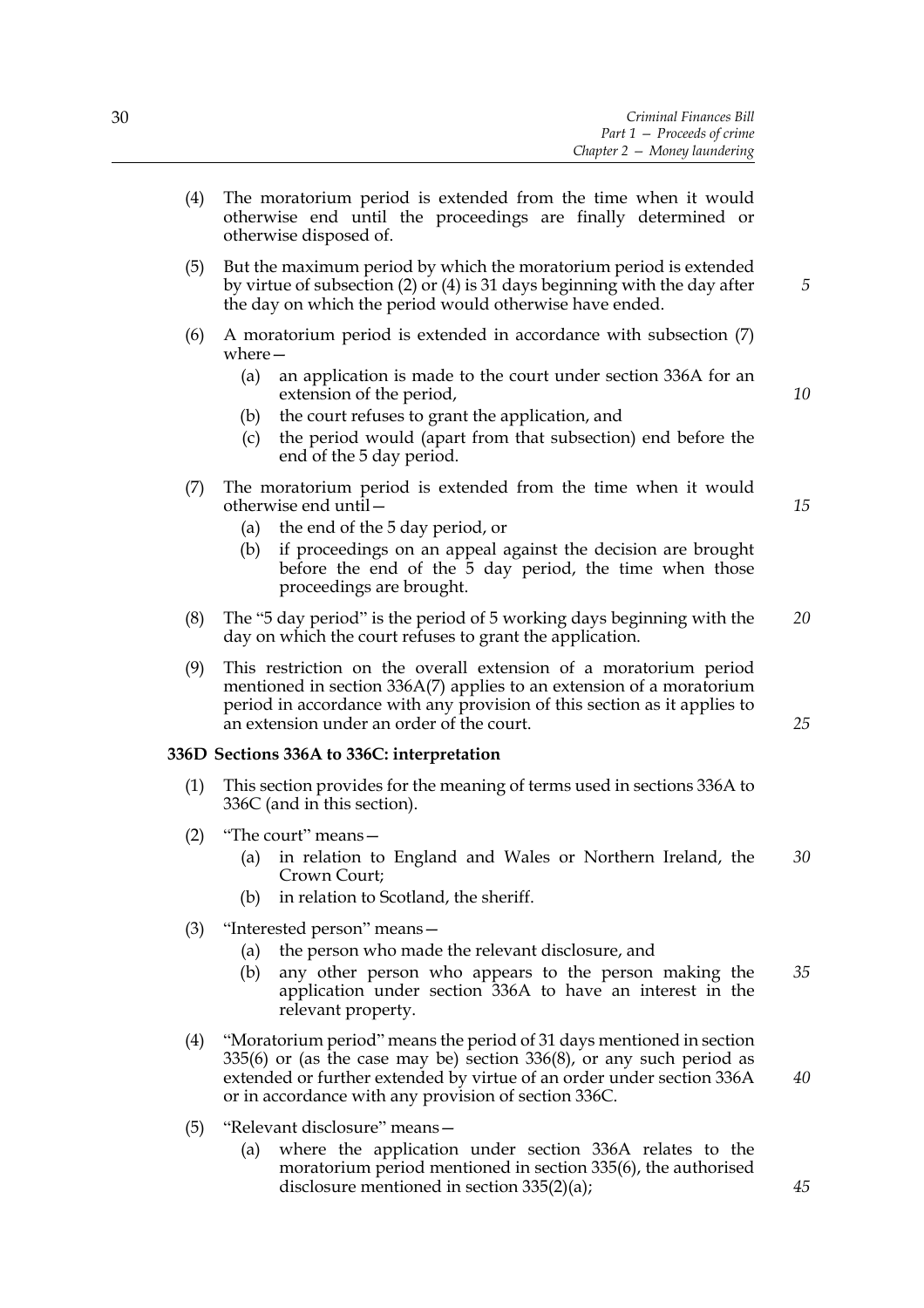- (b) where the application under section 336A relates to the moratorium period mentioned in section 336(8), the disclosure mentioned in section 336(4)(a).
- (6) "Relevant property" means any property that would be the subject of the prohibited act (within the meaning of section 335(8) or (as the case may be) section 336(10)) in relation to which the moratorium period in question applies.
- (7) In the case of an application to the Crown Court, "senior officer" means—
	- (a) the Director General of the National Crime Agency,
	- (b) any other National Crime Agency officer authorised by the Director General (whether generally or specifically) for this purpose,
	- (c) a police officer of at least the rank of inspector,
	- (d) an officer of Revenue and Customs who is not below such grade as is designated by the Commissioners for Her Majesty's Revenue and Customs as equivalent to that rank, *15*
	- (e) an immigration officer who is not below such grade as is designated by the Secretary of State as equivalent to that rank,
	- (f) a member of staff of the Financial Conduct Authority who is not below such grade as is designated by the Treasury for the purposes of this Part,
	- (g) the Director of the Serious Fraud Office (or a member of staff of that Office authorised for the purposes of section 336A by virtue of section  $2C(2)$ , or
	- (h) an accredited financial investigator who falls within a description specified in an order made for the purposes of section 336A by the Secretary of State under section 453.

# (8) In the case of an application to the sheriff, "senior officer" means—

- (a) a procurator fiscal,
- (b) the Director General of the National Crime Agency,
- (c) any other National Crime Agency officer authorised by the Director General (whether generally or specifically) for this purpose,
- (d) a police officer of at least the rank of inspector,
- (e) an officer of Revenue and Customs who is not below such grade as is designated by the Commissioners for Her Majesty's Revenue and Customs as equivalent to that rank, or
- (f) an immigration officer who is not below such grade as is designated by the Secretary of State as equivalent to that rank.
- (9) "Working day" means a day other than—
	- (a) a Saturday,
	- (b) a Sunday,
	- (c) Christmas Day,
	- (d) Good Friday, or
	- (e) a day which is a bank holiday under the Banking and Financial Dealings Act 1971 in the part of the United Kingdom in which the application in question under section 336A is made.

*40*

*30*

*45*

*10*

*5*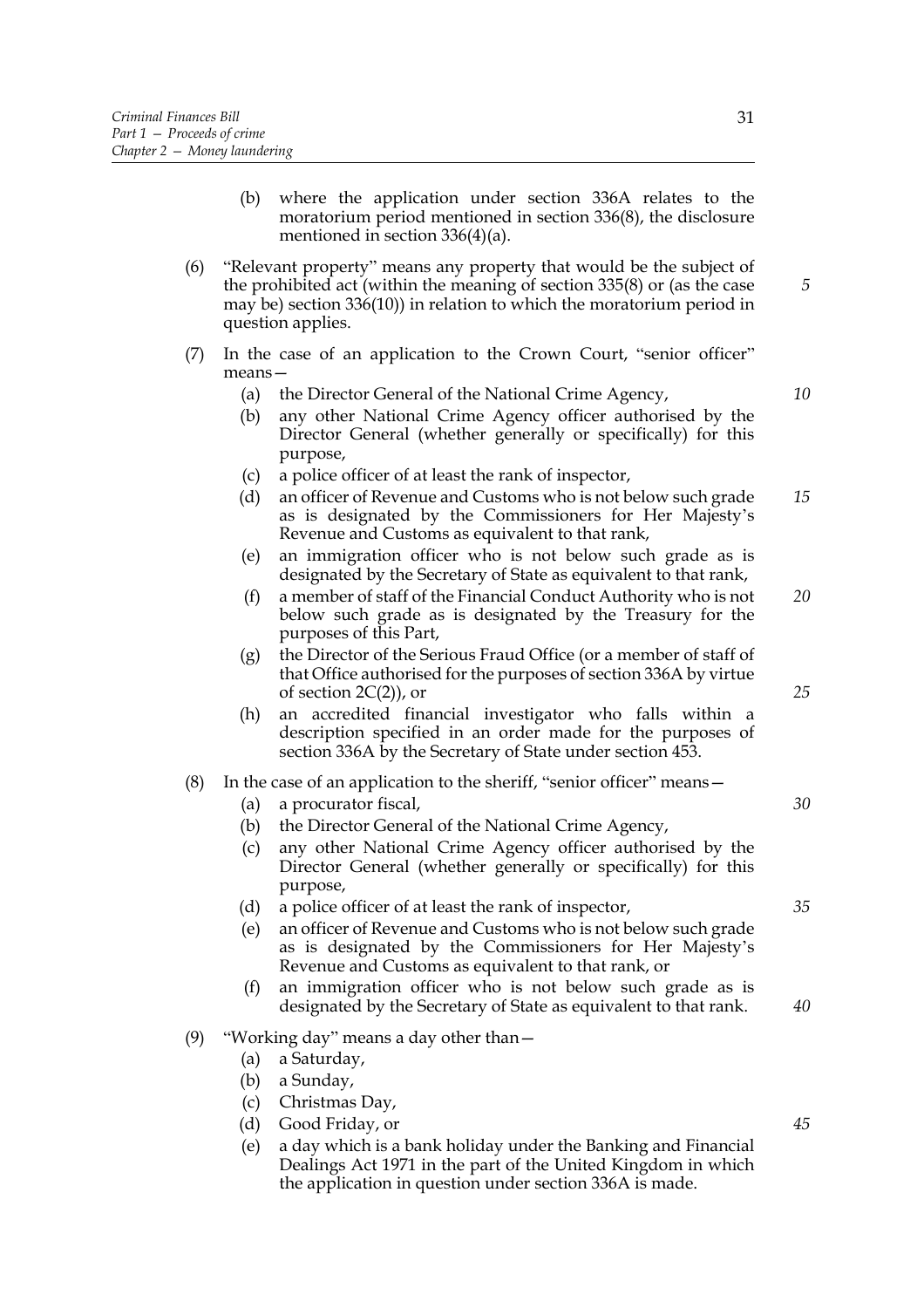# **10 Sharing of information within the regulated sector** After section 339ZA of the Proceeds of Crime Act 2002 insert— **"339ZB Voluntary disclosures within the regulated sector** (1) A person (A) may disclose information to one or more other persons if conditions 1 to 4 are met. (2) Condition 1 is that— (a) A is carrying on a business in the regulated sector as a relevant undertaking, (b) the information on which the disclosure is based came to A in the course of carrying on that business, and (c) the person to whom the information is to be disclosed (or each of them, where the disclosure is to more than one person) is also carrying on a business in the regulated sector as a relevant undertaking (whether or not of the same kind as A). (3) Condition 2 is that— (a) an NCA authorised officer has requested A to make the disclosure, or (b) the person to whom the information is to be disclosed (or at least one of them, where the disclosure is to more than one person) has requested A to do so. (4) Condition 3 is that, before A makes the disclosure, the required notification has been made to an NCA authorised officer (see section  $339ZC(3)$  to  $(5)$ ). (5) Condition 4 is that A is satisfied that the disclosure of the information will or may assist in determining any matter in connection with a suspicion that a person is engaged in money laundering. (6) A person may disclose information to A for the purposes of making a disclosure request if, and to the extent that, the person has reason to believe that A has in A's possession information that will or may assist in determining any matter in connection with a suspicion that a person is engaged in money laundering. **339ZC Section 339ZB: disclosure requests and required notifications** (1) A disclosure request must— (a) state that it is made in connection with a suspicion that a person is engaged in money laundering, (b) identify the person (if known), (c) describe the information that is sought from A, and (d) specify the person or persons to whom it is requested that the information is disclosed. (2) Where the disclosure request is made by a person mentioned in section  $339ZB(3)(b)$ , the request must also  $-$ (a) set out the grounds for the suspicion that a person is engaged in money laundering, or (b) provide such other information as the person making the request thinks appropriate for the purposes of enabling A to *5 10 15 20 25 30 35 40 45*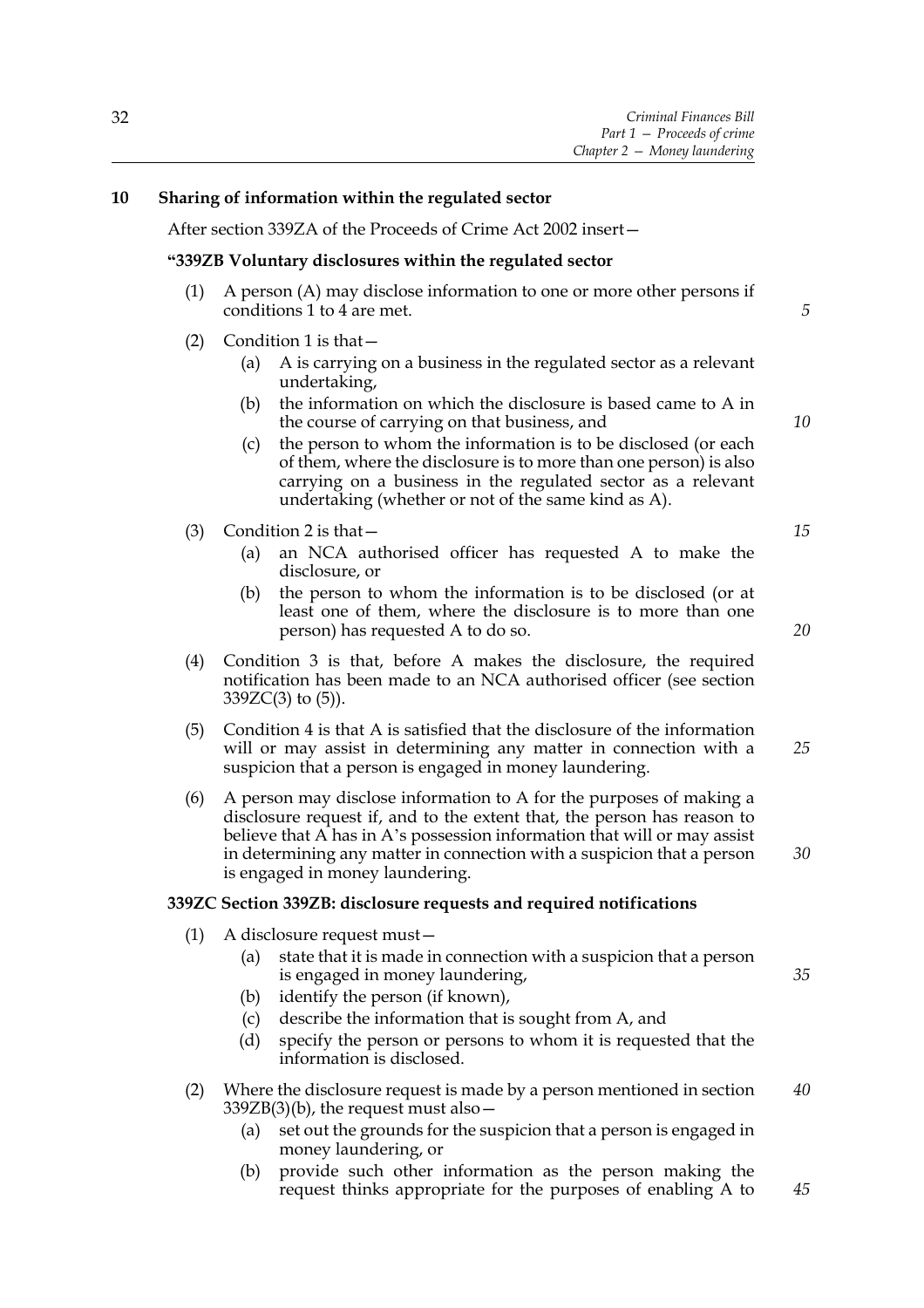determine whether the information requested ought to be disclosed under section 339ZB(1).

- (3) A required notification must be made—
	- (a) in the case of a disclosure request made by an NCA authorised officer, by the person who is to disclose information under section 339ZB(1) as a result of the request;
	- (b) in the case of a disclosure request made by a person mentioned in section 339ZB(3)(b), by the person who made the request.
- (4) In a case within subsection  $(3)(a)$ , the required notification must state that information is to be disclosed under section 339ZB(1).
- (5) In a case within subsection  $(3)(b)$ , the required notification must -
	- (a) state that a disclosure request has been made,
	- (b) specify the person to whom the request was made,
	- (c) identify any person (if known) suspected of being engaged in money laundering in connection with whom the request was made, and *15*
	- (d) provide all such other information that the person giving the notification would be required to give if making the required disclosure for the purposes of section 330 (see in particular subsection (5)(b) and (c) of that section).

#### **339ZD Section 339ZB: effect on required disclosures under section 330 or 331**

- (1) This section applies if in any proceedings a question arises as to whether the required disclosure has been made for the purposes of section 330(4) or 331(4)—
	- (a) by a person (A) who discloses information under section 339ZB(1) as a result of a disclosure request, *25*
	- (b) by a person  $(B)$  who makes a required notification in accordance with section 339ZC(3)(b) in connection with that request, or
	- (c) by any other person (C) to whom A discloses information under section 339ZB(1) as a result of that request.
- (2) The making of a required notification in good faith is to be treated as satisfying any requirement to make the required disclosure on the part of A, B and C.

This is subject to section 339ZE(1) to (8).

- (3) The making of a joint disclosure report in good faith is to be treated as satisfying any requirement to make the required disclosure on the part of the persons who jointly make the report. This is subject to section 339ZE(10). *35*
- (4) A joint disclosure report is a report to an NCA authorised officer that  $-$ 
	- (a) is made jointly by A and B (whether or not also jointly with other persons to whom A discloses information under section 339ZB(1)),
	- (b) satisfies the requirements as to content mentioned in subsection (5),
	- (c) is prepared after the making of a disclosure by A to B under section 339ZB(1) in connection with a suspicion of a person's engagement in money laundering, and *45*

*10*

*5*

*20*

*30*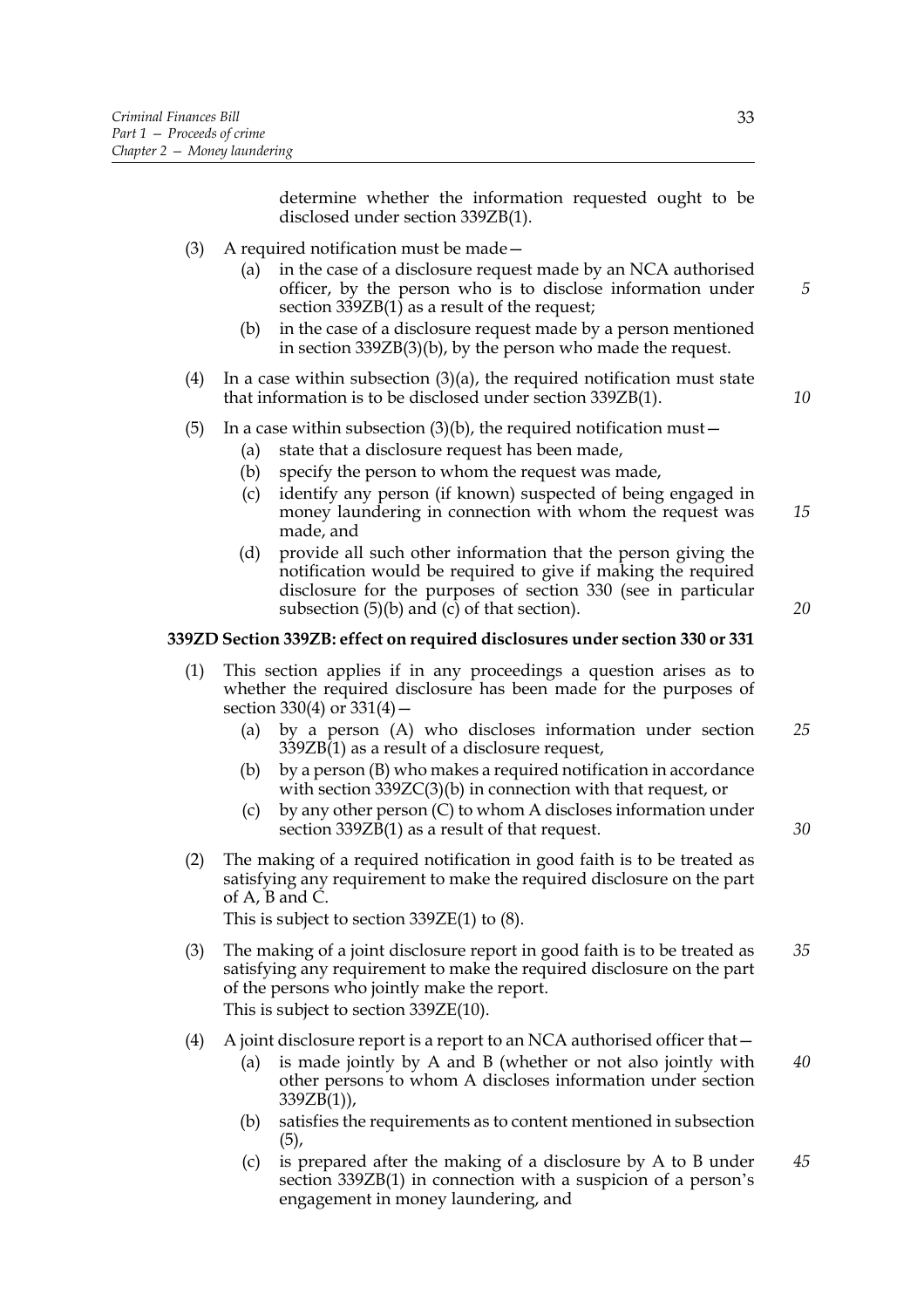*5*

*10*

*20*

*25*

*30*

*35*

- (d) is sent to the NCA authorised officer before the end of the applicable period. (5) The requirements as to content are that the report must—
	- (a) explain the extent to which there are continuing grounds to suspect that the person mentioned in subsection  $(4)(c)$  is engaged in money laundering,
	- (b) identify the person (if known),
	- (c) set out the grounds for the suspicion, and
	- (d) provide any other information relevant to the matter.
- (6) The applicable period is  $-$ 
	- (a) in a case where the disclosure under section 339ZB was made as a result of a disclosure request from an NCA authorised officer by virtue of subsection (3)(a) of that section, whatever period may be specified by the officer when making the request;
	- (b) in a case where the disclosure was made as a result of a disclosure request from another person by virtue of subsection (3)(b) of that section, the period of 28 days beginning with the day on which a required notification is made in connection with the request. *15*
- (7) A joint disclosure report must be—
	- (a) approved by the nominated officer of each person that jointly makes the report, and
	- (b) signed by the nominated officer on behalf of each such person.
	- If there is no nominated officer the report must be approved and signed by another senior officer.
- (8) References in this section to A, B or C include  $-$ 
	- (a) a nominated officer acting on behalf of A, B or C, and
	- (b) any other person who is an employee, officer or partner of A, B or C.

#### **339ZE Limitations on application of section 339ZD(2) and (3)**

- (1) Subsections (2) and (3) apply in a case where the required notification is made by A (notification made as a result of disclosure request received from NCA authorised officer).
- (2) Section 339ZD(2) has effect in the case of A, B or C only so far as relating to—
	- (a) the suspicion in connection with which the required notification is made, and
	- (b) matters known, suspected or believed as a result of the making of the disclosure request concerned.
- (3) Accordingly, section 339ZD(2) does not remove any requirement to make the required disclosure in relation to anything known, suspected or believed that does not result only from the making of the disclosure request. *40*
- (4) Subsections (5) to (7) apply in a case where the required notification is made by B (notification made as a result of disclosure request received from another undertaking in the regulated sector). *45*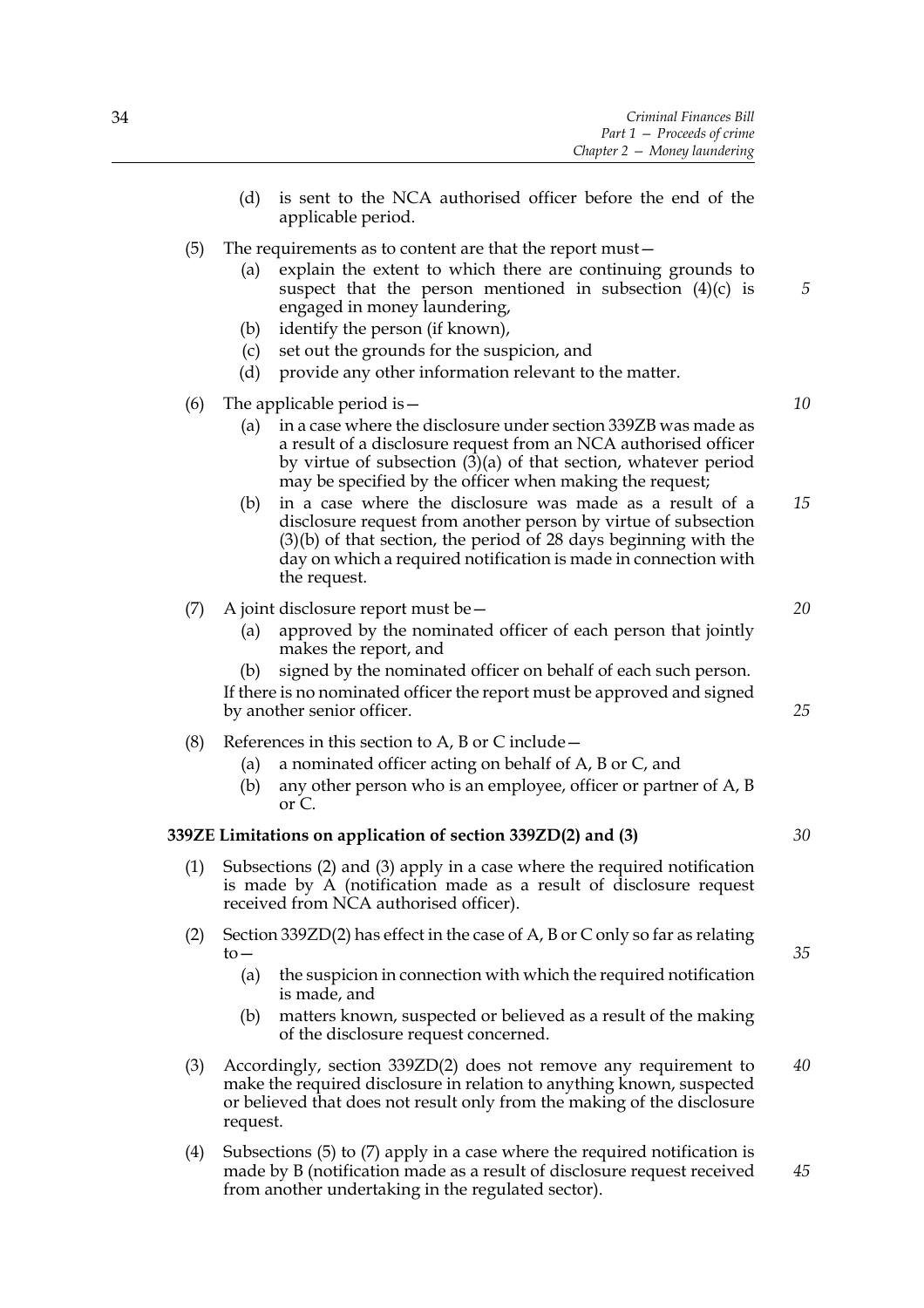- (5) Section 339ZD(2) has effect in the case of A or C only so far as relating to—
	- (a) the suspicion in connection with which the notification by B is made, and
	- (b) matters known, suspected or believed by A or C as a result of the making of that notification.
- (6) Accordingly, section 339ZD(2) does not remove any requirement to make the required disclosure in relation to anything known, suspected or believed that does not result only from the making of the notification.

#### (7) Section 339ZD(2) has effect in the case of B only so far as relating to—

- (a) the suspicion in connection with which the notification is made, and
- (b) matters known, suspected or believed by B at the time of the making of the notification.
- (8) If a joint disclosure report is not made before the end of the applicable period (whether the required notification was made by A or B), section  $339ZD(2)$  –
	- (a) has effect only so far as relating to any requirement to make the required disclosure that would have otherwise arisen within that period, and
	- (b) does not remove a requirement to make the required disclosure so far as arising after the end of that period on the part of any person in respect of matters that may become known, suspected or believed by the person after the time when the required notification was made.
- (9) If a joint disclosure report is not made before the end of the applicable period, the person who made the required notification must notify an NCA authorised officer that a report is not being made as soon as reasonably practicable after the period ends.
- (10) Section 339ZD(3) has effect only so far as relating to  $-$ 
	- (a) the suspicion in connection with which the report is made, and
	- (b) matters known, suspected or believed at the time of the making of the report.
- (11) Terms used in this section have the same meanings as in section 339ZD. *35*

### **339ZF Section 339ZB: supplementary**

- (1) A relevant disclosure made in good faith does not breach—
	- (a) an obligation of confidence owed by the person making the disclosure, or

(b) any other restriction on the disclosure of information, however imposed.

- (2) But a relevant disclosure may not include information obtained from a UK law enforcement agency unless that agency consents to the disclosure.
- (3) In a case where a person is acting on behalf of another ("the undertaking") as a nominated officer— *45*

*5*

*10*

*15*

*20*

*25*

*30*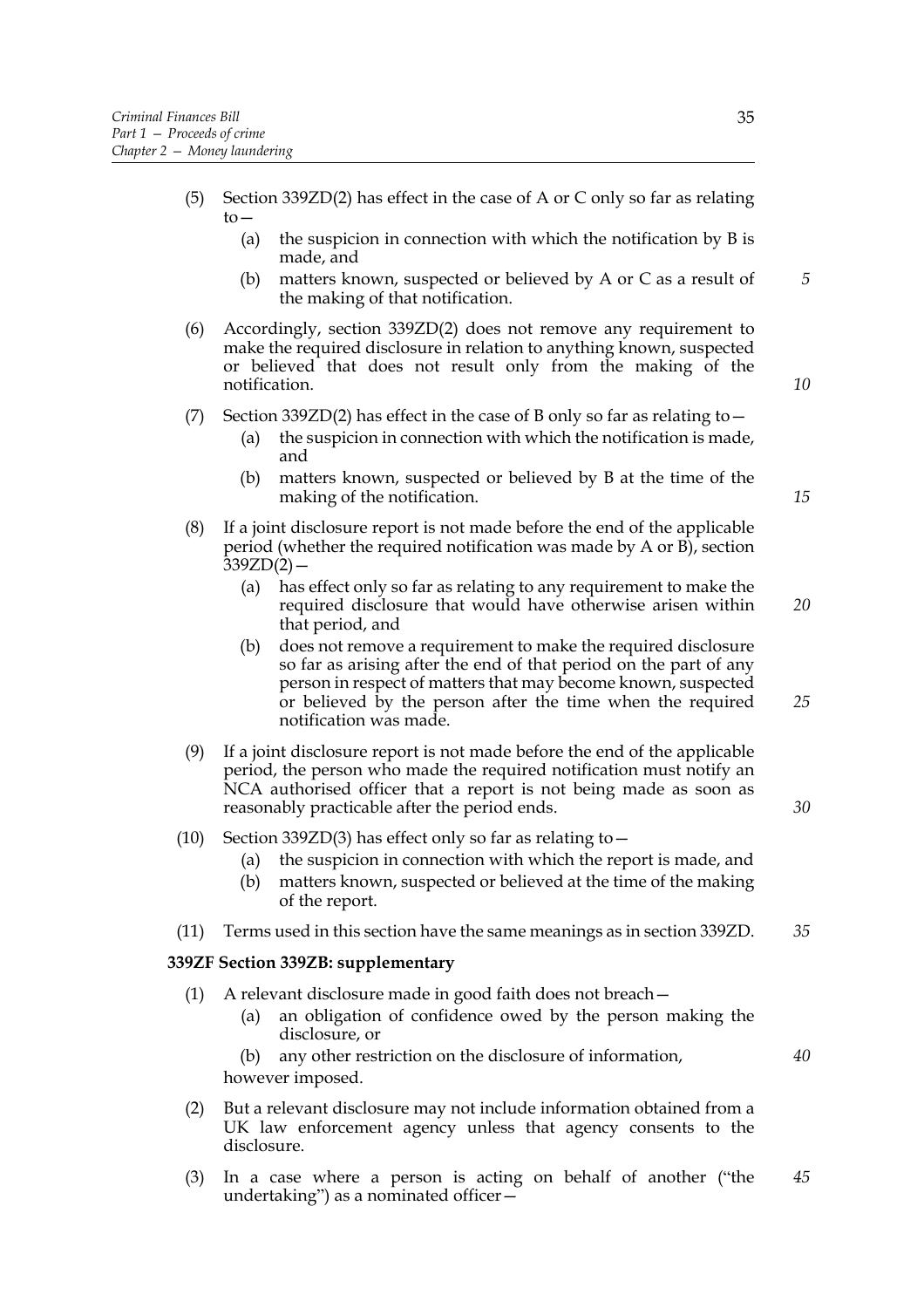nominated officer on behalf of the undertaking, and (b) a relevant disclosure to the undertaking must be made to that officer. (4) In this section— "relevant disclosure" means any disclosure made under section 339ZB; "UK law enforcement agency" means— (a) the National Crime Agency; (b) a police force in England, Scotland, Northern Ireland or Wales; (c) any other person operating in England, Scotland, Northern Ireland or Wales charged with the duty of preventing, detecting, investigating or prosecuting offences. **339ZG Sections 339ZB to 339ZF: interpretation** (1) This section applies for the purposes of sections 339ZB to 339ZF. (2) "Disclosure request" means a request made for the purposes of condition 2 in section 339ZB(3). (3) "NCA authorised officer" means a person authorised for the purposes of this Part by the Director General of the National Crime Agency. (4) "Nominated officer" means a person nominated to receive disclosures under section 330. (5) "Relevant undertaking" means any of the following— (a) a credit institution; (b) a financial institution; (c) a professional legal adviser; (d) a relevant professional adviser; (e) other persons (not within paragraphs (a) to (d)) whose business consists of activities listed in paragraph 1(1) of Schedule 9. (6) "Required disclosure" has the same meaning as in section 330(5) or (as the case may be) section 331(5). (7) "Required notification" means a notification made for the purposes of condition 3 in section 339ZB(4). (8) For the purposes of subsection  $(5)$  – (a) "credit institution" has the same meaning as in Schedule 9; (b) "financial institution" means an undertaking that carries on a business in the regulated sector by virtue of any of paragraphs (b) to (i) of paragraph 1(1) of that Schedule; *5 10 15 20 25 30 40*

(a) a relevant disclosure by the undertaking must be made by the

- (c) "relevant professional adviser" has the meaning given by section 333E(5).
- (9) Schedule 9 has effect for determining what is a business in the regulated sector."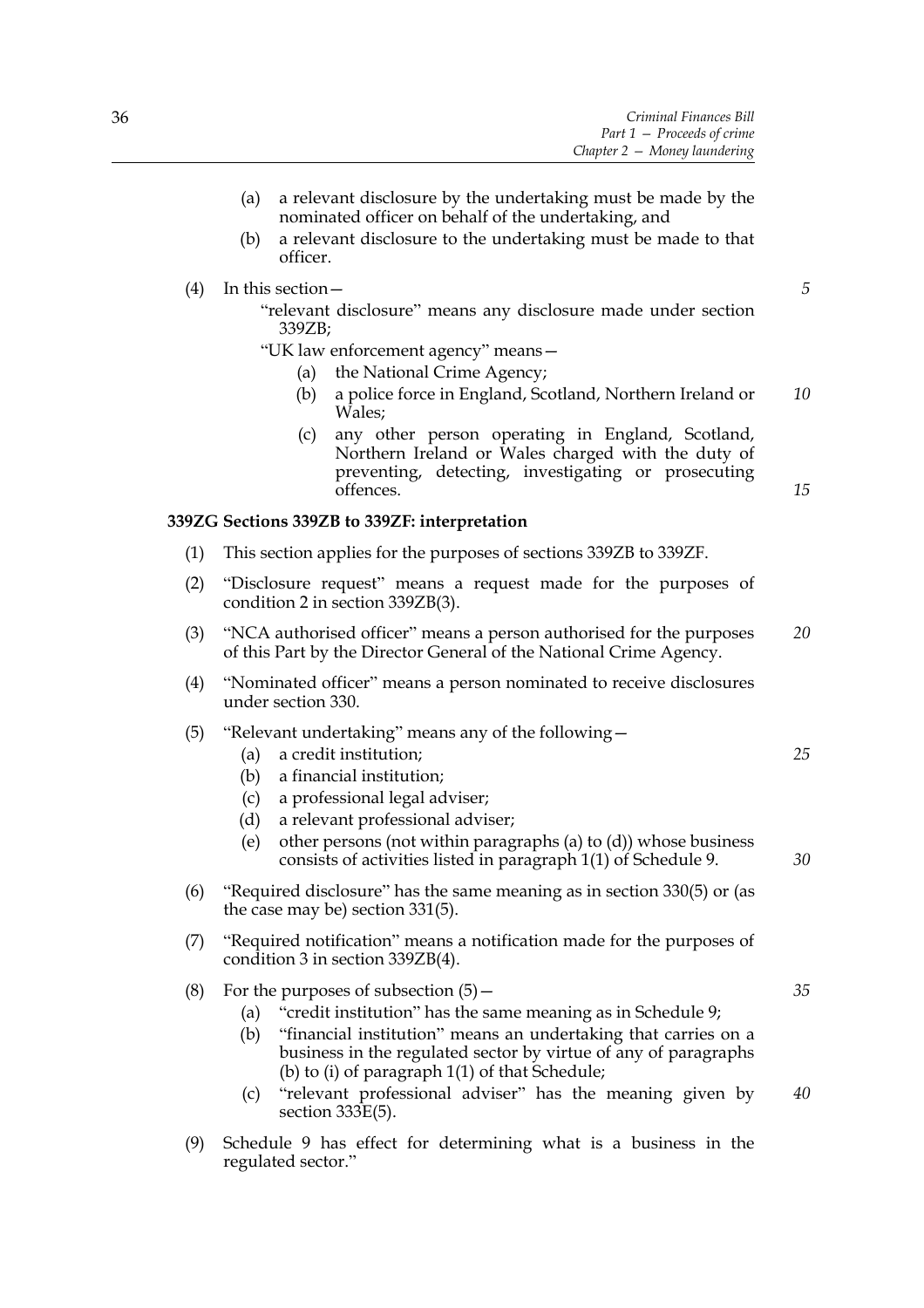### **11 Further information notices and orders**

After section 339ZG of the Proceeds of Crime Act 2002 (inserted by section 10 above) insert—

#### *"Further information notices and orders*

#### **339ZH Further information notices: disclosures under this Part**

- (1) This section applies where a person makes a disclosure under this Part to a constable, an officer of Revenue and Customs or an NCA authorised officer.
- (2) An NCA authorised officer may give a further information notice under this section to—
	- (a) the person who made the disclosure, or
	- (b) any other person carrying on a business in the regulated sector.
- (3) A further information notice under this section is a notice directing the person to whom it is given to provide to the NCA authorised officer further information in relation to anything contained in the disclosure.
- (4) A further information notice under this section must be given in writing.
- (5) A further information notice under this section must—
	- (a) specify or describe the further information that is to be provided,
	- (b) specify how the further information is to be provided,
	- (c) specify a date by which it is to be provided, and
	- (d) explain that failure to comply with the notice may result in the making of a further information order.
- (6) In this section "NCA authorised officer" means a person authorised for the purposes of this Part by the Director General of the National Crime Agency. *25*
- (7) For the purposes of this section and section 339ZI, Schedule 9 has effect for determining what is a business in the regulated sector.

#### **339ZI Further information notices: disclosures under foreign law**

- (1) This section applies where the National Crime Agency receives an external request asking for further information to be provided in connection with a disclosure made under a corresponding disclosure requirement.
- (2) An external request is a request by an authority of a foreign country which has responsibility in that country for carrying out investigations into whether a corresponding money laundering offence has been committed. *35*
- (3) An NCA authorised officer may give a further information notice under this section to a person carrying on a business in the regulated sector. *40*

*5*

*10*

*15*

*20*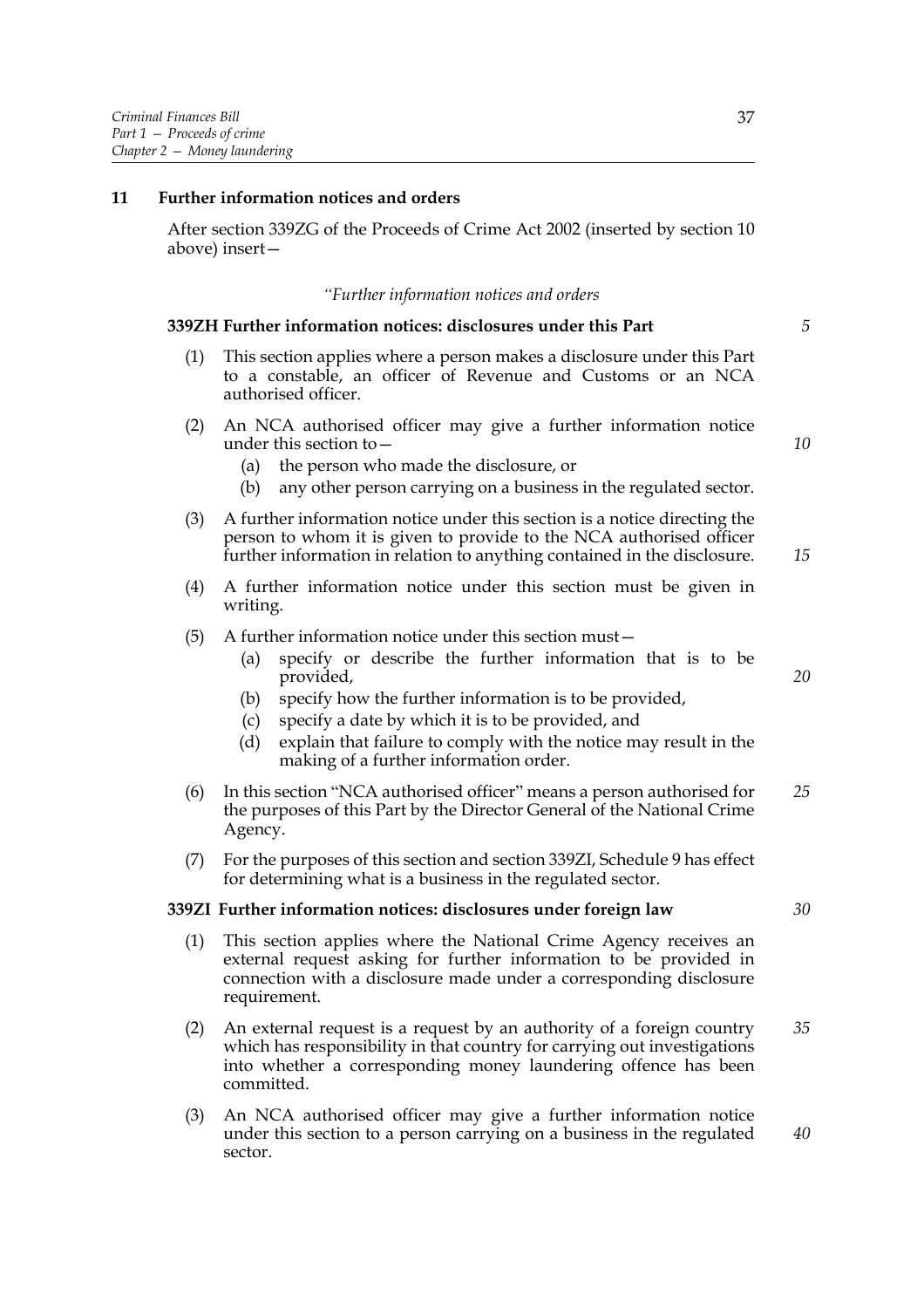|    | But a further information notice under this section may be given only if<br>the NCA authorised officer is satisfied that there are reasonable<br>grounds to believe that -                                                                                                     | (4) |
|----|--------------------------------------------------------------------------------------------------------------------------------------------------------------------------------------------------------------------------------------------------------------------------------|-----|
| 5  | the information that is the subject of the external request relates<br>(a)<br>to a disclosure made under a corresponding disclosure<br>requirement,                                                                                                                            |     |
|    | the person to whom the notice is to be given is in possession of<br>(b)<br>all or part of the information, and                                                                                                                                                                 |     |
| 10 | the information is likely to be of substantial value to the<br>(c)<br>authority that made the request in determining any matter in<br>connection with the disclosure.                                                                                                          |     |
| 15 | A further information notice under this section is a notice directing the<br>person to whom it is given to provide to the NCA authorised officer all<br>or part of the further information that was the subject of the external<br>request concerned.                          | (5) |
|    | A further information notice under this section must be given in<br>writing.                                                                                                                                                                                                   | (6) |
| 20 | A further information notice under this section must-<br>specify or describe the further information that is to be<br>(a)<br>provided,<br>specify how the further information is to be provided,<br>(b)<br>specify a date by which it is to be provided, and<br>(c)            | (7) |
|    | explain that failure to comply with the notice may result in the<br>(d)<br>making of a further information order.                                                                                                                                                              |     |
| 25 | In this section $-$<br>"corresponding disclosure requirement" means a requirement to<br>make a disclosure under the law of the foreign country<br>concerned that corresponds to a requirement imposed by virtue<br>of this Part;                                               | (8) |
| 30 | "corresponding money laundering offence" means an offence<br>under the law of the foreign country concerned that would, if<br>done in the United Kingdom, constitute an offence specified in<br>paragraph (a), (b) or (c) of section $340(11)$ ;                               |     |
| 35 | "foreign country" means a country or territory outside the United<br>Kingdom;<br>"NCA authorised officer" means a person authorised for the<br>purposes of this Part by the Director General of the National<br>Crime Agency.                                                  |     |
|    | 339ZJ Further information orders                                                                                                                                                                                                                                               |     |
| 40 | A magistrates' court or (in Scotland) the sheriff must, on an application<br>made by a relevant person, make a further information order if satisfied<br>that the requirements for making the order are met (see subsection (5)<br>or (as the case may be) subsection $(6)$ ). | (1) |
| 45 | A further information order is an order requiring a person to whom a<br>further information notice has been given under section 339ZH or<br>$339ZI$ to provide $-$                                                                                                             | (2) |

(a) the further information specified or described in the notice, or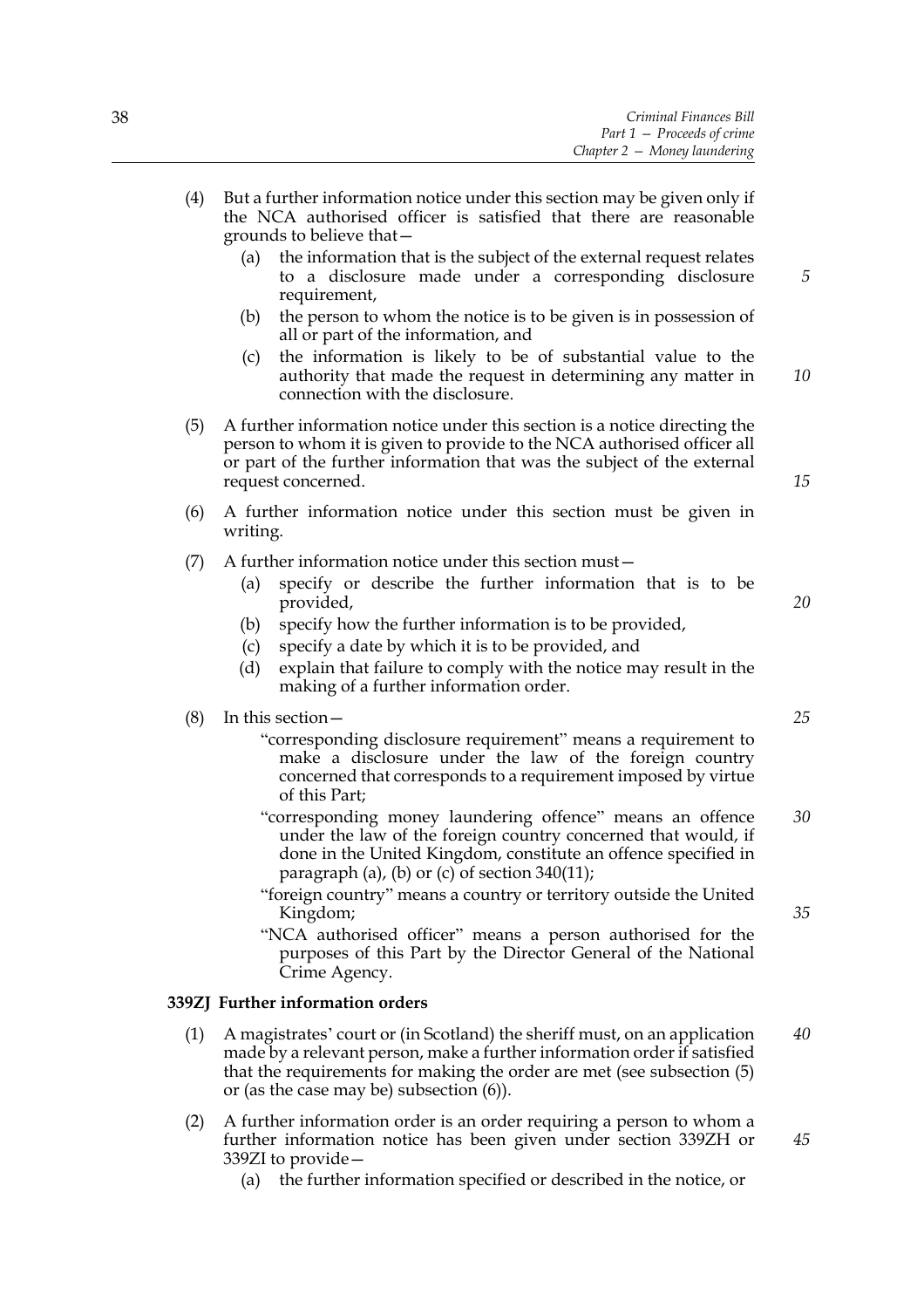- (b) such other information as the court or sheriff making the order thinks appropriate.
- (3) The order must specify—
	- (a) how the further information is to be provided, and
	- (b) the date by which it is to be provided.
- (4) An application for a further information order may not be made before the end of—
	- (a) the date specified in the further information notice as the date by which the further information referred to in the notice is to be provided, or
	- (b) if later, 7 working days beginning with the first working day after the day on which the notice is given.
- (5) The requirements for making a further information order, where the further information notice to which the order relates was given under section 339ZH, are that—
	- (a) the further information required to be given under the order would relate to a matter arising from a disclosure made under this Part,
	- (b) the further information would assist in investigating whether a person is engaged in money laundering or in determining whether an investigation of that kind should be started,
	- (c) the person to whom the further information notice was given has failed to comply with it by the later of the times mentioned in subsection (4), and
	- (d) it is reasonable in all the circumstances for the further information required under the order to be provided. *25*
- (6) The requirements for making a further information order, where the further information notice to which the order relates was given under section 339ZI, are that—
	- (a) the court or sheriff is satisfied that there are reasonable grounds to believe the matters mentioned in section 339ZI(4)(a) to (c), *30*
	- (b) the person to whom the notice was given has failed to comply with it by the later of the times mentioned in subsection (4), and
	- (c) it is reasonable in all the circumstances for the further information required under the order to be provided.
- (7) If a person fails to comply with a further information order made by a magistrates' court, the magistrates' court may order the person to pay an amount not exceeding £5,000.
- (8) The sum mentioned in subsection (7) is to be treated as adjudged to be paid by a conviction of the court for the purposes of the Magistrates' Courts Act 1980 or (as the case may be) the Magistrates' Courts (Northern Ireland) Order 1981 (S.I. 1981/1675 (N.I. 26)).
- (9) In order to take account of changes in the value of money the Secretary of State may by regulations substitute another sum for the sum for the time being specified in subsection (7).
- (10) In this section—

"relevant person" means—

*5*

*10*

*15*

*20*

*35*

*40*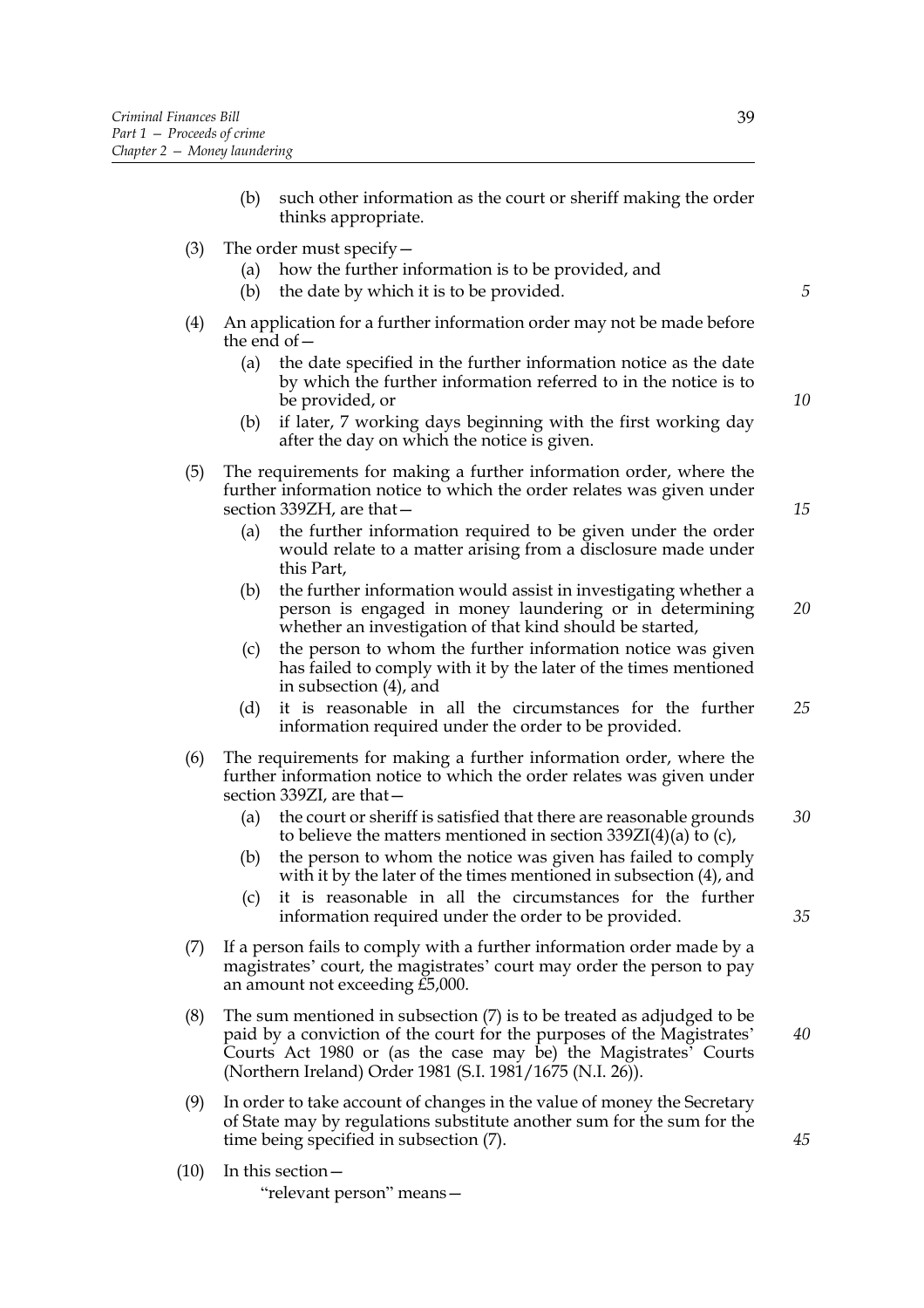|     | (a)<br>in the case of an application to a magistrates' court, a<br>senior National Crime Agency officer, or                                                                                                      |        |
|-----|------------------------------------------------------------------------------------------------------------------------------------------------------------------------------------------------------------------|--------|
|     | in the case of an application to the sheriff -<br>(b)                                                                                                                                                            |        |
|     | a procurator fiscal, or<br>(i)<br>(ii)<br>a senior National Crime Agency officer;                                                                                                                                | 5      |
|     | "senior National Crime Agency officer" means-                                                                                                                                                                    |        |
|     | the Director General of the National Crime Agency, or<br>(a)                                                                                                                                                     |        |
|     | any other National Crime Agency officer authorised by<br>(b)<br>the Director General (whether generally or specifically)<br>for this purpose;                                                                    | 10     |
|     | "working day" means a day other than -                                                                                                                                                                           |        |
|     | (a)<br>a Saturday,                                                                                                                                                                                               |        |
|     | (b)<br>a Sunday,                                                                                                                                                                                                 |        |
|     | Christmas Day,<br>(c)                                                                                                                                                                                            |        |
|     | Good Friday, or<br>(d)                                                                                                                                                                                           | 15     |
|     | (e)<br>a day which is a bank holiday under the Banking and<br>Financial Dealings Act 1971 in the part of the United<br>Kingdom in which the person is when the further<br>information notice concerned is given. |        |
|     | 339ZK Statements                                                                                                                                                                                                 | 20     |
| (1) | A statement made by a person in response to a further information<br>notice, or a further information order, may not be used in evidence<br>against the person in criminal proceedings.                          |        |
| (2) | Subsection $(1)$ does not apply $-$                                                                                                                                                                              |        |
|     | in the case of proceedings under this Part,<br>(a)                                                                                                                                                               | 25     |
|     | on a prosecution for perjury, or<br>(b)                                                                                                                                                                          |        |
|     | on a prosecution for some other offence where, in giving<br>(c)<br>evidence, the person makes a statement inconsistent with the<br>statement mentioned in subsection (1).                                        |        |
| (3) | A statement may not be used by virtue of subsection $(2)(c)$ unless –                                                                                                                                            | $30\,$ |
|     | evidence relating to it is adduced, or<br>(a)                                                                                                                                                                    |        |
|     | a question relating to it is asked,<br>(b)                                                                                                                                                                       |        |
|     | by or on behalf of the person in the proceedings arising out of the<br>prosecution.                                                                                                                              |        |
| (4) | In subsection $(2)(b)$ the reference to a prosecution for perjury is $-$                                                                                                                                         | 35     |
|     | in the case of England and Wales, a reference to a prosecution<br>(a)<br>for an offence under section 5 of the Perjury Act 1911;                                                                                 |        |
|     | in the case of Northern Ireland, a reference to a prosecution for<br>(b)<br>an offence under Article 10 of the Perjury (Northern Ireland)<br>Order 1979 (S.I. 1979/1714 (N.I. 19)).                              | 40     |
|     | <b>339ZL Appeals</b>                                                                                                                                                                                             |        |
| (1) | An appeal from a decision on an application for a further information<br>order lies to the relevant appeal court.                                                                                                |        |
|     |                                                                                                                                                                                                                  |        |

- (2) An appeal under this section lies at the instance of any person who was a party to the proceedings on the application.
- (3) The "relevant appeal court" is—

*20*

*25*

*35*

*40*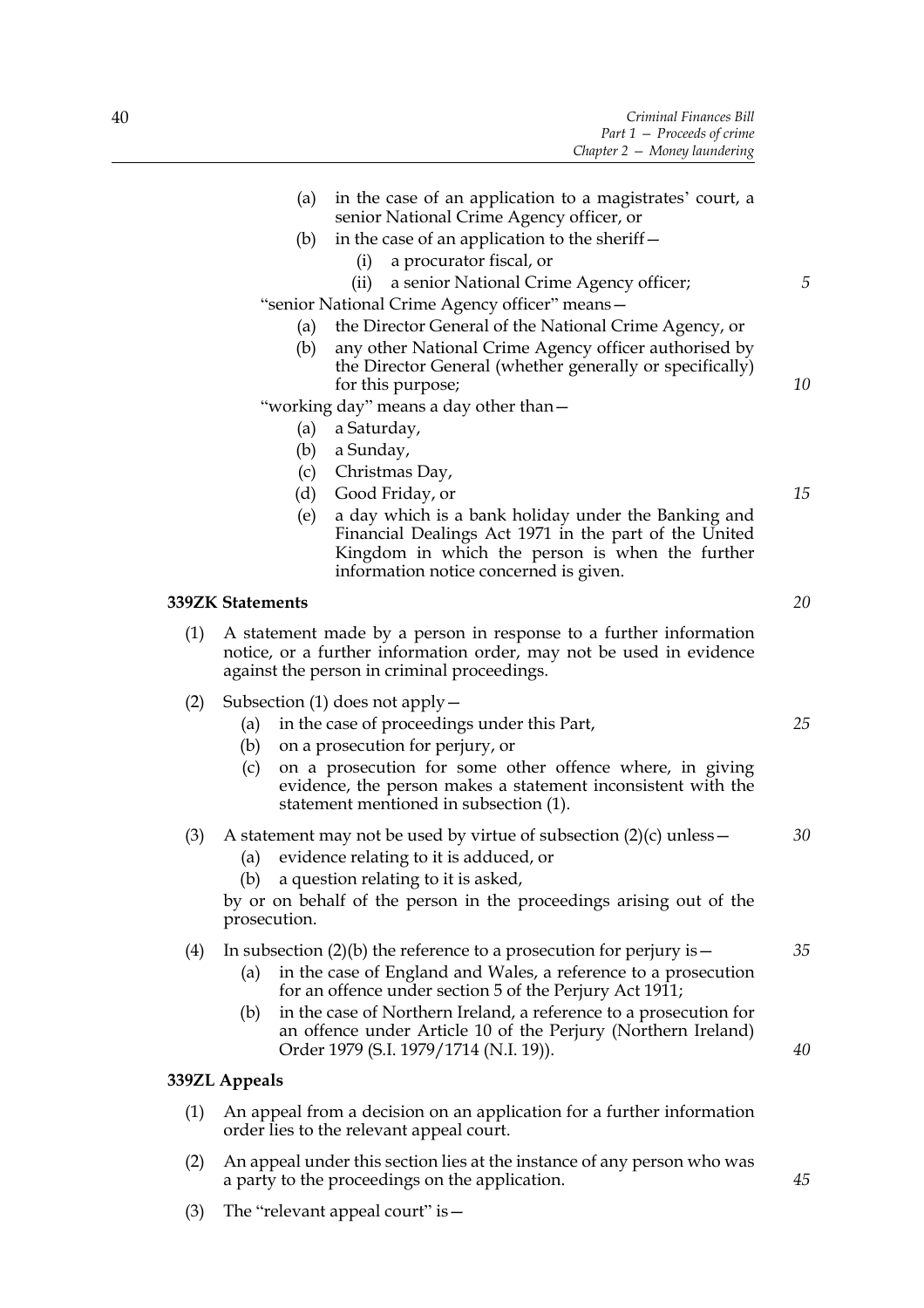(a) the Crown Court, in the case of a decision made by a magistrates' court in England and Wales; (b) a county court, in the case of a decision made by a magistrates' court in Northern Ireland; (c) the Sheriff Appeal Court, in the case of a decision made by the sheriff.

# (4) On an appeal under this section the relevant appeal court may—

- (a) make or (as the case may be) discharge a further information order, or
- (b) vary the order.

#### **339ZM Supplementary**

- (1) A further information order does not confer the right to require a person to provide privileged information.
- (2) "Privileged information" is information which a person would be entitled to refuse to provide on grounds of legal professional privilege in proceedings in the High Court or, in Scotland, legal privilege as defined by section 412. *15*
- (3) Information provided in pursuance of a further information notice, or a further information order, is not to be taken to breach any restriction on the disclosure of information (however imposed).
- (4) An application for a further information order may be heard and determined in private.
- (5) Rules of court may make provision as to the practice and procedure to be followed in connection with proceedings relating to further information orders."

#### **CHAPTER 3**

#### CIVIL RECOVERY

*Meaning of "unlawful conduct": gross human rights abuses or violations*

#### **12 Unlawful conduct: gross human rights abuses or violations**

- (1) Part 5 of the Proceeds of Crime Act 2002 (civil recovery of the proceeds etc of unlawful conduct) is amended as follows. *30*
- (2) In section 241 (meaning of "unlawful conduct"), after subsection (2) insert—
	- "(2A) Conduct which—
		- (a) occurs in a country or territory outside the United Kingdom,
		- (b) constitutes, or is connected with, the commission of a gross human rights abuse or violation (see section 241A), and *35*
		- (c) if it occurred in a part of the United Kingdom, would be an offence triable under the criminal law of that part on indictment only or either on indictment or summarily,

is also unlawful conduct."

*20*

*25*

*5*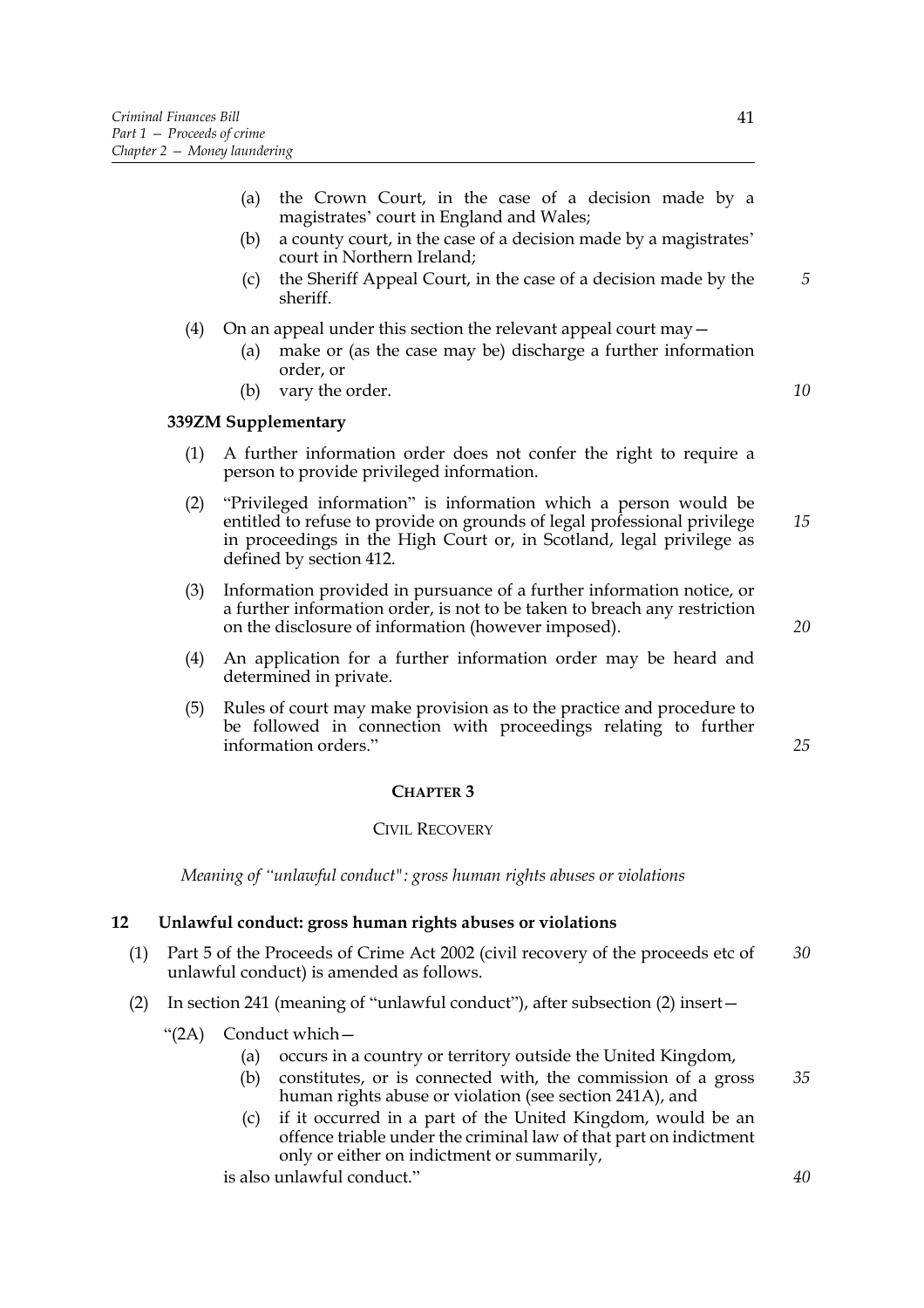# (3) After that section insert—

#### **"241A "Gross human rights abuse or violation"**

- (1) Conduct constitutes the commission of a gross human rights abuse or violation if each of the following three conditions is met.
- (2) The first condition is that—
	- (a) the conduct constitutes the torture of a person who has sought—
		- (i) to expose illegal activity carried out by a public official or a person acting in an official capacity, or
		- (ii) to obtain, exercise, defend or promote human rights and fundamental freedoms, or *10*
	- (b) the conduct otherwise involves the cruel, inhuman or degrading treatment or punishment of such a person.
- (3) The second condition is that the conduct is carried out in consequence of that person having sought to do anything falling within subsection  $(2)(a)(i)$  or (ii). *15*
- (4) The third condition is that the conduct is carried out  $-$ 
	- (a) by a public official, or a person acting in an official capacity, in the performance or purported performance of his or her official duties, or
	- (b) by a person not falling within paragraph (a) at the instigation or with the consent or acquiescence—
		- (i) of a public official, or
		- (ii) of a person acting in an official capacity,

who in instigating the conduct, or in consenting to or acquiescing in it, is acting in the performance or purported performance of his or her official duties. *25*

### (5) Conduct is connected with the commission of a gross human rights abuse or violation if it is conduct by a person that involves—

- (a) acting as an agent for another in connection with activities relating to conduct constituting the commission of a gross human rights abuse or violation, *30*
- (b) directing, or sponsoring, such activities,
- (c) profiting from such activities, or
- (d) materially assisting such activities.
- (6) Conduct that involves the intentional infliction of severe pain or suffering on another person is conduct that constitutes torture for the purposes of subsection (2)(a).
- (7) It is immaterial whether the pain or suffering is physical or mental and whether it is caused by an act or omission.
- (8) The cases in which a person materially assists activities for the purposes of subsection  $(5)(d)$  include those where the person –
	- (a) provides goods or services in support of the carrying out of the activities, or
	- (b) otherwise provides any financial or technological support in connection with their carrying out." *45*

42

*40*

*35*

*5*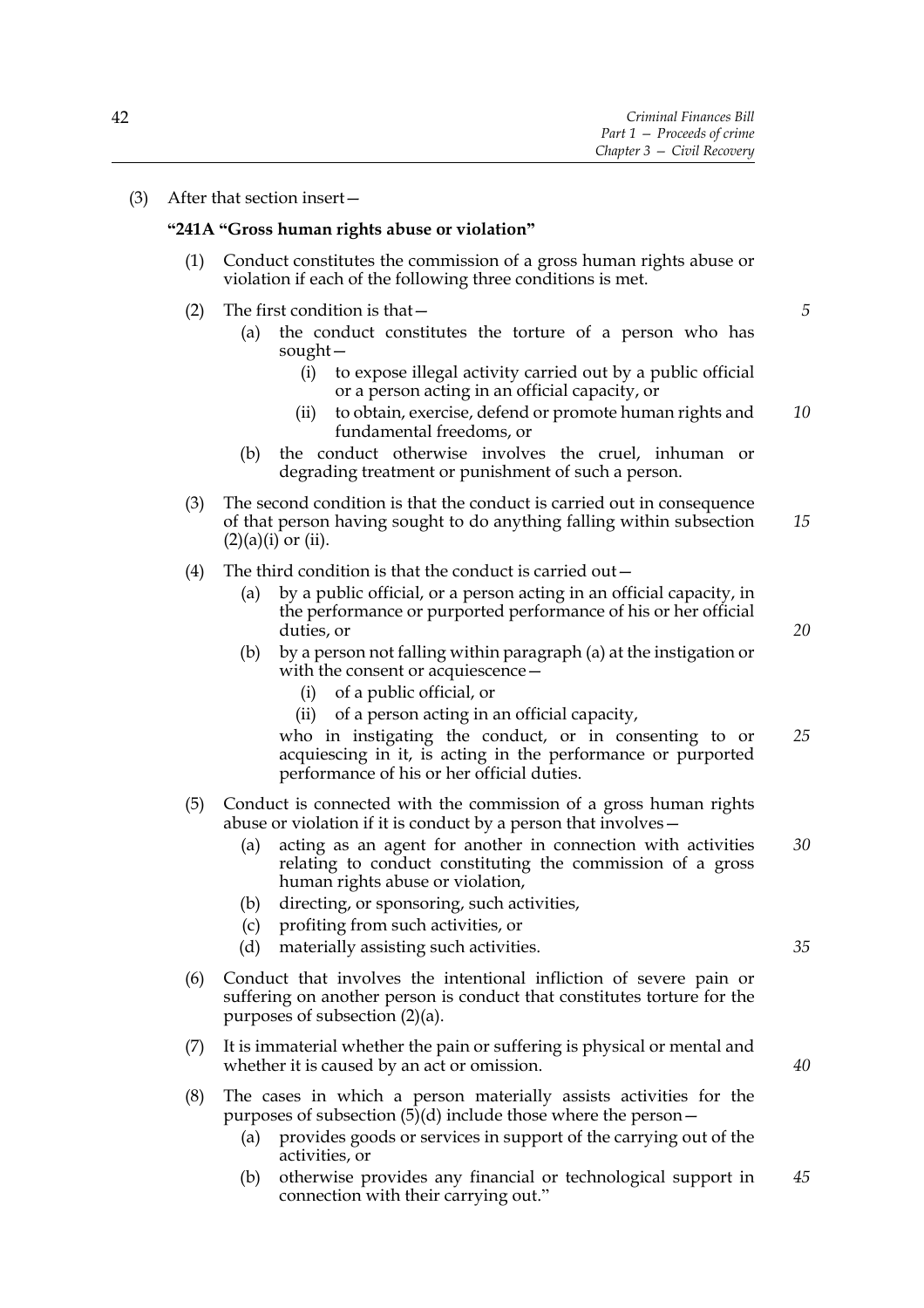- (4) The amendments made by this section—
	- (a) apply in relation to conduct, so far as that conduct constitutes or is connected with the torture of a person (see section 241A(2)(a) of the Proceeds of Crime Act 2002 as inserted by subsection (3) above), whether the conduct occurs before or after the coming into force of this section;
	- (b) apply in relation to property obtained through such conduct whether the property is obtained before or after the coming into force of this section;
	- (c) apply in relation to conduct, so far as that conduct involves or is connected with the cruel, inhuman or degrading treatment or punishment of a person (see section 241A(2)(b) of that Act as inserted by subsection (3) above), only if the conduct occurs after the coming into force of this section. *10*

This is subject to subsection (5).

- (5) Proceedings under Chapter 2 of Part 5 of the Proceeds of Crime Act 2002 may not be brought in respect of property obtained through unlawful conduct of the kind mentioned in section 241(2A) of the Proceeds of Crime Act 2002 (as inserted by subsection (2) above) after the end of the period of 20 years from the date on which the conduct constituting the commission of the gross human rights abuse or violation concerned occurs.
- (6) Proceedings under that Chapter are brought in England and Wales or Northern Ireland when—
	- (a) a claim form is issued,
	- (b) an application is made for a property freezing order under section 245A of that Act, or *25*
	- (c) an application is made for an interim receiving order under section 246 of that Act,

whichever is the earliest.

|  |  | (7) Proceedings under that Chapter are brought in Scotland when - | 30 |
|--|--|-------------------------------------------------------------------|----|
|--|--|-------------------------------------------------------------------|----|

- (a) the proceedings are served,
- (b) an application is made for a prohibitory property order under section 255A of that Act, or
- (c) an application is made for an interim administration order under section 256 of that Act,

whichever is the earliest.

#### *Forfeiture*

# **13 Forfeiture of cash**

- (1) In section 289(6) of the Proceeds of Crime Act 2002 (meaning of cash for purposes of Chapter 3 of Part 5 of that Act), after paragraph (e) insert—
	- "(f) gaming vouchers,
	- (g) fixed-value casino tokens,".
- (2) After section 289(7) of that Act insert—
	- "(7A) For the purposes of subsection  $(6)$  -
		- (a) "gaming voucher" means a voucher in physical form issued by a gaming machine within the meaning of the Gambling Act *45*

*15*

*20*

*5*

*35*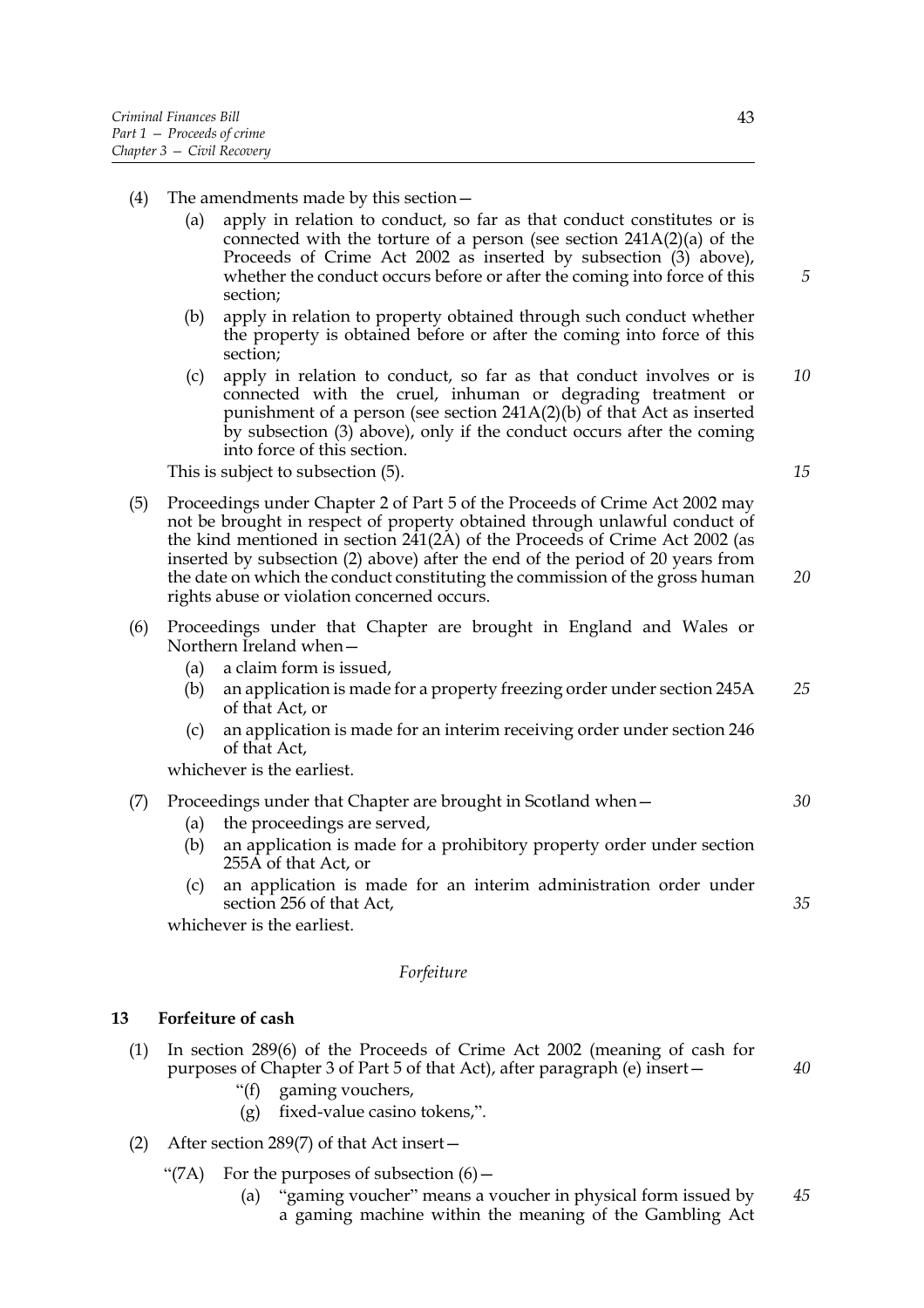2005 (see section 235 of that Act) that represents a right to be paid the amount stated on it;

(b) "fixed-value casino token" means a casino token that represents a right to be paid the amount stated on it."

### **14 Forfeiture of certain personal (or moveable) property**

In Part 5 of the Proceeds of Crime Act 2002 (civil recovery of the proceeds etc of unlawful conduct), after section 303A insert—

### "CHAPTER 3A

#### RECOVERY OF LISTED ASSETS IN SUMMARY PROCEEDINGS

#### *Definition of listed asset*

#### **303B "Listed asset"**

| (1) In this Chapter, a "listed asset" means an item of property that falls |  |
|----------------------------------------------------------------------------|--|
| within one of the following descriptions of property $-$                   |  |

- (a) precious metals;
- (b) precious stones;
- (c) watches;
- (d) artistic works;
- (e) face-value vouchers;
- (f) postage stamps.

### (2) The Secretary of State may by regulations amend subsection  $(1)$  -

- (a) by removing a description of property;
- (b) by adding a description of tangible personal (or corporeal moveable) property.
- (3) The Secretary of State must consult the Scottish Ministers and the Department of Justice before making regulations under subsection (2).
- (4) In this section—
	- (a) "precious metal" means gold, silver or platinum (whether in an unmanufactured or a manufactured state);
	- (b) "artistic work" means a piece of work falling within section 4(1)(a) of the Copyright, Designs and Patents Act 1988;
	- (c) "face-value voucher" means a voucher in physical form that represents a right to receive goods or services to the value of an amount stated on it.

#### *Searches*

### **303C Searches**

- (1) If a relevant officer is lawfully on any premises and has reasonable grounds for suspecting that there is on the premises a seizable listed asset, the relevant officer may search for the listed asset there.
- (2) The powers conferred by subsection (5) are exercisable by a relevant officer if—

*35*

*5*

*10*

*15*

*20*

*25*

*30*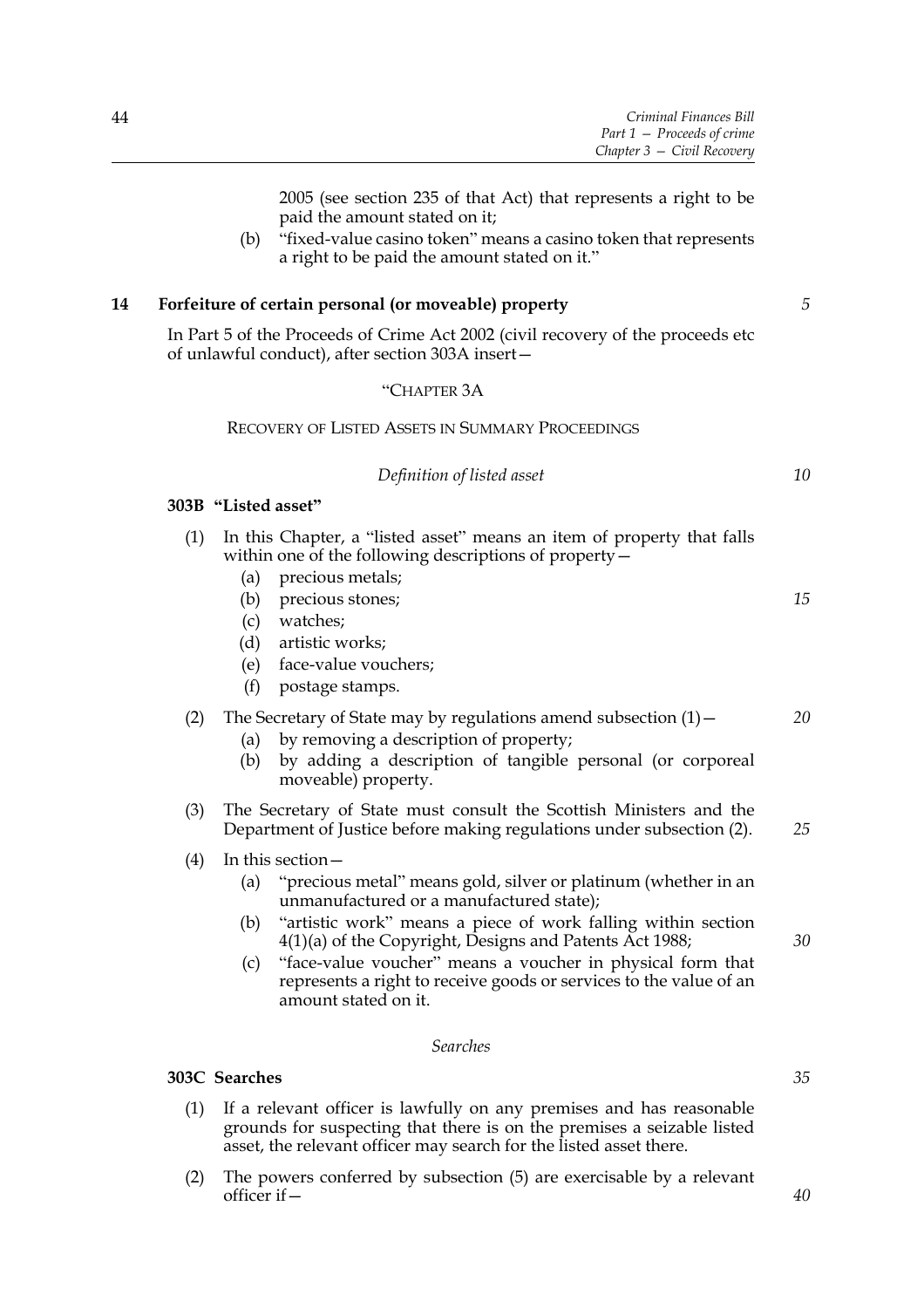- (a) the relevant officer has reasonable grounds for suspecting that there is a seizable listed asset in a vehicle, (b) it appears to the officer that the vehicle is under the control of a person (the suspect) who is in or in the vicinity of the vehicle, and (c) the vehicle is in a place falling within subsection (3). (3) The places referred to in subsection  $(2)(c)$  are  $-$ (a) a place to which, at the time of the proposed exercise of the powers, the public or any section of the public has access, on payment or otherwise, as of right or by virtue of express or implied permission, and (b) any other place to which at that time people have ready access but which is not a dwelling. (4) But if the vehicle is in a garden or yard or other land occupied with and used for the purposes of a dwelling, the relevant officer may exercise the powers conferred by subsection (5) only if the relevant officer has reasonable grounds for believing— (a) that the suspect does not reside in the dwelling, and (b) that the vehicle is not in the place in question with the express or implied permission of a person who resides in the dwelling. (5) The powers conferred by this subsection are— (a) power to require the suspect to permit entry to the vehicle; (b) power to require the suspect to permit a search of the vehicle. (6) If a relevant officer has reasonable grounds for suspecting that a person (the suspect) is carrying a seizable listed asset, the relevant officer may require the suspect— (a) to permit a search of any article the suspect has with him or her; (b) to permit a search of the suspect's person. (7) The powers conferred by subsections (5) and (6) are exercisable only so far as the relevant officer thinks it necessary or expedient. (8) A relevant officer may— (a) in exercising powers conferred by subsection (5), detain the vehicle for so long as is necessary for their exercise; (b) in exercising powers conferred by subsection (6)(b), detain the suspect for so long as is necessary for their exercise. (9) In this Chapter, a "relevant officer" means— (a) an officer of Revenue and Customs, (b) a constable, (c) an SFO officer, or (d) an accredited financial investigator who falls within a description specified in an order made for the purposes of this Chapter by the Secretary of State under section 453. *5 10 15 20 25 30 35 40*
- (10) For the purposes of this section a listed asset is a seizable listed asset  $if -$ 
	- (a) all or part of it is recoverable property or is intended by any person for use in unlawful conduct, and *45*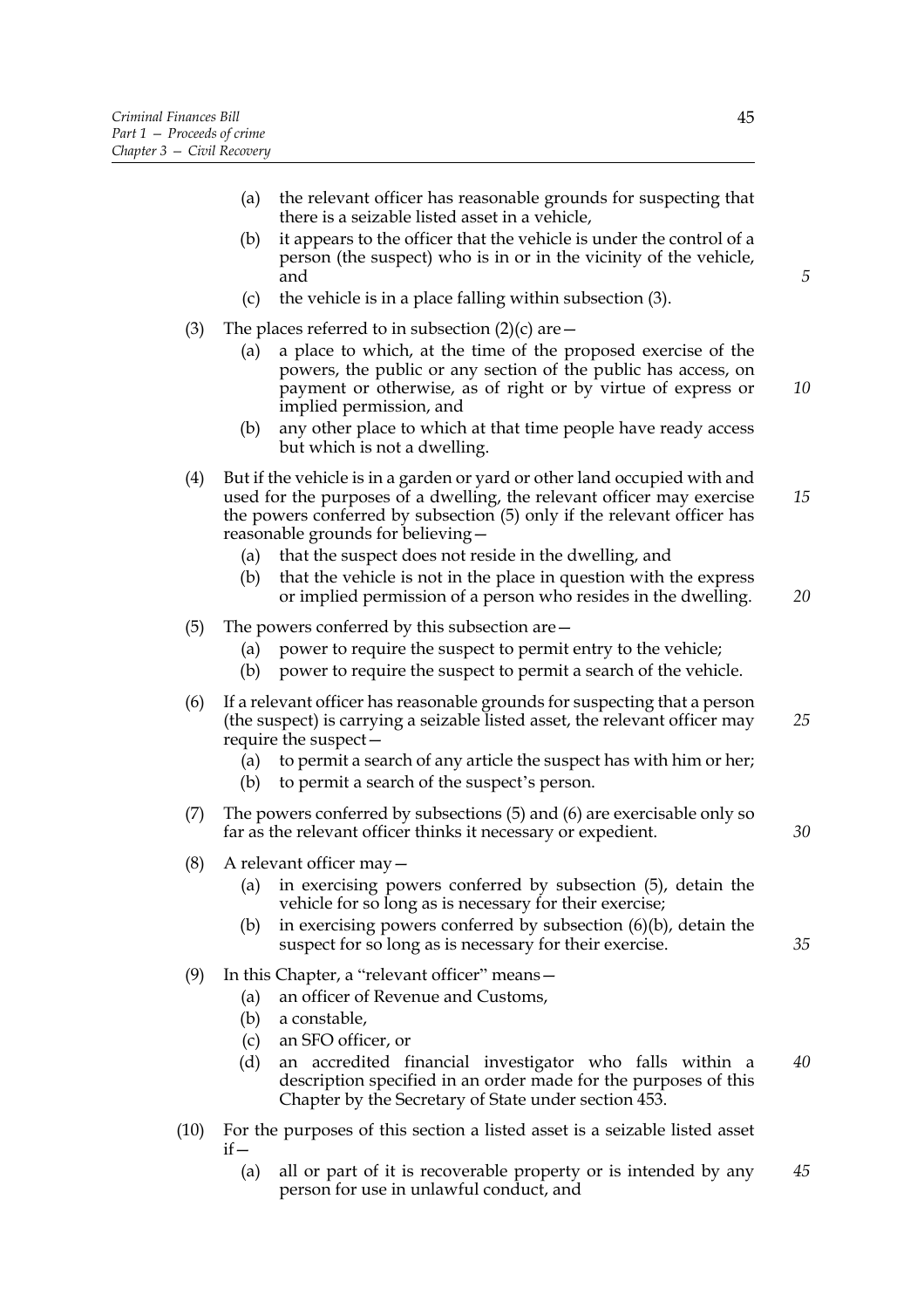- (b) the value of the asset, or the part of it that falls within paragraph (a), is not less than the minimum value.
- (11) Where a power conferred by this section is being exercised in respect of more than one seizable listed asset, this section is to apply as if the value of each asset or (as the case may be) part of an asset was equal to the aggregate value of all of those assets or parts.

### **303D Searches: supplemental provision**

- (1) The powers conferred by section 303C—
	- (a) are exercisable only so far as reasonably required for the purpose of finding a listed asset;

(b) include the power to carry out (or arrange for the carrying out of) tests on anything found during the course of the search for the purpose of establishing whether it is a listed asset;

- (c) are exercisable by an officer of Revenue and Customs only if the officer has reasonable grounds for suspecting that the unlawful conduct in question relates to an assigned matter (within the meaning of the Customs and Excise Management Act 1979); *15*
- (d) are exercisable by an SFO officer or an accredited financial investigator only in relation to the following
	- premises in England, Wales or Northern Ireland (in the case of section 303C(1)); *20*
	- (ii) vehicles and suspects in England, Wales or Northern Ireland (in the case of section  $303C(5)$  and  $(8)(a)$ );
	- (iii) suspects in England, Wales or Northern Ireland (in the case of section  $303C(6)$  and  $(8)(b)$ ).
- (2) Section 303C does not require a person to submit to an intimate search or strip search (within the meaning of section 164 of the Customs and Excise Management Act 1979).

### **303E Prior approval**

- (1) The powers conferred by section 303C may be exercised only with the appropriate approval unless, in the circumstances, it is not practicable to obtain that approval before exercising the power. *30*
- (2) The appropriate approval means the approval of a judicial officer or (if that is not practicable in any case) the approval of a senior officer.
- (3) A judicial officer means—
	- (a) in relation to England and Wales and Northern Ireland, a justice of the peace;
		- (b) in relation to Scotland, the sheriff.
- (4) A senior officer means—
	- (a) in relation to the exercise of a power by an officer of Revenue and Customs, such an officer of a rank designated by the Commissioners for Her Majesty's Revenue and Customs as equivalent to that of a senior police officer;
	- (b) in relation to the exercise of a power by a constable, a senior police officer;
	- (c) in relation to the exercise of a power by an SFO officer, the Director of the Serious Fraud Office;

*35*

*25*

*5*

*10*

*40*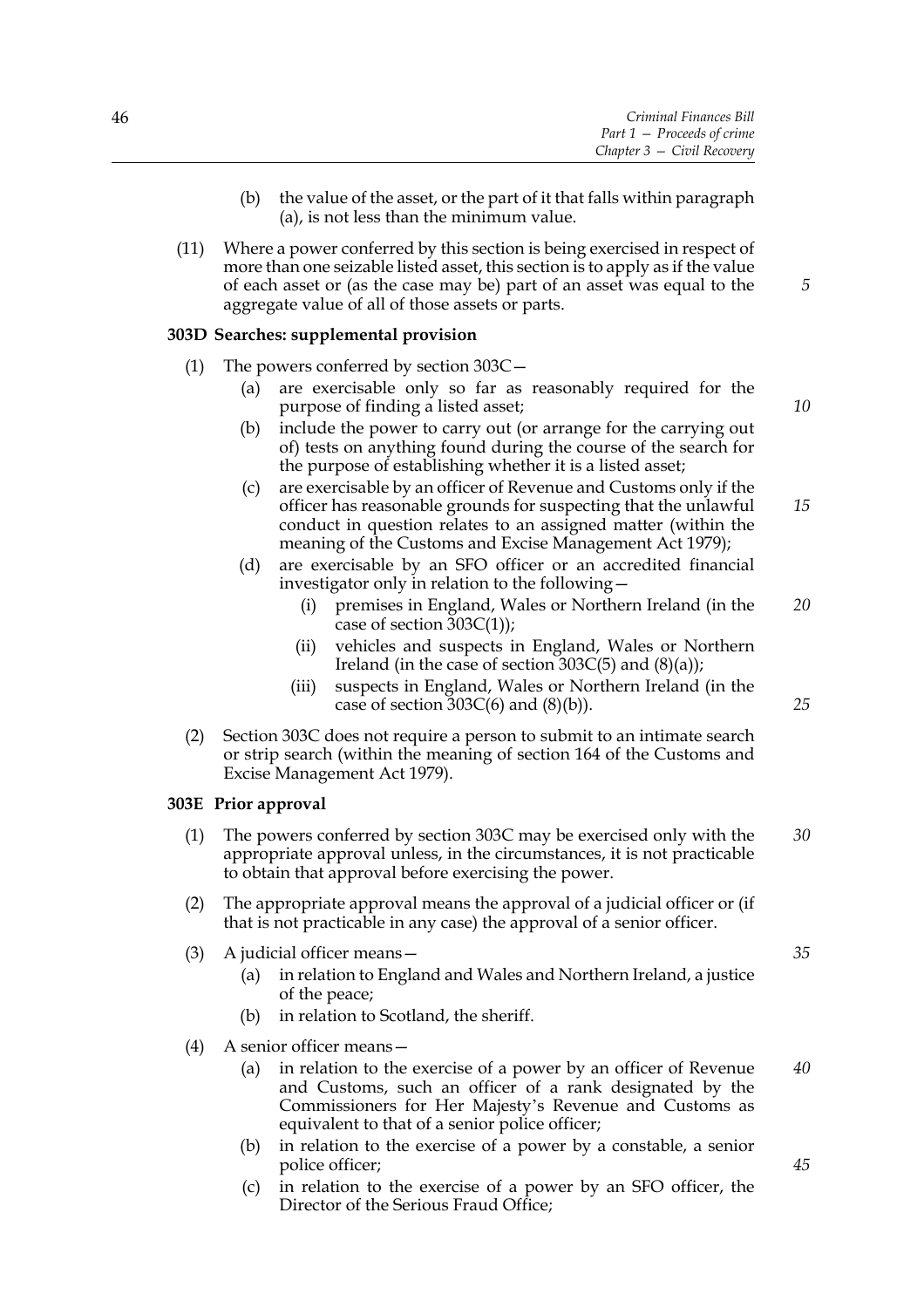- (d) in relation to the exercise of a power by a National Crime Agency officer, the Director General of the National Crime Agency or any other National Crime Agency officer authorised by the Director General (whether generally or specifically) for this purpose; (e) in relation to the exercise of a power by an accredited financial investigator who is— (i) a member of the civilian staff of a police force in England and Wales (including the metropolitan police force), within the meaning of Part 1 of the Police Reform and Social Responsibility Act 2011, (ii) a member of staff of the City of London police force, or (iii) a member of staff of the Police Service of Northern Ireland, a senior police officer; (f) in relation to the exercise of a power by an accredited financial investigator who does not fall within any of the preceding paragraphs, an accredited financial investigator who falls within a description specified in an order made for this purpose by the Secretary of State under section 453. (5) A senior police officer means a police officer of at least the rank of inspector. (6) If the powers are exercised without the approval of a judicial officer in a case where— (a) no property is seized by virtue of section 303J, or (b) any property so seized is not detained for more than 48 hours (calculated in accordance with section 303K(5)), the relevant officer who exercised the power must give a written report to the appointed person. (7) But the duty in subsection (6) does not apply if, during the course of exercising the powers conferred by section 303C, the relevant officer seizes cash by virtue of section 294 and the cash so seized is detained for more than 48 hours (calculated in accordance with section 295(1B)). (8) A report under subsection (6) must give particulars of the circumstances which led the relevant officer to believe that— (a) the powers were exercisable, and (b) it was not practicable to obtain the approval of a judicial officer. *5 10 15 20 30 35*
- (9) In this section and section 303F, the appointed person means—
	- (a) in relation to England and Wales, a person appointed by the Secretary of State;
	- (b) in relation to Scotland, a person appointed by the Scottish Ministers;
	- (c) in relation to Northern Ireland, a person appointed by the Department of Justice.
- (10) The appointed person must not be a person employed under or for the purposes of a government department or of the Scottish Administration; and the terms and conditions of the person's appointment, including any remuneration or expenses to be paid to the person, are to be determined by the person making the appointment. *45*

*25*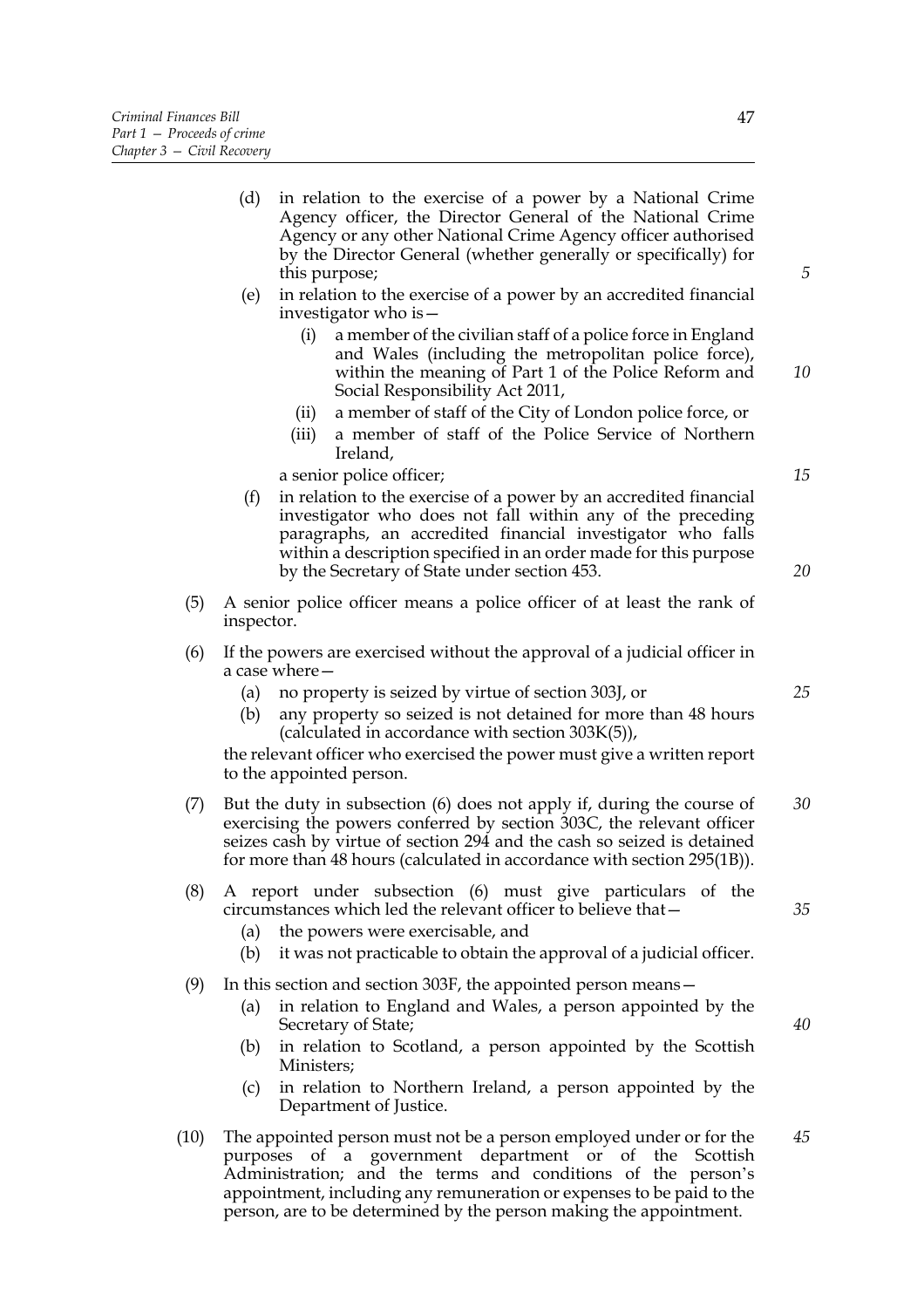### **303F Report on exercise of powers**

- (1) As soon as possible after the end of each financial year, the appointed person must prepare a report for that year.
- (2) "Financial year" means—
	- (a) the period beginning with the day on which section 14 of the Criminal Finances Act 2017 (which inserted this section) came into force and ending with the next 31 March (which is the first financial year), and
	- (b) each subsequent period of 12 months beginning with 1 April.
- (3) The report must give the appointed person's opinion as to the circumstances and manner in which the powers conferred by section 303C are being exercised in cases where the relevant officer who exercised them is required to give a report under section 303E(6). *10*
- (4) In the report, the appointed person may make any recommendations he or she considers appropriate.
- (5) The appointed person must send a copy of the report to whichever of the Secretary of State, the Scottish Administration or the Department of Justice appointed the person.
- (6) The Secretary of State must lay a copy of any report the Secretary of State receives under this section before Parliament and arrange for it to be published. *20*
- (7) The Scottish Ministers must lay a copy of any report they receive under this section before the Scottish Parliament and arrange for it to be published.
- (8) The Department of Justice must lay a copy of any report it receives under this section before the Northern Ireland Assembly and arrange for it to be published. *25*
- (9) Section 41(3) of the Interpretation Act (Northern Ireland) 1954 applies for the purposes of subsection (8) in relation to the laying of a copy of a report as it applies in relation to the laying of a statutory document under an enactment. *30*

### **303G Code of practice: Secretary of State**

- (1) The Secretary of State must make a code of practice in connection with the exercise by officers of Revenue and Customs, SFO officers and (in relation to England and Wales) constables and accredited financial investigators of the powers conferred by section 303C.
- (2) Where the Secretary of State proposes to issue a code of practice, the Secretary of State must—
	- (a) publish a draft,
	- (b) consider any representations made about the draft by the Scottish Ministers, the Department of Justice or any other person, and
	- (c) if the Secretary of State thinks it appropriate, modify the draft in the light of any such representations.

*15*

*35*

*40*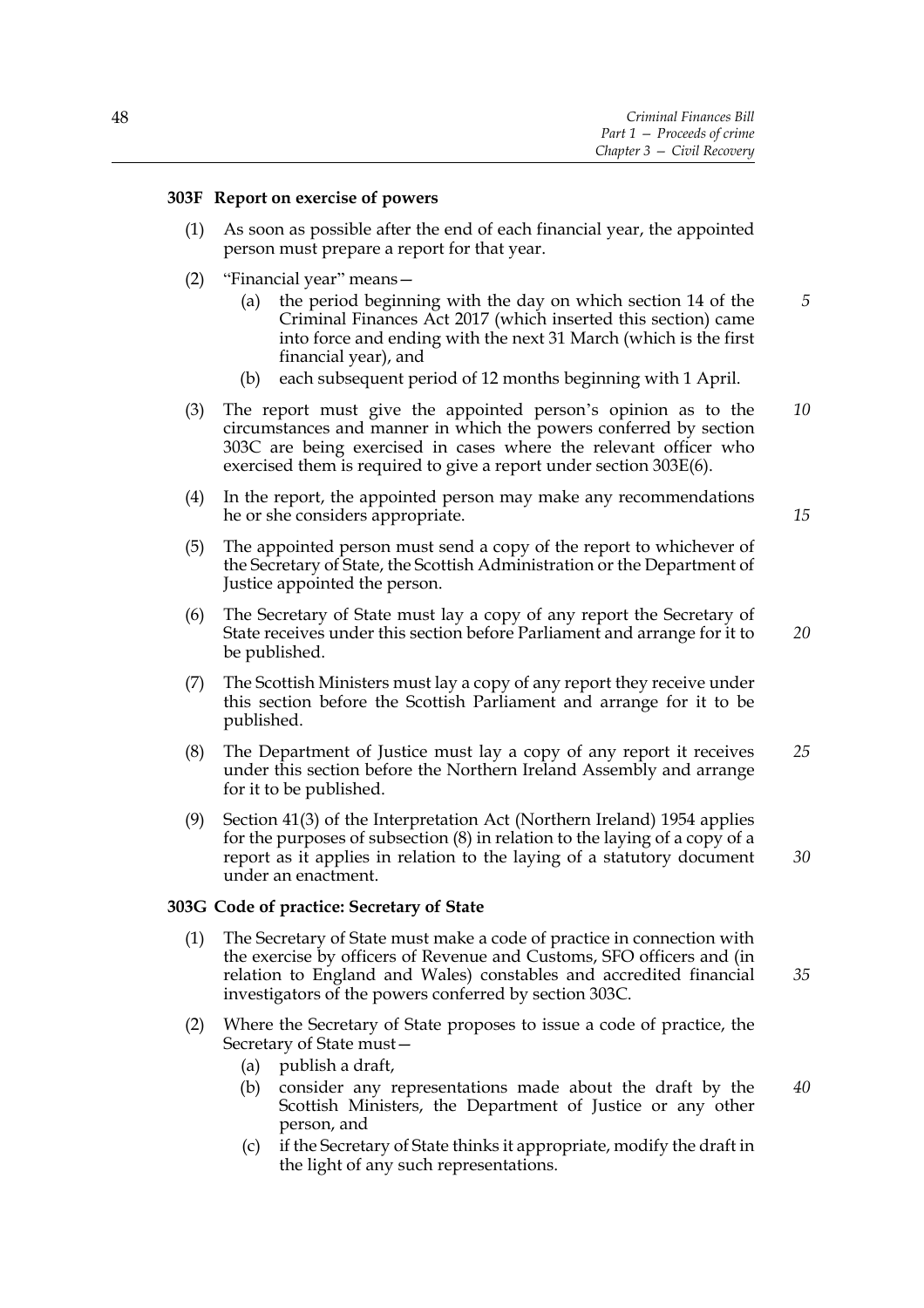- (3) The Secretary of State must also consult the Attorney General about the draft in its application to the exercise of powers by SFO officers and the Director of the Serious Fraud Office.
- (4) The Secretary of State must lay a draft of the code before Parliament.
- (5) When the Secretary of State has laid a draft of the code before Parliament, the Secretary of State may bring it into operation by regulations.
- (6) The Secretary of State may revise the whole or any part of the code and issue the code as revised; and subsections  $(2)$  to  $(5)$  apply to such a revised code as they apply to the original code.
- (7) A failure by an officer of Revenue and Customs, an SFO officer, a constable or an accredited financial investigator to comply with a provision of the code does not of itself make him or her liable to criminal or civil proceedings.
- (8) The code is admissible in evidence in criminal or civil proceedings and is to be taken into account by a court or tribunal in any case in which it appears to the court or tribunal to be relevant. *15*

### **303H Code of practice: Scotland**

- (1) The Scottish Ministers must make a code of practice in connection with the exercise by constables in relation to Scotland of the powers conferred by section 303C. *20*
- (2) Where the Scottish Ministers propose to issue a code of practice, they must—
	- (a) publish a draft,
	- (b) consider any representations made about the draft, and
	- (c) if they think it appropriate, modify the draft in the light of any such representations.
- (3) The Scottish Ministers must lay a draft of the code before the Scottish Parliament.
- (4) When the Scottish Ministers have laid a draft of the code before the Scottish Parliament, they may bring it into operation by order. *30*
- (5) The Scottish Ministers may revise the whole or any part of the code and issue the code as revised; and subsections (2) to (4) apply to such a revised code as they apply to the original code.
- (6) A failure by a constable to comply with a provision of the code does not of itself make the constable liable to criminal or civil proceedings. *35*
- (7) The code is admissible in evidence in criminal or civil proceedings and is to be taken into account by a court or tribunal in any case in which it appears to the court or tribunal to be relevant.

### **303I Code of practice: Northern Ireland**

(1) The Department of Justice must make a code of practice in connection with the exercise by constables and accredited financial investigators, in relation to Northern Ireland, of the powers conferred by section 303C.

*10*

*5*

*25*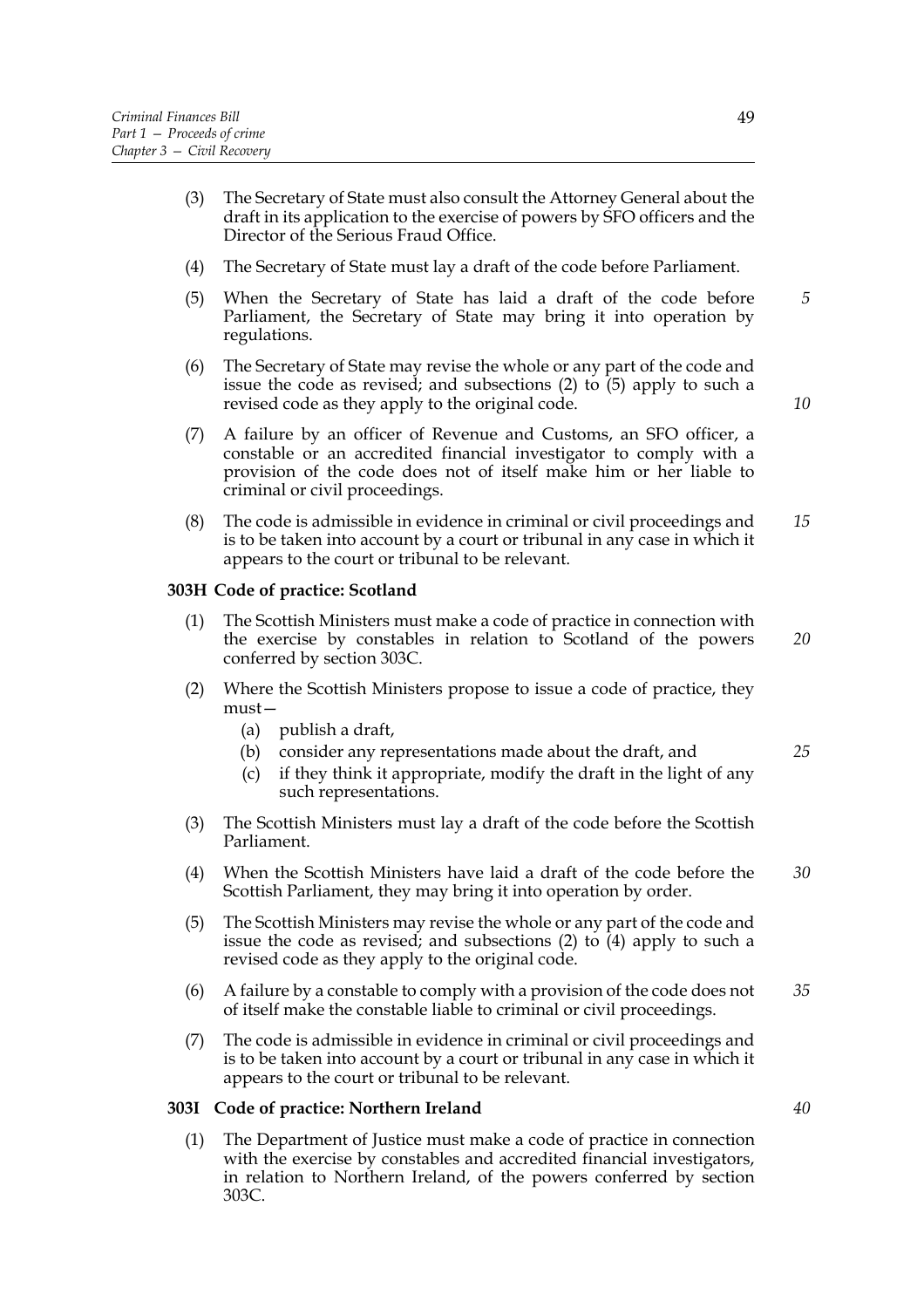- (2) Where the Department of Justice proposes to issue a code of practice, it must—
	- (a) publish a draft,
	- (b) consider any representations made about the draft, and
	- (c) if the Department of Justice thinks it appropriate, modify the draft in the light of any such representations.
- (3) The Department of Justice must lay a draft of the code before the Northern Ireland Assembly.
- (4) When the Department of Justice has laid a draft of the code before the Northern Ireland Assembly, the Department of Justice may bring it into operation by order.
- (5) Section 41(3) of the Interpretation Act (Northern Ireland) 1954 applies for the purposes of subsections (3) and (4) in relation to the laying of a draft as it applies in relation to the laying of a statutory document under an enactment.
- (6) The Department of Justice may revise the whole or any part of the code and issue the code as revised; and subsections (2) to  $(5)$  apply to such a revised code as they apply to the original code.
- (7) A failure by a constable or accredited financial investigator to comply with a provision of the code does not of itself make him or her liable to criminal or civil proceedings.
- (8) The code is admissible in evidence in criminal or civil proceedings and is to be taken into account by a court or tribunal in any case in which it appears to the court or tribunal to be relevant.

#### *Seizure and detention*

# **303J Seizure of listed assets**

- (1) A relevant officer may seize any item of property if the relevant officer has reasonable grounds for suspecting that—
	- (a) it is a listed asset,
	- (b) it is recoverable property or intended by any person for use in unlawful conduct, and *30*
	- (c) the value of it is not less than the minimum value.
- (2) A relevant officer may also seize any item of property if  $-$ 
	- (a) the relevant officer has reasonable grounds for suspecting the item to be a listed asset,
	- (b) the relevant officer has reasonable grounds for suspecting that part of the item is recoverable property or intended by any person for use in unlawful conduct,
	- (c) the relevant officer has reasonable grounds for suspecting that the value of the part to which the suspicion relates is not less than the minimum value, and
	- (d) it is not reasonably practicable to seize only that part.
- (3) Where the powers conferred by this section are being exercised by a relevant officer in respect of more than one item of property, this

*25*

*5*

*10*

*15*

*20*

*35*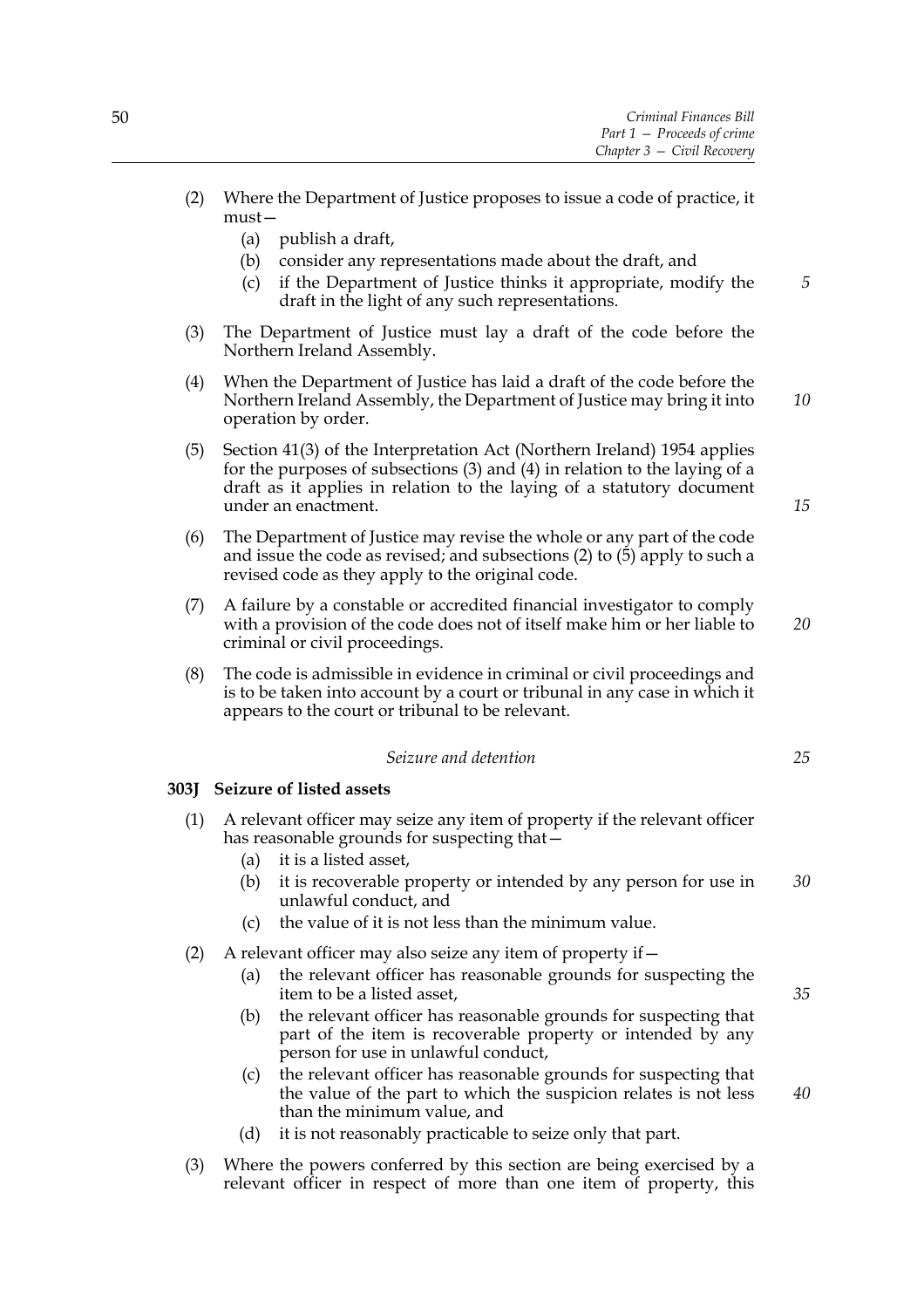section is to apply as if the value of each item was equal to the aggregate value of all of those items.

- (4) The references in subsection (3) to the value of an item are to be read as including references to the value of part of an item where the power conferred by subsection (2) is being exercised (whether alone or in conjunction with the power conferred by subsection (1)).
- (5) This section does not authorise the seizure by an SFO officer or an accredited financial investigator of an item of property found in Scotland.

### **303K Initial detention of seized property**

- (1) Property seized under section 303J may be detained for an initial period of 6 hours.
- (2) Property seized under section 303J may be detained beyond the initial period of 6 hours only if its continued detention is authorised by a senior officer.
- (3) If the continued detention of property seized under section 303J is authorised under subsection  $(2)$ , the property may be detained for a further period of 42 hours.
- (4) Subsections (1) to (3) authorise the detention of property only for so long as a relevant officer continues to have reasonable grounds for suspicion in relation to that property as described in section 303J(1) or (2) (as the case may be).
- (5) In calculating a period of hours for the purposes of this section, no account shall be taken of—
	- (a) any Saturday or Sunday,
	- (b) Christmas Day,
	- (c) Good Friday,
	- (d) any day that is a bank holiday under the Banking and Financial Dealings Act 1971 in the part of the United Kingdom within which the property is seized, or
	- (e) any day prescribed under section 8(2) of the Criminal Procedure (Scotland) Act 1995 as a court holiday in a sheriff court in the sheriff court district within which the property is seized.
- (6) "Senior officer" has the same meaning in this section as it has in section 303E. *35*

### **303L Further detention of seized property**

- (1) The period for which property seized under section 303J, or any part of that property, may be detained may be extended by an order made—
	- (a) in England and Wales or Northern Ireland, by a magistrates' court; *40*
	- (b) in Scotland, by the sheriff.
- (2) An order under subsection (1) may not authorise the detention of any property—
	- (a) beyond the end of the period of 6 months beginning with the date of the order, and *45*

*15*

*10*

*5*

*20*

*25*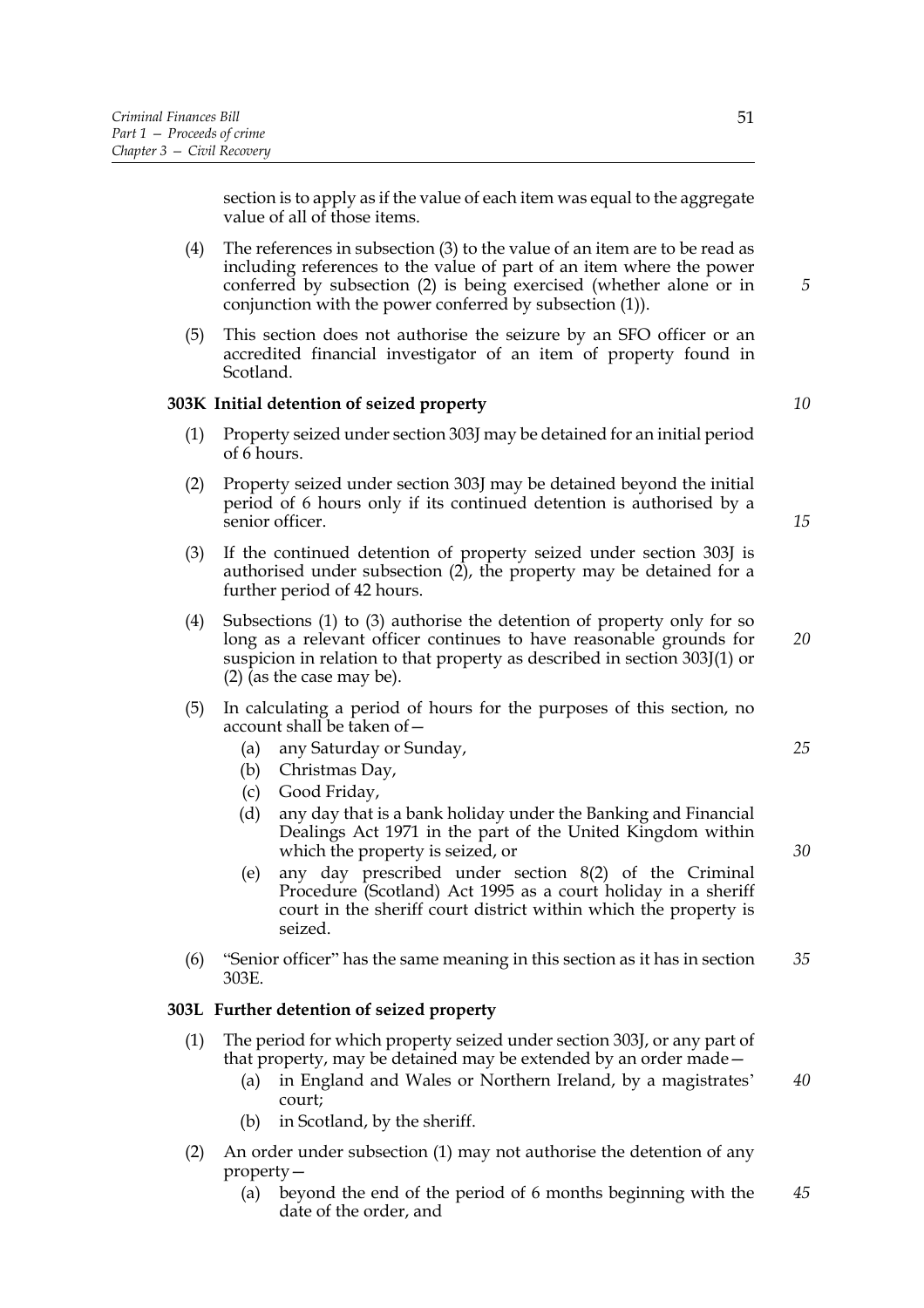|      | in the case of any further order under this section, beyond the<br>(b)<br>end of the period of 2 years beginning with the date of the first<br>order.                                                                                                                                                                                                                                                                                                                                                                                                                        |          |
|------|------------------------------------------------------------------------------------------------------------------------------------------------------------------------------------------------------------------------------------------------------------------------------------------------------------------------------------------------------------------------------------------------------------------------------------------------------------------------------------------------------------------------------------------------------------------------------|----------|
| (3)  | A justice of the peace may also exercise the power of a magistrates'<br>court to make the first order under subsection (1) extending a particular<br>period of detention.                                                                                                                                                                                                                                                                                                                                                                                                    | 5        |
| (4)  | An application for an order under subsection $(1)$ may be made $-$<br>in relation to England and Wales and Northern Ireland, by a<br>(a)<br>person specified in subsection (5);<br>in relation to Scotland, by the Scottish Ministers in connection<br>(b)<br>with their functions under section 3030 or by a procurator<br>fiscal.                                                                                                                                                                                                                                          | 10       |
| (5)  | The persons referred to in subsection $(4)(a)$ are $-$<br>the Commissioners for Her Majesty's Revenue and Customs,<br>(a)<br>(b)<br>a constable,<br>an SFO officer, or<br>(c)<br>(d)<br>an accredited financial investigator who falls within a<br>description specified in an order made for the purposes of this<br>Chapter by the Secretary of State under section 453.                                                                                                                                                                                                   | 15       |
| (6)  | The court, sheriff or justice may make the order if satisfied, in relation<br>to the item of property to be further detained, that -<br>it is a listed asset,<br>(a)<br>the value of it is not less than the minimum value, and<br>(b)<br>condition 1 or condition 2 is met.<br>(c)                                                                                                                                                                                                                                                                                          | 20       |
| (7)  | Subsection $(6)(b)$ does not apply where the application is for a second<br>or subsequent order under this section.                                                                                                                                                                                                                                                                                                                                                                                                                                                          | 25       |
| (8)  | Condition 1 is that there are reasonable grounds for suspecting that the<br>property is recoverable property and that either –<br>its continued detention is justified while its derivation is further<br>(a)<br>investigated or consideration is given to bringing (in the United<br>Kingdom or elsewhere) proceedings against any person for an<br>offence with which the property is connected, or<br>(b)<br>proceedings against any person for an offence with which the<br>property is connected have been started and have not been<br>concluded.                      | 30<br>35 |
| (9)  | Condition 2 is that there are reasonable grounds for suspecting that the<br>property is intended to be used in unlawful conduct and that either –<br>its continued detention is justified while its intended use is<br>(a)<br>further investigated or consideration is given to bringing (in the<br>United Kingdom or elsewhere) proceedings against any person<br>for an offence with which the property is connected, or<br>proceedings against any person for an offence with which the<br>(b)<br>property is connected have been started and have not been<br>concluded. | 40       |
| (10) | Where an application for an order under subsection (1) relates to an<br>item of property seized under section 303J(2), the court, sheriff or<br>justice may make the order if satisfied that -                                                                                                                                                                                                                                                                                                                                                                               | 45       |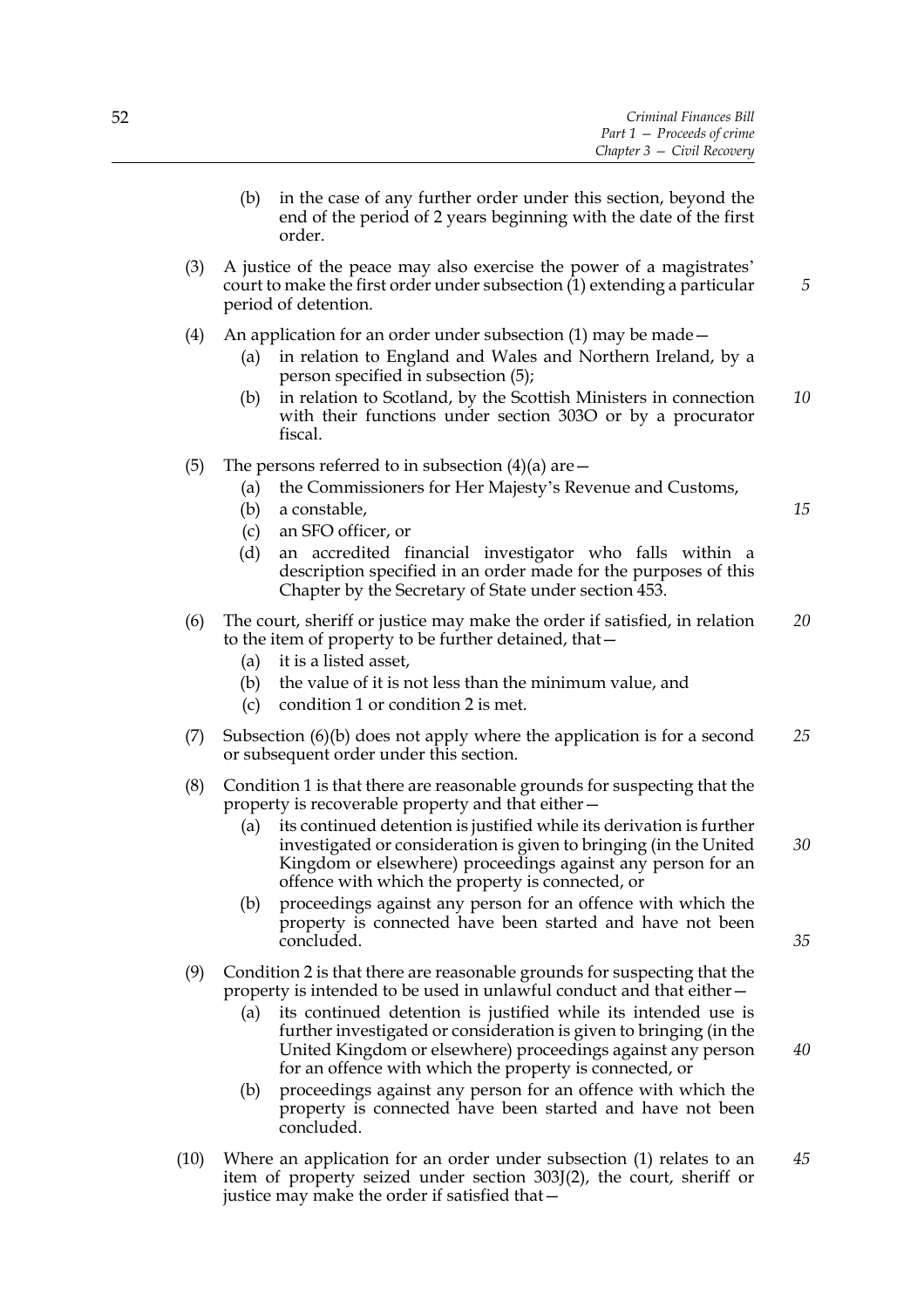- (a) the item of property is a listed asset,
- (b) condition 1 or 2 is met in respect of part of the item,
- (c) the value of that part is not less than the minimum value, and
- (d) it is not reasonably practicable to detain only that part.
- (11) Subsection (10)(c) does not apply where the application is for a second or subsequent order under this section *5*
- (12) Where an application for an order under subsection (1) is made in respect of two or more items of property that were seized at the same time and by the same person, this section is to apply as if the value of each item was equal to the aggregate value of all of those items.
- (13) The references in subsection (12) to the value of an item are to be read as including references to the value of part of an item where subsection (10) applies in relation to one or more of the items in respect of which the application under subsection (1) is made.
- (14) An order under subsection (1) must provide for notice to be given to persons affected by it. *15*

# **303M Testing and safekeeping of property seized under section 303J**

- (1) A relevant officer may carry out (or arrange for the carrying out of) tests on any item of property seized under section 303J for the purpose of establishing whether it is a listed asset.
- (2) A relevant officer must arrange for any item of property seized under section 303J to be safely stored throughout the period during which it is detained under this Chapter.

#### **303N Release of detained property**

- (1) This section applies while any property is detained under section 303K or 303L. *25*
- (2) A magistrates' court or (in Scotland) the sheriff may direct the release of the whole or any part of the property if the following condition is met.
- (3) The condition is that the court or sheriff is satisfied, on an application by the person from whom the property was seized, that the conditions in section 303K or 303L (as the case may be) for the detention of the property are no longer met in relation to the property to be released. *30*
- (4) A relevant officer or (in Scotland) a procurator fiscal may, after notifying the magistrates' court, sheriff or justice under whose order property is being detained, release the whole or any part of it if satisfied that the detention of the property to be released is no longer justified. *35*

#### *Forfeiture*

#### **303O Forfeiture**

- (1) While property is detained under this Chapter, an application for the forfeiture of the whole or any part of it may be made— *40*
	- (a) to a magistrates' court by a person specified in subsection (2);
	- (b) to the sheriff by the Scottish Ministers.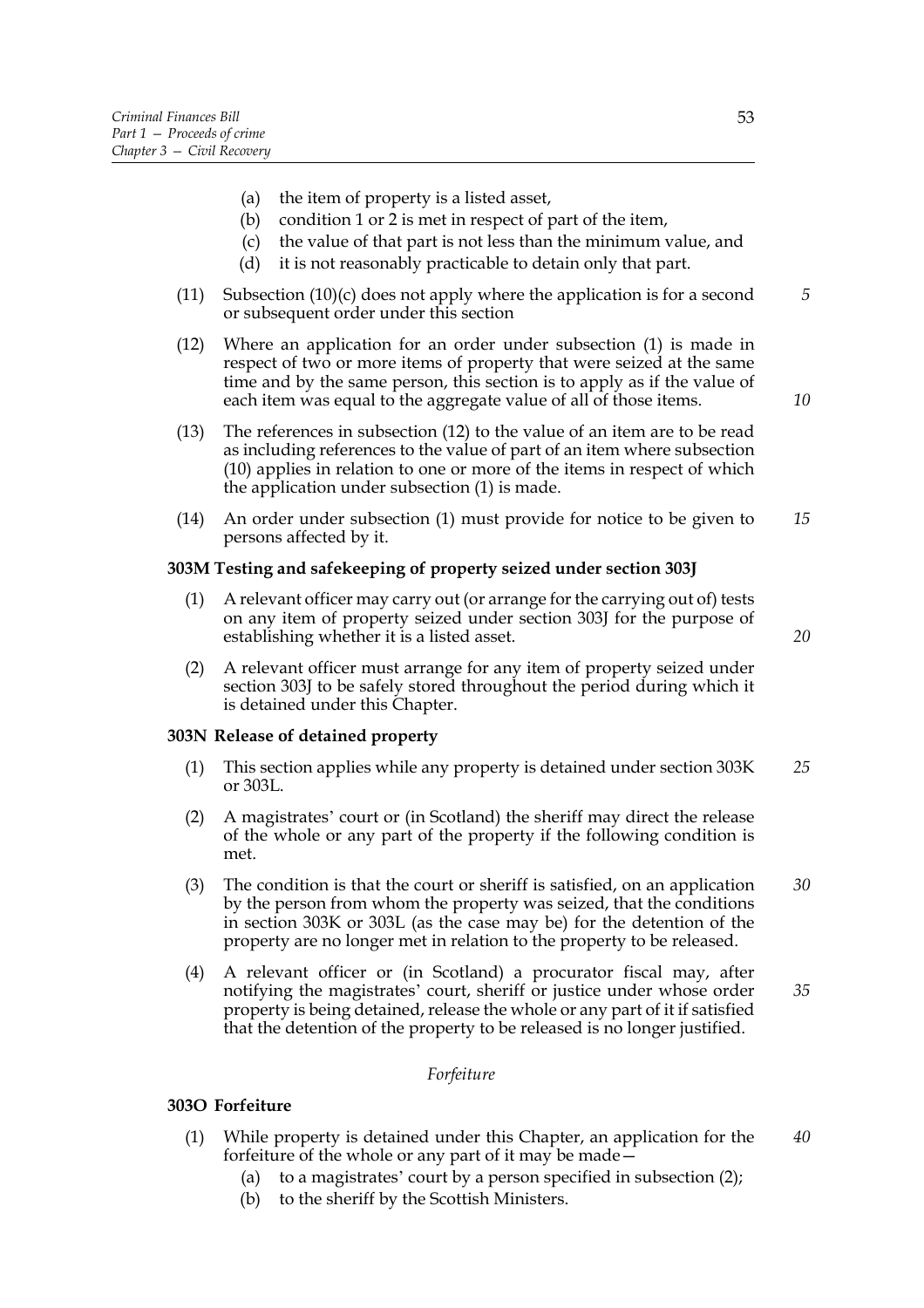- (2) The persons referred to in subsection  $(1)(a)$  are  $-$ 
	- (a) the Commissioners for Her Majesty's Revenue and Customs,
	- (b) a constable,
	- (c) an SFO officer, or
	- (d) an accredited financial investigator who falls within a description specified in an order made for the purposes of this Chapter by the Secretary of State under section 453. *5*
- (3) The court or sheriff may order the forfeiture of the property or any part of it if satisfied that—
	- (a) the property is a listed asset, and
	- (b) what is to be forfeited is recoverable property or intended by any person for use in unlawful conduct.
- (4) Subsection (3) ceases to apply on the transfer of an application made under this section in accordance with section 303R(1)(a) or (b).
- (5) Where an application for the forfeiture of any property is made under this section, the property is to be detained (and may not be released under any power conferred by this Chapter) until any proceedings in pursuance of the application (including any proceedings on appeal) are concluded. *15*
- (6) Where the property to which the application relates is being detained under this Chapter as part of an item of property, having been seized under section 303J(2), subsection (5) is to be read as if it required the continued detention of the whole of the item of property. *20*

#### **303P Associated and joint property**

- (1) Sections 303Q and 303R apply if—
	- (a) an application is made under section 303O in respect of property detained under this Chapter,
	- (b) the court or sheriff is satisfied that the property is a listed asset,
	- (c) the court or sheriff is satisfied that all or part of the property is recoverable property or intended by any person for use in unlawful conduct, and
	- (d) there exists property that is associated with the property in relation to which the court or sheriff is satisfied as mentioned in paragraph (c).
- (2) Sections 303Q and 303R also apply in England and Wales and Northern Ireland if— *35*
	- (a) an application is made under section 303O in respect of property detained under this Chapter,
	- (b) the court is satisfied that the property is a listed asset,
	- (c) the court is satisfied that all or part of the property is recoverable property, and *40*
	- (d) the property in relation to which the court is satisfied as mentioned in paragraph (c) belongs to joint tenants and one of the tenants is an excepted joint owner.
- (3) In this section and sections 303Q and 303R "associated property" means property of any of the following descriptions that is not itself the forfeitable property— *45*

*25*

*30*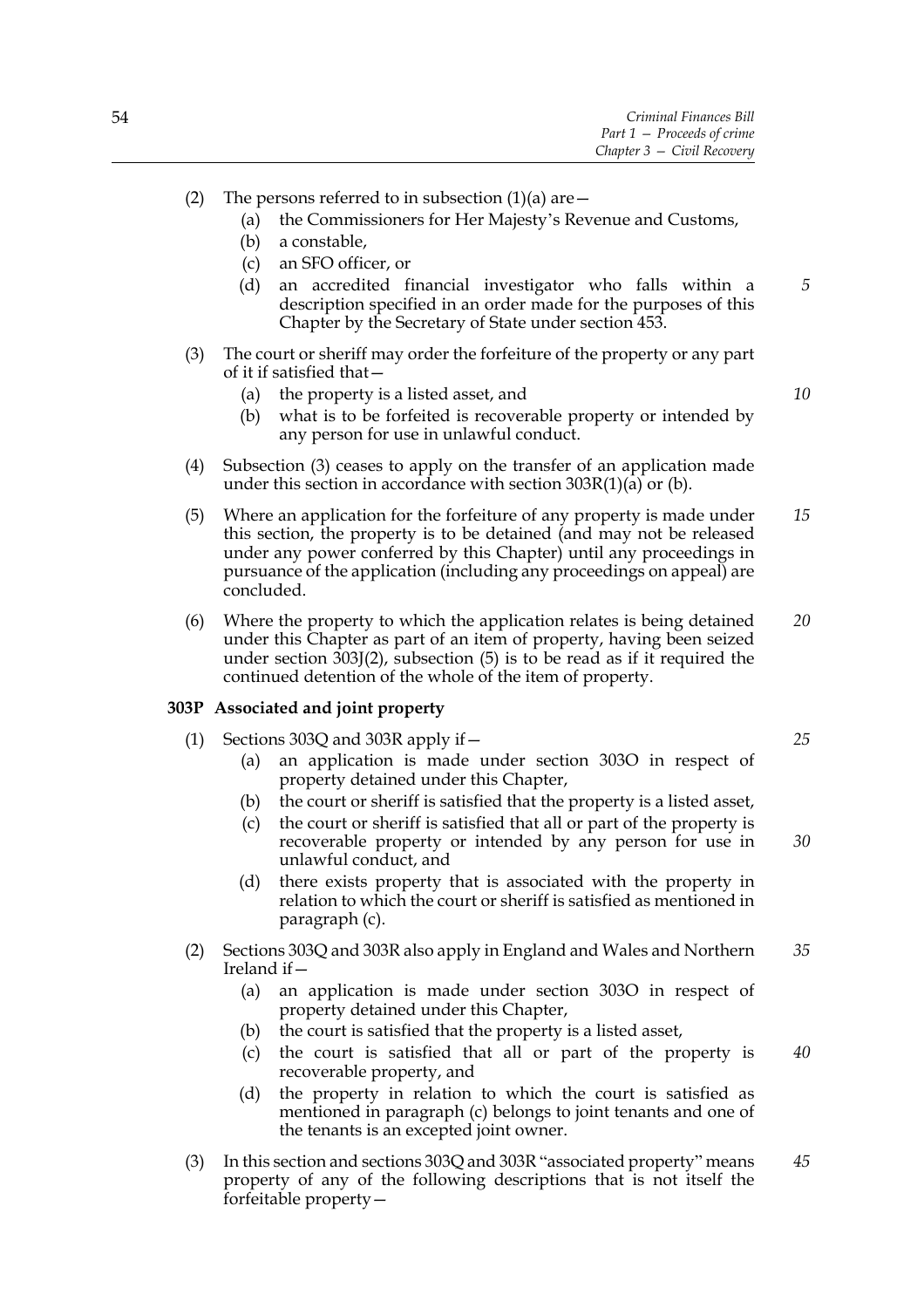| (a) any interest in the forfeitable property; |
|-----------------------------------------------|
|-----------------------------------------------|

- (b) any other interest in the property in which the forfeitable property subsists;
- (c) if the forfeitable property is a tenancy in common, the tenancy of the other tenant;
- (d) if (in Scotland) the forfeitable property is owned in common, the interest of the other owner;
- (e) if the forfeitable property is part of a larger property, but not a separate part, the remainder of that property.

References to property being associated with forfeitable property are to be read accordingly. *10*

(4) In this section and sections 303Q and 303R the "forfeitable property" means the property in relation to which the court or sheriff is satisfied as mentioned in subsection  $(1)(c)$  or  $(2)(c)$  (as the case may be).

# **303Q Agreements about associated and joint property**

*15*

*20*

*5*

- (1) Where—
	- (a) this section applies, and
	- (b) the person who applied for the order under section 303O (on the one hand) and the person who holds the associated property or who is the excepted joint owner (on the other hand) agree,

the magistrates' court or sheriff may, instead of making an order under section 303O(3), make an order requiring the person who holds the associated property or who is the excepted joint owner to make a payment to a person identified in the order.

- (2) The amount of the payment is (subject to subsection (3)) to be the amount which the persons referred to in subsection (1)(b) agree represents— *25*
	- (a) in a case where this section applies by virtue of section 303P(1), the value of the forfeitable property;
	- (b) in a case where this section applies by virtue of section 303P(2), the value of the forfeitable property less the value of the excepted joint owner's share. *30*
- (3) The amount of the payment may be reduced if the person who applied for the order under section 303O agrees that the other party to the agreement has suffered loss as a result of the seizure of the forfeitable property and any associated property under section 303J and its subsequent detention.
- (4) The reduction that is permissible by virtue of subsection (3) is such amount as the parties to the agreement agree is reasonable, having regard to the loss suffered and any other relevant circumstances.
- (5) An order under subsection (1) may, so far as required for giving effect to the agreement, include provision for vesting, creating or extinguishing any interest in property.
- (6) For the purposes of section 308(2), on the making of an order under subsection  $(1)$ , the forfeitable property is to be treated as if it had been forfeited.

*40*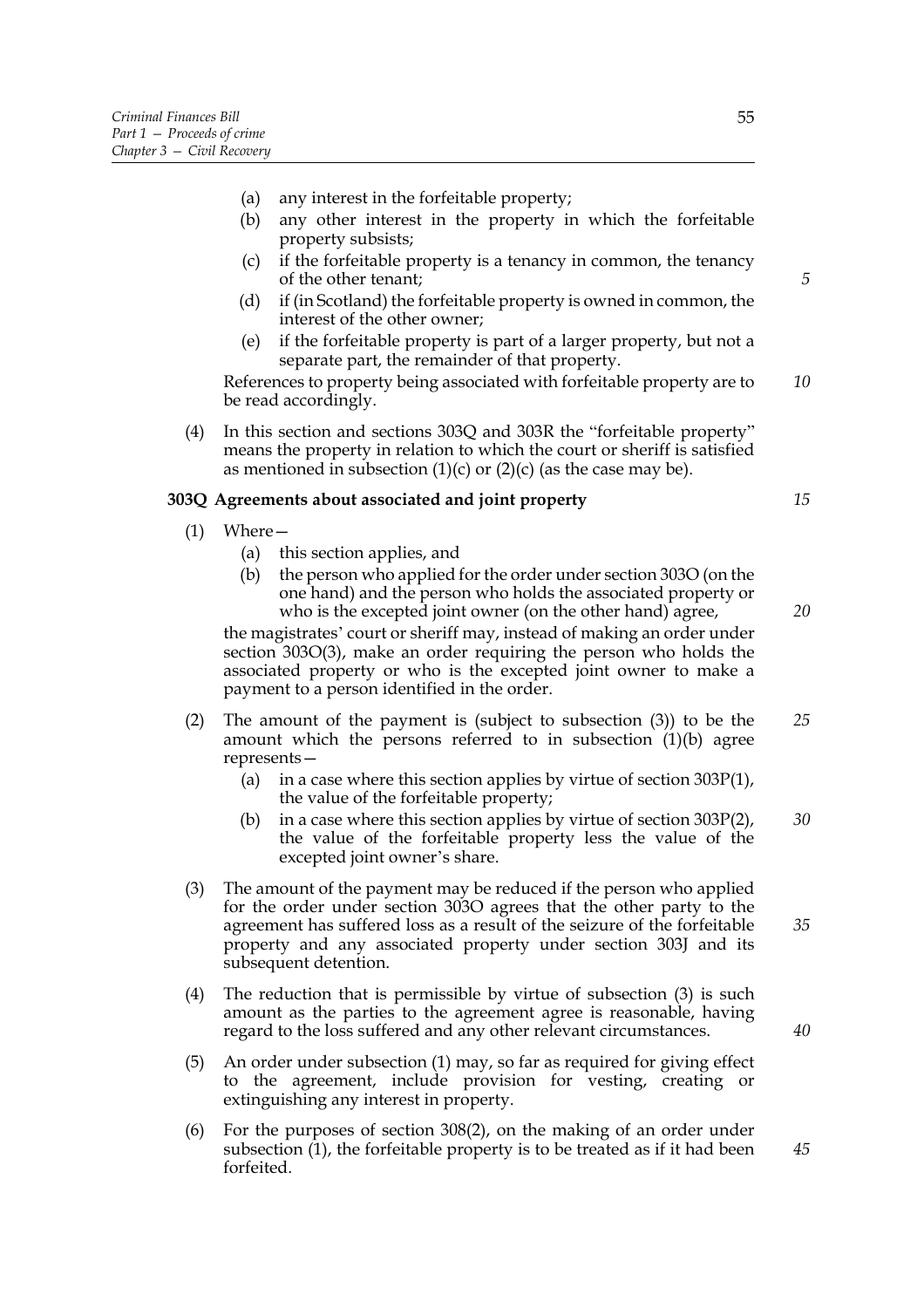- (7) If there is more than one item of associated property or more than one excepted joint owner, the total amount to be paid under subsection (1), and the part of that amount which is to be provided by each person who holds any such associated property or who is an excepted joint owner, is to be agreed between both (or all) of them and the person who applied for the order under section 303O.
- (8) If the person who applied for the order under section 303O was a constable, an SFO officer or an accredited financial investigator, that person may enter into an agreement for the purposes of this section only with the prior approval of a senior officer within the meaning of section 303E.
- (9) An amount received under an order under subsection (1) must be applied as follows—
	- (a) first, it must be applied in payment or reimbursement of any reasonable costs incurred in storing or insuring the forfeitable property and any associated property whilst detained under this Part;
	- (b) second, it must be paid—
		- (i) if the order was made by a magistrates' court, into the Consolidated Fund;
		- (ii) if the order was made by the sheriff, into the Scottish Consolidated Fund.

#### **303R Associated and joint property: default of agreement**

- (1) Where this section applies and there is no agreement under section 303Q, the magistrates' court or sheriff—
	- (a) must transfer the application made under section 303O to the relevant court if satisfied that the value of the forfeitable property and any associated property is £10,000 or more;
	- (b) may transfer the application made under section 303O to the relevant court if satisfied that the value of the forfeitable property and any associated property is less than £10,000. *30*
- (2) The "relevant court" is—
	- (a) the High Court, where the application under section 303O was made to a magistrates' court;
	- (b) the Court of Session, where the application under section 303O was made to the sheriff. *35*
- (3) Where (under subsection  $(1)(a)$  or  $(b)$ ) an application made under section 303O is transferred to the relevant court, the relevant court may order the forfeiture of the property to which the application relates, or any part of that property, if satisfied that—
	- (a) the property is a listed asset, and
	- (b) what is to be forfeited is recoverable property or intended by any person for use in unlawful conduct.
- (4) The relevant court may, as well as making an order under subsection (3), make an order—
	- (a) providing for the forfeiture of the associated property or (as the case may be) for the excepted joint owner's interest to be extinguished, or

*10*

*15*

*20*

*5*

*25*

*40*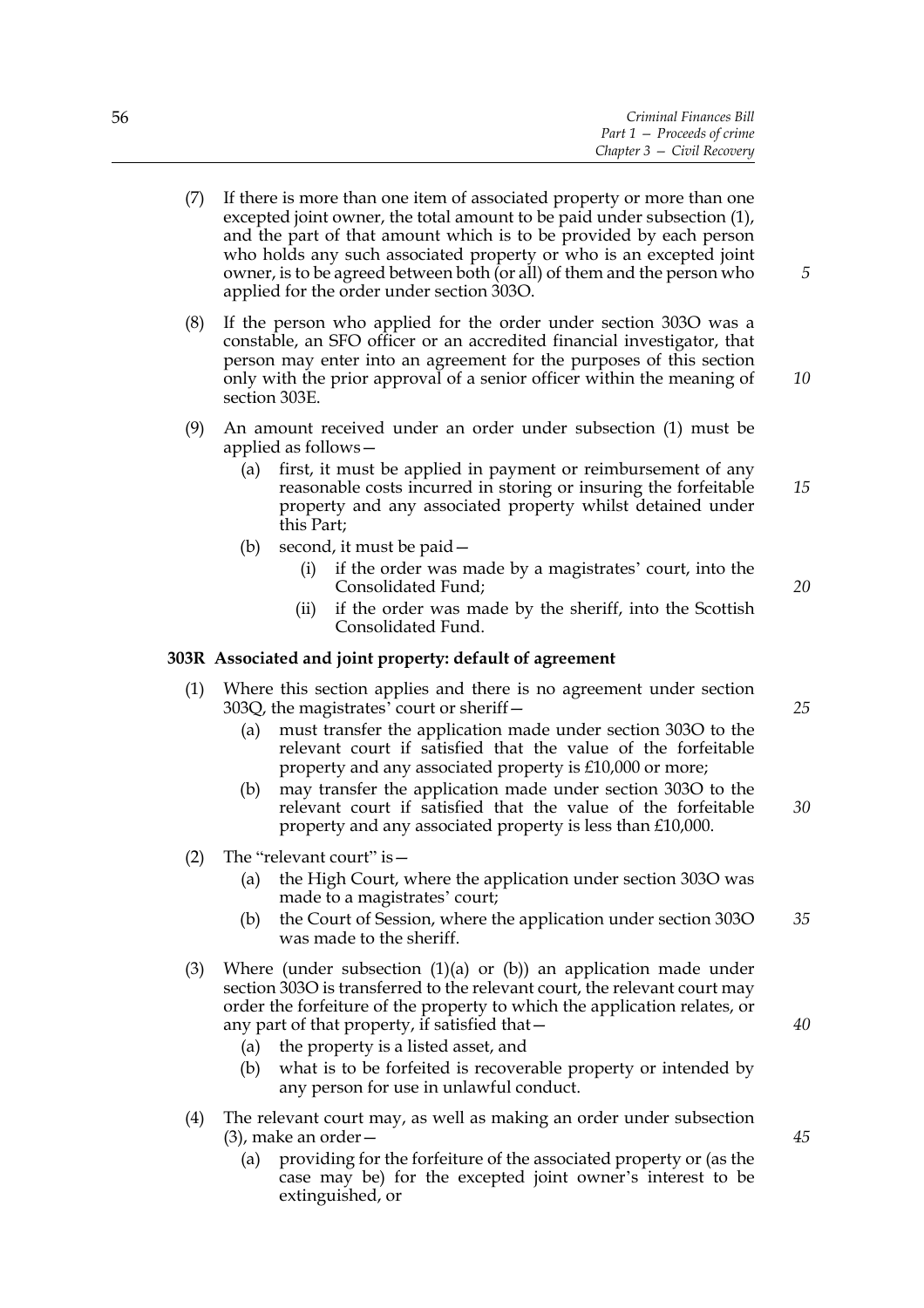(5) Where (under subsection  $(1)(b)$ ) the magistrates' court or sheriff decides not to transfer an application made under section 303O to the relevant court, the magistrates' court or sheriff may, as well as making an order under section 303O(3), make an order—

- (a) providing for the forfeiture of the associated property or (as the case may be) for the excepted joint owner's interest to be extinguished, or
- (b) providing for the excepted joint owner's interest to be severed.
- (6) An order under subsection (4) or (5) may be made only if the relevant court, the magistrates' court or the sheriff (as the case may be) thinks it just and equitable to do so. *10*
- (7) An order under subsection (4) or (5) must provide for the payment of an amount to the person who holds the associated property or who is an excepted joint owner.
- (8) In making an order under subsection (4) or (5), and including provision in it by virtue of subsection (7), the relevant court, the magistrates' court or the sheriff (as the case may be) must have regard to—
	- (a) the rights of any person who holds the associated property or who is an excepted joint owner and the value to that person of that property or (as the case may) of that person's share (including any value that cannot be assessed in terms of money), and
	- (b) the interest of the person who applied for the order under section 303O in realising the value of the forfeitable property.
- (9) If the relevant court, the magistrates' court or the sheriff (as the case may be) is satisfied that—
	- (a) the person who holds the associated property or who is an excepted joint owner has suffered loss as a result of the seizure of the forfeitable property and any associated property under section 303J and its subsequent detention, and
	- (b) the circumstances are exceptional,

an order under subsection (4) or (5) may require the payment of compensation to that person.

- (10) The amount of compensation to be paid by virtue of subsection (9) is the amount the relevant court, the magistrates' court or the sheriff (as the case may be) thinks reasonable, having regard to the loss suffered and any other relevant circumstances. *35*
- (11) Compensation to be paid by virtue of subsection (9) is to be paid in the same way that compensation is to be paid under section 303W.

### **303S Sections 303O and 303R: appeals**

- (1) Any party to proceedings for an order for the forfeiture of property under section 303O may appeal against—
	- (a) the making of an order under section 303O;
	- (b) the making of an order under section 303R(5);

*15*

*5*

*30*

*20*

*40*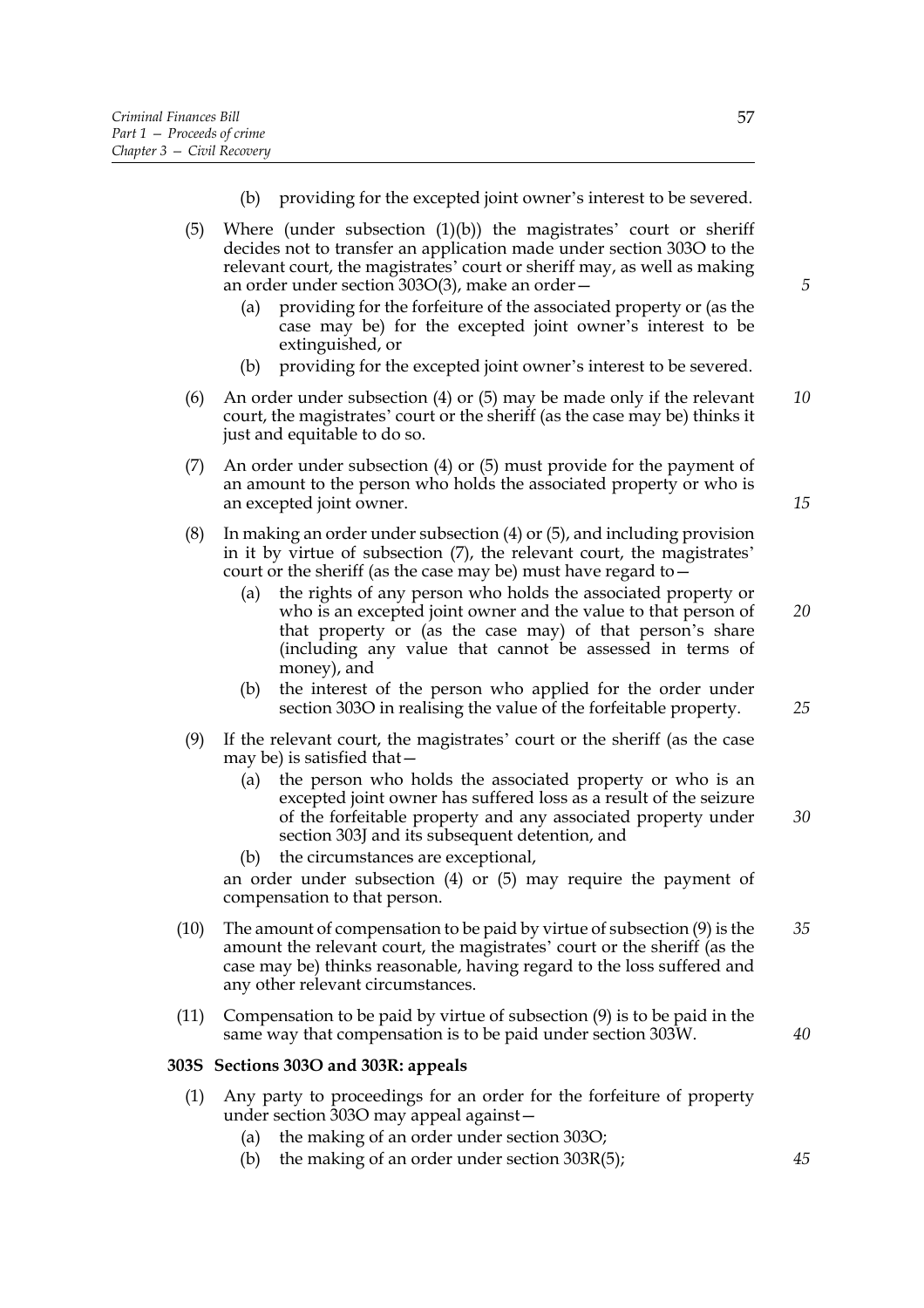- (c) a decision not to make an order under section 303O unless the reason that no order was made is that an order was instead made under section 303Q;
- (d) a decision not to make an order under section 303R(5).

Paragraphs (c) and (d) do not apply if the application for the order under section 303O was transferred in accordance with section  $303R(1)$ (a) or (b).

- (2) An appeal under subsection (1) lies—
	- (a) in relation to England and Wales, to the Crown Court;
	- (b) in relation to Scotland, to the Sheriff Appeal Court;
	- (c) in relation to Northern Ireland, to a county court.
- (3) An appeal under subsection (1) must be made before the end of the period of 30 days starting with the day on which the court makes the order or decision.
- (4) The court hearing the appeal may make any order it thinks appropriate. *15*
- (5) If the court upholds an appeal against an order forfeiting property, it may order the release of the whole or any part of the property.

#### **303T Realisation of forfeited property**

- (1) If property is forfeited under section 303O or 303R, a relevant officer must realise the property or make arrangements for its realisation.
- (2) But the property is not to be realised—
	- (a) before the end of the period within which an appeal may be made (whether under section 303S or otherwise), or
	- (b) if an appeal is made within that period, before the appeal is determined or otherwise disposed of.
- (3) The realisation of property under subsection (1) must be carried out, so far as practicable, in the manner best calculated to maximise the amount obtained for the property.

#### **303U Proceeds of realisation**

- (1) The proceeds of property realised under section 303T must be applied as follows— *30*
	- (a) first, they must be applied in making any payment required to be made by virtue of section 303R(7);
	- (b) second, they must be applied in payment or reimbursement of any reasonable costs incurred in storing or insuring the property whilst detained under this Part and in realising the property; *35*
	- (c) third, they must be paid—
		- (i) if the property was forfeited by a magistrates' court or the High Court, into the Consolidated Fund;
		- (ii) if the property was forfeited by the sheriff or the Court of Session, into the Scottish Consolidated Fund.
- (2) If what is realised under section 303T represents part only of an item of property seized under section 303J and detained under this Chapter, the reference in subsection (1)(b) to costs incurred in storing or insuring

*20*

*5*

*10*

*40*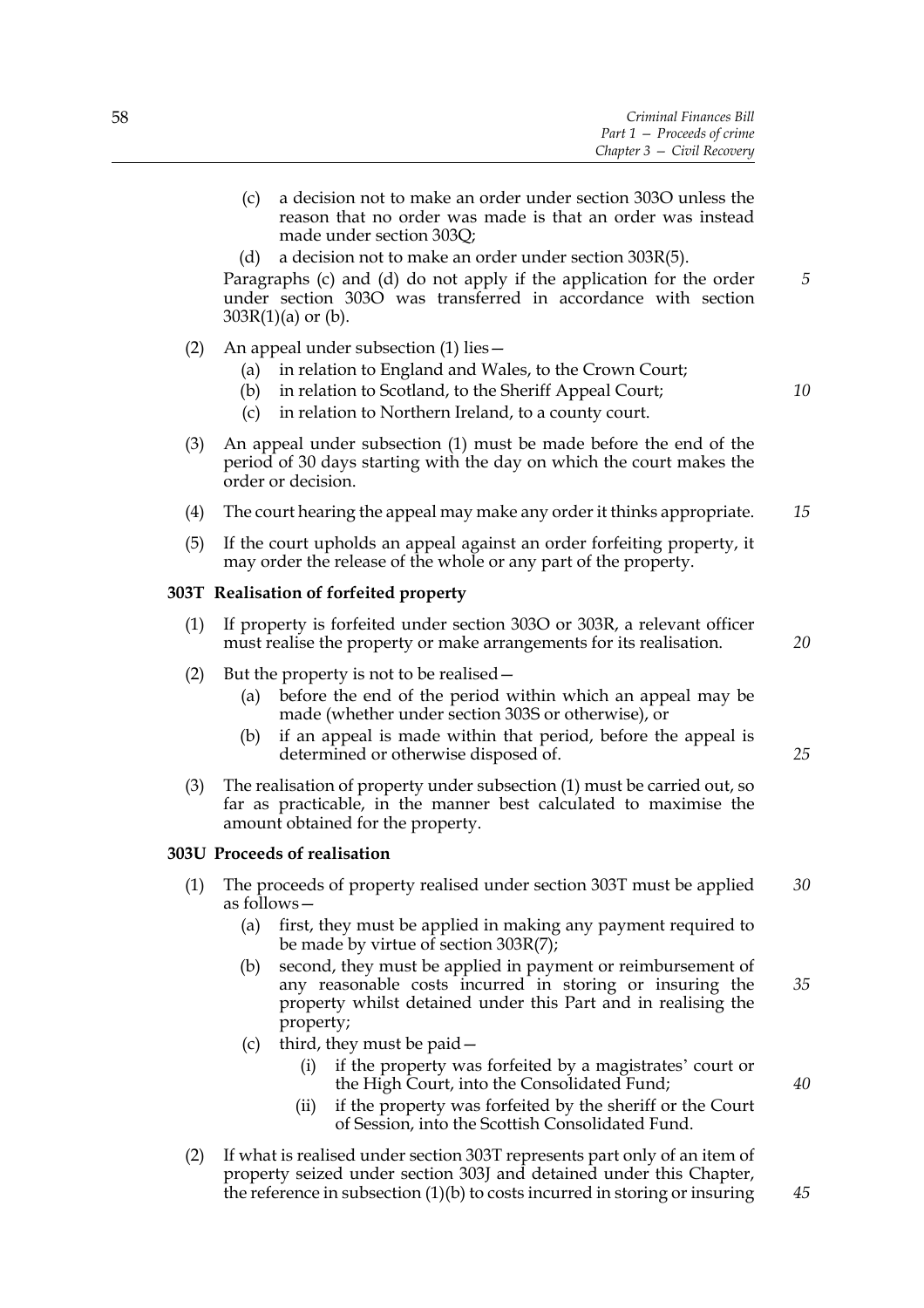the property is to be read as a reference to costs incurred in storing or insuring the whole of the item of property.

### *Supplementary*

#### **303V Victims and other owners**

- (1) A person who claims that any property detained under this Chapter, or any part of it, belongs to him or her may apply for the property or part to be released. *5*
- (2) An application under subsection  $(1)$  is to be made  $-$ 
	- (a) in England and Wales or Northern Ireland, to a magistrates' court;
	- (b) in Scotland, to the sheriff.
- (3) The application may be made in the course of proceedings under section 303L or 303O or at any other time.
- (4) The court or sheriff may order the property to which the application relates to be released to the applicant if it appears to the court or sheriff that— *15*
	- (a) the applicant was deprived of the property to which the application relates, or of property which it represents, by unlawful conduct,
	- (b) the property the applicant was deprived of was not, immediately before the applicant was deprived of it, recoverable property, and *20*
	- (c) the property belongs to the applicant.
- (5) If subsection (6) applies, the court or sheriff may order the property to which the application relates to be released to the applicant or to the person from whom it was seized. *25*
- (6) This subsection applies where—
	- (a) the applicant is not the person from whom the property to which the application relates was seized,
	- (b) it appears to the court or sheriff that that property belongs to the applicant, *30*
	- (c) the court or sheriff is satisfied that the release condition is met in relation to that property, and
	- (d) no objection to the making of an order under subsection (5) has been made by the person from whom that property was seized. *35*
- (7) The release condition is met—
	- (a) in relation to property detained under section 303K or 303L, if the conditions in section 303K or (as the case may be) 303L for the detention of the property are no longer met, and
	- (b) in relation to property detained under section 303O, if the court or sheriff decides not to make an order under that section in relation to the property. *40*

### **303W Compensation**

(1) If no order under section 303O, 303Q or 303R is made in respect of any property detained under this Chapter, the person to whom the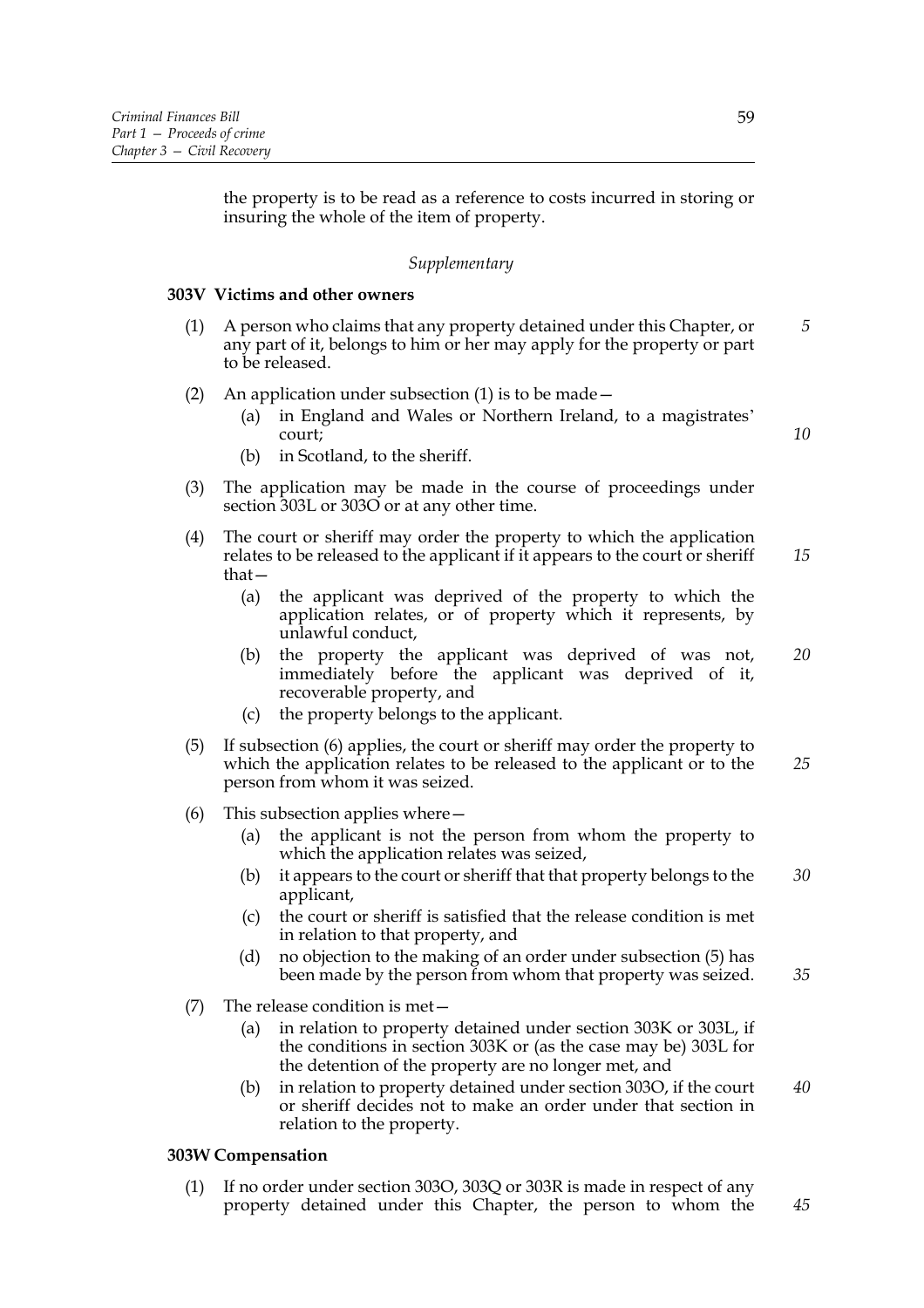property belongs or from whom it was seized may make an application for compensation.

- (2) An application under subsection  $(1)$  is to be made  $-$ 
	- (a) in England and Wales or Northern Ireland, to a magistrates' court;
	- (b) in Scotland, to the sheriff.
- (3) If the court or sheriff is satisfied that the applicant has suffered loss as a result of the detention of the property and that the circumstances are exceptional, the court or sheriff may order compensation to be paid to the applicant.
- (4) The amount of compensation to be paid is the amount the court or sheriff thinks reasonable, having regard to the loss suffered and any other relevant circumstances.
- (5) If the property was seized by an officer of Revenue and Customs, the compensation is to be paid by the Commissioners for Her Majesty's Revenue and Customs. *15*
- (6) If the property was seized by a constable, the compensation is to be paid as follows—
	- (a) in the case of a constable of a police force in England and Wales, it is to be paid out of the police fund from which the expenses of the police force are met; *20*
	- (b) in the case of a constable of the Police Service of Scotland, it is to be paid by the Scottish Police Authority;
	- (c) in the case of a police officer within the meaning of the Police (Northern Ireland) Act 2000, it is to be paid out of money provided by the Chief Constable of the Police Service of Northern Ireland. *25*
- (7) If the property was seized by an SFO officer, the compensation is to be paid by the Director of the Serious Fraud Office.
- (8) If the property was seized by a National Crime Agency officer, the compensation is to be paid by the National Crime Agency. *30*
- (9) If the property was seized by an accredited financial investigator who was not an officer of Revenue and Customs, a constable, an SFO officer or a National Crime Agency officer, the compensation is to be paid as follows—
	- (a) in the case of an investigator who was—
		- (i) a member of the civilian staff of a police force (including the metropolitan police force), within the meaning of Part 1 of the Police Reform and Social Responsibility Act 2011, or
		- (ii) a member of staff of the City of London police force, it is to be paid out of the police fund from which the expenses of the police force are met,
	- (b) in the case of an investigator who was a member of staff of the Police Service of Northern Ireland, it is to be paid out of money provided by the Chief Constable of the Police Service of Northern Ireland,

*10*

*5*

*35*

*40*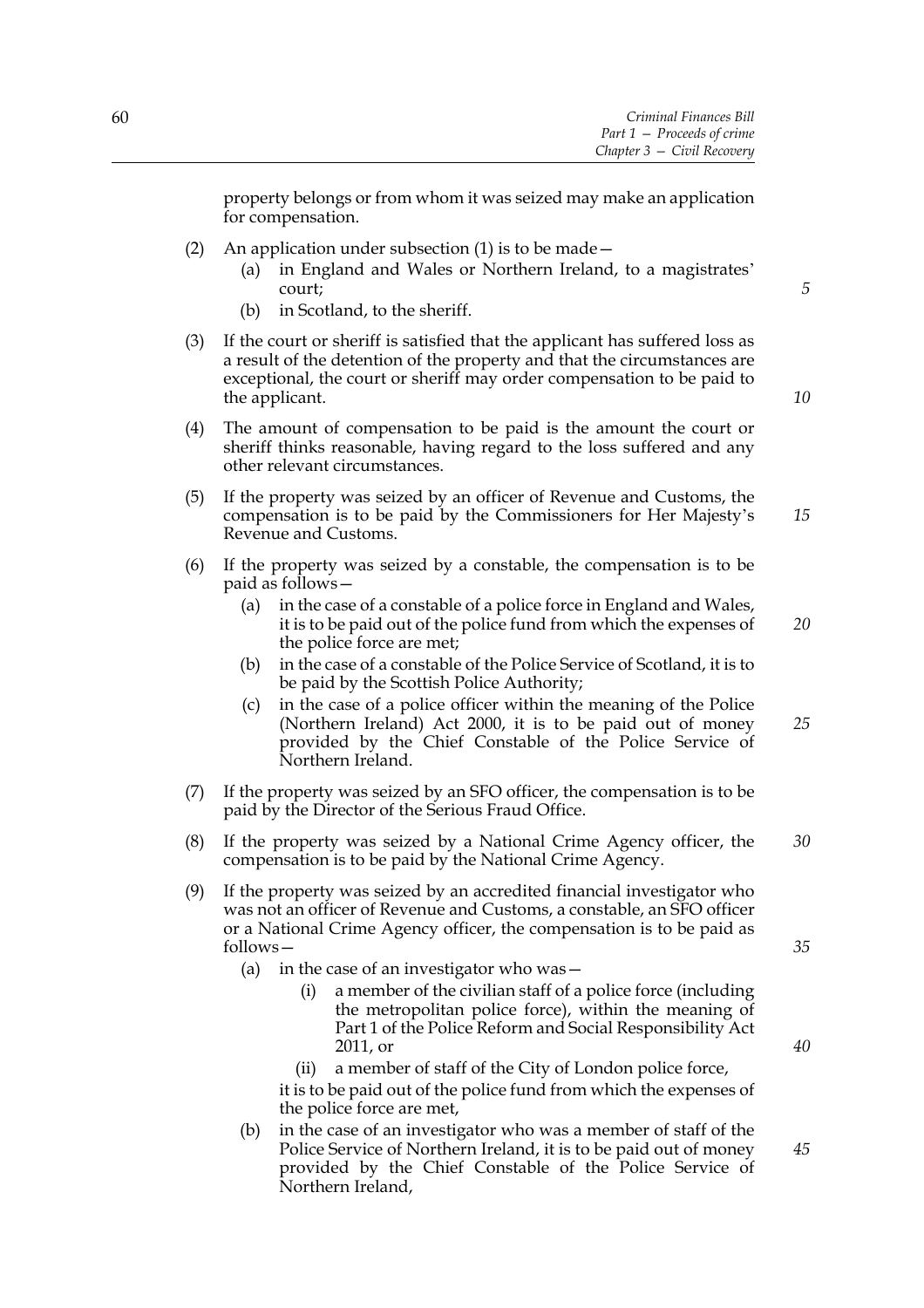- (c) in the case of an investigator who was a member of staff of a department of the Government of the United Kingdom, it is to be paid by the Minister of the Crown in charge of the department or by the department,
- (d) in the case of an investigator who was a member of staff of a Northern Ireland department, it is to be paid by the department,
- (e) in the case of an investigator who was exercising a function of the Welsh Revenue Authority, it is to be paid by the Welsh Revenue Authority, and
- (f) in any other case, it is to be paid by the employer of the investigator. *10*
- (10) The Secretary of State may by regulations amend subsection (9).
- (11) The power in subsection (10) is exercisable by the Department of Justice (and not by the Secretary of State) so far as it may be used to make provision which could be made by an Act of the Northern Ireland Assembly without the consent of the Secretary of State (see sections 6 to 8 of the Northern Ireland Act 1998.) *15*
- (12) If an order under section 303O, 303Q or 303R is made in respect only of a part of any property detained under this Chapter, this section has effect in relation to the other part.

#### **303X Powers for prosecutors to appear in proceedings**

- (1) The Director of Public Prosecutions or the Director of Public Prosecutions for Northern Ireland may appear for a constable or an accredited financial investigator in proceedings under this Chapter if the Director—
	- (a) is asked by, or on behalf of, a constable or (as the case may be) an accredited financial investigator to do so, and
	- (b) considers it appropriate to do so.
- (2) The Director of Public Prosecutions may appear for the Commissioners for Her Majesty's Revenue and Customs or an officer of Revenue and Customs in proceedings under this Chapter if the Director—
	- (a) is asked by, or on behalf of, the Commissioners for Her Majesty's Revenue and Customs or (as the case may be) an officer of Revenue and Customs to do so, and
	- (b) considers it appropriate to do so.
- (3) The Directors may charge fees for the provision of services under this section.
- (4) The references in subsection (1) to an accredited financial investigator do not include an accredited financial investigator who is an officer of Revenue and Customs but the references in subsection (2) to an officer of Revenue and Customs do include an accredited financial investigator who is an officer of Revenue and Customs.

### **303Y "The minimum value"**

- (1) For the purposes of this Chapter, "the minimum value" is  $£1,000$ .
- (2) The Secretary of State may by regulations amend the amount for the time being specified in subsection (1). *45*

*5*

*25*

*20*

*35*

*30*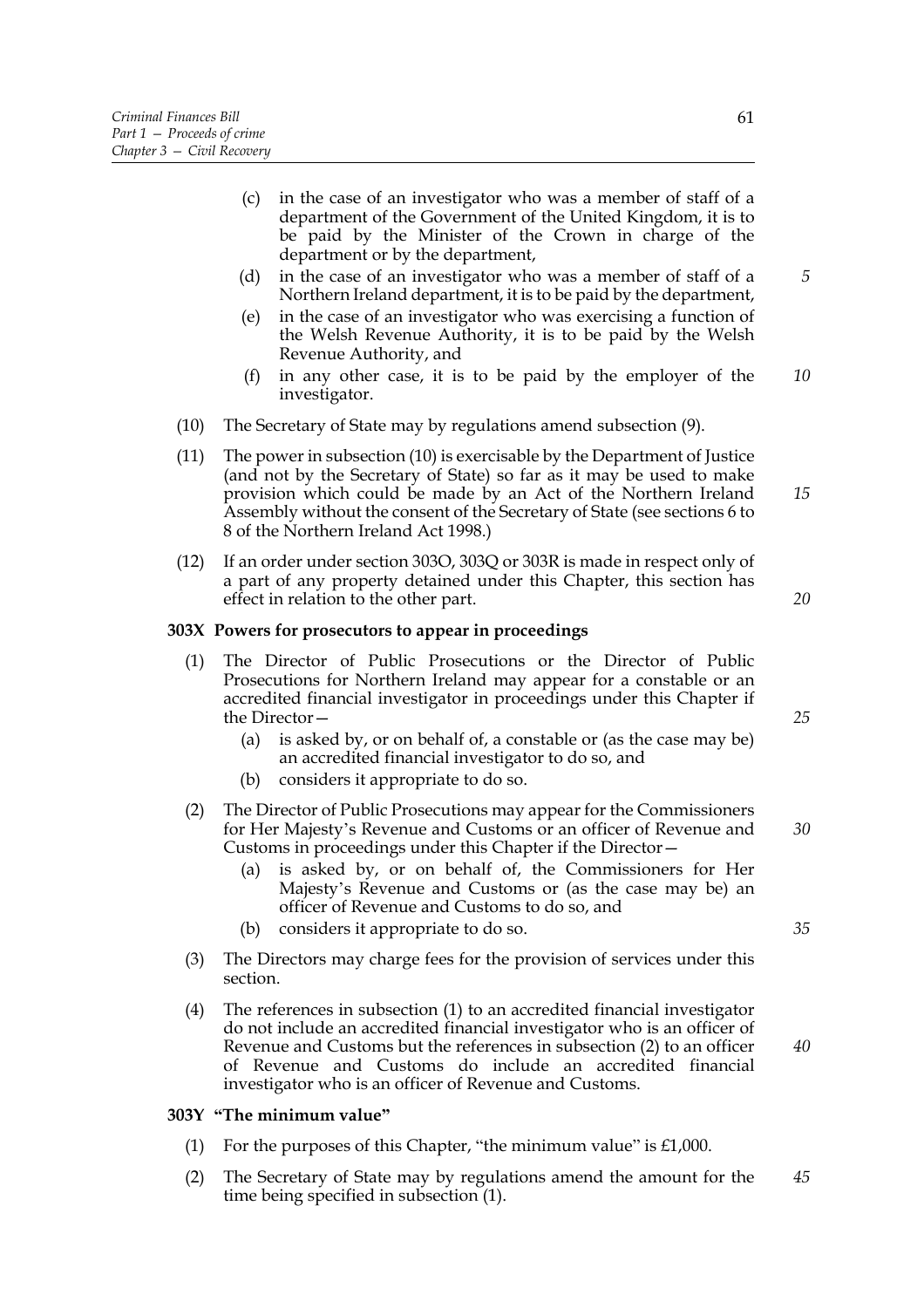(3) The Secretary of State must consult the Scottish Ministers and the Department of Justice before making regulations under subsection (2).

# **303Z Financial investigators**

Where an accredited financial investigator of a particular description—

- (a) applies for an order under section 303L,
- (b) applies for forfeiture under section 303O, or
- (c) brings an appeal under, or relating to, this Chapter,

any subsequent step in the application or appeal, or any further application or appeal relating to the same matter, may be taken, made or brought by a different accredited financial investigator of the same description."

# **15 Forfeiture of money held in bank and building society accounts**

In Part 5 of the Proceeds of Crime Act 2002 (civil recovery of the proceeds etc of unlawful conduct), after section 303Z (inserted by section 14 above) insert—

### "CHAPTER 3B

#### FORFEITURE OF MONEY HELD IN BANK AND BUILDING SOCIETY ACCOUNTS

### *Freezing of bank and building society accounts*

#### **303Z1Application for account freezing order**

- (1) This section applies if an enforcement officer has reasonable grounds for suspecting that money held in an account maintained with a bank or building society— *20*
	- (a) is recoverable property, or
	- (b) is intended by any person for use in unlawful conduct.
- (2) Where this section applies (but subject to section 303Z2) the enforcement officer may apply to the relevant court for an account freezing order in relation to the account in which the money is held. *25*
- (3) For the purposes of this Chapter—
	- (a) an account freezing order is an order that, subject to any exclusions (see section 303Z5), prohibits each person by or for whom the account to which the order applies is operated from making withdrawals or payments from the account;
	- (b) an account is operated by or for a person if the person is an account holder or a signatory or identified as a beneficiary in relation to the account.
- (4) An application for an account freezing order may be made without notice if the circumstances of the case are such that notice of the application would prejudice the taking of any steps under this Chapter to forfeit money that is recoverable property or intended by any person for use in unlawful conduct. *35*
- (5) The money referred to in subsection (1) may be all or part of the credit balance of the account. *40*
- (6) In this Chapter—

*10*

*5*

*15*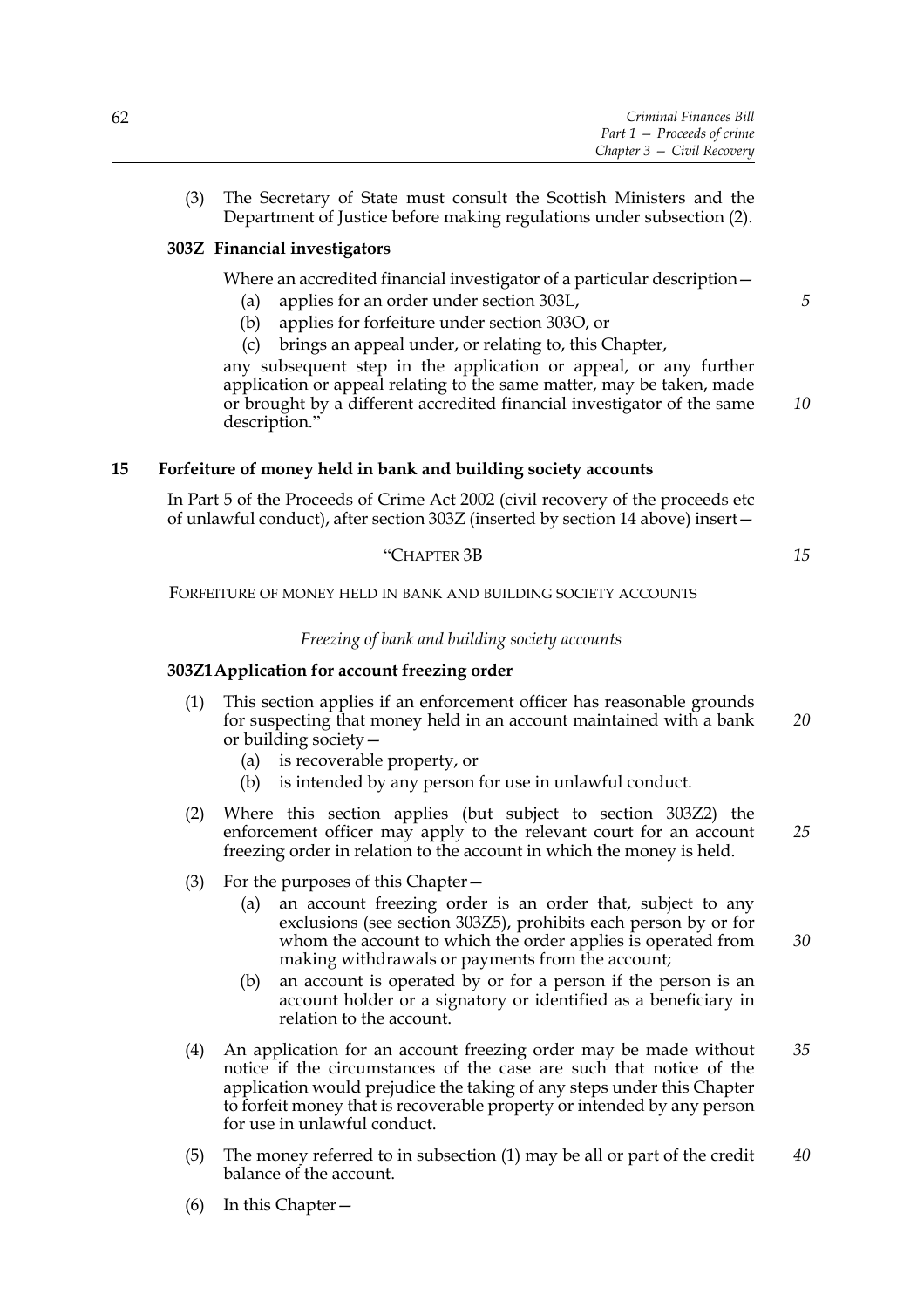"bank" has the meaning given by section 303Z7; "building society" has the same meaning as in the Building Societies Act 1986; "enforcement officer" means— (a) an officer of Revenue and Customs, (b) a constable, (c) an SFO officer, or (d) an accredited financial investigator who falls within a description specified in an order made for the purposes of this Chapter by the Secretary of State under section 453; "the minimum amount" has the meaning given by section 303Z8; "relevant court"— (a) in England and Wales and Northern Ireland, means a magistrates' court, and (b) in Scotland, means the sheriff. **303Z2Restrictions on making of application under section 303Z1** (1) The power to apply for an account freezing order is not exercisable if the money in relation to which the enforcement officer's suspicion exists is less in amount than the minimum amount. (2) An enforcement officer may not apply for an account freezing order unless the officer is a senior officer or is authorised to do so by a senior officer. (3) The power to apply for an account freezing order is not exercisable by an SFO officer, or by an accredited financial investigator, in relation to an account maintained with a branch of a bank or building society that is in Scotland. (4) For the purposes of this Chapter, a "senior officer" is  $-$ (a) an officer of Revenue and Customs of a rank designated by the Commissioners for Her Majesty's Revenue and Customs as equivalent to that of a senior police officer, (b) a senior police officer, (c) the Director of the Serious Fraud Office, (d) the Director General of the National Crime Agency or any other National Crime Agency officer authorised by the Director General (whether generally or specifically) for this purpose, or (e) an accredited financial investigator who falls within a description specified in an order made for the purposes of this Chapter by the Secretary of State under section 453. (5) In subsection (4), a "senior police officer" means a police officer of at least the rank of inspector.

#### **303Z3Making of account freezing order**

- (1) This section applies where an application for an account freezing order is made under section 303Z1 in relation to an account.
- (2) The relevant court may make the order if satisfied that there are reasonable grounds for suspecting that money held in the account (whether all or part of the credit balance of the account)— *45*

*20*

*25*

*30*

*35*

*40*

*5*

*10*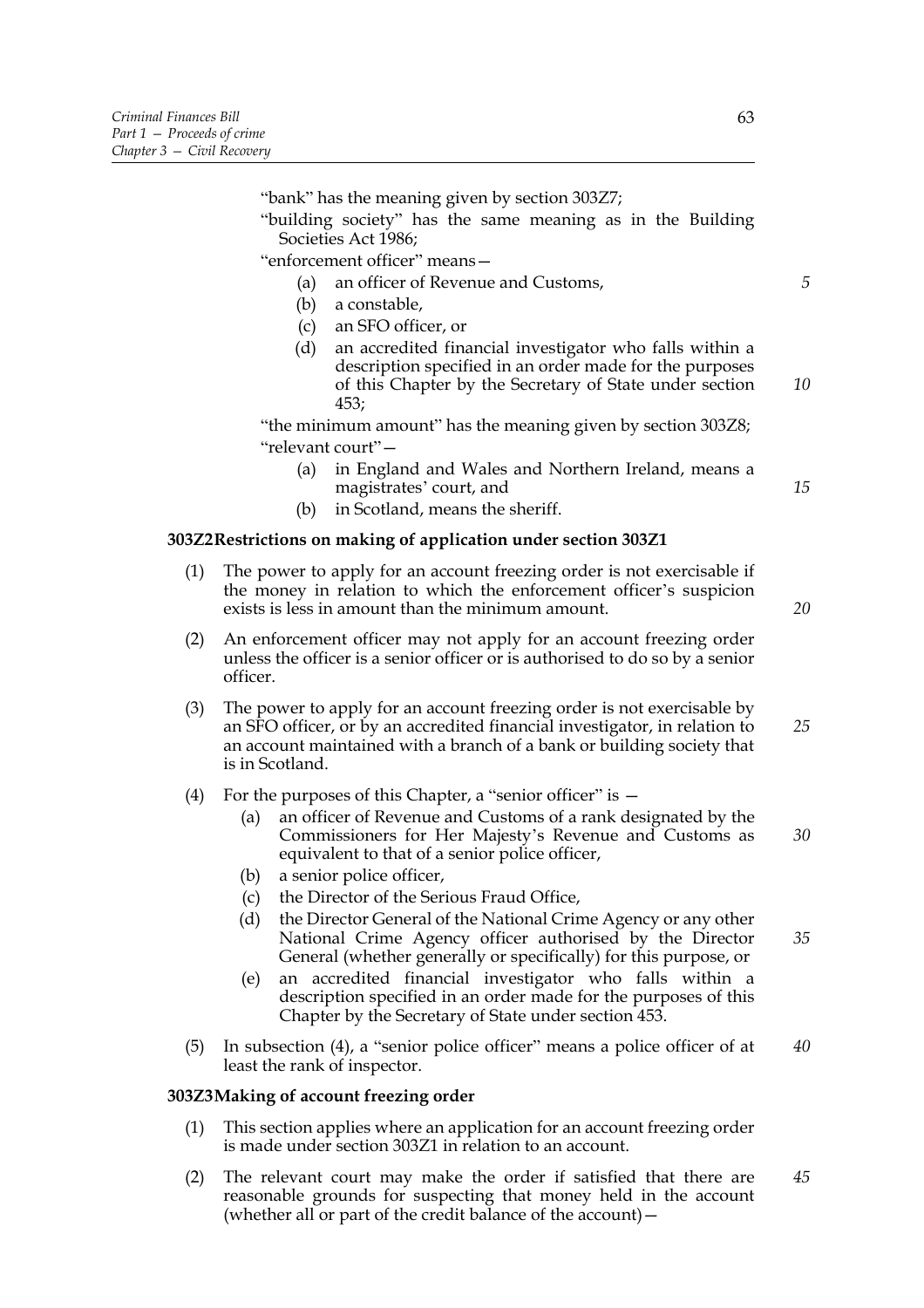- (a) is recoverable property, or
- (b) is intended by any person for use in unlawful conduct.
- (3) An account freezing order ceases to have effect at the end of the period specified in the order (which may be varied under section 303Z4) unless it ceases to have effect at an earlier or later time in accordance with the provision made by sections  $303Z9(6)(c)$ ,  $303Z11(2)$  to  $(7)$ , 303Z14(6) to (8) and 303Z15.
- (4) The period specified by the relevant court for the purposes of subsection (3) (whether when the order is first made or on a variation under section 303Z4) may not exceed the period of 2 years, starting with the day on which the account freezing order is (or was) made.
- (5) An account freezing order must provide for notice to be given to persons affected by the order.

#### **303Z4Variation and setting aside of account freezing order**

- (1) The relevant court may at any time vary or set aside an account freezing order on an application made by— *15*
	- (a) an enforcement officer, or
	- (b) any person affected by the order.
- (2) But an enforcement officer may not make an application under subsection (1) unless the officer is a senior officer or is authorised to do so by a senior officer. *20*
- (3) Before varying or setting aside an account freezing order the court must (as well as giving the parties to the proceedings an opportunity to be heard) give such an opportunity to any person who may be affected by its decision.
- (4) In relation to Scotland, the references in this section to setting aside an order are to be read as references to recalling it.

#### **303Z5Exclusions**

- (1) The power to vary an account freezing order includes (amongst other things) power to make exclusions from the prohibition on making withdrawals or payments from the account to which the order applies.
- (2) Exclusions from the prohibition may also be made when the order is made.
- (3) An exclusion may (amongst other things) make provision for the purpose of enabling a person by or for whom the account is operated—
	- (a) to meet the person's reasonable living expenses, or
	- (b) to carry on any trade, business, profession or occupation.
- (4) An exclusion may be made subject to conditions.
- (5) Where a magistrates' court exercises the power to make an exclusion for the purpose of enabling a person to meet legal expenses that the person has incurred, or may incur, in respect of proceedings under this Part, it must ensure that the exclusion—
	- (a) is limited to reasonable legal expenses that the person has reasonably incurred or that the person reasonably incurs,

*10*

*5*

*25*

*30*

*35*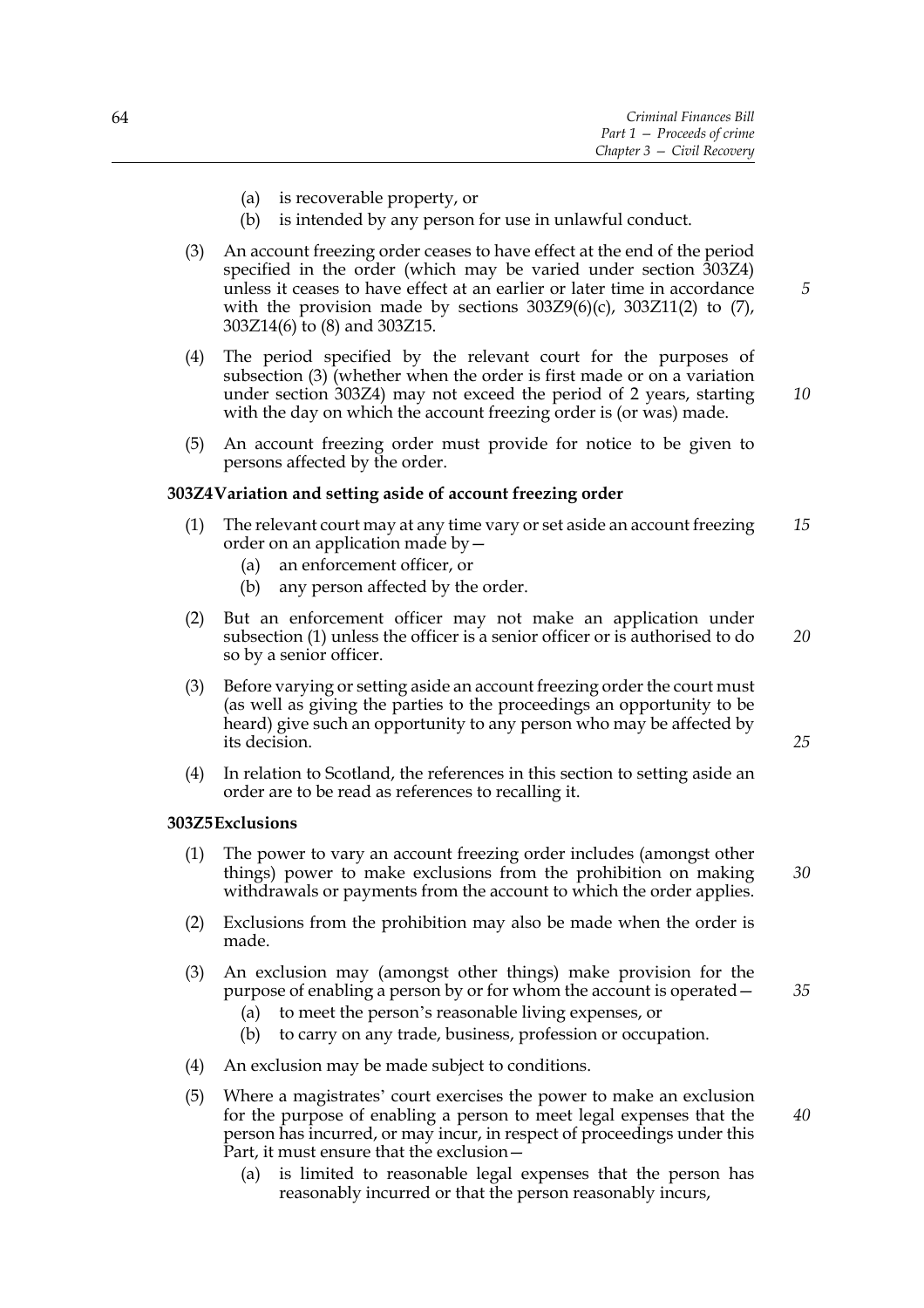- (b) specifies the total amount that may be released for legal expenses in pursuance of the exclusion, and
- (c) is made subject to the same conditions as would be the required conditions (see section 286A) if the order had been made under section 245A (in addition to any conditions imposed under subsection (4)).
- (6) A magistrates' court, in deciding whether to make an exclusion for the purpose of enabling a person to meet legal expenses in respect of proceedings under this Part—
	- (a) must have regard to the desirability of the person being represented in any proceedings under this Part in which the person is a participant, and *10*
	- (b) must disregard the possibility that legal representation of the person in any such proceedings might, were an exclusion not made—
		- (i) be made available under arrangements made for the purposes of Part 1 of the Legal Aid, Sentencing and Punishment of Offenders Act 2012, or
		- (ii) be funded by the Northern Ireland Legal Services Commission.
- (7) The sheriff's power to make exclusions may not be exercised for the purpose of enabling any person to meet any legal expenses in respect of proceedings under this Part.
- (8) The power to make exclusions must, subject to subsection (6), be exercised with a view to ensuring, so far as practicable, that there is not undue prejudice to the taking of any steps under this Chapter to forfeit money that is recoverable property or intended by any person for use in unlawful conduct. *25*

# **303Z6Restriction on proceedings and remedies**

- (1) If a court in which proceedings are pending in respect of an account maintained with a bank or building society is satisfied that an account freezing order has been applied for or made in respect of the account, it may either stay the proceedings or allow them to continue on any terms it thinks fit. *30*
- (2) Before exercising the power conferred by subsection (1), the court must (as well as giving the parties to any of the proceedings concerned an opportunity to be heard) give such an opportunity to any person who may be affected by the court's decision. *35*
- (3) In relation to Scotland, the reference in subsection (1) to staying the proceedings is to be read as a reference to sisting the proceedings.

# **303Z7"Bank"**

- (1) "Bank" means an authorised deposit-taker, other than a building society, that has its head office or a branch in the United Kingdom.
- (2) In subsection (1), "authorised deposit-taker" means—
	- (a) a person who has permission under Part 4A of the Financial Services and Markets Act 2000 to accept deposits; *45*
	- (b) a person who—

*15*

*5*

*20*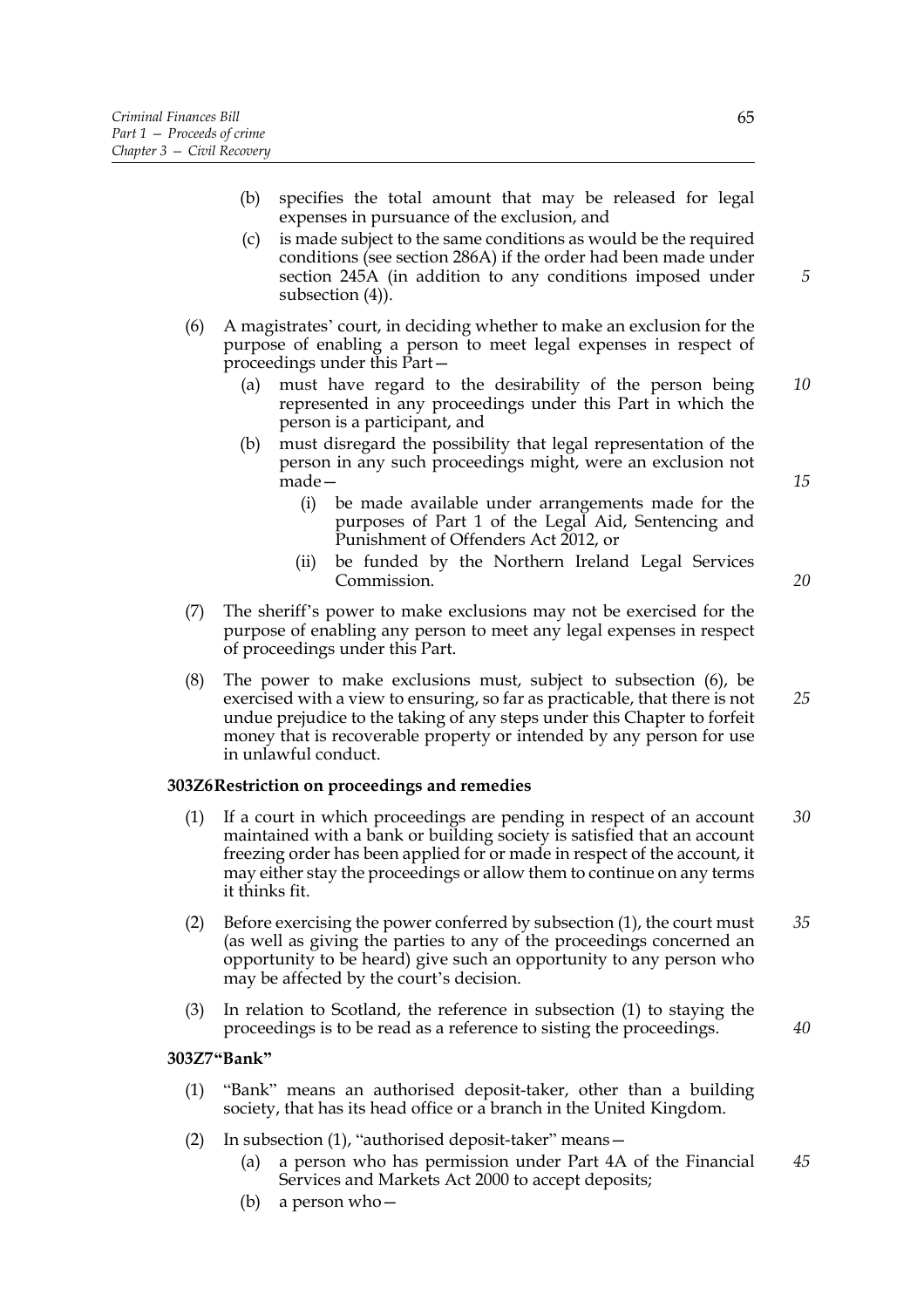- (i) is specified, or is within a class of persons specified, by an order under section 38 of that Act (exemption orders), and
- (ii) accepts deposits;
- (c) an EEA firm of the kind mentioned in paragraph 5(b) of Schedule 3 to that Act that has permission under paragraph 15 of that Schedule (as a result of qualifying for authorisation under paragraph 12(1) of that Schedule) to accept deposits. *5*
- (3) A reference in subsection (2) to a person or firm with permission to accept deposits does not include a person or firm with permission to do so only for the purposes of, or in the course of, an activity other than accepting deposits. *10*

### **303Z8"The minimum amount"**

- (1) "The minimum amount" is £1,000.
- (2) The Secretary of State may by regulations amend the amount for the time being specified in subsection (1). *15*
- (3) The Secretary of State must consult the Scottish Ministers and the Department of Justice before making regulations under subsection (2).
- (4) For the purposes of this Chapter the amount of any money held in an account maintained with a bank or building society in a currency other than sterling must be taken to be its sterling equivalent, calculated in accordance with the prevailing rate of exchange. *20*

#### *Account forfeiture notices (England and Wales and Northern Ireland)*

#### **303Z9Account forfeiture notice**

- (1) This section applies while an account freezing order made by a magistrates' court has effect. In this section the account to which the order applies is "the frozen account". *25*
- (2) A senior officer may give a notice for the purpose of forfeiting money held in the frozen account (whether all or part of the credit balance of the account) if satisfied that the money— *30*
	- (a) is recoverable property, or
	- (b) is intended by any person for use in unlawful conduct.
- (3) A notice given under subsection (2) is referred to in this Chapter as an account forfeiture notice.
- (4) An account forfeiture notice must—
	- (a) state the amount of money held in the frozen account which it is proposed be forfeited,
	- (b) confirm that the senior officer is satisfied as mentioned in subsection (2),
	- (c) specify a period for objecting to the proposed forfeiture and an address to which any objections must be sent, and
	- (d) explain that the money will be forfeited unless an objection is received at that address within the period for objecting.

*35*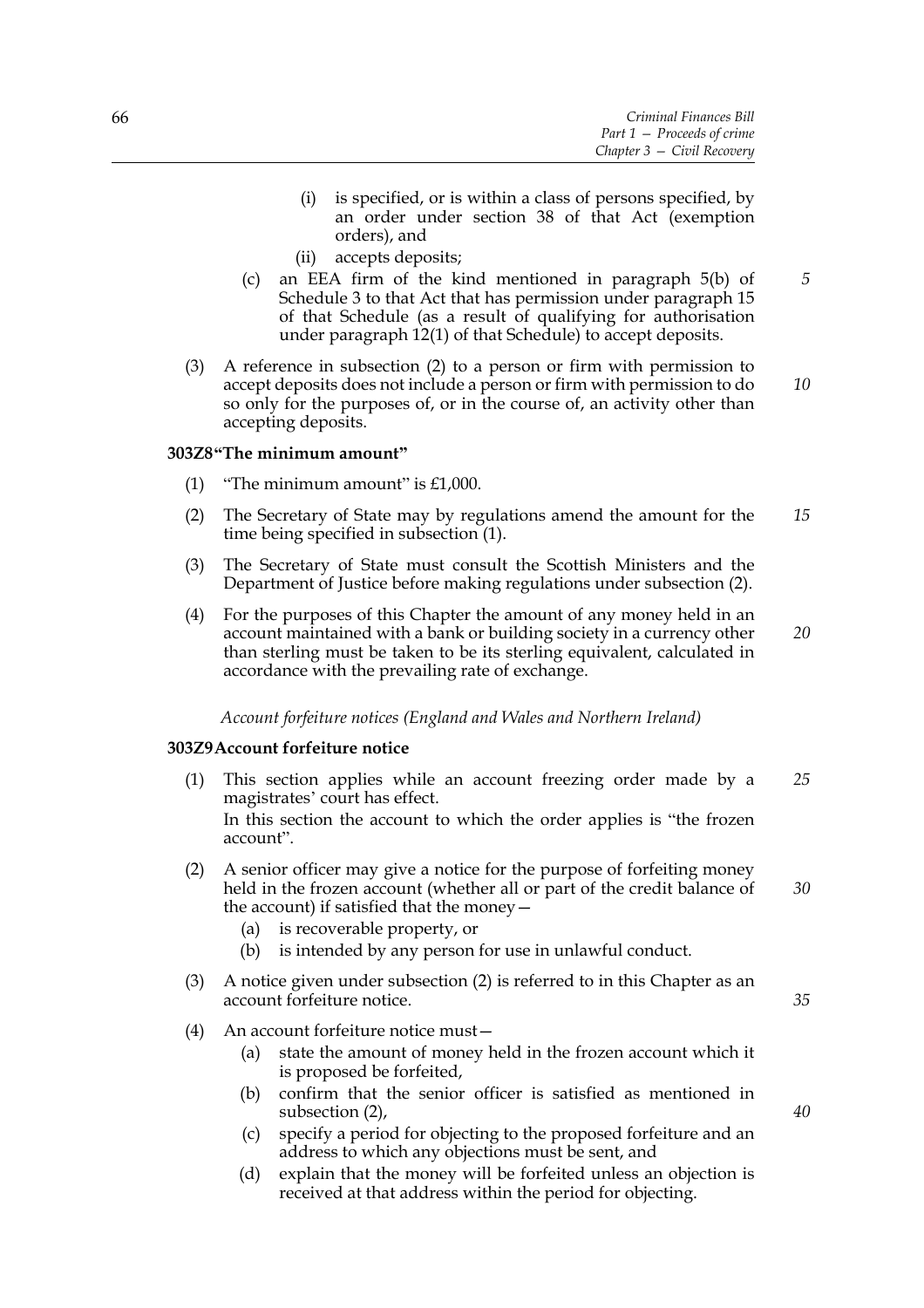- (5) The period for objecting must be at least 30 days starting with the day after the notice is given.
- (6) If no objection is made within the period for objecting, and the notice has not lapsed under section 303Z11 -
	- (a) the amount of money stated in the notice is forfeited (subject to section 303Z12), *5*
	- (b) the bank or building society with which the frozen account is maintained must transfer that amount of money into an interest-bearing account nominated by an enforcement officer, and
	- (c) immediately after the transfer has been made, the account freezing order made in relation to the frozen account ceases to have effect.
- (7) An objection may be made by anyone (whether a recipient of the notice or not).
- (8) An objection means a written objection sent to the address specified in the notice; and an objection is made when it is received at the address.
- (9) An objection does not prevent forfeiture of the money held in the frozen account under section 303Z14.

### **303Z10 Giving of account forfeiture notice**

- (1) The Secretary of State must make regulations about how an account forfeiture notice is to be given.
- (2) The regulations may (amongst other things) provide—
	- (a) for an account forfeiture notice to be given to such person or persons, and in such manner, as may be prescribed;
	- (b) for circumstances in which, and the time at which, an account forfeiture notice is to be treated as having been given.
- (3) The regulations must ensure that where an account forfeiture notice is given it is, if possible, given to every person to whom notice of the account freezing order was given.

### **303Z11 Lapse of account forfeiture notice**

- (1) An account forfeiture notice lapses if—
	- (a) an objection is made within the period for objecting specified in the notice under section 303Z9(4)(c),
	- (b) an application is made under section 303Z14 for the forfeiture of money held in the frozen account, or *35*
	- (c) an order is made under section 303Z4 setting aside the relevant account freezing order.
- (2) If an account forfeiture notice lapses under subsection (1)(a), the relevant account freezing order ceases to have effect at the end of the period of 48 hours starting with the making of the objection ("the 48 hour period").

This is subject to subsections (3) and (7).

(3) If within the 48-hour period an application is made  $-$ 

*20*

*10*

*15*

*25*

*30*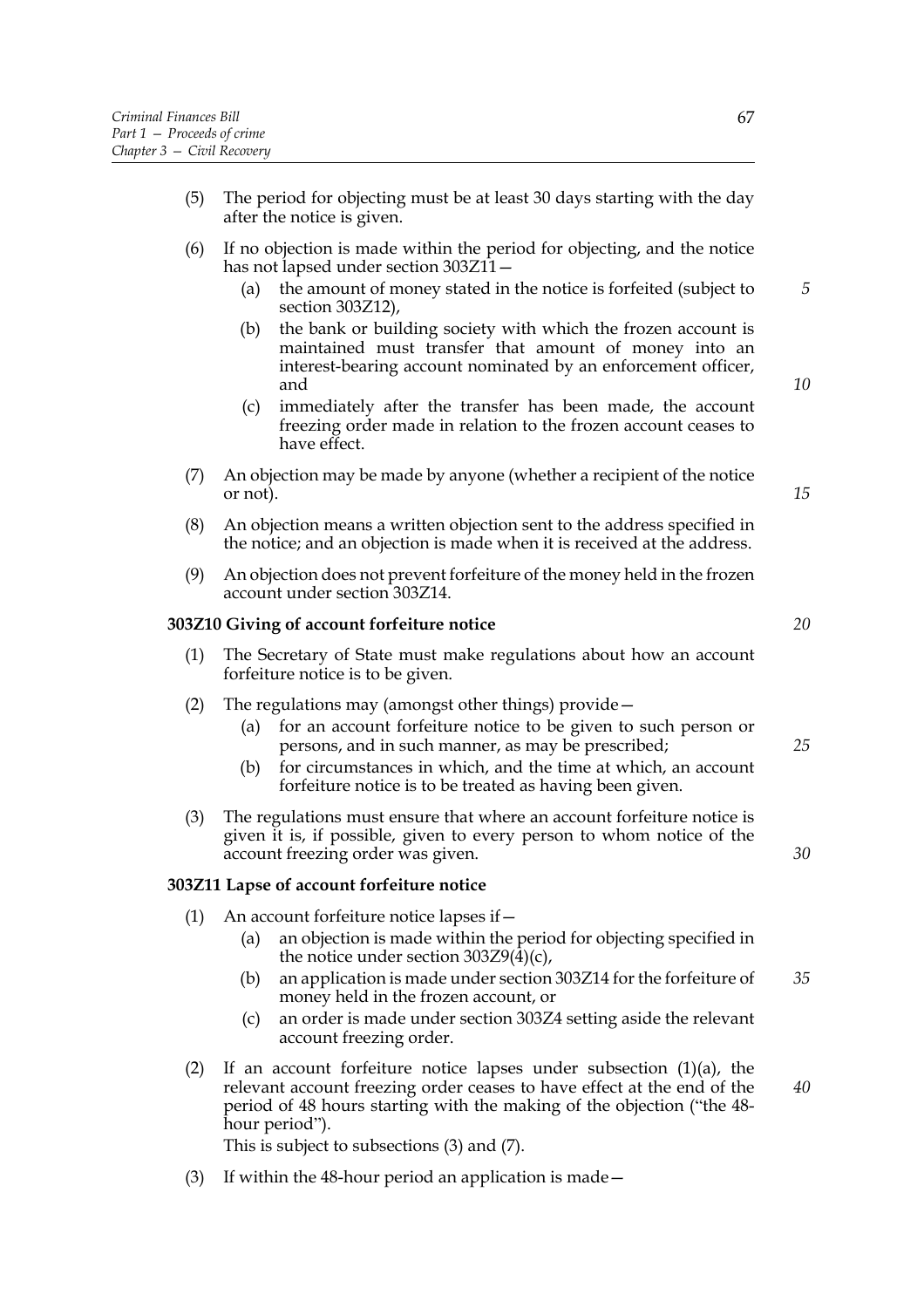- (a) for a variation of the relevant account freezing order under section 303Z4 so as to extend the period specified in the order, or
- (b) for forfeiture of money held in the frozen account under section 303Z14,

the order continues to have effect until the relevant time (and then ceases to have effect).

- (4) In the case of an application of the kind mentioned in subsection (3)(a), the relevant time means—
	- (a) if an extension is granted, the time determined in accordance with section 303Z3(3), or *10*
	- (b) if an extension is not granted, the time when the application is determined or otherwise disposed of.
- (5) In the case of an application of the kind mentioned in subsection (3)(b), the relevant time is the time determined in accordance with section 303Z14(6). *15*
- (6) If within the 48-hour period it is decided that no application of the kind mentioned in subsection (3)(a) or (b) is to be made, an enforcement officer must, as soon as possible, notify the bank or building society with which the frozen account is maintained of that decision.
- (7) If the bank or building society is notified in accordance with subsection (6) before the expiry of the 48-hour period, the relevant account freezing order ceases to have effect on the bank or building society being so notified.

### (8) In relation to an account forfeiture notice—

- (a) "the frozen account" is the account in which the money to which the account forfeiture notice relates is held;
- (b) "the relevant account freezing order" is the account freezing order made in relation to the frozen account.
- (9) In calculating a period of 48 hours for the purposes of this section no account is to be taken of— *30*
	- (a) any Saturday or Sunday,
	- (b) Christmas Day,
	- (c) Good Friday, or
	- (d) any day that is a bank holiday under the Banking and Financial Dealings Act 1971 in the part of the United Kingdom in which the account freezing order was made. *35*

### **303Z12 Application to set aside forfeiture**

- (1) A person aggrieved by the forfeiture of money in pursuance of section 303Z9(6)(a) may apply to a magistrates' court for an order setting aside the forfeiture of the money or any part of it. *40*
- (2) The application must be made before the end of the period of 30 days starting with the day on which the period for objecting ended ("the 30 day period").
- (3) But the court may give permission for an application to be made after the 30-day period has ended if it thinks that there are exceptional circumstances to explain why the applicant— *45*

*25*

*20*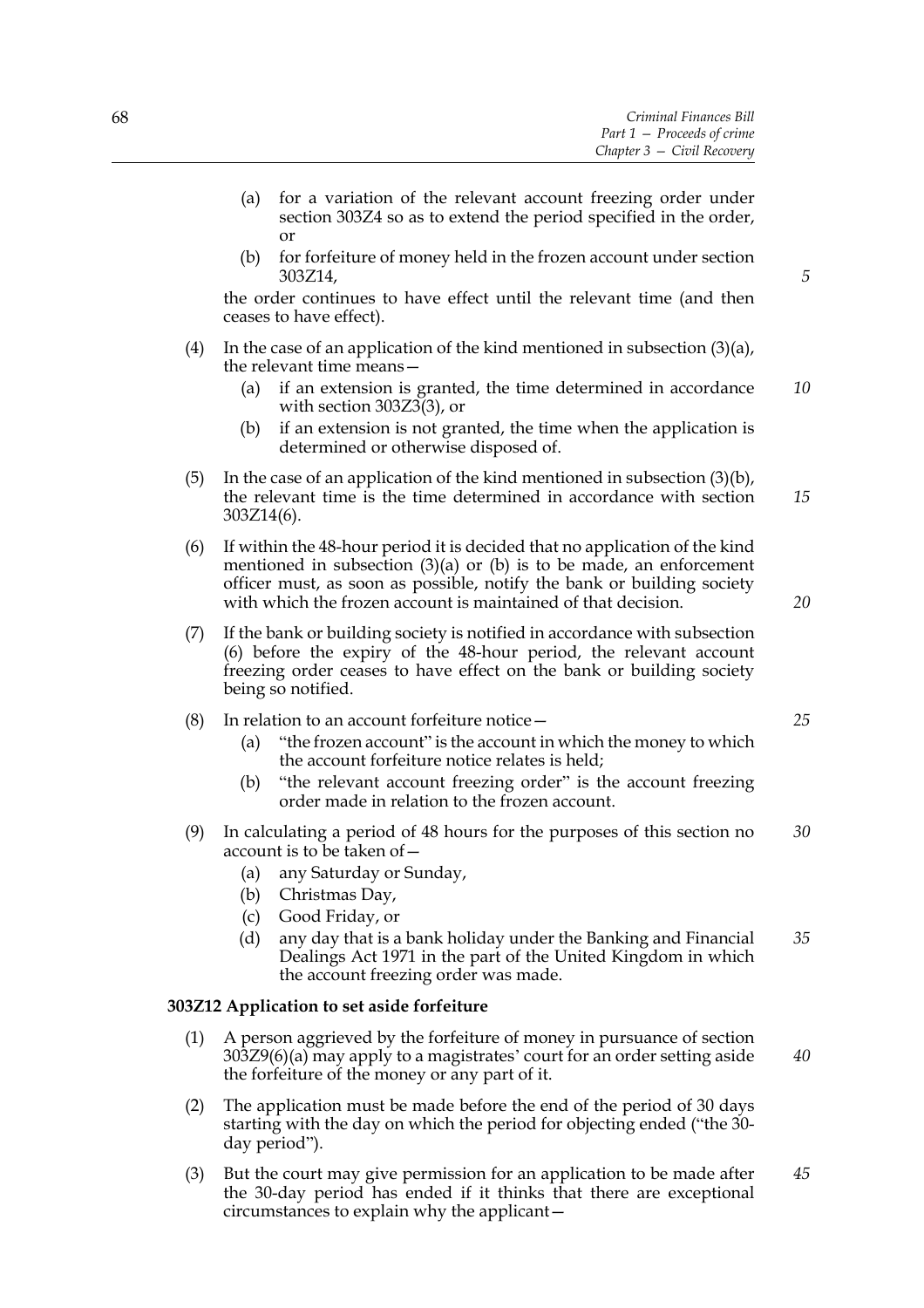- (a) failed to object to the forfeiture within the period for objecting, and
- (b) failed to make an application within the 30-day period.
- (4) On an application under this section the court must consider whether the money to which the application relates could be forfeited under section 303Z14 (ignoring the forfeiture mentioned in subsection (1)).
- (5) If the court is satisfied that the money to which the application relates or any part of it could not be forfeited under that section it must set aside the forfeiture of that money or part.
- (6) Where the court sets aside the forfeiture of any money—
	- (a) it must order the release of that money, and
	- (b) the money is to be treated as never having been forfeited.
- (7) Where money is released by virtue of subsection  $(6)(a)$ , there must be added to the money on its release any interest accrued on it whilst in the account referred to in section 303Z9(6)(b).

### **303Z13 Application of money forfeited under account forfeiture notice**

- (1) Money forfeited in pursuance of section 303Z9(6)(a), and any interest accrued on it whilst in the account referred to in section 303Z9(6)(b), is to be paid into the Consolidated Fund.
- (2) But it is not to be paid in  $-$ 
	- (a) before the end of the period within which an application under section 303Z12 may be made (ignoring the possibility of an application by virtue of section 303Z12(3)), or
	- (b) if an application is made within that period, before the application is determined or otherwise disposed of.

#### *Forfeiture orders*

## **303Z14 Forfeiture order**

- (1) This section applies while an account freezing order has effect. In this section the account to which the account freezing order applies is "the frozen account".
- (2) An application for the forfeiture of money held in the frozen account (whether all or part of the credit balance of the account) may be made—
	- (a) to a magistrates' court by a person specified in subsection (3), or
	- (b) to the sheriff by the Scottish Ministers.

### (3) The persons referred to in subsection  $(2)(a)$  are  $-$

- (a) the Commissioners for Her Majesty's Revenue and Customs,
- (b) a constable,
- (c) an SFO officer, or
- (d) an accredited financial investigator who falls within a description specified in an order made for the purposes of this Chapter by the Secretary of State under section 453.
- (4) The court or sheriff may order the forfeiture of the money or any part of it if satisfied that the money or part—

*5*

*10*

*15*

*20*

*25*

*30*

*35*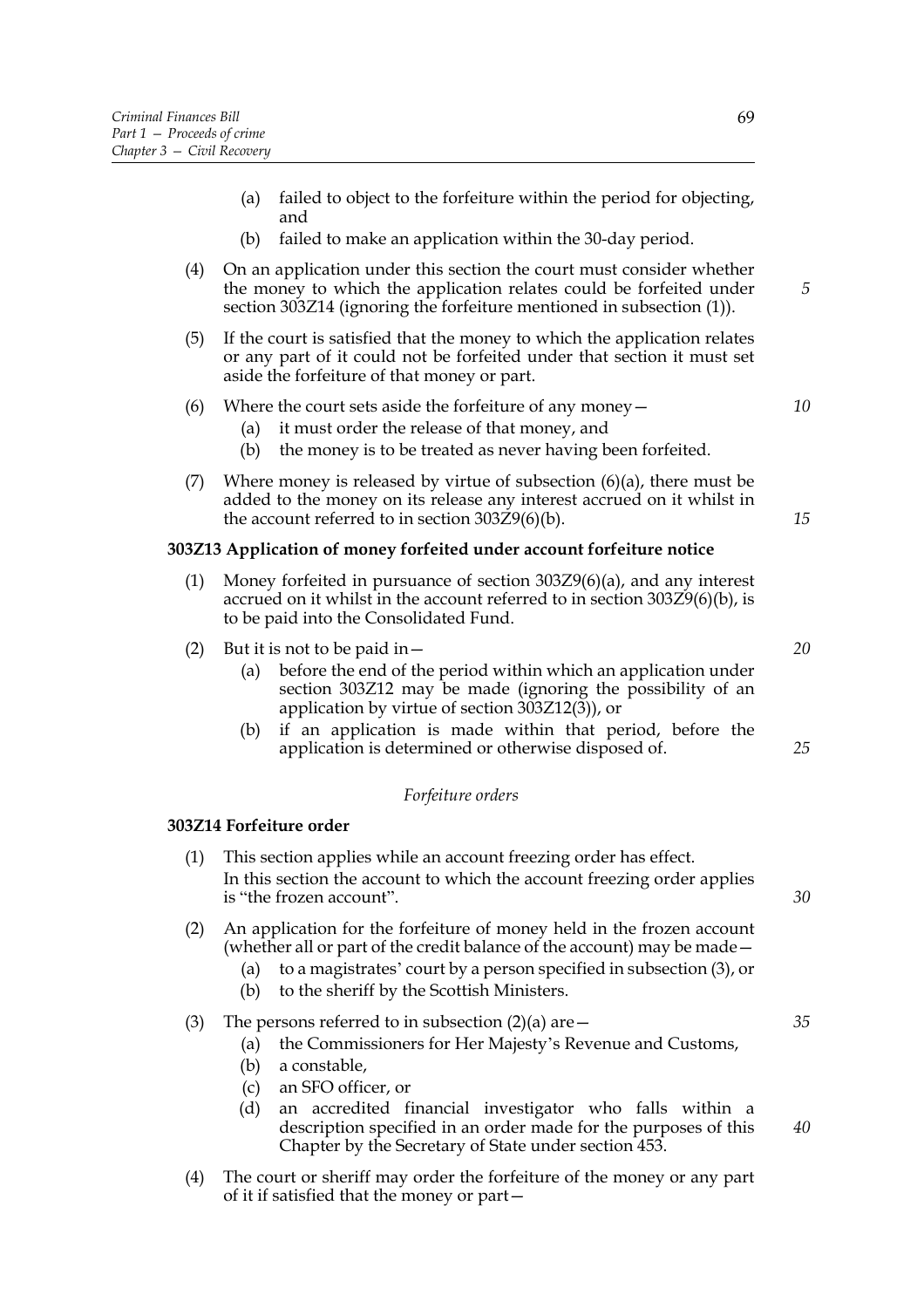- (a) is recoverable property, or
- (b) is intended by any person for use in unlawful conduct.
- (5) But in the case of recoverable property which belongs to joint tenants, one of whom is an excepted joint owner, an order by a magistrates' court may not apply to so much of it as the court thinks is attributable to the excepted joint owner's share.
- (6) Where an application is made under subsection (2), the account freezing order is to continue to have effect until the time referred to in subsection  $(7)(b)$  or  $(8)$ .

But subsections (7)(b) and (8) are subject to section 303Z15.

- (7) Where money held in a frozen account is ordered to be forfeited under subsection  $(4)$  –
	- (a) the bank or building society with which the frozen account is maintained must transfer that amount of money into an interest-bearing account nominated by an enforcement officer, and *15*
	- (b) immediately after the transfer has been made the account freezing order made in relation to the frozen account ceases to have effect.
- (8) Where, other than by the making of an order under subsection (4), an application under subsection (2) is determined or otherwise disposed of, the account freezing order ceases to have effect immediately after that determination or other disposal. *20*

### **303Z15 Continuation of account freezing order pending appeal**

- (1) This section applies where, on an application under subsection (2) of section 303Z14 in relation to an account to which an account freezing order applies, the court or sheriff decides— *25*
	- (a) to make an order under subsection (4) of that section in relation to part only of the money to which the application related, or
	- (b) not to make an order under subsection (4) of that section.
- (2) The person who made the application under section  $303Z14(2)$  may apply without notice to the court or sheriff that made the decision referred to in subsection  $(1)(a)$  or  $(b)$  for an order that the account freezing order is to continue to have effect.
- (3) Where the court or sheriff makes an order under subsection (2) the account freezing order is to continue to have effect until— *35*
	- (a) the end of the period of 48 hours starting with the making of the order under subsection (2), or
	- (b) if within that period of 48 hours an appeal is brought under section 303Z16 against the decision referred to in subsection (1)(a) or (b), the time when the appeal is determined or otherwise disposed of.
- (4) Subsection (9) of section 303Z11 applies for the purposes of subsection (3) as it applies for the purposes of that section.

*10*

*5*

*30*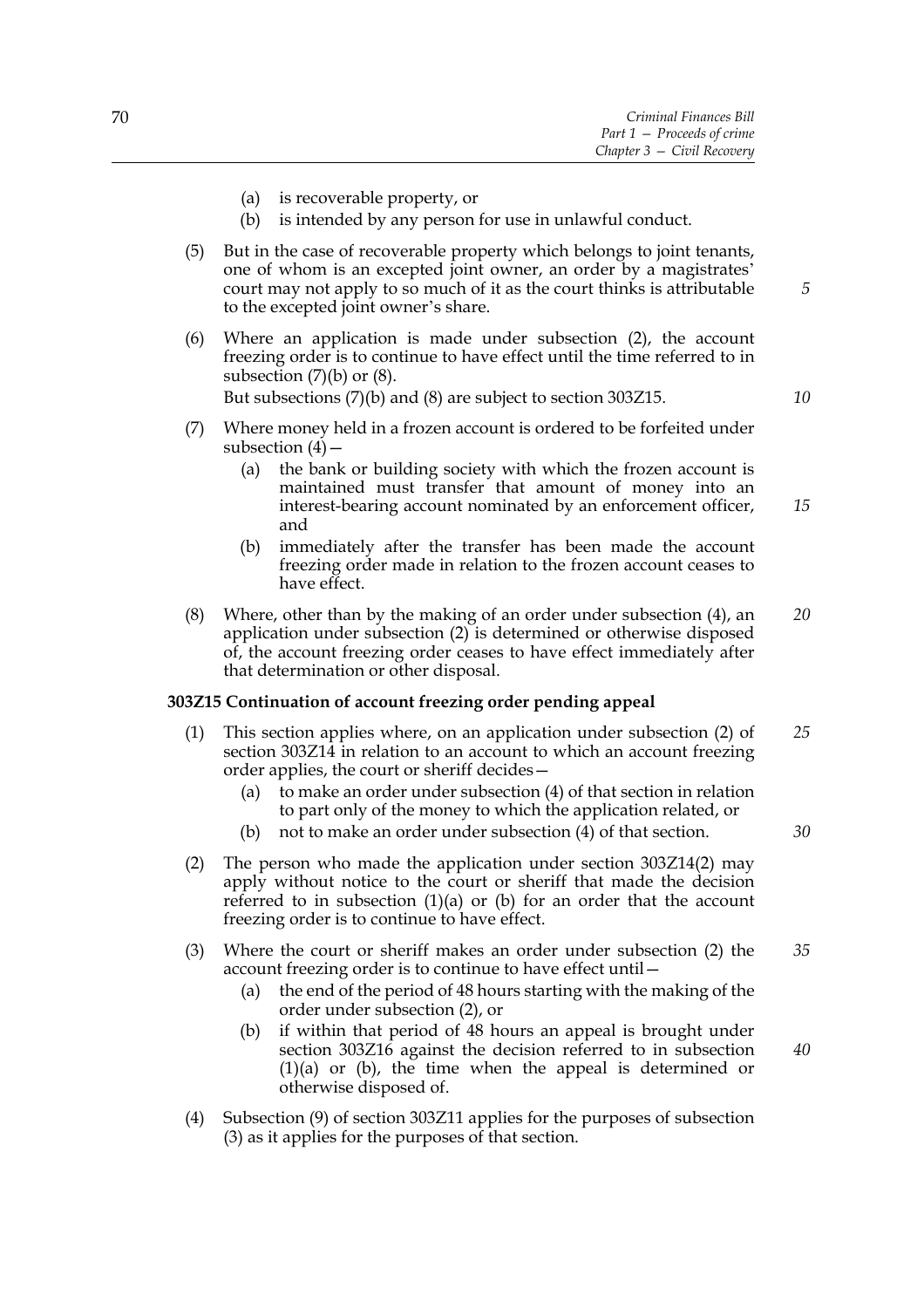#### **303Z16 Appeal against decision under section 303Z14**

| (1) Any party to proceedings for an order for the forfeiture of money under |
|-----------------------------------------------------------------------------|
| section 303Z14 who is aggrieved by an order under that section or by        |
| the decision of the court not to make such an order may appeal –            |

- (a) from an order or decision of a magistrates' court in England and Wales, to the Crown Court;
- (b) from an order or decision of the sheriff, to the Sheriff Appeal Court;
- (c) from an order or decision of a magistrates' court in Northern Ireland, to a county court.

*10*

*5*

- (2) An appeal under subsection (1) must be made before the end of the period of 30 days starting with the day on which the court makes the order or decision.
- (3) The court hearing the appeal may make any order it thinks appropriate.
- (4) If the court upholds an appeal against an order forfeiting the money, it may order the release of the whole or any part of the money. *15*
- (5) Where money is released by virtue of subsection (4), there must be added to the money on its release any interest accrued on it whilst in the account referred to in section  $303Z14(7)(a)$ .

### **303Z17 Application of money forfeited under account forfeiture order**

- (1) Money forfeited by an order under section 303Z14, and any interest accrued on it whilst in the account referred to in subsection  $(7)(a)$  of that section—
	- (a) if forfeited by a magistrates' court, is to be paid into the Consolidated Fund, and
	- (b) if forfeited by the sheriff, is to be paid into the Scottish Consolidated Fund.
- (2) But it is not to be paid in  $-$ 
	- (a) before the end of the period within which an appeal under section 303Z16 may be made, or
	- (b) if a person appeals under that section, before the appeal is determined or otherwise disposed of.

#### *Supplementary*

#### **303Z18 Compensation**

- (1) This section applies if  $-$ 
	- (a) an account freezing order is made, and
	- (b) none of the money held in the account to which the order applies is forfeited in pursuance of an account forfeiture notice or by an order under section 303Z14.
- (2) Where this section applies a person by or for whom the account to which the account freezing order applies is operated may make an application to the relevant court for compensation.
- (3) If the relevant court is satisfied that the applicant has suffered loss as a result of the making of the account freezing order and that the

*25*

*20*

*30*

*35*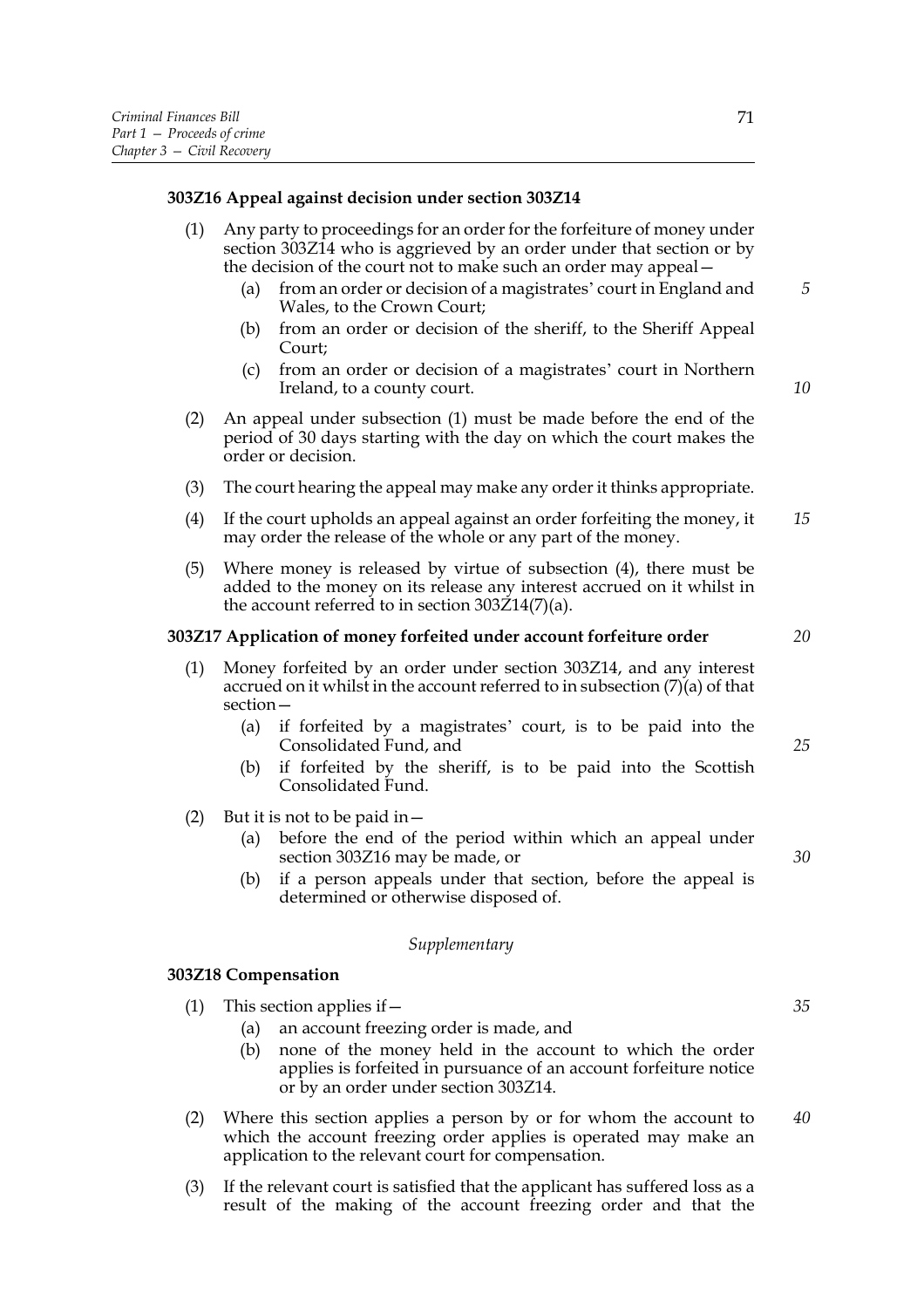72

circumstances are exceptional, the relevant court may order compensation to be paid to the applicant.

- (4) The amount of compensation to be paid is the amount the relevant court thinks reasonable, having regard to the loss suffered and any other relevant circumstances.
- (5) If the account freezing order was applied for by an officer of Revenue and Customs, the compensation is to be paid by the Commissioners for Her Majesty's Revenue and Customs.
- (6) If the account freezing order was applied for by a constable, the compensation is to be paid as follows—
	- (a) in the case of a constable of a police force in England and Wales, it is to be paid out of the police fund from which the expenses of the police force are met;
	- (b) in the case of a constable of the Police Service of Scotland, it is to be paid by the Scottish Police Authority;
	- (c) in the case of a police officer within the meaning of the Police (Northern Ireland) Act 2000, it is to be paid out of money provided by the Chief Constable of the Police Service of Northern Ireland.
- (7) If the account freezing order was applied for by an SFO officer, the compensation is to be paid by the Director of the Serious Fraud Office. *20*
- (8) If the account freezing order was applied for by a National Crime Agency officer, the compensation is to be paid by the National Crime Agency.
- (9) If the account freezing order was applied for by an accredited financial investigator who was not an officer of Revenue and Customs, a constable, an SFO officer or a National Crime Agency officer, the compensation is to be paid as follows— *25*
	- (a) in the case of an investigator who was—
		- (i) a member of the civilian staff of a police force (including the metropolitan police force), within the meaning of Part 1 of the Police Reform and Social Responsibility Act 2011, or *30*
		- (ii) a member of staff of the City of London police force,

it is to be paid out of the police fund from which the expenses of the police force are met, *35*

- (b) in the case of an investigator who was a member of staff of the Police Service of Northern Ireland, it is to be paid out of money provided by the Chief Constable of the Police Service of Northern Ireland,
- (c) in the case of an investigator who was a member of staff of a department of the Government of the United Kingdom, it is to be paid by the Minister of the Crown in charge of the department or by the department,
- (d) in the case of an investigator who was a member of staff of a Northern Ireland department, it is to be paid by the department, *45*
- (e) in the case of an investigator who was exercising a function of the Welsh Revenue Authority, it is to be paid by the Welsh Revenue Authority, and

*5*

*15*

*10*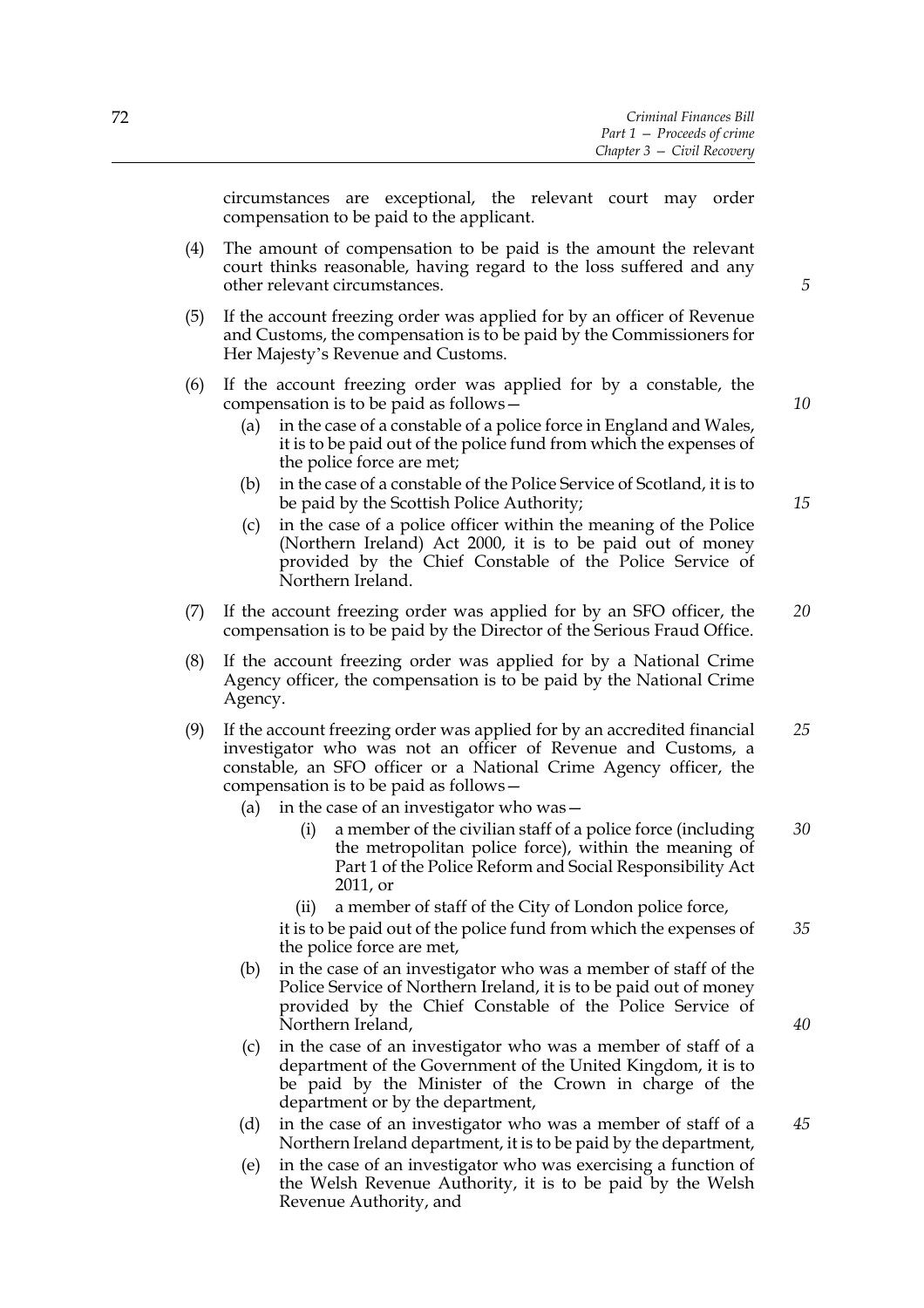- (f) in any other case, it is to be paid by the employer of the investigator.
- (10) The Secretary of State may by regulations amend subsection (9).
- (11) The power in subsection (10) is exercisable by the Department of Justice (and not by the Secretary of State) so far as it may be used to make provision which could be made by an Act of the Northern Ireland Assembly without the consent of the Secretary of State (see sections 6 to 8 of the Northern Ireland Act 1998.)

#### **303Z19 Powers for prosecutors to appear in proceedings**

- (1) The Director of Public Prosecutions or the Director of Public Prosecutions for Northern Ireland may appear for a constable or an accredited financial investigator in proceedings under this Chapter if the Director— *10*
	- (a) is asked by, or on behalf of, a constable or (as the case may be) an accredited financial investigator to do so, and
	- (b) considers it appropriate to do so.
- (2) The Director of Public Prosecutions may appear for the Commissioners for Her Majesty's Revenue and Customs or an officer of Revenue and Customs in proceedings under this Chapter if the Director—
	- (a) is asked by, or on behalf of, the Commissioners for Her Majesty's Revenue and Customs or (as the case may be) an officer of Revenue and Customs to do so, and *20*
	- (b) considers it appropriate to do so.
- (3) The Directors may charge fees for the provision of services under this section.
- (4) The references in subsection (1) to an accredited financial investigator do not include an accredited financial investigator who is an officer of Revenue and Customs but the references in subsection (2) to an officer of Revenue and Customs do include an accredited financial investigator who is an officer of Revenue and Customs."

#### **CHAPTER 4**

## ENFORCEMENT POWERS AND RELATED OFFENCES

#### *Extension of powers*

#### **16 Serious Fraud Office**

Schedule 1 contains amendments conferring certain powers under the Proceeds of Crime Act 2002 on members of staff of the Serious Fraud Office. *35*

### **17 Her Majesty's Revenue and Customs: removal of restrictions**

(1) The following provisions, which impose restrictions on the exercise of certain powers conferred on officers of Revenue and Customs, are amended as follows.

*25*

*30*

*15*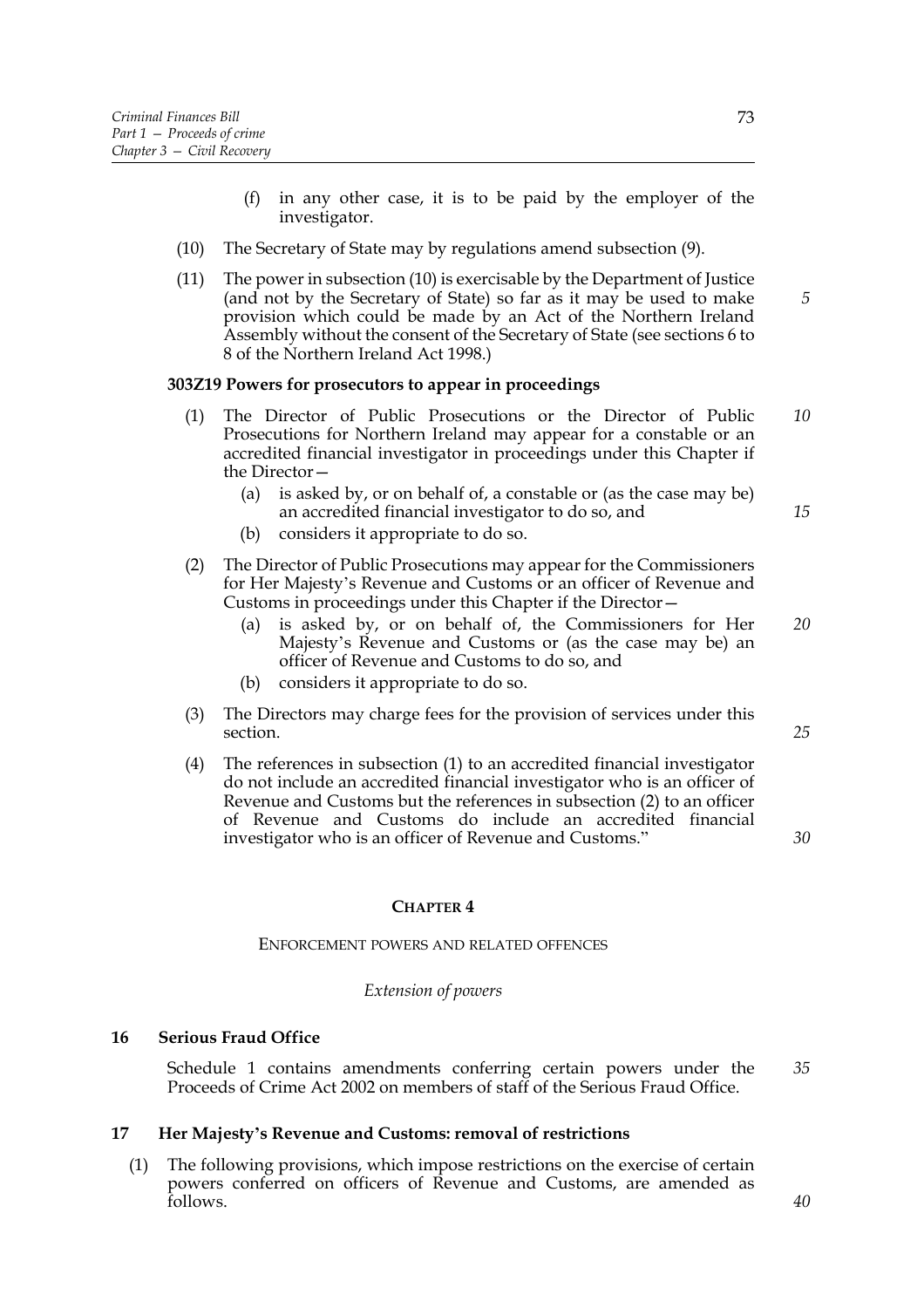- (2) In section 23A of the Criminal Law (Consolidation) (Scotland) Act 1995 (investigation of offences by Her Majesty's Revenue and Customs), omit the following— (a) in subsection (2), the words "Subject to subsection (3) below," and the words from "other than" to the end of the subsection; (b) subsection (3). (3) In section 307 of the Criminal Procedure (Scotland) Act 1995 (interpretation), omit the following— (a) in subsection (1), in paragraph (ba) of the definition of "officer of law", the words "subject to subsection (1A) below,";
	- (b) subsection (1A).
- (4) In the Proceeds of Crime Act 2002 omit the following—
	- (a) in section 289 (searches), subsections (5)(ba) and (5A);
	- (b) in section 294 (seizure of cash), subsections  $(2A)$ ,  $(2B)$  and  $(2C)$ ;
	- (c) section 375C (restriction on exercise of certain powers conferred on officers of Revenue and Customs); *15*
	- (d) section 408C (restriction on exercise of certain powers conferred on officers of Revenue and Customs).
- (5) In the Finance Act 2007, in section 84 (sections 82 and 83: supplementary), omit subsection (3).

## **18 Her Majesty's Revenue and Customs: new powers**

- (1) The Proceeds of Crime Act 2002 is amended as follows.
- (2) In section 316 (civil recovery of the proceeds etc of unlawful conduct: general interpretation), in the definition of "enforcement authority" in subsection  $(1)$  -
	- (a) in paragraph (a), before "the National Crime Agency," insert "Her Majesty's Revenue and Customs,"; *25*
	- (b) in paragraph (c), before "the National Crime Agency," insert "Her Majesty's Revenue and Customs,".
- (3) In section 378 (appropriate officers and senior appropriate officers for purposes of investigations under Part 8), for subsection (3) substitute—
	- "(3) In relation to a civil recovery investigation these are appropriate officers—
		- (a) a National Crime Agency officer;
		- (b) the relevant Director;
		- (c) an officer of Revenue and Customs.
	- (3ZA) In relation to a civil recovery investigation these are senior appropriate officers—
		- (a) a senior National Crime Agency officer;
		- (b) the Commissioners for Her Majesty's Revenue and Customs or an officer of Revenue and Customs authorised by the Commissioners (whether generally or specifically) for this purpose." *40*

# **19 Financial Conduct Authority**

(1) The Proceeds of Crime Act 2002 is amended as follows.

*35*

*30*

*5*

*10*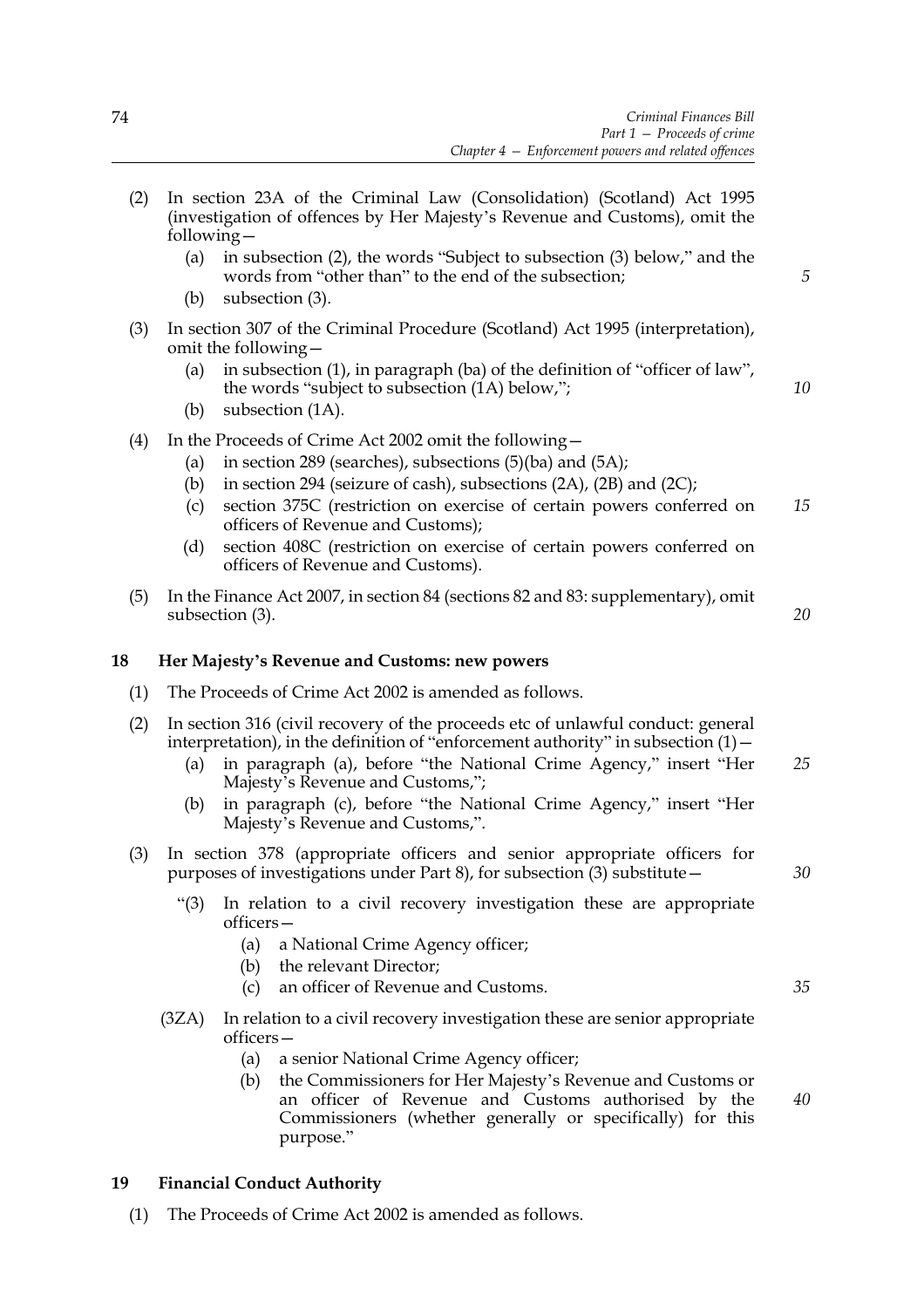- (2) In section 316 (civil recovery of the proceeds etc of unlawful conduct: general interpretation), in the definition of "enforcement authority" in subsection  $(1)$  -
	- (a) in paragraph (a), after "means" insert "the Financial Conduct Authority,";
		- (b) in paragraph (c), after "means" insert "the Financial Conduct Authority,". *5*
- (3) Section 378 (appropriate officers and senior appropriate officers for purposes of investigations under Part 8) is amended in accordance with subsections (4) to (6).
- (4) In subsection (3) (as substituted by section 18 above), after paragraph (c) insert— *10*
	- "(d) a Financial Conduct Authority officer."
- (5) In subsection (3ZA) (as inserted by that section), after paragraph (b) insert— "(c) a senior Financial Conduct Authority officer."
- (6) After subsection (8) insert—
	- "(9) For the purposes of this Part—
		- (a) "Financial Conduct Authority officer" means a member of staff of the Financial Conduct Authority;
		- (b) "senior Financial Conduct Authority officer" means a Financial Conduct Authority officer who is not below such grade as is designated by the Treasury for those purposes."

### **20 Immigration officers**

- (1) Section 24 of the UK Borders Act 2007 (seizure of cash) is amended as follows.
- (2) For the heading substitute "Exercise of civil recovery powers by immigration officers".
- *25*

*15*

*20*

- (3) For subsection (1) substitute  $-$ 
	- "(1) Chapters 3 to 3B of Part 5 of the Proceeds of Crime Act 2002 (civil recovery) apply in relation to an immigration officer as they apply in relation to a constable."
- (4) In subsection (2)(a), for "section 289" substitute "sections 289 and 303C and Chapter 3B". *30*
- (5) In subsection (2)(c), for "and 297A" substitute ", 297A and 303E and in Chapter 3B (see section 303Z2(7))".
- (6) In subsection  $(2)(d)$ , for "section 292" substitute "sections 292 and 303G".
- (7) In subsection (2)(e), for "and 293A" substitute ", 293A, 303H and 303I".
- (8) In subsection  $(2)(f)$ , in the words before sub-paragraph (i), after "295 $(2)$ " insert "or 303L(1)".
- (9) In subsection (2)(f)(ii), after "298" insert "or (as the case may be) 303O".
- (10) In subsection (2)(g), after "298" insert ", 303O or 303Z14".
- (11) In subsection (2)(h), after "302" insert ", 303W or 303Z18".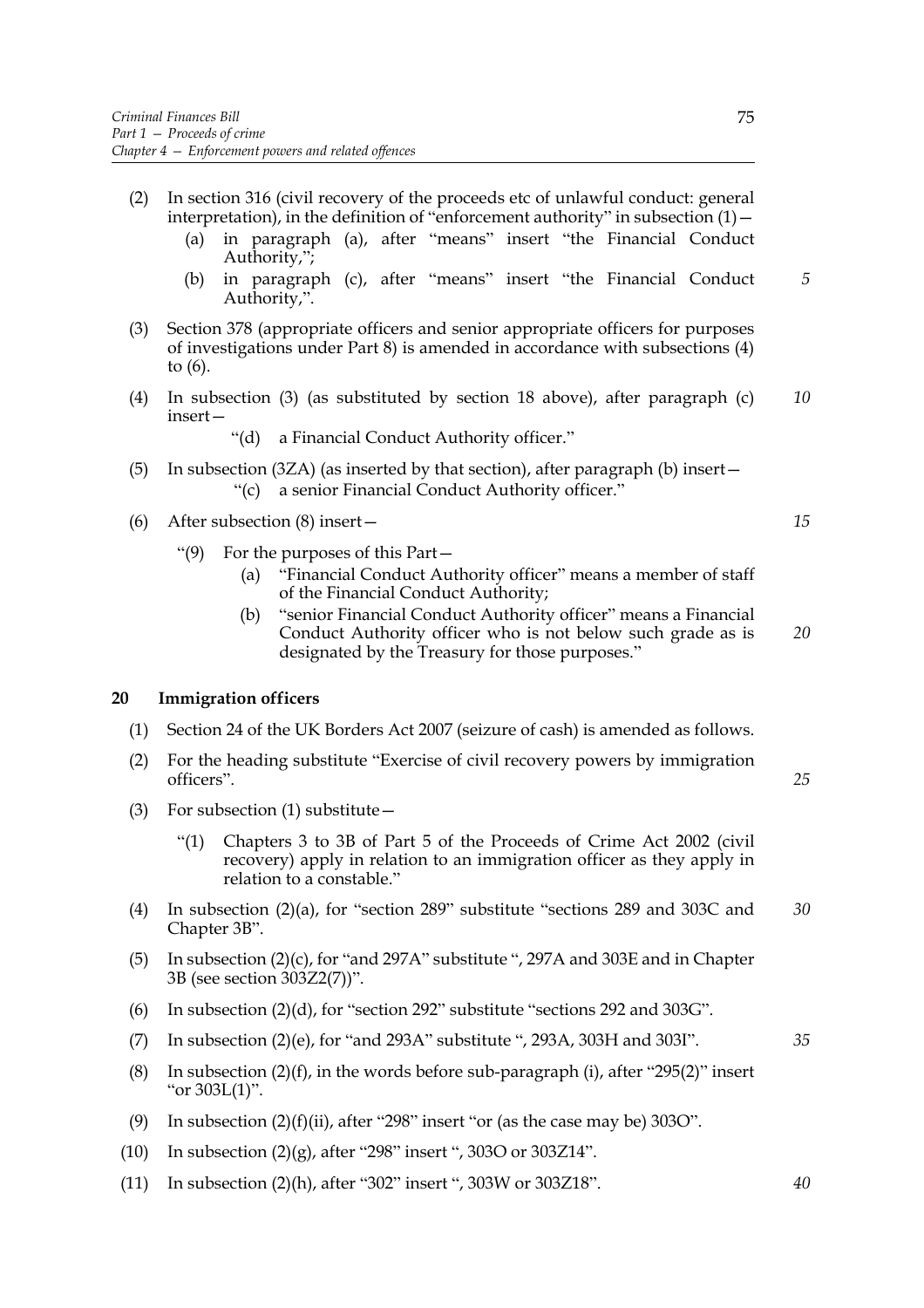## *Assault and obstruction offences*

### **21 Search and seizure warrants: assault and obstruction offences**

After section 356 of the Proceeds of Crime Act 2002 (and before the italic heading before section 357) insert—

#### **"356A Certain offences in relation to execution of search and seizure warrants**

- (1) A person commits an offence if the person assaults an appropriate person who is acting in the exercise of a power conferred by a search and seizure warrant issued under section 352.
- (2) A person commits an offence if the person resists or wilfully obstructs an appropriate person who is acting in the exercise of a power conferred by a search and seizure warrant issued under section 352. *10*
- (3) A person guilty of an offence under subsection  $(1)$  is liable  $-$ 
	- (a) on summary conviction in England and Wales, to imprisonment for a term not exceeding 51 weeks, or to a fine, or to both; *15*
	- (b) on summary conviction in Northern Ireland, to imprisonment for a term not exceeding 6 months, or to a fine not exceeding level 5 on the standard scale, or to both.

### (4) A person guilty of an offence under subsection (2) is liable—

- (a) on summary conviction in England and Wales, to imprisonment for a term not exceeding 51 weeks, or to a fine not exceeding level 3 on the standard scale, or to both;
- (b) on summary conviction in Northern Ireland, to imprisonment for a term not exceeding 1 month, or to a fine not exceeding level 3 on the standard scale, or to both. *25*
- (5) An appropriate person is—
	- (a) a National Crime Agency officer, a Financial Conduct Authority officer or a member of the staff of the relevant Director, if the warrant was issued for the purposes of a civil recovery investigation;
	- (b) a National Crime Agency officer, if the warrant was issued for the purposes of an exploitation proceeds investigation.
- (6) In relation to an offence committed before the coming into force of section 281(5) of the Criminal Justice Act 2003 (alteration of penalties for certain summary offences: England and Wales)— *35*
	- (a) the reference in subsection  $(3)(a)$  to 51 weeks is to be read as a reference to 6 months;
	- (b) the reference in subsection  $(4)(a)$  to 51 weeks is to be read as a reference to 1 month."

*5*

*20*

*30*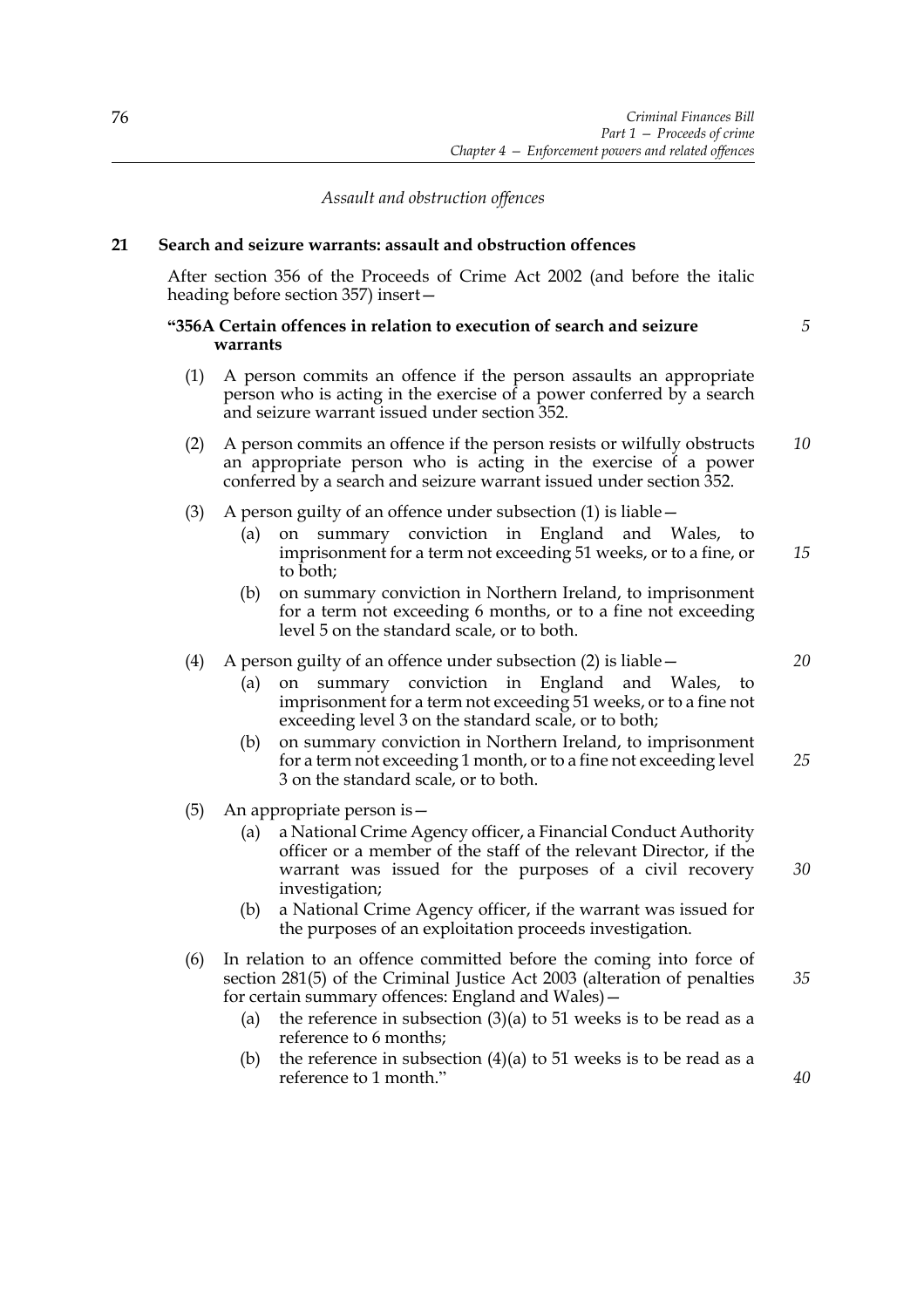## **22 Assault and obstruction offence in relation to SFO officers**

After section 453A of the Proceeds of Crime Act 2002 insert—

#### **"453B Certain offences in relation to SFO officers**

- (1) A person commits an offence if the person assaults an SFO officer who is acting in the exercise of a relevant power.
- (2) A person commits an offence if the person resists or wilfully obstructs an SFO officer who is acting in the exercise of a relevant power.

#### (3) A person guilty of an offence under subsection (1) is liable—

- (a) on summary conviction in England and Wales, to imprisonment for a term not exceeding 51 weeks, or to a fine, or to both; *10*
- (b) on summary conviction in Northern Ireland, to imprisonment for a term not exceeding 6 months, or to a fine not exceeding level 5 on the standard scale, or to both.

#### (4) A person guilty of an offence under subsection (2) is liable—

- (a) on summary conviction in England and Wales, to imprisonment for a term not exceeding 51 weeks, or to a fine not exceeding level 3 on the standard scale, or to both;
- (b) on summary conviction in Northern Ireland, to imprisonment for a term not exceeding 1 month, or to a fine not exceeding level 3 on the standard scale, or to both. *20*

# (5) In this section "relevant power" means a power exercisable under any of the following—

- (a) sections 47C to 47F or 195C to 195F (powers to seize and search for realisable property);
- (b) section 289 (powers to search for cash);
- (c) section 294 (power to seize cash);
- (d) section 295(1) (power to detain seized cash);
- (e) section 303C (powers to search for a listed asset);
- (f) section 303J (powers to seize property);
- (g) section 303K (powers to detain seized property);
- (h) a search and seizure warrant issued under section 352.
- (6) In relation to an offence committed before the coming into force of section 281(5) of the Criminal Justice Act 2003 (alteration of penalties for certain summary offences: England and Wales)—
	- (a) the reference in subsection  $(3)(a)$  to 51 weeks is to be read as a reference to 6 months;
	- (b) the reference in subsection  $(4)(a)$  to 51 weeks is to be read as a reference to 1 month."

# **23 External requests, orders and investigations**

- (1) Part 11 of the Proceeds of Crime Act 2002 (co-operation) is amended as follows.
- (2) In section 444 (external requests and orders), in subsection (3), after paragraph

*5*

*15*

*25*

*30*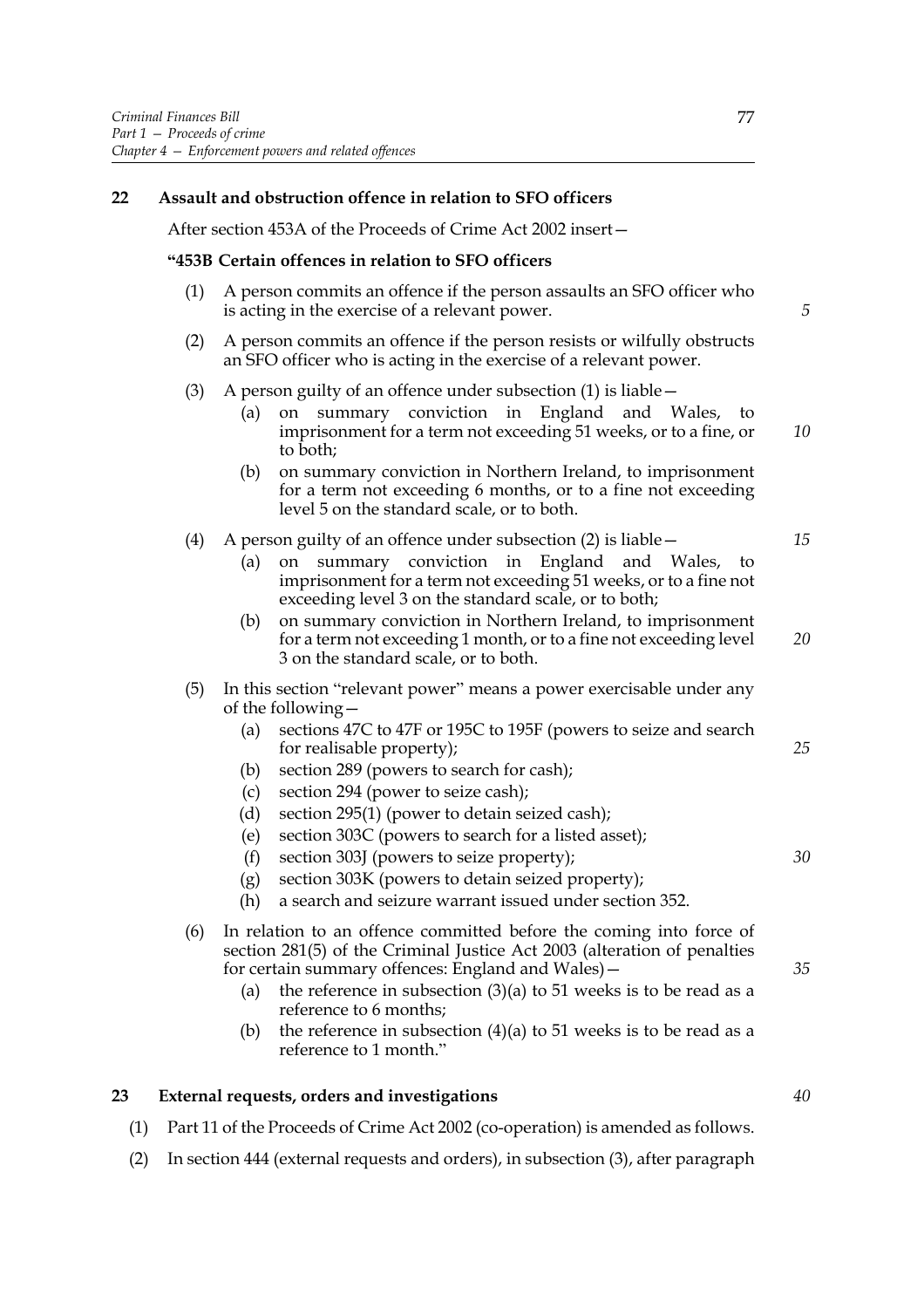(a) insert—

- "(aa) provision creating offences in relation to external requests and orders which are equivalent to the offences created by section 453B;".
- (3) In section 445 (external investigations), in subsection (1)(b), after "Part 8" insert "and section 453B". *5*

# **24 Obstruction offence in relation to immigration officers**

After section 453B of the Proceeds of Crime Act 2002 (inserted by section 22 above) insert—

### **"453C Obstruction offence in relation to immigration officers**

- (1) A person commits an offence if the person resists or wilfully obstructs an immigration officer who is acting in the exercise of a relevant power.
- (2) A person guilty of an offence under this section is liable—
	- (a) on summary conviction in England and Wales, to imprisonment for a term not exceeding 51 weeks, to a fine not exceeding level 3 on the standard scale, or to both; *15*
	- (b) on summary conviction in Scotland, to imprisonment for a term not exceeding 12 months, to a fine not exceeding level 3 on the standard scale, or to both;
	- (c) on summary conviction in Northern Ireland, to imprisonment for a term not exceeding 1 month, to a fine not exceeding level 3 on the standard scale, or to both. *20*

### (3) In this section "relevant power" means a power exercisable under—

- (a) sections 47C to 47F, 127C to 127F or 195C to 195F (powers to seize and search for realisable property);
- (b) section 289 as applied by section 24 of the UK Borders Act 2007 (powers to search for cash);
- (c) section 294 as so applied (powers to seize cash);
- (d) section 295(1) as so applied (power to detain seized cash);
- (e) section 303C as so applied (powers to search for a listed asset);
- (f) section 303J as so applied (powers to seize property);
- (g) section 303K as so applied (powers to detain seized property);
- (h) a search and seizure warrant issued under section 352; or
- (i) a search and seizure warrant issued under section 387.
- (4) The power conferred by subsection (5) of section 28A of the Immigration Act 1971 (arrest without warrant) applies in relation to an offence under this section as it applies in relation to an offence under section  $26(1)(g)$  of that Act (and subsections (6) to (9), (10) and (11) of section 28A of that Act apply accordingly). *35*
- (5) In relation to an offence committed before the coming into force of section 281(5) of the Criminal Justice Act 2003 (alteration of penalties for certain summary offences: England and Wales) the reference in subsection  $(2)(a)$  to  $\overline{5}1$  weeks is to be read as a reference to 6 months." *40*

*10*

*25*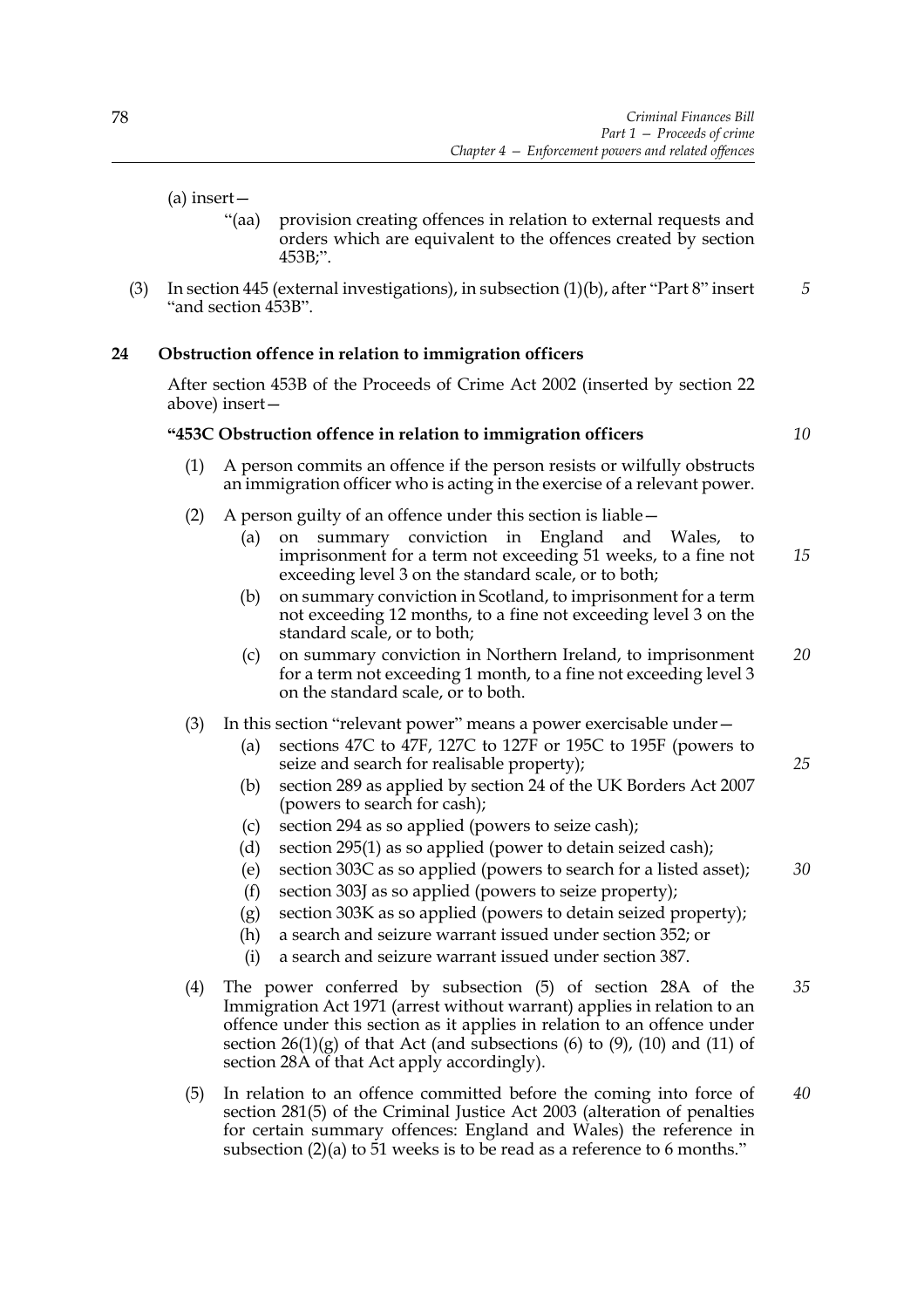### **CHAPTER 5**

#### MISCELLANEOUS

#### *Seized money: England and Wales and Northern Ireland*

#### **25 Seized money: England and Wales**

- (1) Section 67 of the Proceeds of Crime Act 2002 (seized money) is amended as follows. *5*
- (2) In subsection (2), for paragraphs (a) and (b) substitute—
	- "(a) has been seized under a relevant seizure power by a constable or another person lawfully exercising the power, and
		- (b) is being detained in connection with a criminal investigation or prosecution or with an investigation of a kind mentioned in section 341." *10*
- (3) After subsection (2) insert—
	- "(2A) But this section applies to money only so far as the money is free property."
- (4) Omit subsection (3).
- (5) In subsection (5), for "bank or building society" substitute "appropriate person".
- (6) In subsection (5A), at the beginning insert "Where this section applies to money which is held in an account maintained with a bank or building society,". *20*
- (7) In subsection (7A), after "applies" insert "by virtue of subsection (1)".
- (8) For subsection (8) substitute—
	- "(8) In this section—

"appropriate person" means—

- in a case where the money is held in an account maintained with a bank or building society, the bank or building society;
- (b) in any other case, the person on whose authority the money is detained;
- "bank" means an authorised deposit-taker, other than a building society, that has its head office or a branch in the United Kingdom;
- "building society" has the same meaning as in the Building Societies Act 1986;

"relevant seizure power" means, subject to subsection (9), a power to seize money conferred by or by virtue of—

- (a) a warrant granted under any enactment or rule of law, or
- (b) any enactment, or rule of law, under which the authority of a warrant is not required." *40*

*25*

*15*

*30*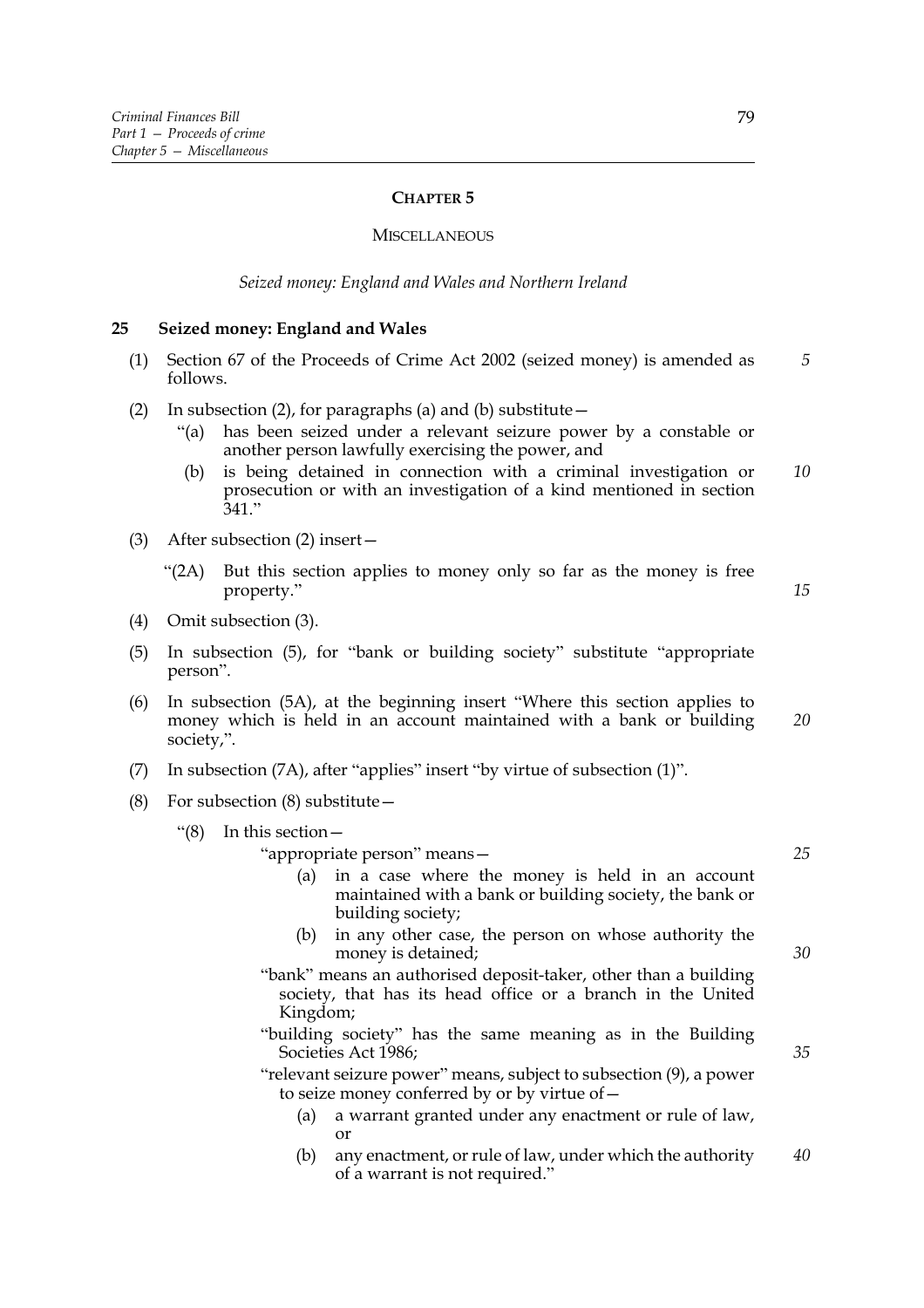- (9) After subsection (8) insert—
	- "(9) A power to seize money conferred by Schedule 1 to the Anti-terrorism, Crime and Security Act 2001 is not a "relevant seizure power" for the purposes of this section.
	- (10) In the definition of "bank" in subsection (8) "authorised deposit-taker" means— *5*
		- (a) a person who has permission under Part 4A of the Financial Services and Markets Act 2000 to accept deposits;
		- (b) a person who—
			- (i) is specified, or is within a class of persons specified, by an order under section 38 of that Act (exemption orders), and *10*
			- (ii) accepts deposits;
		- (c) an EEA firm of the kind mentioned in paragraph 5(b) of Schedule 3 to that Act that has permission under paragraph 15 of that Schedule (as a result of qualifying for authorisation under paragraph 12(1) of that Schedule) to accept deposits. *15*
	- (11) A reference in subsection (10) to a person or firm with permission to accept deposits does not include a person or firm with permission to do so only for the purposes of, or in the course of, an activity other than accepting deposits." *20*

## **26 Seized money: Northern Ireland**

- (1) Section 215 of the Proceeds of Crime Act 2002 (seized money) is amended as follows.
- (2) In subsection  $(8)$ , for paragraph  $(a)$  substitute  $-$ 
	- "(a) "bank" means an authorised deposit-taker, other than a building society, that has its head office or a branch in the United Kingdom;".
- (3) After subsection (8) insert—
	- "(9) In subsection  $(8)(a)$  "authorised deposit-taker" means  $-$ 
		- (a) a person who has permission under Part 4A of the Financial Services and Markets Act 2000 to accept deposits;
		- (b) a person who—
			- (i) is specified, or is within a class of persons specified, by an order under section 38 of that Act (exemption orders), and
			- (ii) accepts deposits;
		- (c) an EEA firm of the kind mentioned in paragraph 5(b) of Schedule 3 to that Act that has permission under paragraph 15 of that Schedule (as a result of qualifying for authorisation under paragraph 12(1) of that Schedule) to accept deposits.
	- (10) A reference in subsection (9) to a person or firm with permission to accept deposits does not include a person or firm with permission to do so only for the purposes of, or in the course of, an activity other than accepting deposits."

*25*

*30*

*35*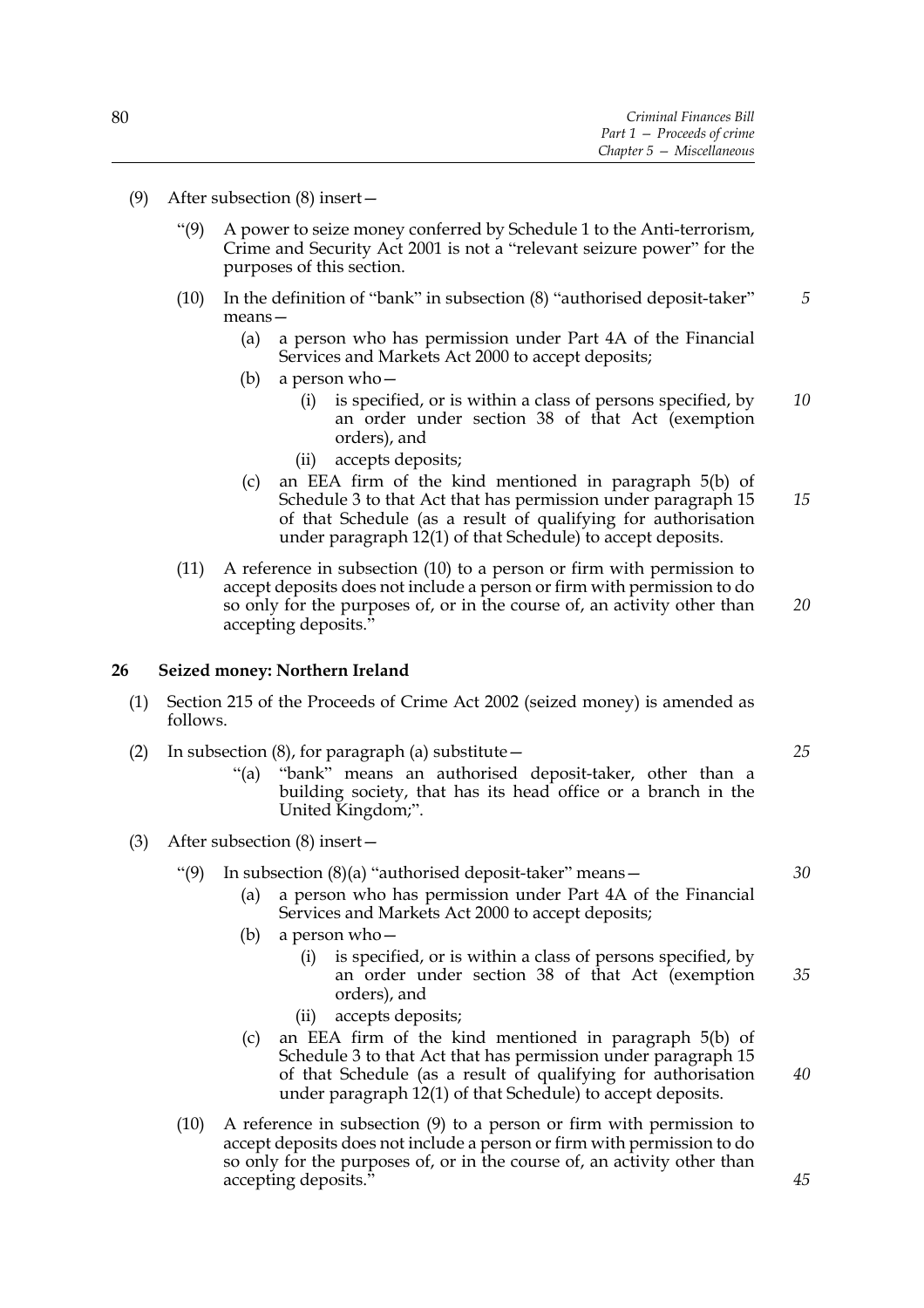### *Miscellaneous provisions relating to Scotland*

### **27 Seized money**

After section 131 of the Proceeds of Crime Act 2002 insert—

#### *"Seized money*

#### **131ZASeized money**

- (1) This section applies to money which—
	- (a) is held by a person, and
	- (b) is held in an account maintained by the person with a bank or building society.
- (2) This section also applies to money which is held by a person and which— *10*
	- (a) has been seized by a constable of the Police Service of Scotland under a relevant seizure power, and
	- (b) is being detained by the Police Service of Scotland for the purposes of or in connection with a criminal investigation or prosecution. *15*
- (3) This section also applies to money which is held by a person and which—
	- (a) has been seized by an officer of Revenue and Customs under a relevant seizure power, and
	- (b) is being detained by Her Majesty's Revenue and Customs for the purposes of or in connection with a criminal investigation or prosecution.
- (4) Subsection (5) applies if  $-$ 
	- (a) a confiscation order is made against a person holding money to which this section applies, and *25*
	- (b) an administrator has not been appointed under section 128 in relation to the money.
- (5) The relevant court may order the appropriate person to pay, within such period as the court may specify, the money or a portion of it specified by the court to the appropriate clerk of court on account of the amount payable under the confiscation order. *30*
- (6) An order under subsection (5) may be made—
	- (a) on the application of the prosecutor, or
	- (b) by the relevant court of its own accord.
- (7) The Scottish Ministers may by regulations amend this section so that it applies not only to money held in an account maintained with a bank or building society but also to—
	- (a) money held in an account maintained with a financial institution of a specified kind, or
	- (b) money that is represented by, or may be obtained from, a financial instrument or product of a specified kind.

*35*

*5*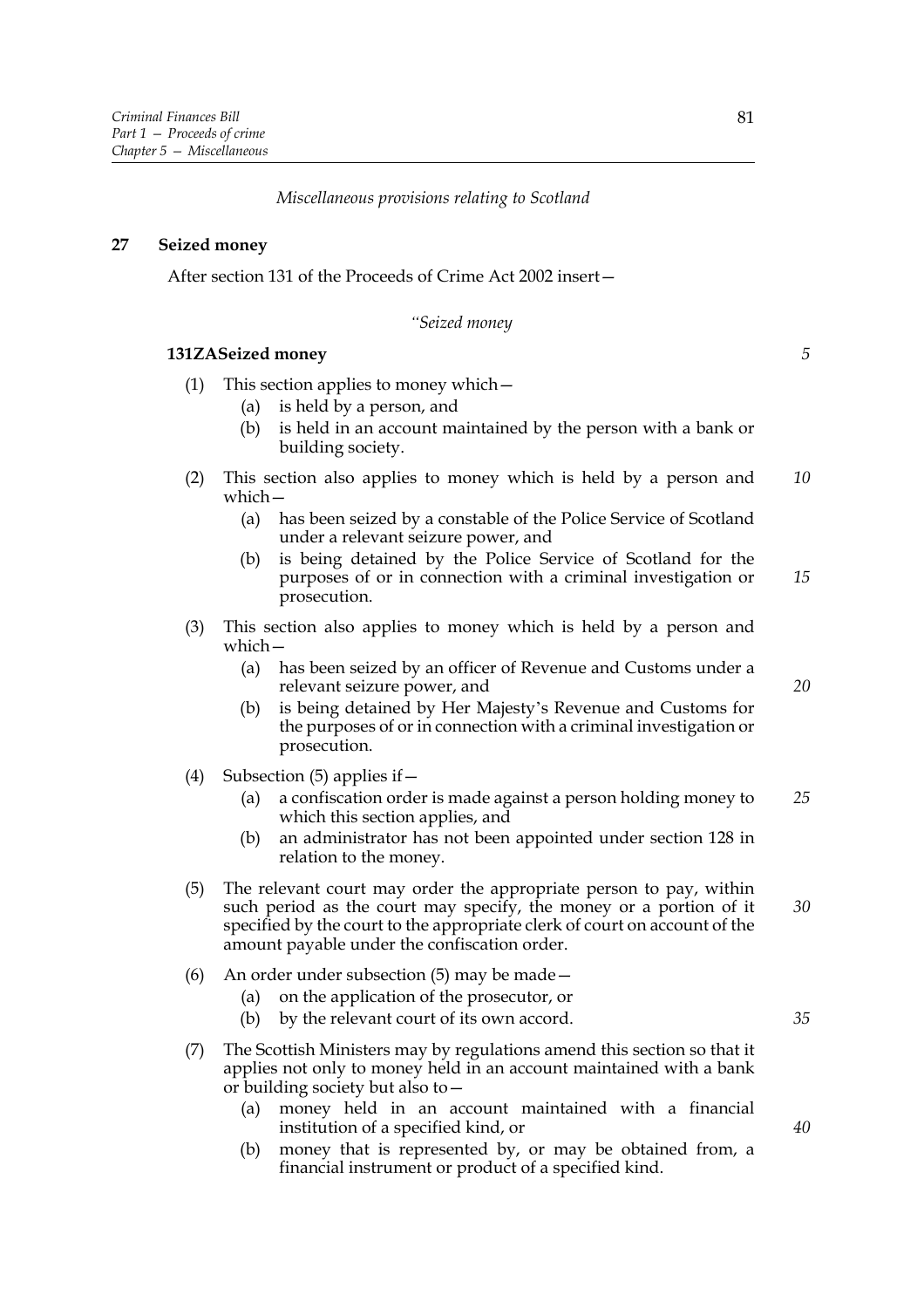- (8) Regulations under subsection (7) may amend this section so that it makes provision about realising an instrument or product within subsection (7)(b) or otherwise obtaining money from it. (9) In this section— "appropriate clerk of court", in relation to a confiscation order, means the sheriff clerk of the sheriff court responsible for enforcing the confiscation order under section 211 of the Procedure Act as applied by section 118(1); "appropriate person", in relation to money to which this section applies, means— (a) where the money is held in an account maintained by a bank or building society, the bank or building society, (b) where the money is being detained by the Police Service of Scotland, the chief constable of the Police Service of Scotland, (c) where the money is being detained by Her Majesty's Revenue and Customs, the Commissioners for Her Majesty's Revenue and Customs; "bank" means an authorised deposit-taker, other than a building society, that has its head office or a branch in the United Kingdom; "building society" has the same meaning as in the Building Societies Act 1986; "relevant court", in relation to a confiscation order, means— (a) the court which makes the confiscation order, or (b) the sheriff court responsible for enforcing the confiscation order under section 211 of the Procedure Act as applied by section 118(1); "relevant seizure power" means a power to seize money conferred by or by virtue of— (a) a warrant granted under any enactment or rule of law, or (b) any enactment, or rule of law, under which the authority of a warrant is not required. (10) In the definition of "bank" in subsection (9), "authorised deposit-taker" means— (a) a person who has permission under Part 4A of the Financial Services and Markets Act 2000 to accept deposits; (b) a person who— (i) is specified, or is within a class of persons specified, by an order under section 38 of that Act (exemption orders), and (ii) accepts deposits; (c) an EEA firm of the kind mentioned in paragraph 5(b) of Schedule 3 to that Act that has permission under paragraph 15 of that Schedule (as a result of qualifying for authorisation under paragraph 12(1) of that Schedule) to accept deposits. *5 10 20 25 30 35 40 45*
- (11) A reference in subsection (10) to a person or firm with permission to accept deposits does not include a person or firm with permission to do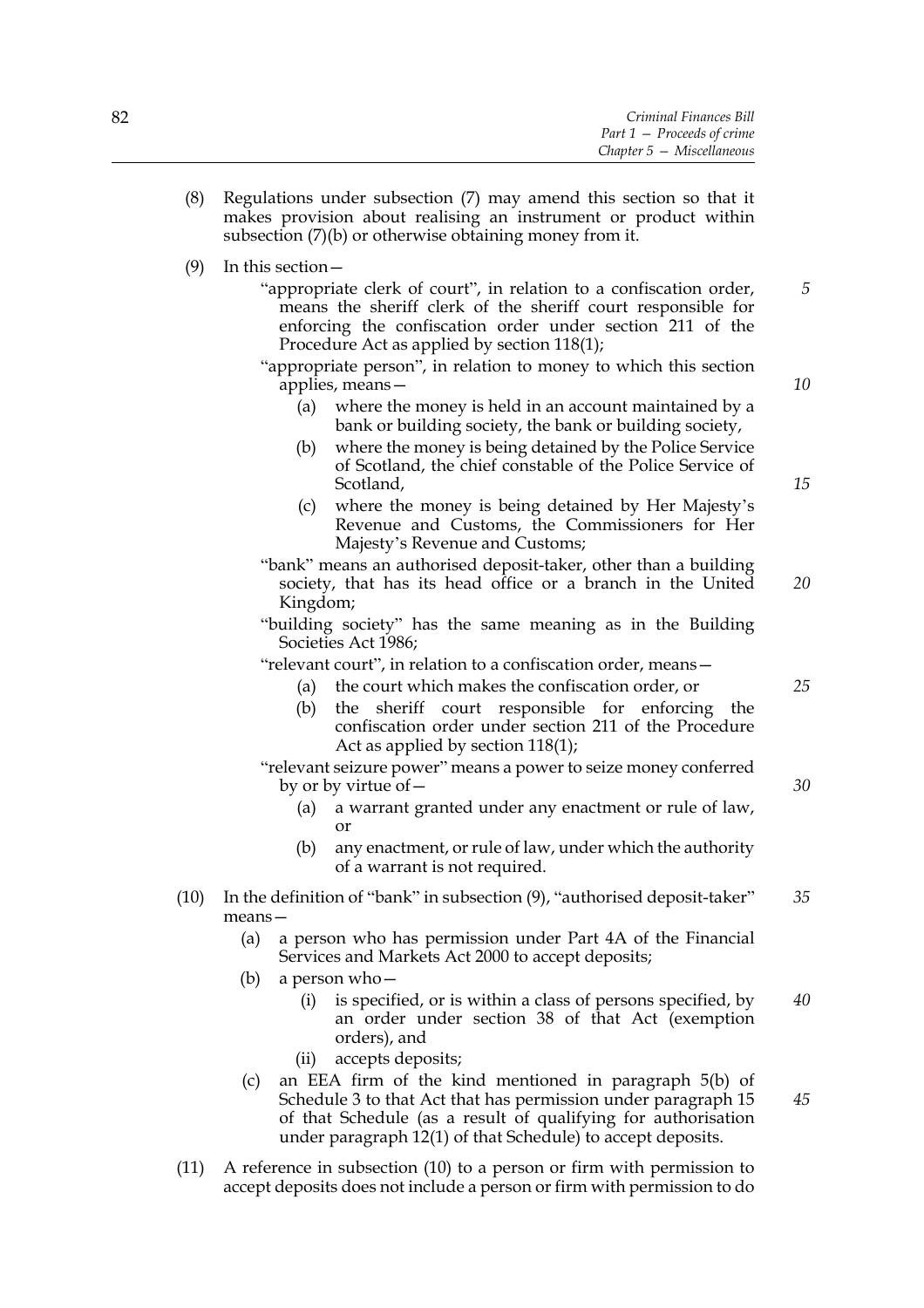so only for the purposes of, or in the course of, an activity other than accepting deposits."

### **28 Recovery orders relating to heritable property**

- (1) The Proceeds of Crime Act 2002 is amended as follows.
- (2) In section 266 (recovery orders), after subsection (8) insert—
	- "(8ZA) If the recoverable property in respect of which the Court of Session makes a recovery order includes heritable property, the Court of Session must, on the application of the enforcement authority, also grant decree of removing and warrant for ejection, enforceable by the trustee for civil recovery, in relation to any persons occupying the heritable property."
- (3) In section 267(3) (functions of trustee for civil recovery), after paragraph (b) insert—
	- "(ba) if decree of removing and warrant for ejection is granted by the Court of Session under section 266(8ZA), to enforce the decree and warrant,". *15*

## **29 Money received by administrators**

- (1) Paragraph 6 of Schedule 3 to the Proceeds of Crime Act 2002 (money received by administrator) is amended as follows.
- (2) In sub-paragraph (1) for "an appropriate bank or institution" substitute "a bank or building society". *20*
- (3) For sub-paragraph (3) substitute—
	- "(3) In sub-paragraph  $(1)$  -
		- (a) "bank" means an authorised deposit-taker, other than a building society, that has its head office or a branch in the United Kingdom; *25*
		- (b) "building society" has the same meaning as in the Building Societies Act 1986.
	- (4) In sub-paragraph  $(3)(a)$  "authorised deposit-taker" means -
		- (a) a person who has permission under Part 4A of the Financial Services and Markets Act 2000 to accept deposits; *30*
		- (b) a person who
			- is specified, or is within a class of persons specified, by an order under section 38 of that Act (exemption orders), and
			- (ii) accepts deposits;
		- (c) an EEA firm of the kind mentioned in paragraph 5(b) of Schedule 3 to that Act that has permission under paragraph 15 of that Schedule (as a result of qualifying for authorisation under paragraph 12(1) of that Schedule) to accept deposits.
	- (5) A reference in sub-paragraph (4) to a person or firm with permission to accept deposits does not include a person or firm with permission to do so only for the purposes of, or in the course of, an activity other than accepting deposits."

83

*10*

*35*

*40*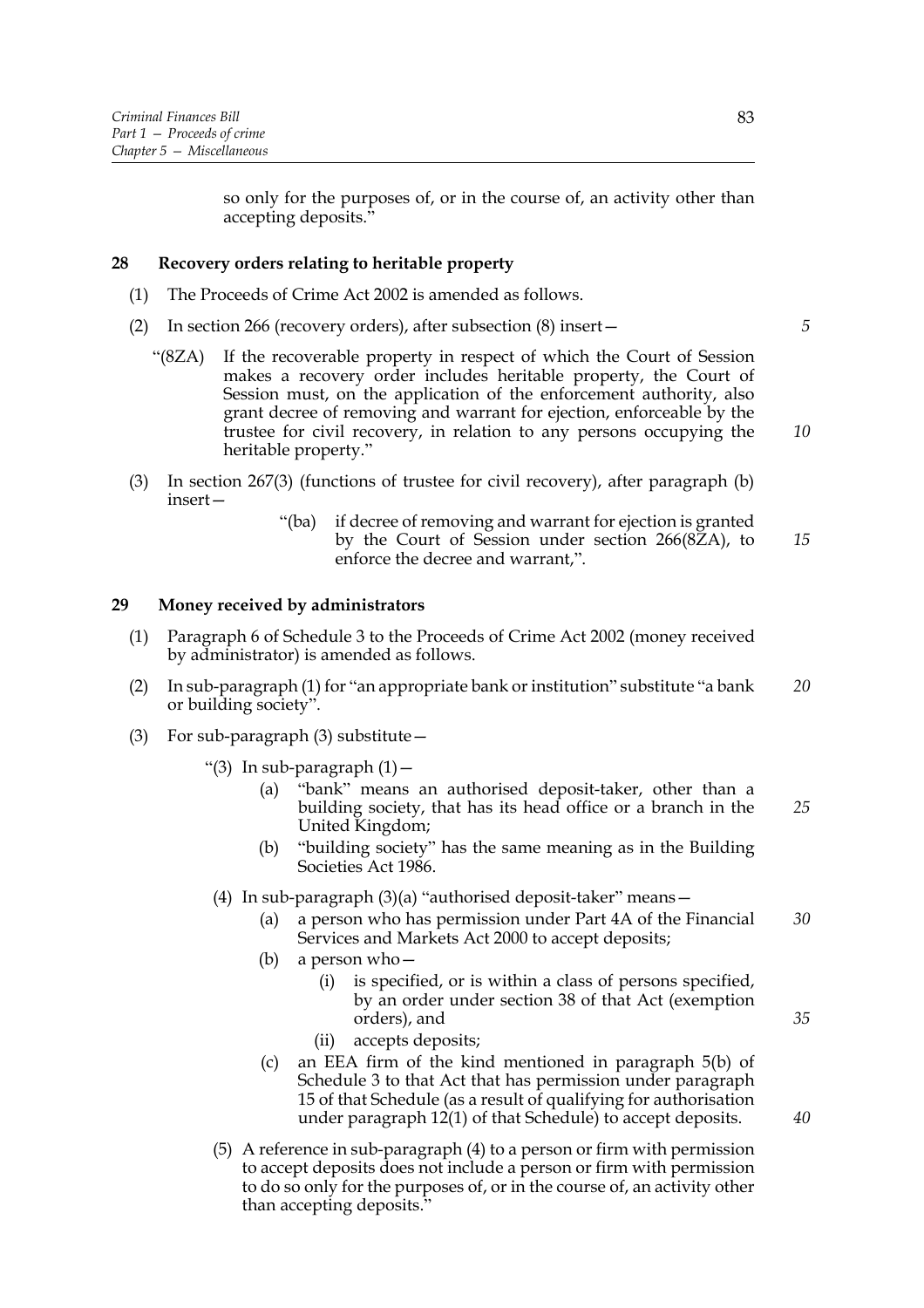#### *Other miscellaneous provisions*

#### **30 Accredited financial investigators**

- (1) The Proceeds of Crime Act 2002 is amended as follows.
- (2) In section 47G (appropriate approval for exercise of search and seizure powers in England and Wales), in subsection (3), after paragraph (b) insert—
	- "(ba) in relation to the exercise of a power by an accredited financial investigator who is—
		- (i) a member of the civilian staff of a police force in England and Wales (including the metropolitan police force), within the meaning of Part  $\overline{1}$  of the Police Reform and Social Responsibility Act 2011, or
		- (ii) a member of staff of the City of London police force,

a senior police officer,".

- (3) In section 195G (appropriate approval for exercise of search and seizure powers in Northern Ireland), in subsection (3), after paragraph (b) insert—
	- "(ba) in relation to the exercise of a power by an accredited financial investigator who is a member of staff of the Police Service of Northern Ireland, a senior police officer,".
- (4) In section 290 (prior approval for exercise of search powers in relation to cash), in subsection (4), after paragraph (b) insert—
	- "(ba) in relation to the exercise of a power by an accredited financial investigator who is—
		- (i) a member of the civilian staff of a police force in England and Wales (including the metropolitan police force), within the meaning of Part  $\bar{1}$  of the Police Reform and Social Responsibility Act 2011,
		- (ii) a member of staff of the City of London police force, or
		- (iii) a member of staff of the Police Service of Northern Ireland,

a senior police officer,".

### **31 Confiscation investigations: determination of the available amount**

In section 341(1) of the Proceeds of Crime Act 2002 (confiscation investigations), at the beginning of paragraph (c) insert "the available amount in respect of the person or".

#### **32 Confiscation orders and civil recovery: minor amendments**

- (1) The Proceeds of Crime Act 2002 is amended in accordance with subsections (2) to (10).
- (2) In section 82 (free property: England and Wales), in subsection (3)(b) for "or 297D" substitute ", 297D or 298(4)".

*20*

*15*

*5*

*10*

*30*

*25*

*35*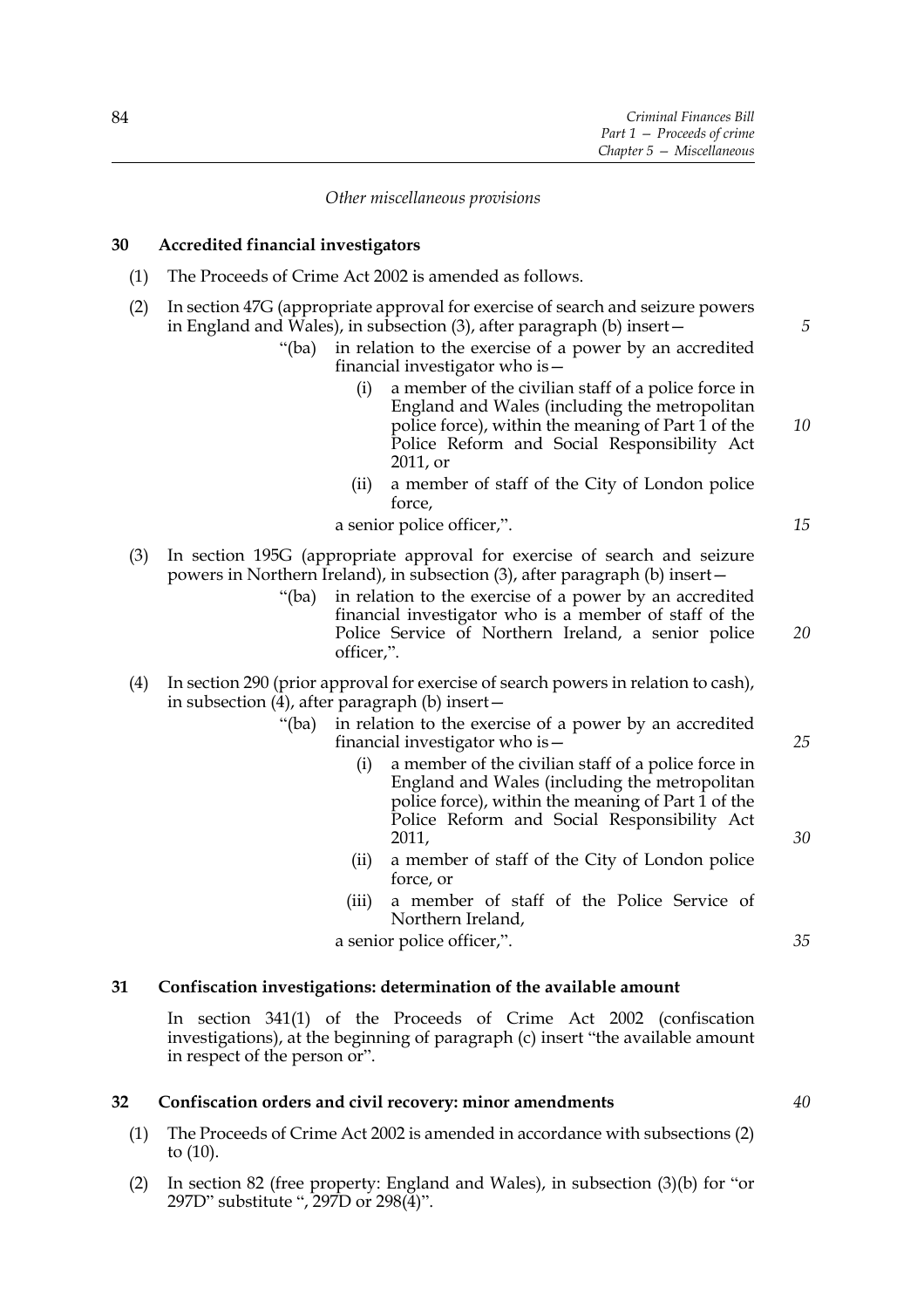- (3) In section 148 (free property: Scotland), in subsection (3)(b) for "or 297D" substitute ", 297D or  $298(4)$ ".
- (4) In section 230 (free property: Northern Ireland), in subsection (3)(b) for "or 297D" substitute ", 297D or 298(4)".
- (5) In section 245D (restriction on proceedings and remedies), in subsection (1)(b) after "levied" insert ", and no power to use the procedure in Schedule 12 to the Tribunals, Courts and Enforcement Act 2007 (taking control of goods) may be exercised,".
- (6) In section 290 (prior approval to exercise of section 289 search powers), in subsection (4), after paragraph (aa) (inserted by Schedule 1 to this Act) insert—
	- "(ab) in relation to the exercise of a power by a National Crime Agency officer, the Director General of the National Crime Agency or any other National Crime Agency officer authorised by the Director General (whether generally or specifically) for this purpose,".
- (7) In section 297A (forfeiture notice), in subsection (6), after paragraph (ba) (inserted by Schedule 1 to this Act, but before the "or" at the end of that paragraph) insert—
	- "(bb) the Director General of the National Crime Agency or any other National Crime Agency officer authorised by the Director General (whether generally or specifically) for this purpose,".
- (8) In section 302 (compensation), after subsection (7ZA) (inserted by Schedule 1 to this Act) insert—
	- "(7ZB) If the cash was seized by a National Crime Agency officer, the compensation is to be paid by the National Crime Agency."
- (9) In section 302 (compensation), in subsection  $(7A)(a)(i)$ , for "that Part of that Act" substitute "Part 1 of the Police Reform and Social Responsibility Act 2011".
- (10) In section 306 (mixing property), in subsection (3) after paragraph (c) insert—
	- "(ca) for the discharge (in whole or in part) of a mortgage, charge or other security,". *30*
- (11) In section 8 of the Serious Crime Act 2015 (variation or discharge of confiscation orders), in subsection (3) before paragraph (a) insert—
	- "(za) a confiscation order made under the Drug Trafficking Offences Act 1986,".

### **PART 2**

#### TERRORIST PROPERTY

### *Disclosures of information*

### **33 Disclosure orders**

Schedule 2 contains amendments to the Terrorism Act 2000 which enable the making of disclosure orders in connection with investigations into terrorist financing offences. *40*

*15*

*20*

*25*

*35*

*10*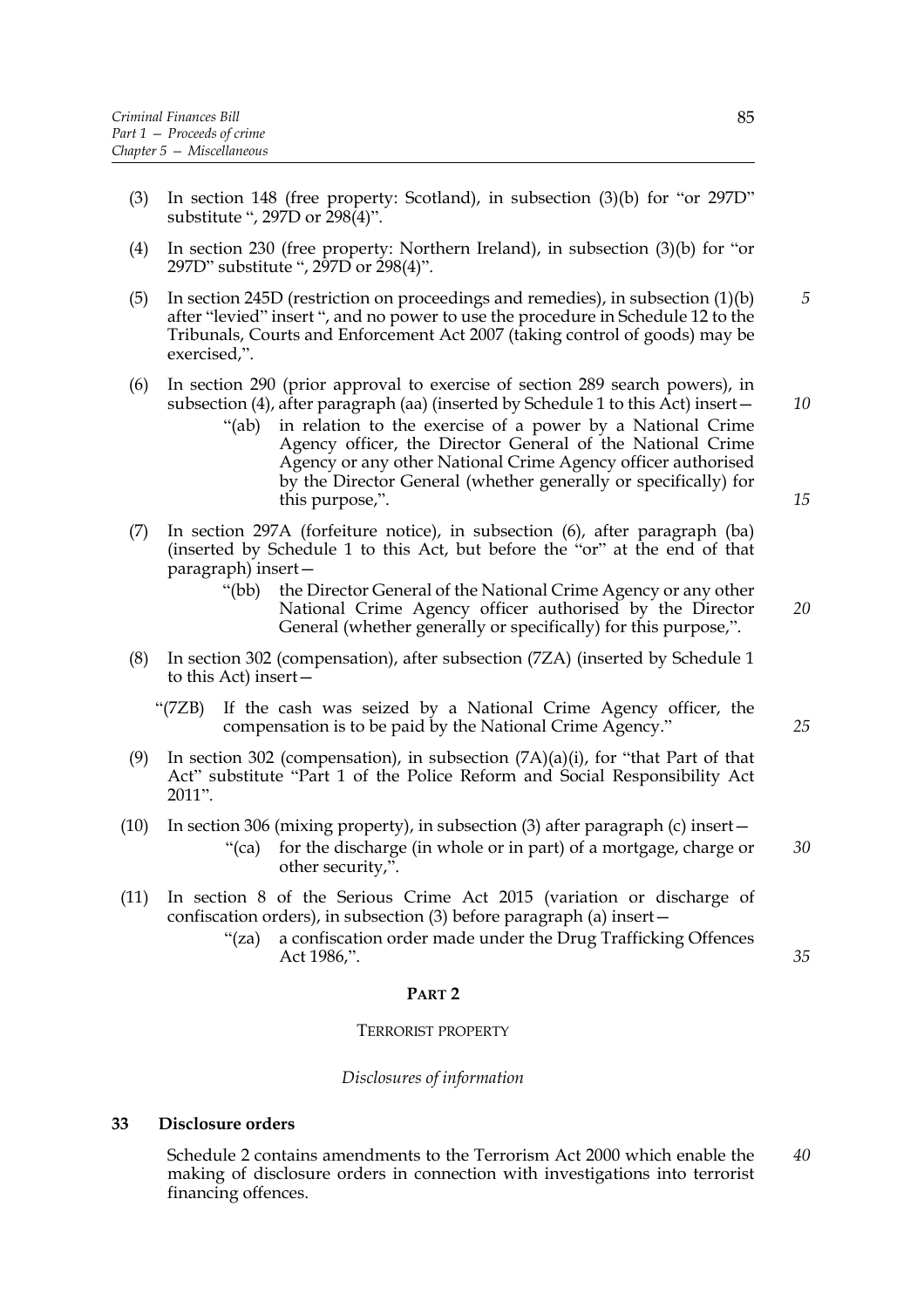### **34 Sharing of information within the regulated sector**

After section 21C of the Terrorism Act 2000 insert—

#### **"21CA Disclosures within the regulated sector**

- (1) A person (A) may disclose information to one or more other persons  $if -$ 
	- (a) conditions 1 to 4 are met, and
	- (b) where applicable, condition 5 is also met.
- (2) Condition 1 is that—
	- (a) A is carrying on a business in the regulated sector as a relevant undertaking,
	- (b) the information on which the disclosure is based came to A in the course of carrying on that business, and
	- (c) the person to whom the information is to be disclosed (or each of them, where the disclosure is to more than one person) is also carrying on a business in the regulated sector as a relevant undertaking (whether or not of the same kind as A). *15*
- (3) Condition 2 is that—
	- (a) a constable has requested A to make the disclosure, or
	- (b) the person to whom the information is to be disclosed (or at least one of them, where the disclosure is to more than one person) has requested A to do so.
- (4) Condition 3 is that, before A makes the disclosure, the required notification has been made to a constable (see section 21CB(5) to (7)).
- (5) Condition 4 is that A is satisfied that the disclosure of the information will or may assist in determining any matter in connection with -
	- (a) a suspicion that a person is involved in the commission of a terrorist financing offence, or
	- (b) the identification of terrorist property or of its movement or use.
- (6) Condition 5 is that, before making the disclosure request, the person making the request (or at least one of them, where the request is made by more than one person) has notified a constable that the request is to be made. *30*
- (7) Condition 5 does not apply where the disclosure request concerned is made by a constable.
- (8) A person may disclose information to A for the purposes of making a disclosure request if, and to the extent that, the person has reason to believe that A has in A's possession information that will or may assist in determining any matter of the kind mentioned in paragraph (a) or (b) of subsection (5). *35*

# **21CB Section 21CA: disclosure requests and notifications**

- (1) A disclosure request must—
	- (a) state that it is made in connection with  $-$ 
		- (i) a suspicion that a person is involved in the commission of a terrorist financing offence, or

*25*

*20*

*5*

*10*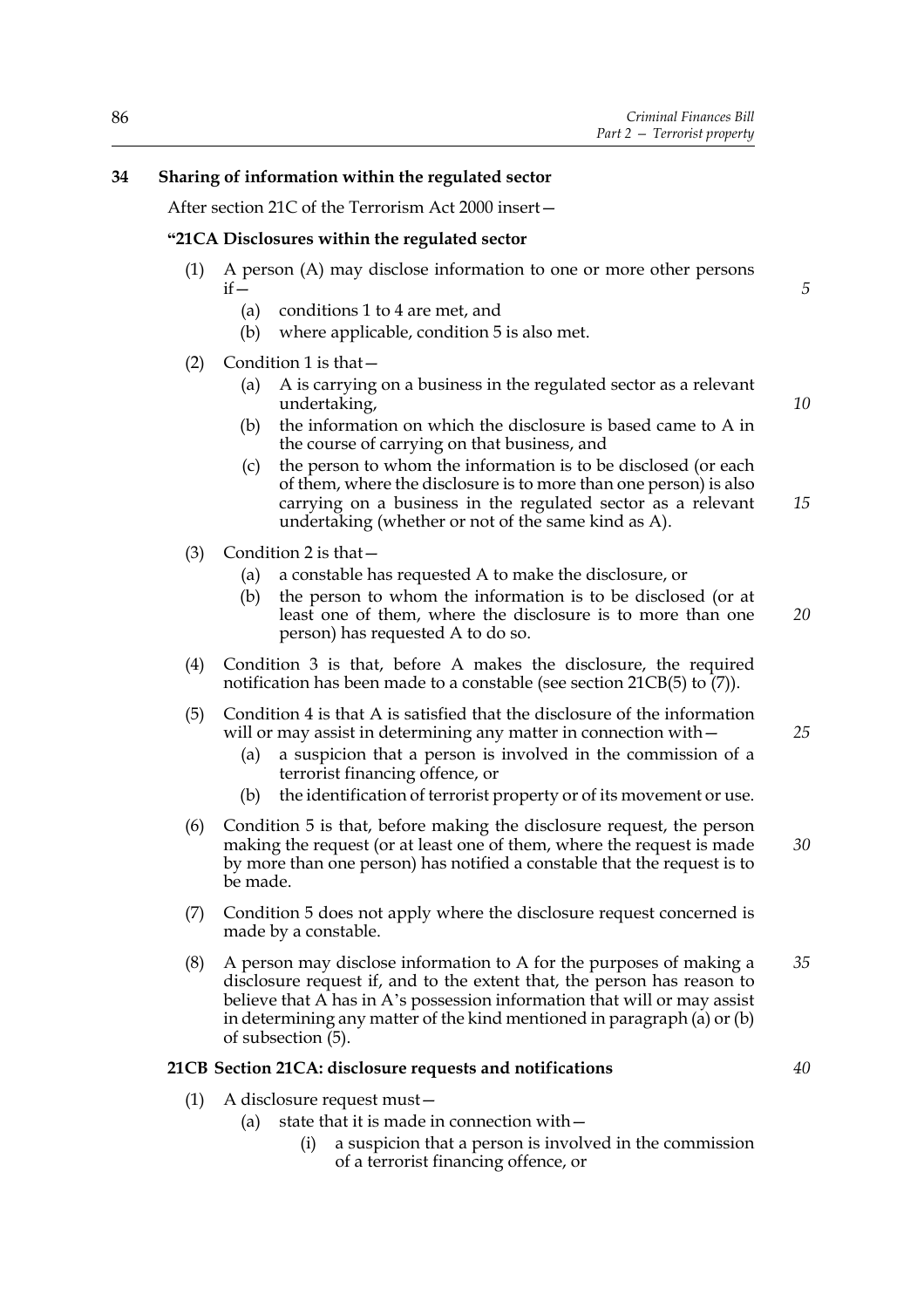|     |                                                                                                                                        | the identification of terrorist property or of its<br>(ii)<br>movement or use,                                                                                                                                                                                                                                                                                      |    |  |
|-----|----------------------------------------------------------------------------------------------------------------------------------------|---------------------------------------------------------------------------------------------------------------------------------------------------------------------------------------------------------------------------------------------------------------------------------------------------------------------------------------------------------------------|----|--|
|     | (b)                                                                                                                                    | identify the person or property (so far as known),                                                                                                                                                                                                                                                                                                                  |    |  |
|     | (c)                                                                                                                                    | describe the information that is sought from A, and                                                                                                                                                                                                                                                                                                                 |    |  |
|     | (d)                                                                                                                                    | specify the person or persons to whom it is requested that the<br>information is disclosed.                                                                                                                                                                                                                                                                         | 5  |  |
| (2) | Subsections (3) and (4) apply where the disclosure request is made by a<br>person mentioned in section $21CA(3)(b)$ .                  |                                                                                                                                                                                                                                                                                                                                                                     |    |  |
| (3) |                                                                                                                                        | If the request states that it is made in connection with a suspicion that<br>a person is involved in the commission of a terrorist financing offence,<br>the request must also –                                                                                                                                                                                    | 10 |  |
|     | (a)                                                                                                                                    | set out the grounds for the suspicion, or                                                                                                                                                                                                                                                                                                                           |    |  |
|     | (b)                                                                                                                                    | provide such other information as the person making the<br>request thinks appropriate for the purposes of enabling A to<br>determine whether the information requested ought to be<br>disclosed under section 21CA.                                                                                                                                                 | 15 |  |
| (4) |                                                                                                                                        | If the request states that it is made in connection with the identification<br>of terrorist property or of its movement or use, the request must also<br>provide such other information as the person making the request<br>thinks appropriate for the purposes of enabling A to determine<br>whether the information requested ought to be disclosed under section | 20 |  |
|     | 21CA.                                                                                                                                  |                                                                                                                                                                                                                                                                                                                                                                     |    |  |
| (5) | made-                                                                                                                                  | A required notification for the purposes of section 21CA(4) must be                                                                                                                                                                                                                                                                                                 |    |  |
|     | (a)                                                                                                                                    | in the case of a disclosure request made by a constable, by the<br>person who is to disclose information under section 21CA as a<br>result of the request;                                                                                                                                                                                                          | 25 |  |
|     | (b)                                                                                                                                    | in the case of a disclosure request made by a person mentioned<br>in section $21CA(3)(b)$ , by the person who made the request.                                                                                                                                                                                                                                     |    |  |
| (6) | In a case within subsection $(5)(a)$ , the required notification must state<br>that information is to be disclosed under section 21CA. |                                                                                                                                                                                                                                                                                                                                                                     | 30 |  |
|     |                                                                                                                                        | (7) In a case within subsection $(5)(b)$ , the required notification must-                                                                                                                                                                                                                                                                                          |    |  |
|     | (a)                                                                                                                                    | state that a disclosure request has been made;                                                                                                                                                                                                                                                                                                                      |    |  |
|     | (b)                                                                                                                                    | specify the person to whom the request was made;                                                                                                                                                                                                                                                                                                                    |    |  |
|     | (c)                                                                                                                                    | where the disclosure request to which the notification relates is<br>made in connection with a suspicion of a person's involvement<br>in the commission of a terrorist financing offence, identify the<br>person (so far as known);                                                                                                                                 | 35 |  |
|     | (d)                                                                                                                                    | where the disclosure request to which the notification relates is<br>made in connection with the identification of terrorist property<br>or of its movement or use, identify the property and the person<br>who holds it (if known).                                                                                                                                | 40 |  |
| (8) |                                                                                                                                        | A notification for the purposes of condition 5 in subsection (6) of section<br>21CA must-                                                                                                                                                                                                                                                                           |    |  |
|     | (a)                                                                                                                                    | state that a disclosure request is to be made;                                                                                                                                                                                                                                                                                                                      | 45 |  |
|     | (b)                                                                                                                                    | specify the person to whom it is to be made;                                                                                                                                                                                                                                                                                                                        |    |  |

- (c) describe the information to be sought in the request;
- (d) explain why the request is being made.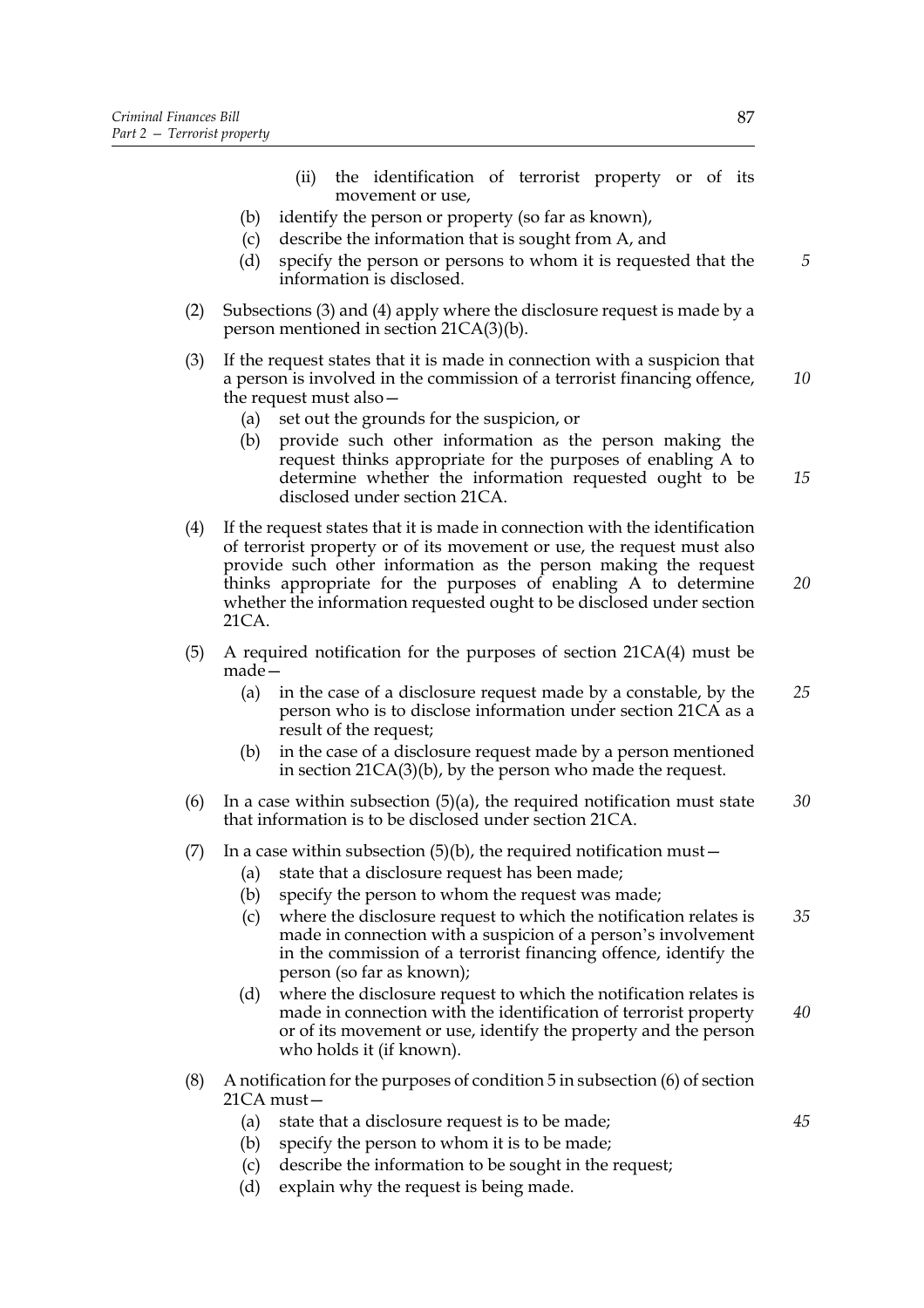### **21CC Section 21CA: effect on disclosures under section 21A**

- (1) This section applies if in any proceedings a question arises as to whether the required disclosure has been made—
	- (a) by a person (A) who discloses information under section  $21CA(1)$  as a result of a disclosure request,
	- (b) by a person  $(B)$  who makes a required notification in accordance with section 21CB(5)(b), or
	- (c) by any other person (C) to whom A discloses information under section 21CA(1) as a result of that request.
- (2) The making of a required notification in good faith is to be treated as satisfying any requirement to make the required disclosure on the part of A, B and C. *10*

This is subject to section 21CD(1) to (8).

- (3) The making of a joint disclosure report in good faith is to be treated as satisfying any requirement to make the required disclosure on the part of the persons who jointly make the report. This is subject to section 21CD(10). *15*
- (4) A joint disclosure report is a report to a constable that—
	- (a) is made jointly by A and B (whether or not also jointly with other persons to whom A discloses information under section 21CA(1)), *20*
	- (b) satisfies the requirements as to content mentioned in subsection (5) or (as the case may be) subsection (6),
	- (c) is prepared after the making of a disclosure by A to B under section  $21CA(1)$  in connection with  $-$ 
		- (i) a suspicion of a person's involvement in the commission of a terrorist financing offence, or
		- (ii) the identification of terrorist property or of its movement or use, and
	- (d) is sent to the constable before the end of the applicable period. *30*
- (5) In the case of a joint disclosure report prepared in connection with a suspicion of a person's involvement in the commission of a terrorist financing offence, the requirements as to content are that the report must—
	- (a) explain the extent to which there are continuing grounds to suspect that the person is involved in the commission of the offence, *35*
	- (b) identify the person (if known),
	- (c) set out the grounds for the suspicion, and
	- (d) provide any other information relevant to the matter.
- (6) In the case of a joint disclosure report prepared in connection with the identification of terrorist property or of its movement or use, the requirements as to content are that the report must—
	- (a) explain the extent to which there are continuing grounds to suspect that the property is terrorist property,
	- (b) identify the property and the person who holds it (if known),
	- (c) provide details of its movement or use (if known), and
	- (d) provide any other information relevant to the matter.

*25*

*5*

*40*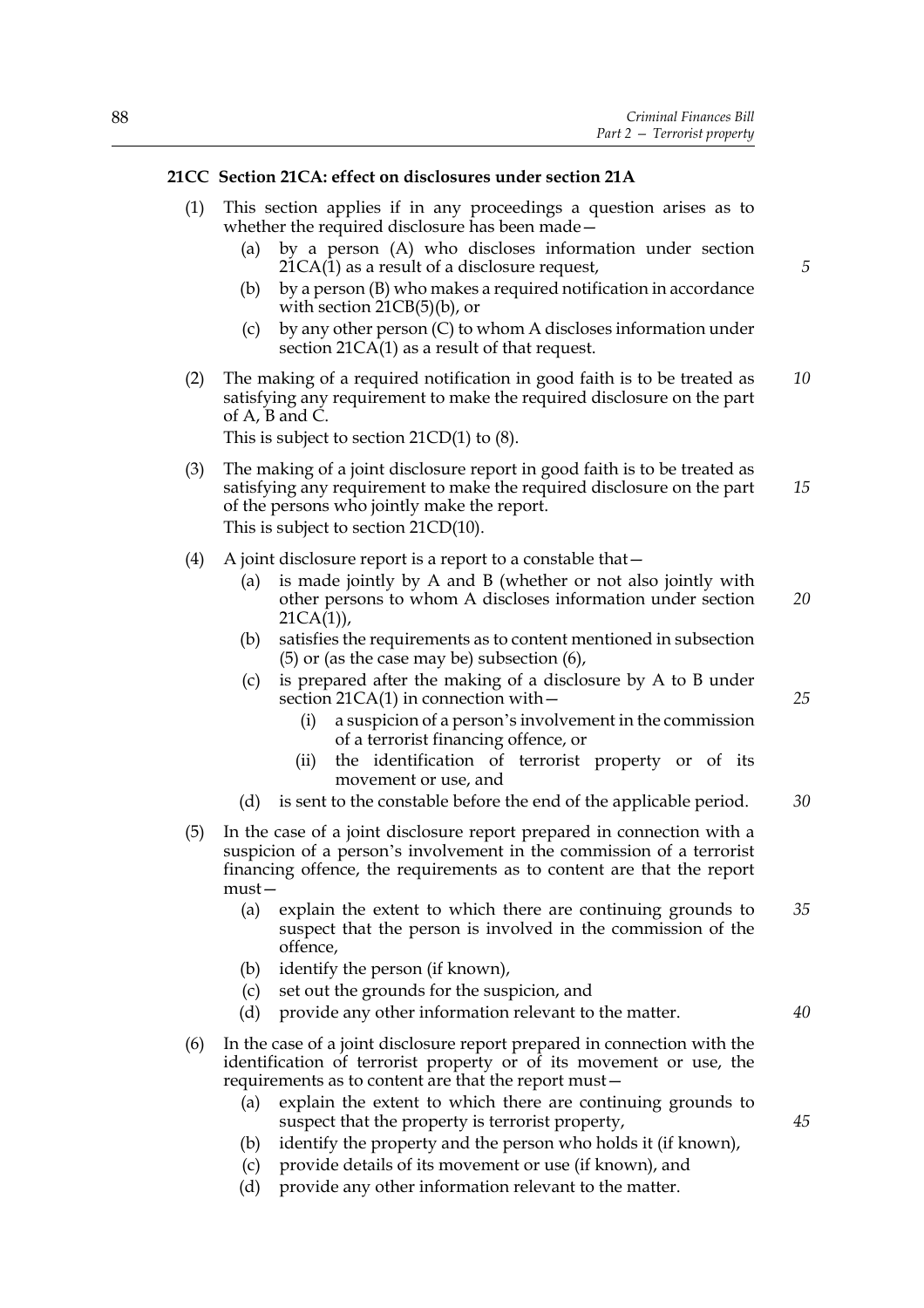- (7) The applicable period is  $-$ 
	- (a) in a case where the disclosure under section 21CA was made as a result of a request from a constable by virtue of subsection (3)(a) of that section, whatever period may be specified by the constable when making the request;
	- (b) in a case where the disclosure was made as a result of a request from another person by virtue of subsection (3)(b) of that section, the period of 28 days beginning with the day on which the notification is made for the purposes of condition 3 in section 21CA(4).
- (8) A constable may vary the period of 28 days (whether by lengthening or shortening it) by giving written notice to the person who made the required notification.
- (9) A joint disclosure report must be—
	- (a) approved by the nominated officer of each person that jointly makes the report, and *15*
	- (b) signed by the nominated officer on behalf of each such person. If there is no nominated officer the report must be approved and signed by another senior officer.

### (10) References in this section to A, B or C include—

- (a) a nominated officer acting on behalf of A, B or C, and
- (b) any other person who is an employee, officer or partner of A, B  $\overline{\text{or } } C$ .

# **21CD Limitations on application of section 21CC(2) and (3)**

- (1) Subsections (2) and (3) apply in a case where the required notification is made by A (notification made as a result of disclosure request received from a constable). *25*
- (2) Section 21CC(2) has effect in the case of A, B or C only so far as relating  $to-$ 
	- (a) the suspicion in connection with which the required notification is made, and *30*
	- (b) matters known, suspected or believed as a result of the making of the disclosure request concerned.
- (3) Accordingly, section 21CC(2) does not remove any requirement to make the required disclosure in relation to anything known, suspected or believed that does not result only from the making of the disclosure request. *35*
- (4) Subsections (5) to (8) apply in a case where the required notification is made by B (notification made as a result of disclosure request received from another undertaking in the regulated sector).
- (5) Section 21CC(2) has effect in the case of A or C only so far as relating to—
	- (a) the suspicion in connection with which the notification by B is made, and
	- (b) matters known, suspected or believed by A or C as a result of the making of that notification. *45*

*5*

*10*

*20*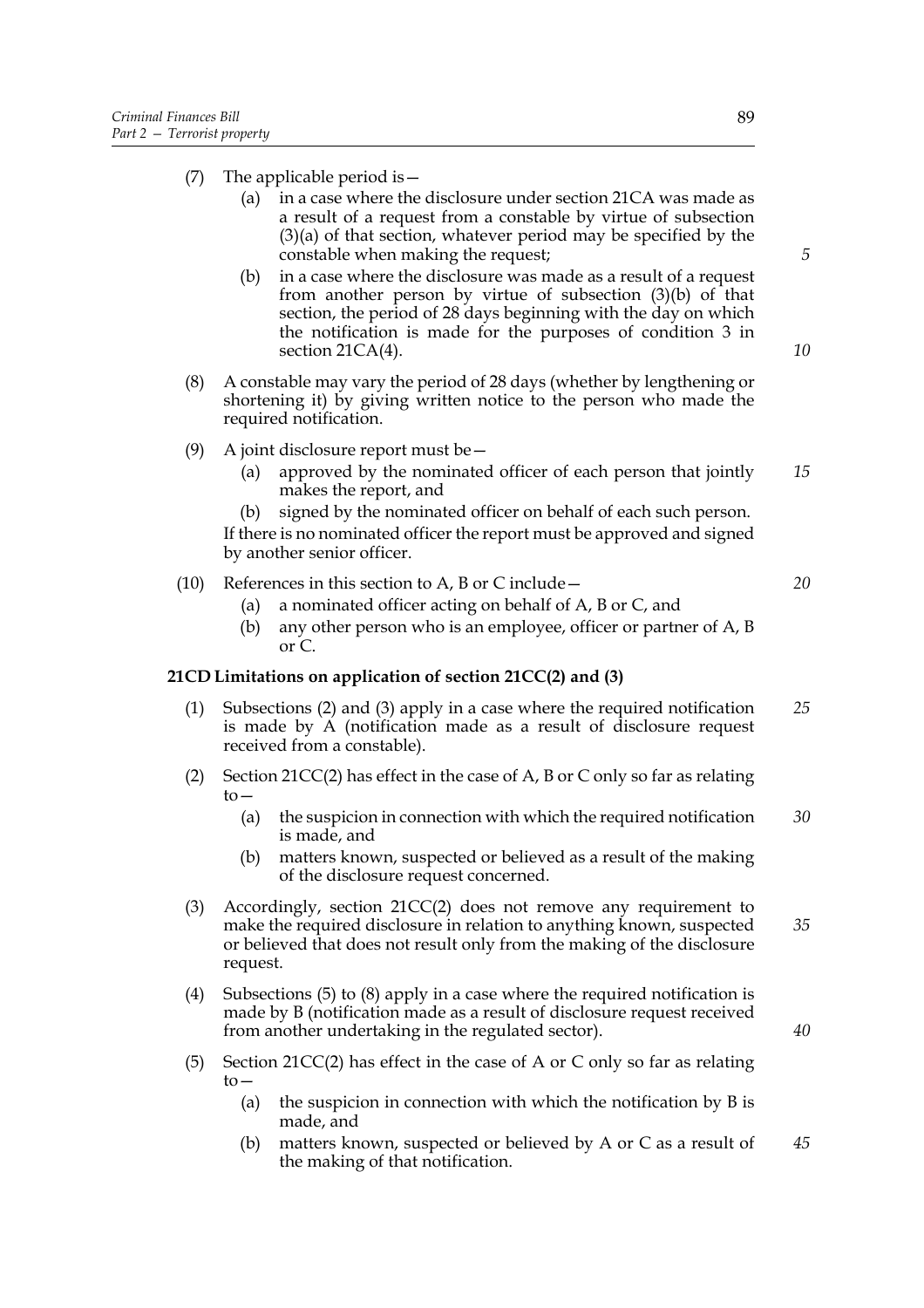(6) Accordingly, section 21CC(2) does not remove any requirement to make the required disclosure in relation to anything known, suspected or believed that does not result only from the making of the notification. (7) Section 21CC(2) has effect in the case of B only so far as relating to  $-$ (a) the suspicion in connection with which the notification is made, and (b) matters known, suspected or believed by B at the time of the making of the notification. (8) If a joint disclosure report is not made before the end of the applicable period (whether the required notification was made by A or B), section  $21CC(2)$  – (a) has effect only so far as relating to any requirement to make the required disclosure that would have otherwise arisen within that period, and (b) does not remove a requirement to make the required disclosure so far as arising after the end of that period on the part of any person in respect of matters that may become known, suspected or believed by the person after the time when the required notification was made. (9) If a joint disclosure report is not made before the end of the applicable period, the person who made the required notification must notify a constable that a report is not being made as soon as reasonably practicable after the period ends. (10) Section 21CC(3) has effect only so far as relating to  $-$ (a) the suspicion in connection with which the report is made, and (b) matters known, suspected or believed at the time of the making of the report. (11) Terms used in this section have the same meanings as in section 21CC. **21CE Section 21CA: supplementary** (1) A relevant disclosure made in good faith does not breach— (a) an obligation of confidence owed by the person making the disclosure, or (b) any other restriction on the disclosure of information, however imposed. (2) But a relevant disclosure may not include information obtained from a UK law enforcement agency unless that agency consents to the disclosure. (3) In a case where a person is acting on behalf of another ("the undertaking") as a nominated officer— (a) a relevant disclosure by the undertaking must be made by the nominated officer on behalf of the undertaking, and (b) a relevant disclosure to the undertaking must be made to that officer. *5 10 15 20 25 40*

*30*

*35*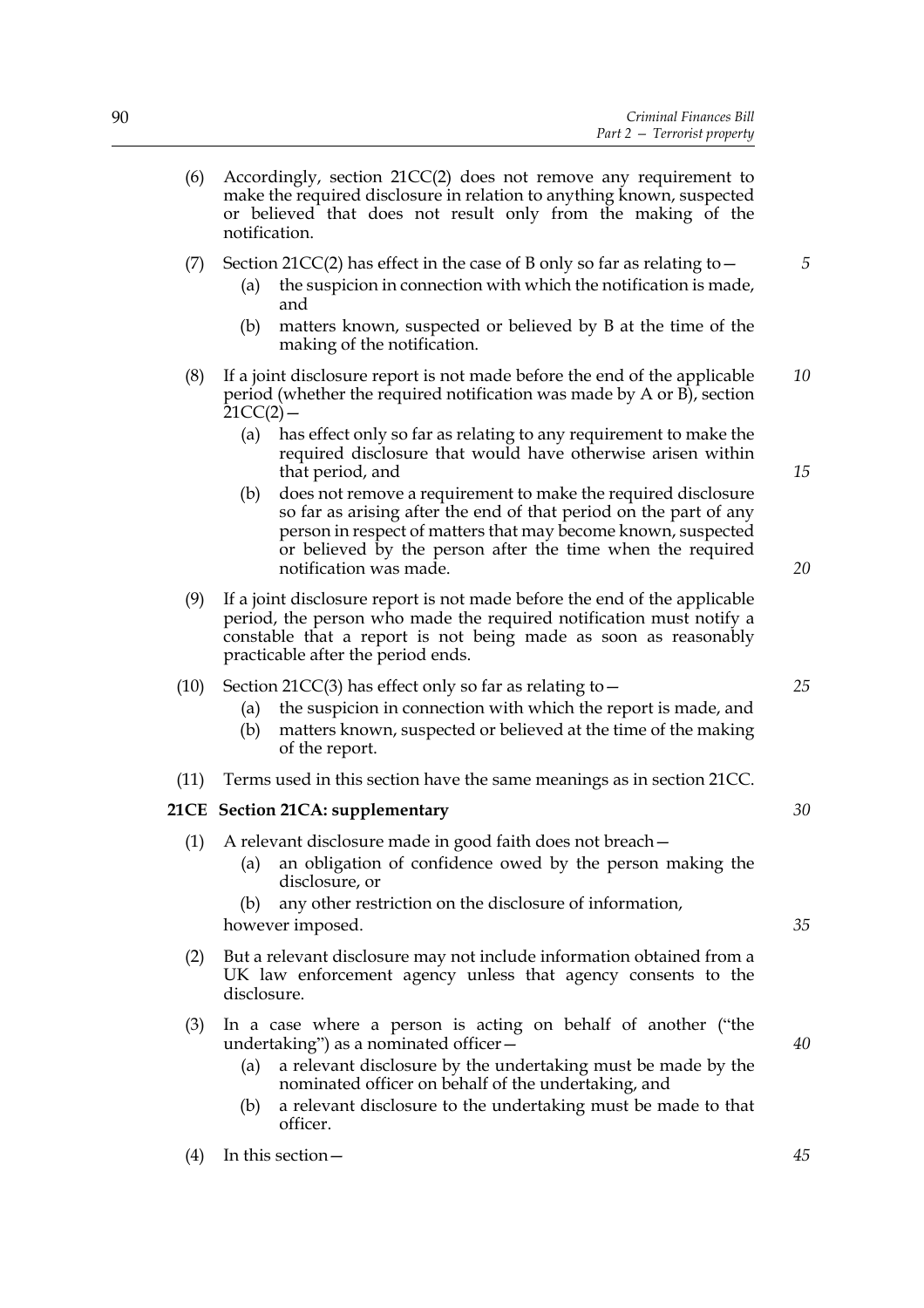"relevant disclosure" means any disclosure made by virtue of section 21CA;

"UK law enforcement agency" means—

- (a) the National Crime Agency;
- (b) a police force in England, Scotland, Northern Ireland or Wales;
- (c) any other person operating in England, Scotland, Northern Ireland or Wales charged with the duty of preventing, detecting, investigating or prosecuting offences.

### **21CF Sections 21CA to 21CE: interpretation**

- (1) This section applies for the purposes of sections 21CA to 21CE.
- (2) References to a constable include references to a National Crime Agency officer authorised for those purposes by the Director General of that Agency.
- (3) References to a business in the regulated sector are to be construed in accordance with Schedule 3A.
- (4) "Disclosure request" means a request made for the purposes of condition 2 in section 21CA(3).
- (5) "Nominated officer" means a person nominated to receive disclosures under section 21A. *20*
- (6) "Relevant undertaking" means any of the following—
	- (a) a credit institution;
	- (b) a financial institution;
	- (c) a professional legal adviser;
	- (d) a relevant professional adviser;
	- (e) other persons (not within paragraphs (a) to (d)) whose business consists of activities listed in paragraph 1(1) of Schedule 3A.
- (7) "Required disclosure" means a disclosure that is made—
	- (a) to a constable in connection with a suspicion that a person is involved in the commission of a terrorist financing offence, and *30*
	- (b) for the purposes of avoiding the commission of an offence under section 21A by virtue of not satisfying the third condition in subsection (4) of that section.
- (8) "Required notification" means a notification made for the purposes of condition 3 in section 21CA(4). *35*
- (9) For the purposes of subsection  $(6)$ 
	- (a) "credit institution" has the same meaning as in Schedule 3A;
	- (b) "financial institution" means an undertaking that carries on a business in the regulated sector by virtue of any of paragraphs (b) to (i) of paragraph 1(1) of that Schedule; *40*
	- (c) "relevant professional adviser" has the meaning given by section 21H(5).
- (10) "Terrorist financing offence" means an offence under any of sections 15 to 18."

*5*

*10*

*15*

*25*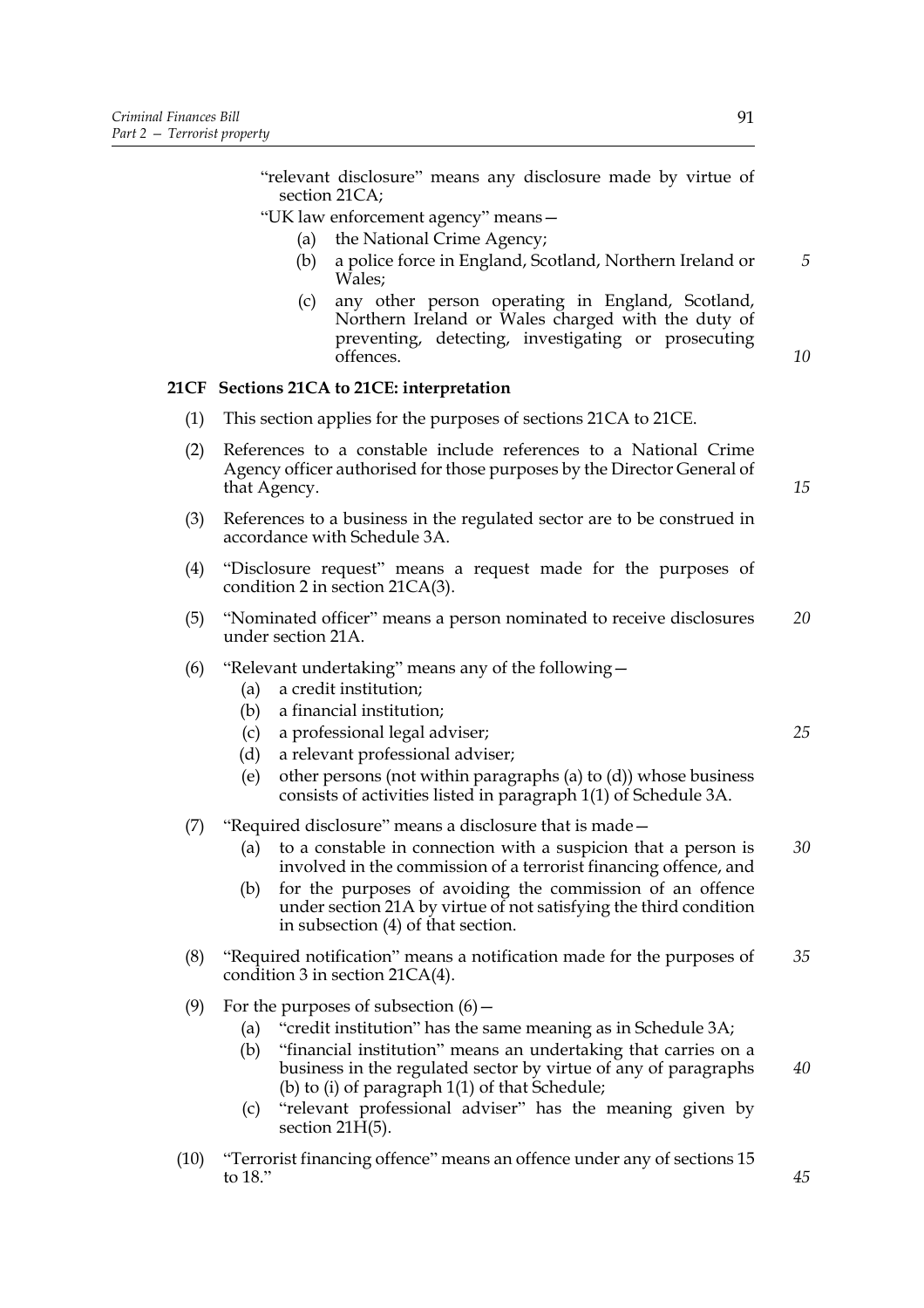## **35 Further information notices and orders**

After section 22A of the Terrorism Act 2000 insert—

#### *"Further information notices and orders*

## **22B Further information notices: disclosures under this Part**

- (1) This section applies where a person makes a disclosure under section  $21A$  to  $-$ *5*
	- (a) a constable, or
	- (b) a National Crime Agency officer authorised for the purposes of a provision of this Part by the Director General of that Agency.
- (2) A law enforcement officer may give a further information notice under this section to— *10*
	- (a) the person who made the disclosure, or
	- (b) any other person carrying on a business in the regulated sector.
- (3) A further information notice under this section is a notice directing the person to whom it is given to provide to the law enforcement officer further information in relation to anything contained in the disclosure. *15*
- (4) A further information notice under this section must be given in writing.
- (5) A further information notice under this section must—
	- (a) specify or describe the further information that is to be provided, *20*
	- (b) specify how the further information is to be provided,
	- (c) specify a date by which it is to be provided, and
	- (d) explain that failure to comply with the notice may result in the making of a further information order. *25*
- (6) In this section "law enforcement officer" means—
	- (a) a constable,
	- (b) a National Crime Agency officer authorised for the purposes of this section by the Director General of that Agency,
	- (c) a counter-terrorism financial investigator, or *30*
	- (d) a procurator fiscal.
- (7) For the purposes of this section and section 22C, Schedule 3A has effect for determining what is a business in the regulated sector.

#### **22C Further information notices: disclosures under foreign law**

- (1) This section applies where the National Crime Agency receives an external request asking for further information to be provided in connection with a disclosure made under a corresponding disclosure requirement. *35*
- (2) An external request is a request by an authority of a foreign country which has responsibility in that country for carrying out investigations into whether a corresponding terrorist financing offence has been committed. *40*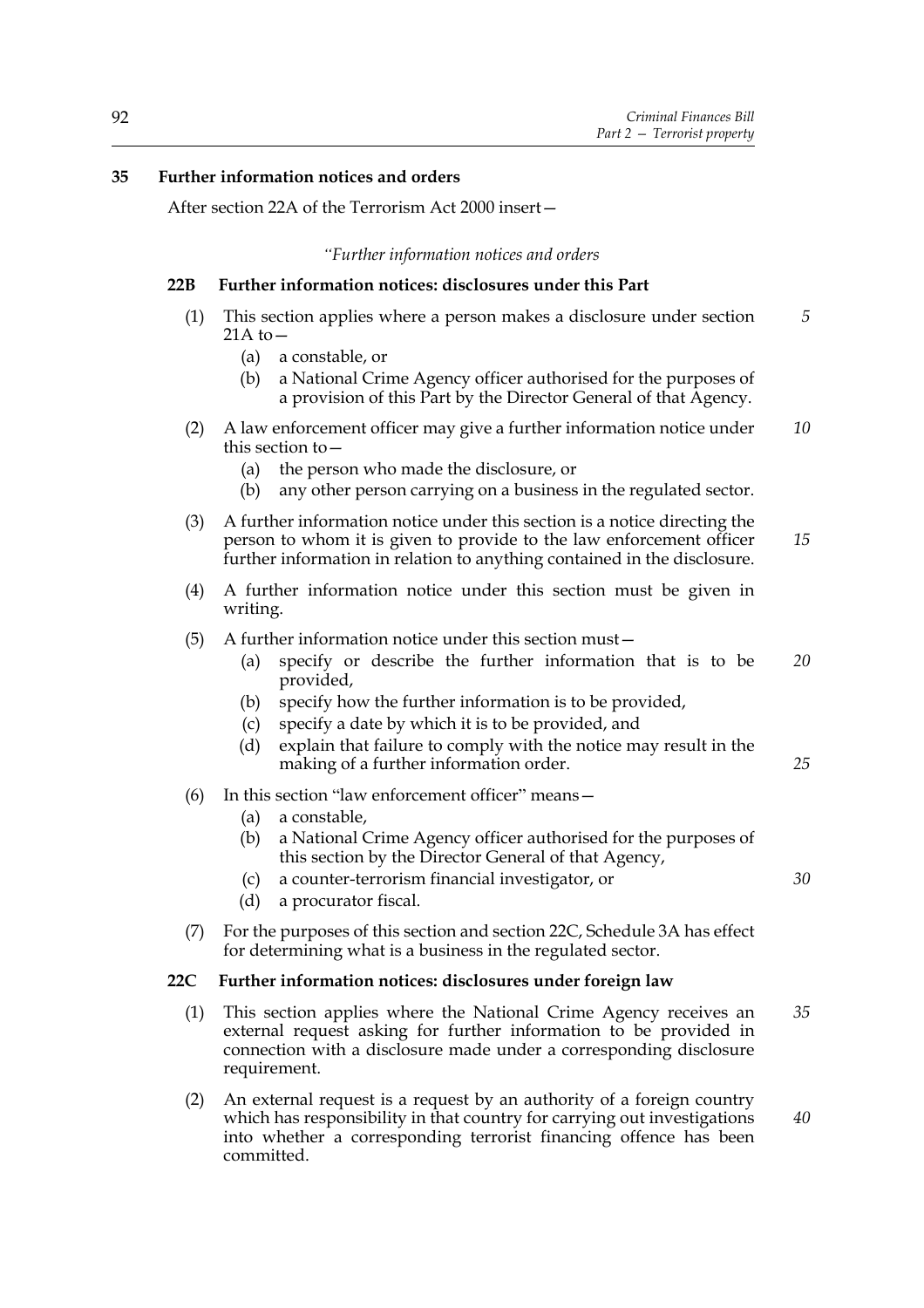- (3) An NCA authorised officer may give a further information notice under this section to a person carrying on a business in the regulated sector.
- (4) But a further information notice under this section may be given only if the NCA authorised officer is satisfied that there are reasonable grounds to believe that—
	- (a) the information that is the subject of the external request relates to a disclosure made under a corresponding disclosure requirement,
	- (b) the person to whom the notice is to be given is in possession of all or part of the information, and *10*
	- (c) the information is likely to be of substantial value to the authority that made the request in determining any matter in connection with the disclosure.
- (5) A further information notice under this section is a notice directing the person to whom it is given to provide to the NCA authorised officer all or part of the further information that was the subject of the external request concerned. *15*
- (6) A further information notice under this section must be given in writing.
- (7) A further information notice under this section must—
	- (a) specify or describe the further information that is to be provided,
	- (b) specify how the further information is to be provided,
	- (c) specify a date by which it is to be provided, and
	- (d) explain that failure to comply with the notice may result in the making of a further information order.
- (8) In this section—
	- "corresponding disclosure requirement" means a requirement to make a disclosure under the law of the foreign country concerned that corresponds to a requirement imposed by virtue of this Part; *30*
	- "corresponding terrorist financing offence" means an offence under the law of the foreign country concerned that would, if done in the United Kingdom, constitute an offence under any of sections 15 to 18;
	- "foreign country" means a country or territory outside the United Kingdom;
	- "NCA authorised officer" means a person authorised for the purposes of this section by the Director General of the National Crime Agency. *40*

### **22D Further information orders**

(1) A magistrates' court or (in Scotland) the sheriff must, on an application made by a law enforcement officer, make a further information order if satisfied that the requirements for making the order are met (see subsection (5) or (as the case may be) subsection (6)).

*5*

*25*

*20*

*45*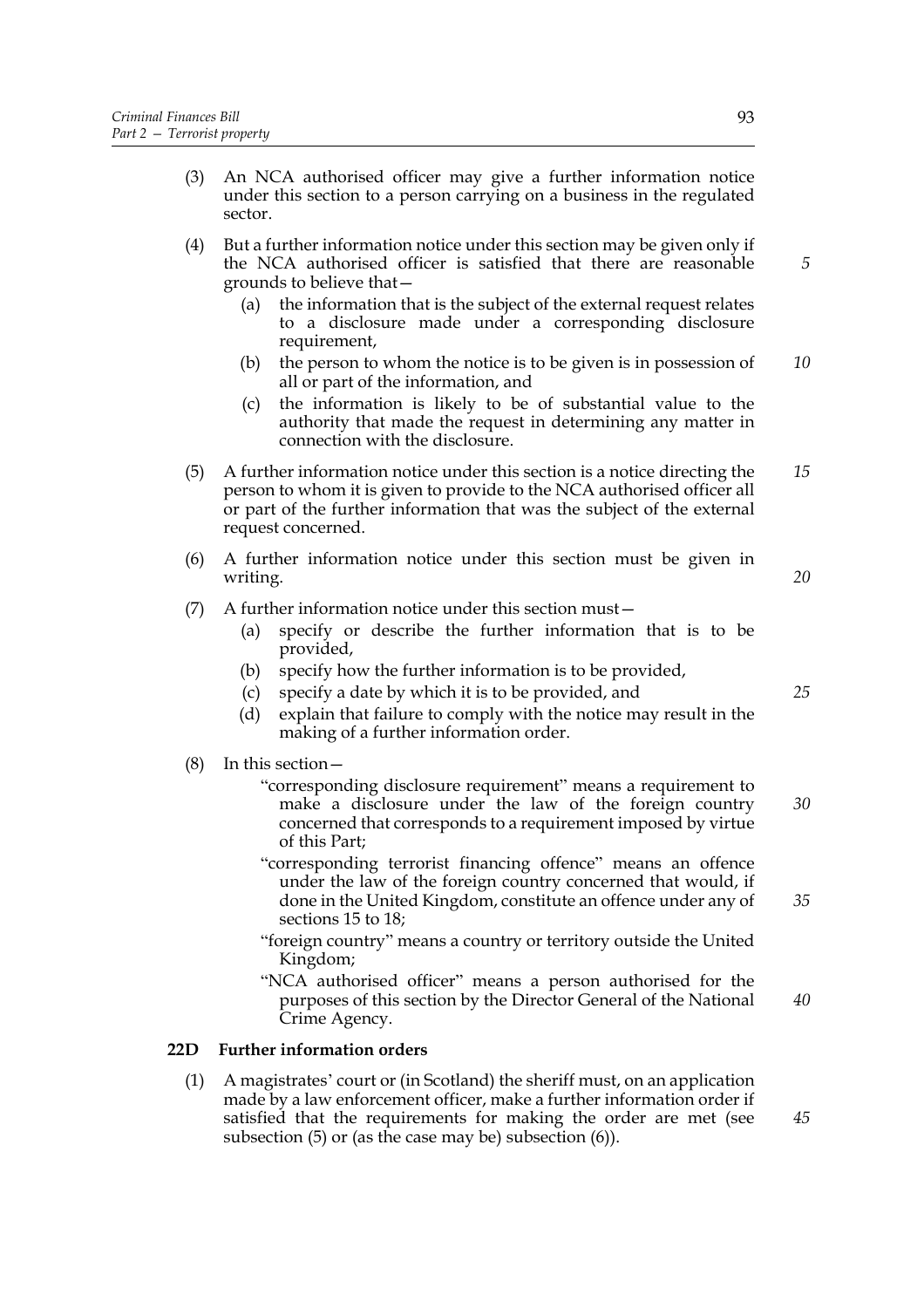*5*

- (2) A further information order is an order requiring a person to whom a further information notice has been given under section 22B or 22C to provide—
	- (a) the further information specified or described in the notice, or
	- (b) such other information as the court or sheriff making the order thinks appropriate.
- (3) The order must specify—
	- (a) how the further information is to be provided, and
	- (b) the date by which it is to be provided.
- (4) An application for a further information order may not be made before the end of— *10*
	- (a) the date specified in the further information notice as the date by which the further information referred to in the notice is to be provided, or
	- (b) if later, 7 working days beginning with the first working day after the day on which the notice is given. *15*
- (5) The requirements for making a further information order, where the further information notice to which the order relates was given under section 22B, are that—
	- (a) the further information required to be given under the order would relate to a matter arising from a disclosure made under section 21A, *20*
	- (b) the further information would assist in  $-$ 
		- (i) investigating whether a person is involved in the commission of an offence under any of sections 15 to 18 or in determining whether an investigation of that kind should be started, or *25*
		- (ii) identifying terrorist property or its movement or use,
	- (c) the person to whom the further information notice concerned was given has failed to comply with the notice by the later of the times mentioned in subsection (4), and *30*
	- (d) it is reasonable in all the circumstances for the further information required under the order to be provided.
- (6) The requirements for making a further information order, where the further information notice to which the order relates was given under section 22C, are that— *35*
	- (a) the court or sheriff is satisfied that there are reasonable grounds to believe the matters mentioned in section  $22C(4)(a)$  to  $(c)$ ,
	- (b) the person to whom the notice was given has failed to comply with it by the later of the times mentioned in subsection (4), and *40*
	- (c) it is reasonable in all the circumstances for the further information required under the order to be provided.
- (7) If a person fails to comply with a further information order made by a magistrates' court, the magistrates' court may order the person to pay an amount not exceeding £5,000.
- (8) The sum mentioned in subsection (7) is to be treated as adjudged to be paid by a conviction of the court for the purposes of the Magistrates' Courts Act 1980 or (as the case may be) the Magistrates' Courts (Northern Ireland) Order 1981 (S.I. 1981/1675 (N.I. 26)).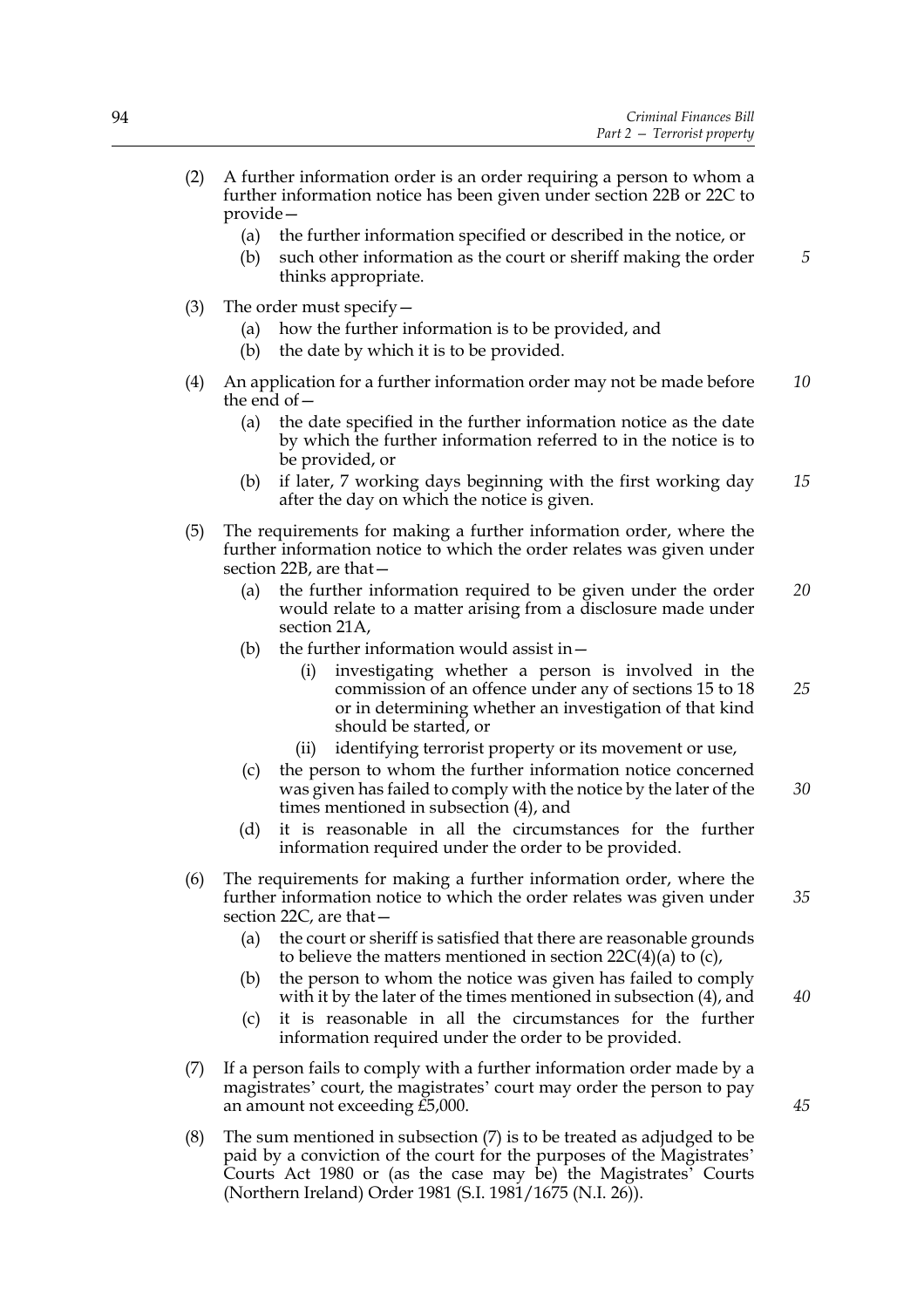- (9) In order to take account of changes in the value of money the Secretary of State may by regulations made by statutory instrument substitute another sum for the sum for the time being specified in subsection (7).
- (10) A statutory instrument containing regulations under subsection (9) is subject to annulment in pursuance of a resolution of either House of Parliament.
- (11) A law enforcement officer who falls within paragraphs (a) to (c) of section 22B(6) may not make an application under this section unless the officer is a senior law enforcement officer or is authorised to do so by a senior law enforcement officer.

(12) In this section—

"law enforcement officer" has the same meaning as in section 22B; "senior law enforcement officer" means—

- (a) a police officer of at least the rank of superintendent;
- (b) the Director General of the National Crime Agency;
- (c) any other National Crime Agency officer authorised by the Director General (whether generally or specifically) for this purpose;

"working day" means a day other than—

- (a) a Saturday,
- (b) a Sunday,
- (c) Christmas Day,
- (d) Good Friday, or
- (e) a day which is a bank holiday under the Banking and Financial Dealings Act 1971 in the part of the United Kingdom in which the person is when the further information notice concerned is given. *25*

### **22E Statements**

- (1) A statement made by a person in response to a further information notice, or a further information order, may not be used in evidence against the person in criminal proceedings. *30*
- (2) Subsection (1) does not apply—
	- (a) in the case of proceedings under this Part,
	- (b) on a prosecution for perjury, or
	- (c) on a prosecution for some other offence where, in giving evidence, the person makes a statement inconsistent with the statement mentioned in subsection (1). *35*

## (3) A statement may not be used by virtue of subsection  $(2)(c)$  unless –

- (a) evidence relating to it is adduced, or
- (b) a question relating to it is asked,

by or on behalf of the person in the proceedings arising out of the prosecution.

- (4) In subsection (2)(b) the reference to a prosecution for perjury is  $-$ 
	- (a) in the case of England and Wales, a reference to a prosecution for an offence under section 5 of the Perjury Act 1911;

*10*

*5*

*15*

*20*

*40*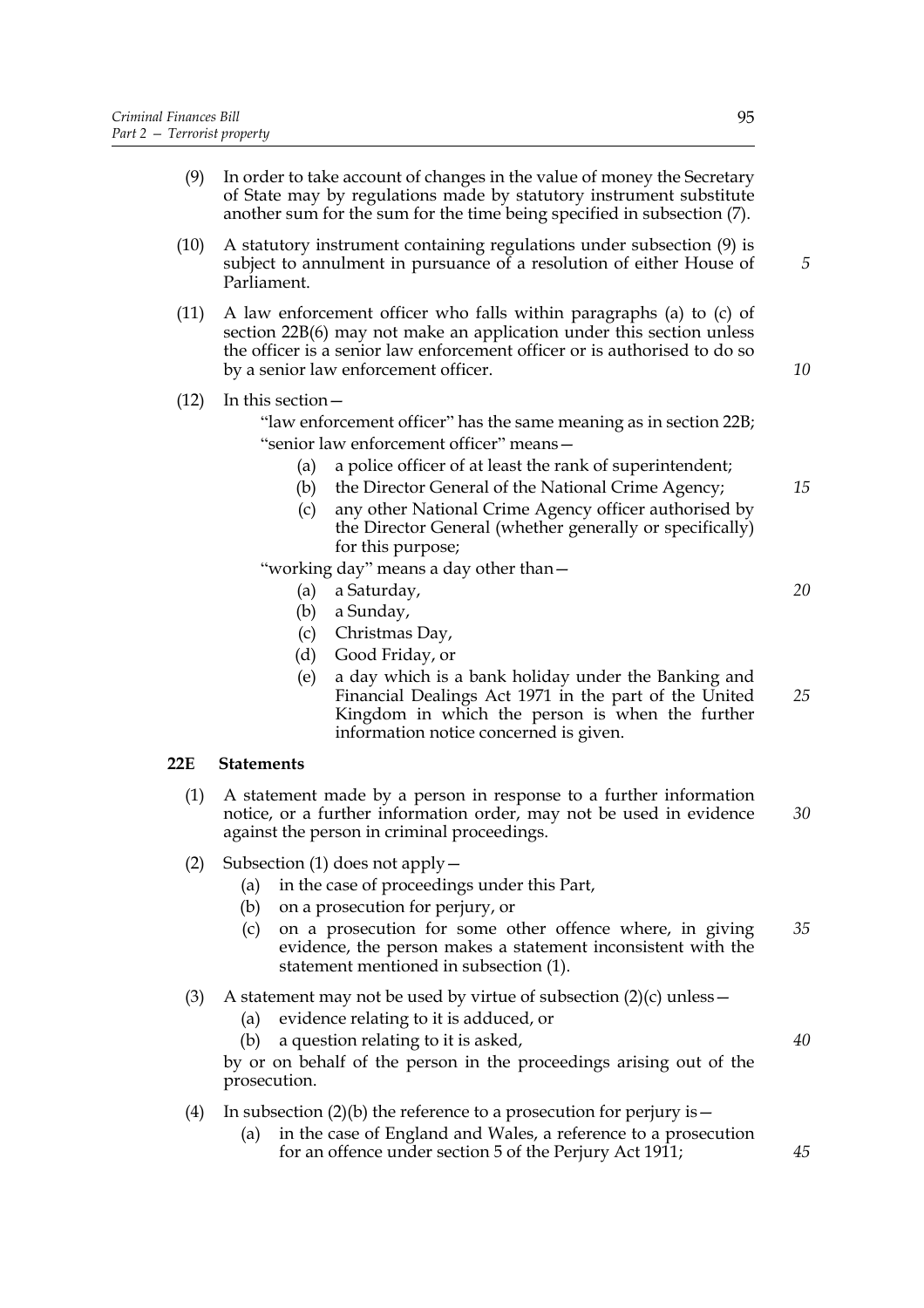(b) in the case of Northern Ireland, a reference to a prosecution for an offence under Article 10 of the Perjury (Northern Ireland) Order 1979 (S.I. 1979/1714 (N.I. 19)).

# **22F Appeals**

- (1) An appeal from a decision on an application for a further information order lies to the relevant appeal court. *5*
- (2) An appeal under this section lies at the instance of any person who was a party to the proceedings on the application.
- (3) The "relevant appeal court" is  $-$ 
	- (a) the Crown Court, in the case of a decision made by a magistrates' court in England and Wales; *10*
	- (b) a county court, in the case of a decision made by a magistrates' court in Northern Ireland;
	- (c) the Sheriff Appeal Court, in the case of a decision made by the sheriff.
- (4) On an appeal under this section the relevant appeal court may  $-$ 
	- (a) make or (as the case may be) discharge a further information order, or
	- (b) vary the order.

# **22G Supplementary**

- (1) A further information order does not confer the right to require a person to provide privileged information.
- (2) "Privileged information" is information which a person would be entitled to refuse to provide on grounds of legal professional privilege in proceedings in the High Court or, in Scotland, legal privilege as defined by section 412 of the Proceeds of Crime Act 2002. *25*
- (3) Information provided in pursuance of a further information notice, or a further information order, is not to be taken to breach any restriction on the disclosure of information (however imposed).
- (4) An application for a further information order may be heard and determined in private. *30*
- (5) Rules of court may make provision as to the practice and procedure to be followed in connection with proceedings relating to further information orders."

*Civil recovery*

### **36 Forfeiture of terrorist cash**

- (1) Schedule 1 to the Anti-terrorism, Crime and Security Act 2001 (forfeiture of terrorist cash) is amended as follows.
- (2) In paragraph 1 (meaning of terrorist cash)—
	- (a) after sub-paragraph (2)(e) insert—
		- "(f) gaming vouchers,
		- (g) fixed-value casino tokens,";

*20*

*35*

*40*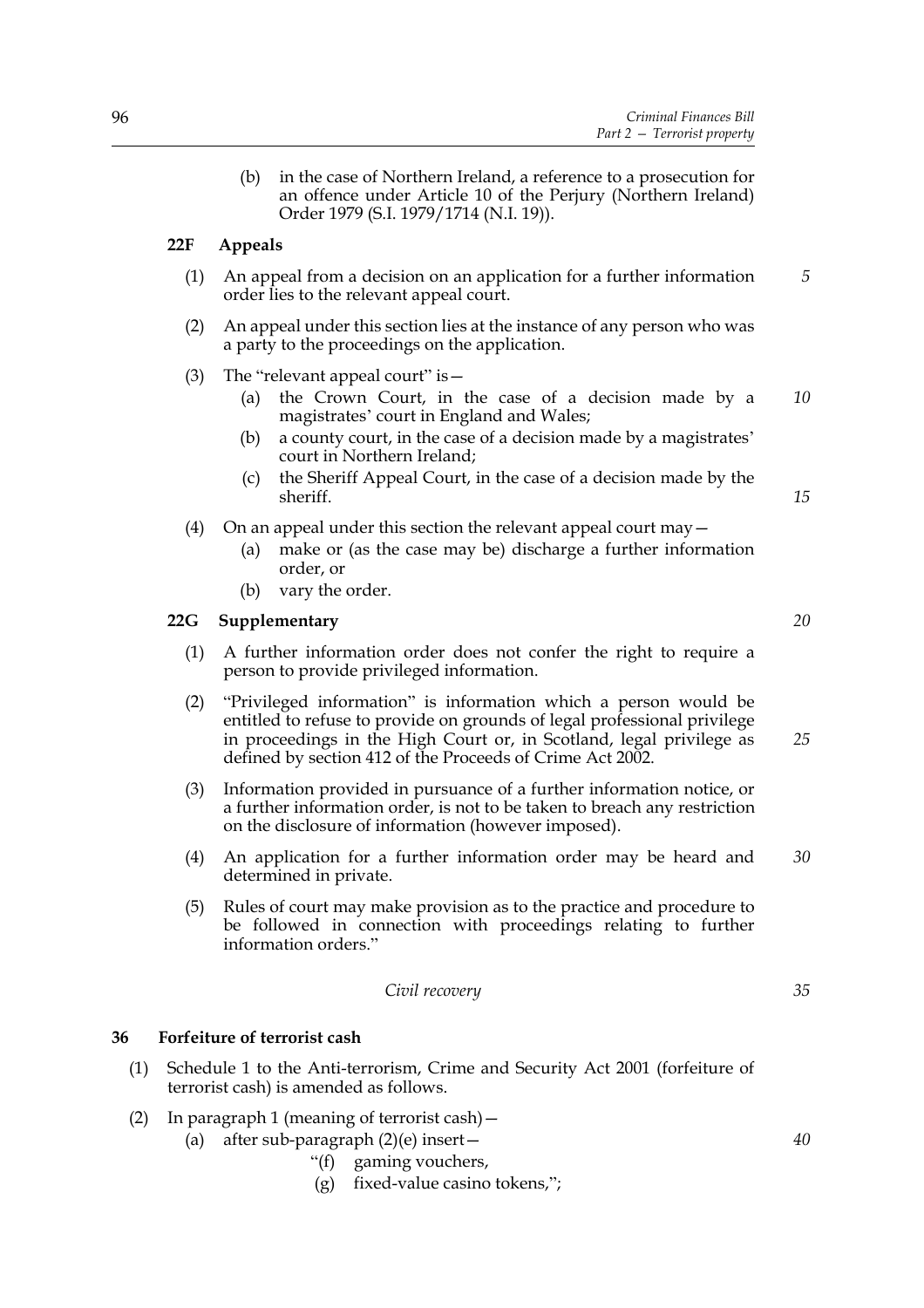- (b) after sub-paragraph (4) insert—
	- "(5) For the purposes of sub-paragraph (2)—
		- "gaming voucher" means a voucher in physical form issued by a gaming machine within the meaning of the Gambling Act 2005 (see section 235 of that Act) that represents a right to be paid the amount stated on it;
		- (b) "fixed-value casino token" means a casino token that represents a right to be paid the amount stated on it."

(3) In paragraph 3 (detention of seized cash)—

- (a) in sub-paragraph  $(2)(a)$ , for "three" substitute "6";
- (b) after sub-paragraph (8) insert—
	- "(9) Where an application for an order under sub-paragraph (2) relates to cash seized under paragraph 2(2), the court, sheriff or justice may make the order if satisfied that—
		- (a) the condition in sub-paragraph  $(6)$ ,  $(7)$  or  $(8)$  is met in respect of part of the cash, and
		- (b) it is not reasonably practicable to detain only that part."

(4) After paragraph 5 insert—

## "PART 2A

## FORFEITURE OF TERRORIST CASH WITHOUT COURT ORDER

## *Cash forfeiture notice*

- 5A (1) This paragraph applies while any cash is detained in pursuance of an order under paragraph 3(2).
	- (2) A senior officer may give a notice for the purpose of forfeiting the cash or any part of it if satisfied that the cash or part is terrorist cash.
	- (3) A notice given under sub-paragraph (2) is referred to in this Schedule as a cash forfeiture notice.
	- (4) A cash forfeiture notice must—
		- (a) state the amount of cash in respect of which it is given,
		- (b) state when and where the cash was seized,
		- (c) confirm that the senior officer is satisfied as mentioned in sub-paragraph (2),
		- (d) specify a period for objecting to the proposed forfeiture and an address to which any objections must be sent, and *35*
		- (e) explain that the cash will be forfeited unless an objection is received at that address within the period for objecting.
	- (5) The period for objecting must be at least 30 days starting with the day after the notice is given.
	- (6) The Secretary of State must by regulations made by statutory instrument make provision about how a cash forfeiture notice is to be given.

*5*

*10*

*15*

*20*

*30*

*25*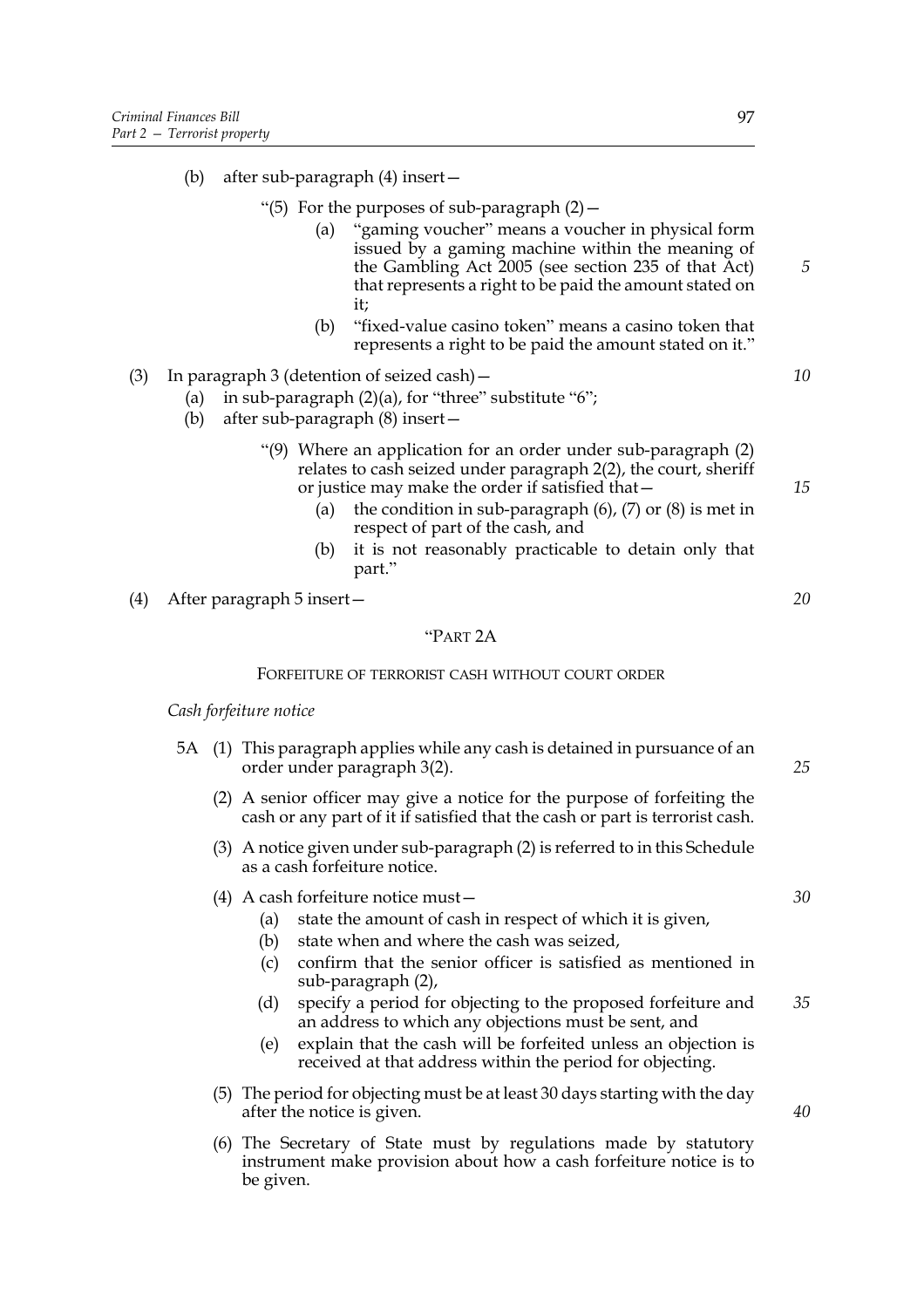|    | (7) The regulations may (amongst other things) provide $-$<br>for a cash forfeiture notice to be given to such person or<br>(a)<br>persons, and in such manner, as may be prescribed;<br>for a cash forfeiture notice to be given by publication in such<br>(b)<br>manner as may be prescribed;<br>for circumstances in which, and the time at which, a cash<br>(c)<br>forfeiture notice is to be treated as having been given.                                                                                                  | 5              |
|----|----------------------------------------------------------------------------------------------------------------------------------------------------------------------------------------------------------------------------------------------------------------------------------------------------------------------------------------------------------------------------------------------------------------------------------------------------------------------------------------------------------------------------------|----------------|
|    | (8) The regulations must ensure that where a cash forfeiture notice is<br>given it is, if possible, given to every person to whom notice of an<br>order under paragraph 3(2) in respect of the cash has been given.                                                                                                                                                                                                                                                                                                              | 10             |
|    | (9) A statutory instrument containing regulations under this paragraph<br>is subject to annulment in pursuance of a resolution of either House<br>of Parliament.                                                                                                                                                                                                                                                                                                                                                                 |                |
|    | $(10)$ In this Part of this Schedule –<br>"senior officer" means-<br>a senior police officer;<br>(a)<br>an officer of Revenue and Customs of a rank<br>(b)<br>designated by the Commissioners for Her Majesty's<br>Revenue and Customs as equivalent to that of a senior<br>police officer;<br>an immigration officer of a rank designated by the<br>(c)<br>Secretary of State as equivalent to that of a senior<br>police officer;<br>"senior police officer" means a police officer of at least the rank<br>of superintendent. | 15<br>20<br>25 |
| 5B | Effect of cash forfeiture notice<br>(1) This paragraph applies if a cash forfeiture notice is given in respect<br>of any cash.                                                                                                                                                                                                                                                                                                                                                                                                   |                |
|    | (2) The cash is to be detained until $-$<br>(a) the cash is forfeited under this paragraph,<br>the notice lapses under this paragraph, or<br>(b)<br>the cash is released under a power conferred by this<br>(c)<br>Schedule.                                                                                                                                                                                                                                                                                                     | 30             |
|    | (3) If no objection is made within the period for objecting specified in the<br>notice under paragraph $5A(4)(d)$ , and the notice has not lapsed, the<br>cash is forfeited (subject to paragraph 5D).                                                                                                                                                                                                                                                                                                                           | 35             |
|    | (4) If an objection is made within the period for objecting, the notice<br>lapses.                                                                                                                                                                                                                                                                                                                                                                                                                                               |                |
|    | (5) If an application is made for the forfeiture of the whole or any part of<br>the cash under paragraph 6, the notice lapses.                                                                                                                                                                                                                                                                                                                                                                                                   | 40             |
|    | (6) If the cash or any part of it is released under a power conferred by<br>this Schedule, the notice lapses or (as the case may be) lapses in<br>relation to that part.                                                                                                                                                                                                                                                                                                                                                         |                |
|    | (7) An objection may be made by anyone (whether a recipient of the<br>notice or not).                                                                                                                                                                                                                                                                                                                                                                                                                                            | 45             |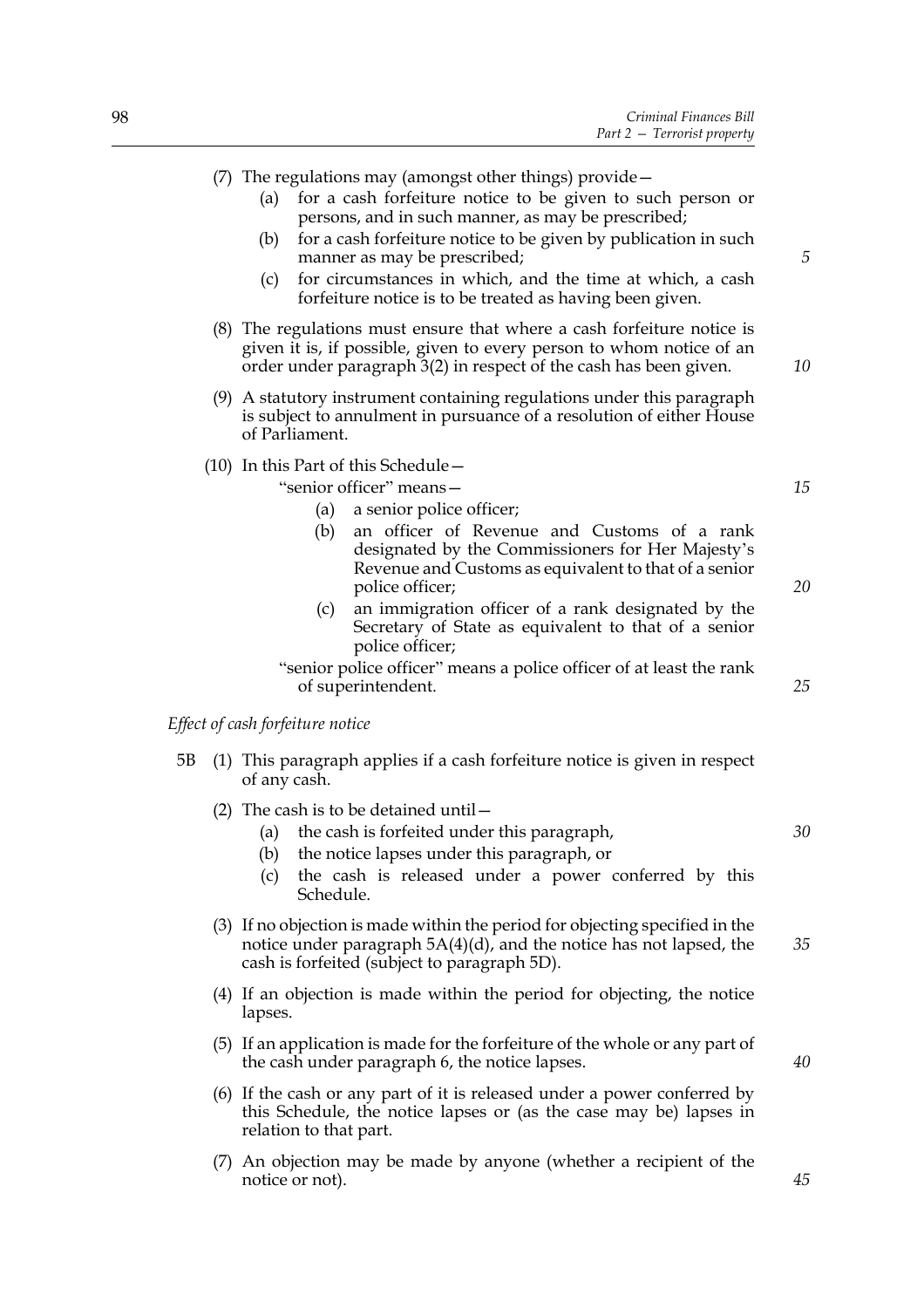- (8) An objection means a written objection sent to the address specified in the notice; and an objection is made when it is received at the address.
- (9) An objection does not prevent forfeiture of the cash under paragraph 6.
- (10) Nothing in this paragraph affects the validity of an order under paragraph 3(2).

*Detention following lapse of cash forfeiture notice*

- 5C (1) This paragraph applies if—
	- (a) a cash forfeiture notice is given in respect of any cash,
	- (b) the notice lapses under paragraph 5B(4), and
	- (c) the period for which detention of the cash was authorised under paragraph 3(2) has expired.
	- (2) The cash may be detained for a further period of up to 48 hours (calculated in accordance with paragraph 3(1A)).
	- (3) But if within that period it is decided that neither of the applications mentioned in sub-paragraph (4) is to be made, the cash must be released.
	- (4) The applications are  $-$ 
		- (a) an application for a further order under paragraph 3(2);
		- (b) an application for forfeiture of the cash under paragraph 6.
	- (5) If within that period an application is made for a further order under paragraph  $3(2)$ , the cash may be detained until the application is determined or otherwise disposed of.

*Application to set aside forfeiture*

- 5D (1) A person aggrieved by the forfeiture of cash in pursuance of paragraph 5B(3) may apply to a magistrates' court or (in Scotland) the sheriff for an order setting aside the forfeiture of the cash or any part of it.
	- (2) The application must be made before the end of the period of 30 days starting with the day on which the period for objecting ended ("the 30-day period"). *30*
	- (3) But the court or sheriff may give permission for an application to be made after the 30-day period has ended if the court or sheriff thinks that there are exceptional circumstances to explain why the applicant—
		- (a) failed to object to the forfeiture within the period for objecting, and
		- (b) failed to make an application within the 30-day period.
	- (4) On an application under this paragraph the court or sheriff must consider whether the cash to which the application relates could be forfeited under paragraph 6 (ignoring the forfeiture mentioned in sub-paragraph (1)). *40*

*5*

*10*

*15*

*20*

*25*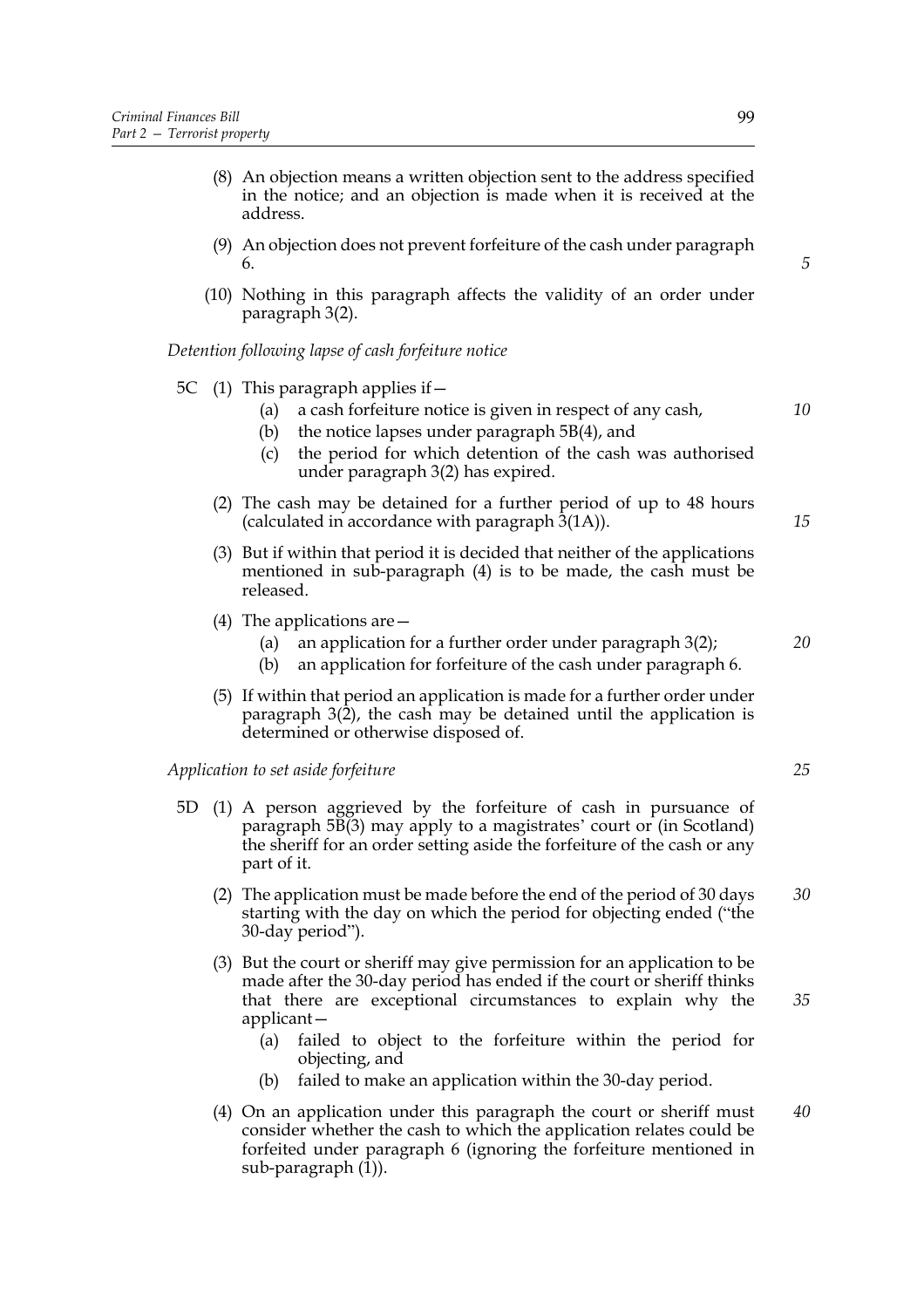- (5) If the court or sheriff is satisfied that the cash to which the application relates or any part of it could not be forfeited under that paragraph the court or sheriff must set aside the forfeiture of that cash or part.
- (6) Where the court or sheriff sets aside the forfeiture of any cash—
	- (a) the court or sheriff must order the release of that cash, and
	- (b) the cash is to be treated as never having been forfeited.

*Release of cash subject to cash forfeiture notice*

- 5E (1) This paragraph applies while any cash is detained under paragraph 5B or 5C.
	- (2) The person from whom the cash was seized may apply to a magistrates' court or (in Scotland) the sheriff for the cash to be released. *10*
	- (3) On an application under sub-paragraph (2), the court or sheriff may direct the release of the cash or any part of it if not satisfied that the cash to be released is terrorist cash.
	- (4) An authorised officer may release the cash or any part of it if satisfied that the detention of the cash to be released is no longer justified.

*Application of cash forfeited under cash forfeiture notice*

- 5F (1) Cash forfeited in pursuance of paragraph 5B(3), and any accrued interest on it—
	- (a) if first detained in pursuance of an order under paragraph 3(2) made by a magistrates' court or a justice of the peace, is to be paid into the Consolidated Fund;
	- (b) if first detained in pursuance of an order under paragraph 3(2) made by the sheriff, is to be paid into the Scottish Consolidated Fund. *25*
	- (2) But it is not to be paid in  $-$ 
		- (a) before the end of the period within which an application under paragraph 5D may be made (ignoring the possibility of an application by virtue of paragraph 5D(3)), or
		- (b) if an application is made within that period, before the application is determined or otherwise disposed of."
- (5) In paragraph 7(4) (release of cash on appeal against decision in forfeiture proceedings), after "of" insert "the whole or any part of".
- (6) In paragraph 9 (victims), after sub-paragraph (3) insert—
	- "(4) If sub-paragraph (5) applies, the court or sheriff may order the cash to be released to the applicant or to the person from whom it was seized.
	- (5) This sub-paragraph applies where—
		- (a) the applicant is not the person from whom the cash claimed was seized, *40*
		- (b) it appears to the court or sheriff that the cash belongs to the applicant,

*20*

*15*

*5*

*30*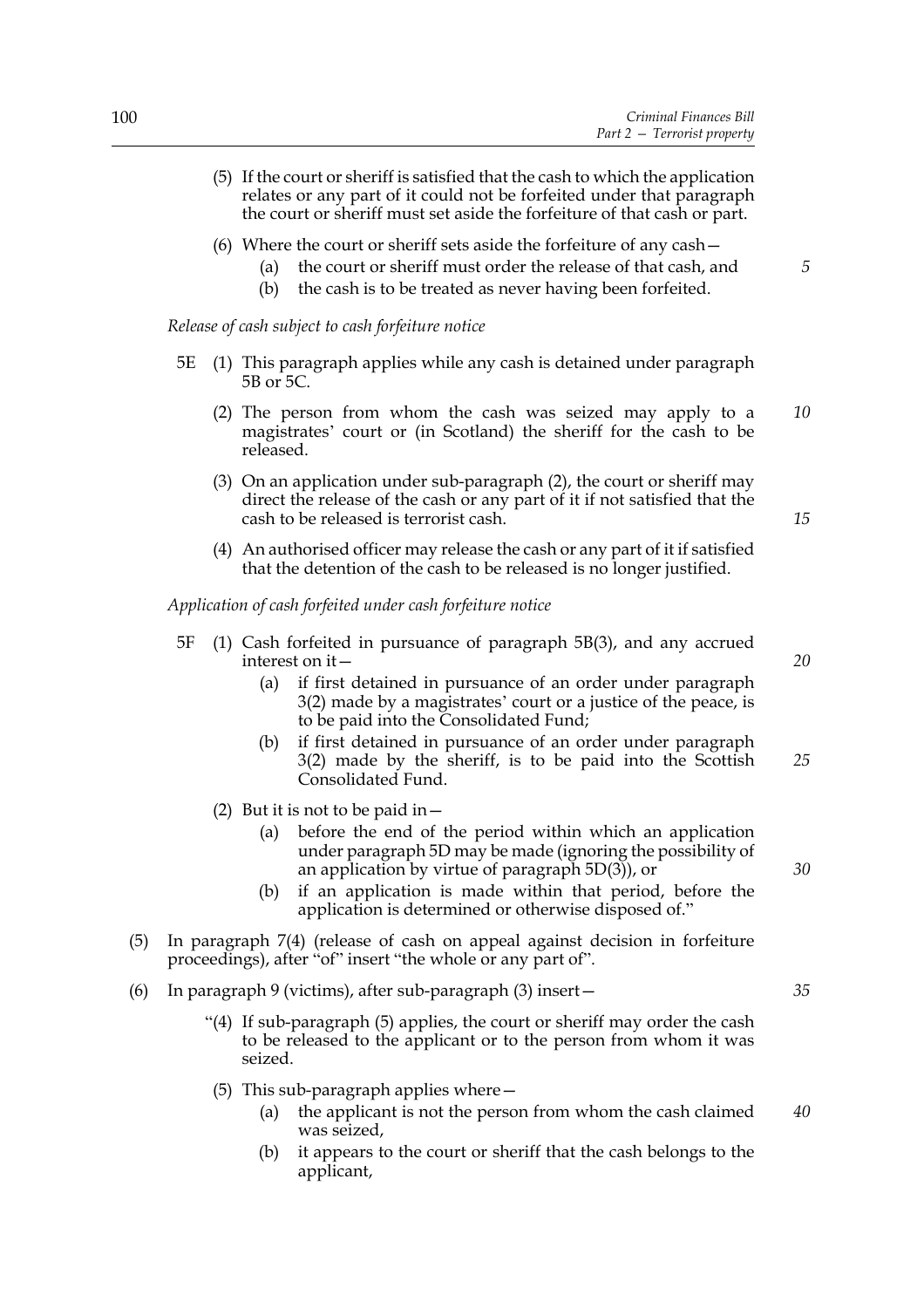- (c) the court or sheriff is satisfied that the release condition is met in relation to the cash, and
- (d) no objection to the making of an order under sub-paragraph (4) has been made by the person from whom the cash was seized.
- (6) The release condition is met—
	- (a) in relation to cash detained under paragraph 3, if the conditions in that paragraph for the detention of the cash are no longer met,
	- (b) in relation to cash detained under paragraph 5B or 5C, if the cash is not terrorist cash, and *10*
	- (c) in relation to cash detained pending the conclusion of proceedings in pursuance of an application under paragraph 6, if the court or sheriff decides not to make an order under that paragraph in relation to the cash."
- (7) In paragraph 19 (general interpretation), in sub-paragraph (1), at the appropriate places insert—

""cash forfeiture notice" has the meaning given by paragraph 5A(3),";

""senior officer" (in Part 2A) has the meaning given by paragraph  $5A(10)$ ,".

## **37 Forfeiture of certain personal (or moveable) property**

Schedule 3 contains amendments to the Anti-terrorism, Crime and Security Act 2001 which enable the forfeiture of certain personal (or moveable) property which—

- (a) is intended to be used for the purposes of terrorism,
- (b) consists of resources of a proscribed organisation, or
- (c) is, or represents, property obtained through terrorism.

### **38 Forfeiture of money held in bank and building society accounts**

Schedule 4 contains amendments to the Anti-terrorism, Crime and Security Act 2001 which enable the forfeiture of money held in a bank or building society account which— *30*

- (a) is intended to be used for the purposes of terrorism,
- (b) consists of resources of a proscribed organisation, or
- (c) is, or represents, property obtained through terrorism.

### *Counter-terrorism financial investigators*

# **39 Extension of powers to financial investigators**

(1) The Terrorism Act 2000 is amended in accordance with subsections (2) to (5).

*5*

*15*

*20*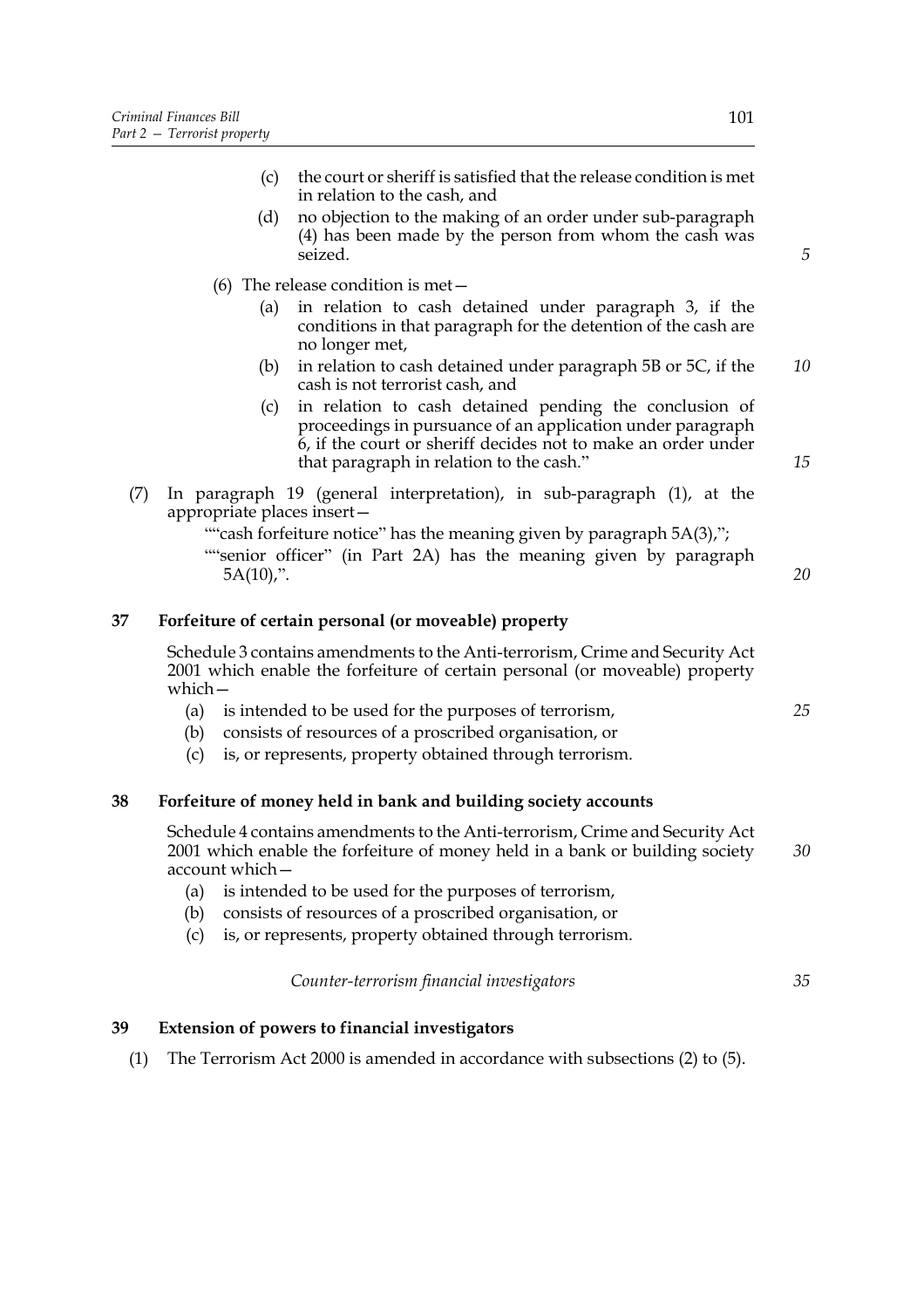(2) After section 63E insert—

## *"Counter-terrorism financial investigators*

### **63F Counter-terrorism financial investigators**

- (1) The metropolitan police force must provide a system for the accreditation of financial investigators ("counter-terrorism financial investigators"). *5*
- (2) The system of accreditation must include provision for—
	- (a) the monitoring of the performance of counter-terrorism financial investigators,
	- (b) the withdrawal of accreditation from any person who contravenes or fails to comply with any condition subject to which he or she was accredited, and *10*
	- (c) securing that decisions under that system which concern—
		- (i) the grant or withdrawal of accreditations, or
		- (ii) the monitoring of the performance of counter-terrorism financial investigators, *15*

are taken without regard to their effect on operations by the metropolitan police force or any other person.

- (3) A person may be accredited if he or she is—
	- (a) a member of the civilian staff of a police force in England and Wales (including the metropolitan police force), within the meaning of Part 1 of the Police Reform and Social Responsibility Act 2011; *20*
	- (b) a member of staff of the City of London police force;
	- (c) a member of staff of the Police Service of Northern Ireland. *25*
- (4) A person may be accredited—
	- (a) in relation to this Act;
	- (b) in relation to the Anti-terrorism, Crime and Security Act 2001;
	- (c) in relation to particular provisions of this Act or of the Antiterrorism, Crime and Security Act 2001.
- (5) But the accreditation may be limited to specified purposes.
- (6) A reference in this Act or in the Anti-terrorism, Crime and Security Act 2001 to a counter-terrorism financial investigator is to be construed accordingly.
- (7) The metropolitan police force must make provision for the training of persons in— *35*
	- (a) financial investigation,
	- (b) the operation of this Act, and
	- (c) the operation of the Anti-terrorism, Crime and Security Act  $2001.<sup>2</sup>$
- (3) In Part 1 of Schedule 5 (terrorist investigations: information: England and Wales and Northern Ireland)—
	- (a) in paragraph 5—
		- (i) in sub-paragraph (1) for "A constable" substitute "An appropriate officer";

*45*

*40*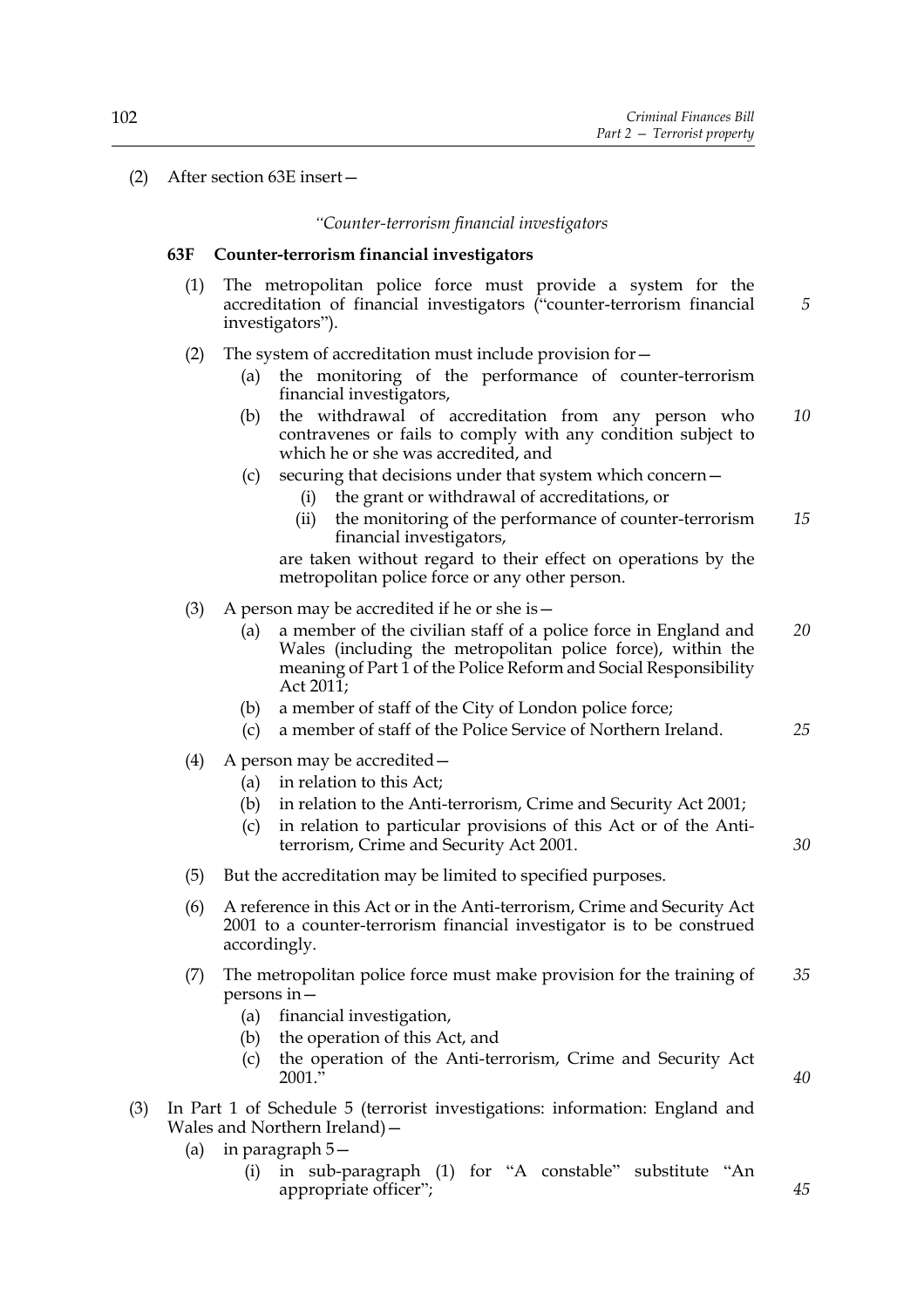(ii) after sub-paragraph (1) insert—

- "(1A) Where the appropriate officer is a counter-terrorism financial investigator, the officer may apply for an order under this paragraph only for the purposes of a terrorist investigation so far as relating to terrorist property.";
- (iii) in sub-paragraph (3)(a) for "a constable" substitute "an appropriate officer";
- (iv) in sub-paragraph (3)(b) for "a constable" substitute "an appropriate officer";
- (v) after sub-paragraph (5) insert—

"(6) "Appropriate officer" means—

- (a) a constable, or
- (b) a counter-terrorism financial investigator.";
- (b) in paragraph 6 after sub-paragraph (3) insert—
	- "(4) In the case of an order sought by a counter-terrorism financial investigator, the first condition is satisfied only to the extent that the terrorist investigation mentioned in sub-paragraph  $(2)(a)$  and  $(b)$  relates to terrorist property.";
- (c) in paragraph 7(2)(a) for "constable" substitute "appropriate officer (as defined in paragraph 5(6))"; *20*
- (d) in paragraph 13 after sub-paragraph (1) insert—
	- "(1A) A counter-terrorism financial investigator may apply to a Circuit Judge or a District Judge (Magistrates' Courts) for an order under this paragraph requiring any person specified in the order to provide an explanation of any material produced or made available to a counter-terrorism financial investigator under paragraph 5." *25*
- (4) In paragraph 1 of Schedule 6 (financial information orders)—
	- (a) in sub-paragraph (1) after "constable" insert "or counter-terrorism financial investigator"; *30*
	- (b) in sub-paragraph (2)(a) after "constable" insert "or counter-terrorism financial investigator".
- (5) In Schedule 6A (account monitoring orders)—
	- (a) in paragraph 1 after sub-paragraph  $(4)(a)$  insert
		- "(aa) a counter-terrorism financial investigator, in England and Wales or Northern Ireland;";
	- (b) after paragraph 3(3) insert—
		- "(4) If the application was made by a counter-terrorism financial investigator, the description of information specified in it may be varied by a different counter-terrorism financial investigator."; *40*
	- (c) after paragraph 4(2) insert—
		- "(2A) If the application for the account monitoring order was made by a counter-terrorism financial investigator, an application to discharge or vary the order may be made by a different counter-terrorism financial investigator."

*15*

*35*

*45*

*10*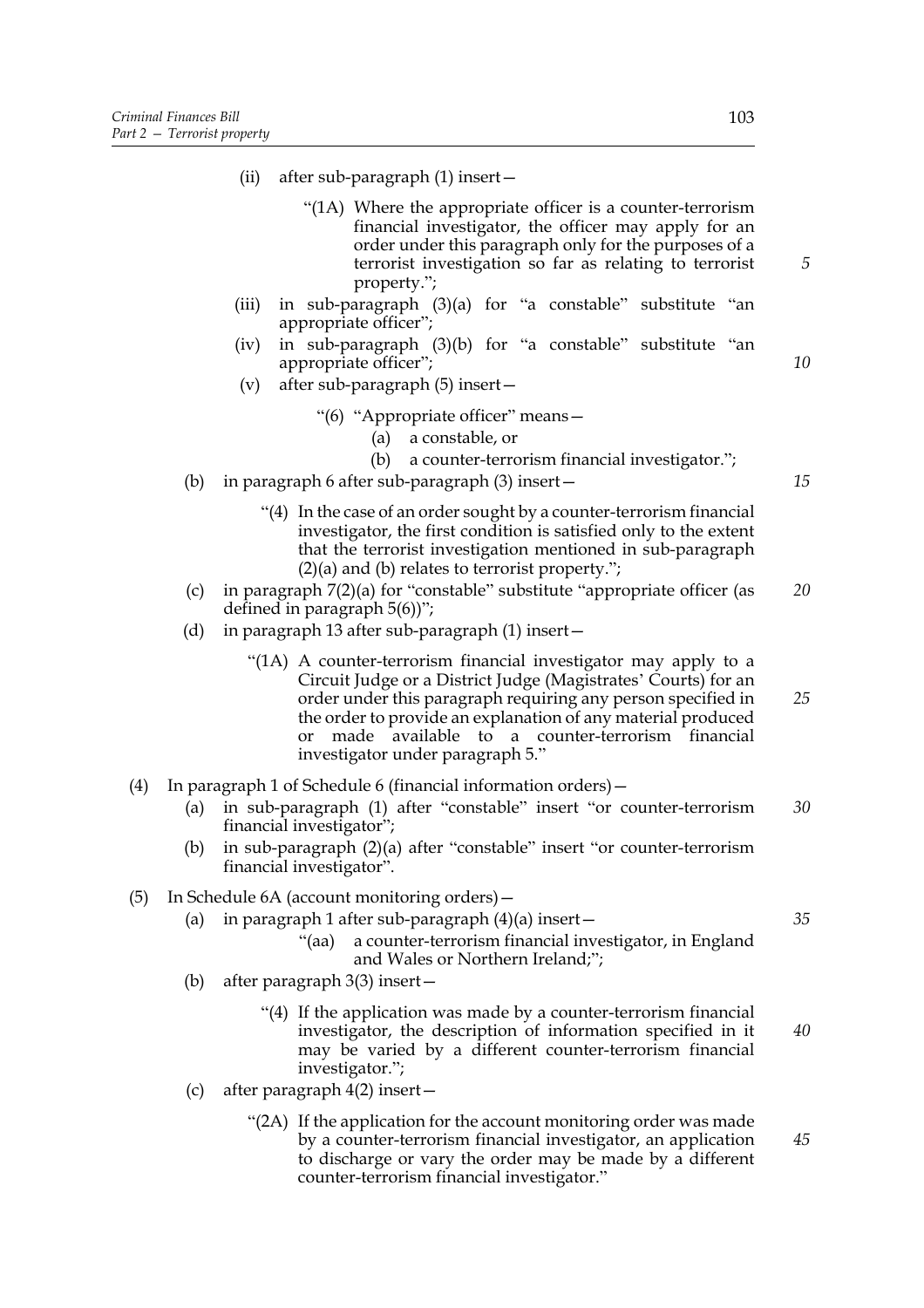- (6) In Schedule 1 to the Anti-terrorism, Crime and Security Act 2001 (forfeiture of terrorist cash)—
	- (a) after paragraph 10(7) insert—
		- "(7A) If the cash was seized by a counter-terrorism financial investigator, the compensation is to be paid as follows—
			- (a) in the case of a counter-terrorism financial investigator who was—
				- (i) a member of the civilian staff of a police force (including the metropolitan police force), within the meaning of Part 1 of the Police Reform and Social Responsibility Act 2011, or
				- (ii) a member of staff of the City of London police force,

it is to be paid out of the police fund from which the expenses of the police force are met,

- (b) in the case of a counter-terrorism financial investigator who was a member of staff of the Police Service of Northern Ireland, it is to be paid out of money provided by the Chief Constable of the Police Service of Northern Ireland.";
- (b) in paragraph  $19(1)$  -
	- (i) in the definition of "authorised officer", after "constable" insert ", a counter-terrorism financial investigator";
	- (ii) at the appropriate place insert—

""counter-terrorism financial investigator" is to be read in accordance with section 63F of the Terrorism Act 2000,". *25*

### **40 Offences in relation to counter-terrorism financial investigators**

(1) After section 120A of the Terrorism Act 2000 insert—

### **"120BOffences in relation to counter-terrorism financial investigators**

- (1) A person commits an offence if the person assaults a counter-terrorism financial investigator who is acting in the exercise of a relevant power.
- (2) A person commits an offence if the person resists or wilfully obstructs a counter-terrorism financial investigator who is acting in the exercise of a relevant power.
- (3) A person guilty of an offence under subsection (1) is liable—
	- (a) on summary conviction in England and Wales, to imprisonment for a term not exceeding 51 weeks, or to a fine, or to both;
	- (b) on summary conviction in Northern Ireland, to imprisonment for a term not exceeding 6 months, or to a fine not exceeding level 5 on the standard scale, or to both. *40*

### (4) A person guilty of an offence under subsection (2) is liable—

(a) on summary conviction in England and Wales, to imprisonment for a term not exceeding 51 weeks, or to a fine, or to both; *45*

*5*

*10*

*20*

*30*

*35*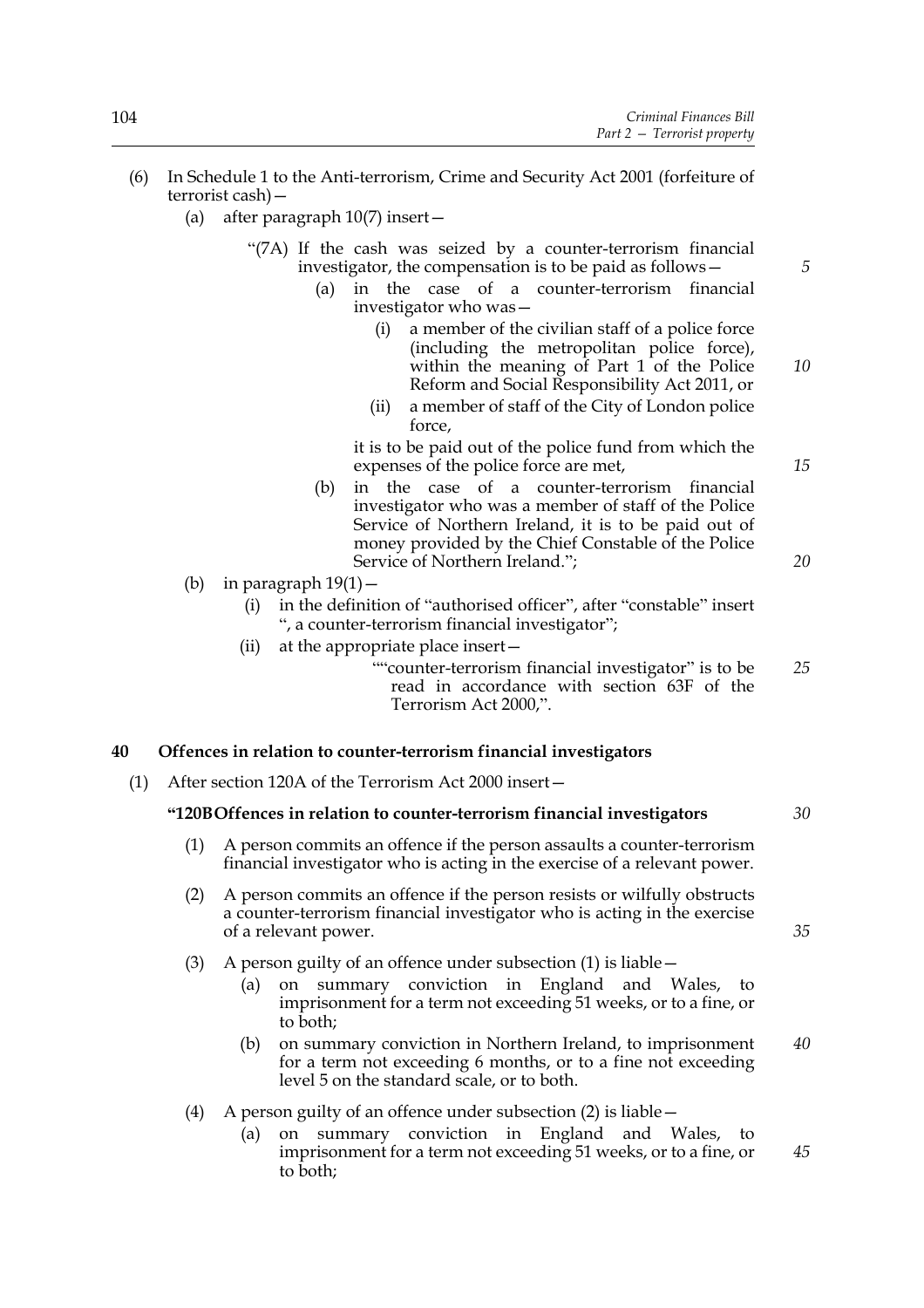- (b) on summary conviction in Northern Ireland, to imprisonment for a term not exceeding 1 month, or to a fine not exceeding level 3 on the standard scale, or to both.
- (5) In this section "relevant power" means a power exercisable under Schedule 5 (terrorist investigations: information).
- (6) In relation to an offence committed before the coming into force of section 281(5) of the Criminal Justice Act 2003 (alteration of penalties for certain summary offences: England and Wales)—
	- (a) the reference to 51 weeks in subsection  $(3)(a)$  is to be read as a reference to 6 months;
	- (b) the reference to 51 weeks in subsection  $(4)(a)$  is to be read as a reference to 1 month."
- (2) After paragraph 10Z7 of Schedule 1 to the Anti-terrorism, Crime and Security Act 2001 insert—

### "PART 4C

### **OFFENCES**

### *Offences in relation to counter-terrorism financial investigators*

- 10Z8(1) A person commits an offence if the person assaults a counterterrorism financial investigator who is acting in the exercise of a power under this Schedule.
	- (2) A person commits an offence if the person resists or wilfully obstructs a counter-terrorism financial investigator who is acting in the exercise of a power under this Schedule.
	- (3) A person guilty of an offence under sub-paragraph (1) is liable—
		- (a) on summary conviction in England and Wales, to imprisonment for a term not exceeding 51 weeks, or to a fine, or to both; *25*
		- (b) on summary conviction in Northern Ireland, to imprisonment for a term not exceeding 6 months, or to a fine not exceeding level 5 on the standard scale, or to both.
	- (4) A person guilty of an offence under sub-paragraph (2) is liable—
		- (a) on summary conviction in England and Wales, to imprisonment for a term not exceeding 51 weeks, or to a fine, or to both;
		- (b) on summary conviction in Northern Ireland, imprisonment for a term not exceeding 1 month, or to a fine not exceeding level 3 on the standard scale, or to both. *35*
	- (5) In relation to an offence committed before the coming into force of section 281(5) of the Criminal Justice Act 2003 (alteration of penalties for certain summary offences: England and Wales)—
		- (a) the reference to 51 weeks in sub-paragraph  $(3)(a)$  is to be read as a reference to 6 months;
		- (b) the reference to 51 weeks in sub-paragraph  $(4)(a)$  is to be read as a reference to 1 month."

*15*

*5*

*10*

*20*

*30*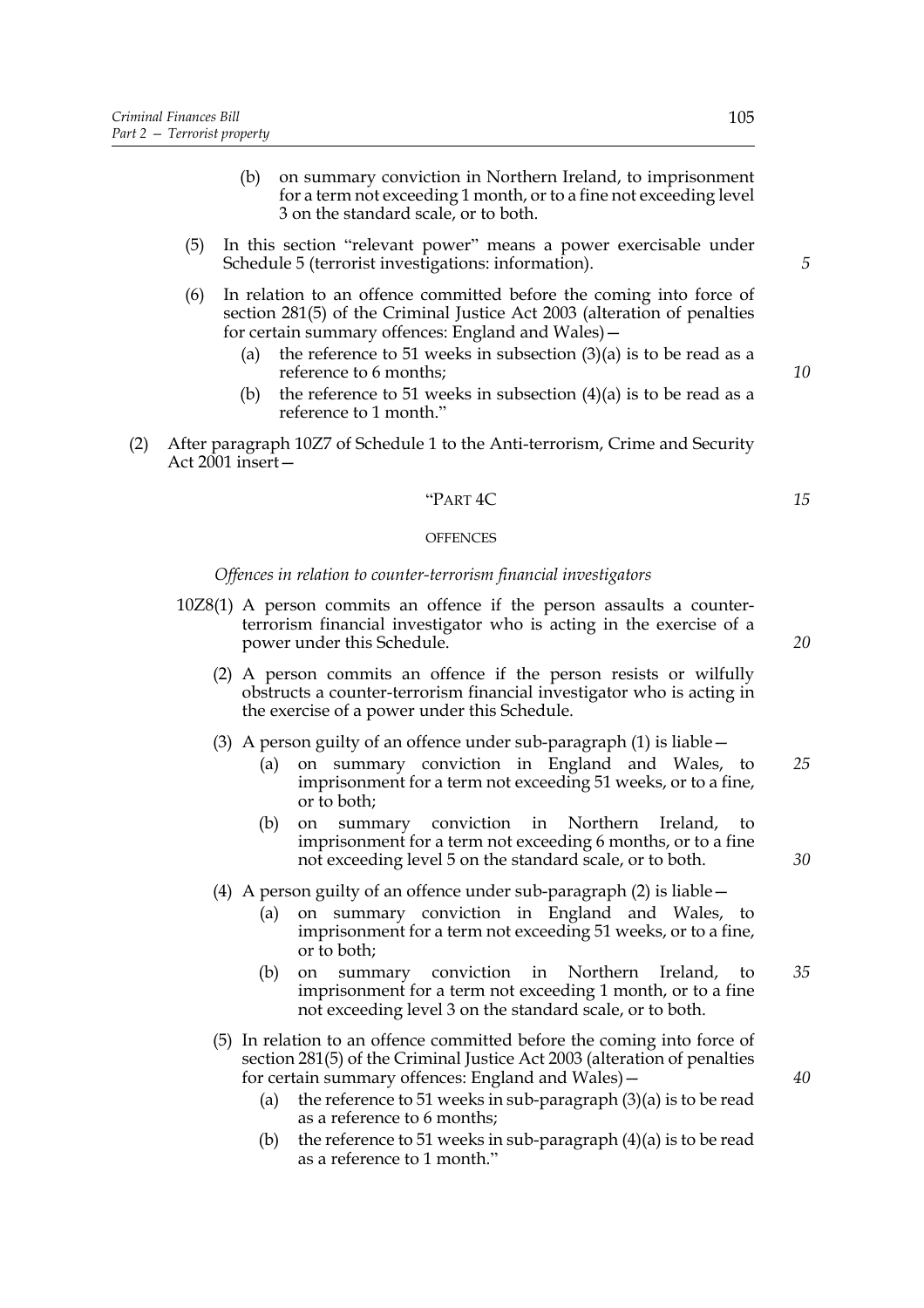# **PART 3**

CORPORATE OFFENCES OF FAILURE TO PREVENT FACILITATION OF TAX EVASION

*Preliminary*

# **41 Meaning of relevant body and acting in the capacity of an associated person**

- (1) This section defines expressions used in this Part.
- (2) "Relevant body" means a body corporate or partnership (wherever incorporated or formed).
- (3) "Partnership" means—
	- (a) a partnership within the meaning of the Partnership Act 1890, or
	- (b) a limited partnership registered under the Limited Partnerships Act 1907, *10*

or a firm or entity of a similar character formed under the law of a foreign country.

- (4) A person  $(P)$  acts in the capacity of a person associated with a relevant body  $(B)$ if  $\tilde{P}$  is  $-$ 
	- (a) an employee of B who is acting in the capacity of an employee,
	- (b) an agent of B (other than an employee) who is acting in the capacity of an agent, or
	- (c) any other person who performs services for or on behalf of B who is acting in the capacity of a person performing such services.
- (5) For the purposes of subsection  $(4)(c)$  the question whether or not P is a person who provides services for or on behalf of B is to be determined by reference to all the relevant circumstances and not merely by reference to the nature of the relationship between P and B.

*Failure of relevant bodies to prevent tax evasion facilitation offences by associated persons 25*

# **42 Failure to prevent facilitation of UK tax evasion offences**

- (1) A relevant body (B) is guilty of an offence if a person commits a UK tax evasion facilitation offence when acting in the capacity of a person associated with B.
- (2) It is a defence for B to prove that, when the UK tax evasion facilitation offence was committed—
	- (a) B had in place such prevention procedures as it was reasonable in all the circumstances to expect B to have in place, or
	- (b) it was not reasonable in all the circumstances to expect B to have any prevention procedures in place.
- (3) In subsection (2) "prevention procedures" means procedures designed to prevent persons acting in the capacity of a person associated with B from committing UK tax evasion facilitation offences. *35*
- (4) In this Part "UK tax evasion offence" means—
	- (a) an offence of cheating the public revenue, or

*20*

*30*

*15*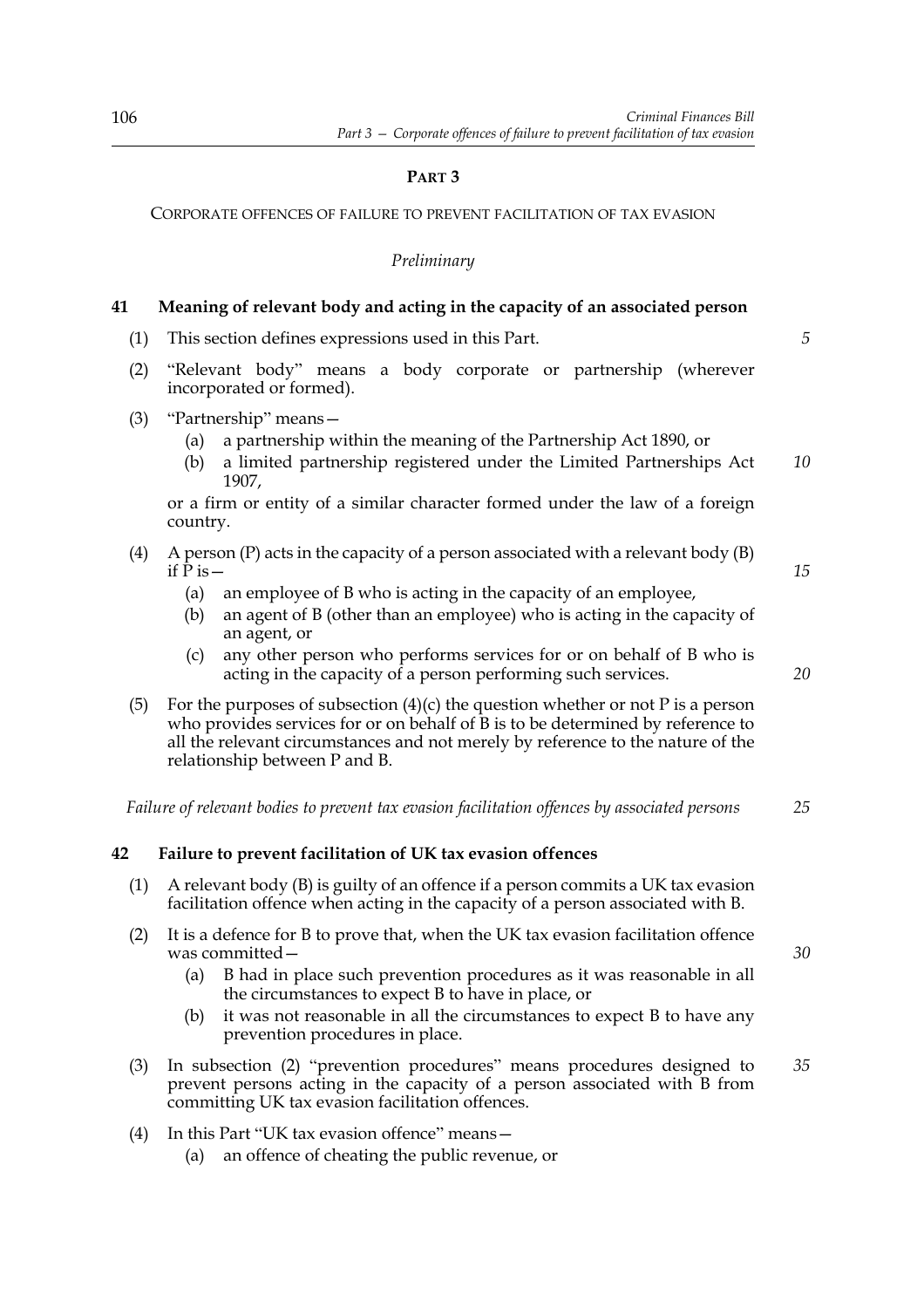- (b) an offence under the law of any part of the United Kingdom consisting of being knowingly concerned in, or in taking steps with a view to, the fraudulent evasion of a tax.
- (5) In this Part "UK tax evasion facilitation offence" means an offence under the law of any part of the United Kingdom consisting of—
	- (a) being knowingly concerned in, or in taking steps with a view to, the fraudulent evasion of a tax by another person,
	- (b) aiding, abetting, counselling or procuring the commission of a UK tax evasion offence, or
	- (c) being involved art and part in the commission of an offence consisting of being knowingly concerned in, or in taking steps with a view to, the fraudulent evasion of a tax. *10*
- (6) Conduct carried out with a view to the fraudulent evasion of tax by another person is not to be regarded as a UK tax evasion facilitation offence by virtue of subsection  $(5)(a)$  unless the other person has committed a UK tax evasion offence facilitated by that conduct. *15*
- (7) For the purposes of this section "tax" means a tax imposed under the law of any part of the United Kingdom, including national insurance contributions under—
	- (a) Part 1 of the Social Security Contributions and Benefits Act 1992, or *20*
	- (b) Part 1 of the Social Security Contributions and Benefits (Northern Ireland) Act 1992.
- (8) A relevant body guilty of an offence under this section is liable—
	- (a) on conviction on indictment, to a fine,
	- (b) on summary conviction in England and Wales, to a fine,
	- (c) on summary conviction in Scotland or Northern Ireland, to a fine not exceeding the statutory maximum.

# **43 Failure to prevent facilitation of foreign tax evasion offences**

- (1) A relevant body (B) is guilty of an offence if at any time  $-$ 
	- (a) a person commits a foreign tax evasion facilitation offence when acting in the capacity of a person associated with B; and *30*
	- (b) any of the conditions in subsection (2) is satisfied.
- (2) The conditions are—
	- (a) that B is a body incorporated, or a partnership formed, under the law of any part of the United Kingdom;
	- (b) that B carries on business or part of a business in the United Kingdom;
	- (c) that any conduct constituting part of the foreign tax evasion facilitation offence takes place in the United Kingdom,

and in paragraph (b) "business" includes an undertaking.

- (3) It is a defence for B to prove that, when the foreign tax evasion facilitation offence was committed— *40*
	- (a) B had in place such prevention procedures as it was reasonable in all the circumstances to expect B to have in place; or
	- (b) it was not reasonable in all the circumstances to expect B to have any prevention procedures in place.

*5*

*45*

*35*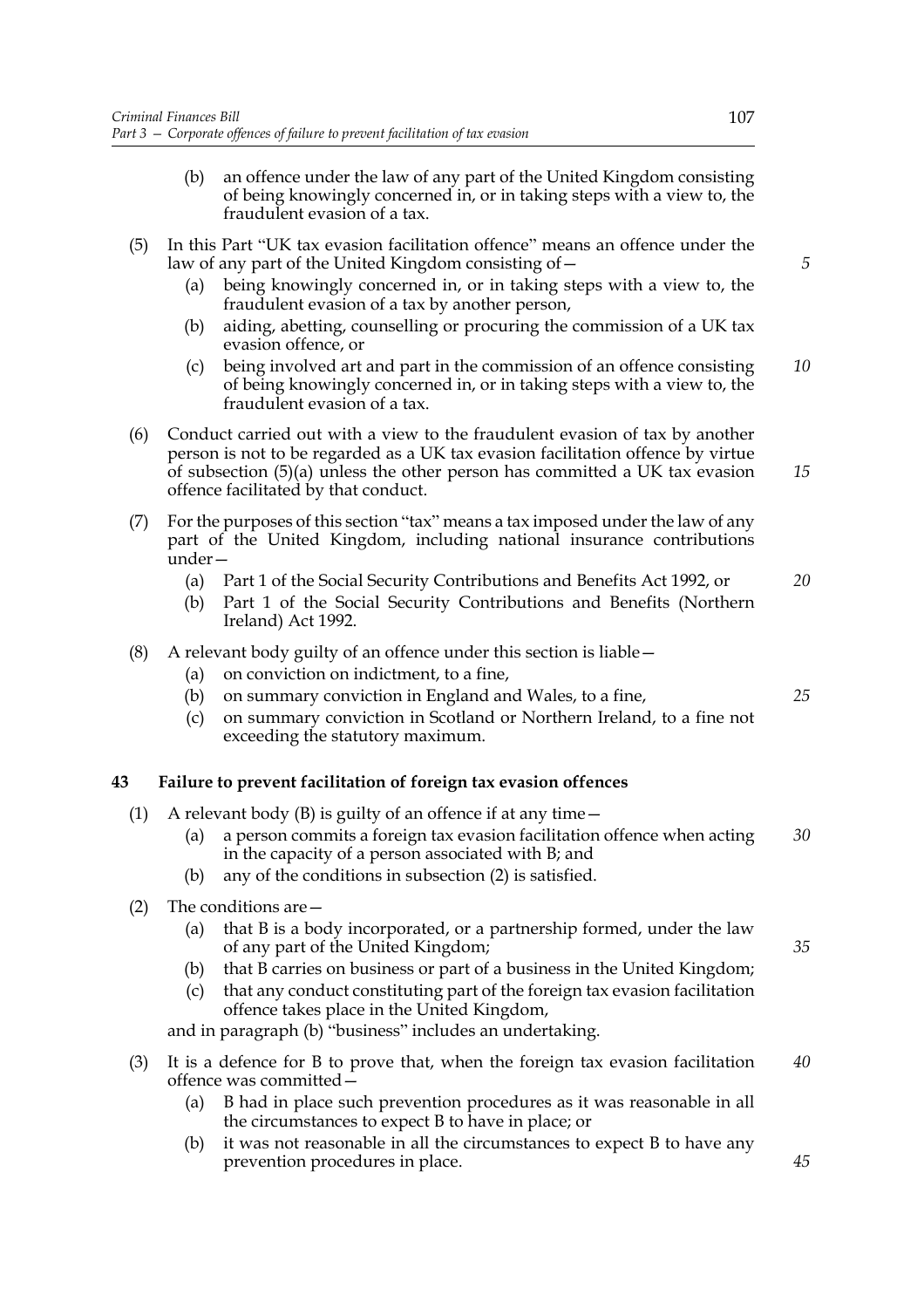- (4) In subsection (3) "prevention procedures" means procedures designed to prevent persons acting in the capacity of a person associated with B from committing foreign tax evasion facilitation offences under the law of the foreign country concerned.
- (5) In this Part "foreign tax evasion offence" means conduct which—
	- (a) amounts to an offence under the law of a foreign country;
	- (b) relates to a breach of a duty relating to a tax imposed under the law of that country; and
	- (c) would be regarded by the courts of any part of the United Kingdom as amounting to being knowingly concerned in, or in taking steps with a view to, the fraudulent evasion of that tax. *10*

# (6) In this Part "foreign tax evasion facilitation offence" means conduct which—

- (a) amounts to an offence under the law of a foreign country;
- (b) relates to the commission by another person of a foreign tax evasion offence under that law; and
- (c) would, if the foreign tax evasion offence were a UK tax evasion offence, amount to a UK tax evasion facilitation offence (see section 42(5) and (6)).
- (7) A relevant body guilty of an offence under this section is liable—
	- (a) on conviction on indictment, to a fine,
	- (b) on summary conviction in England and Wales, to a fine,
	- (c) on summary conviction in Scotland or Northern Ireland, to a fine not exceeding the statutory maximum.

### *Guidance about prevention procedures*

### **44 Guidance about preventing facilitation of tax evasion offences**

- (1) The Chancellor of the Exchequer ("the Chancellor") must prepare and publish guidance about procedures that relevant bodies can put in place to prevent persons acting in the capacity of an associated person from committing UK tax evasion facilitation offences or foreign tax evasion facilitation offences.
- (2) The Chancellor may from time to time prepare and publish new or revised guidance to add to or replace existing guidance published by the Chancellor under this section. *30*
- (3) The Chancellor must consult the Scottish Ministers, Welsh Ministers and the Department for Justice in Northern Ireland when preparing any guidance to be published under this section.
- (4) Guidance prepared and published under this section does not come into operation except in accordance with regulations made by the Chancellor by statutory instrument.
- (5) A statutory instrument containing such regulations is subject to annulment in pursuance of a resolution of either House of Parliament.
- (6) Where for the purposes of subsection (5) a copy of a statutory instrument containing such regulations is laid before Parliament the Chancellor must also lay a copy of the guidance to which the regulations relate.

*5*

*15*

*20*

*25*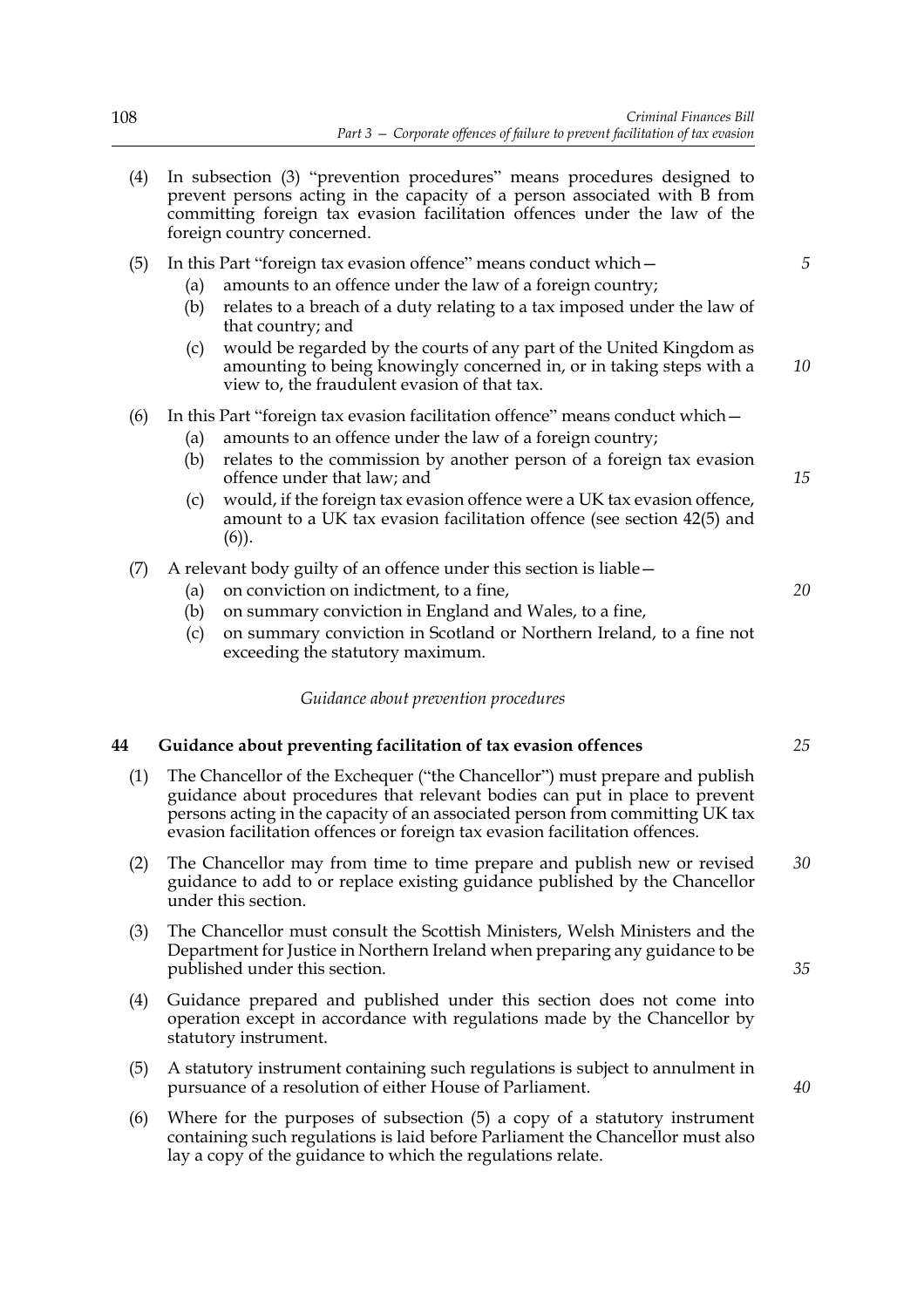- (7) The Chancellor may approve guidance prepared by any other person if it relates to any matters within the scope of subsection (1).
- (8) Approval under subsection  $(7)$  -
	- (a) must be given in writing; and
	- (b) may only be given on the condition that the person who prepared it publishes the approved guidance while it remains in operation as approved guidance.
- (9) The Chancellor may withdraw approval under subsection (7) by a notice given to the person who prepared the guidance.

*Offences: general and supplementary provision*

*10*

*35*

*5*

# **45 Offences: extra-territorial application and jurisdiction**

- (1) It is immaterial for the purposes of section 42 or 43 (except to the extent provided by section  $43(2)$ ) whether –
	- (a) any relevant conduct of a relevant body, or
	- (b) any conduct which constitutes part of a relevant UK tax evasion facilitation offence or foreign tax evasion facilitation offence, or *15*
	- (c) any conduct which constitutes part of a relevant UK tax evasion offence or foreign tax evasion offence,

take place in the United Kingdom or elsewhere.

- (2) Proceedings for an offence under section 42 or 43 may be taken in any place in the United Kingdom. *20*
- (3) If by virtue of subsection (2) proceedings for an offence are to be taken in Scotland, they may be taken in such sheriff court district as the Lord Advocate may determine.
- (4) In subsection (3) "sheriff court district" is to be read in accordance with section 307(1) of the Criminal Procedure (Scotland) Act 1995. *25*

### **46 Consent to prosecution under section 43**

- (1) In this section "proceedings" means proceedings for an offence under section 43.
- (2) No proceedings may be instituted in England and Wales except by or with the consent of the Director of Public Prosecutions or the Director of the Serious Fraud Office. *30*
- (3) No proceedings may be instituted in Northern Ireland except by or with the consent of the Director of Public Prosecutions for Northern Ireland or the Director of the Serious Fraud Office.
- (4) The Director of Public Prosecutions and the Director of the Serious Fraud Office must each exercise any function of giving consent under subsection (2) or (3) personally unless—
	- (a) the Director concerned is unavailable, and
	- (b) there is another person designated in writing by the Director concerned acting personally as the person who is authorised to exercise the function when the Director is unavailable. *40*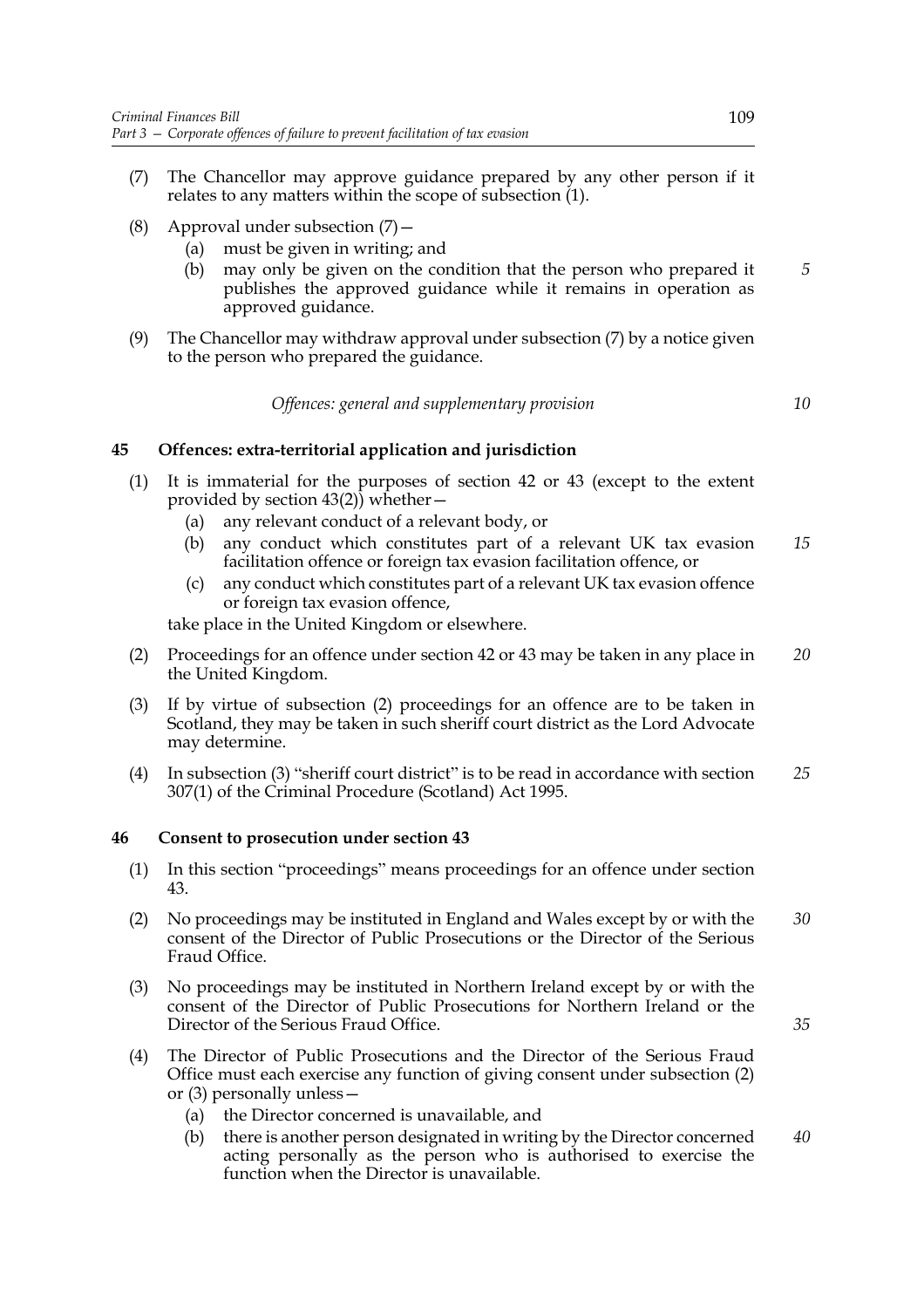- (5) In that case the other person may exercise the function but must do so personally.
- (6) No proceedings may be instituted in Northern Ireland by virtue of section 36 of the Justice (Northern Ireland) Act 2002 (delegation of functions of the DPP for Northern Ireland to persons other than the Deputy Director) except with the consent of the Director of Public Prosecutions for Northern Ireland to the institution of the proceedings.
- (7) The Director of Public Prosecutions for Northern Ireland must exercise personally any function of giving consent under subsection (3) or (6) unless the function is exercised personally by the Deputy Director of Public Prosecutions for Northern Ireland by virtue of section 30(4) or (7) of that Act.

# **47 Offences by partnerships: supplementary**

- (1) Proceedings for an offence under section 42 or 43 alleged to have been committed by a partnership must be brought in the name of the partnership (and not in the name of any of the partners).
- (2) For the purposes of such proceedings—
	- (a) rules of court relating to the service of documents have effect as if the partnership were a body corporate, and
	- (b) the following provisions (which concern procedure in relation to offences by bodies corporate) apply as they apply to a body corporate
		- section 33 of the Criminal Justice Act 1925 and Schedule 3 to the Magistrates' Courts Act 1980, and
		- (ii) section 18 of the Criminal Justice Act (Northern Ireland) 1945 (c. 15 (N.I.)) and Schedule 4 to the Magistrates' Courts (Northern Ireland) Order 1981 (S.I. 1981/1675 (N.I. 26)).
- (3) A fine imposed on a partnership on its conviction for an offence under section 42 or 43 is to be paid out of the partnership assets.

*Consequential amendments and interpretation*

### **48 Consequential amendments**

- (1) In section 61(1) of the Serious Organised Crime and Police Act 2005 (offences to which investigatory powers etc apply) after paragraph (h) insert— *30*
	- "(i) any offence under section 42 or 43 of the Criminal Finances Act 2017 (failure to prevent the facilitation of UK tax evasion offences or foreign tax evasion offences)."

(2) In Schedule 1 to the Serious Crime Act 2007 (serious offences)—

- (a) in Part 1 (serious offences in England and Wales), in the heading before paragraph 8 insert "etc" at the end and in paragraph 8 at the end insert—
	- "(6) An offence under section 42 or 43 of the Criminal Finances Act 2017 (failure to prevent the facilitation of UK tax evasion offences or foreign tax evasion offences).";
- (b) in Part 1A (serious offences in Scotland) in the heading before paragraph 16G insert "etc" at the end and in paragraph 16G at the end

*5*

*10*

*15*

*25*

*35*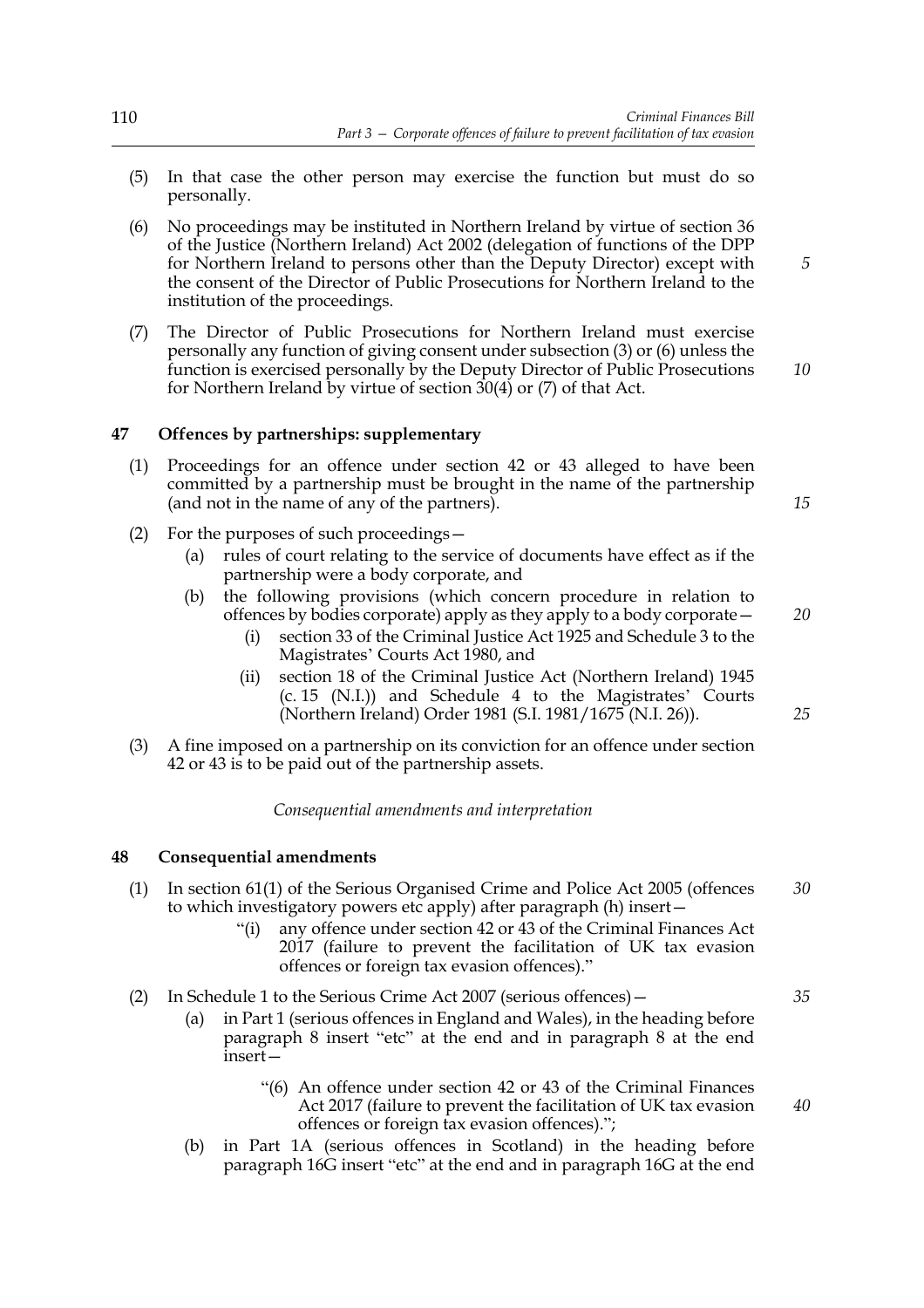insert—

- "(5) An offence under section 42 or 43 of the Criminal Finances Act 2017 (failure to prevent the facilitation of UK tax evasion offences or foreign tax evasion offences).";
- (c) in Part 2 (serious offences in Northern Ireland) in the heading before paragraph 24 insert "etc" at the end and in paragraph 24 at the end insert—
	- "(6) An offence under section 42 or 43 of the Criminal Finances Act 2017 (failure to prevent the facilitation of UK tax evasion offences or foreign tax evasion offences)."
- (3) In Part 2 of Schedule 17 to the Crime and Courts Act 2013 (offences in relation to which a deferred prosecution agreement may be entered into) after paragraph 26 insert—
	- "26A An offence under section 42 or 43 of the Criminal Finances Act 2017 (failure to prevent the facilitation of UK tax evasion offences or foreign tax evasion offences)." *15*

## **49 Interpretation of Part 3**

|  | (1) |  |  |  | In this Part- |  |
|--|-----|--|--|--|---------------|--|
|--|-----|--|--|--|---------------|--|

"conduct" includes acts and omissions;

- "foreign country" means a country or territory outside the United Kingdom; *20*
- "foreign tax evasion facilitation offence" has the meaning given by section 43(6);
- "foreign tax evasion offence" has the meaning given by section 43(5);

"partnership" has the meaning given by section 41(3);

- "relevant body" has the meaning given by section 41(2);
- "tax" includes duty and any other form of taxation (however described); "UK tax evasion facilitation offence" has the meaning given by section 42(5) and (6);

"UK tax evasion offence" has the meaning given by section 42(4).

(2) References in this Part to a person acting in the capacity of a person associated with a relevant body are to be construed in accordance with section 41(4).

### **PART 4**

### GENERAL

### **50 Minor and consequential amendments**

Schedule 5 contains minor and consequential amendments.

### **51 Power to make consequential provision**

- (1) The Secretary of State may by regulations made by statutory instrument make provision in consequence of any provision made by or under Part 1 or 2.
- (2) The Scottish Ministers may by regulations make provision in consequence of any provision made by or under Part 1 or 2 that extends only to Scotland. *40*

*5*

*10*

*35*

*25*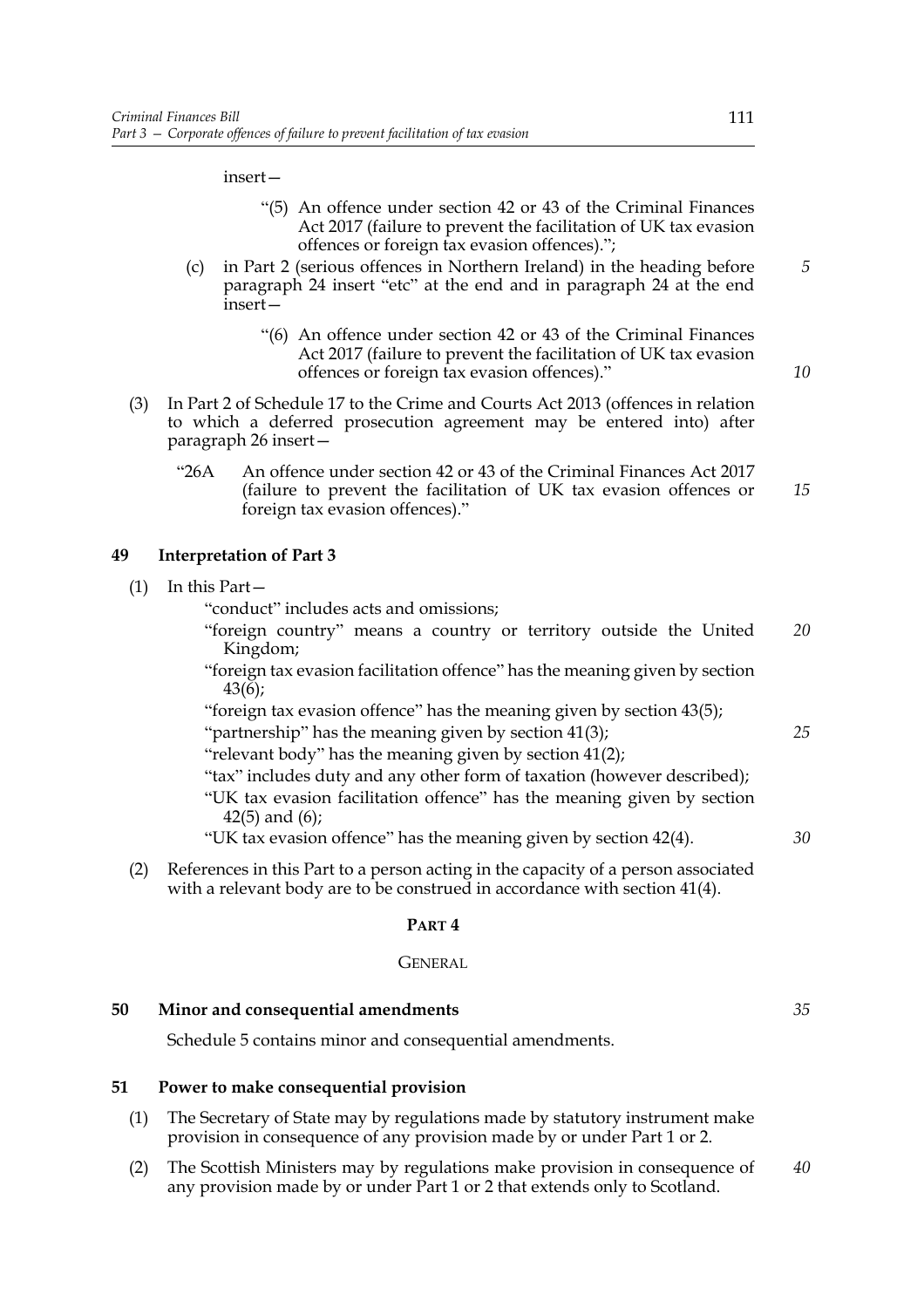- (3) The Department of Justice in Northern Ireland may by regulations make provision in consequence of any provision made by or under Part 1 or 2 that extends only to Northern Ireland. (4) Regulations under subsections (1) to (3) may include transitional, transitory or saving provision. (5) Regulations under subsection (1) may repeal, revoke or otherwise amend any provision of primary or subordinate legislation (including legislation passed or made on or before the last day of the session in which this Act is passed). (6) Regulations under subsection (2) may repeal, revoke or otherwise amend any provision of— (a) an Act of the Scottish Parliament (including an Act passed on or before the last day of the session in which this Act is passed), or (b) an instrument made under an Act of the Scottish Parliament. (7) Regulations under subsection (3) may repeal, revoke or otherwise amend any provision of— (a) Northern Ireland legislation (including legislation passed or made on or before the last day of the session in which this Act is passed) so far as dealing with a transferred matter, or (b) an instrument made under Northern Ireland legislation so far as dealing with a transferred matter. (8) In this section and in section 52— "primary legislation" means— (a) an Act; (b) an Act of the Scottish Parliament; (c) a Measure or Act of the National Assembly for Wales; (d) Northern Ireland legislation; "subordinate legislation" means— (a) subordinate legislation within the meaning of the Interpretation Act 1978; (b) an instrument made under an Act of the Scottish Parliament; (c) an instrument made under a Measure or Act of the National Assembly for Wales; *5 10 15 20 25 30*
	- (d) an instrument made under Northern Ireland legislation;

"transferred matter" has the meaning given by section 4(1) of the Northern Ireland Act 1998.

# **52 Section 51: procedural requirements**

- (1) Before making regulations under section 51(1) the Secretary of State must—
	- (a) if the regulations contain provision that would fall within the legislative competence of the Scottish Parliament if included in an Act of that Parliament, consult the Scottish Ministers;
	- (b) if the regulations contain provision that would fall within the legislative competence of the Northern Ireland Assembly if included in an Act of that Assembly, consult the Department of Justice in Northern Ireland;
	- (c) if the regulations contain provision that would fall within the legislative competence of the National Assembly for Wales if included in an Act of that Assembly, consult the Welsh Ministers. *45*

*40*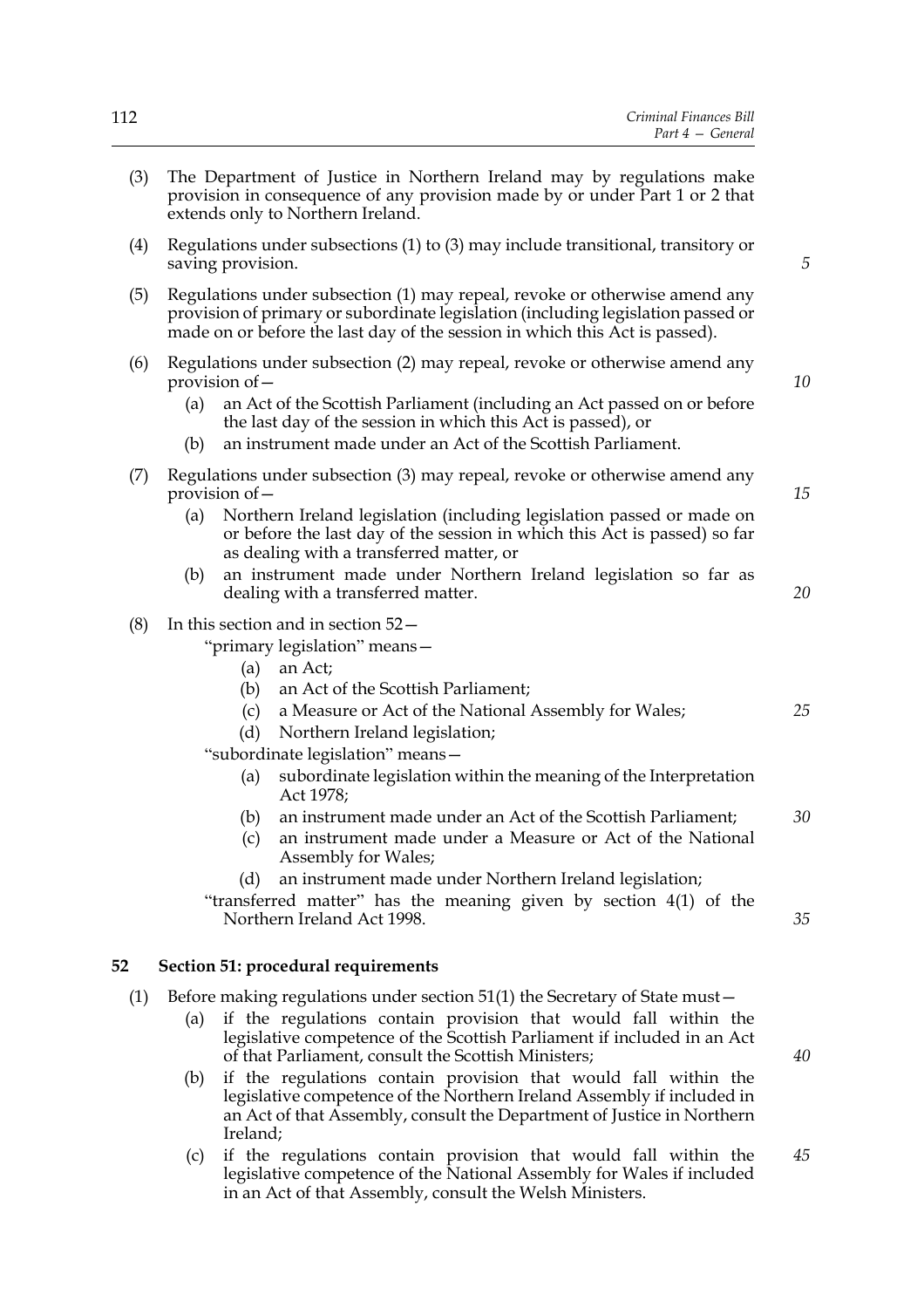- (2) Before making regulations under section 51(2) the Scottish Ministers must consult the Secretary of State.
- (3) Before making regulations under section 51(3) the Department of Justice in Northern Ireland must consult the Secretary of State.
- (4) A statutory instrument containing (whether alone or with other provision) regulations under section 51 made by the Secretary of State that repeal, revoke or otherwise amend any provision of primary legislation is not to be made unless a draft of the instrument has been laid before, and approved by a resolution of, each House of Parliament. *5*
- (5) Any other statutory instrument containing regulations under that section made by the Secretary of State is subject to annulment in pursuance of a resolution of either House of Parliament. *10*
- (6) Regulations under section 51 made by the Scottish Ministers that repeal or otherwise amend any provision of an Act of the Scottish Parliament are subject to the affirmative procedure (see Part 2 of the Interpretation and Legislative Reform (Scotland) Act 2010 (asp 10)).
- (7) Any other regulations under that section made by the Scottish Ministers are subject to the negative procedure (see Part 2 of that Act).
- (8) Regulations under section 51 made by the Department of Justice in Northern Ireland that repeal, revoke or otherwise amend any provision of Northern Ireland legislation are not to be made unless a draft of the instrument has been laid before, and approved by a resolution of, the Northern Ireland Assembly. *20*
- (9) Any other regulations under that section made by the Department of Justice in Northern Ireland are subject to negative resolution (within the meaning of section 41(6) of the Interpretation Act (Northern Ireland) 1954).
- (10) A power of the Department of Justice in Northern Ireland to make regulations under section 51 is exercisable by statutory rule for the purposes of the Statutory Rules (Northern Ireland) Order 1979 (S.I. 1979/1573 (N.I. 12)).

# **53 Financial provision**

The following are to be paid out of money provided by Parliament—

- (a) any expenditure incurred under or by virtue of this Act by a Minister of the Crown or a government department, and
- (b) any increases attributable to this Act in the sums payable under any other Act out of money so provided.

### **54 Extent**

- (1) Except as provided by subsections (2) to (6), this Act extends to England and Wales, Scotland and Northern Ireland.
- (2) The following provisions extend to England and Wales only—
	- (a) section 16, so far as relating to paragraphs 3 to 6 of Schedule 1, and those paragraphs;
	- (b) section 25;
	- (c) section 30(2);
	- (d) section 32(2) and (11);
	- (e) section 48(3).

*35*

*30*

*15*

*25*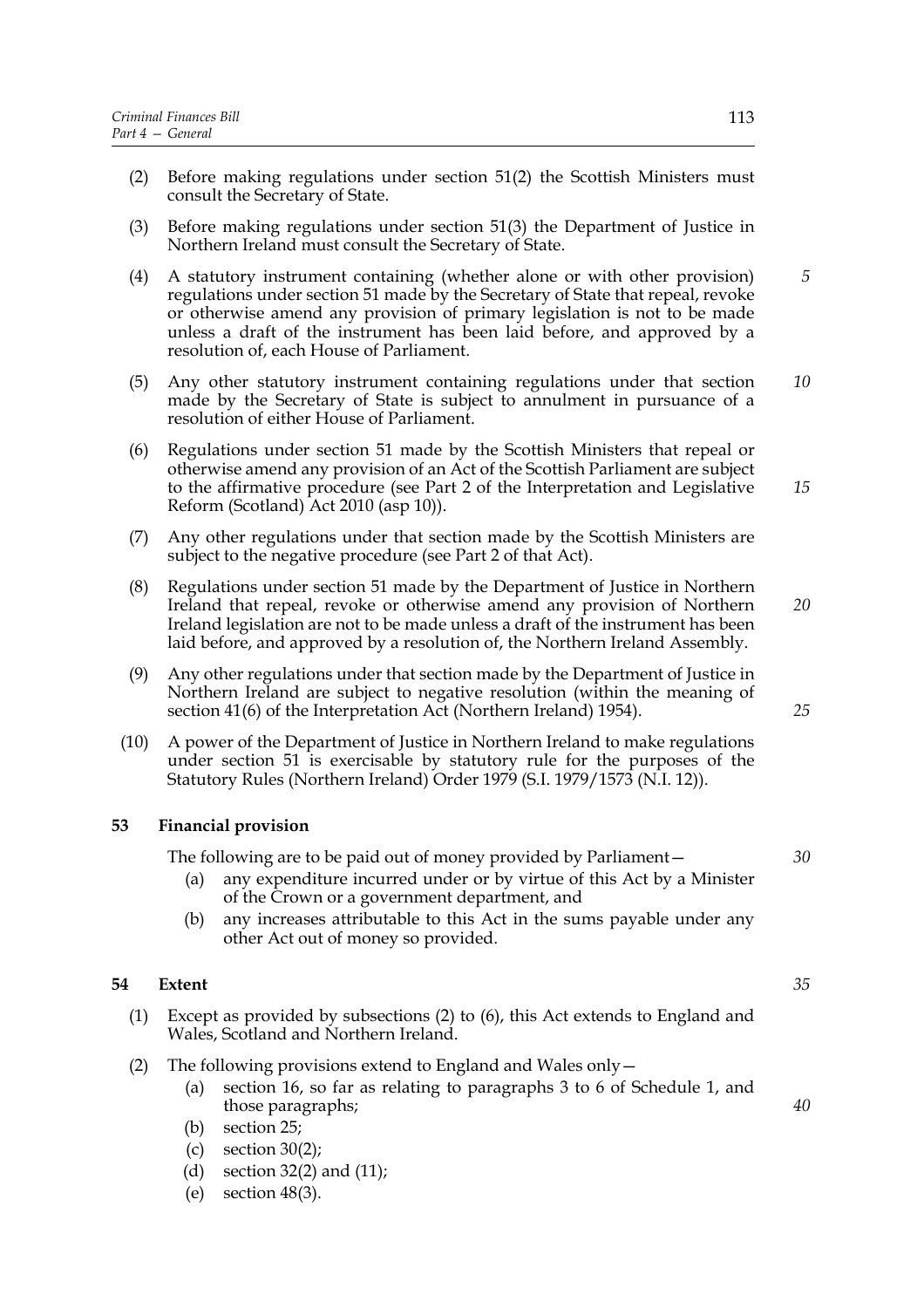| (3) | The following provisions extend to England and Wales and Northern Ireland<br>only –                                                                                                     |                                                                                                                                                                                                                |    |
|-----|-----------------------------------------------------------------------------------------------------------------------------------------------------------------------------------------|----------------------------------------------------------------------------------------------------------------------------------------------------------------------------------------------------------------|----|
|     | (a)                                                                                                                                                                                     | sections 1 to 3;                                                                                                                                                                                               |    |
|     | (b)                                                                                                                                                                                     | section 7;                                                                                                                                                                                                     |    |
|     | (c)                                                                                                                                                                                     | section 16, so far as relating to paragraphs 24 and 25 of Schedule 1, and<br>those paragraphs;                                                                                                                 | 5  |
|     | (d)                                                                                                                                                                                     | section $17(4)(c)$ ;                                                                                                                                                                                           |    |
|     | (e)                                                                                                                                                                                     | section $18(3)$ ;                                                                                                                                                                                              |    |
|     | (f)                                                                                                                                                                                     | section 19 $(3)$ to $(6)$ ;                                                                                                                                                                                    |    |
|     | (g)                                                                                                                                                                                     | section 21;                                                                                                                                                                                                    | 10 |
|     | (h)                                                                                                                                                                                     | section 22;                                                                                                                                                                                                    |    |
|     | (i)                                                                                                                                                                                     | paragraph 3 of Schedule 2;                                                                                                                                                                                     |    |
|     | (i)                                                                                                                                                                                     | section $39(3)$ ;<br>section 40.                                                                                                                                                                               |    |
|     | (k)                                                                                                                                                                                     |                                                                                                                                                                                                                |    |
| (4) |                                                                                                                                                                                         | The following provisions extend to Scotland only -                                                                                                                                                             | 15 |
|     | (a)                                                                                                                                                                                     | sections 4 to 6;                                                                                                                                                                                               |    |
|     | (b)                                                                                                                                                                                     | section 8;                                                                                                                                                                                                     |    |
|     | (c)                                                                                                                                                                                     | section $17(2)$ , (3) and (4)(d);                                                                                                                                                                              |    |
|     | (d)<br>(e)                                                                                                                                                                              | section 27;<br>section 29;                                                                                                                                                                                     | 20 |
|     | (f)                                                                                                                                                                                     | section $32(3)$ ;                                                                                                                                                                                              |    |
|     | (g)                                                                                                                                                                                     | paragraph 4 of Schedule 2.                                                                                                                                                                                     |    |
|     |                                                                                                                                                                                         | The following provisions extend to Northern Ireland only –                                                                                                                                                     |    |
| (5) | (a)                                                                                                                                                                                     | section 16, so far as relating to paragraphs 7 to 10 of Schedule 1, and<br>those paragraphs;                                                                                                                   | 25 |
|     | (b)                                                                                                                                                                                     | section 26;                                                                                                                                                                                                    |    |
|     | (c)                                                                                                                                                                                     | section $30(3)$ ;                                                                                                                                                                                              |    |
|     | (d)                                                                                                                                                                                     | section $32(4)$ .                                                                                                                                                                                              |    |
| (6) | amended.                                                                                                                                                                                | An amendment made by Schedule 5 has the same extent as the provision                                                                                                                                           | 30 |
| 55  |                                                                                                                                                                                         | Commencement                                                                                                                                                                                                   |    |
| (1) | Except as provided by subsections $(2)$ to $(6)$ , this Act comes into force on<br>whatever day or days the Secretary of State appoints by regulations made by<br>statutory instrument. |                                                                                                                                                                                                                |    |
| (2) | (a)<br>(b)<br>(c)                                                                                                                                                                       | The following provisions come into force on whatever day or days the Scottish<br>Ministers appoint by regulations after consulting the Secretary of State -<br>section 27;<br>section 29;<br>section $32(3)$ . | 35 |
| (3) | The following provisions come into force on whatever day or days the<br>Department of Justice in Northern Ireland appoints by regulations after                                         |                                                                                                                                                                                                                | 40 |

consulting the Secretary of State—

- (a) section 26;
- (b) section  $30(3)$ ;
- (c) section  $32(4)$ .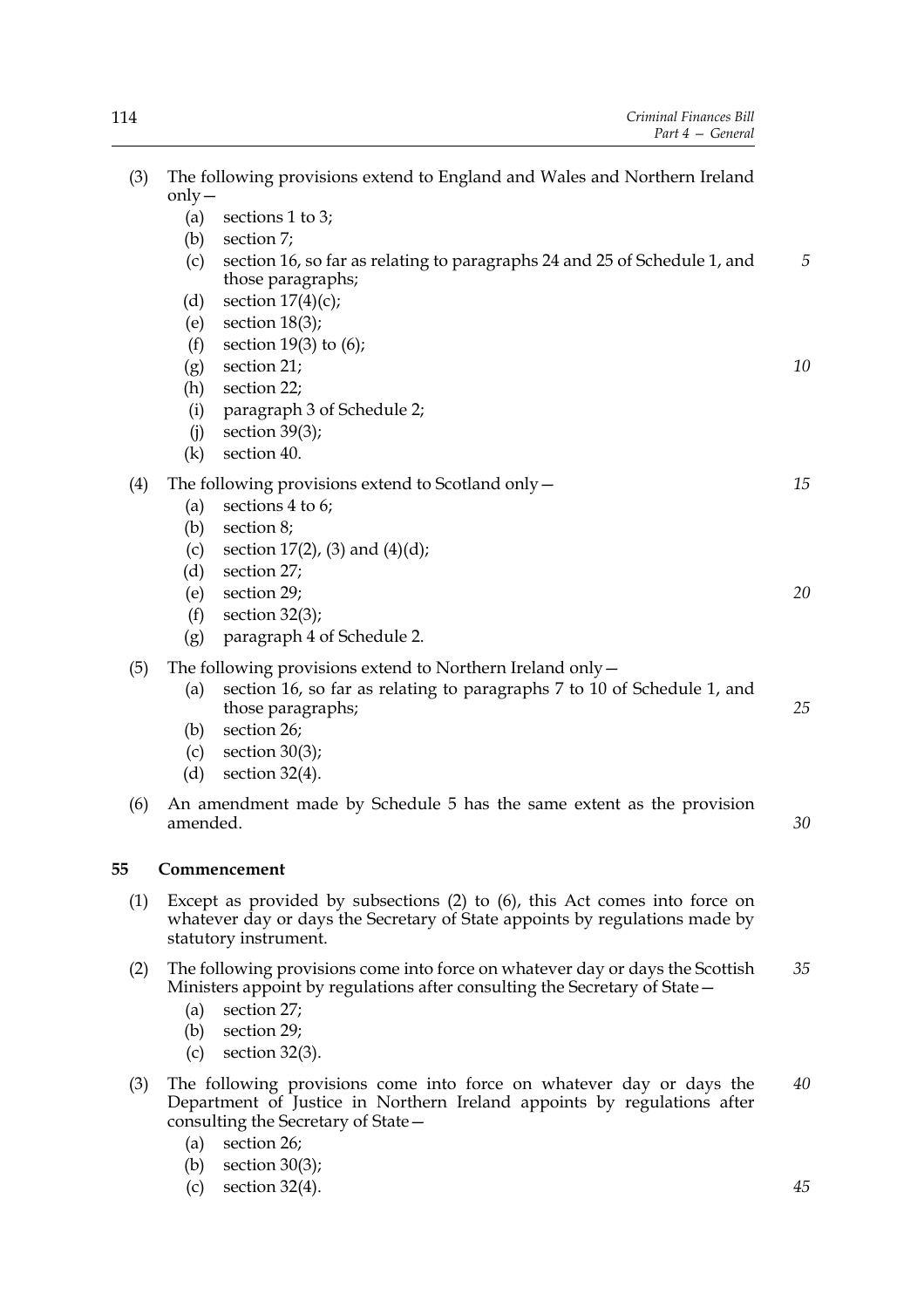- (4) The following provisions come into force two months after the day on which this Act is passed—
	- (a) section 17;
	- (b) section 39;
	- (c) section 40.
- (5) Part 3 comes into force on whatever day or days the Treasury appoints by regulations made by statutory instrument.
- (6) The following provisions come into force on the day on which this Act is passed—
	- (a) sections 51 to 54;
	- (b) this section:
	- (c) section 56;
	- (d) any other provision of this Act so far as necessary for enabling the exercise on or after the day on which this Act is passed of any power to make provision by subordinate legislation (within the meaning of the Interpretation Act 1978).
- (7) Regulations under subsection (1), (2), (3) or (5) may appoint different days for different purposes.
- (8) The Secretary of State may by regulations made by statutory instrument make transitional, transitory or saving provision in connection with the coming into force of any provision of this Act other than— *20*
	- (a) the provisions mentioned in subsections (2) and (3), and
	- (b) Part 3.
- (9) The Scottish Ministers may by regulations make transitional, transitory or saving provision in connection with the coming into force of a provision mentioned in subsection (2). *25*
- (10) The Department of Justice in Northern Ireland may by regulations make transitional, transitory or saving provision in connection with the coming into force of a provision mentioned in subsection (3).
- (11) The Treasury may by regulations made by statutory instrument make transitional, transitory or saving provision in connection with the coming into force of Part 3. *30*
- (12) No regulations may be made under subsection (1) bringing into force any of the following provisions, so far as they extend to Scotland, unless the Secretary of State has consulted the Scottish Ministers—
	- (a) sections 4 and 5;
	- (b) section 8;
	- (c) section 13;
	- (d) section 14;
	- (e) section 15;
	- (f) section 24;
	- (g) section 28;
	- (h) section 31;
	- (i) section 32(10).
- (13) No regulations may be made under subsection (1) bringing into force any of the following provisions, so far as they extend to Northern Ireland, unless the *45*

*40*

*10*

*15*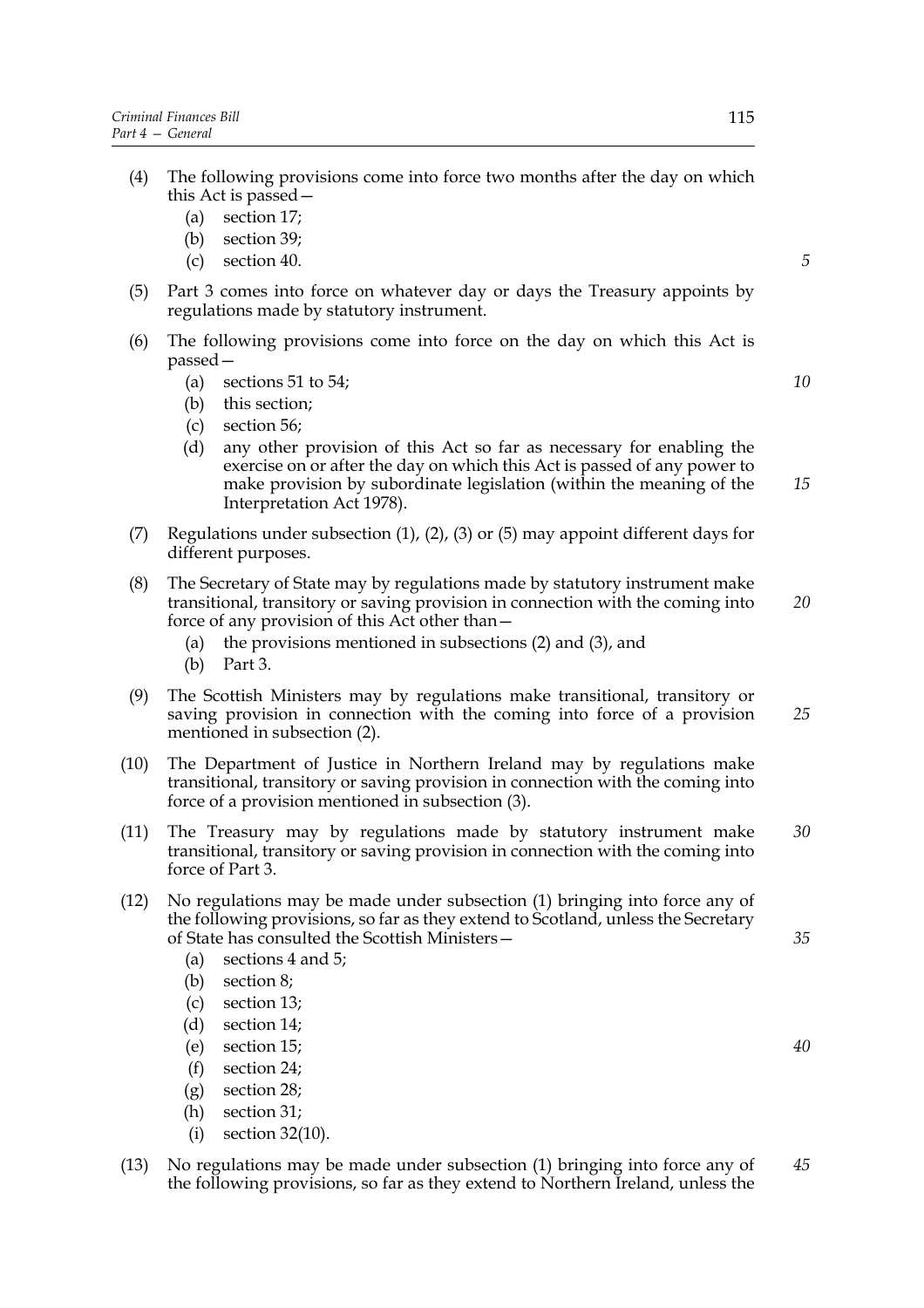Secretary of State has consulted the Department of Justice in Northern Ireland—

- (a) sections 1 and 2;
- (b) section 7;
- (c) section 13;
- (d) section 14;
- (e) section 15;
- (f) section 16 and Schedule 1;
- (g) sections 18 and 19;
- (h) sections 21 to 24;
- (i) section 31;
- (j) section 32(10).
- (14) Consultation for the purposes of this section may be, or include, consultation before the day on which this Act is passed.
- (15) The power to make regulations under subsections (8) to (11) includes power to make different provision for different purposes. *15*
- (16) The power of the Department of Justice in Northern Ireland to make regulations under subsection (3) or (10) is exercisable by statutory rule for the purposes of the Statutory Rules (Northern Ireland) Order 1979 (S.I. 1979/1573  $(N.\overline{I}. 12)$ ).

### **56 Short title**

This Act may be cited as the Criminal Finances Act 2017.

*5*

*10*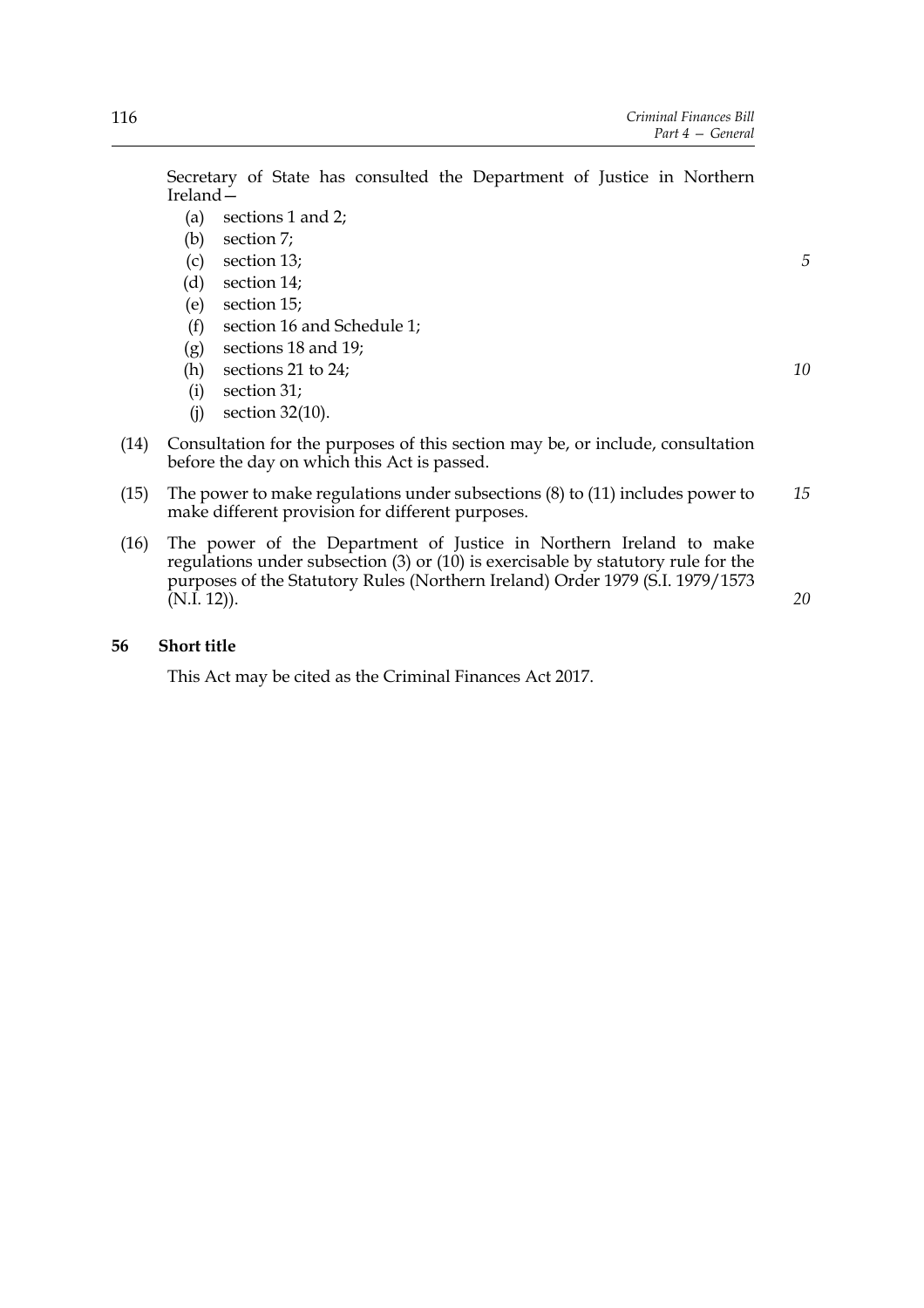# SCHEDULES

# SCHEDULE 1 Section 16

# POWERS OF MEMBERS OF STAFF OF SERIOUS FRAUD OFFICE

| 1              | The Proceeds of Crime Act 2002 is amended as follows.                                                                                                                                                                                                                          |    |
|----------------|--------------------------------------------------------------------------------------------------------------------------------------------------------------------------------------------------------------------------------------------------------------------------------|----|
| $\overline{2}$ | (1) Section 2C (prosecuting authorities) is amended as follows.                                                                                                                                                                                                                | 5  |
|                | (2) In subsection (2) after "Part" insert "2, $4$ ,".                                                                                                                                                                                                                          |    |
|                | (3) In subsection (3) after "Part" insert "2, $4$ ,".                                                                                                                                                                                                                          |    |
| 3              | In section 47A (meaning of "appropriate officer" for purposes of search and<br>seizure powers under Part 2 of that Act), in subsection $(1)$ –<br>omit "or" at the end of paragraph (b), and<br>(a)<br>after that paragraph insert-<br>(b)<br>" $(ba)$<br>an SFO officer, or". | 10 |
| $\overline{4}$ | In section 47G (meaning of "appropriate approval" for purposes of section<br>47C etc), in subsection (3) after paragraph (ab) insert –<br>in relation to the exercise of a power by an SFO officer, the<br>"(ac)<br>Director of the Serious Fraud Office,".                    | 15 |
| 5              | In section 47M (further detention in other cases where property is detained<br>under section 47J), in subsection $(3)$ after paragraph $(b)$ insert $-$<br>an SFO officer,".<br>"(ba)                                                                                          |    |
| 6              | In section 47S (codes of practice), after subsection (2) insert –                                                                                                                                                                                                              | 20 |
|                | The Secretary of State must also consult the Attorney General about<br>" $(2A)$<br>the draft in its application to the exercise of powers by SFO officers<br>and the Director of the Serious Fraud Office."                                                                    |    |
| 7              | In section 195A (meaning of "appropriate officer" for purposes of search and<br>seizure powers under Part 4 of that Act), in subsection $(1)$ –<br>omit "or" at the end of paragraph (b), and<br>(a)<br>(b)<br>after that paragraph insert-<br>"(ba)<br>an SFO officer, or".   | 25 |
| 8              | In section 195G (meaning of "appropriate approval" for purposes of section<br>195C etc), in subsection (3) after paragraph (ab) insert -<br>in relation to the exercise of a power by an SFO officer, the<br>" $(ac)$<br>Director of the Serious Fraud Office,".               | 30 |
| 9              | In section 195M (further detention in other cases where property is detained<br>under section 195J), in subsection (3) after paragraph (b) insert –<br>an SFO officer,".<br>"(ba)                                                                                              | 35 |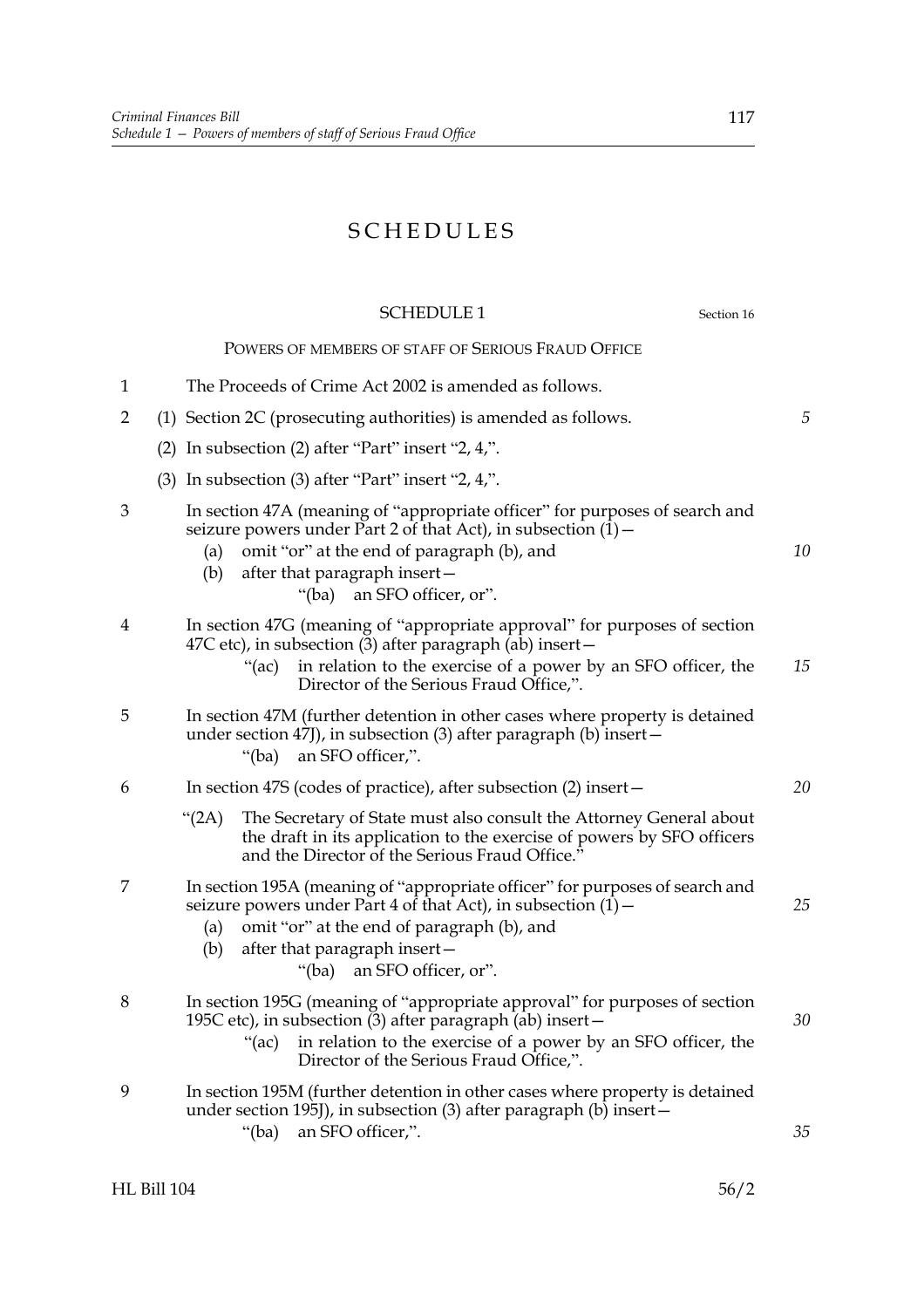- 10 (1) Section 195S (codes of practice: Secretary of State) is amended as follows.
	- (2) In subsection  $(1)$  -
		- (a) in paragraph (a) for "and immigration officers" substitute ", immigration officers and SFO officers", and
		- (b) in paragraph (c) after "immigration officers" insert ", SFO officers". *5*
	- (3) In subsection (1A), after paragraph (b) insert— "(c) the Director of the Serious Fraud Office."
	- (4) After subsection (2) insert—
		- "(2A) The Secretary of State must also consult the Attorney General about the draft in its application to the exercise of powers by SFO officers and the Director of the Serious Fraud Office." *10*
- 11 (1) Section 289 (searches) is amended as follows.
	- (2) In subsection (1) after "constable" insert ", an SFO officer".
	- (3) In subsection  $(1A)$ 
		- (a) in paragraph (a) after "constable" insert ", an SFO officer";
		- (b) in paragraph  $(b)$  -
			- (i) after "officer" insert "of Revenue and Customs";
			- (ii) after "constable" insert ", SFO officer".
	- (4) In subsection  $(1C)$  -
		- (a) after "constable", in both places where it occurs, insert ", SFO officer"; *20*
		- (b) after "officer", in the second place where it occurs, insert "of Revenue and Customs".
	- (5) In subsection  $(1D)$  -
		- (a) after "constable", in both places where it occurs, insert ", SFO officer"; *25*
		- (b) after "officer", in the second place where it occurs, insert "of Revenue and Customs".
	- (6) In subsection (2) after "constable" insert ", an SFO officer".
	- (7) In subsection (3) after "constable" insert ", SFO officer". *30*
	- (8) In subsection (4) after "constable" insert ", SFO officer".
	- (9) In subsection (5), in paragraph (c) after "an" insert "SFO officer or".
- 12 (1) Section 290 (prior approval) is amended as follows.
	- (2) In subsection (4), after paragraph (a) insert  $-$ 
		- "(aa) in relation to the exercise of a power by an SFO officer, the Director of the Serious Fraud Office,". *35*
	- (3) In subsection (6), after "constable" insert ", SFO officer."
- 13 In section 291 (report on exercise of powers), in subsection (2) after "constable" insert ", SFO officer".
- 14 (1) Section 292 (code of practice) is amended as follows.

*15*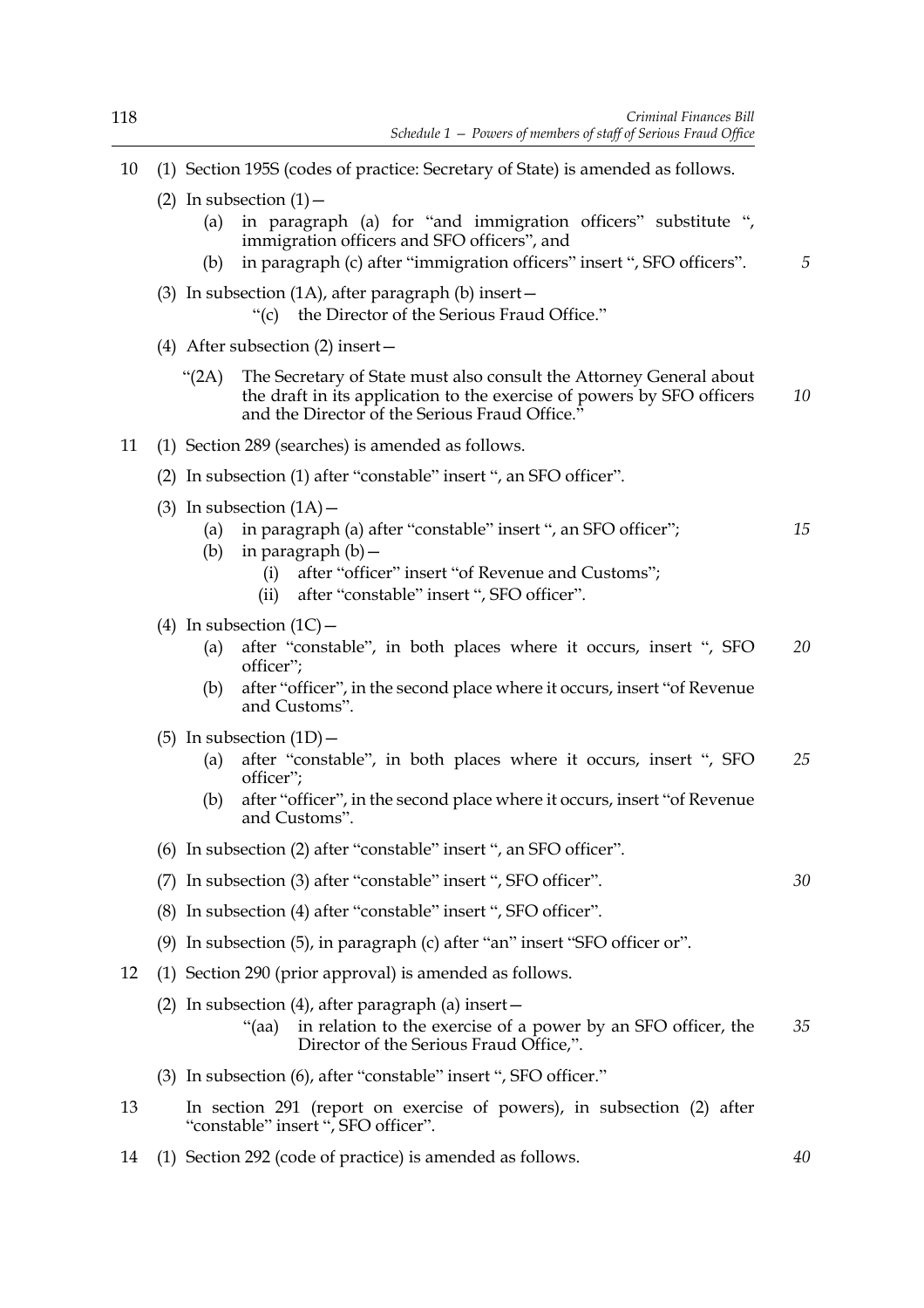- (2) In subsection (1) after "Customs" insert ", SFO officers".
- (3) After subsection (2) insert—

|    | " $(2A)$<br>The Secretary of State must also consult the Attorney General about<br>the draft in its application to the exercise of powers by SFO officers<br>and the Director of the Serious Fraud Office."       | 5  |
|----|-------------------------------------------------------------------------------------------------------------------------------------------------------------------------------------------------------------------|----|
|    | (4) In subsection (6) after "Customs," insert "an SFO officer,".                                                                                                                                                  |    |
| 15 | (1) Section 294 (seizure of cash) is amended as follows.                                                                                                                                                          |    |
|    | (2) In subsection (1) after "constable" insert ", an SFO officer".                                                                                                                                                |    |
|    | (3) In subsection (2) after "constable" insert ", an SFO officer".                                                                                                                                                |    |
|    | (4) In subsection (4) after "by" insert "an SFO officer or".                                                                                                                                                      | 10 |
| 16 | (1) Section 295 (detention of seized cash) is amended as follows.                                                                                                                                                 |    |
|    | In subsection (1) after "constable" insert ", SFO officer".<br>(2)                                                                                                                                                |    |
|    | (3) In subsection $(4)(a)$ after "constable" insert ", an SFO officer".                                                                                                                                           |    |
| 17 | In section 296 (interest), in subsection (2) after "constable" insert ", SFO<br>officer".                                                                                                                         | 15 |
| 18 | In section 297 (release of detained cash), in subsection (4) after "constable"<br>insert ", SFO officer".                                                                                                         |    |
| 19 | In section 297A (forfeiture notice), in subsection $(6)$ –<br>omit "or" at the end of paragraph (b), and<br>(a)<br>after that paragraph insert-<br>(b)<br>the Director of the Serious Fraud Office, or".<br>"(ba) | 20 |
| 20 | In section 297D (detention following lapse of notice), in subsection (3) after<br>"constable" insert ", an SFO officer".                                                                                          |    |
| 21 | In section 297F (release of cash subject to forfeiture notice), in subsection (4)<br>after "constable" insert ", SFO officer".                                                                                    | 25 |
| 22 | In section 298 (forfeiture), in subsection $(1)(a)$ for "or a constable" substitute<br>", a constable or an SFO officer".                                                                                         |    |
| 23 | In section 302 (compensation), after subsection (7) insert –                                                                                                                                                      |    |
|    | "(7ZA) If the cash was seized by an SFO officer, the compensation is to be<br>paid by the Director of the Serious Fraud Office."                                                                                  | 30 |
| 24 | In section 377A (code of practice of Attorney General etc), in subsection<br>$(1)(a)$ after "Prosecutions" insert ", SFO officers".                                                                               |    |
| 25 | (1) Section 378 (appropriate officers and senior appropriate officers for the<br>purposes of investigations under Part 8 of that Act) is amended as follows.                                                      |    |
|    | (2) In subsection (1) after paragraph (c) insert $-$<br>"(ca) an SFO officer;".                                                                                                                                   | 35 |
|    | (3) In subsection (2) after paragraph (b) insert $-$                                                                                                                                                              |    |

"(ba) the Director of the Serious Fraud Office;".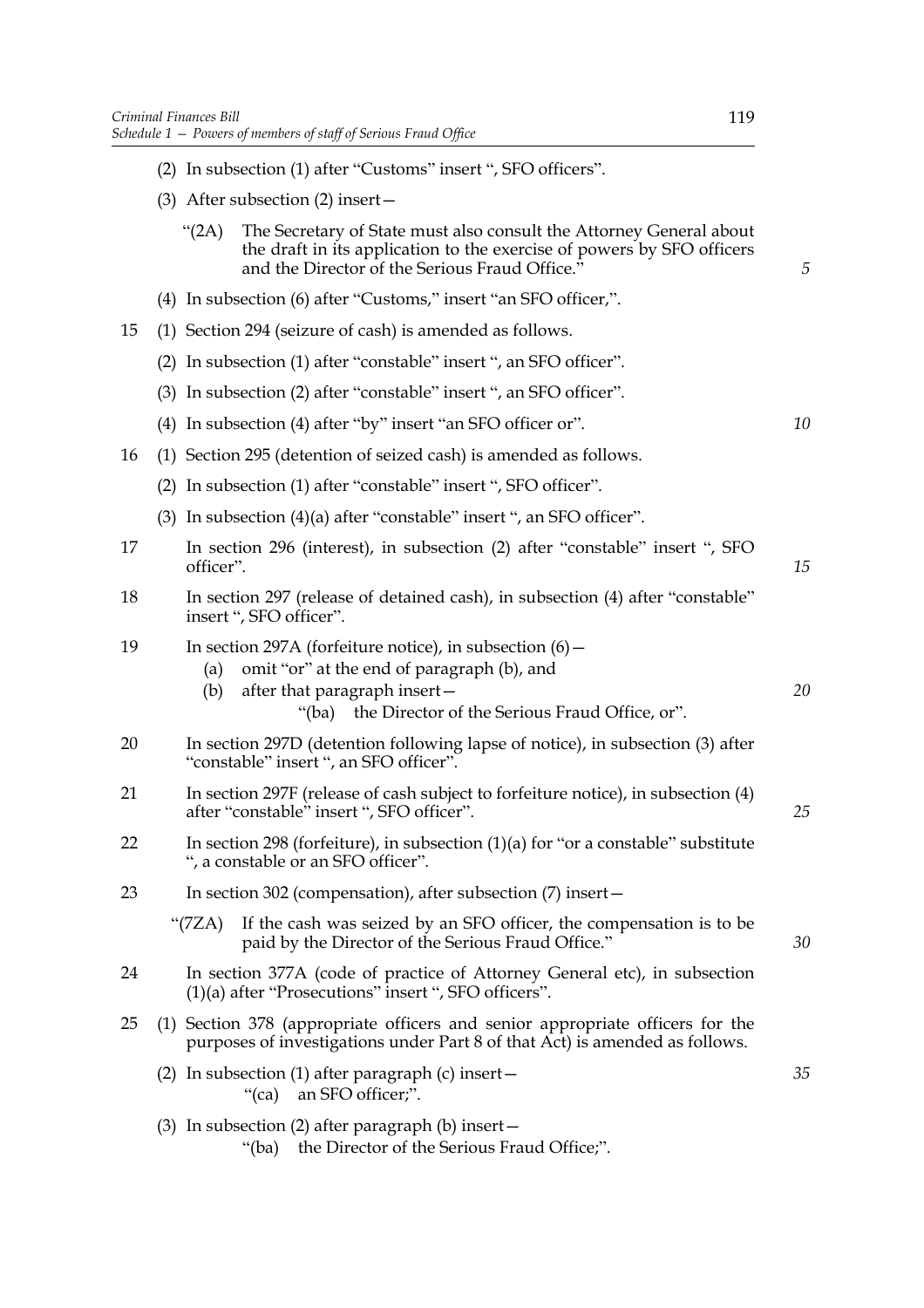|    | (4) In subsection $(3A)$ after paragraph $(a)$ insert $-$<br>"(aa) an SFO officer;".                      |
|----|-----------------------------------------------------------------------------------------------------------|
|    | (5) In subsection (3AA) after paragraph (a) insert-<br>"(aa) the Director of the Serious Fraud Office;".  |
|    | (6) In subsection (4) after paragraph (b) insert $-$<br>an SFO officer;".<br>"(ba)                        |
|    | (7) In subsection (6) after paragraph (a) insert $-$<br>"(aa) the Director of the Serious Fraud Office;". |
| 26 | After section 454 insert-                                                                                 |
|    | "454A Serious Fraud Office                                                                                |
|    | For the purposes of this Act "SFO officer" means a member of staff of<br>the Serious Fraud Office."       |
|    | <b>SCHEDULE 2</b><br>Section 33                                                                           |
|    | <b>DISCLOSURE ORDERS</b>                                                                                  |
| 1  | The Terrorism Act 2000 is amended as follows.                                                             |
| 2  | After section 37 insert-                                                                                  |
|    | "37A Disclosure orders in relation to terrorist financing investigations                                  |
|    | Schedule 5A (terrorist financing investigations: disclosure orders)<br>has effect."                       |
| 3  | After Schedule 5 insert-                                                                                  |
|    | "SCHEDULE 5A                                                                                              |
|    | TERRORIST FINANCING INVESTIGATIONS: DISCLOSURE ORDERS                                                     |
|    | PART <sub>1</sub>                                                                                         |
|    | ENGLAND AND WALES AND NORTHERN IRELAND                                                                    |
|    | Interpretation                                                                                            |
|    | This paragraph applies for the purposes of this Part of this<br>1<br>Schedule.                            |
|    | $\overline{2}$<br>A disclosure order is an order made under paragraph 9.                                  |
|    | 3<br>A judge is $-$<br>(a) in England and Wales, a judge entitled to exercise the                         |

- jurisdiction of the Crown Court;
- (b) in Northern Ireland, a Crown Court judge.
- 4 A terrorist financing investigation is a terrorist investigation into—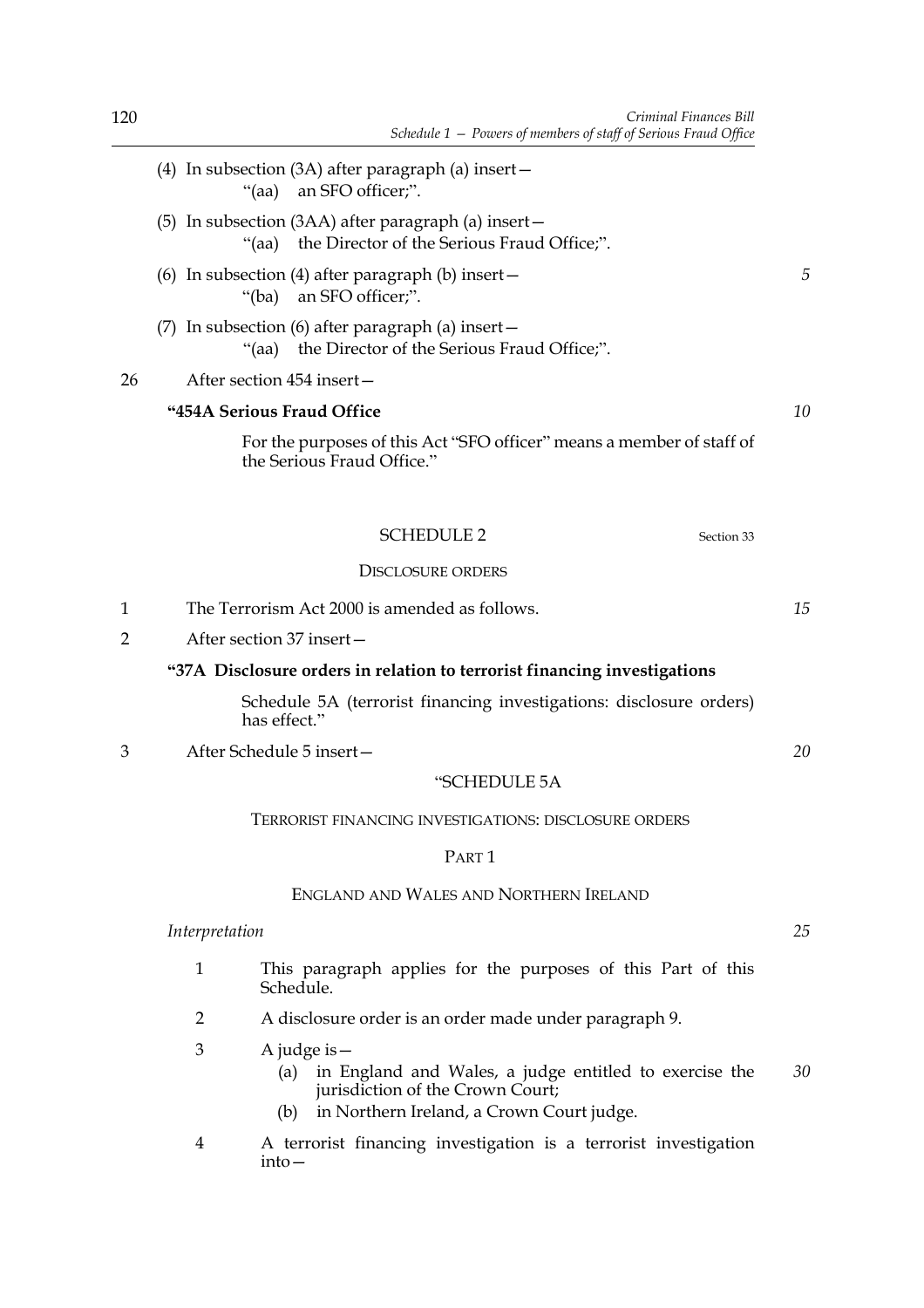- (b) the identification of terrorist property or its movement or use.
- 5 An appropriate officer is—
	- (a) a constable, or
	- (b) a counter-terrorism financial investigator.
- 6 A senior police officer is a police officer of at least the rank of superintendent.
- 7 "Document" means anything in which information of any description is recorded. *10*
- 8 "Excluded material"—
	- (a) in relation to England and Wales, has the same meaning as in the Police and Criminal Evidence Act 1984;
	- (b) in relation to Northern Ireland, has the same meaning as in the Police and Criminal Evidence (Northern Ireland) Order 1989 (S.I. 1989/1341 (N.I. 12)). *15*

### *Disclosure orders*

- 9 (1) A judge may, on the application of an appropriate officer, make a disclosure order if satisfied that each of the requirements for the making of the order is fulfilled. *20*
	- (2) The application must state that a person or property specified in the application is subject to a terrorist financing investigation and the order is sought for the purposes of the investigation.
	- (3) A disclosure order is an order authorising an appropriate officer to give to any person the officer considers has relevant information notice in writing requiring the person to do any or all of the following with respect to any matter relevant to the terrorist financing investigation concerned— *25*
		- (a) answer questions, either at a time specified in the notice or at once, at a place so specified; *30*
		- (b) provide information specified in the notice, by a time and in a manner so specified;
		- (c) produce documents, or documents of a description, specified in the notice, either at or by a time so specified or at once, and in a manner so specified. *35*
	- (4) Relevant information is information (whether or not contained in a document) which the appropriate officer concerned considers to be relevant to the investigation.
	- (5) A person is not bound to comply with a requirement imposed by a notice given under a disclosure order unless evidence of authority to give the notice is produced. *40*
	- (6) An appropriate officer may not make an application under this paragraph unless the officer is a senior police officer or is authorised to do so by a senior police officer.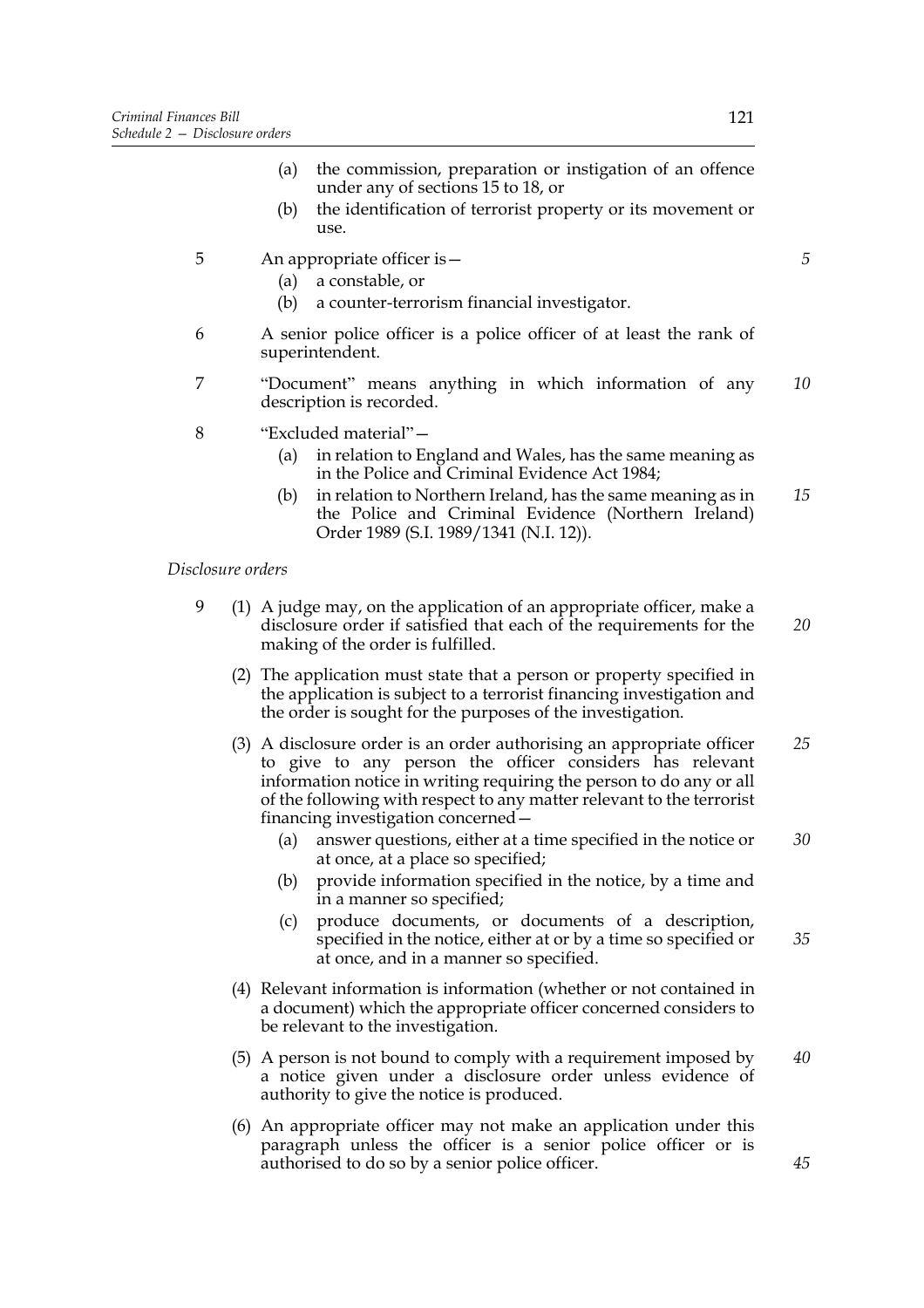*Requirements for making of disclosure order*

- 10 (1) These are the requirements for the making of a disclosure order.
	- (2) There must be reasonable grounds for suspecting that a person has committed an offence under any of sections 15 to 18 or that the property specified in the application is terrorist property.
	- (3) There must be reasonable grounds for believing that information which may be provided in compliance with a requirement imposed under the order is likely to be of substantial value (whether or not by itself) to the terrorist financing investigation concerned.
	- (4) There must be reasonable grounds for believing that it is in the public interest for the information to be provided, having regard to the benefit likely to accrue to the investigation if the information is obtained.

### *Offences*

- 11 (1) A person commits an offence if without reasonable excuse the person fails to comply with a requirement imposed under a disclosure order.
	- (2) A person guilty of an offence under sub-paragraph (1) is liable—
		- (a) on summary conviction in England and Wales, to imprisonment for a term not exceeding 51 weeks, or to a fine, or to both;
		- (b) on summary conviction in Northern Ireland, to imprisonment for a term not exceeding 6 months, or to a fine not exceeding level 5 on the standard scale, or to both.
	- (3) A person commits an offence if, in purported compliance with a requirement imposed under a disclosure order, the person—
		- (a) makes a statement which the person knows to be false or misleading in a material particular, or
		- (b) recklessly makes a statement which is false or misleading in a material particular. *30*
	- (4) A person guilty of an offence under sub-paragraph (3) is liable—
		- (a) on conviction on indictment, to imprisonment for a term not exceeding 2 years, or to a fine, or to both;
		- (b) on summary conviction in England and Wales, to imprisonment for a term not exceeding 12 months, or to a fine, or to both;
		- (c) on summary conviction in Northern Ireland, to imprisonment for a term not exceeding 6 months, or to a fine not exceeding the statutory maximum, or to both.
	- (5) In relation to an offence committed before the coming into force of section 281(5) of the Criminal Justice Act 2003 (alteration of penalties for certain summary offences), the reference in subparagraph (2)(a) to 51 weeks is to be read as a reference to 6 months.

*15*

*5*

*10*

*20*

*25*

*45*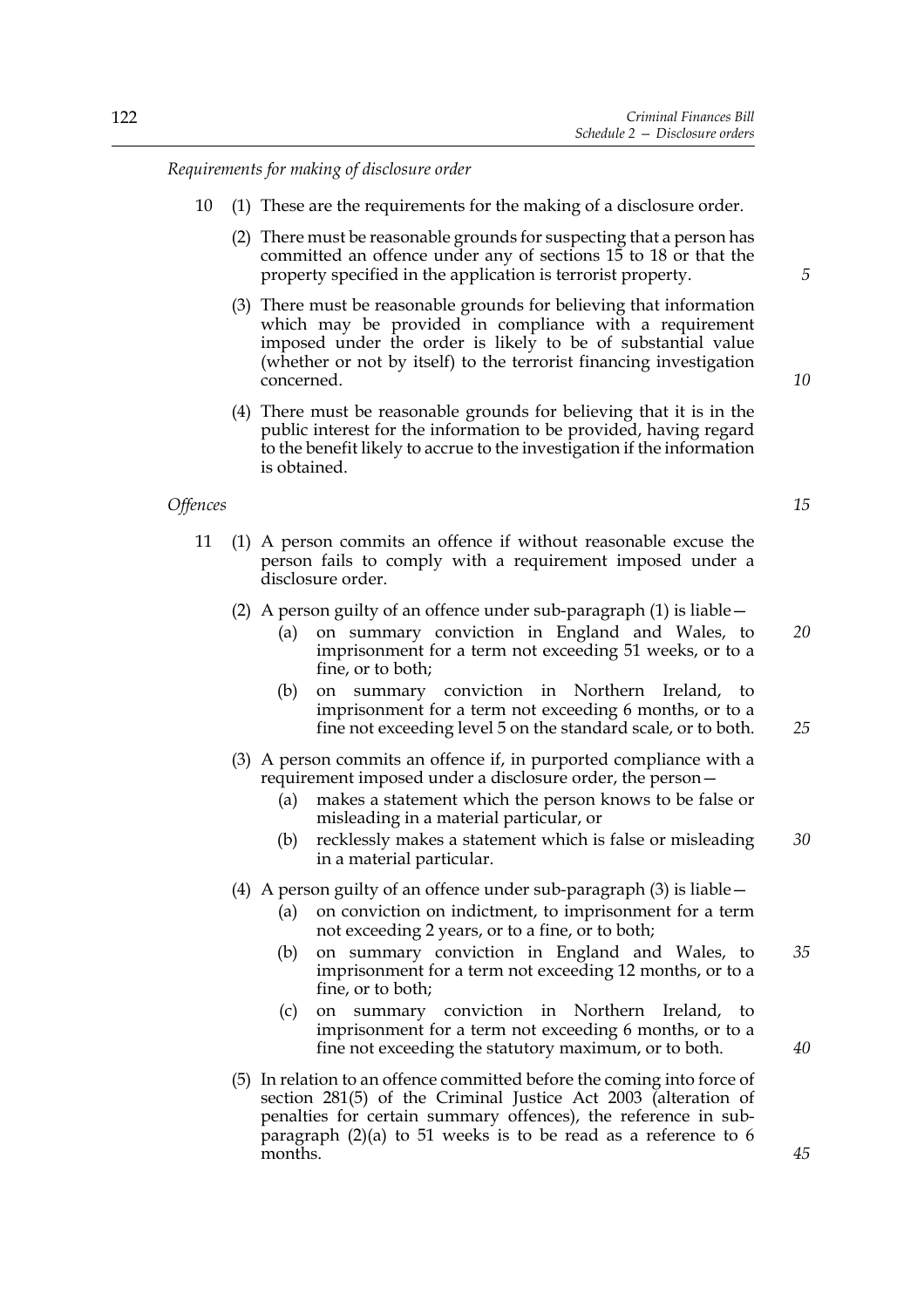(6) In relation to an offence committed before the coming into force of section 282 of the Criminal Justice Act 2003 (increase in maximum sentence on summary conviction of offence triable either way), the reference in sub-paragraph (4)(b) to 12 months is to be read as a reference to 6 months.

### *Statements*

12 (1) A statement made by a person in response to a requirement imposed under a disclosure order may not be used in evidence against that person in criminal proceedings.

# (2) Sub-paragraph (1) does not apply—

- (a) in the case of proceedings under this Part of this Act (including paragraph  $11(1)$  or (3)),
- (b) on a prosecution for an offence under section 5 of the Perjury Act 1911 or Article 10 of the Perjury (Northern Ireland) Order 1979 (S.I. 1979/1714 (N.I. 19)) (false statements), or
- (c) on a prosecution for some other offence where, in giving evidence, the person makes a statement inconsistent with the statement mentioned in sub-paragraph (1).
- (3) A statement may not be used by virtue of sub-paragraph  $(2)(c)$ against a person unless— *20*
	- (a) evidence relating to it is adduced, or
	- (b) a question relating to it is asked,

by or on behalf of the person in the proceedings arising out of the prosecution.

### *Further provisions*

- 13 (1) A disclosure order does not confer the right to require a person—
	- (a) to answer any privileged question,
	- (b) to provide any privileged information, or

(c) to produce any privileged document or other material, except that a lawyer may be required to provide the name and address of a client.

- (2) For the purposes of sub-paragraph  $(1)$  -
	- (a) a privileged question is a question which the person would be entitled to refuse to answer on grounds of legal professional privilege in proceedings in the High Court;
	- (b) privileged information is any information which the person would be entitled to refuse to provide on grounds of legal professional privilege in proceedings in the High Court;
	- (c) a privileged document or other material is any document or material which the person would be entitled to refuse to produce on grounds of legal professional privilege in proceedings in the High Court.
- (3) A disclosure order does not confer the right to require a person to produce excluded material. *45*

*5*

*10*

*15*

*25*

*35*

*30*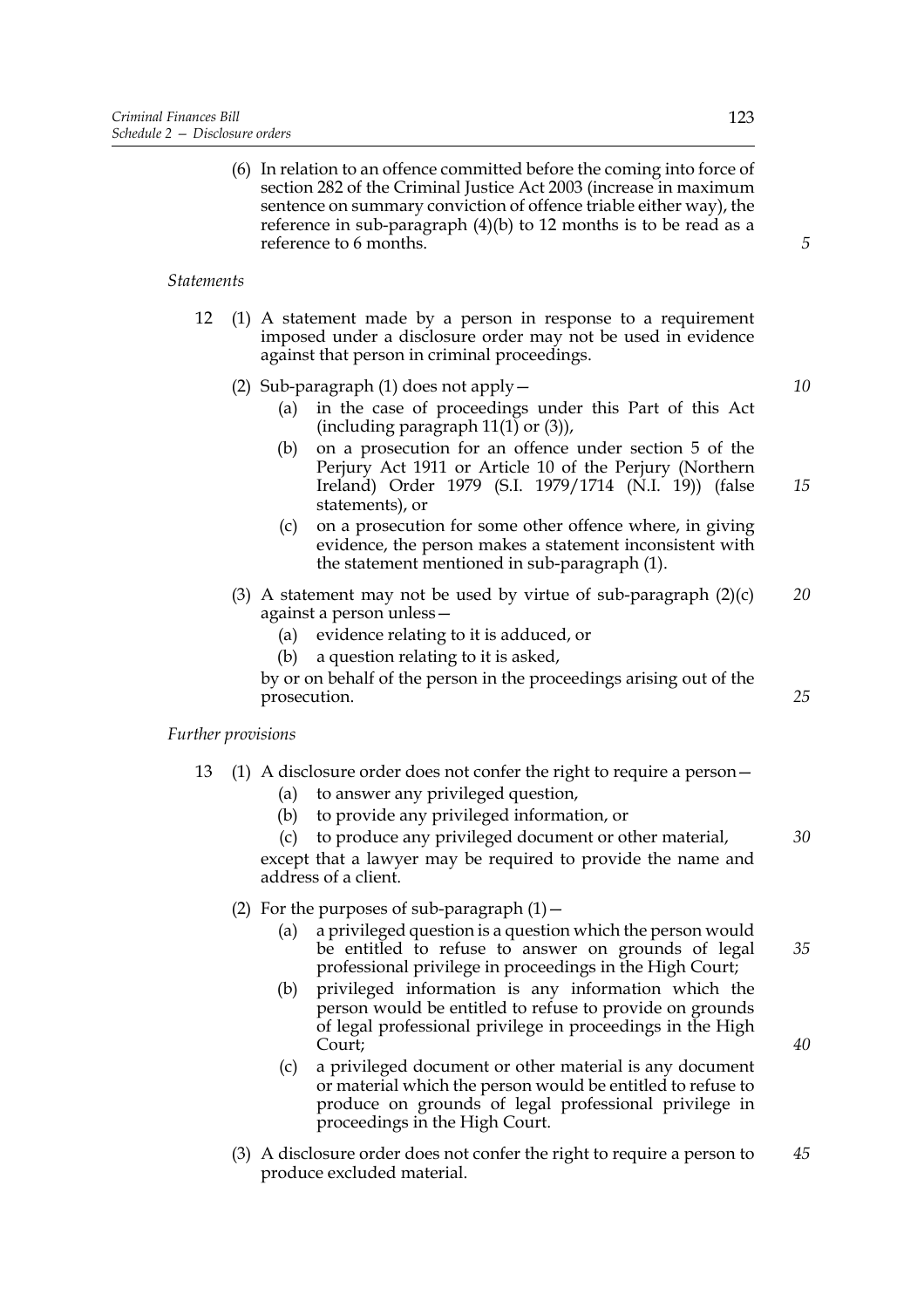- (4) A disclosure order has effect in spite of any restriction on the disclosure of information (however imposed).
- (5) An appropriate officer may take copies of any documents produced in compliance with a requirement to produce them imposed under a disclosure order.
- (6) The documents may be retained for so long as it is necessary to retain them (as opposed to a copy of them) in connection with the terrorist financing investigation for the purposes of which the order was made.
- (7) But if an appropriate officer has reasonable grounds for believing that— *10*
	- (a) the documents may need to be produced for the purposes of any legal proceedings, and
	- (b) they might otherwise be unavailable for those purposes, they may be retained until the proceedings are concluded.
- (8) An appropriate officer may retain documents under subparagraph (7) only if the officer is a senior police officer or is authorised to do so by a senior police officer.

### *Supplementary*

- 14 (1) An application for a disclosure order may be made without notice to a judge in chambers. *20*
	- (2) Rules of court may make provision as to the practice and procedure to be followed in connection with proceedings relating to disclosure orders.
	- (3) An application to discharge or vary a disclosure order may be made to the Crown Court by— *25*
		- (a) the person who applied for the order;
		- (b) any person affected by the order.
	- (4) The Crown Court may—
		- (a) discharge the order;
		- (b) vary the order.
	- (5) An application to discharge or vary a disclosure order need not be made by the same appropriate officer that applied for the order.
	- (6) References to a person who applied for a disclosure order are to be construed accordingly.
	- (7) An appropriate officer may not make an application to discharge or vary a disclosure order unless the officer is a senior police officer or is authorised to do so by a senior police officer."

*5*

*15*

*30*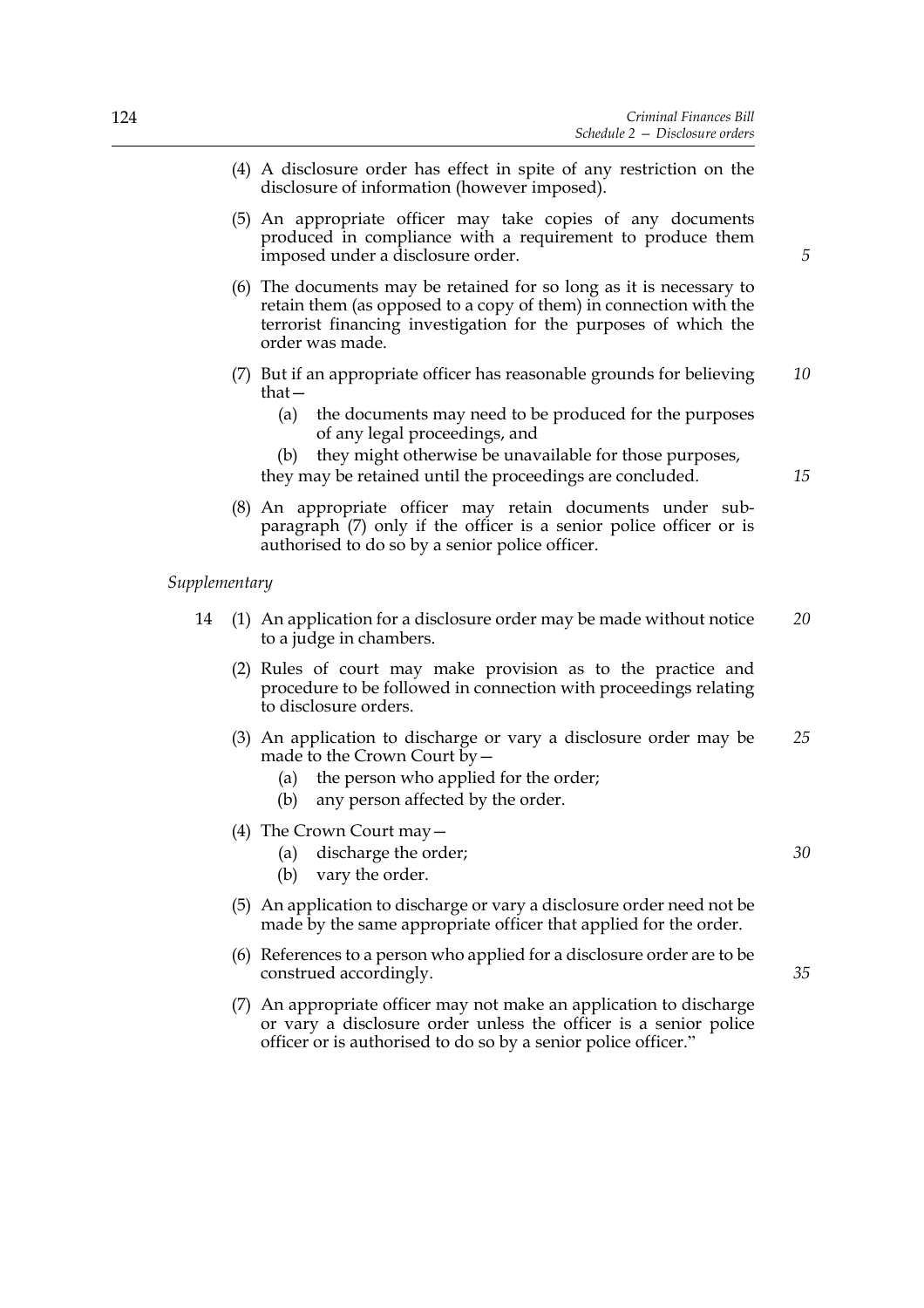# "PART 2

### **SCOTLAND**

## *Interpretation*

- 15 This paragraph applies for the purposes of this Part of this Schedule. *5*
- 16 A disclosure order is an order made under paragraph 19.
- 17 A terrorist financing investigation is a terrorist investigation into—
	- (a) the commission, preparation or instigation of an offence under any of sections 15 to 18, or *10*
	- (b) the identification of terrorist property or its movement or use.
- 18 "Document" means anything in which information of any description is recorded.

*15*

### *Disclosure orders*

- 19 (1) The High Court of Justiciary may, on the application of the Lord Advocate, make a disclosure order if satisfied that each of the requirements for the making of the order is fulfilled.
	- (2) The application must state that a person or property specified in the application is subject to a terrorist financing investigation and the order is sought for the purposes of the investigation. *20*
	- (3) A disclosure order is an order authorising the Lord Advocate to give to any person the Lord Advocate considers has relevant information notice in writing requiring the person to do any or all of the following with respect to any matter relevant to the terrorist financing investigation concerned— *25*
		- (a) answer questions, either at a time specified in the notice or at once, at a place so specified;
		- (b) provide information specified in the notice, by a time and in a manner so specified; *30*
		- (c) produce documents, or documents of a description, specified in the notice, either at or by a time so specified or at once, and in a manner so specified.
	- (4) Relevant information is information (whether or not contained in a document) which the Lord Advocate considers to be relevant to the investigation. *35*
	- (5) A person is not bound to comply with a requirement imposed by a notice given under a disclosure order unless evidence of authority to give the notice is produced.

### *Requirements for making of disclosure order*

20 (1) These are the requirements for the making of a disclosure order.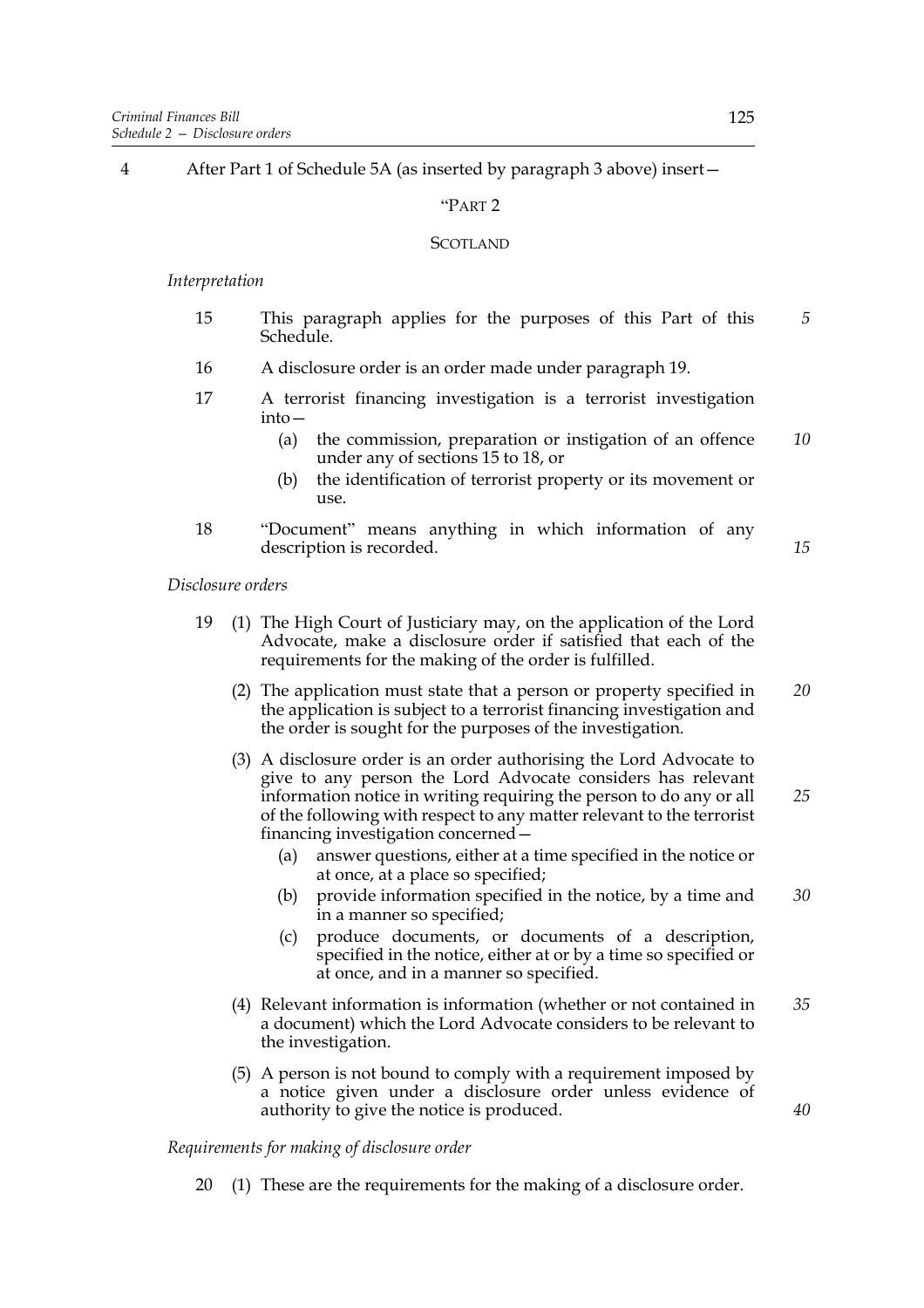*5*

*15*

*20*

*25*

*30*

*40*

- (2) There must be reasonable grounds for suspecting that a person has committed an offence under any of sections 15 to 18 or that the property specified in the application is terrorist property.
- (3) There must be reasonable grounds for believing that information which may be provided in compliance with a requirement imposed under the order is likely to be of substantial value (whether or not by itself) to the terrorist financing investigation concerned.
- (4) There must be reasonable grounds for believing that it is in the public interest for the information to be provided, having regard to the benefit likely to accrue to the investigation if the information is obtained. *10*

### *Offences*

- 21 (1) A person commits an offence if without reasonable excuse the person fails to comply with a requirement imposed under a disclosure order.
	- (2) A person guilty of an offence under sub-paragraph (1) is liable on summary conviction to—
		- (a) imprisonment for a term not exceeding 6 months,
		- (b) a fine not exceeding level 5 on the standard scale, or
		- (c) both.
	- (3) A person commits an offence if, in purported compliance with a requirement imposed under a disclosure order, the person—
		- (a) makes a statement which the person knows to be false or misleading in a material particular, or
		- (b) recklessly makes a statement which is false or misleading in a material particular.
	- (4) A person guilty of an offence under sub-paragraph (3) is liable—
		- (a) on summary conviction, to imprisonment for a term not exceeding 12 months or to a fine not exceeding the statutory maximum or to both, or
		- (b) on conviction on indictment, to imprisonment for a term not exceeding two years or to a fine or to both.

### *Statements*

- 22 (1) A statement made by a person in response to a requirement imposed under a disclosure order may not be used in evidence against that person in criminal proceedings. *35*
	- (2) Sub-paragraph (1) does not apply—
		- (a) in the case of proceedings under this Part of this Act (including paragraph  $21(1)$  or  $(3)$ ),
		- (b) on a prosecution for perjury, or
		- (c) on a prosecution for some other offence where, in giving evidence, the person makes a statement inconsistent with the statement mentioned in sub-paragraph (1).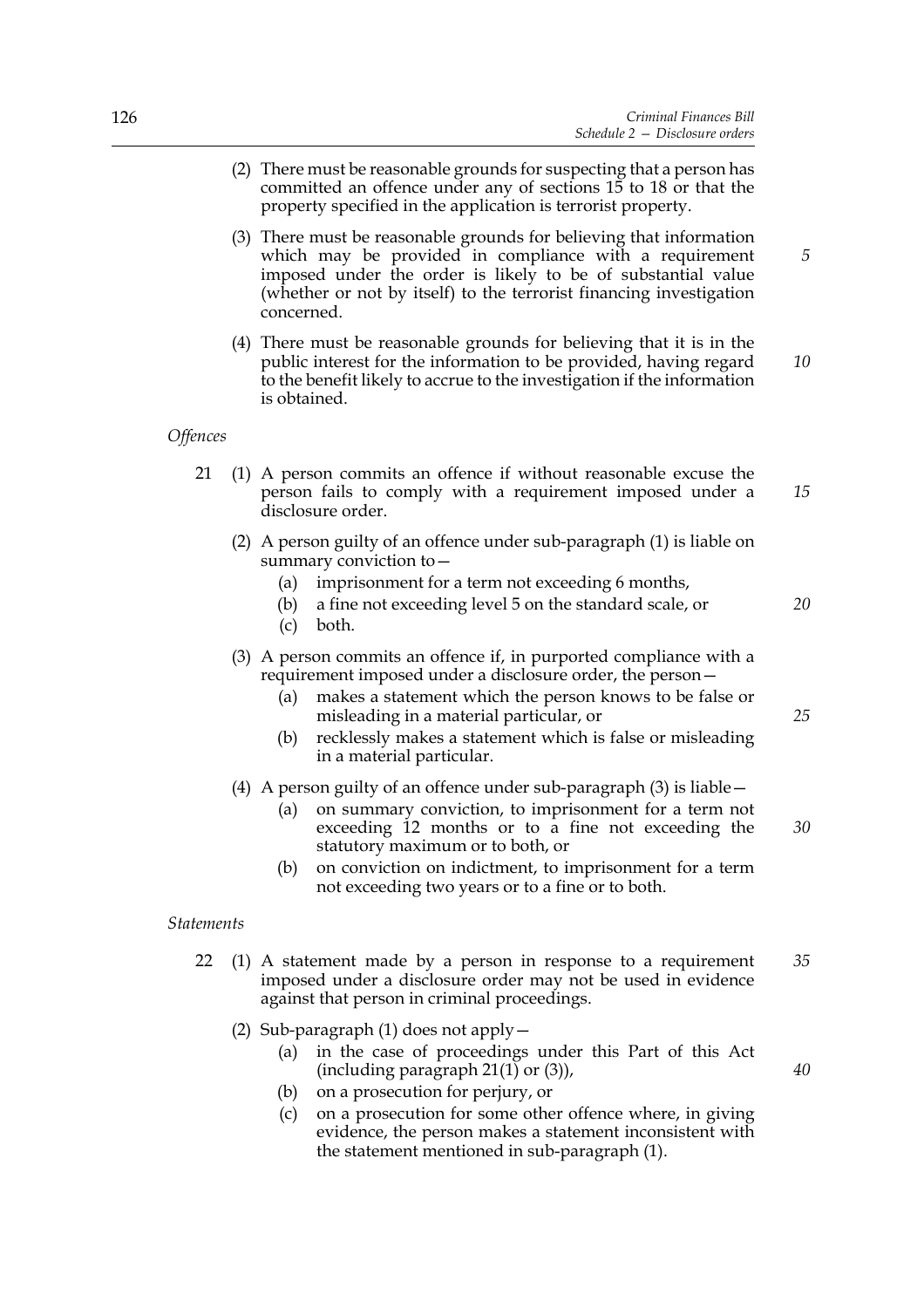- (3) A statement may not be used by virtue of sub-paragraph  $(2)(c)$ against a person unless—
	- (a) evidence relating to it is adduced, or
	- (b) a question relating to it is asked,

by or on behalf of the person in the proceedings arising out of the prosecution.

### *Further provisions*

- 23 (1) A disclosure order does not confer the right to require a person—
	- (a) to answer any question,
	- (b) to provide any information, or
	- (c) to produce any document,

which the person would be entitled to refuse to answer, provide or produce on grounds of legal privilege.

- (2) A disclosure order has effect in spite of any restriction on the disclosure of information (however imposed).
- (3) The Lord Advocate may take copies of any documents produced in compliance with a requirement to produce them imposed under a disclosure order.
- (4) The documents may be retained for so long as it is necessary to retain them (as opposed to a copy of them) in connection with the terrorist financing investigation for the purposes of which the order was made. *20*
- (5) But if the Lord Advocate has reasonable grounds for believing that—
	- (a) the documents may need to be produced for the purposes of any legal proceedings, and *25*
	- (b) they might otherwise be unavailable for those purposes, they may be retained until the proceedings are concluded.

### *Supplementary*

- 24 (1) An application for a disclosure order may be made without notice to a judge of the High Court of Justiciary. *30*
	- (2) Provision may be made in rules of court as to the discharge and variation of disclosure orders.
	- (3) An application to discharge or vary a disclosure order may be made to the High Court of Justiciary by— *35*
		- (a) the Lord Advocate;
		- (b) any person affected by the order.
	- (4) The High Court of Justiciary may—
		- (a) discharge the order;
		- (b) vary the order." *40*

*5*

*10*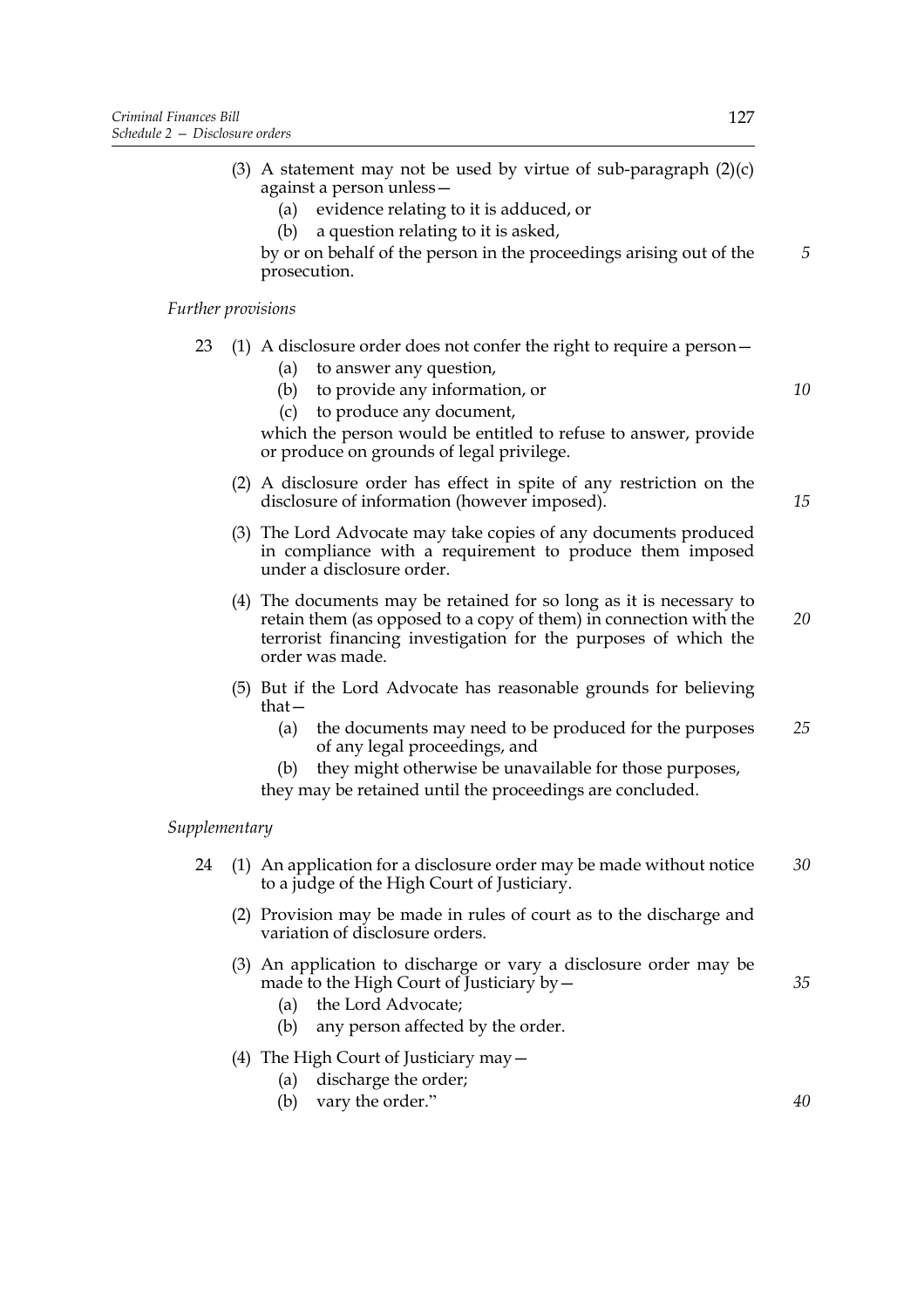# SCHEDULE 3 Section 37

FORFEITURE OF CERTAIN PERSONAL (OR MOVEABLE) PROPERTY

- 1 Schedule 1 to the Anti-terrorism, Crime and Security Act 2001 (forfeiture of terrorist cash) is amended as follows.
- 2 After paragraph 10 insert—

### "PART 4A

### FORFEITURE OF TERRORIST ASSETS

*Definition of "listed asset"* 

- 10A (1) In this Part of this Schedule, a "listed asset" means an item of property that falls within one of the following descriptions of property— *10*
	- (a) precious metals;
	- (b) precious stones;
	- (c) watches;
	- (d) artistic works;
	- (e) face-value vouchers;
	- (f) postage stamps.
	- (2) The Secretary of State may by regulations made by statutory instrument amend sub-paragraph  $(1)$  –
		- (a) by removing a description of property;
		- (b) by adding a description of tangible personal (or corporeal moveable) property.
	- (3) A statutory instrument containing regulations under subparagraph (2) may not be made unless a draft of the instrument has been laid before and approved by a resolution of each House of Parliament.
	- (4) In this paragraph—
		- (a) "precious metal" means gold, silver or platinum (whether in an unmanufactured or a manufactured state);
		- (b) "artistic work" means a piece of work falling within section 4(1)(a) of the Copyright, Designs and Patents Act 1988; *30*
		- (c) "face-value voucher" means a voucher in physical form that represents a right to receive goods or services to the value of an amount stated on it.

*Seizure of listed assets*

- 10B (1) An authorised officer may seize any item of property if the authorised officer has reasonable grounds for suspecting that—
	- (a) it is a listed asset, and
	- (b) it is within subsection  $(1)(a)$  or (b) of section 1 or it is property earmarked as terrorist property.
	- (2) An authorised officer may also seize any item of property if  $-$

*5*

*15*

*20*

*25*

*35*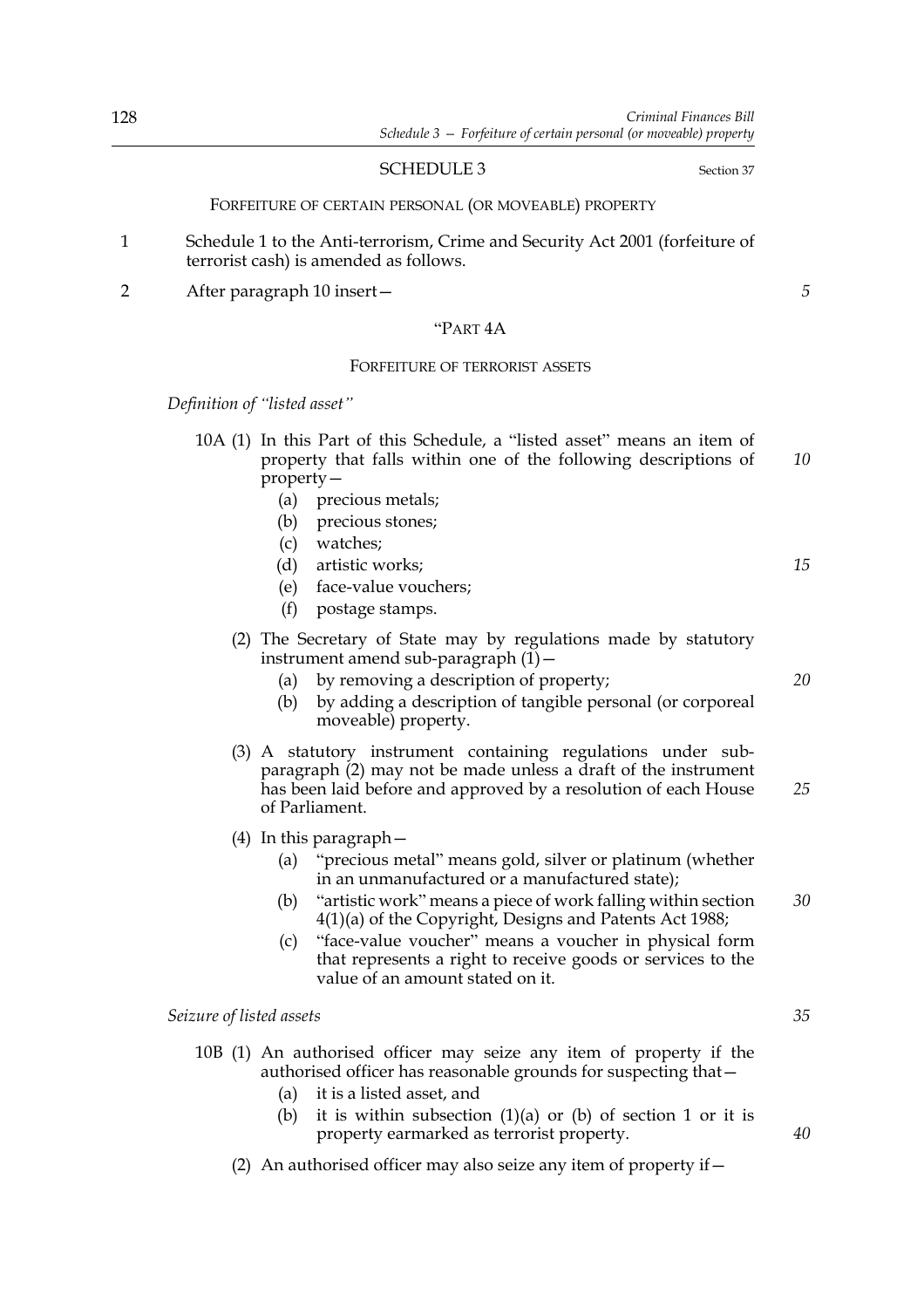- (a) the authorised officer has reasonable grounds for suspecting the item to be a listed asset,
- (b) the authorised officer has reasonable grounds for suspecting that part of the item is within subsection (1)(a) or (b) of section 1 or is property earmarked as terrorist property, and
- (c) it is not reasonably practicable to seize only that part.

*Initial detention of seized property*

- 10C (1) Property seized under paragraph 10B may be detained for an initial period of 48 hours.
	- (2) Sub-paragraph (1) authorises the detention of property only for so long as an authorised officer continues to have reasonable grounds for suspicion in relation to that property as described in paragraph 10B(1) or (2) (as the case may be).
	- (3) In calculating a period of hours for the purposes of this paragraph, no account shall be taken of— *15*
		- (a) any Saturday or Sunday,
		- (b) Christmas Day,
		- (c) Good Friday,
		- (d) any day that is a bank holiday under the Banking and Financial Dealings Act 1971 in the part of the United Kingdom within which the property is seized, or *20*
		- (e) any day prescribed under section 8(2) of the Criminal Procedure (Scotland) Act 1995 as a court holiday in a sheriff court in the sheriff court district within which the property is seized.

*Further detention of seized property*

- 10D (1) The period for which property seized under paragraph 10B, or any part of that property, may be detained may be extended by an order made—
	- (a) in England and Wales or Northern Ireland, by a magistrates' court;
	- (b) in Scotland, by the sheriff.
	- (2) An order under sub-paragraph (1) may not authorise the detention of any property—
		- (a) beyond the end of the period of 6 months beginning with the date of the order, and
		- (b) in the case of any further order under this paragraph, beyond the end of the period of 2 years beginning with the date of the first order.
	- (3) A justice of the peace may also exercise the power of a magistrates' court to make the first order under sub-paragraph (1) extending a particular period of detention.
	- (4) An application to a magistrates' court, a justice of the peace or the sheriff to make the first order under sub-paragraph  $(1)$  extending a particular period of detention—

*30*

*35*

*25*

*45*

*40*

*5*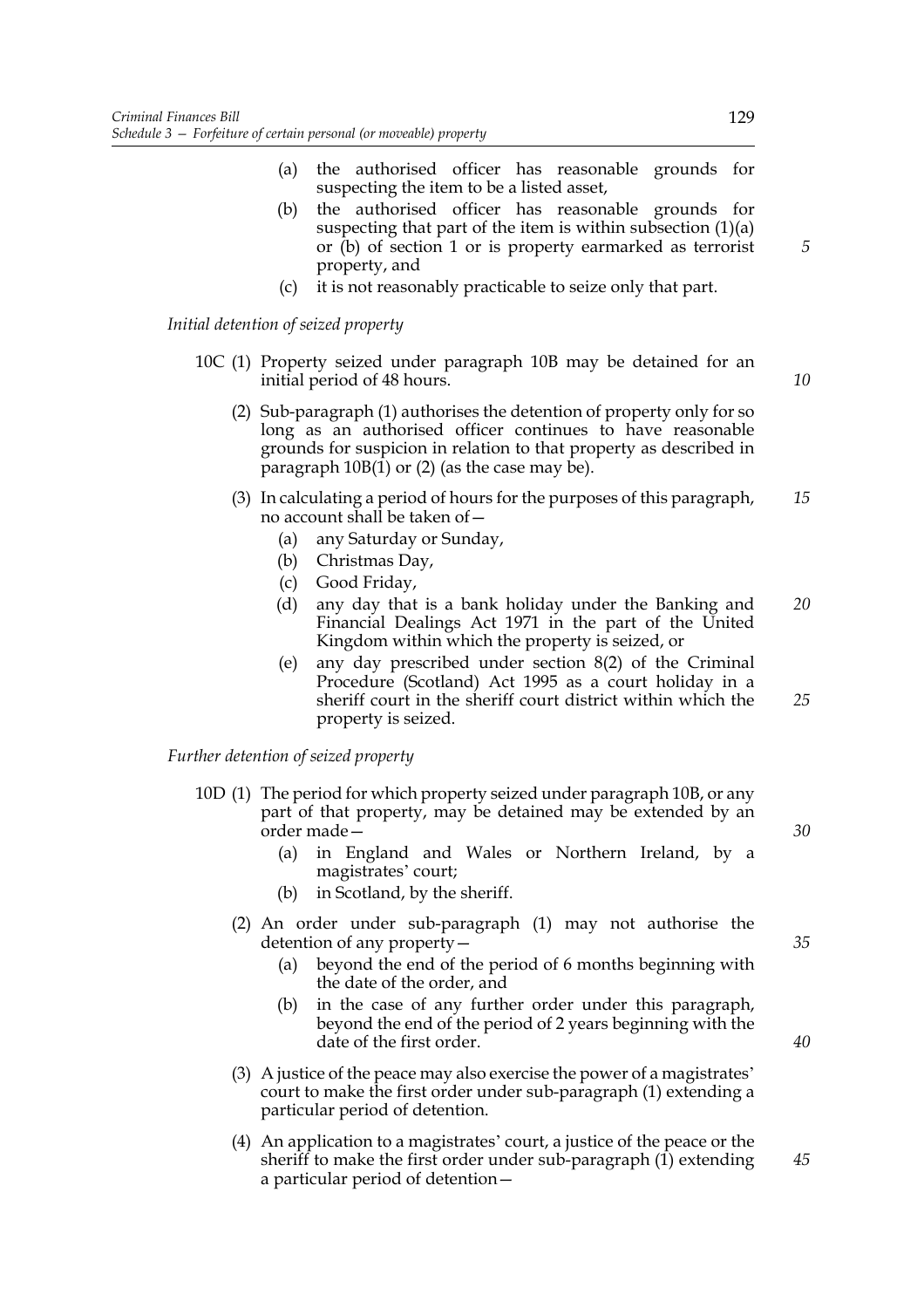- (a) may be made and heard without notice of the application or hearing having been given to any of the persons affected by the application or to the legal representatives of such a person, and (b) may be heard and determined in private in the absence of persons so affected and of their legal representatives. (5) An application for an order under sub-paragraph (1) may be made— (a) in relation to England and Wales and Northern Ireland, by the Commissioners for Her Majesty's Revenue and Customs or an authorised officer; (b) in relation to Scotland, by a procurator fiscal. (6) The court, sheriff or justice may make the order if satisfied, in relation to the item of property to be further detained, that— (a) it is a listed asset, and (b) condition 1, condition 2 or condition 3 is met. (7) Condition 1 is that there are reasonable grounds for suspecting that the property is intended to be used for the purposes of terrorism and that either— (a) its continued detention is justified while its intended use is further investigated or consideration is given to bringing (in the United Kingdom or elsewhere) proceedings against any person for an offence with which the property is connected, or (b) proceedings against any person for an offence with which the property is connected have been started and have not been concluded. *5 10 20 25*
- (8) Condition 2 is that there are reasonable grounds for suspecting that the property consists of resources of an organisation which is a proscribed organisation and that either—
	- (a) its continued detention is justified while investigation is made into whether or not it consists of such resources or consideration is given to bringing (in the United Kingdom or elsewhere) proceedings against any person for an offence with which the property is connected, or
	- (b) proceedings against any person for an offence with which the property is connected have been started and have not been concluded.
- (9) Condition 3 is that there are reasonable grounds for suspecting that the property is property earmarked as terrorist property and that either— *40*
	- (a) its continued detention is justified while its derivation is further investigated or consideration is given to bringing (in the United Kingdom or elsewhere) proceedings against any person for an offence with which the property is connected, or
	- (b) proceedings against any person for an offence with which the property is connected have been started and have not been concluded.

*15*

*30*

*35*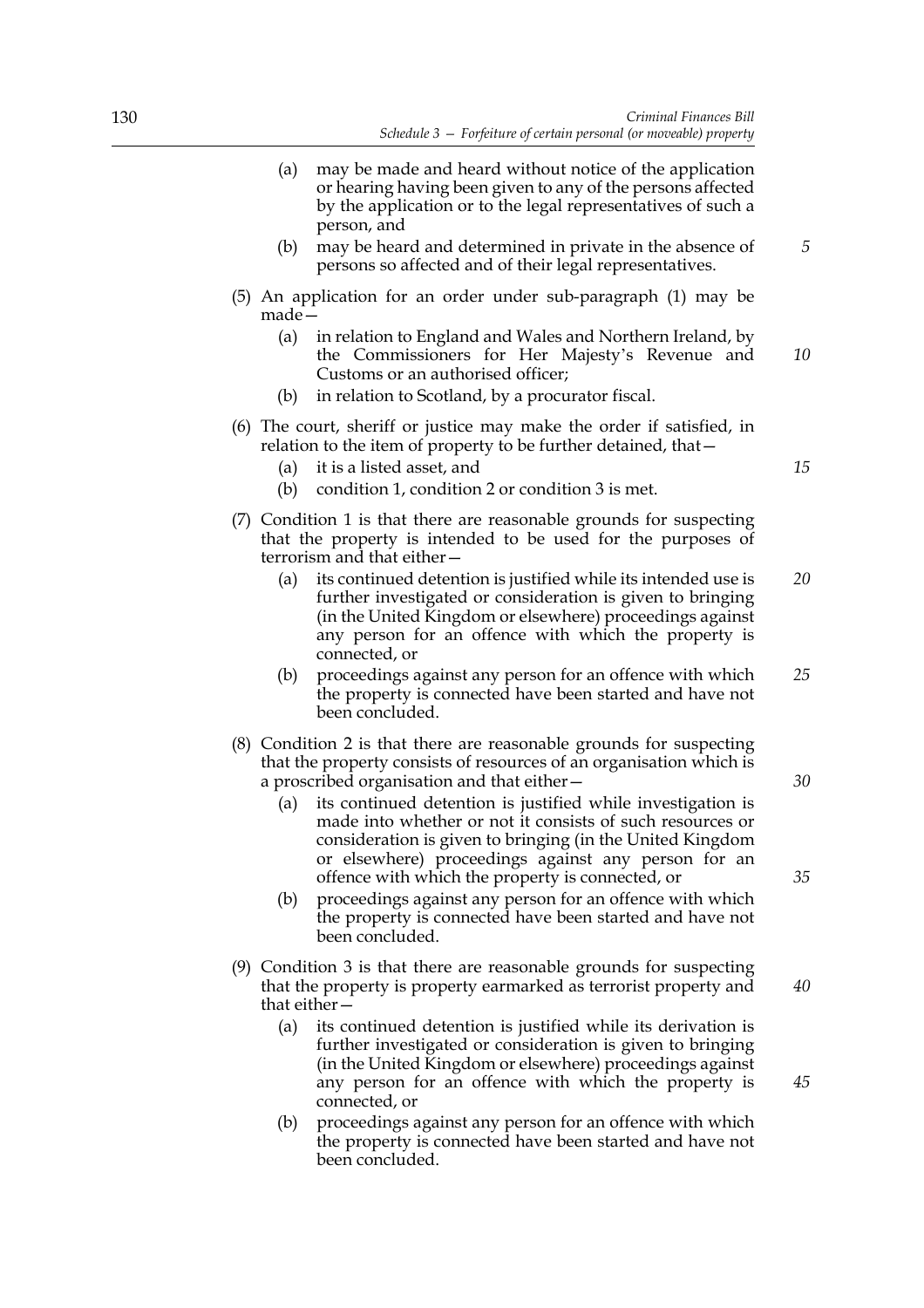- (10) Where an application for an order under sub-paragraph (1) relates to an item of property seized under paragraph 10B(2), the court, sheriff or justice may make the order if satisfied that—
	- (a) the item of property is a listed asset,
	- (b) condition 1, 2 or 3 is met in respect of part of the item, and
	- (c) it is not reasonably practicable to detain only that part.
- (11) An order under sub-paragraph (1) must provide for notice to be given to persons affected by it.

*Testing and safekeeping of property seized under paragraph 10B*

- 10E (1) An authorised officer may carry out (or arrange for the carrying out of) tests on any item of property seized under paragraph 10B for the purpose of establishing whether it is a listed asset. *10*
	- (2) An authorised officer must arrange for any item of property seized under paragraph 10B to be safely stored throughout the period during which it is detained under this Part of this Schedule.

*Release of detained property*

- 10F (1) This paragraph applies while any property is detained under this Part of this Schedule.
	- (2) A magistrates' court or (in Scotland) the sheriff may direct the release of the whole or any part of the property if satisfied, on an application by the person from whom the property was seized, that the conditions in paragraph 10C or 10D (as the case may be) for the detention of the property are no longer met in relation to the property to be released. *20*
	- (3) An authorised officer or (in Scotland) a procurator fiscal may, after notifying the magistrates' court, sheriff or justice under whose order property is being detained, release the whole or any part of it if satisfied that the detention of the property to be released is no longer justified. *25*

### (4) But property is not to be released under this paragraph—

- (a) if an application for its release under paragraph 10O is made, until any proceedings in pursuance of the application (including any proceedings on appeal) are concluded;
- (b) if (in the United Kingdom or elsewhere) proceedings are started against any person for an offence with which the property is connected, until the proceedings are concluded. *35*

See also paragraph 10G(4).

*Forfeiture*

- 10G (1) While property is detained under this Part of this Schedule, an application for the forfeiture of the whole or any part of it may be made—
	- (a) to a magistrates' court, by the Commissioners for Her Majesty's Revenue and Customs or an authorised officer;

*5*

*15*

*40*

*45*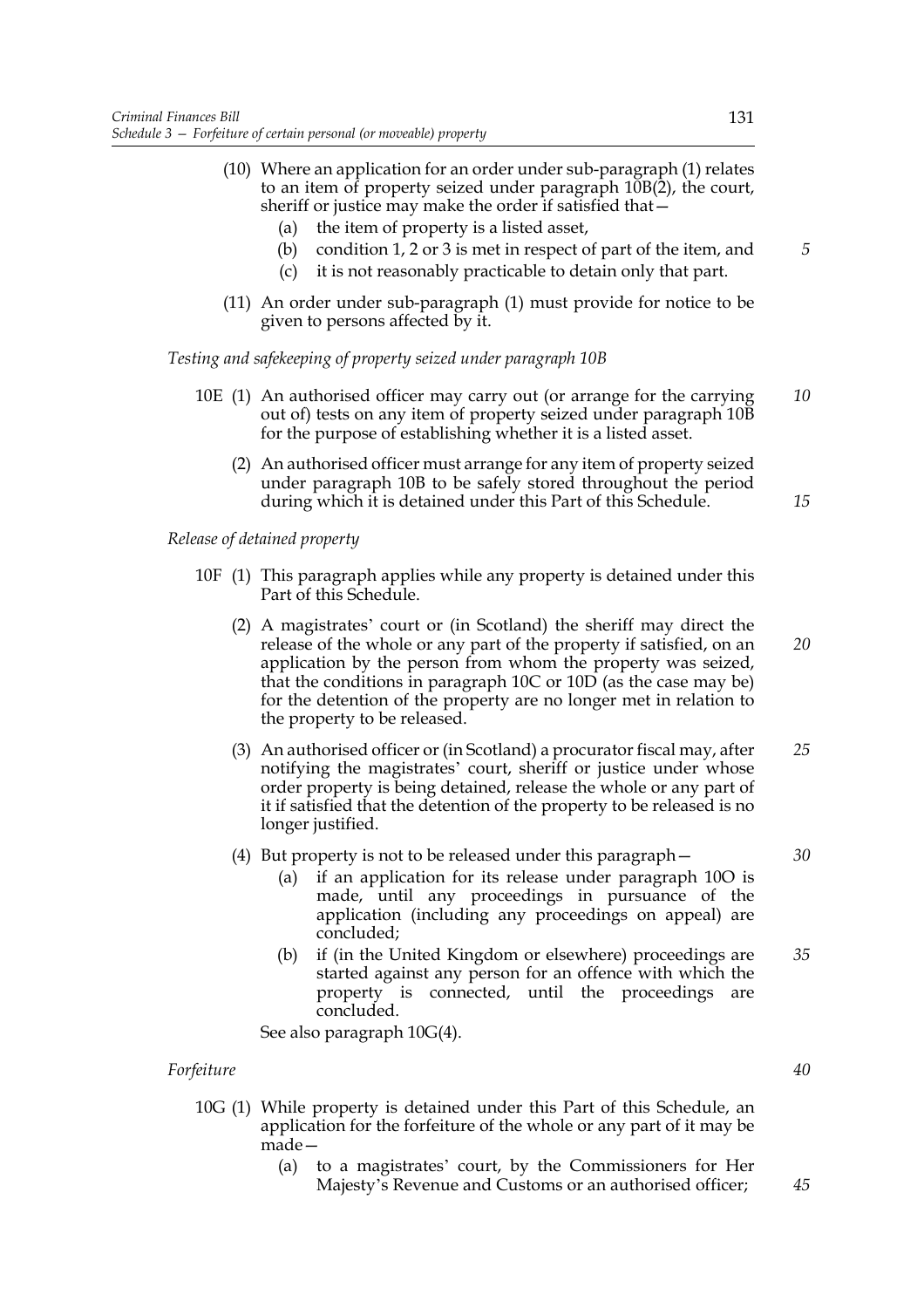- (b) to the sheriff, by the Scottish Ministers.
- (2) The court or sheriff may order the forfeiture of the property or any part of it if satisfied that—
	- (a) the property is a listed asset, and
	- (b) what is to be forfeited is within subsection  $(1)(a)$  or  $(b)$  of section 1 or is property earmarked as terrorist property.
- (3) Sub-paragraph (2) ceases to apply on the transfer of an application made under this paragraph in accordance with paragraph  $10J(1)(a)$  or (b).
- (4) Where an application for the forfeiture of any property is made under this paragraph, the property is to be detained (and may not be released under any power conferred by this Part of this Schedule) until any proceedings in pursuance of the application (including any proceedings on appeal) are concluded. *10*
- (5) Where the property to which the application relates is being detained under this Part of this Schedule as part of an item of property, having been seized under paragraph 10B(2), subparagraph (4) is to be read as if it required the continued detention of the whole of the item of property. *15*

*Associated and joint property*

10H (1) Paragraphs 10I and 10J apply if  $-$ 

- (a) an application is made under paragraph 10G in respect of property detained under this Part of this Schedule,
- (b) the court or sheriff is satisfied that the property is a listed asset,
- (c) the court or sheriff is satisfied that all or part of the property is within subsection (1)(a) or (b) of section 1 or is property earmarked as terrorist property, and
- (d) there exists property that is associated with the property in relation to which the court or sheriff is satisfied as mentioned in paragraph (c).
- (2) Paragraphs 10I and 10J also apply in England and Wales and Northern Ireland if—
	- (a) an application is made under paragraph 10G in respect of property detained under this Part of this Schedule,
	- (b) the court is satisfied that the property is a listed asset,
	- (c) the court is satisfied that all or part of the property is property earmarked as terrorist property, and
	- (d) the property in relation to which the court or sheriff is satisfied as mentioned in paragraph (c) belongs to joint tenants and one of the tenants is an excepted joint owner.
- (3) In this paragraph and paragraphs 10I and 10J "associated property" means property of any of the following descriptions that is not itself the forfeitable property—
	- (a) any interest in the forfeitable property;
	- (b) any other interest in the property in which the forfeitable property subsists;

*20*

*25*

*5*

*30*

*35*

*40*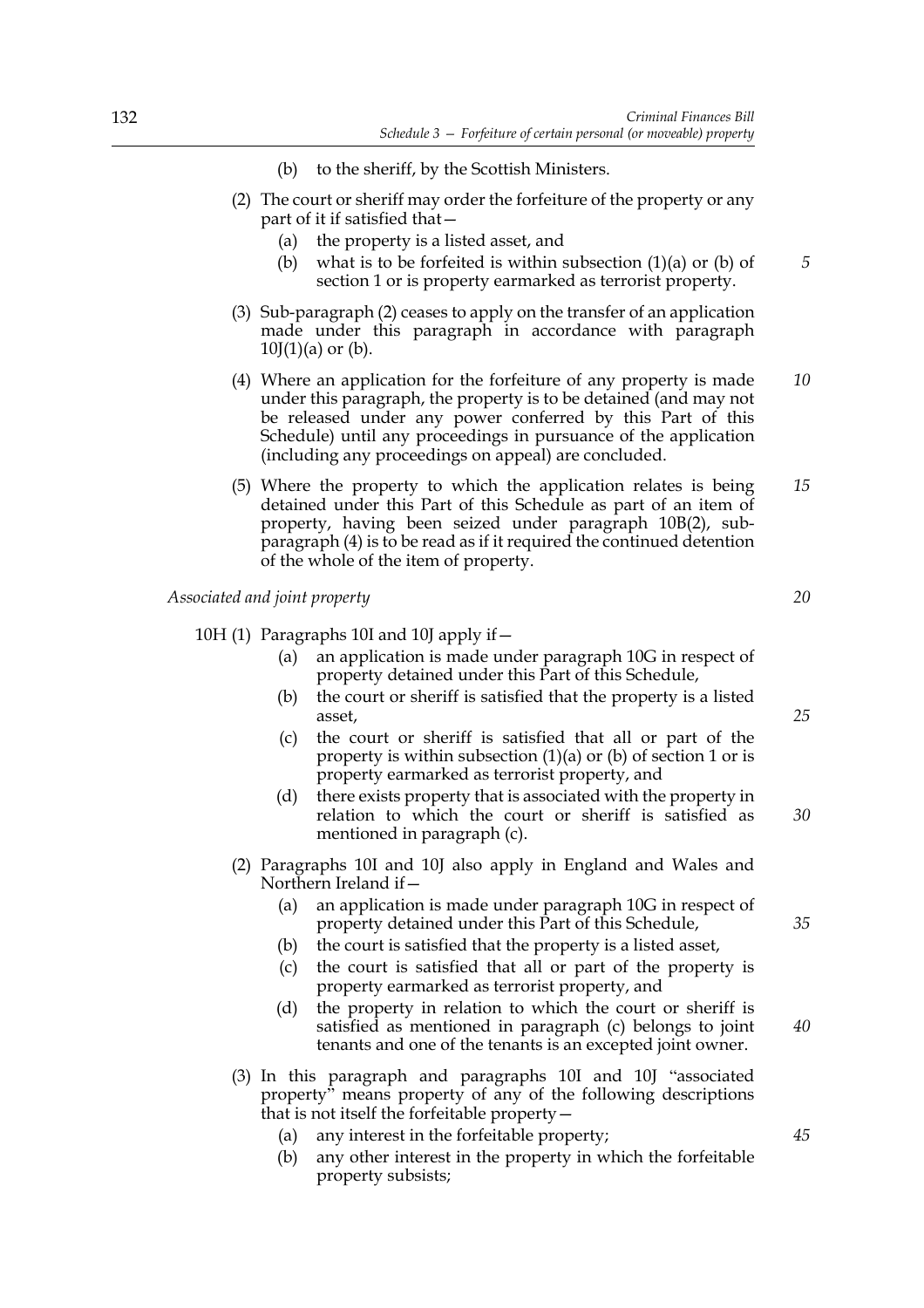- (c) if the forfeitable property is a tenancy in common, the tenancy of the other tenant;
- (d) if (in Scotland) the forfeitable property is owned in common, the interest of the other owner;
- (e) if the forfeitable property is part of a larger property, but not a separate part, the remainder of that property.

References to property being associated with forfeitable property are to be read accordingly.

- (4) In this paragraph and paragraphs 10I and 10J the "forfeitable property" means the property in relation to which the court or sheriff is satisfied as mentioned in sub-paragraph  $(1)(c)$  or  $(2)(c)$ (as the case may be).
- (5) For the purposes of this paragraph and paragraphs 10I and  $10J -$ 
	- (a) an excepted joint owner is a joint tenant who obtained the property in circumstances in which it would not (as against him or her) be earmarked, and
	- (b) references to the excepted joint owner's share of property are to so much of the property as would have been his or hers if the joint tenancy had been severed.

### *Agreements about associated and joint property*

- 10I (1) Where—
	- (a) this paragraph applies, and
	- (b) the person who applied for the order under paragraph 10G (on the one hand) and the person who holds the associated property or who is the excepted joint owner (on the other hand) agree,

the magistrates' court or sheriff may, instead of making an order under paragraph 10G(2), make an order requiring the person who holds the associated property or who is the excepted joint owner to make a payment to a person identified in the order.

- (2) The amount of the payment is (subject to sub-paragraph (3)) to be the amount which the persons referred to in sub-paragraph (1)(b) agree represents—
	- (a) in a case where this paragraph applies by virtue of paragraph 10H(1), the value of the forfeitable property;
	- (b) in a case where this paragraph applies by virtue of paragraph 10H(2), the value of the forfeitable property less the value of the excepted joint owner's share.
- (3) The amount of the payment may be reduced if the person who applied for the order under paragraph 10G agrees that the other party to the agreement has suffered loss as a result of the seizure of the forfeitable property and any associated property under paragraph 10B and its subsequent detention.
- (4) The reduction that is permissible by virtue of sub-paragraph (3) is such amount as the parties to the agreement agree is reasonable, having regard to the loss suffered and any other relevant circumstances.

*10*

*15*

*5*

*20*

*30*

*25*

*35*

*40*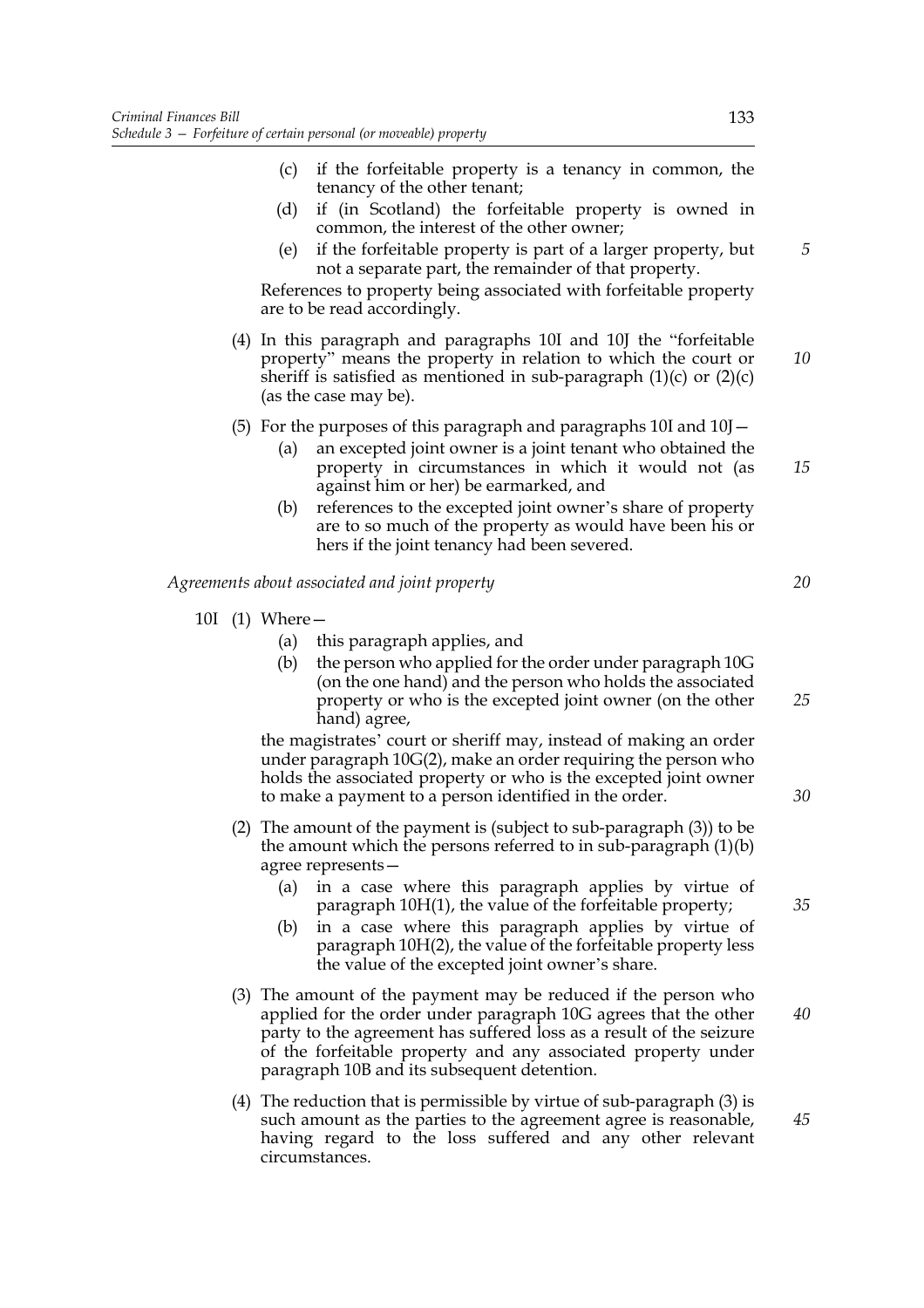- (5) An order under sub-paragraph (1) may, so far as required for giving effect to the agreement, include provision for vesting, creating or extinguishing any interest in property.
- (6) If there is more than one item of associated property or more than one excepted joint owner, the total amount to be paid under subparagraph (1), and the part of that amount which is to be provided by each person who holds any such associated property or who is an excepted joint owner, is to be agreed between both (or all) of them and the person who applied for the order under paragraph 10G.
- (7) If the person who applied for the order under paragraph 10G was an authorised officer, that person may enter into an agreement for the purposes of this paragraph only with the prior approval of a senior officer.
- (8) An amount received under an order under sub-paragraph (1) must be applied as follows— *15*
	- (a) first, it must be applied in payment or reimbursement of any reasonable costs incurred in storing or insuring the forfeitable property and any associated property whilst detained under this Part of this Schedule;
	- (b) second, it must be paid—
		- (i) if the order was made by a magistrates' court, into the Consolidated Fund;
		- (ii) if the order was made by the sheriff, into the Scottish Consolidated Fund.
- (9) For the purposes of sub-paragraph  $(7)$ , a "senior officer" means  $-$ 
	- (a) in relation to an application made by a constable or a counter-terrorism financial investigator, a senior police officer;
	- (b) in relation to an application made by an officer of Revenue and Customs, such an officer of a rank designated by the Commissioners for Her Majesty's Revenue and Customs as equivalent to that of a senior police officer; *30*
	- (c) in relation to an application made by an immigration officer, such an officer of a rank designated by the Secretary of State as equivalent to that of a senior police officer.
- (10) In sub-paragraph (9), a "senior police officer" means a police officer of at least the rank of superintendent.

*Associated and joint property: default of agreement*

- 10J (1) Where this paragraph applies and there is no agreement under paragraph 10I, the magistrates' court or sheriff—
	- (a) must transfer the application made under paragraph 10G to the relevant court if satisfied that the value of the forfeitable property and any associated property is £10,000 or more;
	- (b) may transfer the application made under paragraph 10G to the relevant court if satisfied that the value of the

*25*

*20*

*5*

*10*

*40*

*45*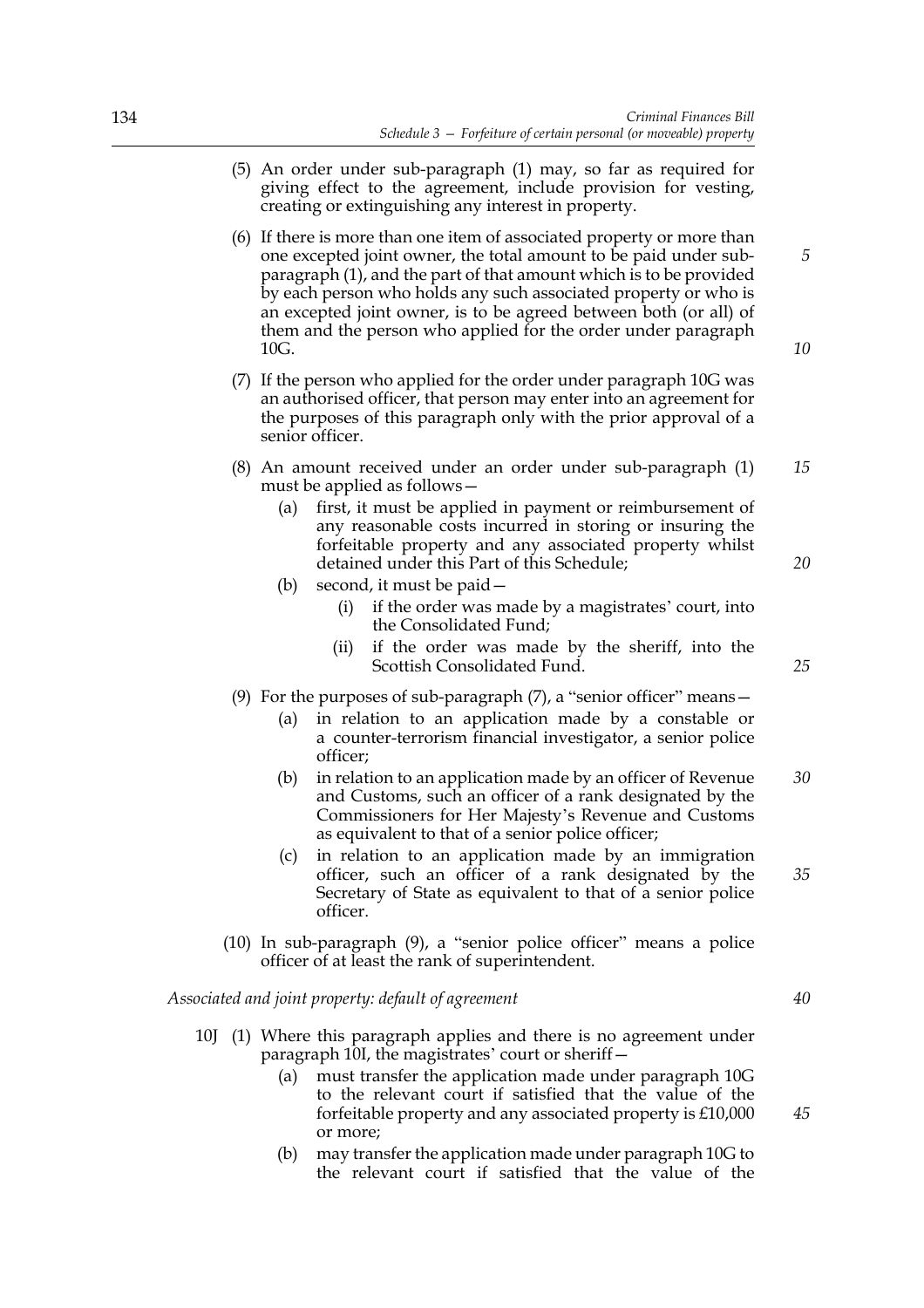forfeitable property and any associated property is less than £10,000.

- (2) The "relevant court" is  $-$ 
	- (a) the High Court, where the application under paragraph 10G was made to a magistrates' court;
	- (b) the Court of Session, where the application under paragraph 10G was made to the sheriff.
- (3) Where (under sub-paragraph  $(1)(a)$  or  $(b)$ ) an application made under paragraph 10G is transferred to the relevant court, the relevant court may order the forfeiture of the property to which the application relates, or any part of that property, if satisfied that— *10*
	- (a) the property is a listed asset, and
	- (b) what is to be forfeited is within subsection  $(1)(a)$  or  $(b)$  of section 1 or is property earmarked as terrorist property.
- (4) The relevant court may, as well as making an order under subparagraph (3), make an order—
	- (a) providing for the forfeiture of the associated property or (as the case may be) for the excepted joint owner's interest to be extinguished, or
	- (b) providing for the excepted joint owner's interest to be severed.
- (5) Where (under sub-paragraph  $(1)(b)$ ) the magistrates' court or sheriff decides not to transfer an application made under paragraph 10G to the relevant court, the magistrates' court or sheriff may, as well as making an order under paragraph 10G(2), make an order—
	- (a) providing for the forfeiture of the associated property or (as the case may be) for the excepted joint owner's interest to be extinguished, or
	- (b) providing for the excepted joint owner's interest to be severed.
- (6) An order under sub-paragraph (4) or (5) may be made only if the relevant court, the magistrates' court or the sheriff (as the case may be) thinks it just and equitable to do so.
- (7) An order under sub-paragraph (4) or (5) must provide for the payment of an amount to the person who holds the associated property or who is an excepted joint owner.
- (8) In making an order under sub-paragraph (4) or (5), and including provision in it by virtue of sub-paragraph (7), the relevant court, the magistrates' court or the sheriff (as the case may be) must have regard to—
	- (a) the rights of any person who holds the associated property or who is an excepted joint owner and the value to that person of that property or (as the case may) of that person's share (including any value that cannot be assessed in terms of money), and

*5*

*15*

*20*

*25*

*30*

*40*

*45*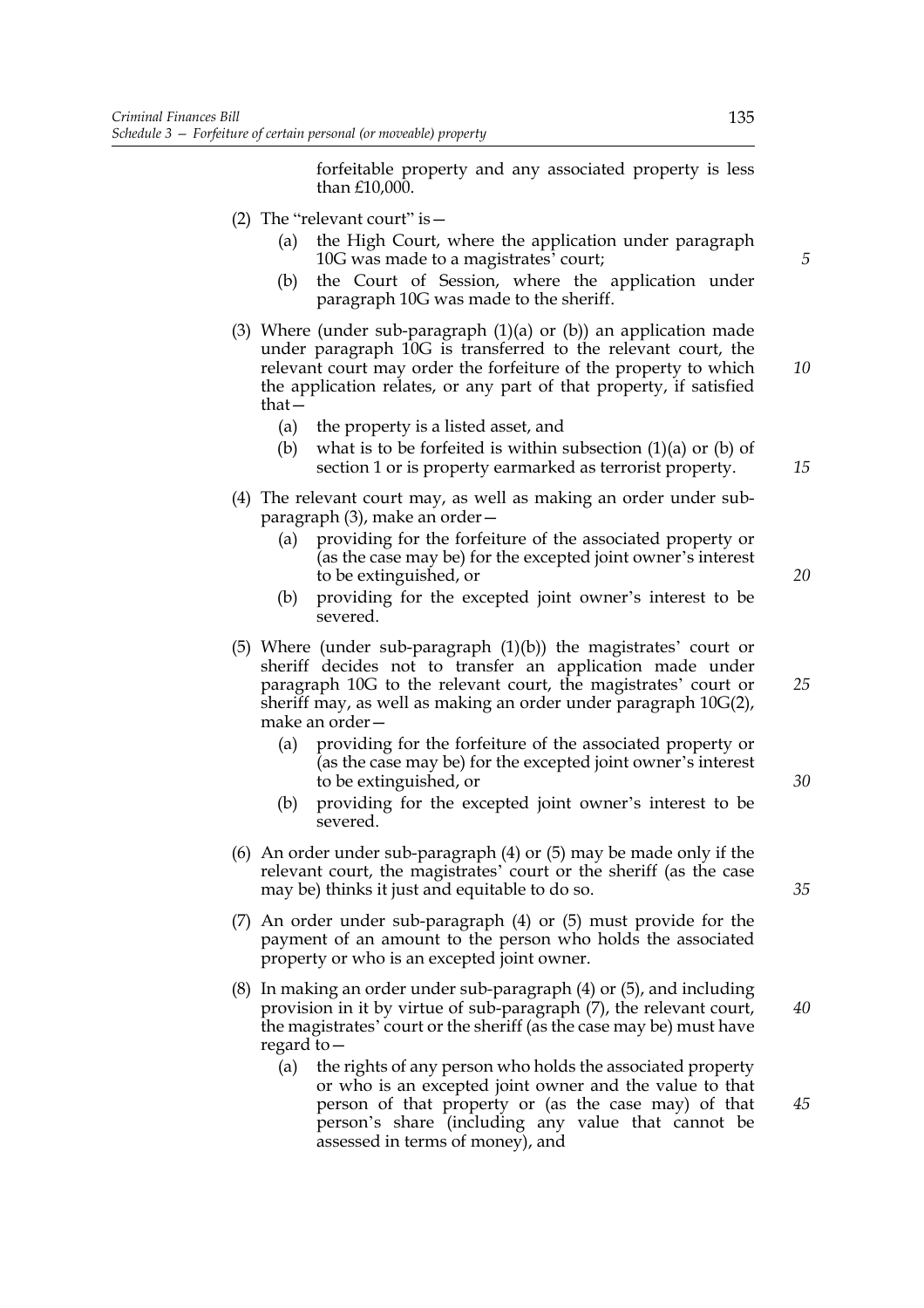- (b) the interest of the person who applied for the order under paragraph 10G in realising the value of the forfeitable property.
- (9) If the relevant court, the magistrates' court or the sheriff (as the case may be) is satisfied that—
	- (a) the person who holds the associated property or who is an excepted joint owner has suffered loss as a result of the seizure of the forfeitable property and any associated property under paragraph 10B and its subsequent detention, and
	- (b) the circumstances are exceptional,

an order under sub-paragraph (4) or (5) may require the payment of compensation to that person.

- (10) The amount of compensation to be paid by virtue of subparagraph (9) is the amount the relevant court, the magistrates' court or the sheriff (as the case may be) thinks reasonable, having regard to the loss suffered and any other relevant circumstances.
- (11) Compensation to be paid by virtue of sub-paragraph (9) is to be paid in the same way that compensation is to be paid under paragraph 10P.

*Paragraphs 10G and 10J: appeals*

- 10K (1) Any party to proceedings for an order for the forfeiture of property under paragraph 10G may appeal against—
	- (a) the making of an order under paragraph 10G;
	- (b) the making of an order under paragraph  $10[(5);$
	- (c) a decision not to make an order under paragraph 10G unless the reason that no order was made is that an order was instead made under paragraph 10I;

(d) a decision not to make an order under paragraph 10J(5). Paragraphs (c) and (d) do not apply if the application for the order under paragraph 10G was transferred in accordance with paragraph  $10J(1)(a)$  or (b). *30*

- (2) An appeal under sub-paragraph (1) lies—
	- (a) in relation to England and Wales, to the Crown Court;
	- (b) in relation to Scotland, to the Sheriff Appeal Court;
	- (c) in relation to Northern Ireland, to a county court.
- (3) An appeal under sub-paragraph (1) must be made before the end of the period of 30 days starting with the day on which the court makes the order or decision.
- (4) Sub-paragraph (3) is subject to paragraph 10L.
- (5) The court hearing the appeal may make any order it thinks appropriate.
- (6) If the court upholds an appeal against an order forfeiting property, it may order the release of the whole or any part of the property.

*5*

*10*

*15*

*20*

*25*

*40*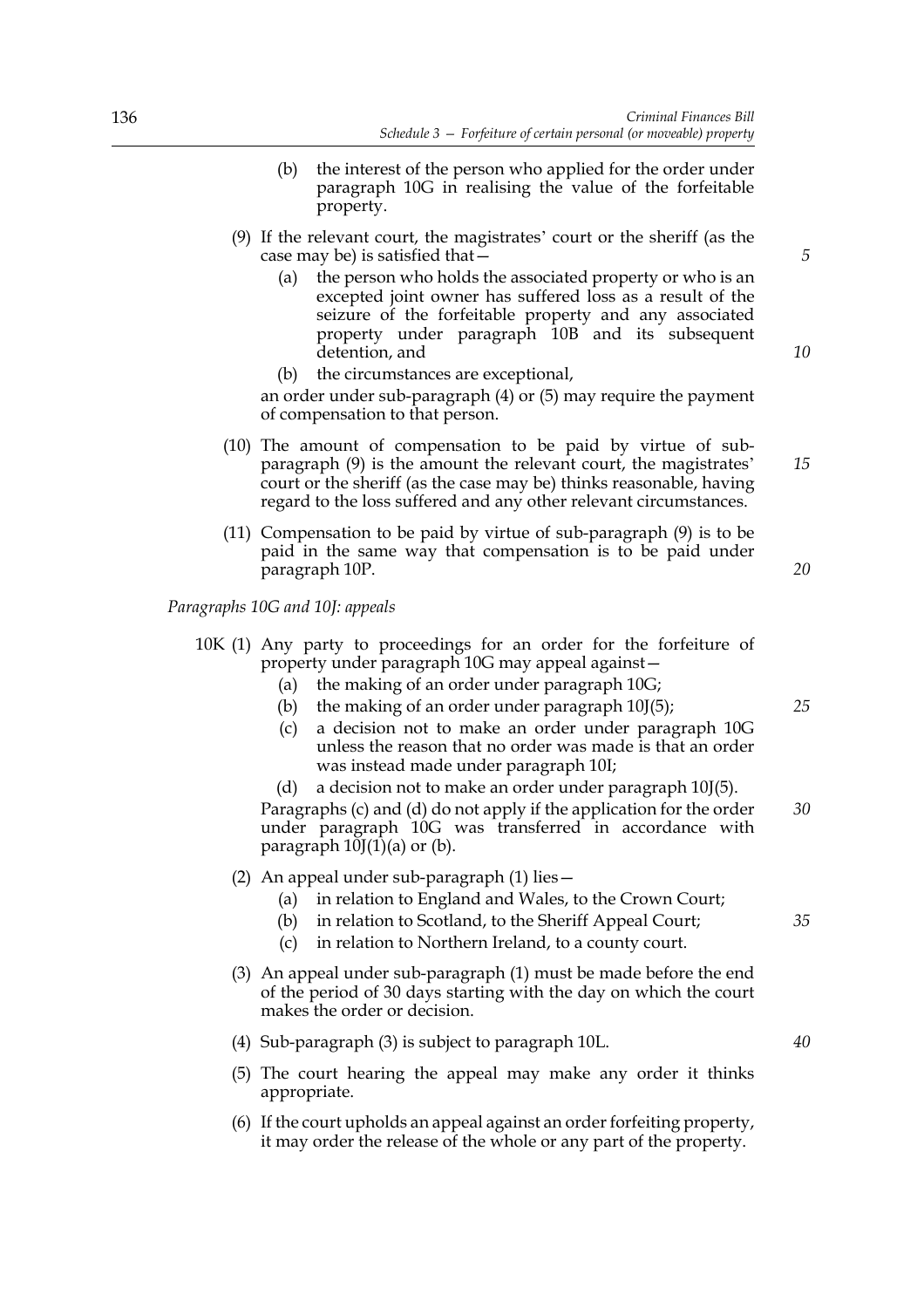*Extended time for appealing in certain cases where deproscription order made*

- 10L (1) This paragraph applies where—
	- (a) a successful application for an order under paragraph 10G relies (wholly or partly) on the fact that an organisation is proscribed,
	- (b) an application under section 4 of the Terrorism Act 2000 for a deproscription order in respect of the organisation is refused by the Secretary of State,
	- (c) the property forfeited by the order under paragraph 10G was seized under this Part of this Schedule on or after the date of the refusal of that application, *10*
	- (d) an appeal against that refusal is allowed under section 5 of the Terrorism Act 2000,
	- (e) a deproscription order is made accordingly, and
	- (f) if the order is made in reliance on section 123(5) of the Terrorism Act 2000, a resolution is passed by each House of Parliament under section 123(5)(b) of that Act. *15*
	- (2) Where this paragraph applies, an appeal under paragraph 10K against the making of an order under paragraph 10G, and against the making (in addition) of any order under paragraph 10J(5), may be brought at any time before the end of the period of 30 days beginning with the date on which the deproscription order comes into force. *20*
	- (3) In this paragraph a "deproscription order" means an order under section  $3(3)(b)$  or  $(8)$  of the Terrorism Act 2000.

*Realisation of forfeited property*

- 10M (1) If property is forfeited under paragraph 10G or 10J, an authorised officer must realise the property or make arrangements for its realisation.
	- (2) But the property is not to be realised—
		- (a) before the end of the period within which an appeal may be made (whether under paragraph 10K or otherwise), or
		- (b) if an appeal is made within that period, before the appeal is determined or otherwise disposed of.
	- (3) The realisation of property under sub-paragraph (1) must be carried out, so far as practicable, in the manner best calculated to maximise the amount obtained for the property. *35*

*Proceeds of realisation*

- 10N (1) The proceeds of property realised under paragraph 10M must be applied as follows—
	- (a) first, they must be applied in making any payment required to be made by virtue of paragraph  $10J(7)$ ;
	- (b) second, they must be applied in payment or reimbursement of any reasonable costs incurred in storing or insuring the property whilst detained under this Part of this Schedule and in realising the property;

*5*

*40*

*45*

*25*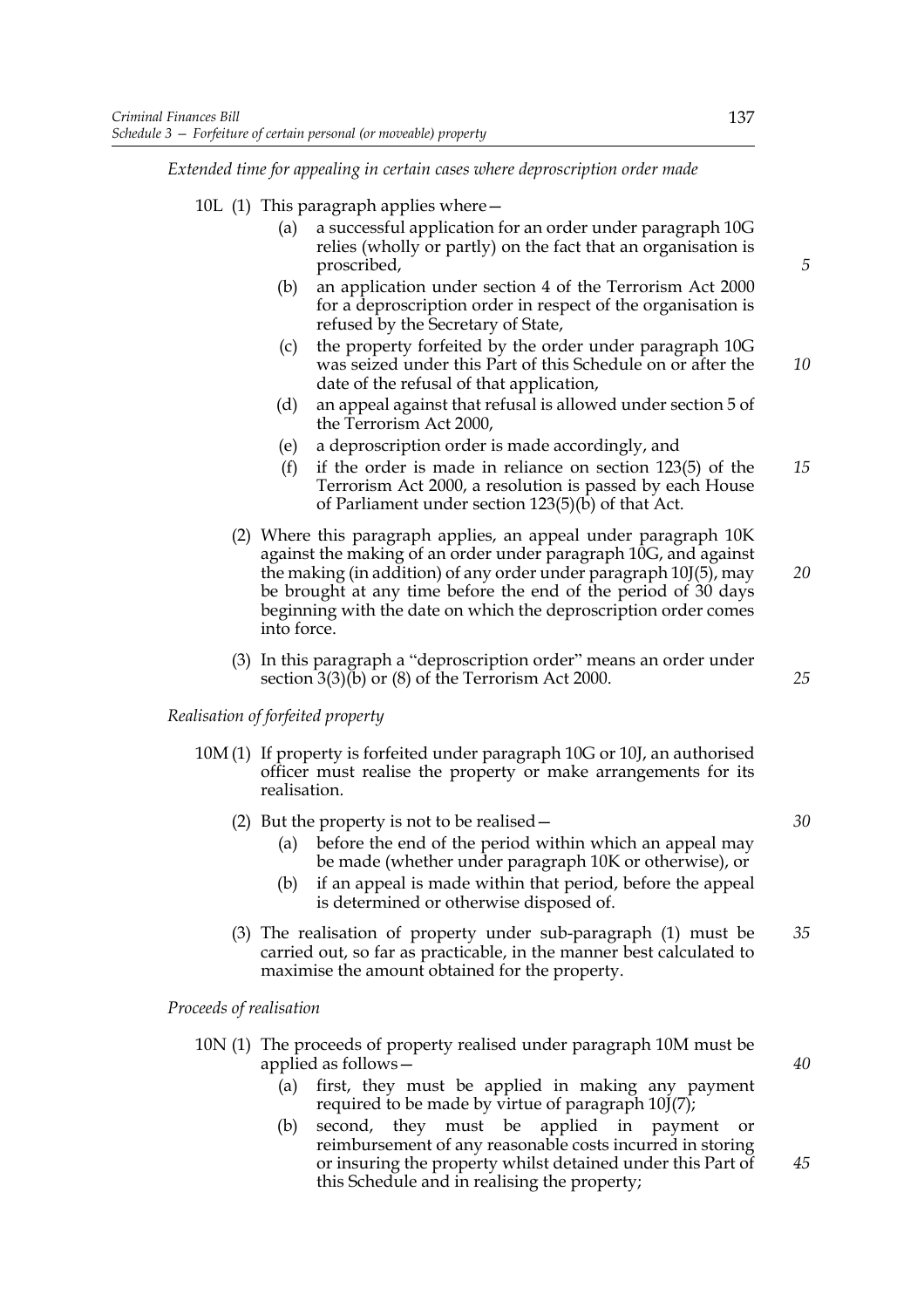|                                                                                                                  | third, they must be paid –<br>(c)<br>if the property was forfeited by a magistrates' court<br>(i)<br>or the High Court, into the Consolidated Fund;<br>if the property was forfeited by the sheriff or the<br>(ii)<br>Court of Session, into the Scottish Consolidated<br>Fund.                                                                                                                                                                                                                  | 5        |
|------------------------------------------------------------------------------------------------------------------|--------------------------------------------------------------------------------------------------------------------------------------------------------------------------------------------------------------------------------------------------------------------------------------------------------------------------------------------------------------------------------------------------------------------------------------------------------------------------------------------------|----------|
|                                                                                                                  | (2) If what is realised under paragraph 10M represents part only of an<br>item of property seized under paragraph 10B and detained under<br>this Part of this Schedule, the reference in sub-paragraph (1)(b) to<br>costs incurred in storing or insuring the property is to be read as a<br>reference to costs incurred in storing or insuring the whole of the<br>item of property.                                                                                                            | 10       |
| Victims                                                                                                          |                                                                                                                                                                                                                                                                                                                                                                                                                                                                                                  |          |
|                                                                                                                  | 10O (1) A person who claims that any property detained under this Part of<br>this Schedule, or any part of it, belongs to him or her may apply<br>for the property or part to be released.                                                                                                                                                                                                                                                                                                       | 15       |
|                                                                                                                  | (2) An application under sub-paragraph $(1)$ is to be made $-$<br>in England and Wales or Northern Ireland, to a<br>(a)<br>magistrates' court;<br>in Scotland, to the sheriff.<br>(b)                                                                                                                                                                                                                                                                                                            | 20       |
| (3) The application may be made in the course of proceedings under<br>paragraph 10D or 10G or at any other time. |                                                                                                                                                                                                                                                                                                                                                                                                                                                                                                  |          |
|                                                                                                                  | (4) The court or sheriff may order the property to which the<br>application relates to be released to the applicant if it appears to<br>the court or sheriff that-                                                                                                                                                                                                                                                                                                                               |          |
|                                                                                                                  | the applicant was deprived of the property to which the<br>(a)<br>application relates, or of property which it represents, by<br>criminal conduct,                                                                                                                                                                                                                                                                                                                                               |          |
|                                                                                                                  | the property the applicant was deprived of was not,<br>(b)<br>immediately before the applicant was deprived of it,<br>property obtained by or in return for criminal conduct and<br>nor did it then represent such property, and<br>the property belongs to the applicant.<br>(c)                                                                                                                                                                                                                | 30       |
|                                                                                                                  | (5) If sub-paragraph (6) applies, the court or sheriff may order the<br>property to which the application relates to be released to the<br>applicant or to the person from whom it was seized.                                                                                                                                                                                                                                                                                                   |          |
|                                                                                                                  | $(6)$ This sub-paragraph applies where $-$<br>the applicant is not the person from whom the property to<br>(a)<br>which the application relates was seized,<br>it appears to the court or sheriff that the property belongs<br>(b)<br>to the applicant,<br>the court or sheriff is satisfied that the release condition is<br>(c)<br>met in relation to the property, and<br>no objection to the making of an order under sub-<br>(d)<br>paragraph (5) has been made by the person from whom the | 40<br>45 |
|                                                                                                                  | property was seized.<br>(7) The release condition is met $-$                                                                                                                                                                                                                                                                                                                                                                                                                                     |          |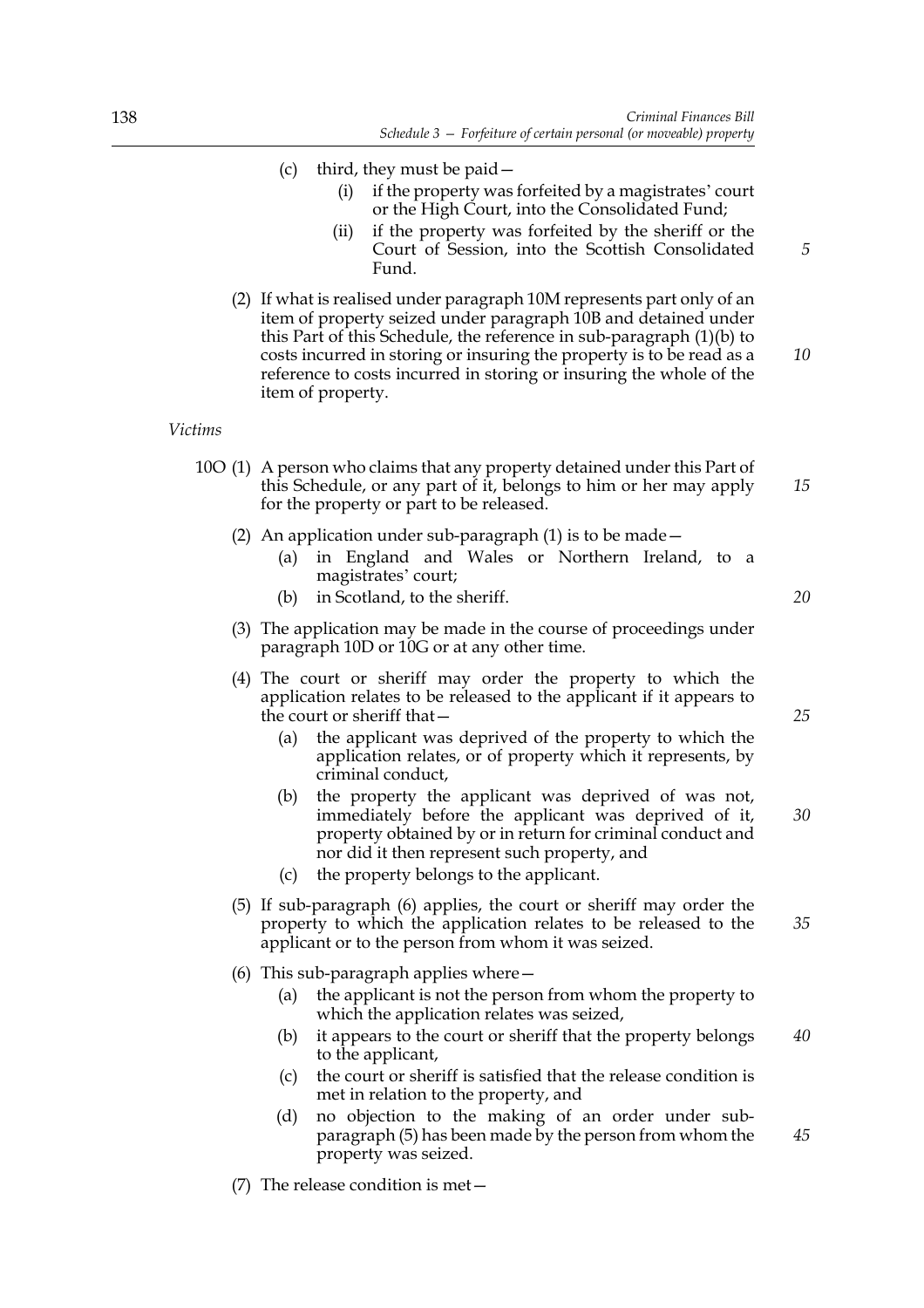- (a) in relation to property detained under paragraph 10C or 10D, if the conditions in paragraph 10C or (as the case may be) 10D for the detention of the property are no longer met, and
- (b) in relation to property detained under paragraph 10G, if the court or sheriff decides not to make an order under that paragraph in relation to the property.

#### *Compensation*

- 10P (1) If no order under paragraph 10G, 10I or 10J is made in respect of any property detained under this Part of this Schedule, the person to whom the property belongs or from whom it was seized may make an application for compensation. *10*
	- (2) An application under sub-paragraph  $(1)$  is to be made  $-$ 
		- (a) in England and Wales or Northern Ireland, to a magistrates' court;
		- (b) in Scotland, to the sheriff.
	- (3) If the court or sheriff is satisfied that the applicant has suffered loss as a result of the detention of the property and that the circumstances are exceptional, the court or sheriff may order compensation to be paid to the applicant.
	- (4) The amount of compensation to be paid is the amount the court or sheriff thinks reasonable, having regard to the loss suffered and any other relevant circumstances.
	- (5) If the property was seized by an officer of Revenue and Customs, the compensation is to be paid by the Commissioners for Her Majesty's Revenue and Customs.
	- (6) If the property was seized by a constable, the compensation is to be paid as follows—
		- (a) in the case of a constable of a police force in England and Wales, it is to be paid out of the police fund from which the expenses of the police force are met;
		- (b) in the case of a constable of the Police Service of Scotland, it is to be paid by the Scottish Police Authority;
		- (c) in the case of a police officer within the meaning of the Police (Northern Ireland) Act 2000, it is to be paid out of money provided by the Chief Constable of the Police Service of Northern Ireland.
	- (7) If the property was seized by a counter-terrorism financial investigator, the compensation is to be paid as follows—
		- (a) in the case of a counter-terrorism financial investigator who was— *40*
			- (i) a member of the civilian staff of a police force (including the metropolitan police force), within the meaning of Part 1 of the Police Reform and Social Responsibility Act 2011, or
			- (ii) a member of staff of the City of London police force,

*20*

*25*

*30*

*35*

*15*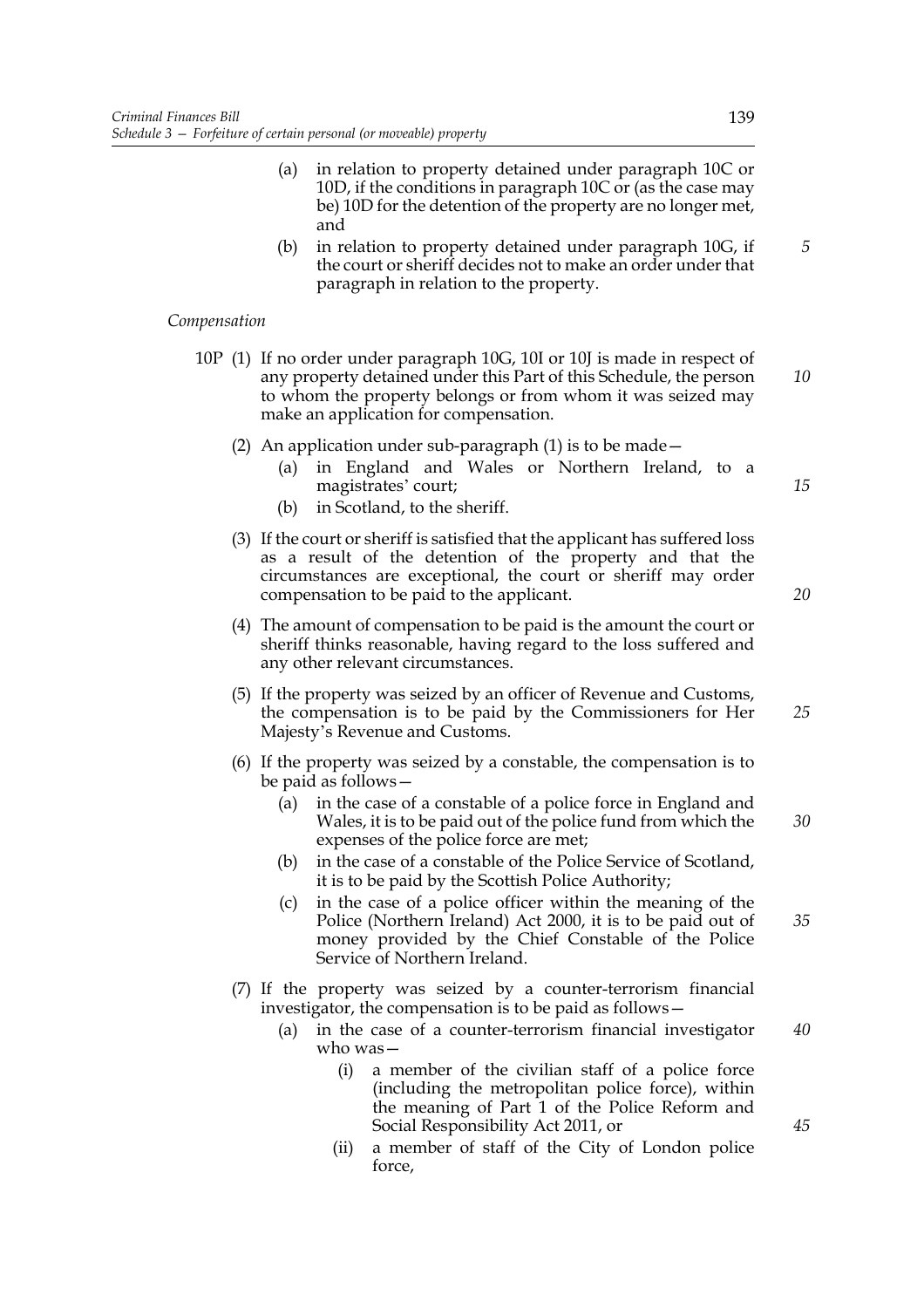it is to be paid out of the police fund from which the expenses of the police force are met;

- (b) in the case of a counter-terrorism financial investigator who was a member of staff of the Police Service of Northern Ireland, it is to be paid out of money provided by the Chief Constable of the Police Service of Northern Ireland.
- (8) If the property was seized by an immigration officer, the compensation is to be paid by the Secretary of State.
- (9) If an order under paragraph 10G, 10I or 10J is made in respect only of a part of any property detained under this Part, this paragraph has effect in relation to the other part. *10*
- (10) This paragraph does not apply if the court or sheriff makes an order under paragraph 10O."

3 In paragraph 19 (general interpretation), in sub-paragraph (1), at the appropriate place insert— *15*

""listed asset" has the meaning given by paragraph 10A,".

## SCHEDULE 4 Section 38

FORFEITURE OF MONEY HELD IN BANK AND BUILDING SOCIETY ACCOUNTS

- 1 Schedule 1 to the Anti-terrorism, Crime and Security Act 2001 (forfeiture of terrorist cash) is amended as follows. *20*
- 2 After paragraph 10P (inserted by Schedule 3 above) insert—

#### "PART 4B

## FORFEITURE OF TERRORIST MONEY HELD IN BANK AND BUILDING SOCIETY **ACCOUNTS**

*Application for account freezing order*

- 10Q (1) This paragraph applies if an enforcement officer has reasonable grounds for suspecting that money held in an account maintained with a bank or building society  $-$ 
	- (a) is within subsection  $(1)(a)$  or  $(b)$  of section 1, or
	- (b) is property earmarked as terrorist property.
	- (2) Where this paragraph applies the enforcement officer may apply to the relevant court for an account freezing order in relation to the account in which the money is held.
	- (3) But— (a) an enforcement officer may not apply for an account freezing order unless the officer is a senior officer or is authorised to do so by a senior officer, and
		- (b) the senior officer must consult the Treasury before making the application for the order or (as the case may be)

*35*

*40*

*30*

*25*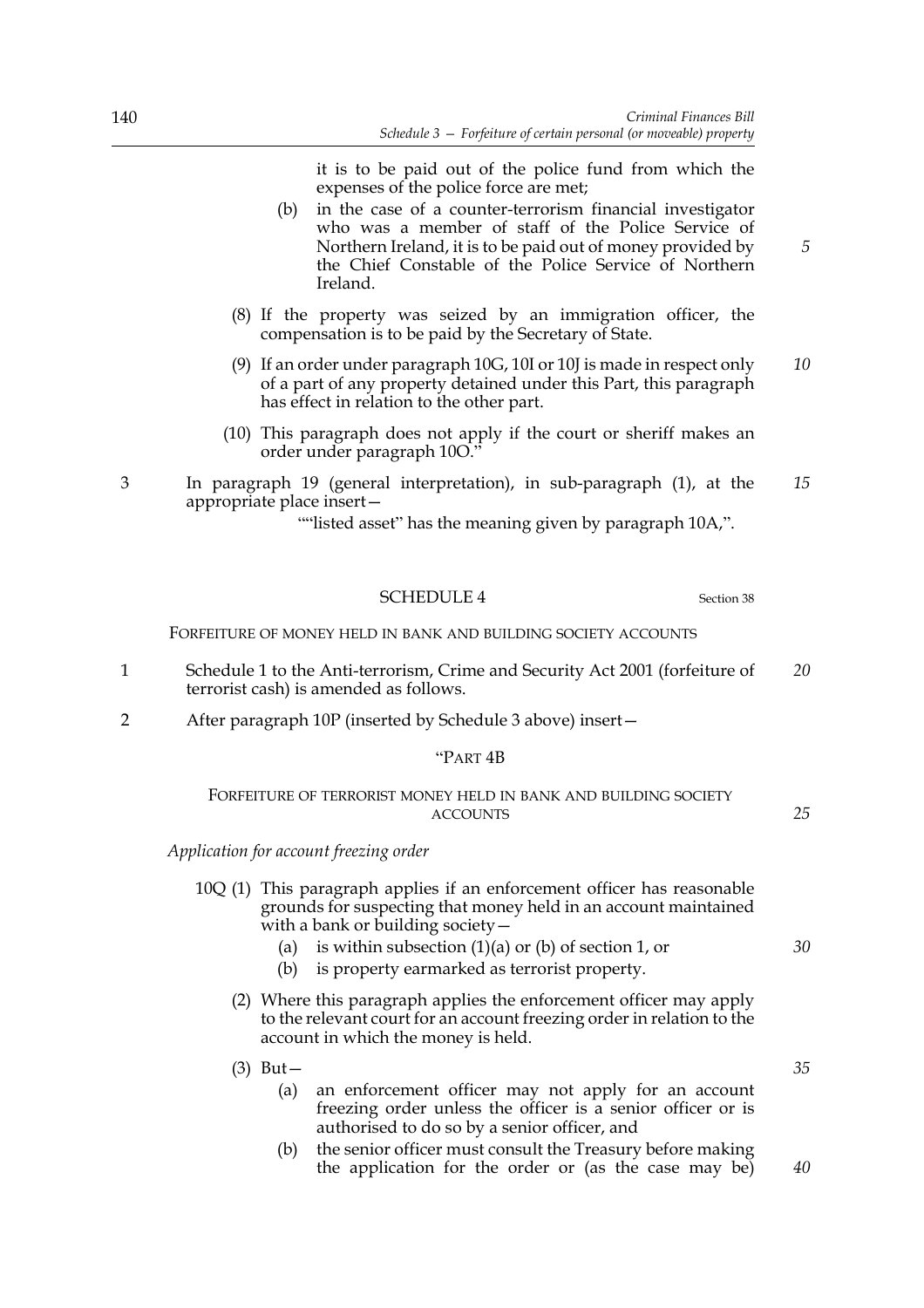authorising the application to be made, unless in the circumstances it is not reasonably practicable to do so.

(4) For the purposes of this Part of this Schedule—

| (a) | an account freezing order is an order that, subject to any |
|-----|------------------------------------------------------------|
|     | exclusions (see paragraph 10U), prohibits each person by   |
|     | or for whom the account to which the order applies is      |
|     | operated from making withdrawals or payments from the      |
|     | account:                                                   |

- (b) an account is operated by or for a person if the person is an account holder or a signatory or identified as a beneficiary in relation to the account. *10*
- (5) An application for an account freezing order may be made without notice if the circumstances of the case are such that notice of the application would prejudice the taking of any steps under this Part of this Schedule to forfeit money that is within subsection (1)(a) or (b) of section 1 or is property earmarked as terrorist property.
- (6) The money referred to in sub-paragraph (1) may be all or part of the credit balance of the account.

| In this Part of this Schedule -                                                      | 20 |
|--------------------------------------------------------------------------------------|----|
| "bank" has the meaning given by paragraph 10R;                                       |    |
| "building society" has the same meaning as in the Building<br>Societies Act 1986;    |    |
| "enforcement officer" means-                                                         |    |
| (a) a constable, or                                                                  | 25 |
| a counter-terrorism financial investigator;<br>(b)                                   |    |
| "relevant court" –                                                                   |    |
| in England and Wales and Northern Ireland, means a<br>(a)<br>magistrates' court, and |    |
| in Scotland, means the sheriff;<br>(b)                                               | 30 |
| "senior officer" means a police officer of at least the rank of<br>superintendent.   |    |
| of "bank"                                                                            |    |

 $Meaning$ 

|  |  | 10R (1) "Bank" means an authorised deposit-taker, other than a building |  |
|--|--|-------------------------------------------------------------------------|--|
|  |  | society, that has its head office or a branch in the United Kingdom.    |  |

- (2) In sub-paragraph (1), "authorised deposit-taker" means—
	- (a) a person who has permission under Part 4A of the Financial Services and Markets Act 2000 to accept deposits;
	- (b) a person who—
		- (i) is specified, or is within a class of persons specified, by an order under section 38 of that Act (exemption orders), and *40*
		- (ii) accepts deposits;
	- (c) an EEA firm of the kind mentioned in paragraph 5(b) of Schedule 3 to that Act that has permission under paragraph 15 of that Schedule (as a result of qualifying for *45*

*5*

*15*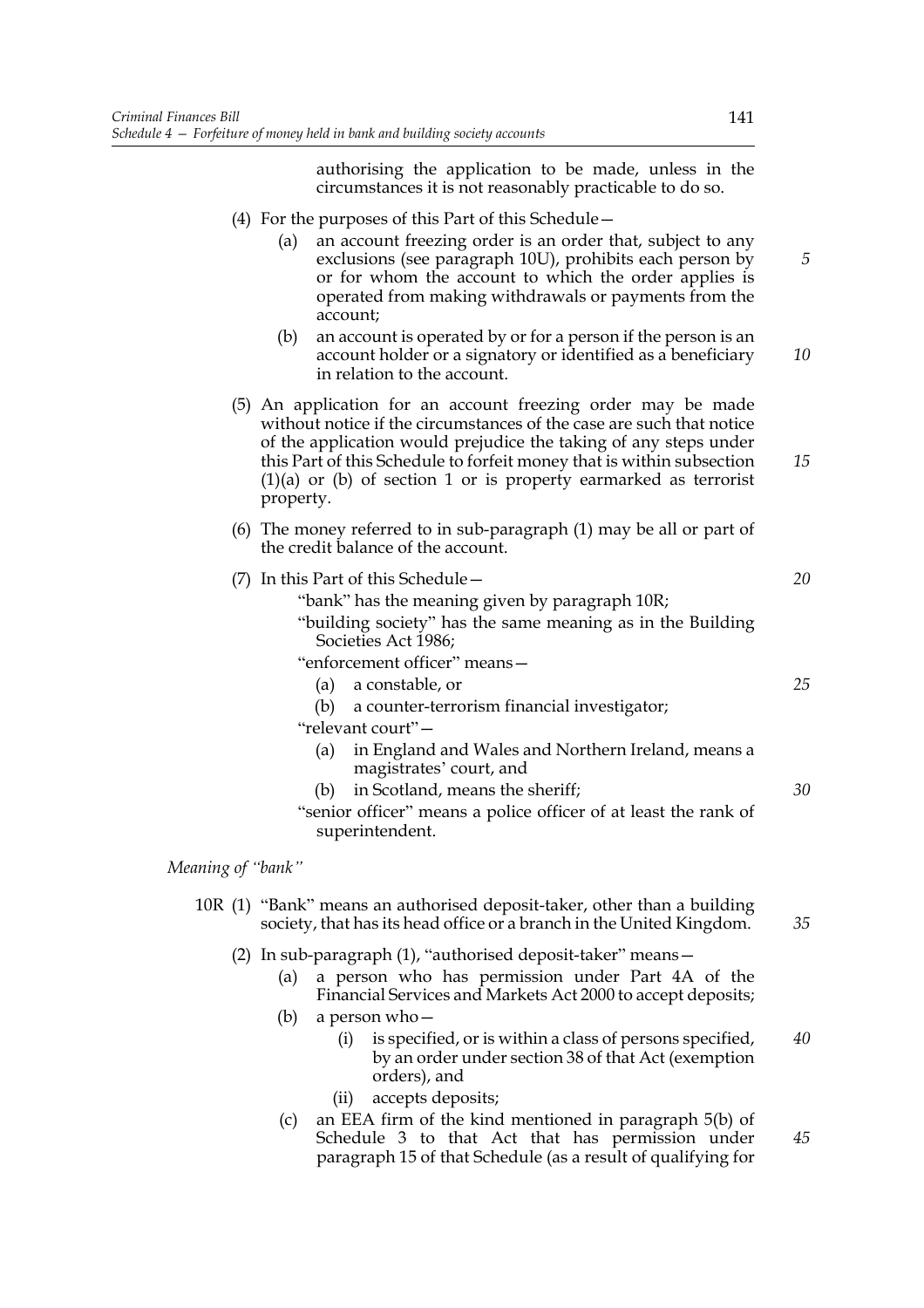authorisation under paragraph 12(1) of that Schedule) to accept deposits.

(3) A reference in sub-paragraph (2) to a person or firm with permission to accept deposits does not include a person or firm with permission to do so only for the purposes of, or in the course of, an activity other than accepting deposits.

*Making of account freezing order*

- 10S (1) This paragraph applies where an application for an account freezing order is made under paragraph 10Q in relation to an account.
	- (2) The relevant court may make the order if satisfied that there are reasonable grounds for suspecting that money held in the account (whether all or part of the credit balance of the account)—
		- (a) is within subsection  $(1)(a)$  or  $(b)$  of section 1, or
		- (b) is property earmarked as terrorist property.
	- (3) An account freezing order ceases to have effect at the end of the period specified in the order (which may be varied under paragraph 10T) unless it ceases to have effect at an earlier or later time in accordance with the provision made by paragraphs 10W(6)(c), 10Y(2) to (7), 10Z2(6) to (8) and 10Z3.
	- (4) The period specified by the relevant court for the purposes of subparagraph (3) (whether when the order is first made or on a variation under paragraph 10T) may not exceed the period of 2 years, starting with the day on which the account freezing order is (or was) made.
	- (5) An account freezing order must provide for notice to be given to persons affected by the order.

*Variation and setting aside of account freezing order*

- 10T (1) The relevant court may at any time vary or set aside an account freezing order on an application made by—
	- (a) an enforcement officer, or
	- (b) any person affected by the order.
	- (2) But an enforcement officer may not make an application under sub-paragraph (1) unless the officer is a senior officer or is authorised to do so by a senior officer.
	- (3) Before varying or setting aside an account freezing order the court must (as well as giving the parties to the proceedings an opportunity to be heard) give such an opportunity to any person who may be affected by its decision.
	- (4) In relation to Scotland, the references in this paragraph to setting aside an order are to be read as references to recalling it. *40*

*5*

*15*

*10*

*25*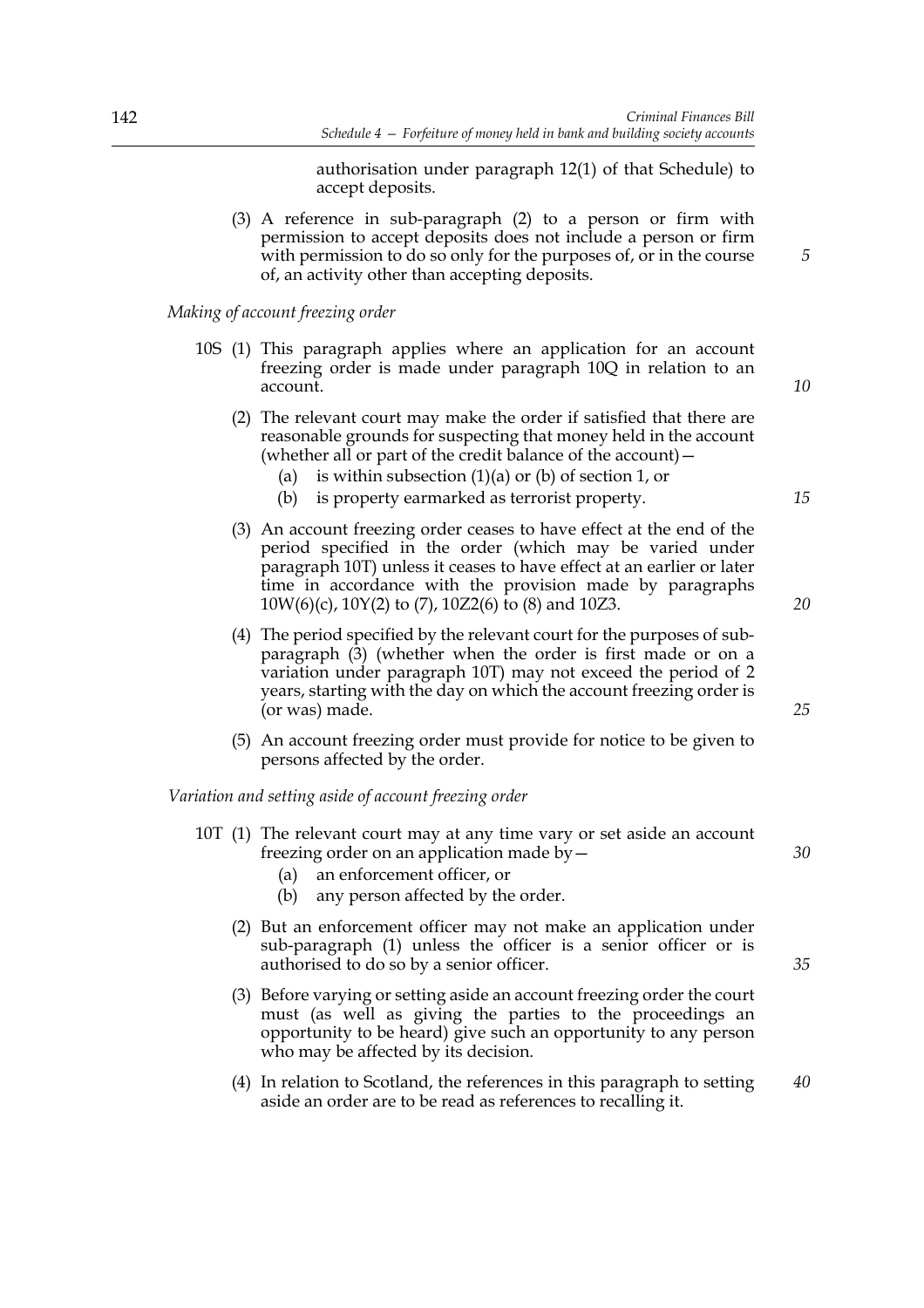*Exclusions*

- 10U (1) The power to vary an account freezing order includes (amongst other things) power to make exclusions from the prohibition on making withdrawals or payments from the account to which the order applies.
	- (2) Exclusions from the prohibition may also be made when the order is made.
	- (3) An exclusion may (amongst other things) make provision for the purpose of enabling a person by or for whom the account is operated—
		- (a) to meet the person's reasonable living expenses, or
		- (b) to carry on any trade, business, profession or occupation.
	- (4) An exclusion may be made subject to conditions.
	- (5) Where a magistrates' court exercises the power to make an exclusion for the purpose of enabling a person to meet legal expenses that the person has incurred, or may incur, in respect of proceedings under this Schedule, it must ensure that the exclusion— *15*
		- (a) is limited to reasonable legal expenses that the person has reasonably incurred or that the person reasonably incurs,
		- (b) specifies the total amount that may be released for legal expenses in pursuance of the exclusion, and
		- (c) is made subject to the same conditions as would be the required conditions (see section 286A of the Proceeds of Crime Act 2002) if the order had been made under section 245A of that Act (in addition to any conditions imposed under sub-paragraph (4)).
	- (6) A magistrates' court, in deciding whether to make an exclusion for the purpose of enabling a person to meet legal expenses in respect of proceedings under this Schedule—
		- (a) must have regard to the desirability of the person being represented in any proceedings under this Schedule in which the person is a participant, and
		- (b) must disregard the possibility that legal representation of the person in any such proceedings might, were an exclusion not made—
			- (i) be made available under arrangements made for the purposes of Part 1 of the Legal Aid, Sentencing and Punishment of Offenders Act 2012, or
			- (ii) be funded by the Northern Ireland Legal Services Commission. *40*
	- (7) The sheriff's power to make exclusions may not be exercised for the purpose of enabling any person to meet any legal expenses in respect of proceedings under this Schedule.
	- (8) The power to make exclusions must, subject to sub-paragraph (6), be exercised with a view to ensuring, so far as practicable, that there is not undue prejudice to the taking of any steps under this Part of this Schedule to forfeit money that is within subsection *45*

*5*

*10*

*20*

*25*

*30*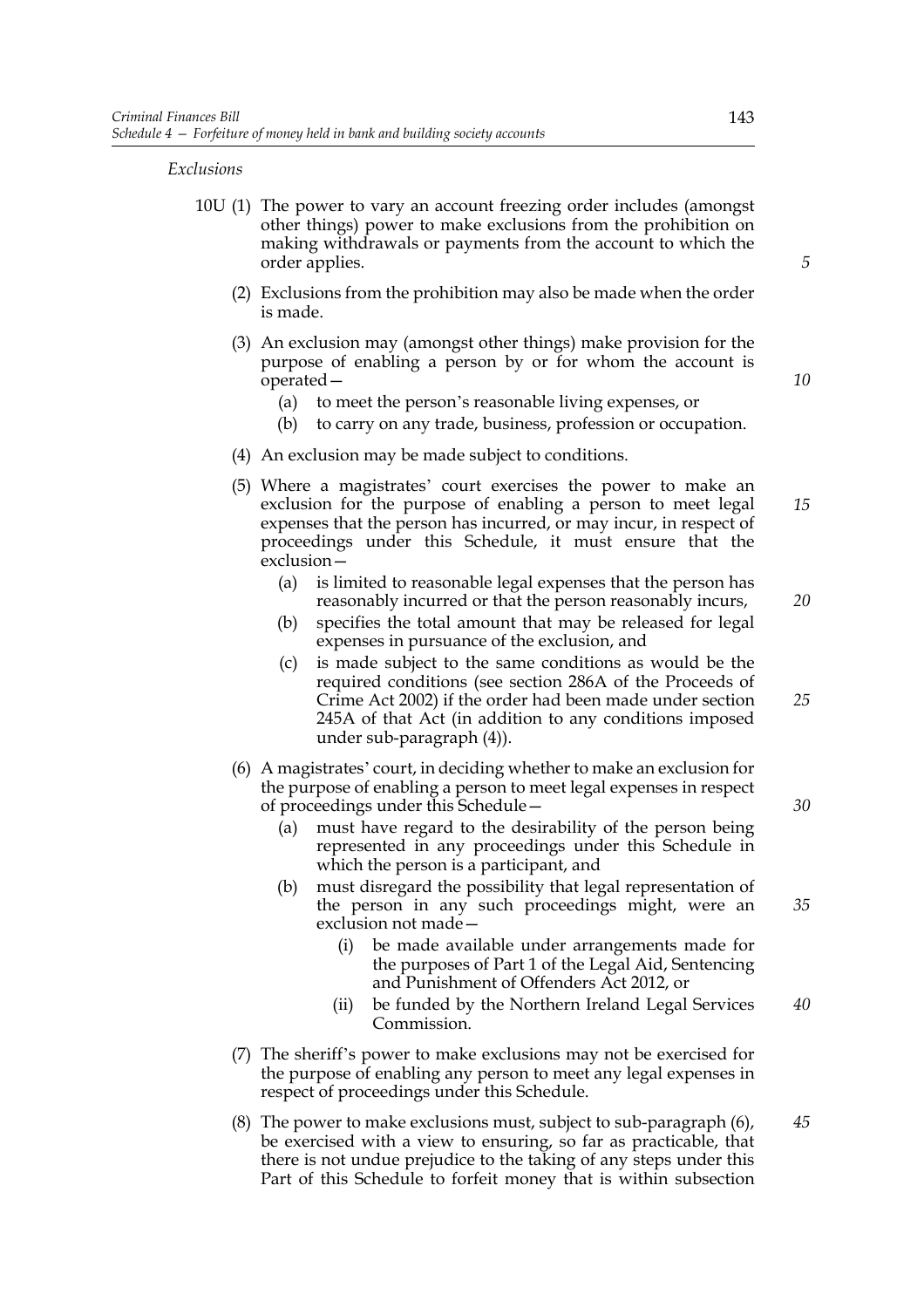*10*

*15*

*35*

*45*

(1)(a) or (b) of section 1 or is property earmarked as terrorist property.

#### *Restriction on proceedings and remedies*

- 10V (1) If a court in which proceedings are pending in respect of an account maintained with a bank or building society is satisfied that an account freezing order has been applied for or made in respect of the account, it may either stay the proceedings or allow them to continue on any terms it thinks fit.
	- (2) Before exercising the power conferred by sub-paragraph (1), the court must (as well as giving the parties to any of the proceedings concerned an opportunity to be heard) give such an opportunity to any person who may be affected by the court's decision.
	- (3) In relation to Scotland, the reference in sub-paragraph (1) to staying the proceedings is to be read as a reference to sisting the proceedings.

*Account forfeiture notice*

- 10W(1) This paragraph applies while an account freezing order has effect. In this paragraph the account to which the order applies is "the frozen account".
	- (2) A senior officer may give a notice for the purpose of forfeiting money held in the frozen account (whether all or part of the credit balance of the account) if satisfied that the money— *20*
		- (a) is within subsection  $(1)(a)$  or  $(b)$  of section 1, or
		- (b) is property earmarked as terrorist property.
	- (3) A notice given under sub-paragraph (2) is referred to in this Part of this Schedule as an account forfeiture notice. *25*
	- (4) An account forfeiture notice must—
		- (a) state the amount of money held in the frozen account which it is proposed be forfeited,
		- (b) confirm that the senior officer is satisfied as mentioned in sub-paragraph (2), *30*
		- (c) specify a period for objecting to the proposed forfeiture and an address to which any objections must be sent, and
		- (d) explain that the money will be forfeited unless an objection is received at that address within the period for objecting.
	- (5) The period for objecting must be at least 30 days starting with the day after the notice is given.
	- (6) If no objection is made within the period for objecting, and the notice has not lapsed under paragraph 10Y—
		- (a) the amount of money stated in the notice is forfeited (subject to paragraph 10Z), *40*
		- (b) the bank or building society with which the frozen account is maintained must transfer that amount of money into an interest-bearing account nominated by an enforcement officer, and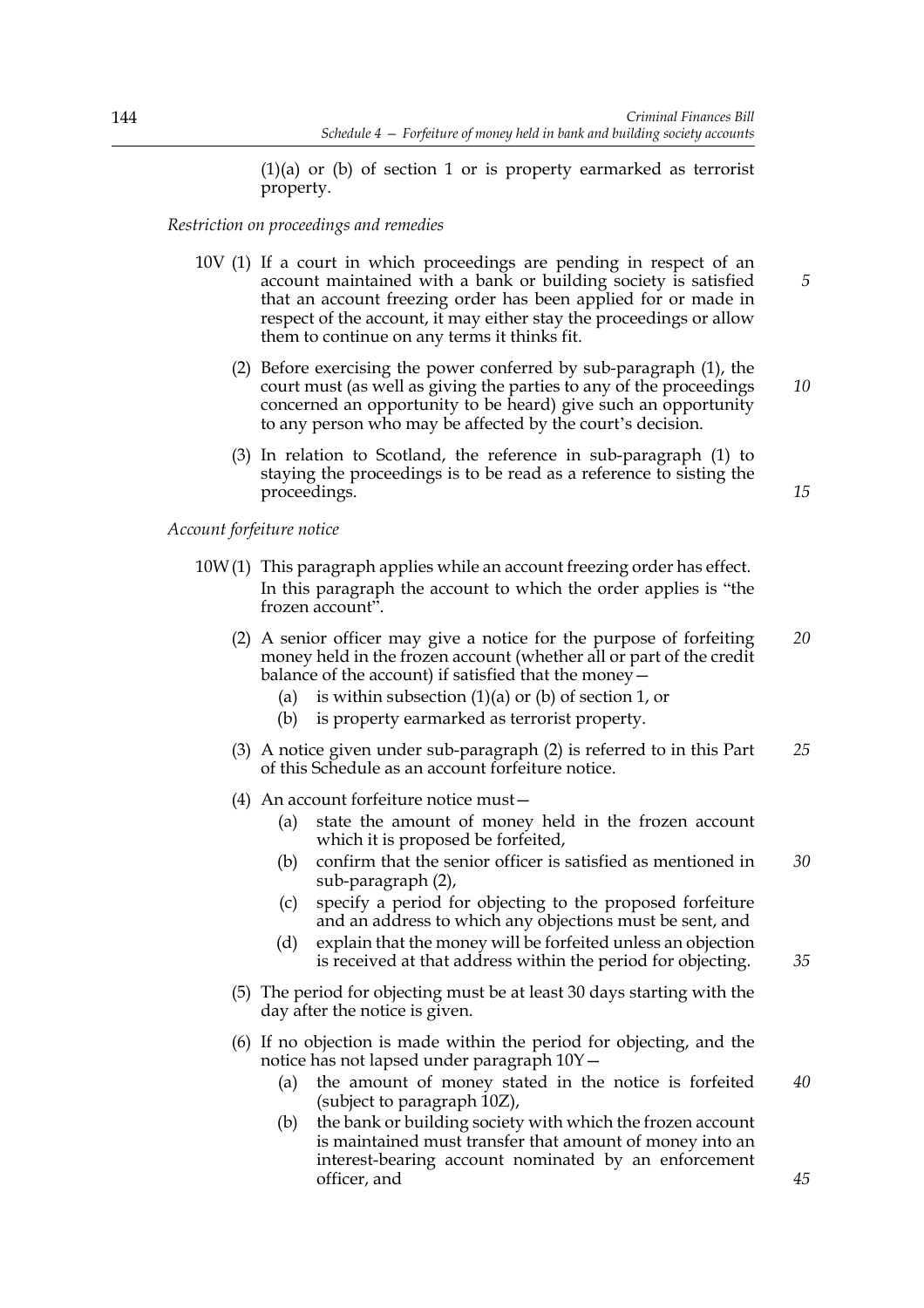- (c) immediately after the transfer has been made, the account freezing order made in relation to the frozen account ceases to have effect.
- (7) An objection may be made by anyone (whether a recipient of the notice or not).
- (8) An objection means a written objection sent to the address specified in the notice; and an objection is made when it is received at the address.
- (9) An objection does not prevent forfeiture of the money held in the frozen account under paragraph 10Z2.

*Giving of account forfeiture notice*

- 10X (1) The Secretary of State must by regulations made by statutory instrument make provision about how an account forfeiture notice is to be given.
	- (2) The regulations may (amongst other things) provide—
		- (a) for an account forfeiture notice to be given to such person or persons, and in such manner, as may be prescribed;
		- (b) for circumstances in which, and the time at which, an account forfeiture notice is to be treated as having been given.
	- (3) The regulations must ensure that where an account forfeiture notice is given it is, if possible, given to every person to whom notice of the account freezing order was given.
	- (4) A statutory instrument containing regulations under this paragraph is subject to annulment in pursuance of a resolution of either House of Parliament. *25*

*Lapse of account forfeiture notice*

- 10Y (1) An account forfeiture notice lapses if—
	- (a) an objection is made within the period for objecting specified in the notice under paragraph  $10W(4)(c)$ ,
	- (b) an application is made under paragraph 10Z2 for the forfeiture of money held in the frozen account, or
	- (c) an order is made under paragraph 10T setting aside (or recalling) the relevant account freezing order.
	- (2) If an account forfeiture notice lapses under sub-paragraph (1)(a), the relevant account freezing order ceases to have effect at the end of the period of 48 hours starting with the making of the objection ("the 48-hour period"). *35*

This is subject to sub-paragraphs (3) and (7).

- (3) If within the 48-hour period an application is made—
	- (a) for a variation of the relevant account freezing order under paragraph 10T so as to extend the period specified in the order, or

*5*

*10*

*15*

*20*

*40*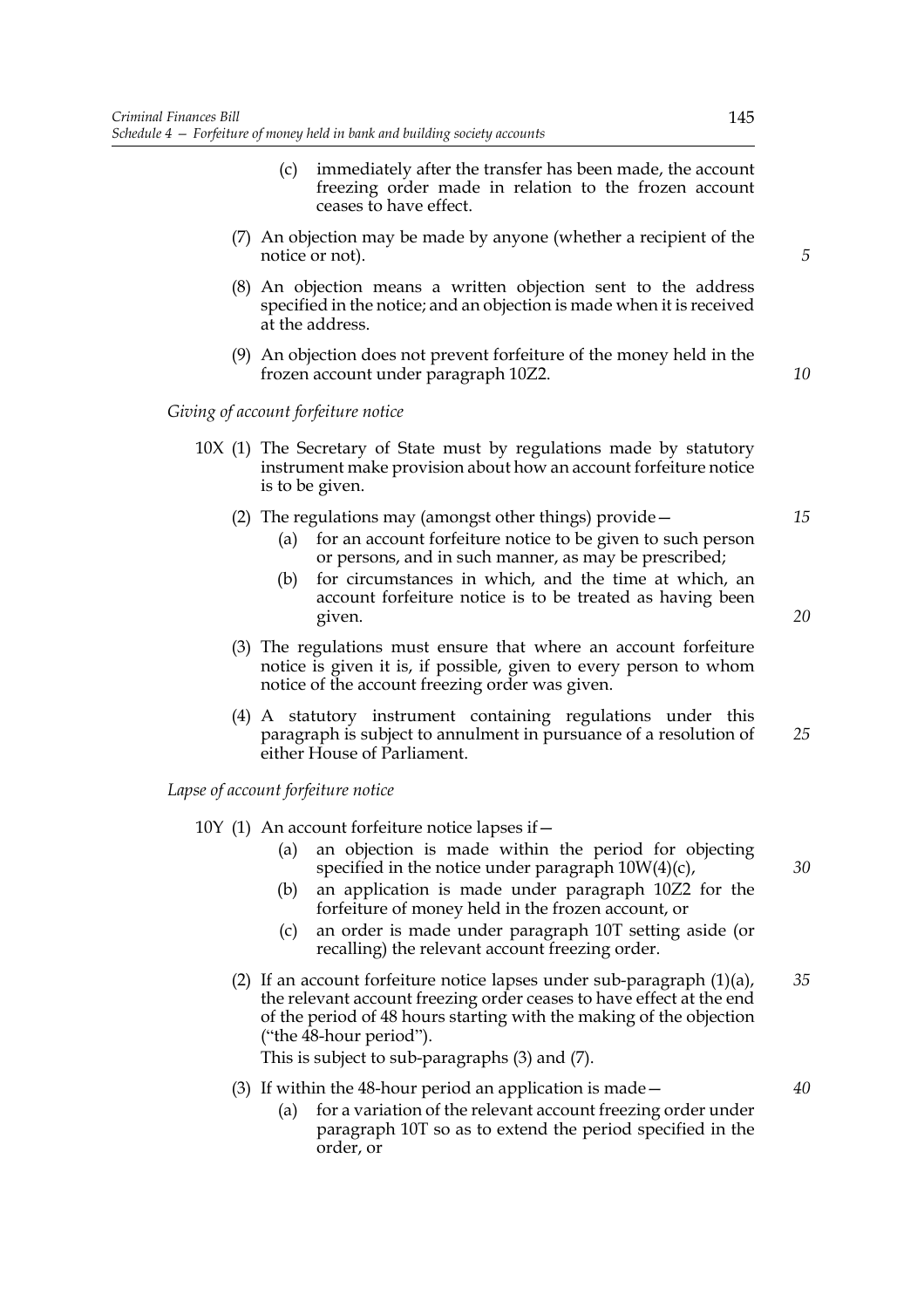(b) for forfeiture of money held in the frozen account under paragraph 10Z2,

the order continues to have effect until the relevant time (and then ceases to have effect).

- (4) In the case of an application of the kind mentioned in subparagraph  $(3)(a)$ , the relevant time means –
	- (a) if an extension is granted, the time determined in accordance with paragraph 10S(3), or
	- (b) if an extension is not granted, the time when the application is determined or otherwise disposed of.
- (5) In the case of an application of the kind mentioned in subparagraph (3)(b), the relevant time is the time determined in accordance with paragraph 10Z2(6).
- (6) If within the 48-hour period it is decided that no application of the kind mentioned in sub-paragraph (3)(a) or (b) is to be made, an enforcement officer must, as soon as possible, notify the bank or building society with which the frozen account is maintained of that decision. *15*
- (7) If the bank or building society is notified in accordance with subparagraph (6) before the expiry of the 48-hour period, the relevant account freezing order ceases to have effect on the bank or building society being so notified. *20*
- (8) In relation to an account forfeiture notice—
	- (a) "the frozen account" is the account in which the money to which the account forfeiture notice relates is held;
	- (b) "the relevant account freezing order" is the account freezing order made in relation to the frozen account.
- (9) In calculating a period of 48 hours for the purposes of this paragraph no account is to be taken of—
	- (a) any Saturday or Sunday,
	- (b) Christmas Day,
	- (c) Good Friday, or
	- (d) any day that is a bank holiday under the Banking and Financial Dealings Act 1971 in the part of the United Kingdom in which the account freezing order was made.

*Application to set aside forfeiture*

- 10Z (1) A person aggrieved by the forfeiture of money in pursuance of paragraph 10W(6)(a) may apply to the relevant court for an order setting aside the forfeiture of the money or any part of it.
	- (2) The application must be made before the end of the period of 30 days starting with the day on which the period for objecting ended ("the 30-day period"). *40*
	- (3) But the relevant court may give permission for an application to be made after the 30-day period has ended if it thinks that there are exceptional circumstances to explain why the applicant—

*10*

*5*

*30*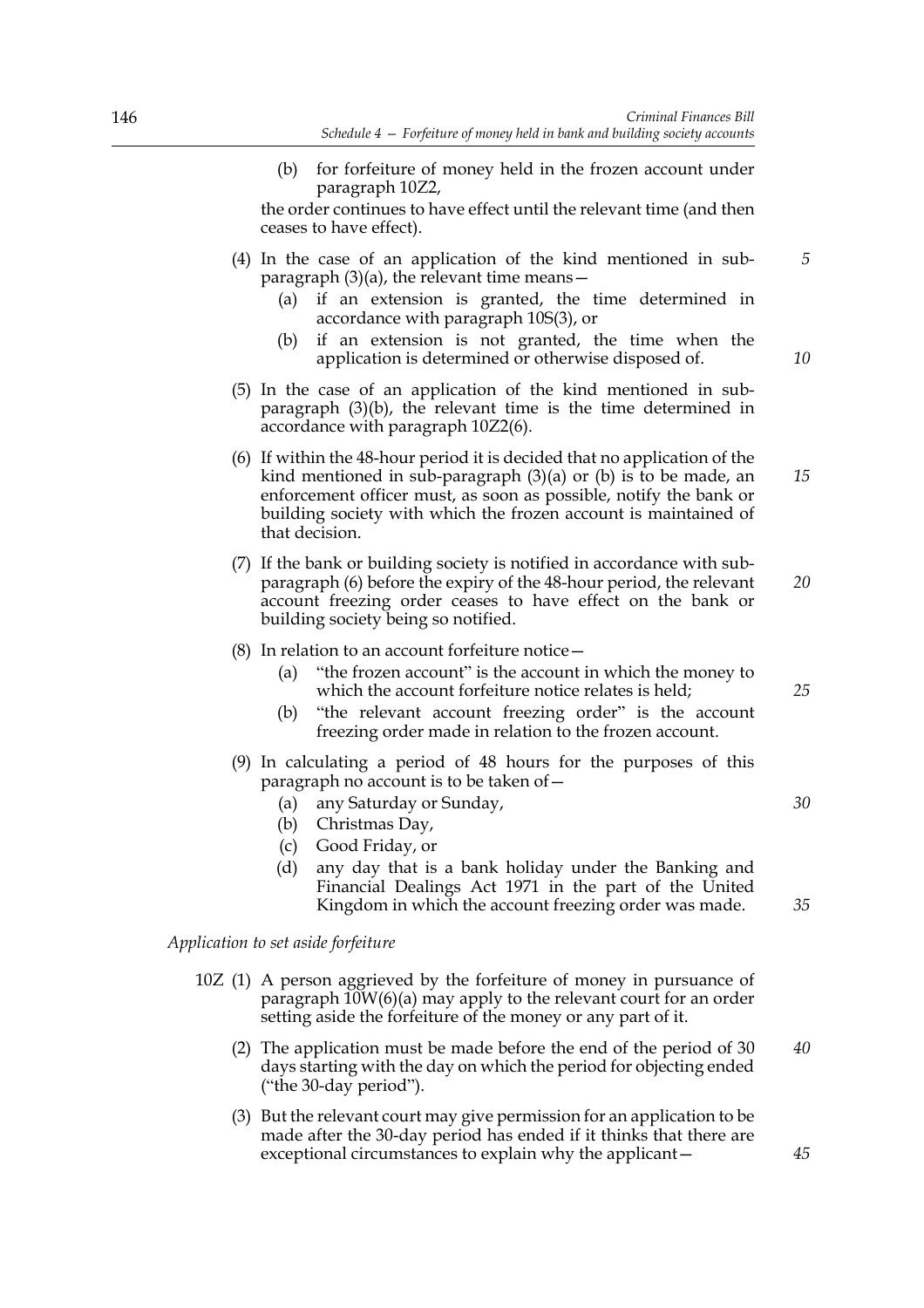- (a) failed to object to the forfeiture within the period for objecting, and
- (b) failed to make an application within the 30-day period.
- (4) On an application under this paragraph the relevant court must consider whether the money to which the application relates could be forfeited under paragraph 10Z2 (ignoring the forfeiture mentioned in sub-paragraph  $(1)$ ).
- (5) If the relevant court is satisfied that the money to which the application relates or any part of it could not be forfeited under that paragraph it must set aside the forfeiture of that money or part. *10*
- (6) Where the relevant court sets aside the forfeiture of any money—
	- (a) it must order the release of that money, and
	- (b) the money is to be treated as never having been forfeited.
- (7) Where money is released by virtue of sub-paragraph  $(6)(a)$ , there must be added to the money on its release any interest accrued on it whilst in the account referred to in paragraph 10W(6)(b). *15*

#### *Application of money forfeited under account forfeiture notice*

- 10Z1(1) Money forfeited in pursuance of paragraph 10W(6)(a), and any interest accrued on it whilst in the account referred to in paragraph  $10W(6)(b)$  -
	- (a) if, before being forfeited, the money was held in an account in relation to which an account freezing order made by a magistrates' court had effect, is to be paid into the Consolidated Fund;
	- (b) if, before being forfeited, the money was held in an account in relation to which an account freezing order made by the sheriff had effect, is to be paid into the Scottish Consolidated Fund.
	- (2) But it is not to be paid in  $-$ 
		- (a) before the end of the period within which an application under paragraph 10Z may be made (ignoring the possibility of an application by virtue of paragraph  $10Z(3)$ , or
		- (b) if an application is made within that period, before the application is determined or otherwise disposed of. *35*

*Forfeiture order*

- 10Z2(1) This paragraph applies while an account freezing order has effect. In this paragraph the account to which the account freezing order applies is "the frozen account".
	- (2) An application for the forfeiture of money held in the frozen account (whether all or part of the credit balance of the account) may be made—
		- (a) to a magistrates' court, by an enforcement officer, or
		- (b) to the sheriff, by the Scottish Ministers.

*5*

*20*

*25*

*30*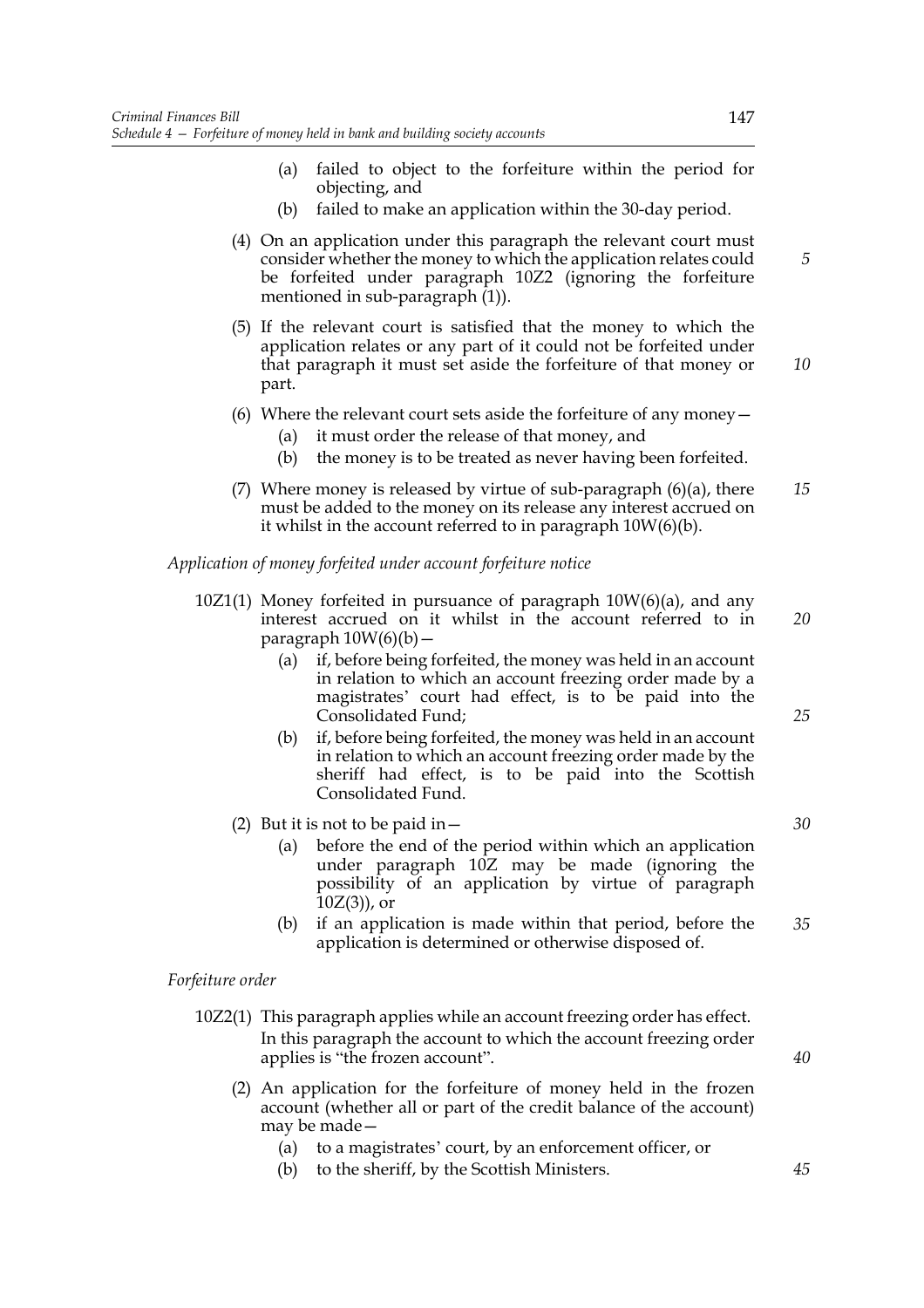- (3) The court or sheriff may order the forfeiture of the money or any part of it if satisfied that the money or part—
	- (a) is within subsection  $(1)(a)$  or  $(b)$  of section 1, or
	- (b) is property earmarked as terrorist property.
- (4) But in the case of property earmarked as terrorist property which belongs to joint tenants, one of whom is an excepted joint owner, an order by a magistrates' court may not apply to so much of it as the court thinks is attributable to the excepted joint owner's share. *5*
- (5) For the purposes of sub-paragraph  $(4)$  -
	- (a) an excepted joint owner is a joint tenant who obtained the property in circumstances in which it would not (as against him or her) be earmarked, and *10*
	- (b) references to the excepted joint owner's share of property are to so much of the property as would have been his or hers if the joint tenancy had been severed.
- (6) Where an application is made under sub-paragraph (2), the account freezing order is to continue to have effect until the time referred to in sub-paragraph  $(7)(b)$  or  $(8)$ . But sub-paragraphs (7)(b) and (8) are subject to paragraph 10Z3.
- (7) Where money held in a frozen account is ordered to be forfeited under sub-paragraph (3)— *20*
	- (a) the bank or building society with which the frozen account is maintained must transfer that amount of money into an interest-bearing account nominated by an enforcement officer, and
	- (b) immediately after the transfer has been made the account freezing order made in relation to the frozen account ceases to have effect.
- (8) Where, other than by the making of an order under sub-paragraph (3), an application under sub-paragraph (2) is determined or otherwise disposed of, the account freezing order ceases to have effect immediately after that determination or other disposal. *30*

## *Continuation of account freezing order pending appeal*

- 10Z3(1) This paragraph applies where, on an application under subparagraph (2) of paragraph 10Z2 in relation to an account to which an account freezing order applies, the court or sheriff decides—
	- (a) to make an order under sub-paragraph (3) of that paragraph in relation to part only of the money to which the application related, or
	- (b) not to make an order under sub-paragraph (3) of that paragraph. *40*
	- (2) The person who made the application under paragraph 10Z2(2) may apply without notice to the court or sheriff that made the decision referred to in sub-paragraph (1)(a) or (b) for an order that the account freezing order is to continue to have effect.
	- (3) Where the court or sheriff makes an order under sub-paragraph (2) the account freezing order is to continue to have effect until—

*25*

*15*

*35*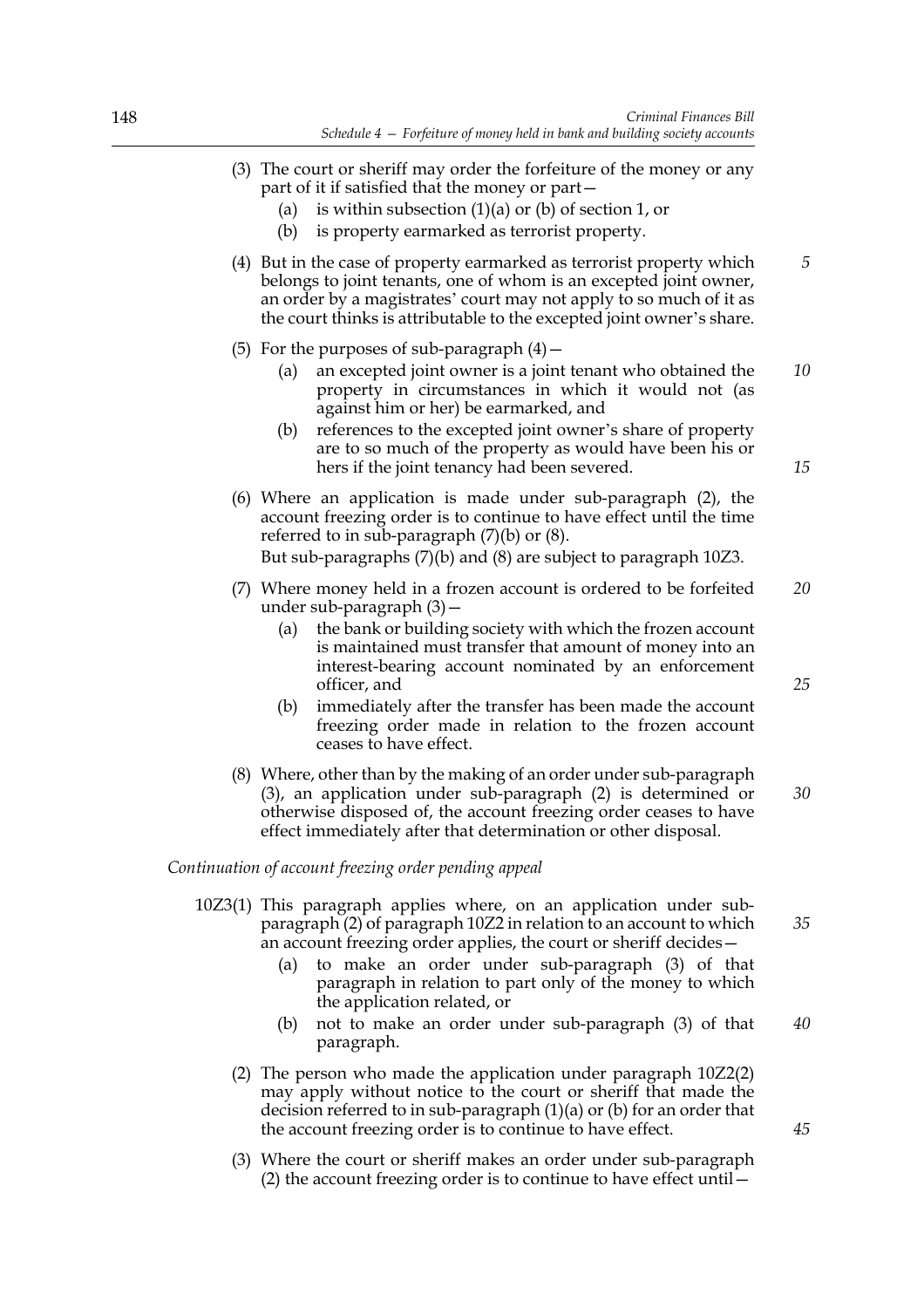- (a) the end of the period of 48 hours starting with the making of the order under sub-paragraph (2), or
- (b) if within that period of 48 hours an appeal is brought under paragraph 10Z4 against the decision referred to in sub-paragraph (1)(a) or (b), the time when the appeal is determined or otherwise disposed of.
- (4) Sub-paragraph (9) of paragraph 10Y applies for the purposes of sub-paragraph (3) as it applies for the purposes of that paragraph.

#### *Appeal against decision under paragraph 10Z2*

- 10Z4(1) Any party to proceedings for an order for the forfeiture of money under paragraph 10Z2 who is aggrieved by an order under that paragraph or by the decision of the court not to make such an order may appeal— *10*
	- (a) from an order or decision of a magistrates' court in England and Wales, to the Crown Court;
	- (b) from an order or decision of the sheriff, to the Sheriff Appeal Court;
	- (c) from an order or decision of a magistrates' court in Northern Ireland, to a county court.
	- (2) An appeal under sub-paragraph (1) must be made before the end of the period of 30 days starting with the day on which the court makes the order or decision. *20*
	- (3) Sub-paragraph (2) is subject to paragraph 10Z5.
	- (4) The court hearing the appeal may make any order it thinks appropriate.
	- (5) If the court upholds an appeal against an order forfeiting the money, it may order the release of the whole or any part of the money.
	- (6) Where money is released by virtue of sub-paragraph (5), there must be added to the money on its release any interest accrued on it whilst in the account referred to in paragraph 10Z2(7)(a).

#### *Extended time for appealing in certain cases where deproscription order made*

10Z5(1) This paragraph applies where  $-$ 

- (a) a successful application for an order under paragraph 10Z2 relies (wholly or partly) on the fact that an organisation is proscribed,
- (b) an application under section 4 of the Terrorism Act 2000 for a deproscription order in respect of the organisation is refused by the Secretary of State,
- (c) the money forfeited by the order under paragraph 10Z2 was made subject to an account freezing order on or after the date of the refusal of that application, *40*
- (d) an appeal against that refusal is allowed under section 5 of the Terrorism Act 2000,
- (e) a deproscription order is made accordingly, and

*25*

*30*

*35*

*15*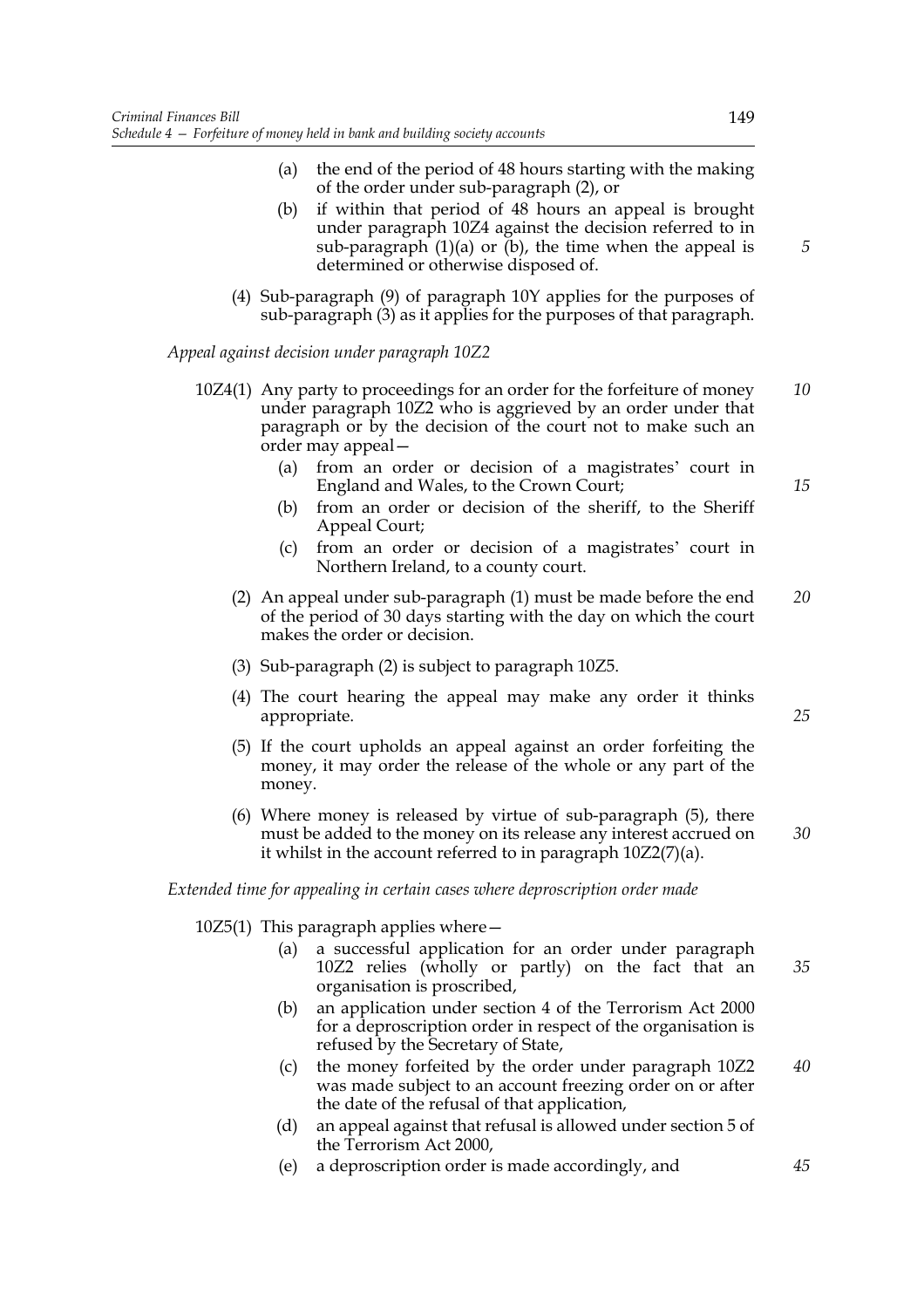*10*

*25*

- (f) if the order is made in reliance on section 123(5) of the Terrorism Act 2000, a resolution is passed by each House of Parliament under section  $123(5)(\overline{b})$  of that Act.
- (2) Where this paragraph applies, an appeal under paragraph 10Z4 against the making of an order under paragraph 10Z2 may be brought at any time before the end of the period of 30 days beginning with the date on which the deproscription order comes into force.
- (3) In this paragraph a "deproscription order" means an order under section 3(3)(b) or (8) of the Terrorism Act 2000.

*Application of money forfeited under account forfeiture order*

- 10Z6(1) Money forfeited by an order under paragraph 10Z2, and any interest accrued on it whilst in the account referred to in subparagraph  $(7)(a)$  of that paragraph –
	- (a) if forfeited by a magistrates' court, is to be paid into the Consolidated Fund, and *15*
	- (b) if forfeited by the sheriff, is to be paid into the Scottish Consolidated Fund.
	- (2) But it is not to be paid in  $-$ 
		- (a) before the end of the period within which an appeal under paragraph 10Z4 may be made, or *20*
		- (b) if a person appeals under that paragraph, before the appeal is determined or otherwise disposed of.

#### *Compensation*

10Z7(1) This paragraph applies if  $-$ 

- (a) an account freezing order is made, and
- (b) none of the money held in the account to which the order applies is forfeited in pursuance of an account forfeiture notice or by an order under paragraph 10Z2.
- (2) Where this paragraph applies a person by or for whom the account to which the account freezing order applies is operated may make an application to the relevant court for compensation. *30*
- (3) If the relevant court is satisfied that the applicant has suffered loss as a result of the making of the account freezing order and that the circumstances are exceptional, the relevant court may order compensation to be paid to the applicant. *35*
- (4) The amount of compensation to be paid is the amount the relevant court thinks reasonable, having regard to the loss suffered and any other relevant circumstances.
- (5) If the account freezing order was applied for by a constable, the compensation is to be paid as follows— *40*
	- (a) in the case of a constable of a police force in England and Wales, it is to be paid out of the police fund from which the expenses of the police force are met;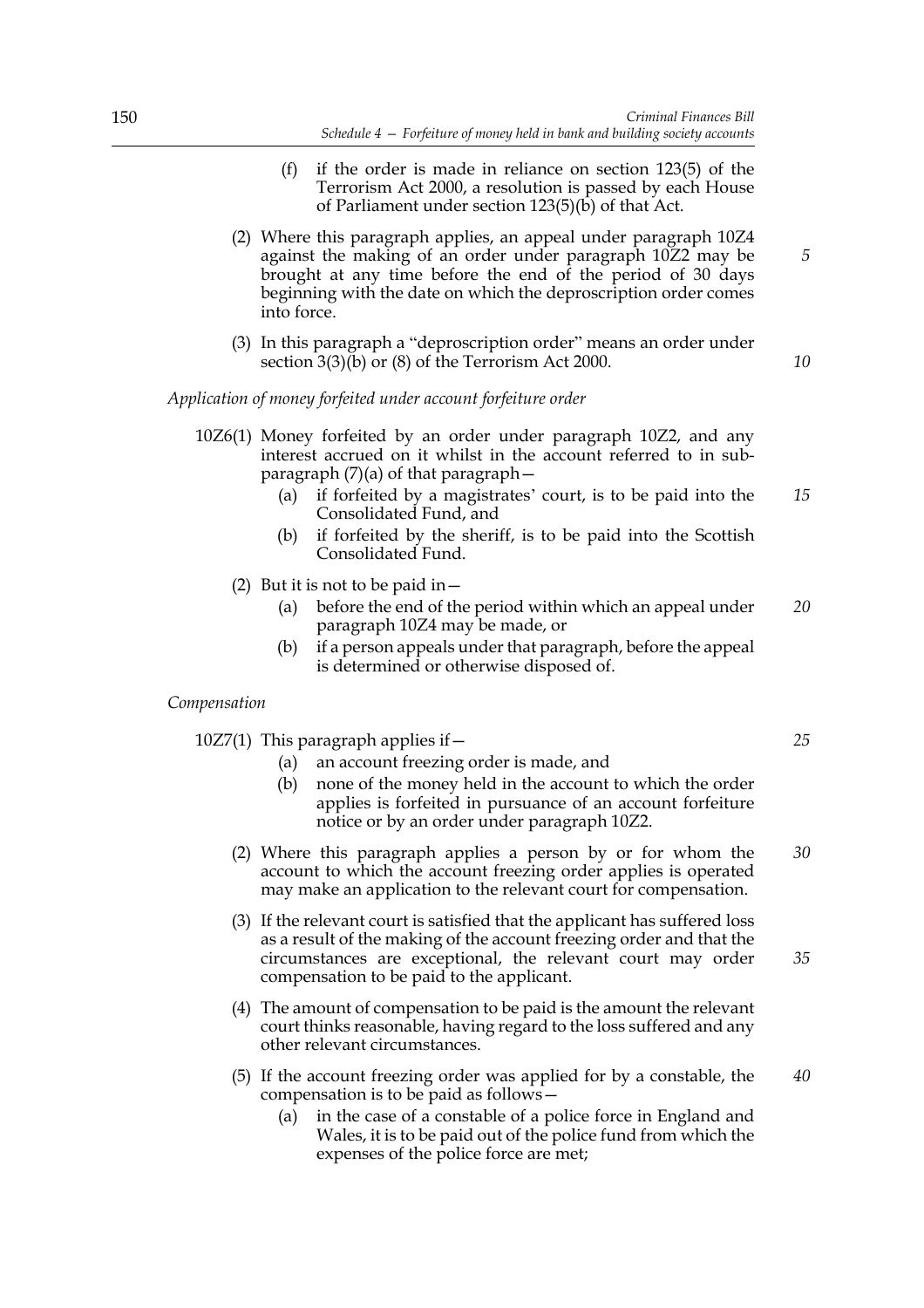- (b) in the case of a constable of the Police Service of Scotland, it is to be paid by the Scottish Police Authority;
- (c) in the case of a police officer within the meaning of the Police (Northern Ireland) Act 2000, it is to be paid out of money provided by the Chief Constable of the Police Service of Northern Ireland.
- (6) If the account freezing order was applied for by a counterterrorism financial investigator, the compensation is to be paid as follows—
	- (a) in the case of an investigator who was—
		- (i) a member of the civilian staff of a police force (including the metropolitan police force), within the meaning of Part 1 of the Police Reform and Social Responsibility Act 2011, or
		- (ii) a member of staff of the City of London police force, *15*

it is to be paid out of the police fund from which the expenses of the police force are met;

- (b) in the case of an investigator who was a member of staff of the Police Service of Northern Ireland, it is to be paid out of money provided by the Chief Constable of the Police Service of Northern Ireland." *20*
- 3 (1) Paragraph 19 (general interpretation) is amended as follows.
	- (2) In sub-paragraph (1), at the appropriate places insert—
		- ""account forfeiture notice" (in Part 4B) has the meaning given by paragraph 10W(3),"; *25*
		- ""account freezing order" (in Part 4B) has the meaning given by paragraph  $10Q(4)(a)$ ,";
		- ""bank" (in Part 4B) has the meaning given by paragraph 10R,";
		- "building society" (in Part 4B) has the meaning given by paragraph 10Q(7),";
		- ""enforcement officer" (in Part 4B) has the meaning given by paragraph 10Q(7),";
		- "relevant court" (in Part 4B) has the meaning given by paragraph 10Q(7),"; *35*
		- ""senior officer" (in Part 4B) has the meaning given by paragraph 10Q(7),".
	- (3) After sub-paragraph (6) insert—
		- "(7) References (in Part 4B) to an account being operated by or for a person are to be read in accordance with paragraph 10Q(4)(b)." *40*

*10*

*5*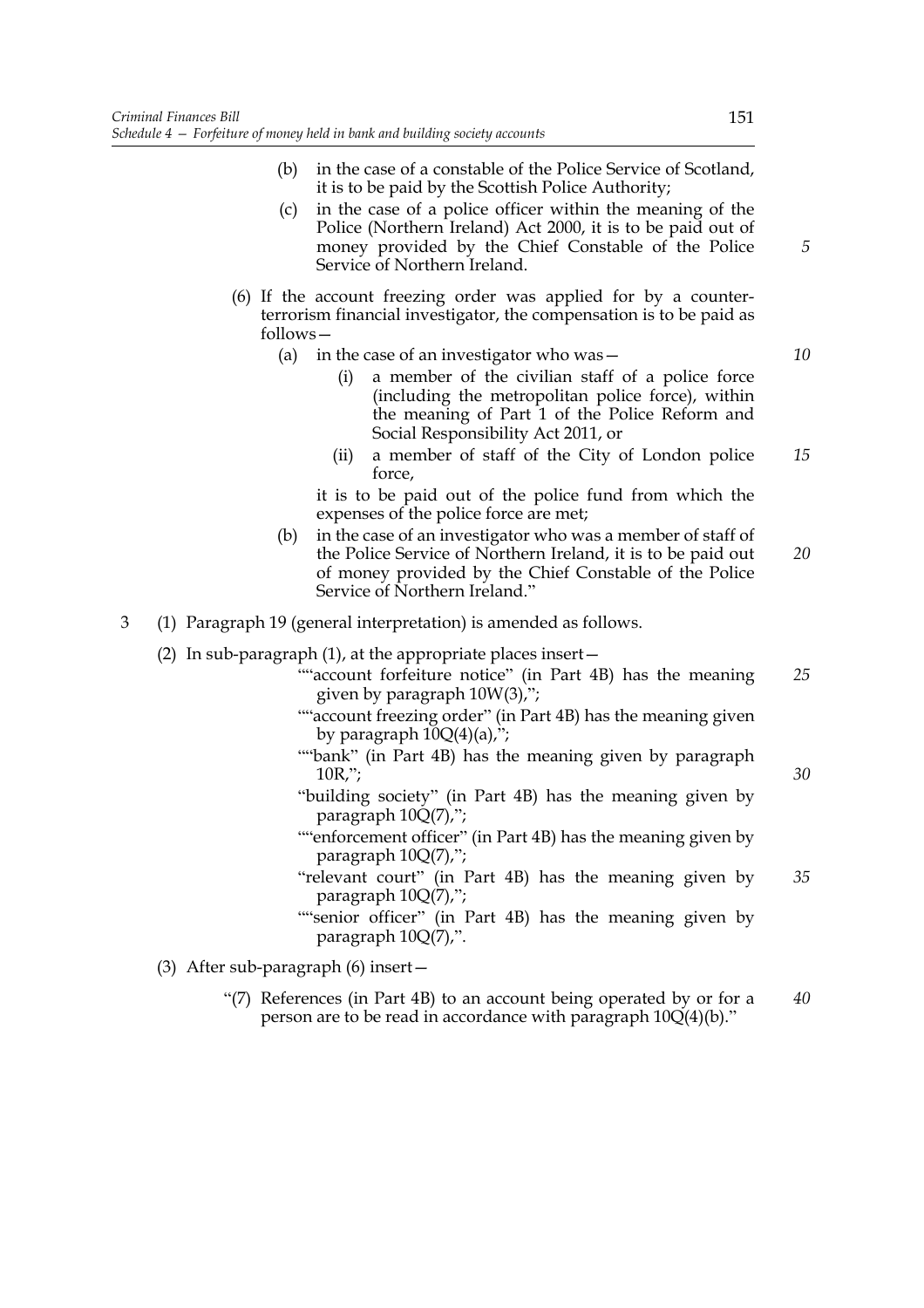## SCHEDULE 5 Section 50

#### MINOR AND CONSEQUENTIAL AMENDMENTS

*Prescription and Limitation (Scotland) Act 1973 (c. 52)*

- 1 In section 19B of the Prescription and Limitation (Scotland) Act 1973 (actions for recovery of property obtained through unlawful conduct etc), after subsection  $(4)$  insert – *5*
	- "(4A) Subsection (4) is subject to section 12(5) of the Criminal Finances Act  $2017$  (which provides that, in the case of property obtained through unlawful conduct relating to a gross human rights abuse or violation, proceedings cannot be brought after the end of the period of 20 years from the date on which the conduct constituting the commission of the abuse or violation occurs)."

### *Limitation Act 1980 (c. 58)*

- 2 (1) Section 27A of the Limitation Act 1980 (actions for recovery of property obtained through unlawful conduct etc) is amended as follows.
	- (2) After subsection (4) insert—
		- "(4A) Subsection (4) is subject to section 12(5) of the Criminal Finances Act 2017 (which provides that, in the case of property obtained through unlawful conduct relating to a gross human rights abuse or violation, proceedings cannot be brought after the end of the period of 20 years from the date on which the conduct constituting the commission of the abuse or violation occurs)."

#### (3) In subsection (8), after paragraph (d) insert—

- "(e) Her Majesty's Revenue and Customs, or
	- (f) the Financial Conduct Authority."

## *Civil Jurisdiction and Judgments Act 1982 (c. 27)*

- 3 In section 18 of the Civil Jurisdiction and Judgments Act 1982 (enforcement of UK judgments in other parts of UK), in subsection  $(2)(g)$  –
	- (a) after "investigation" insert ", a detained property investigation or a frozen funds investigation";
	- (b) for "meaning" substitute "meanings".

## *Criminal Justice Act 1987 (c. 38)*

- 4 In section 1 of the Criminal Justice Act 1987 (establishment of the Serious Fraud Office), in subsection (6A)—
	- (a) for "Part 5" substitute "Part  $2, 4, 5, 7$ ";
	- (b) for the words in brackets substitute "confiscation proceedings in England and Wales and Northern Ireland, civil recovery proceedings, money laundering and investigations".

*Limitation (Northern Ireland) Order 1989 (S.I. 1989/1339 (N.I. 11))*

5 In Article 72A of the Limitation (Northern Ireland) Order 1989 (actions for *40*

*35*

*15*

*20*

*25*

*30*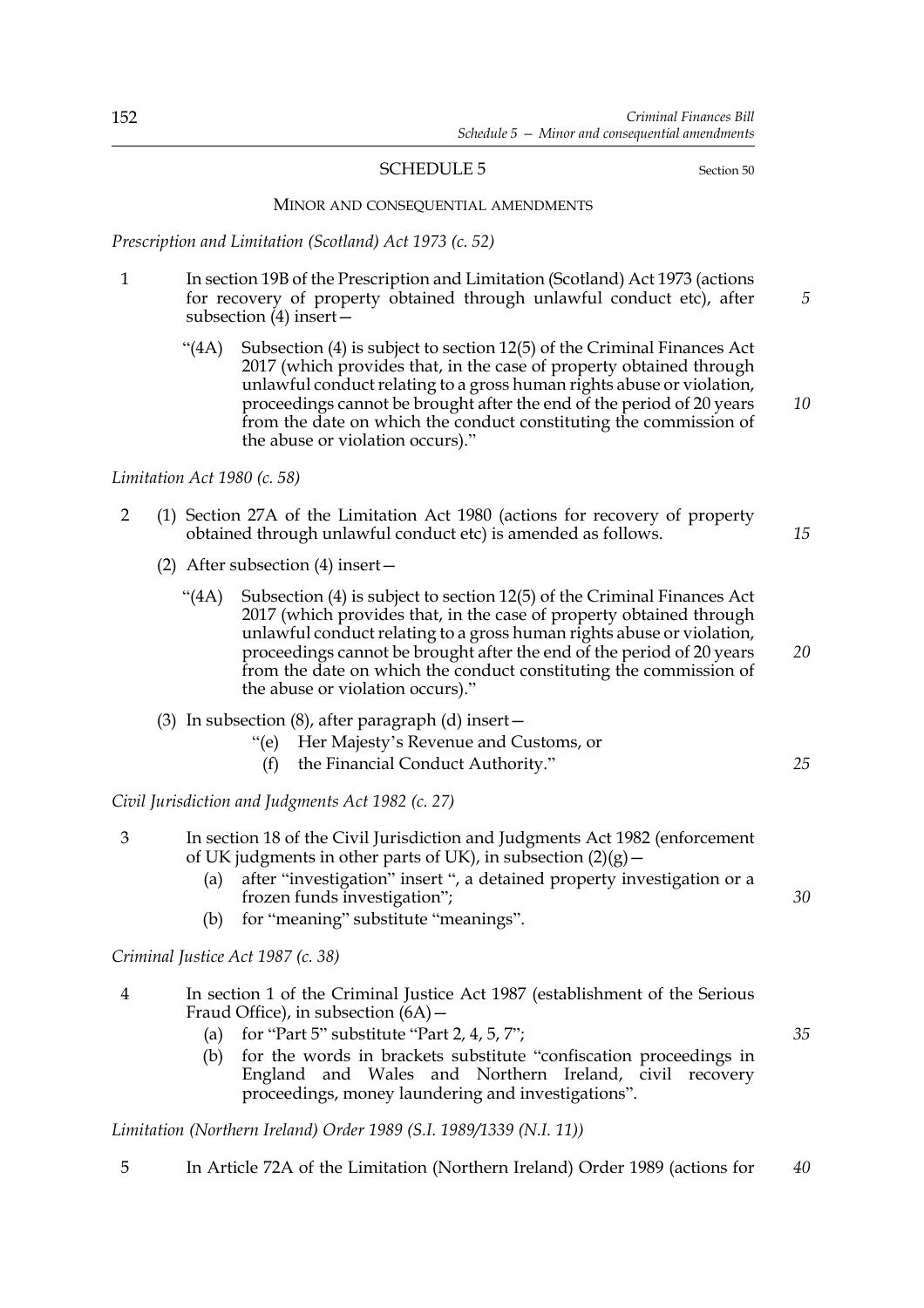recovery of property obtained through unlawful conduct etc), after paragraph (4) insert—

"(4A) Paragraph (4) is subject to section 12(5) of the Criminal Finances Act 2017 (which provides that, in the case of property obtained through unlawful conduct relating to a gross human rights abuse or violation, proceedings cannot be brought after the end of the period of 20 years from the date on which the conduct constituting the commission of the abuse or violation occurs)."

*Data Protection Act 1998 (c. 29)*

- 6 The Data Protection Act 1998 is amended as follows.
- 7 In Schedule 2 (conditions relevant for purposes of the first principle: processing of any personal data), after paragraph 6 insert—
	- "7 The processing is necessary for the purposes of making a disclosure in good faith under a power conferred by—
		- (a) section 21CA of the Terrorism Act 2000 (disclosures between certain entities within regulated sector in relation to suspicion of commission of terrorist financing offence or for purposes of identifying terrorist property), or *15*
		- (b) section 339ZB of the Proceeds of Crime Act 2002 (disclosures between certain entities within regulated sector in relation to money laundering suspicion)." *20*
- 8 In Schedule 3 (conditions relevant for purposes of the first principle: processing of sensitive personal data), after paragraph 7A insert—
	- "7B The processing is necessary for the purposes of making a disclosure in good faith under a power conferred by—
		- (a) section 21CA of the Terrorism Act 2000 (disclosures between certain entities within regulated sector in relation to suspicion of commission of terrorist financing offence or for purposes of identifying terrorist property), or
		- (b) section 339ZB of the Proceeds of Crime Act 2002 (disclosures within regulated sector in relation to money laundering suspicion)." *30*

*Terrorism Act 2000 (c. 11)*

9 The Terrorism Act 2000 is amended as follows.

10 In section 21G (tipping off: other permitted disclosures) –

- (a) omit "or" at the end of paragraph (a);
- (b) after that paragraph insert—
	- "(aa) made in good faith by virtue of section 21CA (disclosures within the regulated sector); or".
- 11 In section 115 (officers' powers)
	- (a) for "sections 25 to 31" substitute "Schedule 1 to the Anti-terrorism, Crime and Security Act 2001 (forfeiture of terrorist property)";
	- (b) after "Schedule 7" insert "to this Act (port and border controls)".

*5*

*10*

*25*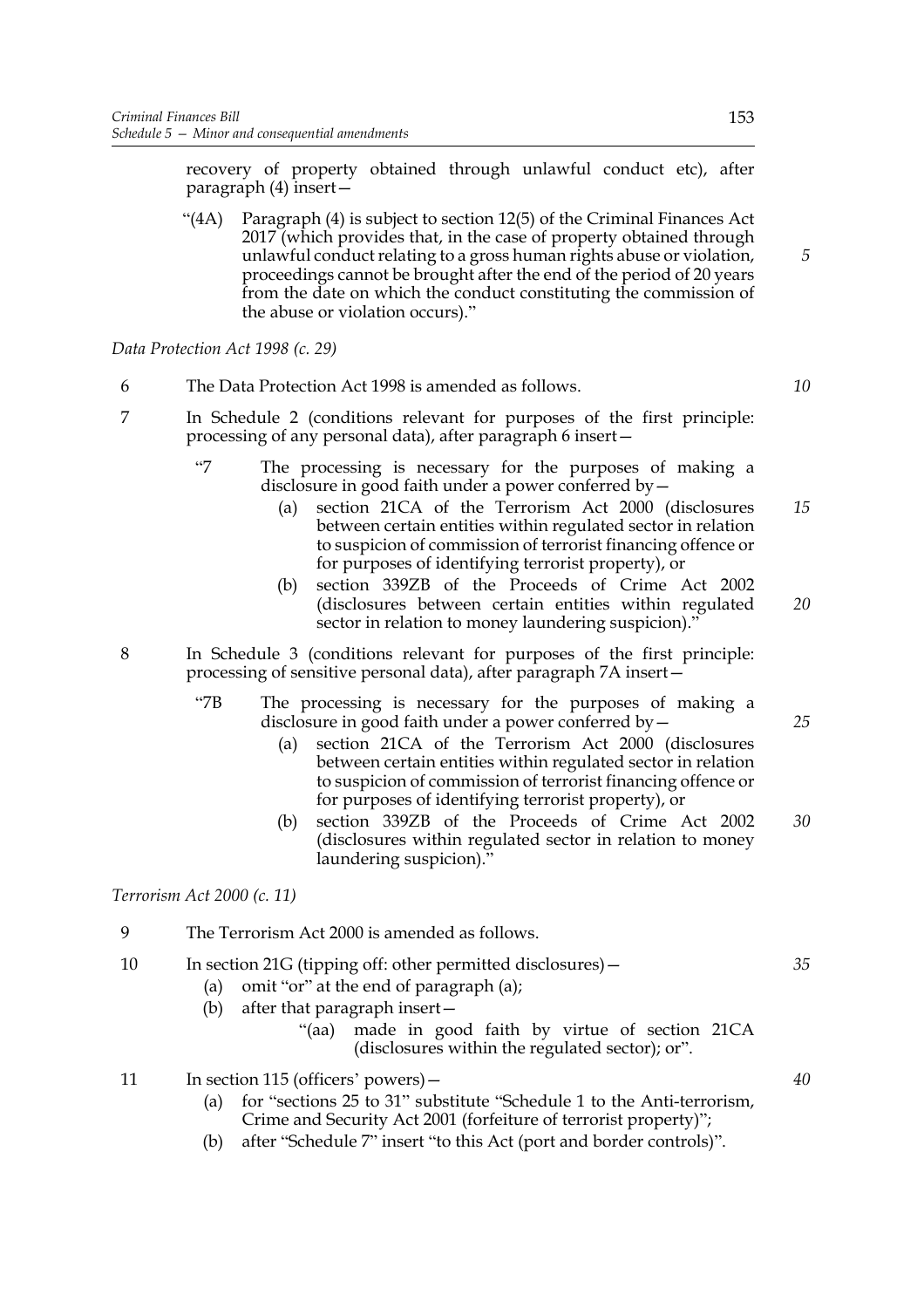| 154 |     | Criminal Finances Bill<br>Schedule $5$ – Minor and consequential amendments                                                                                                                                                                                                                        |
|-----|-----|----------------------------------------------------------------------------------------------------------------------------------------------------------------------------------------------------------------------------------------------------------------------------------------------------|
| 12  |     | In section 121 (interpretation), insert at the appropriate place -<br>""counter-terrorism financial investigator" is to be read in<br>accordance with section 63F;".                                                                                                                               |
| 13  |     | In Schedule 14 (exercise of officers' powers) –<br>for "terrorist cash", in each place, substitute "terrorist property";<br>(a)<br>in paragraph 1(a), after "provisions" insert "(including when<br>(b)<br>referred to in those provisions as an "enforcement officer" or a<br>"senior officer")". |
|     |     | Anti-terrorism, Crime and Security Act 2001 (c. 24)                                                                                                                                                                                                                                                |
| 14  |     | The Anti-terrorism, Crime and Security Act 2001 is amended as follows.<br>10                                                                                                                                                                                                                       |
| 15  |     | (1) Section 1 (forfeiture of terrorist cash) is amended as follows.                                                                                                                                                                                                                                |
|     |     | (2) In the heading, for "cash" substitute "property".                                                                                                                                                                                                                                              |
|     |     | $(3)$ In subsection $(1)$ , in the words before paragraph $(a)$ , for "cash" substitute<br>"property".                                                                                                                                                                                             |
|     |     | 15<br>(4) In subsection $(2)$ –<br>for "any cash" substitute "property";<br>(a)<br>for "the cash" substitute "the property".<br>(b)                                                                                                                                                                |
| 16  |     | (1) Schedule 1 (forfeiture of terrorist cash) is amended as follows.                                                                                                                                                                                                                               |
|     |     | (2) In the heading of the Schedule, for "cash" substitute "property".                                                                                                                                                                                                                              |
|     |     | (3) In the heading of Part 1, after "Introductory" insert ": forfeiture of terrorist<br>20<br>cash".                                                                                                                                                                                               |
|     |     | (4) In paragraph $1(1)$ , after "Schedule" insert "(other than Parts 4A and $4B$ )".                                                                                                                                                                                                               |
|     |     | (5) In the heading of Part 2, after "Detention" insert "of terrorist cash".                                                                                                                                                                                                                        |
|     |     | (6) In paragraph 3(3A), in the words before paragraph (a), after "application to"<br>25<br>insert "a magistrates' court,".                                                                                                                                                                         |
|     | (7) | In paragraph 5, in sub-paragraph (1), for "this Schedule" substitute "any<br>provision of this Schedule other than Part 2A".                                                                                                                                                                       |
|     |     | (8) In that paragraph, omit sub-paragraph (4).                                                                                                                                                                                                                                                     |
|     |     | (9) In the heading of Part 3, after "Forfeiture" insert "of terrorist cash".                                                                                                                                                                                                                       |
|     |     | (10) In paragraph 8(1), for "this Schedule" substitute "paragraph 6".<br>30                                                                                                                                                                                                                        |
|     |     | (11) In the heading of Part 4, after "Miscellaneous" insert ": terrorist cash".                                                                                                                                                                                                                    |
|     |     | $(12)$ After paragraph 9 insert $-$                                                                                                                                                                                                                                                                |
|     |     | "Restrictions on release                                                                                                                                                                                                                                                                           |
|     |     | <b>9A</b><br>Cash is not to be released under any power or duty conferred or<br>imposed by this Schedule (and so is to continue to be detained) –<br>35                                                                                                                                            |

(a) if an application for its forfeiture under paragraph 6, or for its release under paragraph 9, is made, until any proceedings in pursuance of the application (including any proceedings on appeal) are concluded;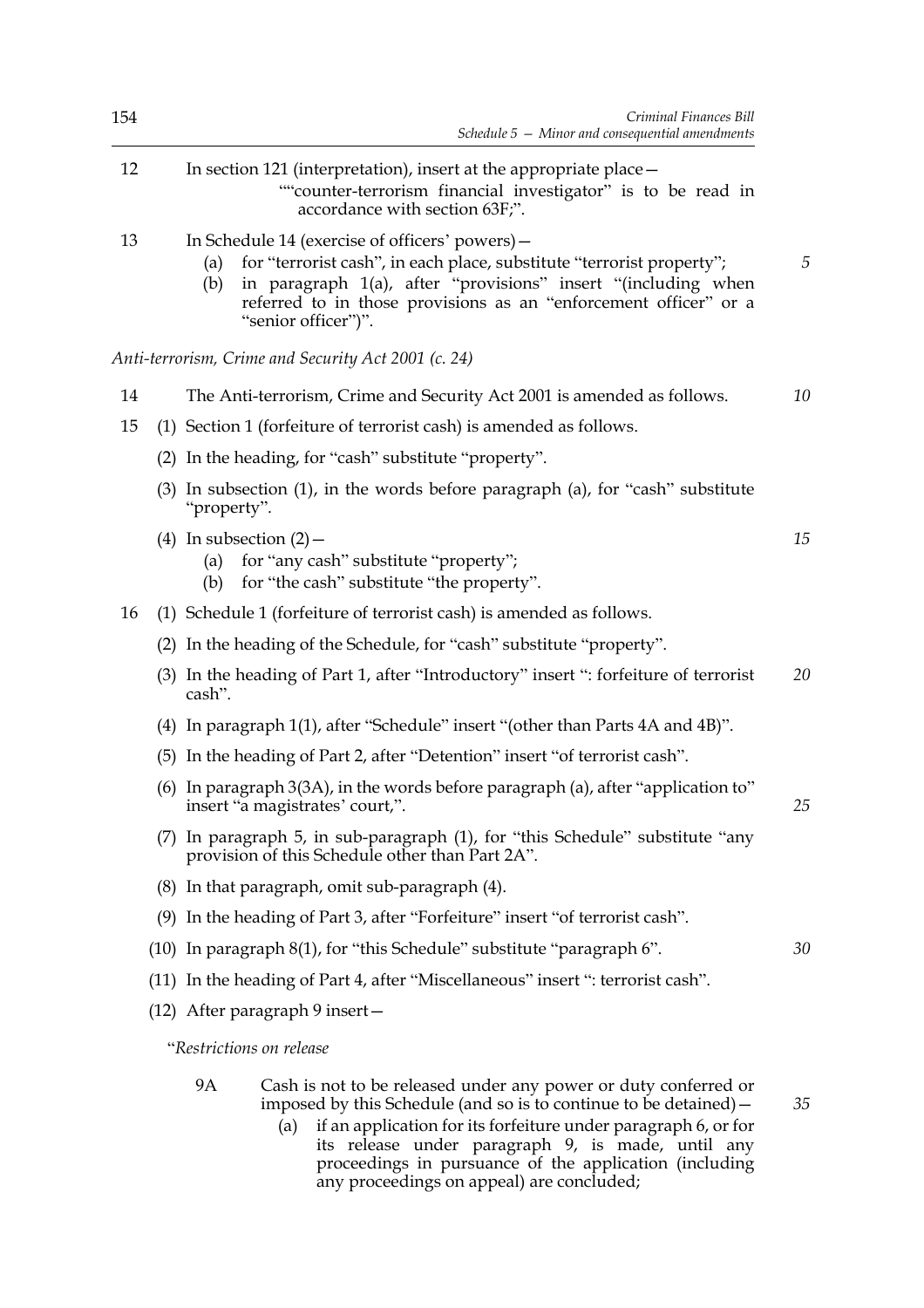- (b) if (in the United Kingdom or elsewhere) proceedings are started against any person for an offence with which the cash is connected, until the proceedings are concluded."
- (13) In paragraph 10, in sub-paragraph (1) after "Schedule," insert "and the cash is not otherwise forfeited in pursuance of a cash forfeiture notice,".
- (14) In that paragraph, after sub-paragraph (8) insert—
	- "(8A) If any cash is detained under this Schedule and part only of the cash is forfeited in pursuance of a cash forfeiture notice, this paragraph has effect in relation to the other part."
- (15) After paragraph 10Z8 (inserted by section 40) insert—

#### "PART 4D

#### PROCEEDINGS UNDER THIS SCHEDULE

*Powers for prosecutors to appear in proceedings*

- 10Z9(1) The Director of Public Prosecutions or the Director of Public Prosecutions for Northern Ireland may appear for a person mentioned in sub-paragraph (2) in proceedings under this Schedule if the Director— (a) is asked by, or on behalf of, the person to do so, and (b) considers it appropriate to do so. (2) The persons referred to in sub-paragraph  $(1)$  are  $-$ (a) a constable; (b) a counter-terrorism financial investigator; (c) the Commissioners for Her Majesty's Revenue and Customs; (d) an officer of Revenue and Customs; (e) an immigration officer. (3) The Director of Public Prosecutions may authorise a person (generally or specifically) to carry out the functions of the Director under sub-paragraph  $(1)$  if the person is  $-$ (a) a member of the Director's staff; (b) a person providing services under arrangements made by the Director. (4) The Director of Public Prosecutions and the Director of Public Prosecutions for Northern Ireland may charge fees for the provision of services under this paragraph." *Proceeds of Crime Act 2002 (c. 29)* 17 The Proceeds of Crime Act 2002 is amended as follows. *15 20 25 30 35*
	- 18 (1) Section 2A (contribution to the reduction of crime) is amended as follows.
		- (2) In subsection  $(2)$ 
			- (a) omit "or" before paragraph (e);

155

*10*

*5*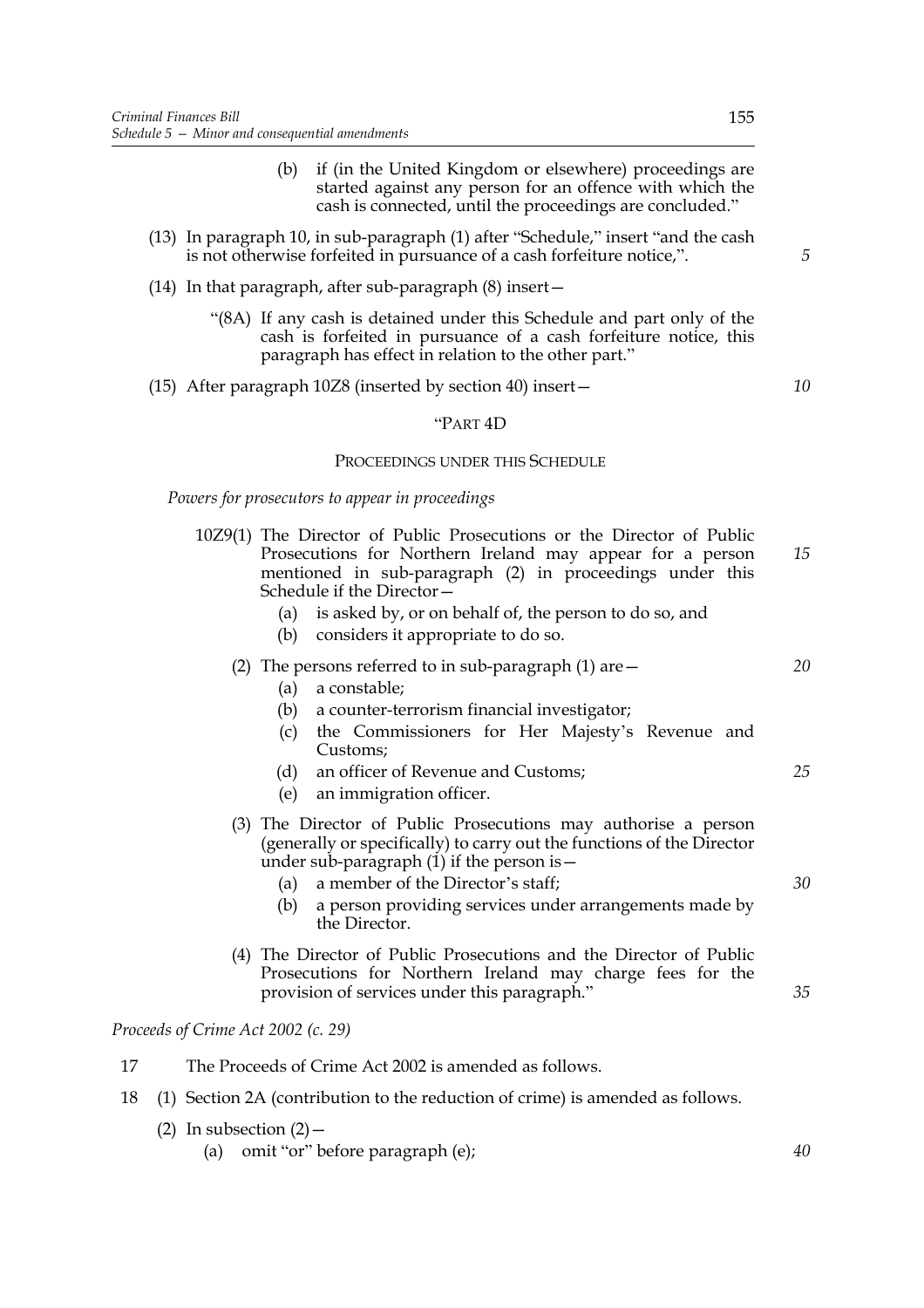- (b) after paragraph (e) insert—
	- "(f) Her Majesty's Revenue and Customs, or
	- (g) the Financial Conduct Authority."
- (3) In subsection  $(3)$ 
	- (a) omit "and" at the end of paragraph (b);
	- (b) after paragraph (c) insert ", and
		- (d) in the case of Her Majesty's Revenue and Customs or the Financial Conduct Authority, the Treasury."
- 19 (1) Section 2C (prosecuting authorities) is amended as follows.
	- (2) In subsection (2), after "5," insert "7".
	- (3) In subsection (3A), after "302A" insert ", 303X or 303Z19".
- 20 In section 7 (recoverable amount for purposes of confiscation order in England and Wales), in subsection  $(4)$  –
	- (a) in paragraph (b), after "section 297A" insert "or an account forfeiture notice under section 303Z9";
	- (b) omit "and" at the end of paragraph (b);
	- (c) in paragraph (c), after "298(2)" insert ", 303O(3) or 303Z14(4)";
	- (d) after paragraph (c) insert ", and
		- (d) any property which is treated as though it has been forfeited by virtue of section 303Q(6)."
- 21 In section 47G (appropriate approval for exercise of search and seizure powers in England and Wales), in subsection (3)(c), after "investigator", in the first place it occurs, insert "who does not fall within any of the preceding paragraphs".
- 22 (1) Section 82 (meaning of free property for purposes of Part 2) is amended as follows. *25*
	- (2) In subsection  $(2)(f)$ , for "or  $298(2)$ " substitute ",  $298(2)$ ,  $303L(1)$ ,  $303O(3)$ , 303Z3 or 303Z14(4)".
	- (3) In subsection  $(3)$ 
		- (a) in paragraph (a), after "section 297A" insert "or an account forfeiture notice under section 303Z9"; *30*
		- (b) in paragraph (b) (as amended by section 32(2) of this Act), for "or 298(4)" substitute ", 298(4) or 303O(5)";
		- (c) after paragraph (b) insert—
			- "(c) it is treated as though it has been forfeited by virtue of section 303Q(6)." *35*
- 23 In section 93 (recoverable amount for purposes of confiscation order in Scotland), in subsection  $(4)$  –
	- (a) in paragraph (b), after "section 297A" insert "or an account forfeiture notice under section 303Z9";
	- (b) omit "and" at the end of paragraph (b);
	- (c) in paragraph (c), after "298(2)" insert ", 303O(3) or 303Z14(4)";
	- (d) after paragraph (c) insert ", and
		- (d) any property which is treated as though it has been forfeited by virtue of section 303Q(6)."

*10*

*15*

*20*

*40*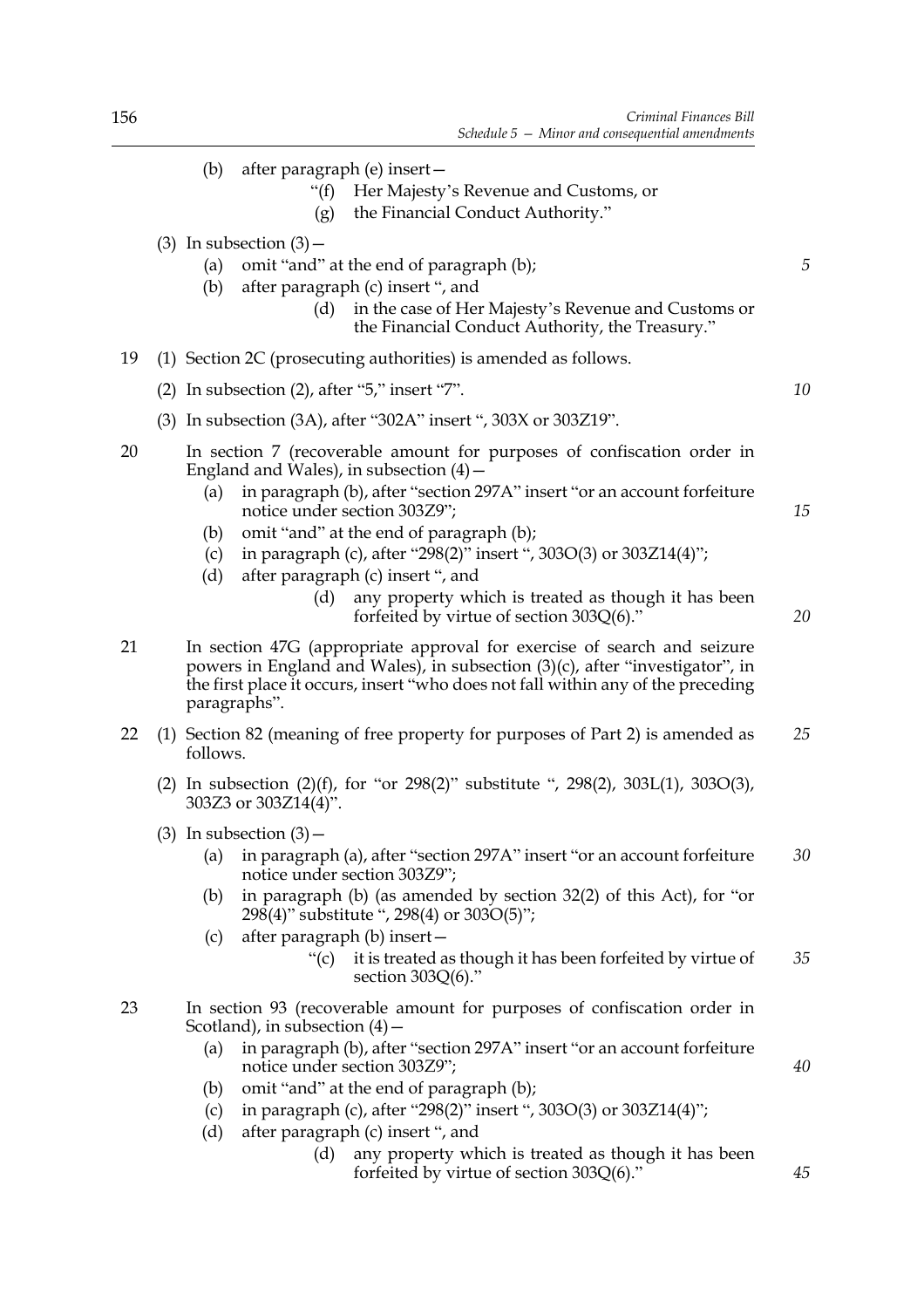- 24 (1) Section 148 (meaning of free property for purposes of Part 3) is amended as follows.
	- (2) In subsection (2)(f), for "or 298(2)" substitute ", 298(2), 303L(1), 303O(3), 303Z3 or 303Z14(4)".
	- (3) In subsection  $(3)$ 
		- (a) in paragraph (a), after "section 297A" insert "or an account forfeiture notice under section 303Z9";
		- (b) in paragraph (b) (as amended by section 32(3) of this Act), for "or 298(4)" substitute ", 298(4) or 303O(5)";
		- (c) after paragraph (b) insert—
			- "(c) it is treated as though it has been forfeited by virtue of section 303Q(6)."
- 25 In section 157 (recoverable amount for purposes of confiscation order in Northern Ireland), in subsection  $(4)$  –
	- (a) in paragraph (b), after "section 297A" insert "or an account forfeiture notice under section 303Z9"; *15*
	- (b) omit "and" at the end of paragraph (b);
	- (c) in paragraph (c), after "298(2)" insert ", 303O(3) or 303Z14(4)";
	- (d) after paragraph (c) insert ", and
		- (d) any property which is treated as though it has been forfeited by virtue of section 303Q(6)." *20*
- 26 In section 195G (appropriate approval for exercise of search and seizure powers in Northern Ireland), in subsection (3)(c), after "investigator", in the first place it occurs, insert "who does not fall within any of the preceding paragraphs".
- 27 (1) Section 230 (meaning of free property for purposes of Part 4) is amended as follows.
	- (2) In subsection (2)(f), for "or 298(2)" substitute ", 298(2), 303L(1), 303O(3), 303Z3 or 303Z14(4)".
	- (3) In subsection  $(3)$ 
		- (a) in paragraph (a), after "section 297A" insert "or an account forfeiture notice under section 303Z9";
		- (b) in paragraph (b) (as amended by section 32(4) of this Act), for "or 298(4)" substitute ", 298(4) or 303O(5)";
		- (c) after paragraph (b) insert—
			- "(c) it is treated as though it has been forfeited by virtue of section 303Q(6)."
- 28 In section 240 (general purpose of Part 5), in subsection  $(1)(b)$ 
	- (a) for "cash" substitute "property";
	- (b) at the end insert "and, in certain circumstances, to be forfeited by the giving of a notice". *40*
- 29 In section 241 ("unlawful conduct"), in subsection (3)(b), for "cash" substitute "property".
- 30 (1) Section 278 (limit on recovery) is amended as follows.
	- (2) In subsection  $(6A)$  –

*10*

*35*

*30*

*25*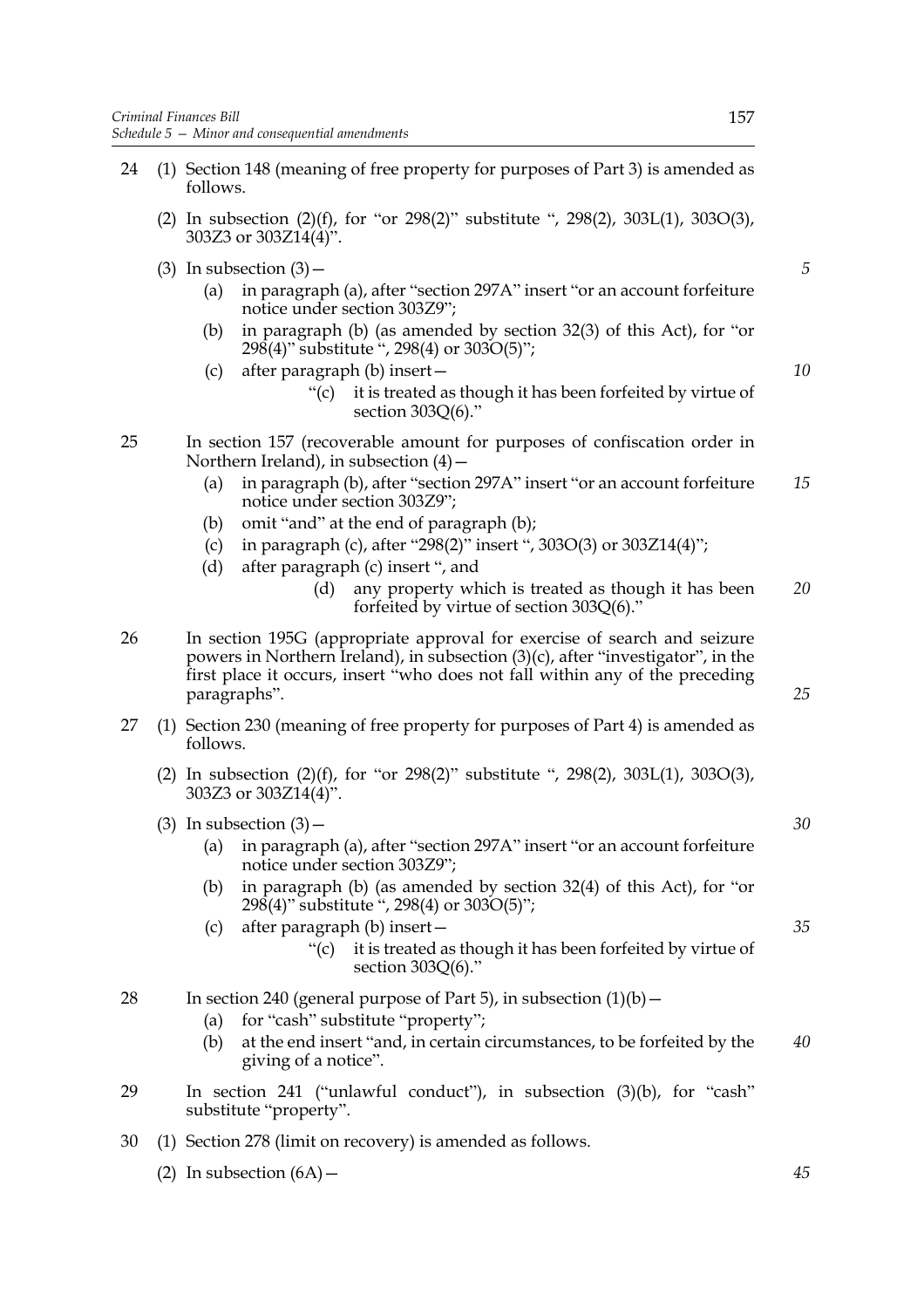- (a) in paragraph (a), after "section 297A" insert "or an account forfeiture notice under section 303Z9";
- (b) in the words after paragraph (b), for "forfeiture notice" substitute "notice".
- (3) In subsection  $(7)$  -
	- (a) in paragraph (a), after "section 298" insert ", 303O or 303Z14";
	- (b) in the words after paragraph (b), for "section 298" substitute "that section".
- (4) After subsection (7) insert—
	- " $(7A)$  If  $-$ 
		- (a) an order is made under section 303Q instead of an order being made under section 303O for the forfeiture of recoverable property, and
		- (b) the enforcement authority subsequently seeks a recovery order in respect of related property,

the order under section 303Q is to be treated for the purposes of this section as if it were a recovery order obtained by the enforcement authority in respect of the property that was the forfeitable property in relation to the order under section 303Q."

- 31 In section 289 (searches), in subsection (5)(b) for "a customs officer" substitute "an officer of Revenue and Customs". *20*
- 32 (1) Section 290 (prior approval) is amended as follows.
	- (2) In subsection  $(4)(c)$ , after "investigator", in the first place it occurs, insert "who does not fall within any of the preceding paragraphs".
	- (3) After subsection (6) insert—
		- "(6A) But the duty in subsection (6) does not apply if, during the course of exercising the powers conferred by section 289, the relevant officer seizes property by virtue of section 303J and the property so seized is detained for more than 48 hours (calculated in accordance with section 303K(5))."
- 33 In section 302 (compensation), in subsection (7A), for "or a constable" substitute ", a constable, an SFO officer or a National Crime Agency officer".
- 34 (1) Section 311 (insolvency) is amended as follows.
	- (2) After subsection (2) insert—
		- "(2A) An application for an order for the further detention of any property to which subsection (3) applies may not be made under section 303L unless the appropriate court gives leave. *35*
		- (2B) An application for the making of an account freezing order under section 303Z3 in respect of an account in which is held money to which subsection (3) applies, or an application under section 303Z4 for the extension of the period specified in such an order, may not be made unless the appropriate court gives leave."
	- (3) In subsection (4), after "recovery order" insert ", or to apply for an account freezing order under section 303Z3,".

*5*

*10*

*15*

*30*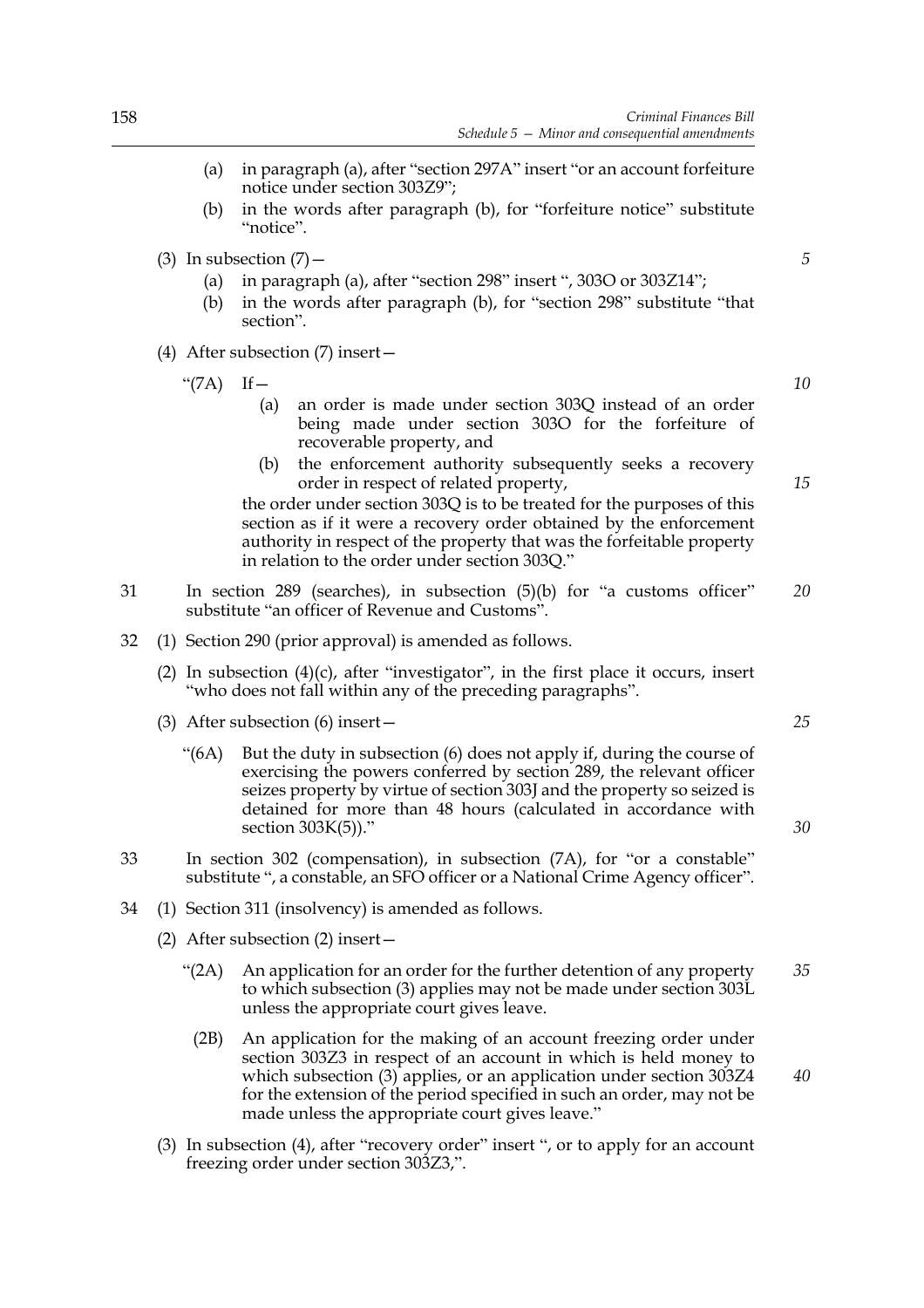| 35 | In section 312 (performance of functions of Scottish Ministers by constables<br>in Scotland: excluded functions), in subsection (2), after paragraph (j)<br>insert-                                                                                                        |    |
|----|----------------------------------------------------------------------------------------------------------------------------------------------------------------------------------------------------------------------------------------------------------------------------|----|
|    | "(k)<br>section 303B(3) (listed asset);<br>section 303H(1) (code of practice);<br>(1)<br>section 303O(1)(b) (forfeiture);<br>(m)<br>section 303Y(3) (minimum value);<br>(n)<br>section 303Z8(3) (minimum amount);<br>$\circ$<br>section 303Z14(2)(b) (forfeiture)."<br>(p) | 5  |
| 36 | (1) Section 316 (general interpretation of Part 5) is amended as follows.                                                                                                                                                                                                  | 10 |
|    | (2) In subsection $(1)$ –<br>in the definition of "associated property", after "property" insert<br>(a)<br>"(in Chapter 2)";                                                                                                                                               |    |
|    | in the definition of "court", for "Chapter 3" substitute "Chapters 3,<br>(b)<br>3A and 3B";                                                                                                                                                                                | 15 |
|    | at the appropriate places insert-<br>(c)                                                                                                                                                                                                                                   |    |
|    | "account forfeiture notice" (in Chapter 3B) has the<br>meaning given by section 303Z9(3),";                                                                                                                                                                                |    |
|    | "account freezing order" (in Chapter 3B) has the<br>meaning given by section $303Z1(3)(a)$ ,";                                                                                                                                                                             | 20 |
|    | ""bank" (in Chapter 3B) has the meaning given by<br>section 303Z7,";                                                                                                                                                                                                       |    |
|    | ""building society" (in Chapter 3B) has the meaning<br>given by section $303Z1(6)$ ,";                                                                                                                                                                                     |    |
|    | ""enforcement officer" (in Chapter 3B) has the meaning<br>given by section $303Z1(6)$ ,";                                                                                                                                                                                  | 25 |
|    | ""listed asset" (in Chapter 3A) has the meaning given by<br>section 303B,";                                                                                                                                                                                                |    |
|    | ""the minimum amount" (in Chapter 3B) has the<br>meaning given by section 303Z8,";                                                                                                                                                                                         | 30 |
|    | ""the minimum value" (in Chapter 3A) has the meaning<br>given by section 303Y,";                                                                                                                                                                                           |    |
|    | ""relevant court" (in Chapter 3B) has the meaning given<br>by section $303Z1(6)$ ,";                                                                                                                                                                                       |    |
|    | ""relevant officer" (in Chapter 3A) has the meaning<br>given by section $303C(9)$ ,";                                                                                                                                                                                      | 35 |
|    | ""senior officer" (in Chapter 3B) has the meaning given<br>by section $303Z2(7)$ ,".                                                                                                                                                                                       |    |
|    | (3) After subsection $(9)$ insert $-$                                                                                                                                                                                                                                      |    |
|    | References (in Chapter 3B) to an account being operated by or for a<br>" $(10)$<br>person are to be read in accordance with section $303Z1(3)(b)$ ."                                                                                                                       | 40 |
| 37 | (1) Section 333D (tipping off: other permitted disclosures) is amended as<br>follows.                                                                                                                                                                                      |    |

- (2) In subsection  $(1)$ 
	- (a) omit "or" at the end of paragraph (a);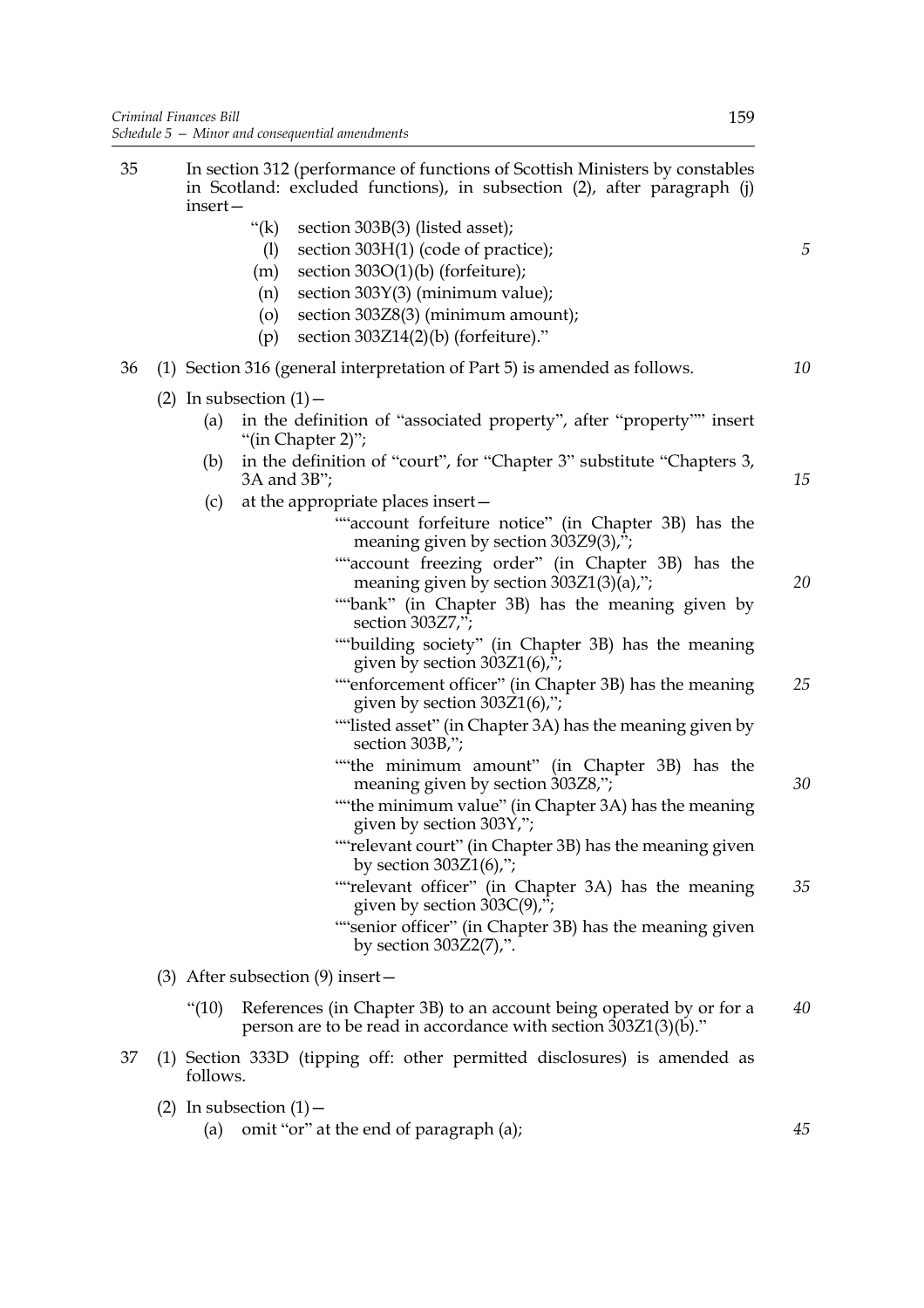- (b) after that paragraph insert— "(aa) for the purposes of proceedings under section 336A (power of court to extend moratorium period); (ab) made in good faith by virtue of section 339ZB (disclosures within the regulated sector); or". (3) After subsection (1) insert— "(1A) Where an application is made to extend a moratorium period under section 336A, a person does not commit an offence under section 333A if— (a) the disclosure is made to a customer or client of the person, (b) the customer or client appears to the person making the disclosure to have an interest in the relevant property, and (c) the disclosure contains only such information as is necessary for the purposes of notifying the customer or client that the application under section 336A has been made. "Moratorium period" and "relevant property" have the meanings given in section 336D." 38 In section 340 (Part 7: interpretation), after subsection (14) insert— "(15) "Further information notice" means a notice given under section 339ZH or (as the case may be) section 339ZI. (16) "Further information order" means an order made under section 339ZJ." 39 (1) Section 341 (investigations for purposes of Part 8) is amended as follows. (2) In subsection  $(3)$  – (a) omit "or" at the end of paragraph  $(c)$ ; (b) in paragraph (d), after "295" insert ", 303K or 303L"; (c) at the end of paragraph (d) insert ", or (e) property held in an account in relation to which an account freezing order made under section 303Z3 has effect." (3) After subsection (3A) insert— "(3B) For the purposes of this Part a detained property investigation is an investigation for the purposes of Chapter 3A of Part 5 into— (a) the derivation of property detained under that Chapter, or a part of such property, or (b) whether property detained under that Chapter, or a part of such property, is intended by any person to be used in unlawful conduct. (3C) For the purposes of this Part a frozen funds investigation is an investigation for the purposes of Chapter 3B of Part 5 into— (a) the derivation of money held in an account in relation to which an account freezing order made under section 303Z3 has effect (a "frozen account") or of a part of such money, or (b) whether money held in a frozen account, or a part of such *5 10 15 20 25 30 35 40*
	- money, is intended by any person to be used in unlawful conduct." *45*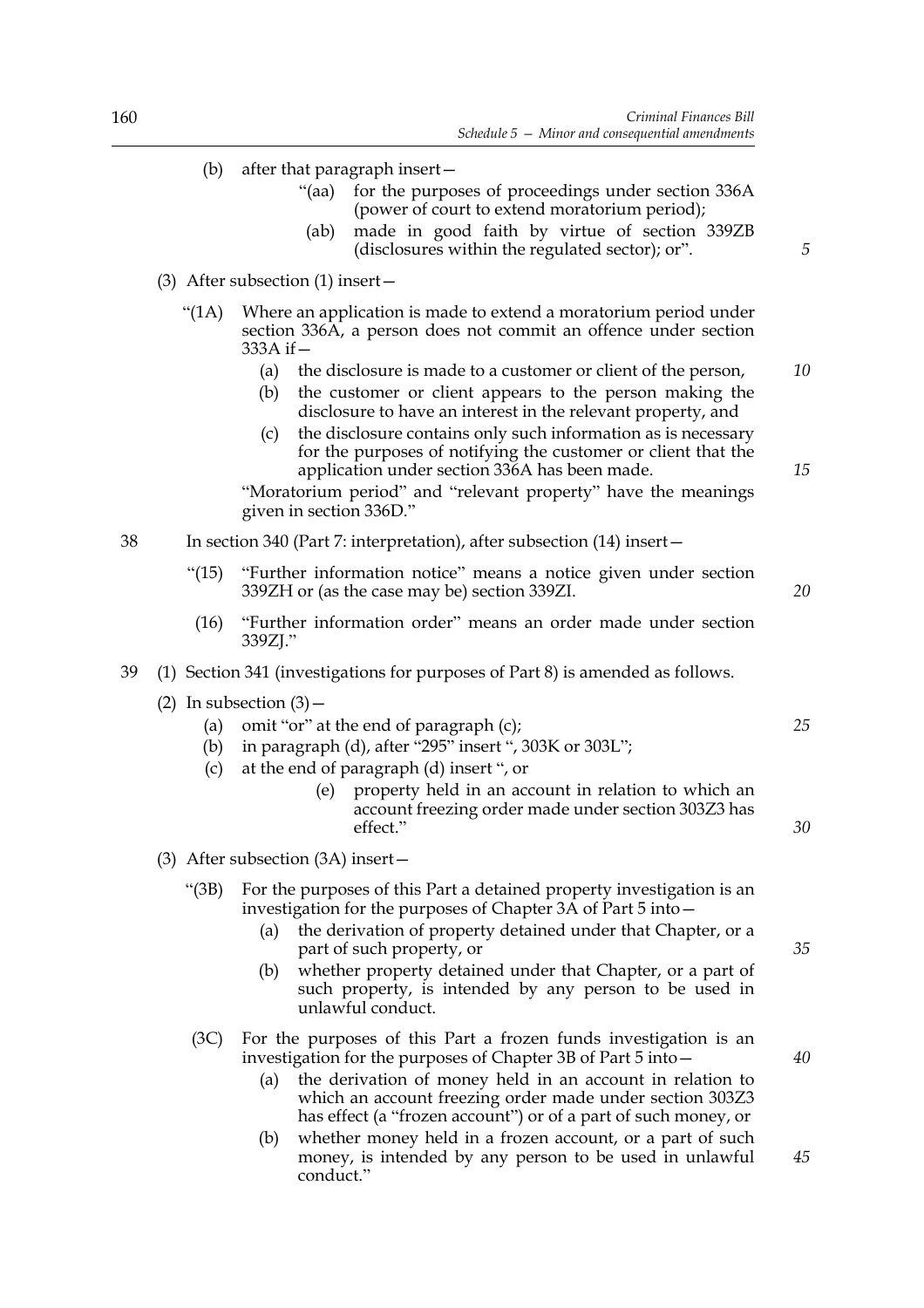- 40 In section 342 (offences of prejudicing investigation), in subsection (1), after "a detained cash investigation" insert ", a detained property investigation, a frozen funds investigation".
- 41 In section 343 (judges), in subsection (2), for "or a detained cash investigation" substitute ", a detained cash investigation, a detained property investigation or a frozen funds investigation".
- 42 In section 344 (courts), in paragraph (a), for "or a detained cash investigation" substitute ", a detained cash investigation, a detained property investigation or a frozen funds investigation".
- 43 In section 345 (production orders), in subsection (2)(b), for "or a detained cash investigation" substitute ", a detained cash investigation, a detained property investigation or a frozen funds investigation". *10*
- 44 In section 346 (requirements for making of production order), in subsection (2), after paragraph (bb) insert—
	- "(bc) in the case of a detained property investigation into the derivation of property, the property the application for the order specifies as being subject to the investigation, or a part of it, is recoverable property; *15*
	- (bd) in the case of a detained property investigation into the intended use of property, the property the application for the order specifies as being subject to the investigation, or a part of it, is intended by any person to be used in unlawful conduct; *20*
	- (be) in the case of a frozen funds investigation into the derivation of money held in an account in relation to which an account freezing order made under section 303Z3 has effect (a "frozen account"), the property the application for the order specifies as being subject to the investigation, or a part of it, is recoverable property; *25*
	- (bf) in the case of a frozen funds investigation into the intended use of money held in a frozen account, the property the application for the order specifies as being subject to the investigation, or a part of it, is intended by any person to be used in unlawful conduct;". *30*
- 45 In section 350 (government departments), in subsection (5)(a), for "or a detained cash investigation" substitute ", a detained cash investigation, a detained property investigation or a frozen funds investigation". *35*
- 46 In section 351 (production orders: supplementary), for subsection (5) substitute—
	- "(5) An application to discharge or vary a production order or an order to grant entry need not be made by the same appropriate officer that applied for the order (but must be made by an appropriate officer of the same description). *40*
	- (5A) If the application for the order was, by virtue of an order under section 453, made by an accredited financial investigator of a particular description, the reference in subsection (5) to an appropriate officer of the same description is to another accredited financial investigator of that description."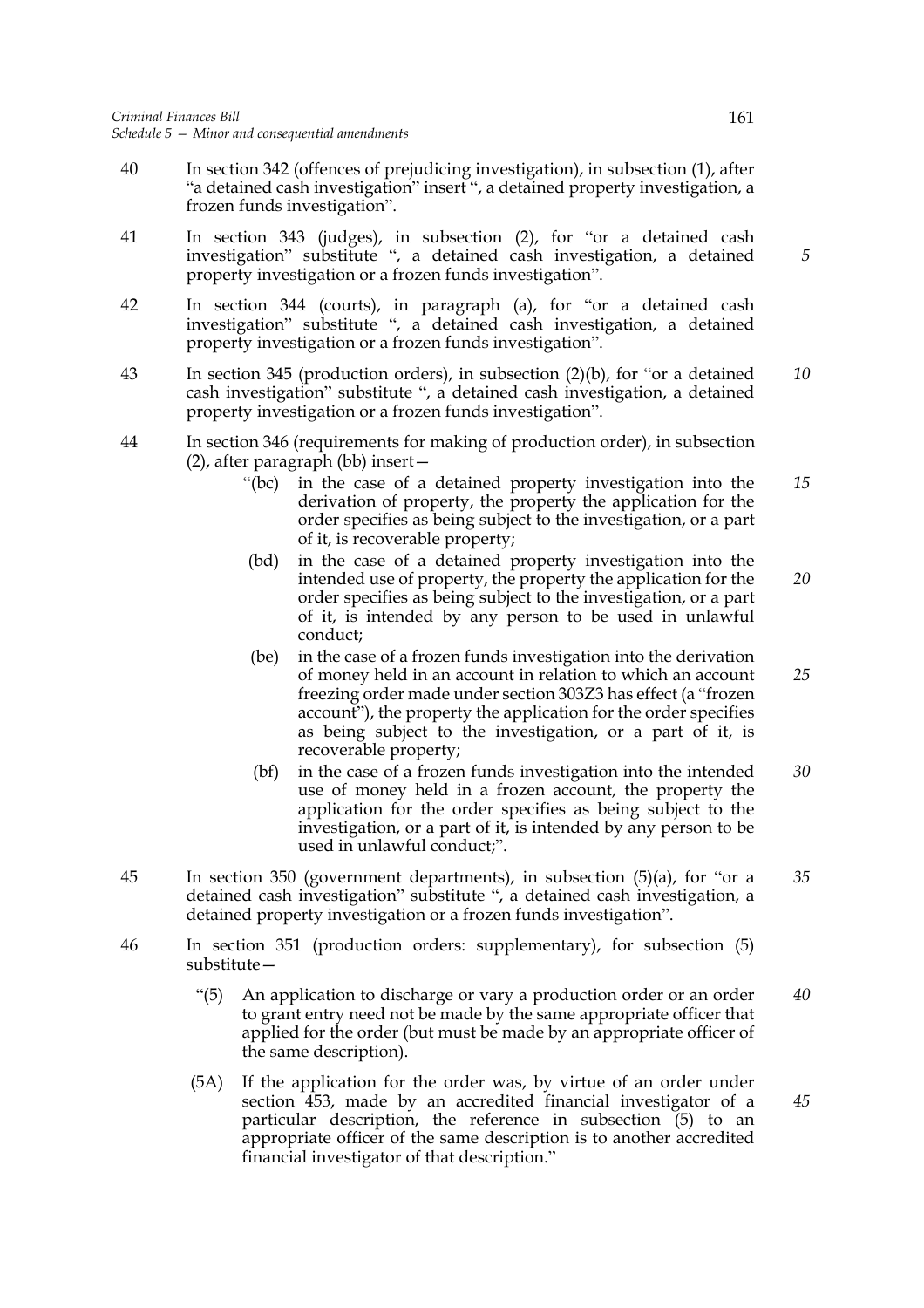- 47 (1) Section 352 (search and seizure warrants) is amended as follows.
	- (2) In subsection (2)(b), for "or a detained cash investigation" substitute ", a detained cash investigation, a detained property investigation or a frozen funds investigation".
	- (3) In subsection  $(5)$ 
		- (a) at the beginning of paragraph (b) insert "a Financial Conduct Authority officer,";
		- (b) in that paragraph, after "National Crime Agency officer" insert ", an officer of Revenue and Customs";
		- (c) in paragraph (c), after "constable," insert "an SFO officer,";
		- (d) after paragraph (c) insert—
			- "(ca) a constable, an SFO officer, an accredited financial investigator or an officer of Revenue and Customs, if the warrant is sought for the purposes of a detained property investigation;
			- (cb) a constable, an SFO officer, an accredited financial investigator or an officer of Revenue and Customs, if the warrant is sought for the purposes of a frozen funds investigation;".
	- (4) In subsection (7), for "paragraph (c)" substitute "paragraphs (c), (ca) and  $(cb)$ ". *20*
- 48 (1) Section 353 (requirements where production order not available) is amended as follows.
	- (2) In subsection (2), after paragraph (bb) insert—
		- "(bc) in the case of a detained property investigation into the derivation of property, the property specified in the application for the warrant, or a part of it, is recoverable property; *25*
		- (bd) in the case of a detained property investigation into the intended use of property, the property specified in the application for the warrant, or a part of it, is intended by any person to be used in unlawful conduct; *30*
		- (be) in the case of a frozen funds investigation into the derivation of money held in an account in relation to which an account freezing order made under section 303Z3 has effect (a "frozen account"), the property specified in the application for the warrant, or a part of it, is recoverable property;
		- (bf) in the case of a frozen funds investigation into the intended use of money held in a frozen account, the property specified in the application for the warrant, or a part of it, is intended by any person to be used in unlawful conduct;". *40*
	- (3) In subsection (5)(a), after "(7B)" insert ", (7C), (7D), (7E), (7F)".
	- (4) After subsection (7B) insert—
		- "(7C) In the case of a detained property investigation into the derivation of property, material falls within this subsection if it cannot be identified at the time of the application but it— *45*

*35*

*10*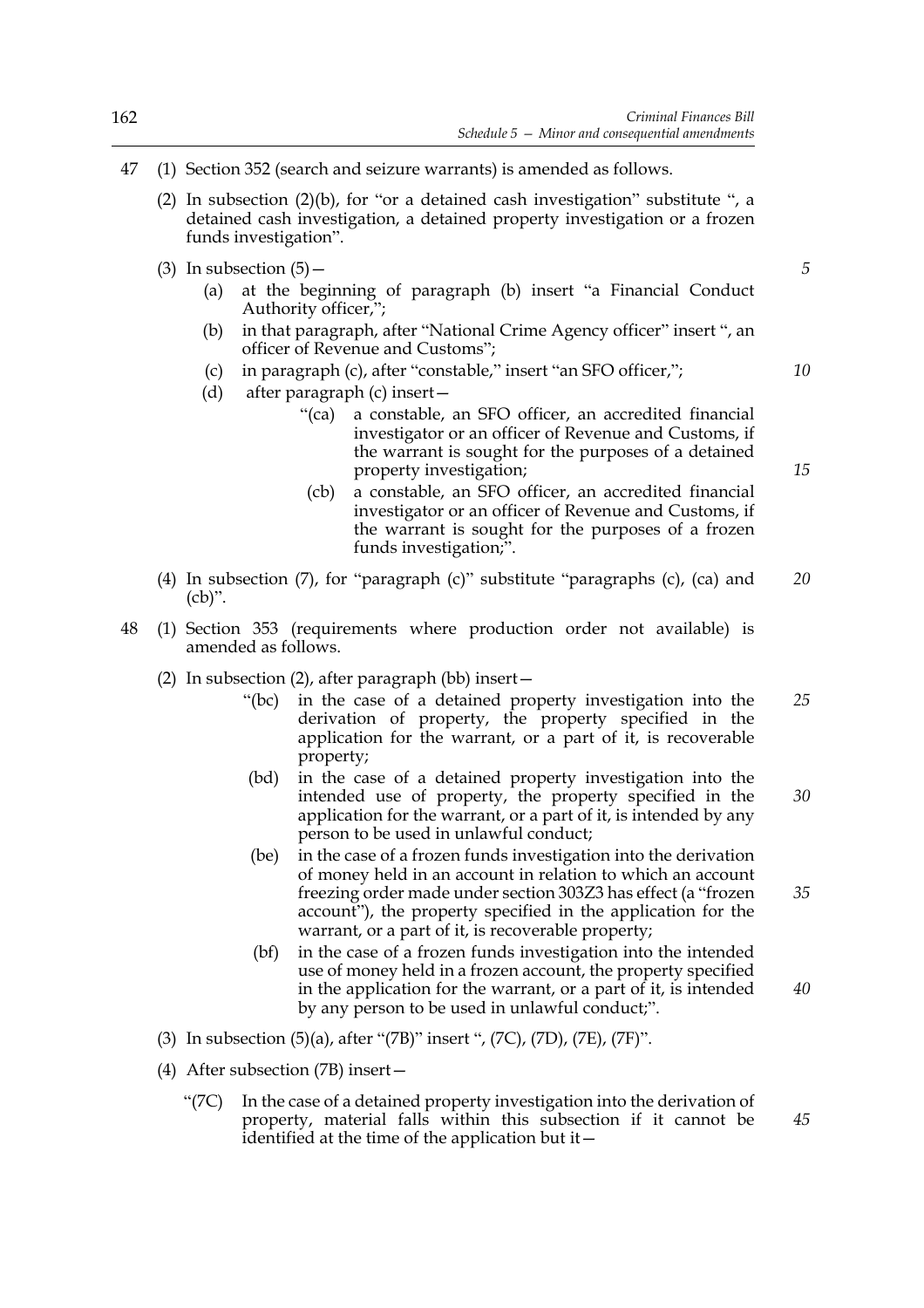$(5)$ 

|           | (a)                                                                                                       |          | relates to the property specified in the application, the<br>question whether the property, or a part of it, is recoverable                                                                                           |    |  |  |
|-----------|-----------------------------------------------------------------------------------------------------------|----------|-----------------------------------------------------------------------------------------------------------------------------------------------------------------------------------------------------------------------|----|--|--|
|           | (b)                                                                                                       | sought.  | property or any other question as to its derivation, and<br>is likely to be of substantial value (whether or not by itself) to<br>the investigation for the purposes of which the warrant is                          | 5  |  |  |
| (TD)      |                                                                                                           |          | In the case of a detained property investigation into the intended use<br>of property, material falls within this subsection if it cannot be<br>identified at the time of the application but it -                    |    |  |  |
|           | (a)                                                                                                       |          | relates to the property specified in the application or the<br>question whether the property, or a part of it, is intended by<br>any person to be used in unlawful conduct, and                                       | 10 |  |  |
|           | (b)                                                                                                       | sought.  | is likely to be of substantial value (whether or not by itself) to<br>the investigation for the purposes of which the warrant is                                                                                      | 15 |  |  |
| (7E)      |                                                                                                           |          | In the case of a frozen funds investigation into the derivation of<br>money held in a frozen account, material falls within this subsection<br>if it cannot be identified at the time of the application but it $-$   |    |  |  |
|           | (a)                                                                                                       |          | relates to the property specified in the application, the<br>question whether the property, or a part of it, is recoverable<br>property or any other question as to its derivation, and                               | 20 |  |  |
|           | (b)                                                                                                       | sought.  | is likely to be of substantial value (whether or not by itself) to<br>the investigation for the purposes of which the warrant is                                                                                      |    |  |  |
| (7F)      |                                                                                                           |          | In the case of a frozen funds investigation into the intended use of<br>money held in a frozen account, material falls within this subsection<br>if it cannot be identified at the time of the application but it $-$ | 25 |  |  |
|           | (a)                                                                                                       |          | relates to the property specified in the application or the<br>question whether the property, or a part of it, is intended by<br>any person to be used in unlawful conduct, and                                       | 30 |  |  |
|           | (b)                                                                                                       | sought." | is likely to be of substantial value (whether or not by itself) to<br>the investigation for the purposes of which the warrant is                                                                                      |    |  |  |
|           | (5) In subsection $(10)$ –                                                                                |          |                                                                                                                                                                                                                       |    |  |  |
| (a)       | at the beginning of paragraph (b) insert "a Financial Conduct<br>Authority officer,";                     |          |                                                                                                                                                                                                                       |    |  |  |
| (b)       | in that paragraph, after "National Crime Agency officer" insert ", an<br>officer of Revenue and Customs"; |          |                                                                                                                                                                                                                       |    |  |  |
|           | in paragraph (c), after "constable," insert "an SFO officer,";<br>(c)<br>after paragraph (c) insert -     |          |                                                                                                                                                                                                                       |    |  |  |
| (d)       |                                                                                                           | " $(ca)$ | a constable, an SFO officer, an accredited financial                                                                                                                                                                  | 40 |  |  |
|           |                                                                                                           |          | investigator or an officer of Revenue and Customs, if<br>the warrant is sought for the purposes of a detained                                                                                                         |    |  |  |
|           |                                                                                                           |          | property investigation;                                                                                                                                                                                               |    |  |  |
|           |                                                                                                           | (cb)     | a constable, an SFO officer, an accredited financial<br>investigator or an officer of Revenue and Customs, if<br>the warrant is sought for the purposes of a frozen<br>funds investigation;".                         | 45 |  |  |
| $(cb)$ ". |                                                                                                           |          | (6) In subsection $(11)$ , for "paragraph $(c)$ " substitute "paragraphs $(c)$ , $(ca)$ and                                                                                                                           | 50 |  |  |
|           |                                                                                                           |          |                                                                                                                                                                                                                       |    |  |  |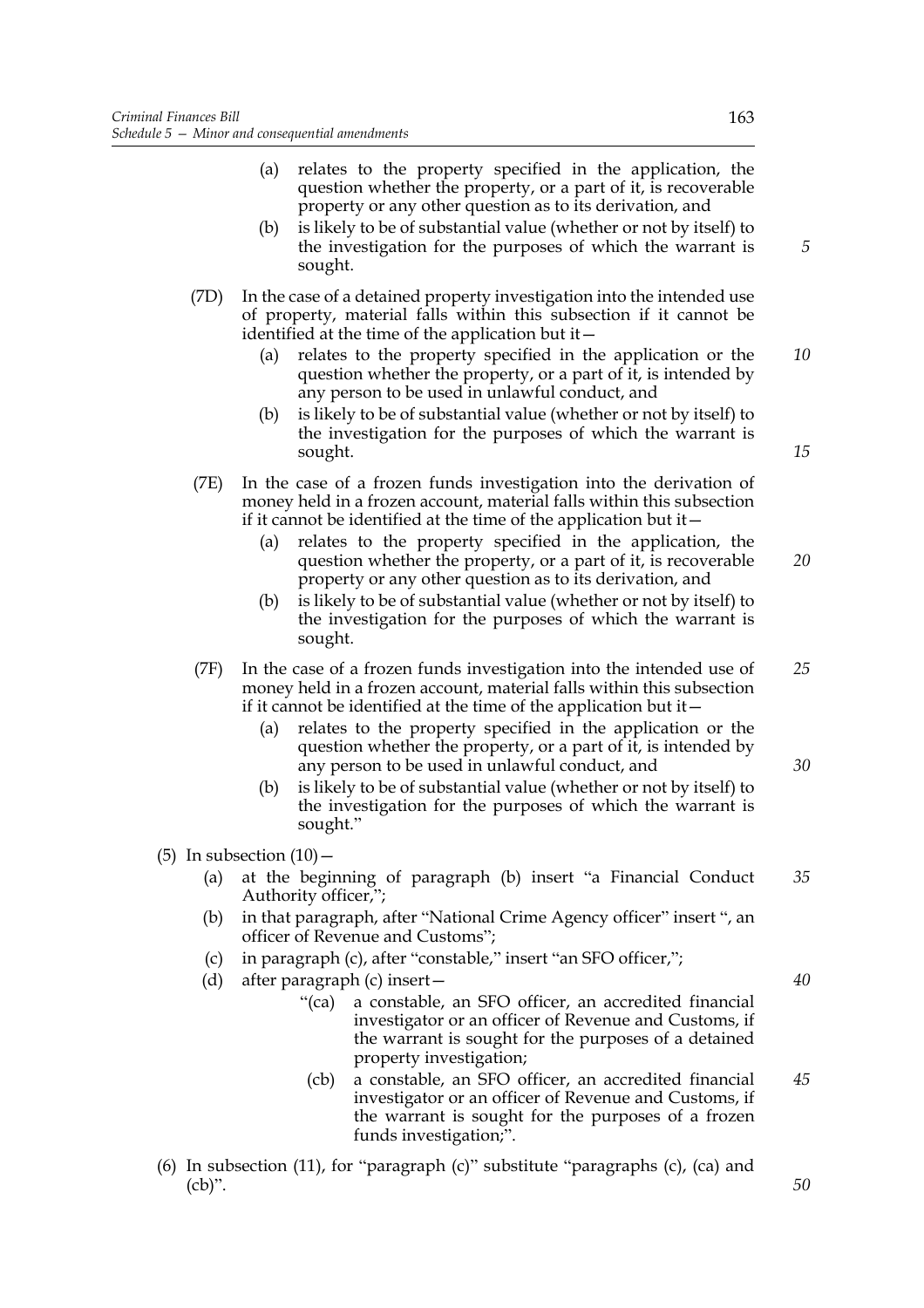- 49 (1) Section 355 (further provisions: confiscation and money laundering) is amended as follows.
	- (2) In the heading, for "and money laundering" substitute ", money laundering, detained cash, detained property and frozen funds investigations".
	- (3) In subsection  $(1)(a)$ , for "or a detained cash investigation" substitute ", a detained cash investigation, a detained property investigation or a frozen funds investigation".
- 50 In section 356 (further provisions: civil recovery), in the heading, at the end insert "and exploitation proceeds investigations".
- 51 (1) Section 357 (disclosure orders) is amended as follows.
	- (2) In subsection (2), after "detained cash investigation" insert ", a detained property investigation or a frozen funds investigation".
	- (3) In subsection  $(7)$ , in paragraph  $(b)$  -
		- (a) after "investigation," insert "a Financial Conduct Authority officer,";
		- (b) after "National Crime Agency officer" insert ", an officer of Revenue and Customs". *15*
- 52 In section 363 (customer information orders), in subsection (1A), at the end insert ", a detained property investigation or a frozen funds investigation".
- 53 (1) Section 369 (customer information orders: supplementary) is amended as follows.
	- (2) For subsection (5) substitute—
		- "(5) An application to discharge or vary a customer information order need not be made by the same appropriate officer that applied for the order (but must be made by an appropriate officer of the same description).
		- (5A) If the application for the order was, by virtue of an order under section 453, made by an accredited financial investigator of a particular description, the reference in subsection (5) to an appropriate officer of the same description is to another accredited financial investigator of that description."
	- (3) In subsection  $(7)$  -
		- (a) after "National Crime Agency officer," insert "a Financial Conduct Authority officer,";
		- (b) after "constable" insert ", an SFO officer".
- 54 In section 370 (account monitoring orders), in subsection (1A), at the end insert ", a detained property investigation or a frozen funds investigation". *35*
- 55 In section 375 (account monitoring orders: supplementary), for subsection (4) substitute—
	- "(4) An application to discharge or vary an account monitoring order need not be made by the same appropriate officer that applied for the order (but must be made by an appropriate officer of the same description).
	- (4A) If the application for the order was, by virtue of an order under section 453, made by an accredited financial investigator of a

*5*

*20*

*25*

*30*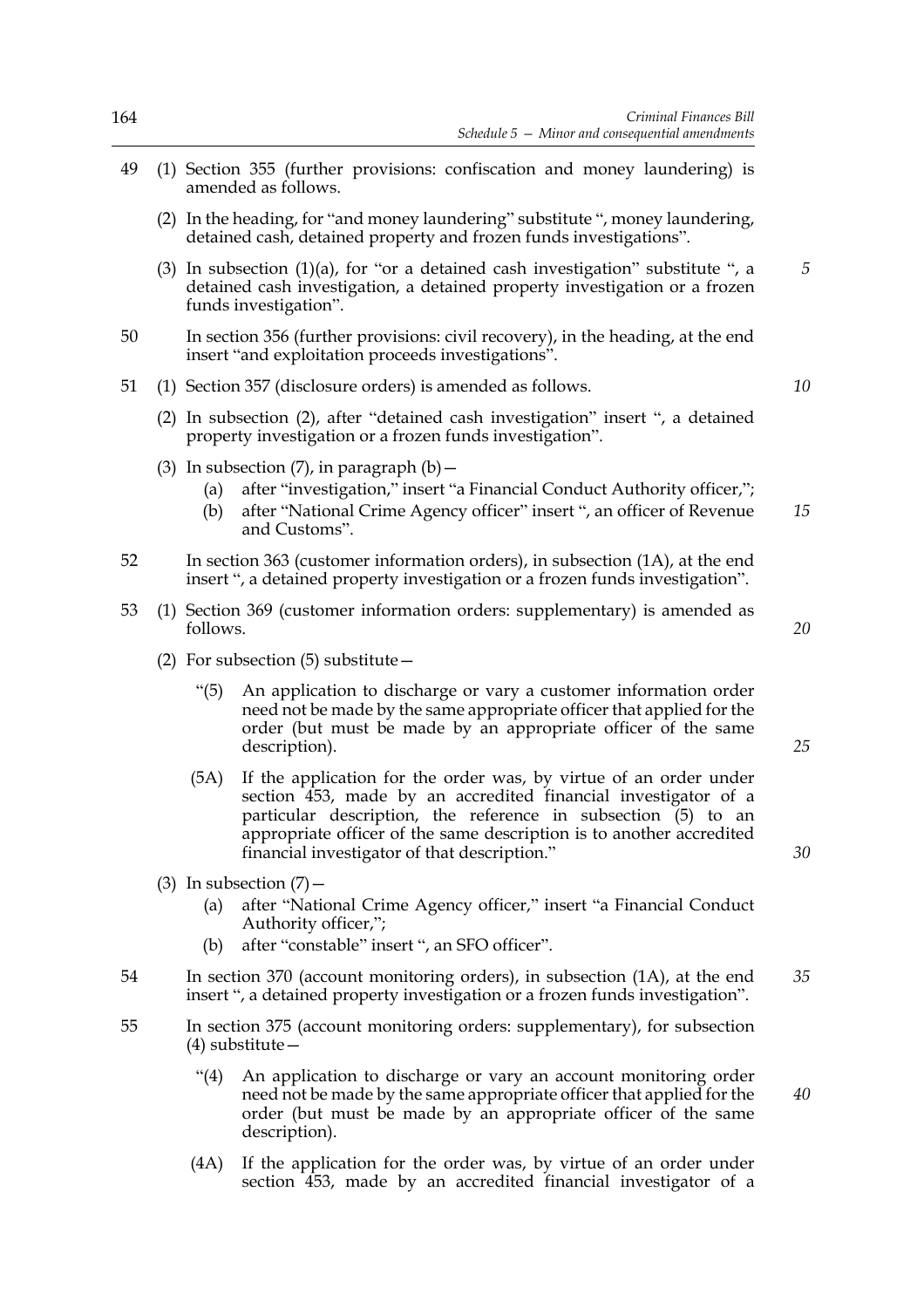particular description, the reference in subsection (4) to an appropriate officer of the same description is to another accredited financial investigator of that description."

- 56 (1) Section 375A (evidence overseas) is amended as follows.
	- (2) In subsection (1), after "detained cash investigation" insert ", a detained property investigation, a frozen funds investigation".
	- (3) In subsection (5), after paragraph (b) insert—
		- "(ba) in relation to an application or request made for the purposes of a detained property investigation, evidence as to a matter described in section 341(3B)(a) or (b);
		- (bb) in relation to an application or request made for the purposes of a frozen funds investigation, evidence as to a matter described in section  $341(3C)(a)$  or  $(b)$ ;".
- 57 In section 375B (evidence overseas: restrictions on use), in subsection (3), after paragraph (b) insert—
	- "(ba) if the request was made for the purposes of a detained property investigation, proceedings under Chapter 3A of Part 5 of this Act arising out of the investigation;
	- (bb) if the request was made for the purposes of a frozen funds investigation, proceedings under Chapter 3B of Part 5 of this Act arising out of the investigation;". *20*
- 58 (1) Section 377 (code of practice of Secretary of State) is amended as follows.
	- (2) In subsection (1) after paragraph (f) insert—
		- "(g) Financial Conduct Authority officers."
	- (3) After subsection (2) insert—
		- "(2A) The Secretary of State must also consult the Treasury about the draft in its application to functions that Financial Conduct Authority officers have under this Chapter."

#### (4) In subsection (3) for "subsection (2)" insert "subsections (2) and (2A)".

59 In section 378 (officers), after subsection (3B) insert—

- "(3C) In relation to a detained property investigation these are appropriate officers—
	- (a) a constable;
	- (b) an SFO officer;
	- (c) an accredited financial investigator who falls within a description specified in an order made for the purposes of this paragraph by the Secretary of State under section 453; *35*
	- (d) an officer of Revenue and Customs.
- (3D) In relation to a detained property investigation these are senior appropriate officers—
	- (a) a police officer who is not below the rank of inspector;
	- (b) the Director of the Serious Fraud Office;
	- (c) an accredited financial investigator who falls within a description specified in an order made for the purposes of this paragraph by the Secretary of State under section 453;

*5*

*10*

*15*

*25*

*45*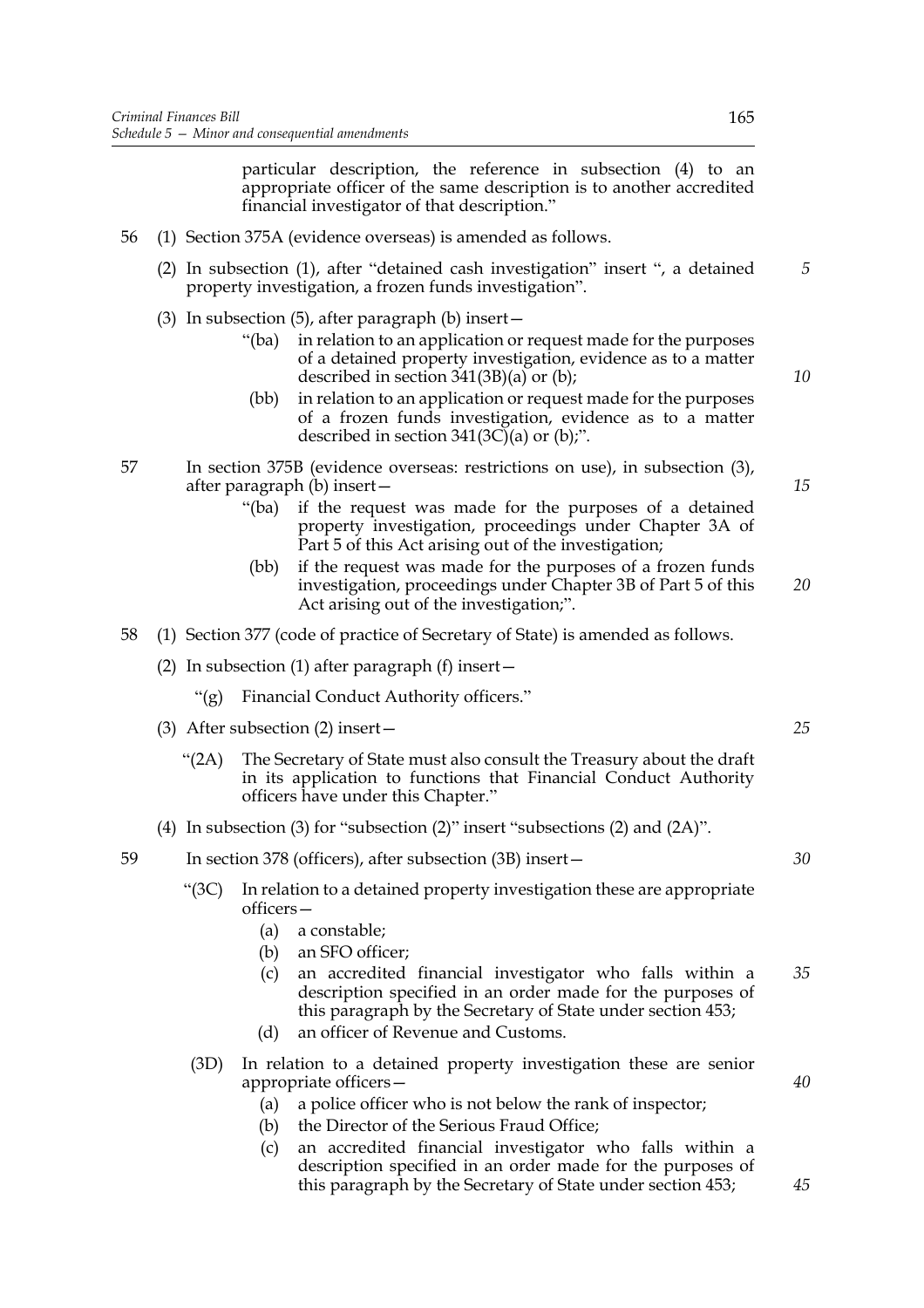- (d) an officer of Revenue and Customs who is not below such grade as is designated by the Commissioners for Her Majesty's Revenue and Customs as equivalent to the police rank of inspector.
- (3E) In relation to a frozen funds investigation these are appropriate officers—
	- (a) a constable;
	- (b) an SFO officer;
	- (c) an accredited financial investigator who falls within a description specified in an order made for the purposes of this paragraph by the Secretary of State under section 453; *10*
	- (d) an officer of Revenue and Customs.
- (3F) In relation to a frozen funds investigation these are senior appropriate officers—
	- (a) a police officer who is not below the rank of inspector;
	- (b) the Director of the Serious Fraud Office;
	- (c) an accredited financial investigator who falls within a description specified in an order made for the purposes of this paragraph by the Secretary of State under section 453;
	- (d) an officer of Revenue and Customs who is not below such grade as is designated by the Commissioners for Her Majesty's Revenue and Customs as equivalent to the police rank of inspector." *20*
- 60 In section 380 (production orders), in subsections (2) and (3)(b), for "or a detained cash investigation" substitute ", a detained cash investigation, a detained property investigation or a frozen funds investigation".
- 61 In section 381 (requirements for making of production order), in subsection (2), after paragraph (bb) insert—
	- "(bc) in the case of a detained property investigation into the derivation of property, the property the application for the order specifies as being subject to the investigation, or a part of it, is recoverable property;
	- (bd) in the case of a detained property investigation into the intended use of property, the property the application for the order specifies as being subject to the investigation, or a part of it, is intended by any person to be used in unlawful conduct;
	- (be) in the case of a frozen funds investigation into the derivation of money held in an account in relation to which an account freezing order made under section 303Z3 has effect (a "frozen account"), the property the application for the order specifies as being subject to the investigation, or a part of it, is recoverable property;
	- (bf) in the case of a frozen funds investigation into the intended use of money held in a frozen account, the property the application for the order specifies as being subject to the investigation, or a part of it, is intended by any person to be used in unlawful conduct;".

*5*

*25*

*30*

*35*

*40*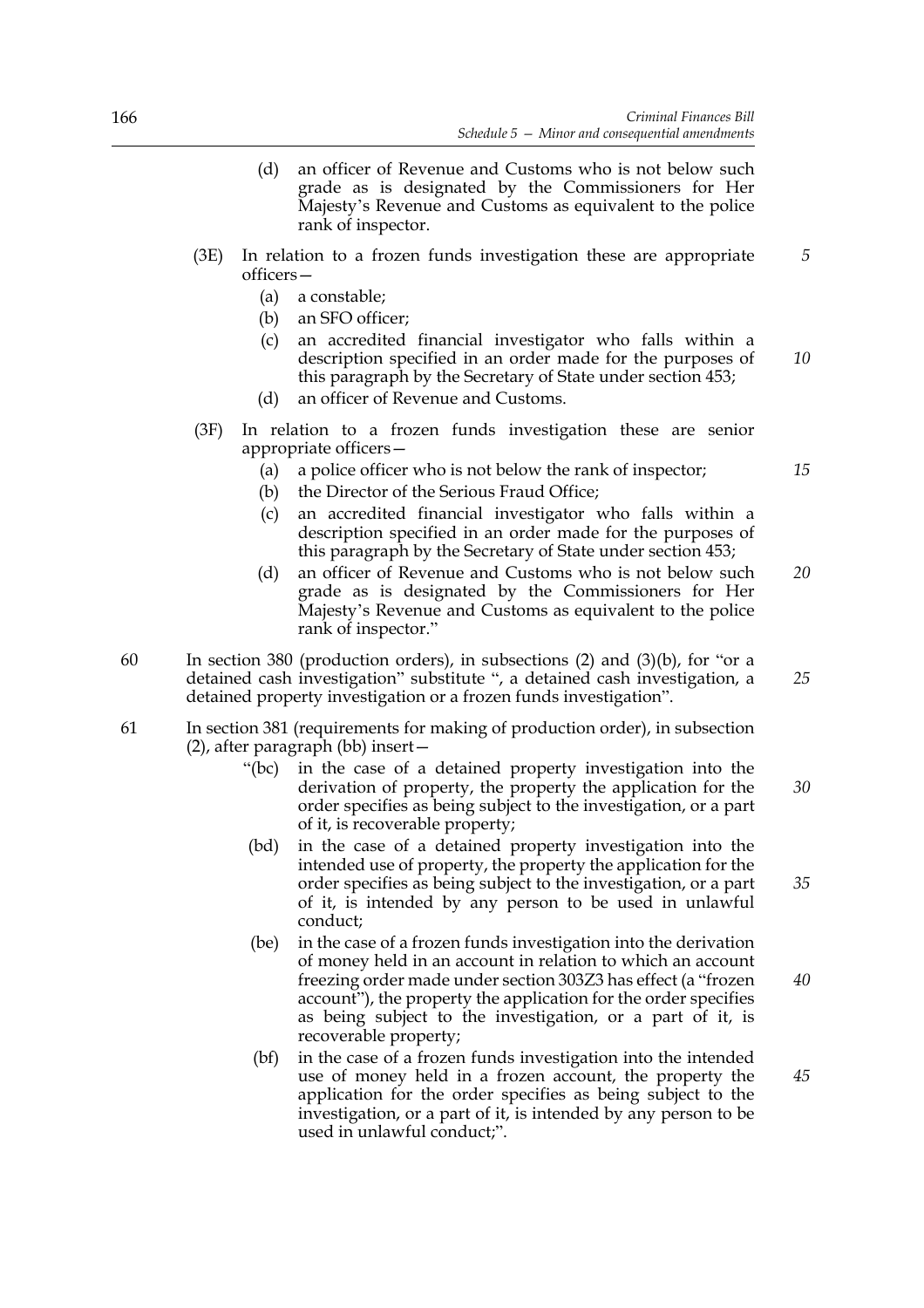- 62 In section 385 (Government departments), in subsection (4)(b), for "or a detained cash investigation" substitute ", a detained cash investigation, a detained property investigation or a frozen funds investigation".
- 63 In section 386 (production orders: supplementary), in subsection (3)(b), for "or a detained cash investigation" substitute ", a detained cash investigation, a detained property investigation or a frozen funds investigation".
- 64 In section 387 (search warrants), in subsections (2) and (3)(b), for "or a detained cash investigation" substitute ", a detained cash investigation, a detained property investigation or a frozen funds investigation".
- 65 (1) Section 388 (requirements where production order not available) is amended as follows. *10*
	- (2) In subsection (2), after paragraph (bb) insert—
		- "(bc) in the case of a detained property investigation into the derivation of property, the property specified in the application for the warrant, or a part of it, is recoverable property;
		- (bd) in the case of a detained property investigation into the intended use of property, the property specified in the application for the warrant, or a part of it, is intended by any person to be used in unlawful conduct;
		- (be) in the case of a frozen funds investigation into the derivation of money held in an account in relation to which an account freezing order made under section 303Z3 has effect (a "frozen account"), the property specified in the application for the warrant, or a part of it, is recoverable property;
		- (bf) in the case of a frozen funds investigation into the intended use of money held in a frozen account, the property specified in the application for the warrant, or a part of it, is intended by any person to be used in unlawful conduct;".

(3) In subsection (5)(a), after "(7B)" insert ", (7C), (7D), (7E), (7F)".

- (4) After subsection (7B) insert—
	- "(7C) In the case of a detained property investigation into the derivation of property, material falls within this subsection if it cannot be identified at the time of the application but it—
		- (a) relates to the property specified in the application, the question whether the property, or a part of it, is recoverable property or any other question as to its derivation, and *35*
		- (b) is likely to be of substantial value (whether or not by itself) to the investigation for the purposes of which the warrant is sought.
	- (7D) In the case of a detained property investigation into the intended use of property, material falls within this subsection if it cannot be identified at the time of the application but it—
		- (a) relates to the property specified in the application or the question whether the property, or a part of it, is intended by any person to be used in unlawful conduct, and

*40*

*45*

*20*

*15*

*5*

*25*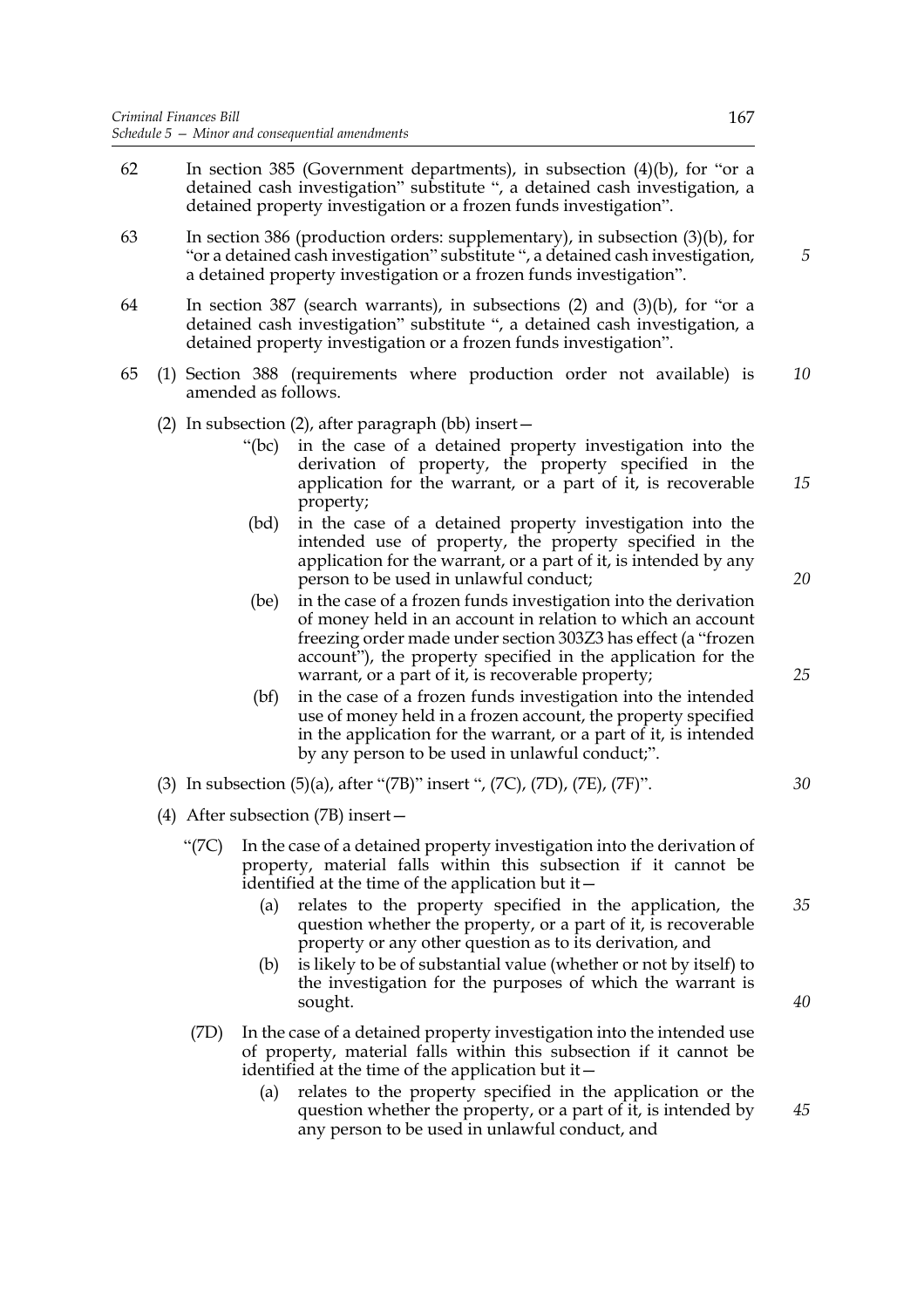- (b) is likely to be of substantial value (whether or not by itself) to the investigation for the purposes of which the warrant is sought.
- (7E) In the case of a frozen funds investigation into the derivation of money held in a frozen account, material falls within this subsection if it cannot be identified at the time of the application but it—
	- (a) relates to the property specified in the application, the question whether the property, or a part of it, is recoverable property or any other question as to its derivation, and
	- (b) is likely to be of substantial value (whether or not by itself) to the investigation for the purposes of which the warrant is sought. *10*
- (7F) In the case of a frozen funds investigation into the intended use of money held in a frozen account, material falls within this subsection if it cannot be identified at the time of the application but it—
	- (a) relates to the property specified in the application or the question whether the property, or a part of it, is intended by any person to be used in unlawful conduct, and
	- (b) is likely to be of substantial value (whether or not by itself) to the investigation for the purposes of which the warrant is sought." *20*
- 66 (1) Section 390 (further provisions: confiscation, civil recovery, detained cash and money laundering) is amended as follows.
	- (2) In the heading, after "detained cash" insert ", detained property, frozen funds".
	- (3) In subsection (1), after "detained cash investigations" insert ", detained property investigations, frozen funds investigations".
	- (4) In subsections (5), (6) and (7), for "or a detained cash investigation" substitute ", a detained cash investigation, a detained property investigation or a frozen funds investigation".
- 67 (1) In section 391 (disclosure orders), in subsection (2), after "detained cash investigation" insert ", a detained property investigation or a frozen funds investigation".
- 68 In section 397 (customer information orders), in subsection (1A), at the end insert ", a detained property investigation or a frozen funds investigation".
- 69 In section 404 (account monitoring orders), in subsection (1A), at the end insert ", a detained property investigation or a frozen funds investigation".
- 70 (1) Section 408A (evidence overseas) is amended as follows.
	- (2) In subsection (1), for "or a detained cash investigation" substitute ", a detained cash investigation, a detained property investigation or a frozen funds investigation".
	- (3) In subsection (5), after paragraph (b) insert—
		- "(c) in relation to an application or request made for the purposes of a detained property investigation, evidence as to a matter described in section 341(3B)(a) or (b);

*5*

*15*

*30*

*40*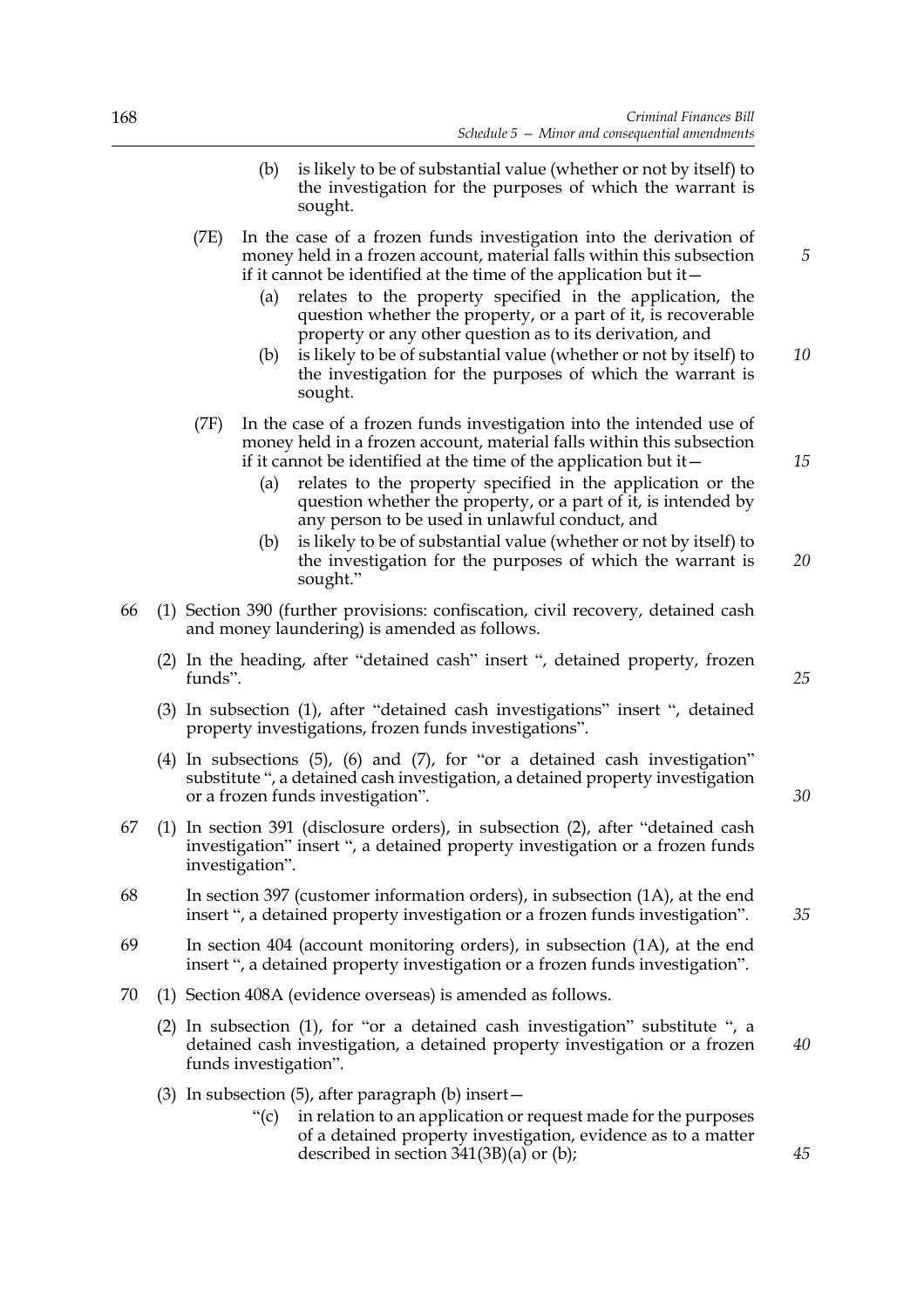- (d) in relation to an application or request made for the purposes of a frozen funds investigation, evidence as to a matter described in section  $341(3C)(a)$  or (b);".
- 71 In section 408B (evidence overseas: restrictions on use), in subsection (3), after paragraph (b) insert—
	- "(c) if the request was made for the purposes of a detained property investigation, proceedings under Chapter 3A of Part 5 of this Act arising out of the investigation;
	- (d) if the request was made for the purposes of a frozen funds investigation, proceedings under Chapter 3B of Part 5 of this Act arising out of the investigation;".
- 72 In section 412 (interpretation), in paragraph (b) of the definitions of "appropriate person" and "proper person", for "or a detained cash investigation" substitute ", a detained cash investigation, a detained property investigation or a frozen funds investigation".
- 73 In the title of Chapter 4 of Part 8, before "Interpretation" insert "Supplementary and".
- 74 Before section 413 (in Chapter 4 of Part 8), insert—

#### **"412A Power to vary monetary amounts**

- (1) In order to take account of changes in the value of money, the Secretary of State may by regulations substitute another sum for the sum for the time being specified in— *20*
	- (a) section 362B(2)(b) (minimum value of property for purposes of making unexplained wealth order in England and Wales or Northern Ireland), and
	- (b) section 396B(2)(b) (minimum value of property for purposes of making unexplained wealth order in Scotland).
- (2) The Secretary of State must consult the Department of Justice in Northern Ireland and the Scottish Ministers before making regulations under subsection (1)."
- 75 (1) Section 416 (Part 8: other interpretative provisions) is amended as follows.
	- (2) In subsection (1), after the entry for "detained cash investigation" insert— "detained property investigation: section 341(3B) frozen funds investigation: section 341(3C)".
	- (3) In subsection  $(2)$ , at the appropriate places in the list insert  $-$ "enforcement authority: section 362A(7)"; "interim freezing order: section 362I(3)"; "unexplained wealth order: section 362A(3)". *35*
	- (4) In subsection (3), at the appropriate places in the list insert— "interim freezing order: section 396I(3)"; "unexplained wealth order: section 396A(3)".
	- (5) After subsection (3A) insert—
		- "(3B) In relation to an order in England and Wales or Northern Ireland that is an interim freezing order or an unexplained wealth order, references to the enforcement authority are to the enforcement

*5*

*10*

*15*

*25*

*30*

*40*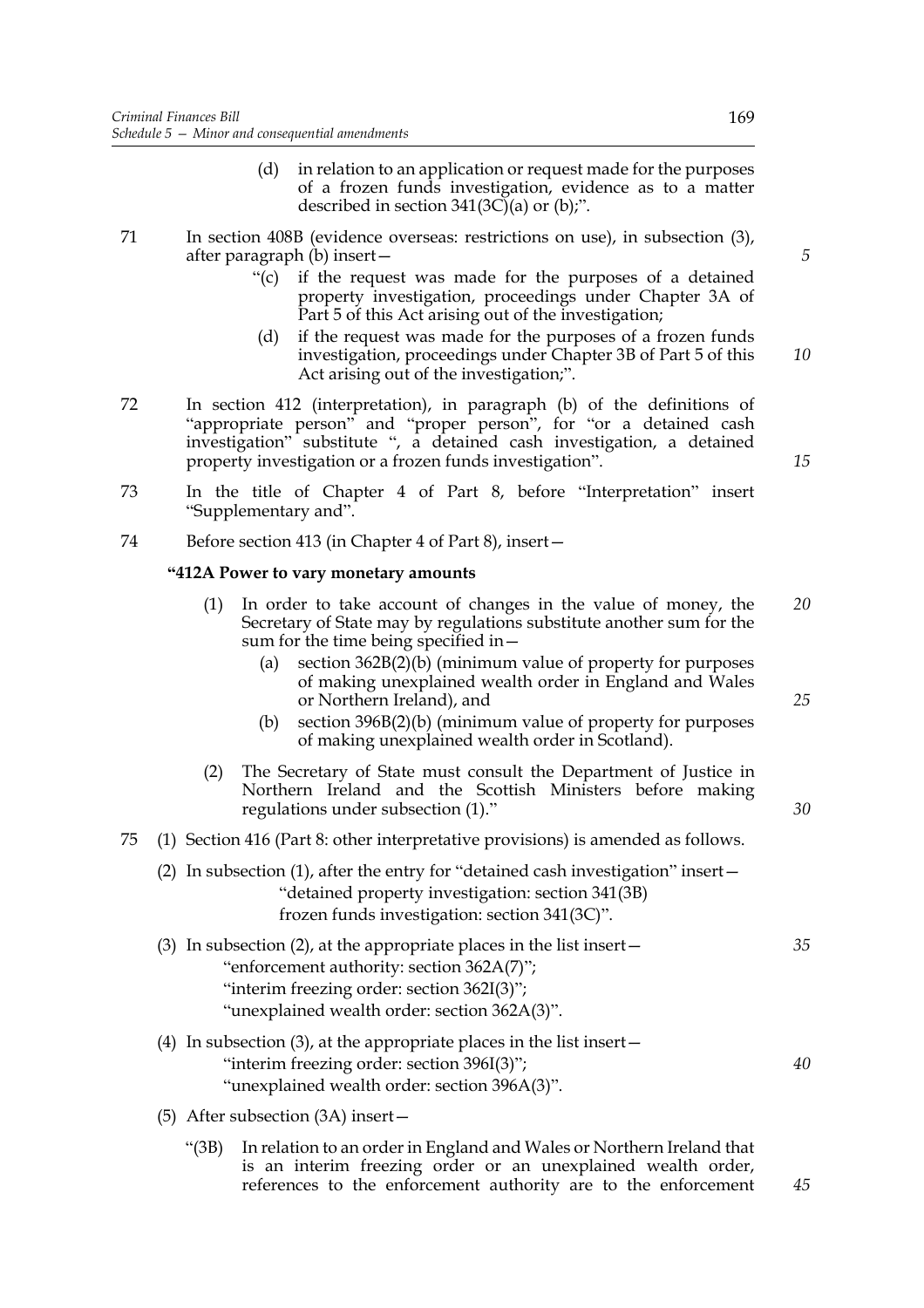authority that is seeking, or (as the case may be) has obtained, the order."

- (6) In subsection (7), after "Recovery order," insert "property freezing order"."
- 76 In section 445 (external investigations), omit subsection (3).
- 77 In section 450 (pseudonyms: Scotland), in subsection (1)(a), for "or a detained cash investigation" substitute ", a detained cash investigation, a detained property investigation or a frozen funds investigation". *5*
- 78 In section 453A (certain offences in relation to financial investigators), in subsection (5), at the end of paragraph (d) (before the "or") insert—
	- "(da) section 303C (powers to search for a listed asset);
	- (db) section 303J (powers to seize property);
	- (dc) section 303K (powers to detain seized property);".
- 79 (1) Section 459 (orders and regulations) is amended as follows.
	- (2) In subsection (3A), at the end insert "or regulations under section 131ZA(7)".
	- (3) In subsection  $(4)$ , after paragraph  $(a)$  insert  $-$ "(aza) regulations under section  $303B(2)$ ,  $303G(4)$ ,  $303W(9)$ ,  $303Y(2)$ , 303Z8(2) or 303Z18(9);".
	- (4) In subsection (5), in paragraph  $(a)$ 
		- (a) after "other than" insert "regulations under section 131ZA(7) or";
		- (b) after "293(4)," insert "303H(4),".
	- (5) In subsection (6)(b), after "293(4)," insert "303H(4),".
	- (6) After subsection (6) insert—
		- "(6ZA) No regulations may be made by the Scottish Ministers under section 131ZA(7) unless a draft of the regulations has been laid before and approved by a resolution of the Scottish Parliament.
			- (6ZB) No regulations may be made by the Secretary of State under section 303B(2), 303G(4), 303W(9), 303Y(2), 303Z8(2) or 303Z18(9) unless a draft of the regulations has been laid before Parliament and approved by a resolution of each House."
	- (7) In subsection (6A), after "302(7B)" insert "or of regulations under section 303W(9) or 303Z18(9)". *30*
	- (8) In subsection  $(7A)$ 
		- (a) after "302(7B)," insert "303I(4),";
		- (b) at the end insert "or regulations under section 303W(9) or 303Z18(9)".
	- (9) In subsection (7B), after "302(7B)," insert "303I(4),".
	- (10) After subsection (7B) insert—
		- "(7BA) No regulations may be made by the Department of Justice under section 303W(9) or 303Z18(9) unless a draft of the regulations has been laid before, and approved by a resolution of, the Northern Ireland Assembly."
	- (11) In subsection (7D), after "(7B)" insert ", (7BA)".

*40*

*35*

*10*

*15*

*20*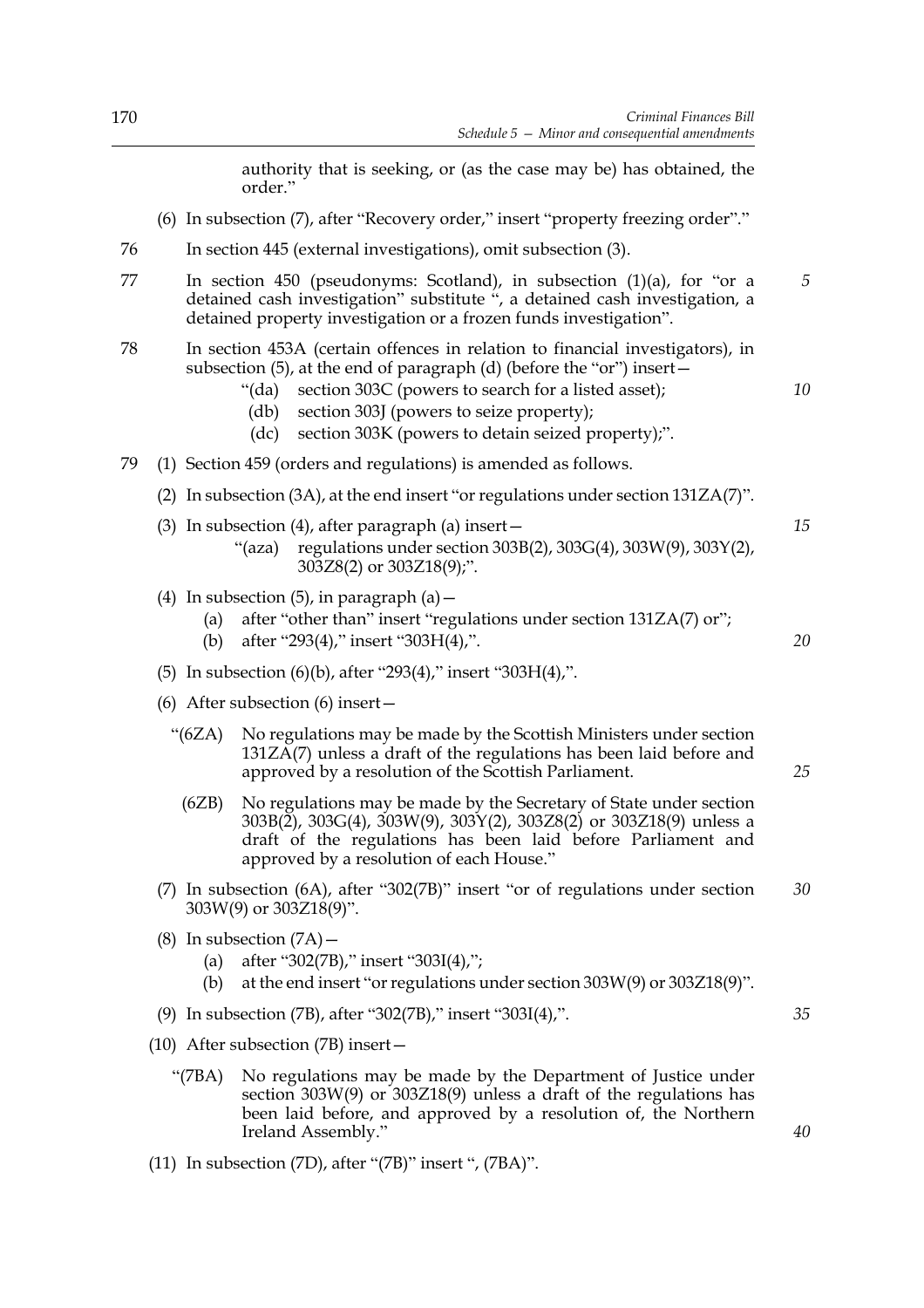- 80 In section 460 (finance), in subsection  $(3)$ 
	- (a) omit "and" at the end of paragraph (a);
	- (b) after paragraph (b) insert ", and
		- (c) any sums received by the Financial Conduct Authority in consequence of this Act are to be paid into the Consolidated Fund."